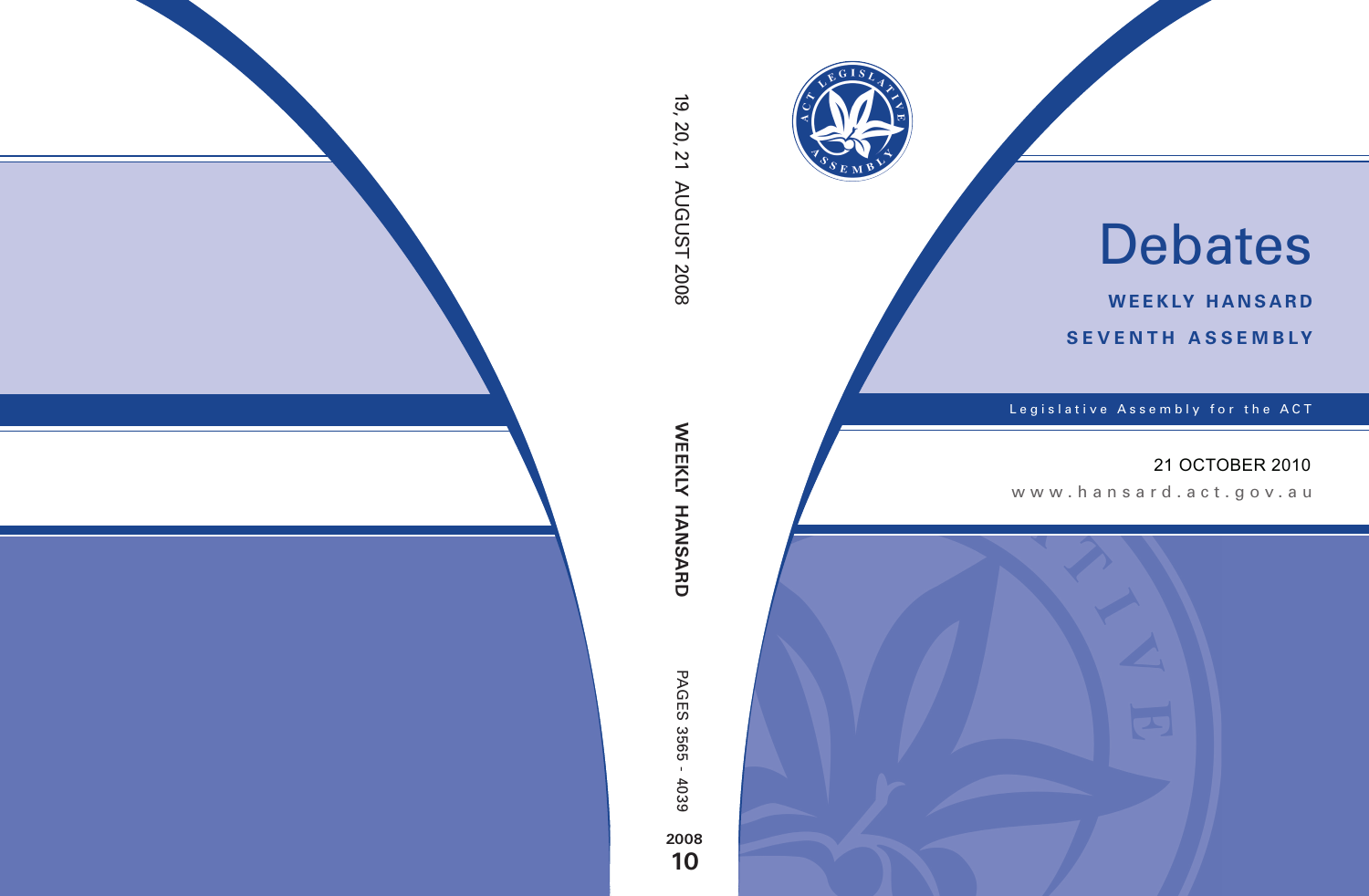# **[Thursday, 21 October 2010](#page-4-0)**

| Questions without notice:                                              |  |  |  |  |
|------------------------------------------------------------------------|--|--|--|--|
|                                                                        |  |  |  |  |
|                                                                        |  |  |  |  |
|                                                                        |  |  |  |  |
|                                                                        |  |  |  |  |
|                                                                        |  |  |  |  |
|                                                                        |  |  |  |  |
|                                                                        |  |  |  |  |
|                                                                        |  |  |  |  |
|                                                                        |  |  |  |  |
| Children and young people—education disability services  4880          |  |  |  |  |
|                                                                        |  |  |  |  |
|                                                                        |  |  |  |  |
| Supplementary answers to questions without notice:                     |  |  |  |  |
|                                                                        |  |  |  |  |
|                                                                        |  |  |  |  |
|                                                                        |  |  |  |  |
|                                                                        |  |  |  |  |
|                                                                        |  |  |  |  |
|                                                                        |  |  |  |  |
|                                                                        |  |  |  |  |
|                                                                        |  |  |  |  |
| Adjournment:                                                           |  |  |  |  |
|                                                                        |  |  |  |  |
|                                                                        |  |  |  |  |
| Schedule of amendments:                                                |  |  |  |  |
| Schedule 1: Climate Change and Greenhouse Gas Reduction Bill 2010 4935 |  |  |  |  |
| Answers to questions:                                                  |  |  |  |  |
| National Arboretum Canberra—tree thefts (Question No 1049)  4937       |  |  |  |  |
| National Arboretum Canberra—tree plantings (Question No 1050) 4937     |  |  |  |  |
|                                                                        |  |  |  |  |
|                                                                        |  |  |  |  |
|                                                                        |  |  |  |  |
|                                                                        |  |  |  |  |
|                                                                        |  |  |  |  |
|                                                                        |  |  |  |  |
| Environment—disused service station sites (Question No 1074)  4945     |  |  |  |  |
|                                                                        |  |  |  |  |
|                                                                        |  |  |  |  |
| Finance—departmental bank accounts (Question No 1079) 4947             |  |  |  |  |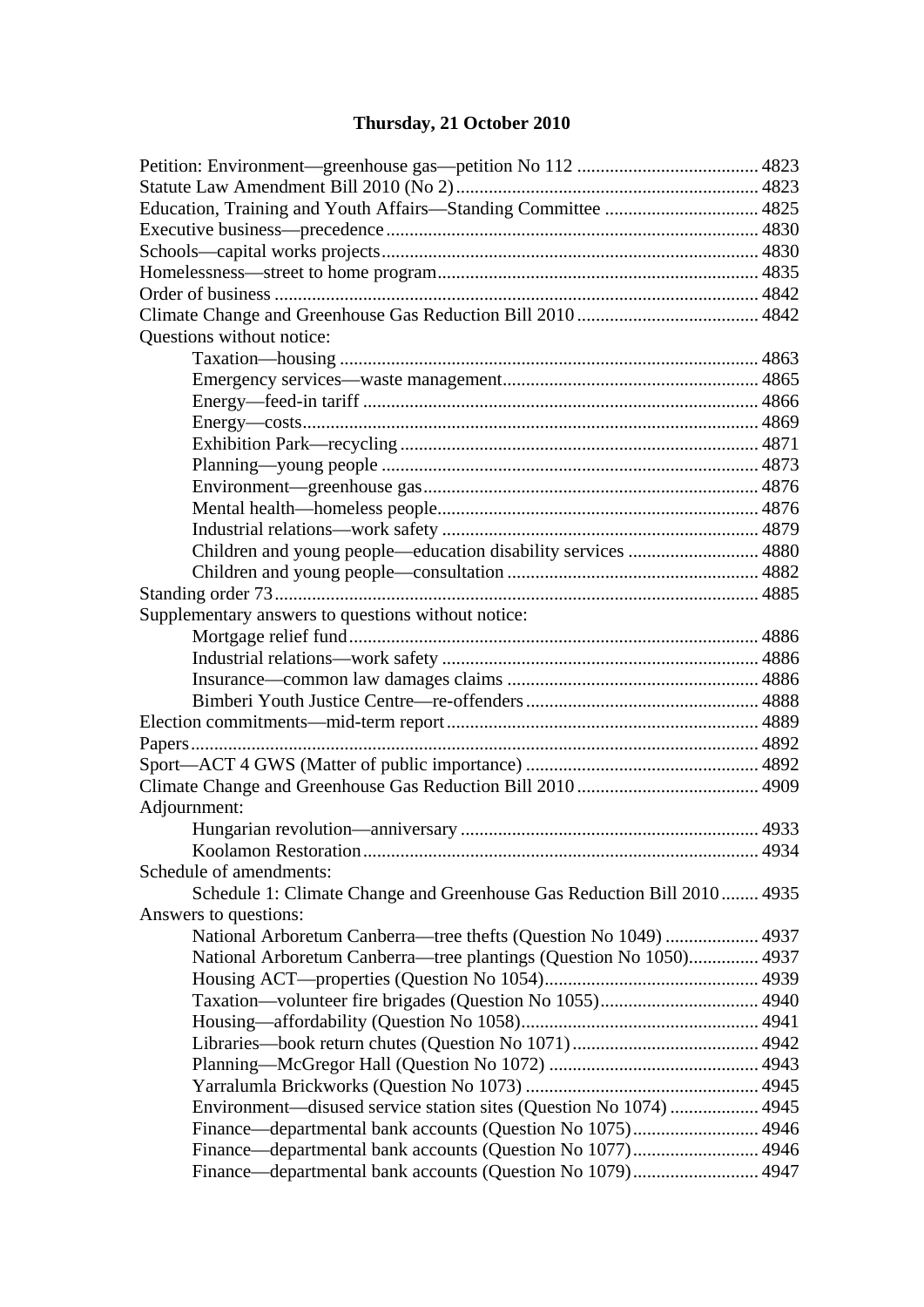| Finance—departmental bank accounts (Question No 1081) 4948                  |  |  |  |
|-----------------------------------------------------------------------------|--|--|--|
| Finance—departmental bank accounts (Question No 1084) 4948                  |  |  |  |
| Budget-savings (Question Nos 1087, 1090, 1103, 1104 and 1105)  4949         |  |  |  |
|                                                                             |  |  |  |
|                                                                             |  |  |  |
|                                                                             |  |  |  |
|                                                                             |  |  |  |
|                                                                             |  |  |  |
|                                                                             |  |  |  |
|                                                                             |  |  |  |
|                                                                             |  |  |  |
|                                                                             |  |  |  |
|                                                                             |  |  |  |
| Finance—departmental loans (Question Nos 1117 and 1118) 4954                |  |  |  |
| Finance—departmental loans (Question Nos 1119 and 1120) 4954                |  |  |  |
|                                                                             |  |  |  |
|                                                                             |  |  |  |
|                                                                             |  |  |  |
| Finance—government programs (Question Nos 1131, 1134, 1147, 1148            |  |  |  |
|                                                                             |  |  |  |
|                                                                             |  |  |  |
|                                                                             |  |  |  |
|                                                                             |  |  |  |
|                                                                             |  |  |  |
|                                                                             |  |  |  |
| Finance—government programs (Question Nos 1139 and 1140) 4960               |  |  |  |
| Finance—government programs (Question Nos 1141 and 1142) 4961               |  |  |  |
|                                                                             |  |  |  |
| Finance—government assets and liabilities (Question No 1151)  4963          |  |  |  |
| Finance—government assets and liabilities (Question Nos 1153, 1156,         |  |  |  |
|                                                                             |  |  |  |
| Finance—government assets and liabilities (Question No 1154)  4963          |  |  |  |
| Finance—government assets and liabilities (Question No 1155)  4964          |  |  |  |
| Finance—government assets and liabilities (Question No 1157)  4964          |  |  |  |
| Finance—government assets and liabilities (Question No 1159)  4965          |  |  |  |
| Finance—government assets and liabilities (Question No 1160)  4965          |  |  |  |
| Finance—government assets and liabilities (Question Nos 1161 and 1162)4966  |  |  |  |
| Finance—government assets and liabilities (Question Nos 1163 and 1164) 4966 |  |  |  |
| Finance—government assets and liabilities (Question No 1168)  4967          |  |  |  |
| Finance—government assets and liabilities (Question No 1172)  4967          |  |  |  |
|                                                                             |  |  |  |
| Canberra Institute of Technology—executive positions                        |  |  |  |
|                                                                             |  |  |  |
|                                                                             |  |  |  |
| Emergency Services Agency—headquarters (Question No 1187) 4970              |  |  |  |
|                                                                             |  |  |  |
|                                                                             |  |  |  |
| Environment—fuel storage facilities remediation (Question No 1201) 4973     |  |  |  |
|                                                                             |  |  |  |
|                                                                             |  |  |  |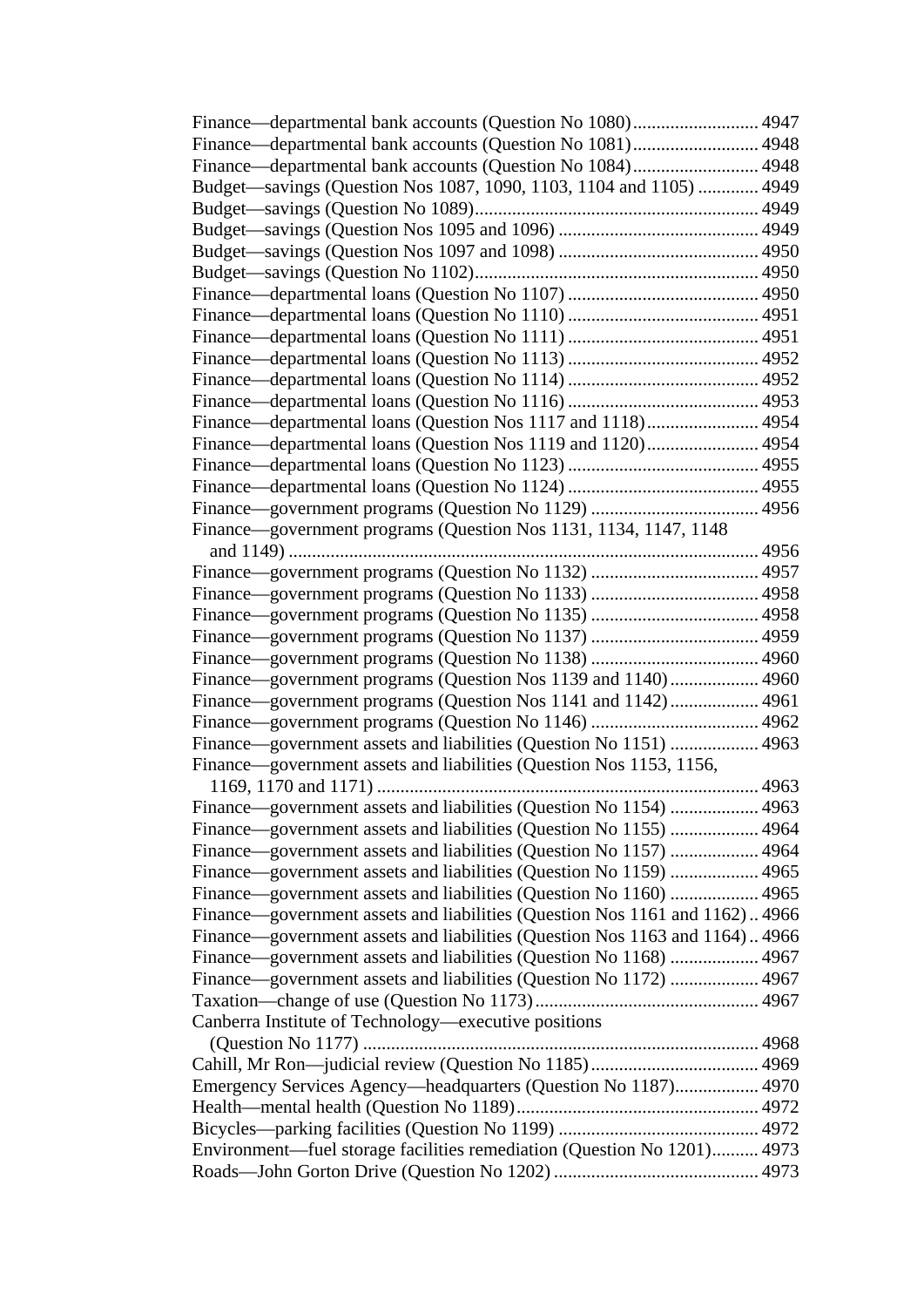| Questions without notice taken on notice:                                 |  |
|---------------------------------------------------------------------------|--|
|                                                                           |  |
|                                                                           |  |
| Canberra Hospital—obstetrics unit review—Thursday, 23 September 2010.4977 |  |
| Health—mental health crisis assessment and treatment team—                |  |
|                                                                           |  |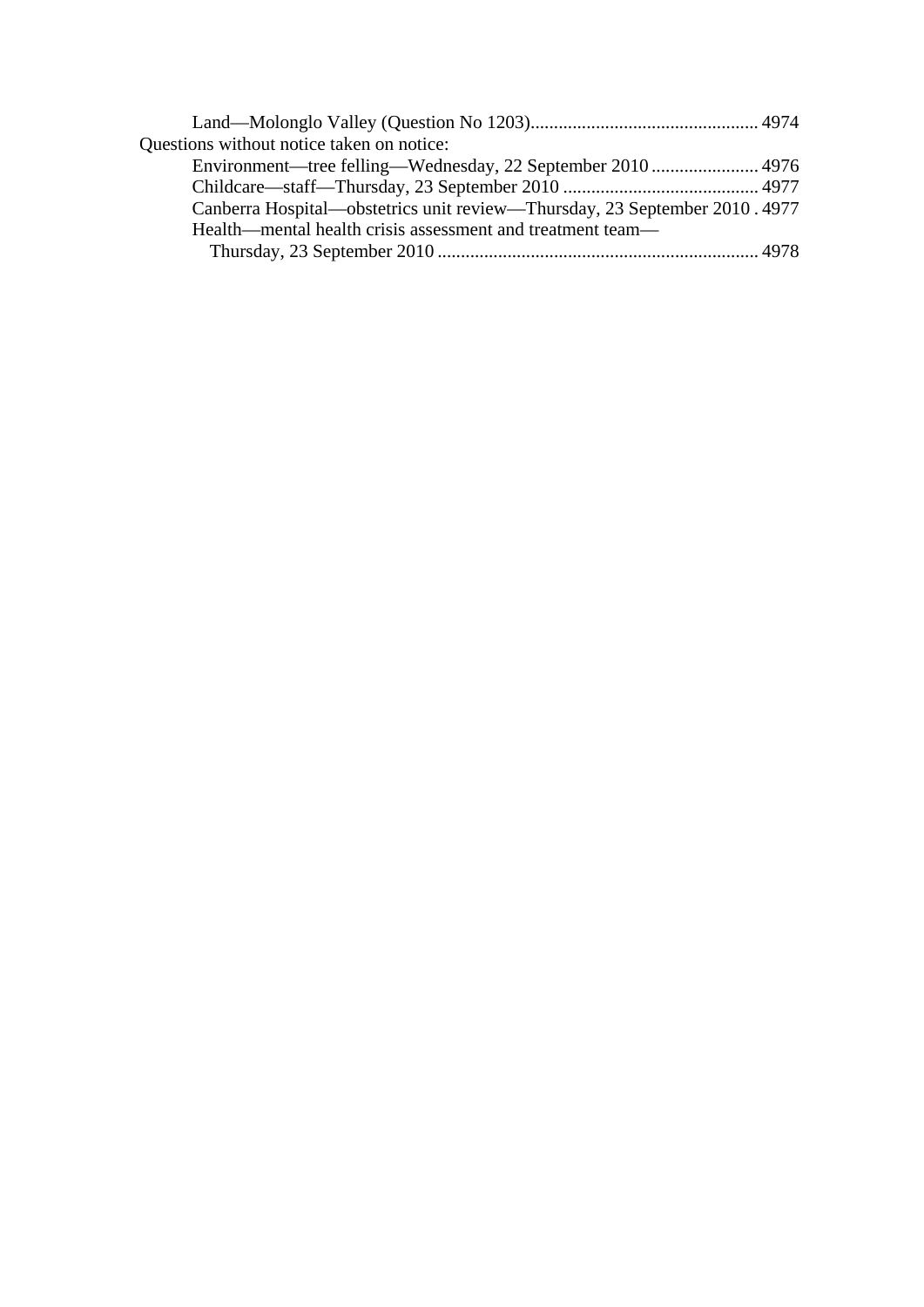# <span id="page-4-0"></span>**Thursday, 21 October 2010**

#### **The Assembly met at 10 am.**

*(Quorum formed.)*

**MR SPEAKER** (Mr Rattenbury) took the chair and asked members to stand in silence and pray or reflect on their responsibilities to the people of the Australian Capital Territory.

## <span id="page-4-1"></span>**Petition**

*The following petition was lodged for presentation, by* **Ms Le Couteur**, *from 46 residents*:

#### **Environment—greenhouse gas—petition No 112**

#### **To the Speaker and Members of the Legislative Assembly for the Australian Capital Territory**

This petition of certain residents of the Australian Capital Territory draws to the attention of the Assembly that: the Interim Report of the Standing Committee on Climate change, Environment and Water recommended that the ACT Assembly legislates a climate change target of a 40% reduction in overall ACT emissions by 2020, using 1990 as a baseline year.

Your petitioners therefore request the Assembly to: legislate a Greenhouse Gas Emissions reduction target of at least 40% by 2020 based on 1990 levels.

*The Clerk having announced that the terms of the petition would be recorded in Hansard and a copy referred to the appropriate minister for response pursuant to standing order 100, the petition was received*.

## <span id="page-4-2"></span>**Statute Law Amendment Bill 2010 (No 2)**

**Mr Corbell**, pursuant to notice, presented the bill, its explanatory statement and a Human Rights Act compatibility statement.

Title read by Clerk.

**MR CORBELL** (Molonglo—Attorney-General, Minister for the Environment, Climate Change and Water, Minister for Energy and Minister for Police and Emergency Services) (10.04): I move:

That this bill be agreed to in principle.

The Statute Law Amendment Bill 2010 (No 2) makes statute law revision amendments to ACT legislation under guidelines for the technical amendments program approved by the government. The program provides for amendments that are minor or technical, and non-controversial. They are general insufficiently important to justify the presentation of separate legislation in each case and may be inappropriate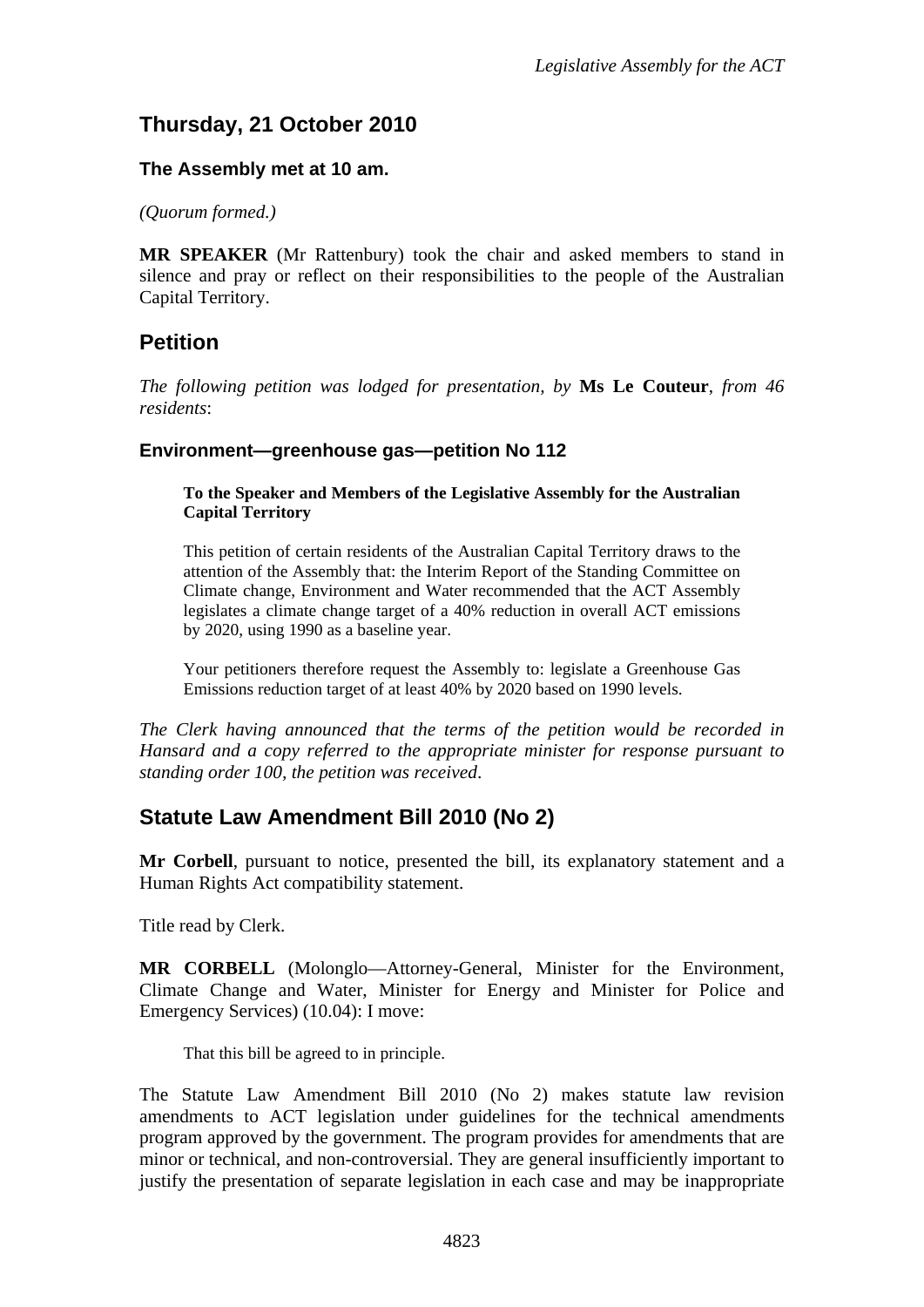to make as editorial amendments in the process of republishing legislation under the Legislation Act 2001. The program is implemented by presenting a statute law amendment bill such as this in each sitting of the Legislative Assembly and including further technical amendments in other amending legislation where appropriate.

Statute law amendment bills serve the important purpose of improving the overall quality of the ACT statute book so that our laws are kept up to date and are easier to find, read and understand. A well-maintained statute book greatly enhances access to ACT legislation and is a very practical measure to give effect to the principle that members of the community have a right to know the laws that affect them.

Statute law amendment bills also provide an important and useful mode for continually modernising the statute book. For example, laws need to be kept up to date to reflect ongoing technological and societal change. Also, as the ACT statute book has been created from various jurisdictional sources over a long period, it reflects the various drafting practices, language usage, printing formats and styles throughout the years. It is important to maintain a minimum, consistent standard in presentation and cohesion between legislation coming from different sources at different times so that better access to, and understanding of, the law is achieved.

This statute law amendment bill deals with two kinds of matters.

Schedule 1 provides for minor, non-controversial amendments proposed by a government agency that require approval from the Chief Minister.

Statute law amendment bills generally include a second schedule that contains amendments of the Legislation Act 2001 proposed by the parliamentary counsel to ensure that the overall structure of the statute book is cohesive and consistent and developed to reflect best practice. This bill does not provide for such amendments but the schedule heading is retained to preserve the usual numbering of schedule 3 and a note to that effect is included in schedule 2.

Schedule 3 contains technical amendments proposed by the parliamentary counsel to correct minor typographical or clerical errors, improve language, omit redundant provisions, include explanatory notes or otherwise update or improve the form of legislation.

Statute law amendment bills may include a fourth schedule that repeals redundant legislation. A fourth schedule is not included in this bill.

The bill contains a large number of minor amendments with detailed explanatory notes, so it is not useful for me to go through them all now. However, I would like to take the opportunity to briefly mention several matters.

Schedule 1 of the bill contains amendments to a number of acts in relation to bankruptcy. Members may recall that last year the Statute Law Amendment Act 2009 (No 2) inserted a new definition of bankrupt or personally insolvent in the Legislation Act 2001, dictionary, part 1, that established a single term to cover the range of circumstances by which an individual may be considered bankrupt or insolvent under the commonwealth Bankruptcy Act 1966. The definition includes individuals having a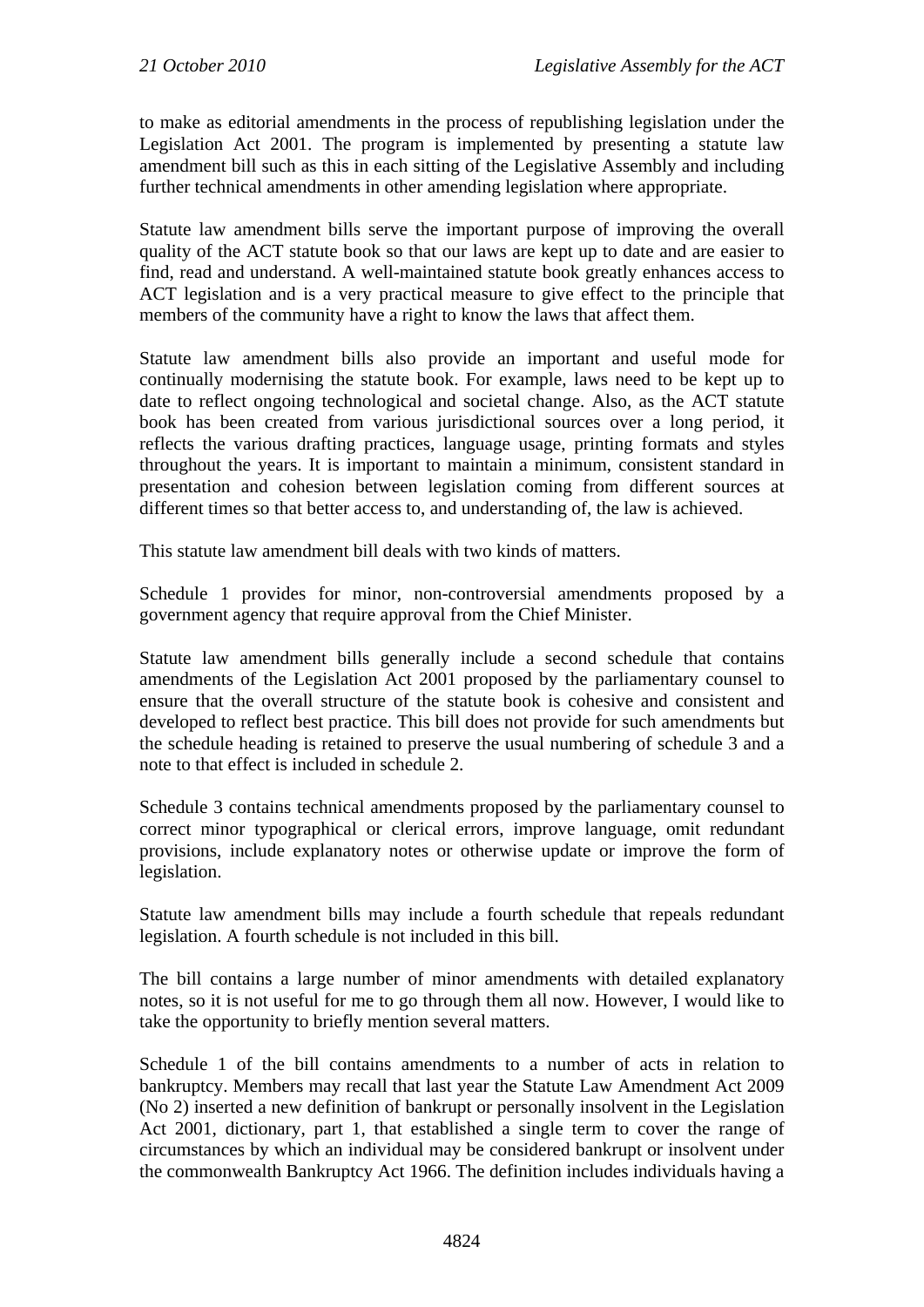similar bankruptcy or personal insolvency status in a foreign country and people in any other circumstances seeking to benefit from any law for the relief of bankrupt or insolvent debtors. A number of acts and regulations were also amended in that act, schedule 3, as a consequence of the new definition.

The Statute Law Amendment Bill 2010 (No 2) continues the process with similar amendments being made to the Canberra Institute of Technology Act 1987, the Casino Control Act 2006, the Gaming Machine Act 2004 and the Racing Act 1999. Language in relation to bankruptcy has been replaced with references to the Legislation Act 2001 definition of bankrupt or personally insolvent.

Schedule 1 also contains amendments of the Mental Health (Treatment and Care) Act 1994. The bill amends the act to give effect to two minor amendments to make the process of delegating certain functions under the act simpler and more consistent with other similar delegations.

Section 119 of the act is amended to make it possible for the chief psychiatrist to delegate functions under the act without ministerial approval. It is not usual for ministerial approval to be required before a function is delegated.

Section 120D of the act is amended by omitting section 120D(3) and the following note. This will have the effect of removing the requirement for a delegation of the care coordinator's functions to be a notifiable instrument under the Legislation Act. It is not usual for delegations to be notifiable instruments.

Schedule 1 also amends the Work Safety Act 2008. This bill amends the act at section 36(c) to make it clear that a serious event under division 3.3 of the act includes a serious injury to a worker, as well as to any other person.

Schedule 3 includes amendments of acts and regulations that have been reviewed as part of an ongoing program of updating and improving the language and form of legislation. These amendments are explained in the explanatory notes and are routine, technical matters such as the correction of minor errors, improving syntax and omitting redundant provisions.

As always, in addition to the explanatory notes in the bill, the parliamentary counsel is available to provide any further explanation or information that members would like about any of the amendments made by the bill.

I commend the bill to the Assembly.

Debate (on motion by **Mrs Dunne**) adjourned to the next sitting.

## <span id="page-6-0"></span>**Education, Training and Youth Affairs—Standing Committee Report 5**

**MS BRESNAN** (Brindabella) (10.10): I present the following report:

Education, Training and Youth Affairs—Standing Committee—Report 5— *Needs of ACT Students with a Disability,* dated 14 October 2010, together with a copy of the extracts of the relevant minutes of proceedings.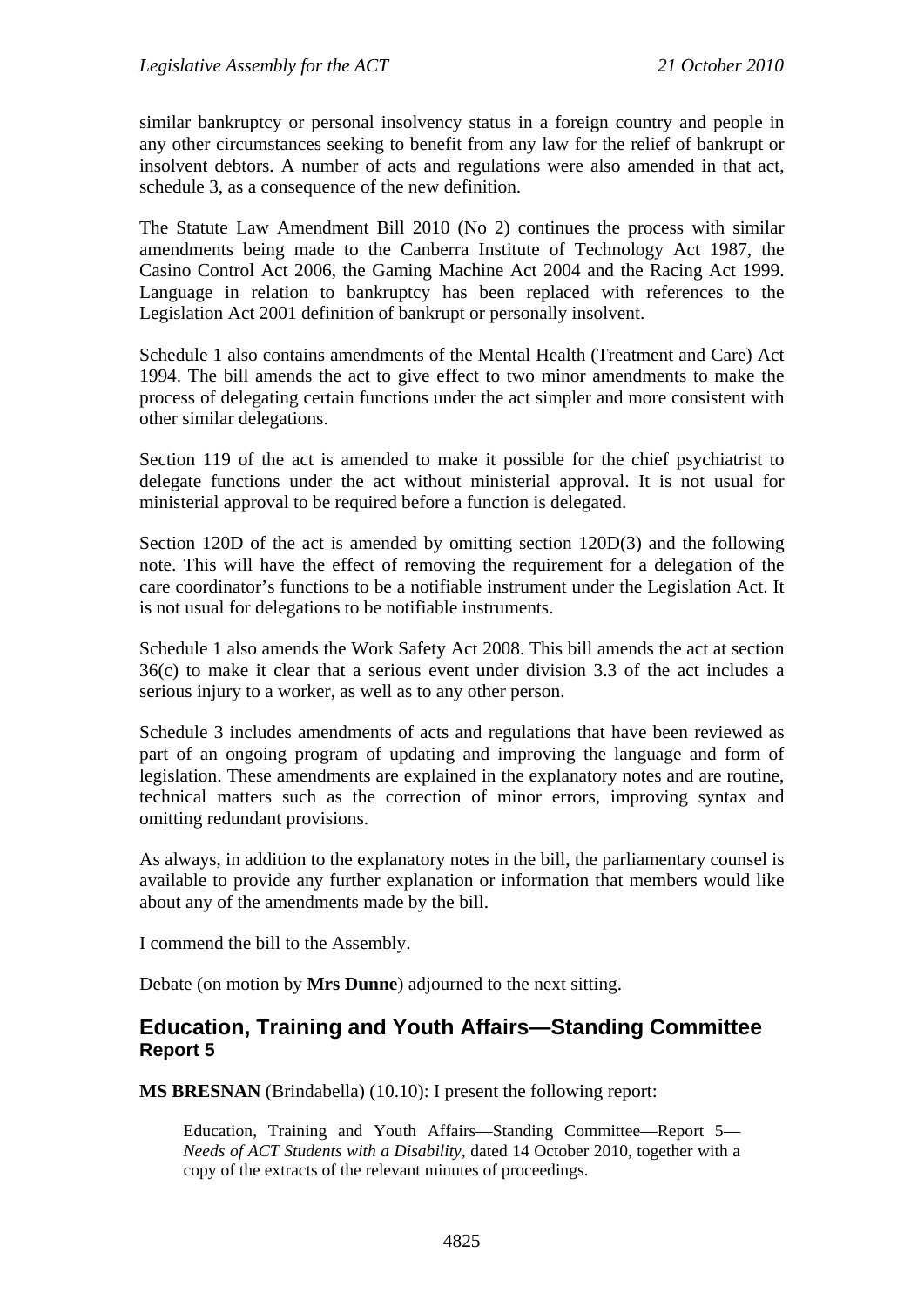I move:

That the report be noted.

Before talking to the report I would like to thank the committee secretary, Sandra Lilburn, for her hard work, once again, in putting together this report. I would also like to thank my fellow committee members, Mr Hanson and Ms Porter. I think this is a very comprehensive report. It is a tripartisan report as well. I think we all agree on the recommendations that have come through.

This inquiry was referred to the committee in June 2009, along with the educational achievement gap inquiry which was finalised earlier this year. One of the terms of reference for this inquiry concerned the review of special education in the ACT commissioned by the ACT government and led by Professor Tony Shaddock. The report entitled *Disability, diversity and tides that lift all boats* was made publicly available in late December 2009.

The committee extended the deadline for submissions to allow groups and individuals the opportunity to comment on the proposals set out by the review team. The committee met with Professor Shaddock in April this year. The ACT government will respond to the Shaddock review in due course but advised the committee that many of the options proposed are being progressed. The committee looks forward to hearing more about the strategies proposed to improve disability education services in the ACT.

During the inquiry the committee noted that a number of factors, including educational theory and human rights and anti-discrimination laws, have contributed to the greater inclusion of students in mainstream education settings. The success of inclusive education strategies is contingent upon a number of factors, including the nature of the student's learning needs, the effectiveness of the teaching strategies employed, the adequacy of resources provided to support teaching and learning and the capacity to adapt the delivery of educational services.

An inclusive education approach does not suit all students with disabilities, however. The committee has emphasised in its report the importance of ensuring genuine parental choice in school type. Parents are often best placed to determine their children's learning needs, in consultation with education experts, and parents should have the choice of sending their child to a general school or a disability specialist school. That should be something they have control over.

The capacity of adaptations made to deliver an equitable education experience to all students largely relies on administration and resourcing factors. These factors include the conceptual framework underpinning service delivery, leadership within education systems, teaching expertise and resourcing, clarity about the learning needs of individual students, effectiveness of school-based support services, successful communication with parents and carers and expectations within the school community.

The report proposes 30 recommendations which seek to reinforce the proposals set out in the Shaddock review of special education or improve the effectiveness of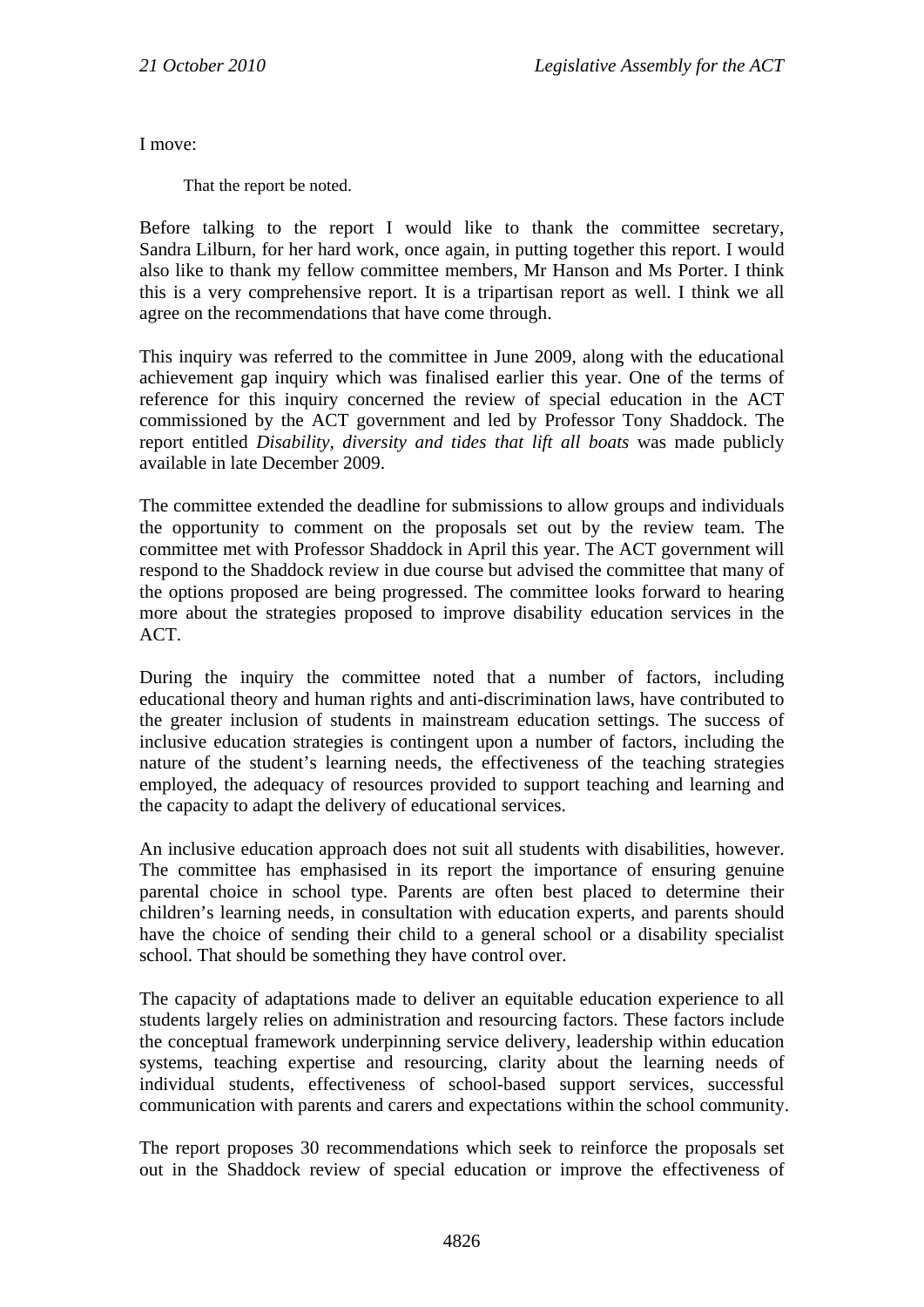current practice. Two areas of particular concern to the committee were, firstly, more effective monitoring of the outcomes of disability education services. The ACT government should ensure that students' educational achievements are measured, as is expected for all ACT students, and that these results can be used to inform better teaching practice. The measurement of learning outcomes, rather than indicators of disability itself or parent satisfaction, would improve transparency in the delivery of education services to students with a disability. This includes the individual learning plans. A number of people expressed their concern about the development and implementation of ILPs. I understand through evidence that was given by the department to the committee that the ILP process will be reviewed and that is encouraging to hear.

The second particular area of concern was around greater transparency and accountability in the source and allocation of funding for disability education services, and this is also a priority. At the very least, all parents should have clarity about the way services for their children are funded, what they are entitled to in terms of specialist funding and details about how they can expect this funding to be administered within the school environment.

Another area of particular concern was the adequacy of post-school options and the effectiveness of transition planning available. This was a consistent issue that came up not just from parents but from a number of organisations and representative groups. The committee was aware that this can be a particularly difficult time for parents of students with disabilities, with one group describing it as a "fork in the road" decision. The committee considered that more attention needs to be paid to this aspect of students' lives, particularly since the ACT government can predict the number of students graduating from the school system and thus should be able to ensure and plan for adequate resources to be available to meet this need.

Students with disabilities are one group within a diverse student body within both the government and non-government education systems. As such, these students should be confident in the recognition they receive within the education system broadly and be able to anticipate that reasonable adaptations will allow the education services they receive to meet their particular needs and maximise their potential for individual achievement.

In relation to the Shaddock review, the committee was particularly encouraged by the cross-sectoral approach to this issue which had been initiated by the review and has encouraged the ACT government to support collaboration between sectors to improve the capacity of both government and non-government schools to meet the needs of these students and their parents.

The inquiry identified a number of concerns. While I have outlined the key concerns, I would just like to point out another two areas which the committee believes require some attention. The first is in regard to the differences in definitions of disability used in anti-discrimination legislation and for educational funding purposes. The second is in regard to the number of specialist disability teachers and the current level of training and development in disability education practices for teaching support staff.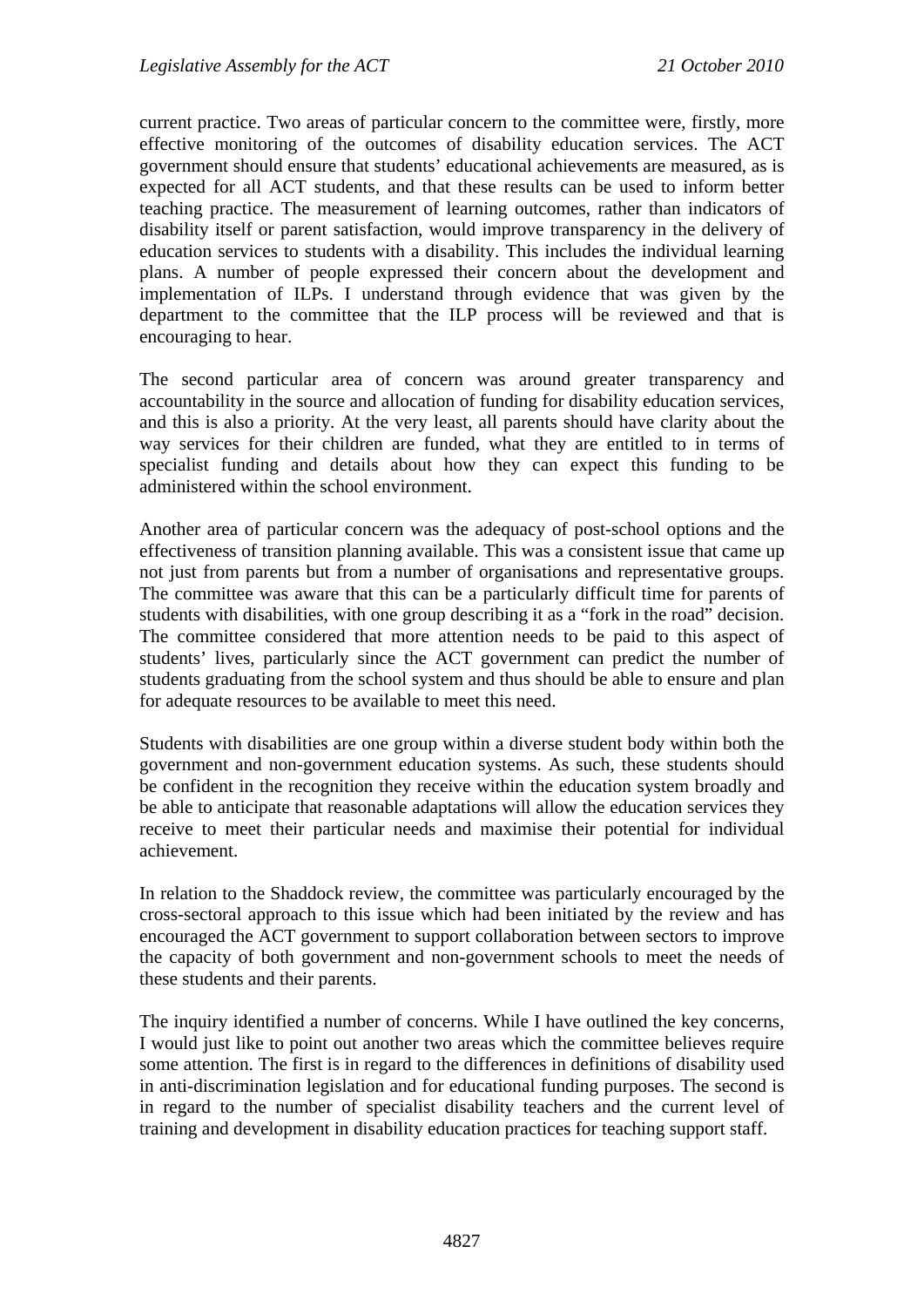The committee received submissions to the inquiry from a number of community and non-government organisations and also from parents. I thank them for taking the time to make submissions and also for giving their time in appearing before the inquiry. It is those personal stories from parents and groups that really have a great impact on what we consider as a committee.

I would also like to acknowledge the futures program at Canberra college, Woden, which the committee visited on 22 July. This is an excellent program, supported by very committed teachers and the principal. I thank them for allowing us to visit the program and have the chance to speak to the students in the program. I wish the students all the best for the future. This program provides future opportunities beyond school for students with a disability. These are the sorts of opportunities which we should be providing to young people with a disability. It is appropriate to give them every chance to live fulfilling lives and make contributions to our community. I commend the report to the Assembly.

**MR HANSON** (Molonglo) (10.19): I would like to echo the sentiment from Ms Bresnan, the chair of the committee. It certainly was an important inquiry that we conducted. I also found it very interesting, and indeed highly relevant, given the cuts that have been proposed by the minister and the department of education in terms of support to children who suffer from disabilities. Given the fact that the Assembly committee was conducting an inquiry into this very issue—that is, the needs of children with disability in our education system—it is ironic that, concurrently, the department was looking at cutting those very services. Whilst on the one hand the committee was being told by the union, the teachers, the parents and those that support those with disabilities that there is a need for an increased provision of services and support for children with disabilities in our school system, on the other hand the department and the minister were looking at how they could cut those very services. I find that quite ironic.

I echo Ms Bresnan's comments about those that participated in the inquiry. An inquiry is only as good, essentially, as the submissions that it receives and those who appear before it. I would particularly like to pay note to Professor Shaddock, who has been a leader in this field. Indeed, his review formed a real basis for much of the work that we did in the inquiry. I also thank the minister for appearing and also the various officials from the Department of Education and Training who gave their time.

We had representations from the ACT Council of Parents and Citizens Associations a number of their members attended—the ACT Disability Advisory Council, the Australian Education Union, National Disability Services ACT and Autism Asperger ACT. I would also like to express my great admiration for the work being done at Canberra college. I thank the principal, John Stenhouse, and Marie Uren for the work that they are doing to help young men and women who are challenged in our education system. They are helping them meet those challenges. It was a very impressive tour. It was a fantastic visit that we had and I thank the minister for allowing the committee to do that.

What is clear is that the number of children with a disability in our education system is increasing. It is not just in the public education system; it is also in independent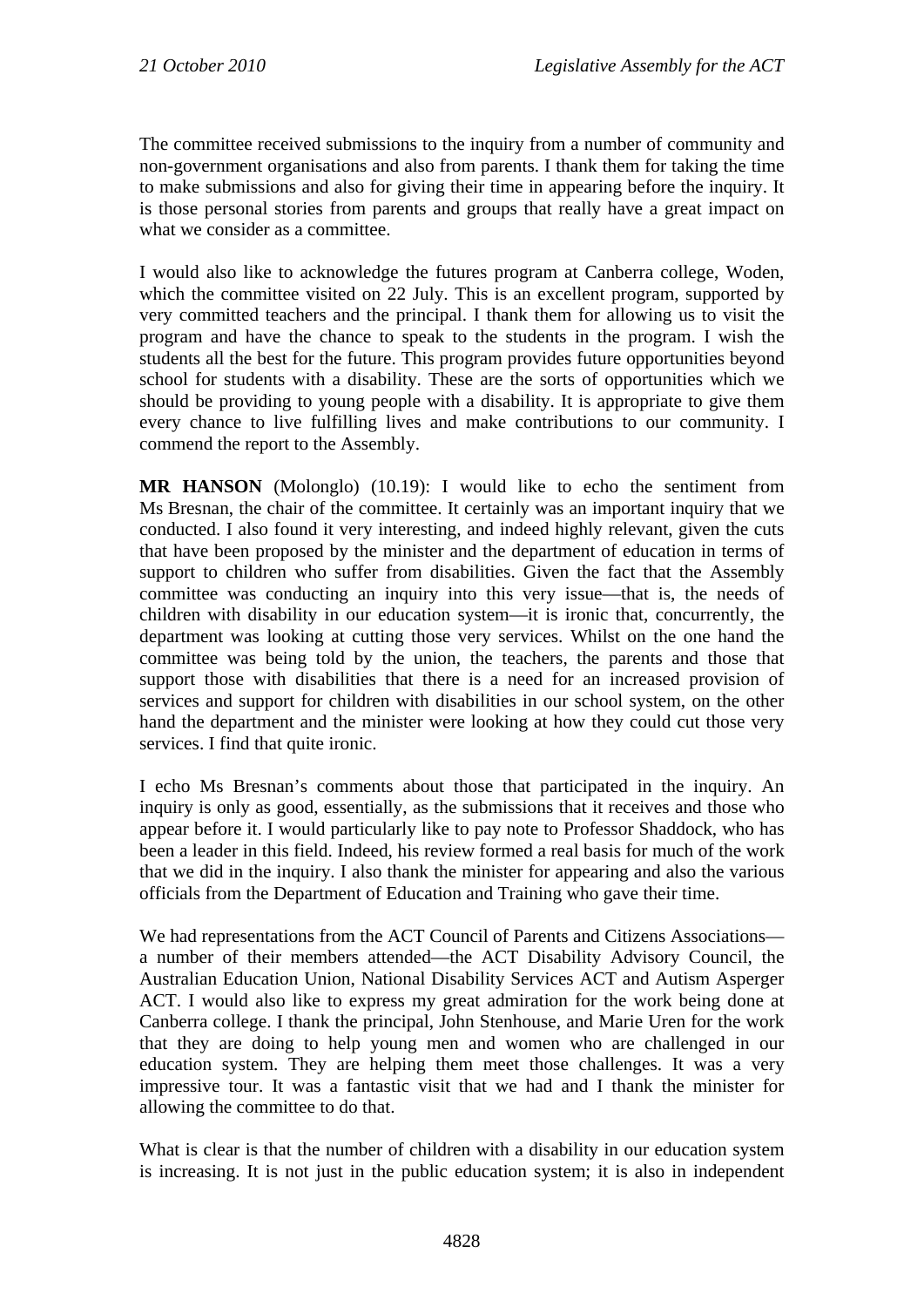schools, particularly the Catholic system. A number of concerns were raised with us, particularly by parents, unions and those groups that support children with disabilities, about the challenges that they and their children face on a broad range of issues, including access to services and transport to school before they even can access those services. It is outlined in the report and Ms Bresnan has given a summary so I will not go into it in too much detail.

There are 30 recommendations and I look forward to the government's response. I hope that they have in some way learned from the experience of the last week, when they were reviewing cutting disability services within the department, and that they will take the report at face value. I hope that they will continue to look very closely at what Professor Shaddock had to say in his review. The government certainly need to take what this inquiry and Professor Shaddock have said very seriously.

This is an area of growing need in our community. It is clear that for students with disabilities, and a broad range of disabilities—indeed one of the issues in the inquiry concerned the definition of "disability", and there is no doubt that it ranges from people who are quite severely disabled to those who just have minor learning difficulties—there is a lot of work that needs to be done. I am sure that my colleague Mr Doszpot, who has a passion for this issue—particularly disability within education—will follow up on this inquiry and hold the government to account. I certainly look forward to the government's response. I hope it is a positive one.

Finally, I would like to thank the committee—Ms Bresnan, the chair, and Ms Porter for her role—and also, as always, the secretariat: Sandra Lilburn, who again has done a great job; the research officer, Samara Henriksen; and Lydia Chung for her role in providing administration to the committee.

**MR DOSZPOT** (Brindabella) (10.24): I thank Ms Bresnan and members of the education committee for their contributions to report 5 entitled *Needs of ACT students with a disability*. I look forward to looking at this report in detail as I consider both of my shadow portfolio areas—that is, education and disability. Some of the issues that have been brought to my attention by concerned parents appear to have been touched on in the report. In a way, it is ironic that we are being presented with this report the day after the serious concerns of parents and educators about the needs of ACT students with disabilities were rejected by the Assembly yesterday. Recommendation 4 states:

The Committee recommends that Individual Learning Plans should be developed as a formal benchmarking tool which will assist in the refinement of teaching strategies at the classroom level and be able to measure the level of success of schools in the delivery of education services to students with disabilities.

Recommendation 5 states:

The Committee recommends that the Department of Education and Training investigate, develop and implement a system of objective educational measures of outcomes for students with a disability that would allow teaching strategies to be refined and system level planning to be undertaken.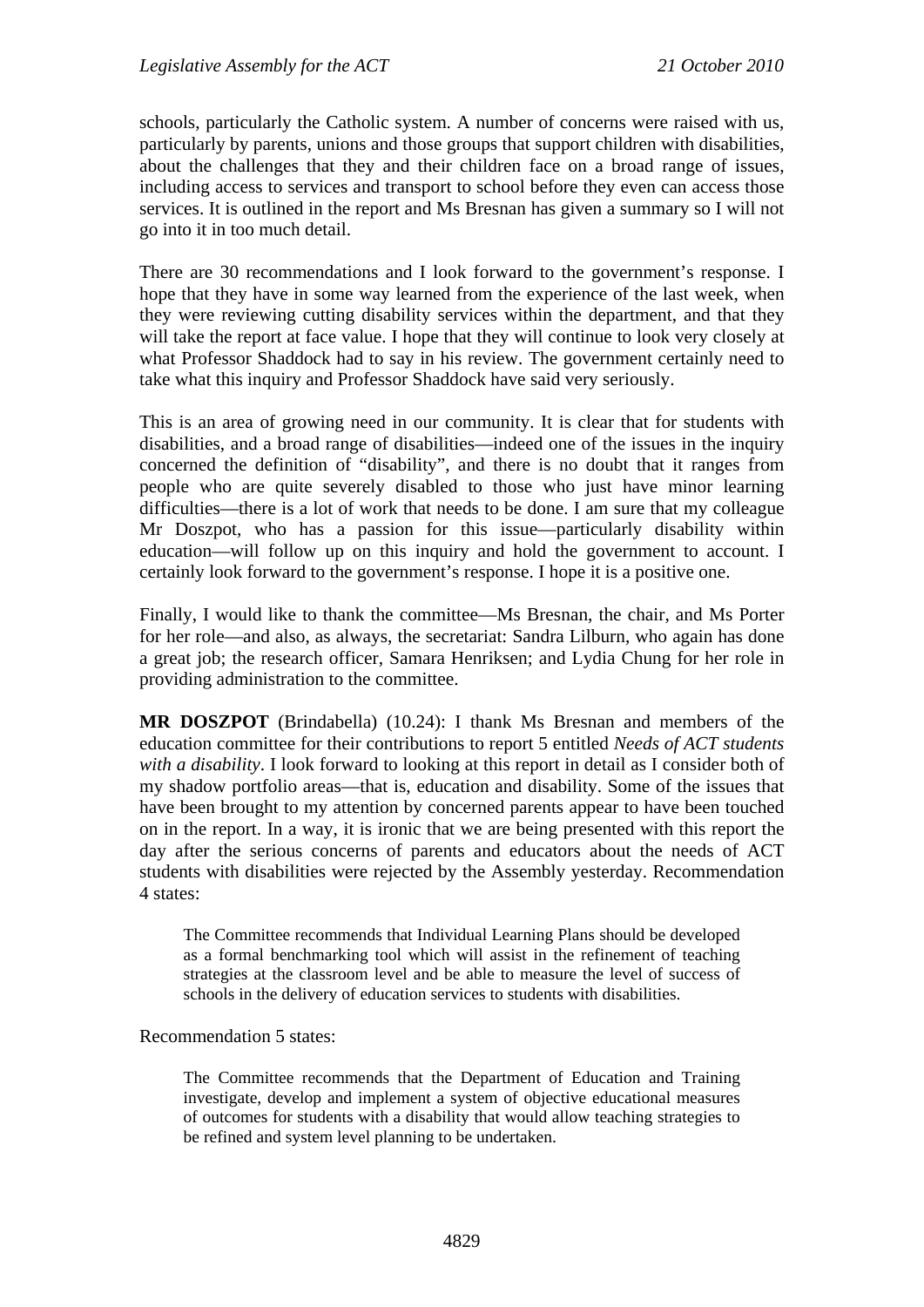While we are faced with the actual facts of what is occurring in the disability sector and this is what the parents were very concerned about—we are currently looking at the efficiency dividend cuts affecting two disability early intervention support workers, two English as a second language support workers, one support teacher for behavioural management, five classroom teachers for Aboriginal and Torres Strait Islander literacy and numeracy programs, two disability support workers, the scrapping of the post-school option position, the closure of the centre for teaching and learning resource centre and the closure of the education centre at the University of Canberra. The University of Canberra one is not part of your cuts, Mr Barr. I take that point before you make it.

The issues that we are looking at here are very much the concern of parents. The committee report is obviously looking at the needs of ACT students with a disability. It is ironic that some of these recommendations are coming in now when parents have been highlighting some of the actual developments at the moment which the Assembly has chosen to disregard after listening to them. Recommendation 9 is also an interesting one:

The Committee recommends that the Minister for Education and Training provide an explanation to the Legislative Assembly as to why the estimated average cost of providing education services to students with disabilities in mainstream public schools has not been subject to the same cost pressures as other service delivery costs and why the percentage growth in this cost between 1999 and 2008 is nearly half that of other percentage estimate average cost growth.

In line with that, parents are also very concerned about the fact that the proposed cuts that we are talking about are quite telling—that is, roughly speaking, 40 proposed reductions in departmental branches with support and/or student responsibilities as opposed to 11.5 proposed cuts in departmental branches with non-support responsibilities.

I think this report into the needs of ACT students with a disability is very timely. I look forward to further discussions on the report. Obviously, I am looking for feedback from parents as well. I welcome the report, but again I stress that I find it very ironic that it has been presented when the parents who raised many of the urgent and critical issues that are affecting the needs of their students with disabilities were so callously disregarded yesterday.

Question resolved in the affirmative.

## <span id="page-11-0"></span>**Executive business—precedence**

*Ordered that executive business be called on.*

## <span id="page-11-1"></span>**Schools—capital works projects Statement by minister**

**MR BARR** (Molonglo—Minister for Education and Training, Minister for Planning, Minister for Tourism, Sport and Recreation and Minister for Gaming and Racing), by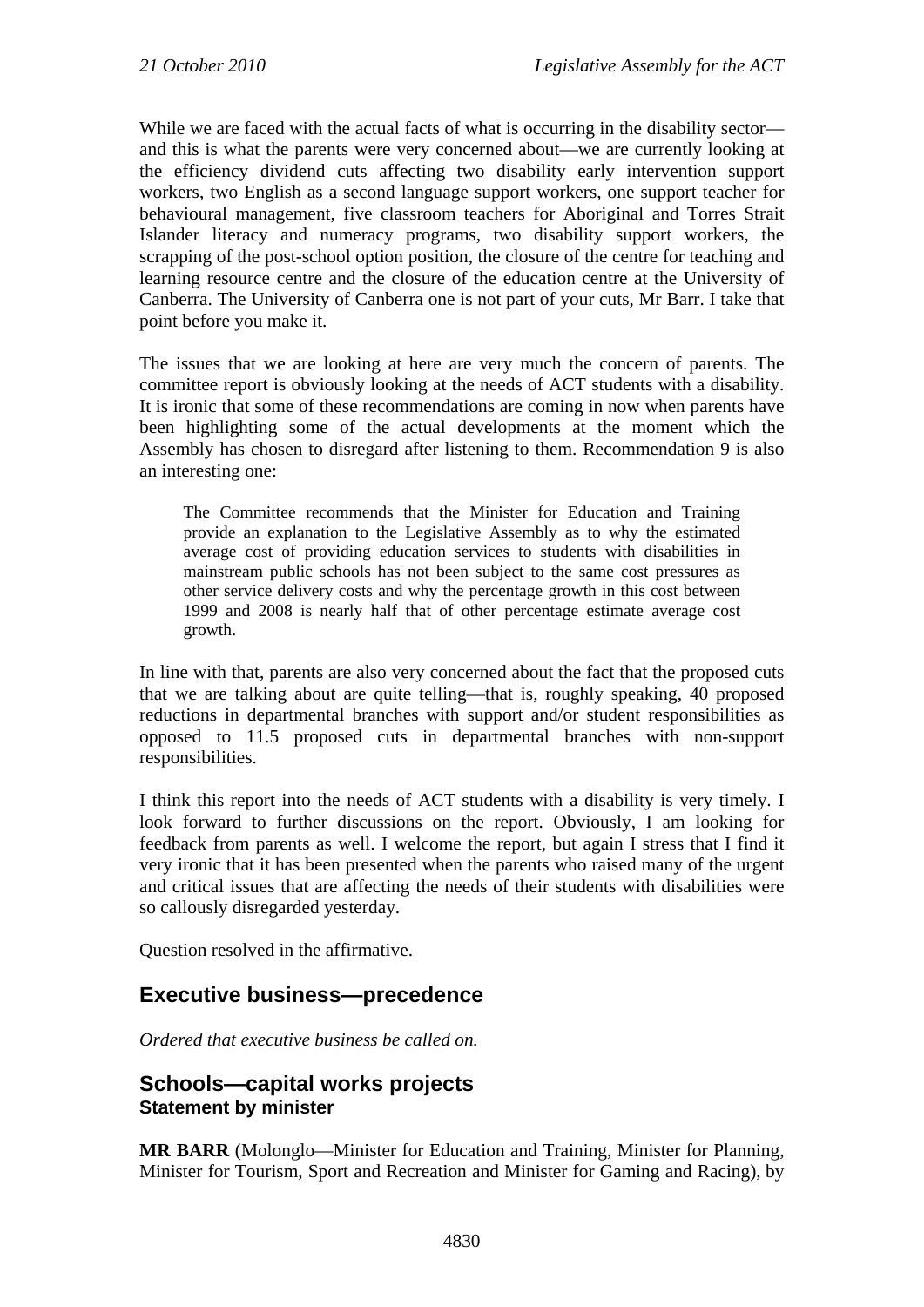leave: I am very pleased to inform the Assembly this morning that the 2009-10 financial year saw the largest ever capital works program in ACT schools successfully completed.

When I became education minister in 2006, we commenced a seven-year reform project for education in the territory. We committed to building schools where they are needed most—in our growth areas, particularly Gungahlin, and also to renew school infrastructure in older areas of the city, such as in north Tuggeranong. We committed to rejuvenating and reviving our old 1950s, 1960s and 1970s school infrastructure.

Today I will be releasing a report on the latest year's school capital works and I am pleased to inform the Assembly that it shows that more than \$200 million has been invested in our schools in 2009-10. To put that figure into perspective, it is 10 times greater than it was four years ago and a 95 per cent spend of the capital works program for the year. It is the largest capital works investment ever made in ACT schools. And this is part of the Labor government's half a billion dollar capital investment in ACT public schools scheduled to run from 2006-07 to 2012-13.

In addition to this half-billion dollar ACT government program, the federal Labor government, through the building the education revolution program, has added over \$150 million to this seven-year investment.

Whilst we all know that the most important ingredient in schools is quality teaching, we cannot attract and retain the very best teachers without the very best classrooms and other facilities, such as information and communication technology. We cannot inspire young inquisitive minds without the very best science facilities and language labs. We cannot encourage healthy living and PE in schools without the very best gymnasiums. We cannot encourage the best performing arts without the best performing arts centres. We cannot foster strong communities without the very best community meeting spaces.

Today I would like to highlight the government's achievements in school capital works. I can advise that, pleasingly, the ACT is leading other states and territories in the completion of building the education revolution projects. All 84 national school pride program projects have been completed. All primary schools for the 21st century program, P21, projects are on track to be completed by the end of this year. Nineteen of the 68 P21 projects were complete at the end of 30 June 2010. And at the end of September, more than 70 per cent of the P21 projects were completed.

Every public school in the ACT has benefited. I do not have time this morning to go through the detail for each school; suffice it to say that across every electorate in nearly every suburb in the ACT there has been a school capital works refurbishment program, funded by either the ACT or commonwealth government, completed or nearing completion.

Earlier this year the Building the Education Revolution Implementation Taskforce, led by Mr Brad Orgill, released its interim report. This report showed that in terms of value for money, the ACT public school system projects were the best in the country.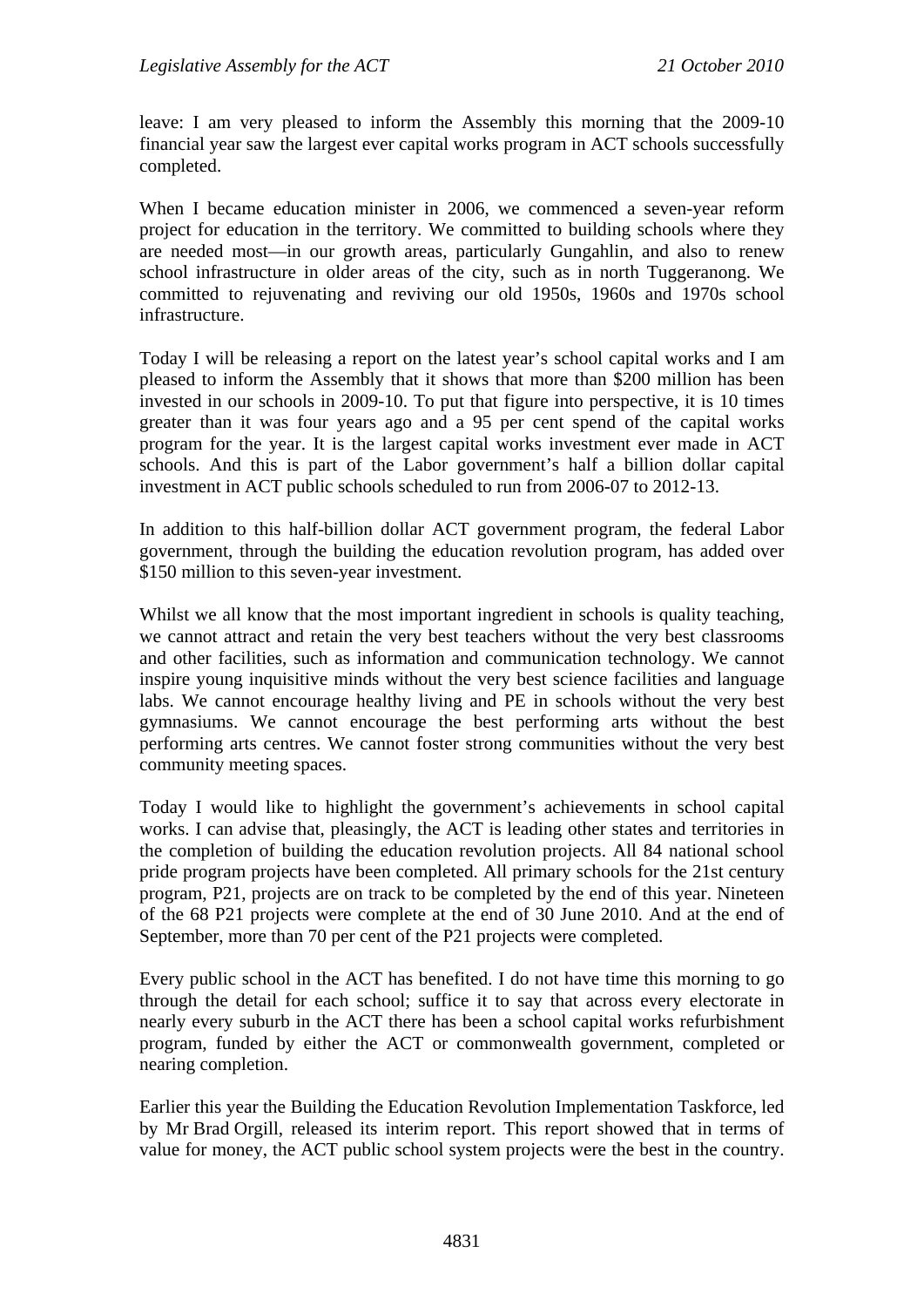In addition, the complaints that have bedevilled BER projects across other parts of Australia have been largely absent in the ACT, thanks to the genuine consultation undertaken with school principals, parents and citizens councils and school boards in the lead-up to these projects being undertaken.

The ACT's success in this area is attributable to key policy decisions that we made at the beginning of the program. Templates and prefabricated buildings were not used. De-scoping was not used to control costs. A consultant was employed to ensure that environmentally sustainable initiatives were included in every project. We slashed planning red tape. All of these things contributed to our success. BER has been a significant part of the largest investment in school infrastructure in the history of the Australian Capital Territory. And it supported the territory through the global recession and provided hundreds of jobs.

When I became education minister in 2006, there were thousands of empty desks across the territory. The government undertook the largest education reforms this territory has seen—and we are now able to build brand-new schools where they are needed most. I would like to update the Assembly on the progress of these new schools.

Gungahlin college is being built in the Gungahlin town centre. The college will cater for 900 students in years 11 and 12. It will provide a 21st century teaching and learning experience for staff and students. This complex, with an investment of more than \$70 million, will include a Canberra Institute of Technology flexible learning centre, a joint college-community library, a gymnasium and a performing arts centre. The college is aiming to achieve a five-star green star rating from the Green Building Council of Australia. The college will have best practice education facilities, such as flexible learning hubs, a media centre with television and photography studios, a performing arts theatre comprising dance and drama studios, leading music and arts facilities, a mechatronics suite, a computer networking laboratory, a full commercial kitchen, and wireless technology throughout the school.

Substantial progress was made on the construction of the college hubs and other buildings during the most recent financial year. Completed works include the thermal labyrinth tunnel, which uses air flows to heat and cool the school, saving on their energy bills. The college hubs and performing arts building have been completed, with internal fit-out now well underway. The visual arts building, gymnasium, community library and CIT learning centre are close to completion, with concrete slabs, structural steel work and roof sheeting completed. A temporary principal's office has been established in the Marketplace shopping centre, adjacent to the college site. Prospective students, parents and the Gungahlin community can enrol at this office and get more information about the college. The college will open on time for the start of the 2011 school year.

The new P-10 school in Kambah will cater for 900 students from preschool to year 10 and open in 2011 for preschool to year 7 students. Like Gungahlin, Kambah is aiming to achieve a five-star green star rating from the Green Building Council of Australia. Substantial progress was made on the construction of the new school buildings during the financial year. Completed works include the installation of in-ground hydraulic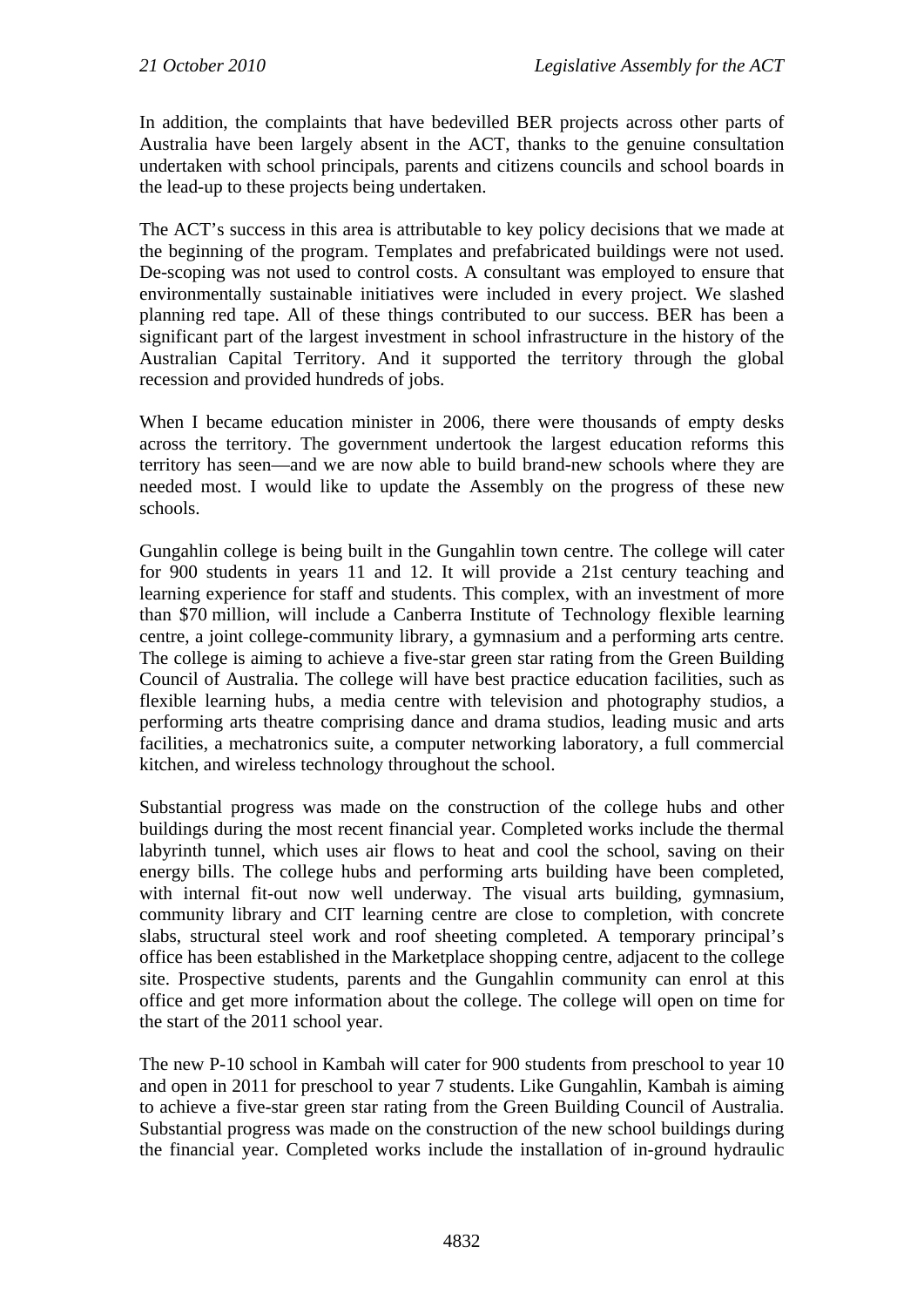and electrical services for all school buildings; structural steel for all school buildings; and roofing, brickwork and cladding for half of the buildings. Excavation work for the BER-funded environment centre has started. A temporary office has been established at Urambi primary school for the co-principals of the new school.

I turn now to Harrison secondary school. The \$47 million secondary component of Harrison school will include specialist teaching areas for the performing arts, technology, science and the arts. The middle school buildings will be delivered by mid-2011 and the remaining buildings will be ready for the start of the 2012 school year. The school will provide an inclusive setting for students with special needs to integrate into mainstream educational programs.

In summary, we are investing in new schools where they are needed most.

The government are also focused on the community and performing arts. We have built or funded three performing arts centres. One is complete, at Lyneham high school. One is currently under construction, at Calwell high school. And a third one, at Canberra college Woden campus, is in the design stage.

I would like to report that the \$6 million performing arts centre at Lyneham high school is now functional. It is open for students and community groups. I and, I understand, a number of other members of the Assembly, have had the opportunity to attend performances at the new performing arts centre. The centre has permanent seating for 275, removable tiered seating for an audience of 500, a hearing loop, a new music room with five practice areas, an open air courtyard and a band room for 110 performers.

The \$5 million performing arts project at Calwell high school is due to be completed at the end of this month. Canberra college's \$7.6 million performing arts centre will be ready for the start of the 2012 school year.

I am looking forward to seeing many community and school performances in these new buildings. I am sure that other members, when they get the opportunity to see these facilities, will realise what a fantastic asset they are for the schools and for the local communities.

Increasingly, environmentally friendly building design and construction are becoming part of the way we do business. Solar panels have been installed at Evatt primary school, Kingsford Smith school, Theodore primary school and Gordon primary school. These schools are already feeding electricity back into the grid and benefiting from the territory's feed-in-tariff. Eighteen schools have also installed water tanks—with more schools to benefit this year from the \$2 million ACT government investment in water conservation. Work was also undertaken during the 2009-10 financial year to protect the heritage trees at the Ainslie school.

Experts tell us that the early years are some of the most important. In 2009-10, building works at the early childhood schools in Lyons, Narrabundah, Isabella Plains and Scullin have been completed. Enrolments are strong and this unique school model is proving very popular with parents in these communities. We have commenced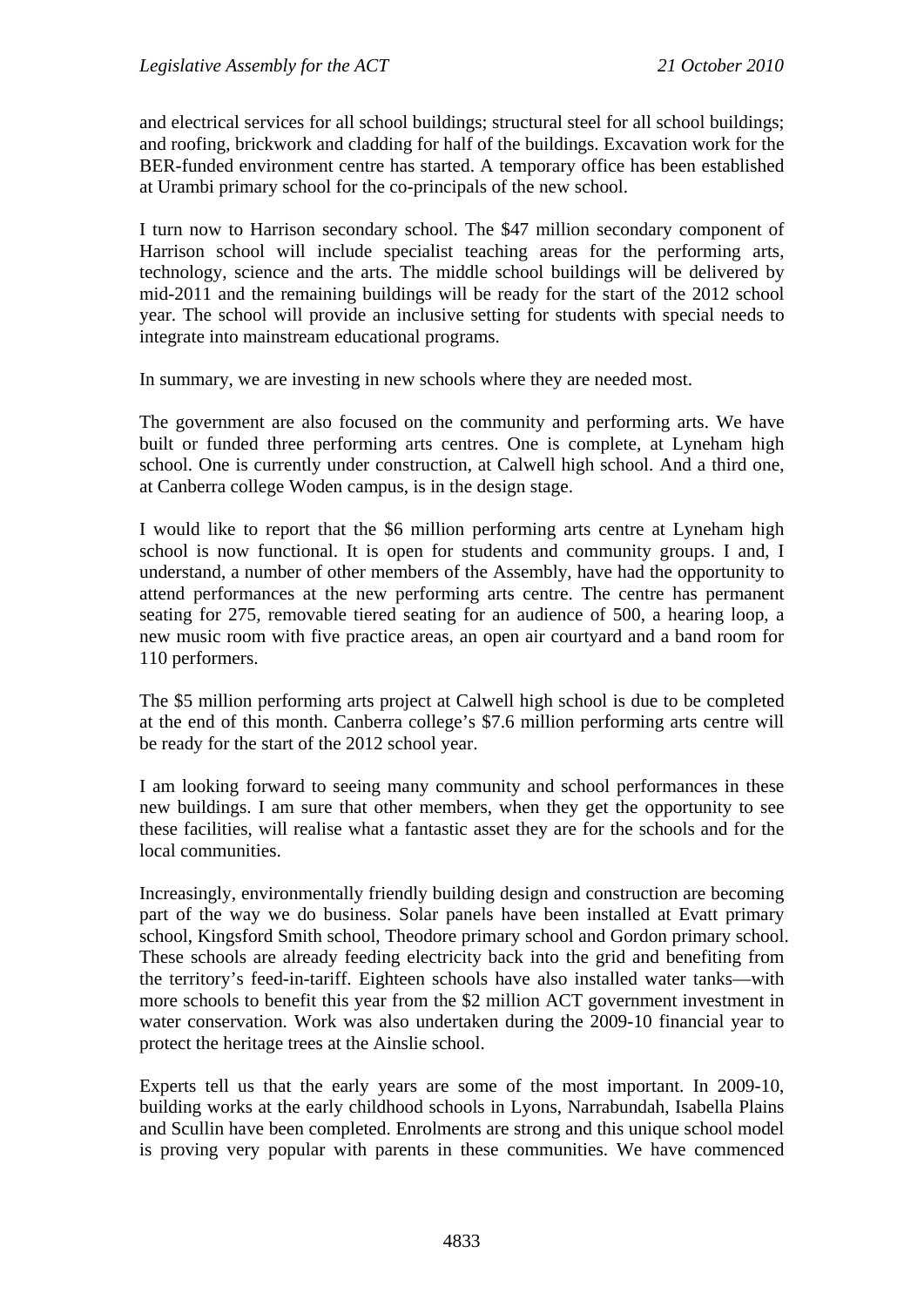planning for the Franklin early childhood school and Bonner primary school—new schools where they are needed most.

As I mentioned earlier, we must encourage healthy living and active PE programs in our schools. I have the unique honour of being Australia's only minister for education and minister for sport. It is a pleasure to report today on the completion of an important piece of work at the Erindale leisure centre. This investment has added two new swimming lanes to the pool and upgraded the gymnasium. And \$750,000 has been invested in the Turner school hydrotherapy pool. Solar panels will reduce the heating costs at the Turner school, and students with special needs will benefit from the reconfigured change rooms and new handrails as part of this important capital works program.

I can also advise that new gymnasiums have been constructed at Stromlo and Belconnen high schools—an investment of \$3.5 million for each school. These gyms are open for community use, and I know that a large number of sporting groups are already clamouring to use these outstanding facilities. They are fantastic additions to those high schools and now mean that every single ACT public high school has a separate gymnasium and hall.

Whilst we focus on the new buildings, we should not forget the need for behind-thescenes refurbishments at schools. A huge amount of work has gone on in this area. Stage 1 of the stormwater and sewer pipe replacement programs has been completed. The roof access safety program has also been completed. Major refurbishment work has occurred at Narrabundah college, Telopea Park school, Canberra high school and Alfred Deakin high school.

We have started work on the virtual learning environments in our eight pilot schools. The ACT government's investment in ICT infrastructure in the last four years has meant that ACT schools will have some of the fastest internet connections in the country. It is worth observing that our public school ICT network, with its one-gigabit bandwidth, is 10 times faster than what is proposed under the initial stages of the national broadband network. And it is in place now in ACT schools because of this government's investment back in 2006-07. We have that network in place now, and it is a massive advantage for ACT schools.

In 2009-10 we achieved the largest investment in school infrastructure in the history of the Australian Capital Territory. I am pleased to advise that this financial year we are doing it all again. I table the following paper:

ACT Department of Education and Training—Report on Capital Works Expenditure 2009-10.

I take this opportunity to thank everyone involved in this very impressive achievement. It has not always been easy turning every school in the Australian Capital Territory into a construction site. I would like to take this opportunity to put on record my thanks to the department's capital works team. I had the opportunity to host a function to thank the team for their work in the 2009-10 financial year. I know there is still a lot more to do. A number of projects are nearing completion but the forward program is still considerable.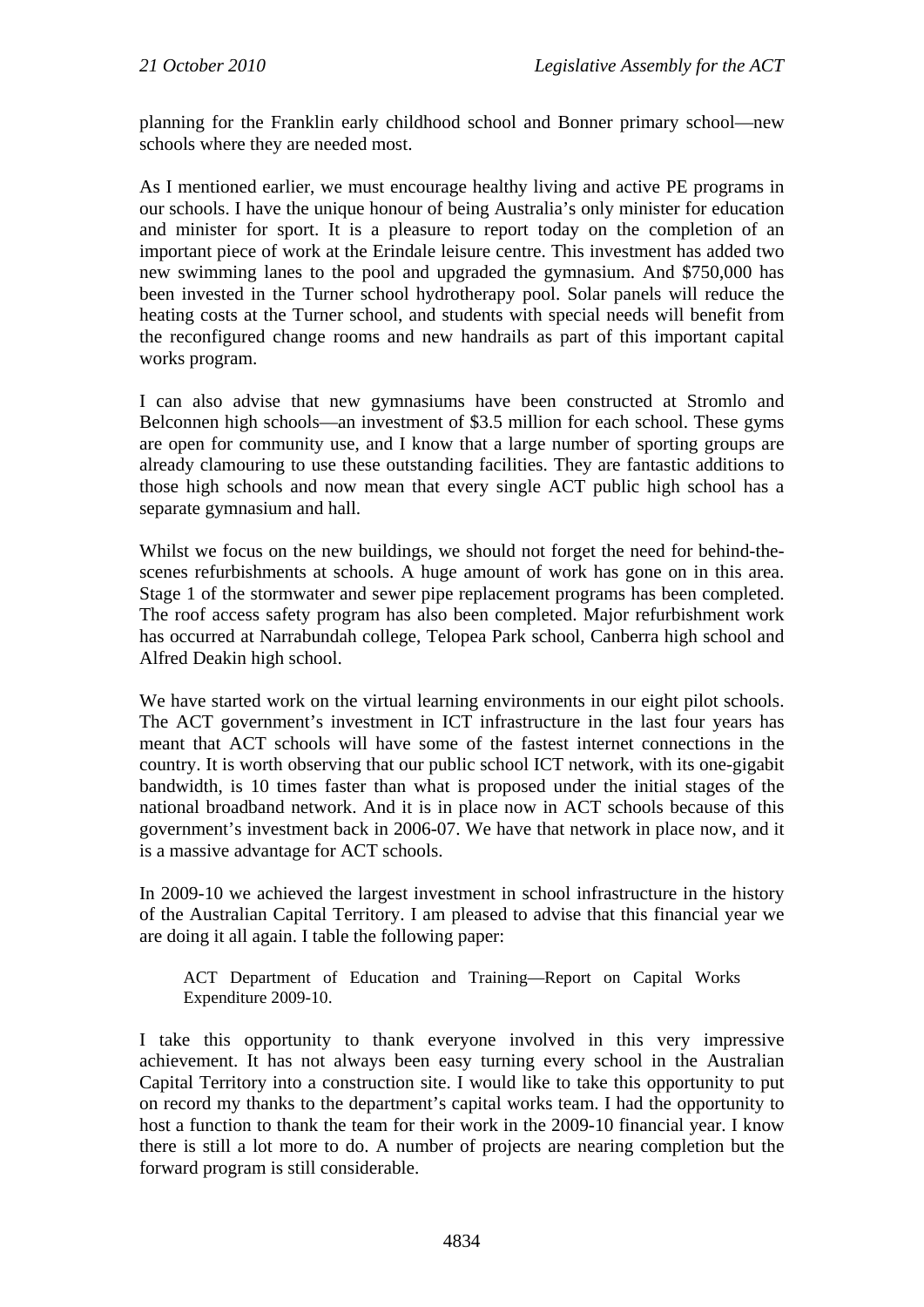I also take the opportunity to thank all of the builders, project managers, principals, teachers, parents, school boards and parents and citizens councils who have made this record investment in the ACT schooling infrastructure possible. It is a fantastic achievement for our territory. I hope that all members can rise above the politics of the education debate to join with me in congratulating all of those school communities on their efforts to achieve, and to work with government to achieve, fantastic outcomes in each and every ACT school. It is a fantastic achievement for education in the Australian Capital Territory.

## <span id="page-16-0"></span>**Homelessness—street to home program Statement by minister**

**MS BURCH** (Brindabella—Minister for Disability, Housing and Community Services, Minister for Children and Young People, Minister for Ageing, Minister for Multicultural Affairs and Minister for Women): I seek leave to make a statement on the street to home initiative.

Leave not granted.

#### **Standing and temporary orders—suspension**

**MR HARGREAVES** (Brindabella) (10.44): I move:

That so much of the standing and temporary orders be suspended as would prevent Ms Burch (Minister for Children and Young People) from making a statement concerning the Street to Home Program.

We have been through this already this week. In reference to a ministerial statement, it was described by those opposite—I think it might have been Mrs Dunne who said it—that a convention exists. There is not a convention actually; it is an agreement which was struck earlier on in this particular Assembly. I would argue that if it is an accepted practice at the conclusion of one Assembly and it goes into the next then it becomes a convention. But it is still an agreement, and that agreement has been honoured in the most part or penalties have been paid. But this is not a ministerial statement, Mr Speaker. It is a statement by a minister by leave of this chamber.

Ms Burch has been criticised a number of times by those opposite—there seems to be some sort of a campaign on. I would ask them not to do this, not to use parliamentary process just to continue this particular program of victimisation of Ms Burch. They should just leave it alone. There is no reason why this chamber cannot grant Ms Burch leave to make this statement. I would ask people to give Ms Burch the same courtesy as they extended to the other minister earlier on this week.

**MRS DUNNE** (Ginninderra) (10.46): The Liberal opposition has formed the view—it is consistently our view—that leave will not be given for ministerial statements or statements by ministers unless the appropriate members of the opposition are given notice of the content. It was remiss of me; I was in conversation with Mr Doszpot when Mr Barr stood to seek leave and I actually missed it, because I would have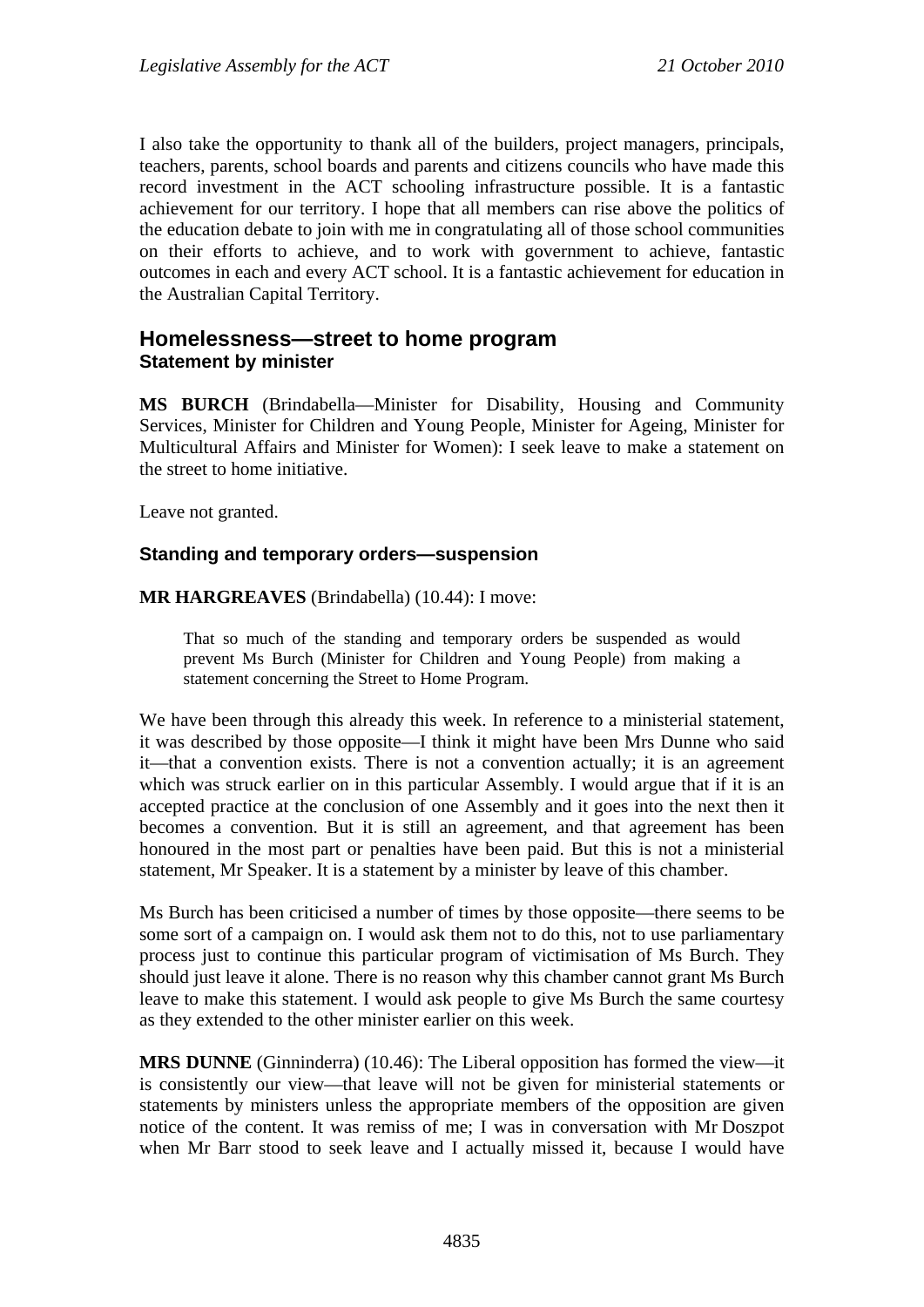declined leave for Mr Barr as well. This is not a vendetta against Ms Burch; it is the Canberra Liberals consistently implementing their policy in relation to procedures in this place.

We now have this artifice that there is a difference between ministerial statements and statements by ministers. Our view has been, and it has been consistently expressed at government business meetings, that we will grant leave on the usual conditions which have been agreed across parliaments and across Assemblies in this place. There was an agreement at the beginning of this term. It was adhered to until quite recently. In fact, when the government started making its statements by minister as opposed to ministerial statements, the same courtesy was extended. I recall that Mr Barr gave Mr Smyth a copy of a statement that he was going to make on tourism. You do not have to look in the standing orders; it is not there. This is a convention and an agreement.

**Mr Barr**: I am just looking at the difference between a ministerial statement and a statement by a minister.

**MRS DUNNE**: That is not there either.

**Mr Barr**: That is not there, either? All right.

**MRS DUNNE**: Yes. If you knew your standing orders, you would know that already. This is something that Mr Corbell, as the manager of government business, has valiantly put together because the ACT Labor Party have no business, and they are trying to pad it out. If they want to pad out their sitting days, that is fine, but they do it according to the ways that we have already agreed on.

The convention in this parliament and others is that when ministers make statements, they extend the courtesy of giving the people in the other parties who have an interest in the matter a forward copy so that they will be informed about matters that are being discussed so they can contribute to the discussion in an effective way. It is not just an opportunity for a minister to get up here and grandstand.

The Canberra Liberals will continue to decline leave until the ministers in this place extend the courtesies that have previously been agreed to. I want to emphasise that it was remiss on my part that I missed Mr Barr asking for leave. It may appear that we are picking on Ms Burch. This is not about Ms Burch; this is about the government and their discourtesy to the members of this place. We do not believe that the minister should have leave until she extends the courtesy of giving a copy of her statement to the appropriate shadow.

**MS BRESNAN** (Brindabella) (10.49): We will be granting Ms Burch leave. I must say that I did receive a copy of the statement. I do not know if the same courtesy was extended to the Liberals or not. I do think that is an issue. However, I would suggest that, rather than having this debate here now, I think this is an issue which we need to bring up through our administration and procedure committee or through the whips. I was not aware that the Canberra Liberals did not get a copy. If that has not occurred, that is something which needs to be addressed.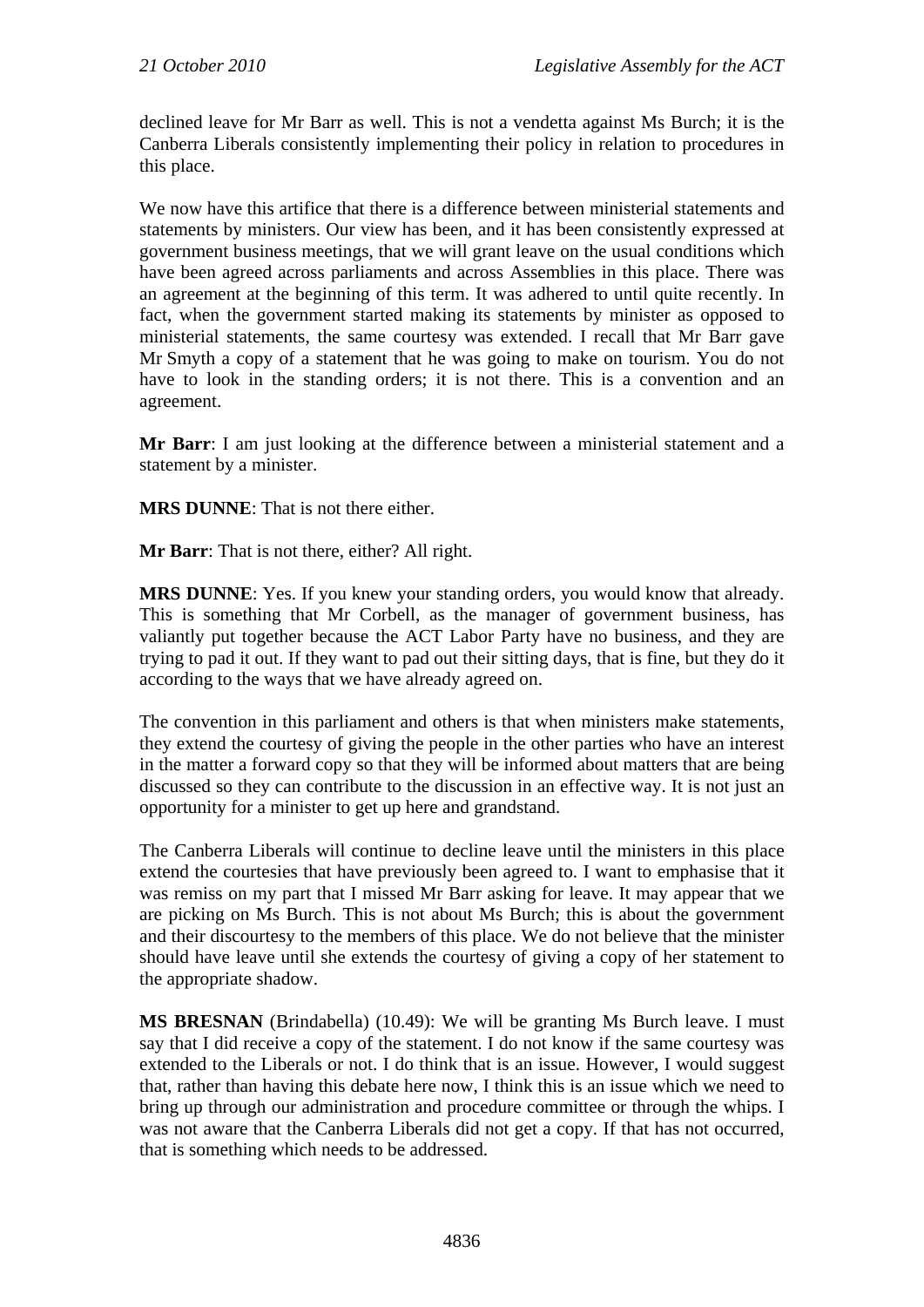**Mr Hanson**: Well, it needs to be addressed now, doesn't it?

**MS BRESNAN**: Well, I was not aware that that did occur. And I actually am a bit confused now as to whether we are speaking about Mr Barr, who did not give a copy of his statement to Mr Doszpot, or Ms Burch, who did not give a copy to—

**Mrs Dunne**: That's right: both.

**MS BRESNAN**: Anyway, I did receive a copy of the statement. I do think that is a problem if it was not given to the Canberra Liberals.

Just while we are on this—I know it is not relevant to this particular topic—there are issues that have come up in general about the way business is being conducted in the chamber at the moment. We have had instances where amendments to motions are not being circulated and also are not being circulated to members who have actually moved the motions. I think there are some overall issues about the way business is being conducted in the Assembly at the moment and not just with ministerial statements. That is quite a big problem if they are not being sent to the respective members, but if people are not being informed about particular amendments or motions, that sort of practice is an issue as well. We probably have an overall issue with the way business is being conducted, and I did actually want to make that point.

We will grant leave on this occasion. I do not think we should be punishing a particular minister because someone else has not circulated information or because of a past situation that has occurred. But I think we need to have an overall discussion about the way business is being conducted at present in the Assembly. We will be granting leave on this occasion, but I think this is an issue which we have to discuss further to make sure we do not have these sorts of debates in the chamber in the future.

**MR HANSON** (Molonglo) (10.52): I will speak briefly, Mr Speaker. The point is that the government are repeat offenders on this issue. We have tried to make the point here in the Assembly before. We have made the point to the Greens. Ms Burch is a repeat offender on this, and this point was made on Tuesday by Mrs Dunne, where she had actually changed her speech. There is a sort of tricky game going on about the difference between a ministerial statement and a statement by a minister to try and avoid what has been a convention that was agreed by all members in this place.

The point is that it is not unreasonable for the opposition and for the Greens to expect a copy of the speech that is to be made two hours prior to that speech being made. I do not think that that is an unreasonable request. Indeed, the government and the Greens have both agreed to that. What we are actually finding out today is that the Greens are getting copies of these ministerial statements or statements by a minister, whatever they are, but the Liberal Party is not.

Now, the Greens say, "Let's look at this behind closed doors. Let's take this away." But this is the place where we adhere to the rules, where we enforce the rules. If there are mistakes made then I think that the Liberals and the Greens and the government understand that. But this is not a simple issue of a mistake. This is a continued and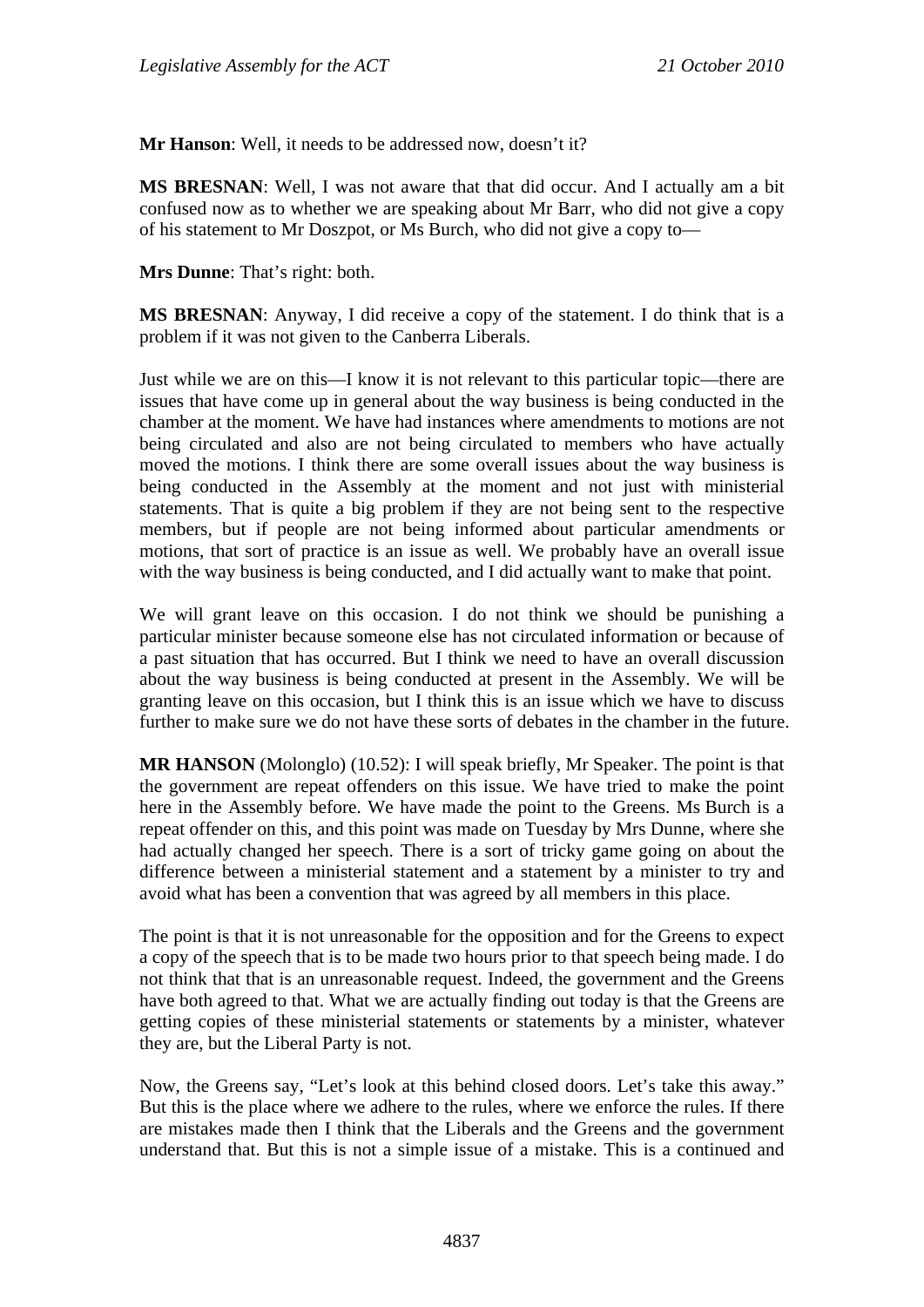deliberate strategy by the government to avoid the convention that has been agreed to, to provide speeches to both the Greens and to the Liberals prior to ministers making statements. This is a quite deliberate ploy; it is not some simple oversight.

So I would ask that the Greens consider what is occurring here. They are being essentially taken for a ride; they are their being manipulated by the government, as are we in this place. We want to make a very clear point that we will demand that the government continue to provide members of the opposition statements. Whether they call them ministerial statements or statements by a minister is not the issue. The issue is that we need a copy of those speeches. We will continue not to support leave until we actually get that issue resolved.

I am very disappointed that the Greens will not actually stand up to the government, but I suppose I am not entirely surprised that they are going to fail to do so. But let us make it very clear: the government need to stop playing games, they need to stop being tricky and they need to provide to the opposition and to the crossbench copies of statements, regardless of what they will be calling them.

**MS HUNTER** (Ginninderra—Parliamentary Convenor, ACT Greens) (10.55): I just want to reiterate my colleague Ms Bresnan's comments on this matter. Those comments were around the fact that it is not okay that it appears that the opposition did not receive these statements before they were made, regardless of whether it is a statement by a minister or a ministerial statement.

My colleague quite clearly outlined that we are not happy with this situation. It does need to be sorted out, and she put forward a couple of ways that this needs to happen—either through the administration and procedure committee or through the whips. There are a number of games being played in this place at the moment. She outlined the issue around amendments that are not being circulated or are being landed at the last minute. There are a number of matters that we do need to sort through. It is unseemly for this sort of behaviour to be going on in the parliament, and we do need to get to the bottom of the matter.

It is not necessarily the best position to be in, but at this stage we have received the statements this morning. We do acknowledge now, after hearing from the Canberra Liberals, that it appears they have not received the statements. It is not the way to go. It will not be behind closed doors, Mr Hanson. We said quite clearly that it should be done through the administration and procedure committee or the whips. But let us get a number of issues out on the table. Let us work through them. If there are conventions in place that need to be followed, let us get back to that path and let us follow that path.

**MR HARGREAVES** (Brindabella) (10.56), in reply: A couple of points very quickly. We talked about conventions, but this is not a convention. This is an agreement. I need to underscore that. We have the agreement and it relates to ministerial statements. When it comes to statements by leave, that is a completely different issue. I understand and respect the position that—

**Mr Hanson**: You are being tricky.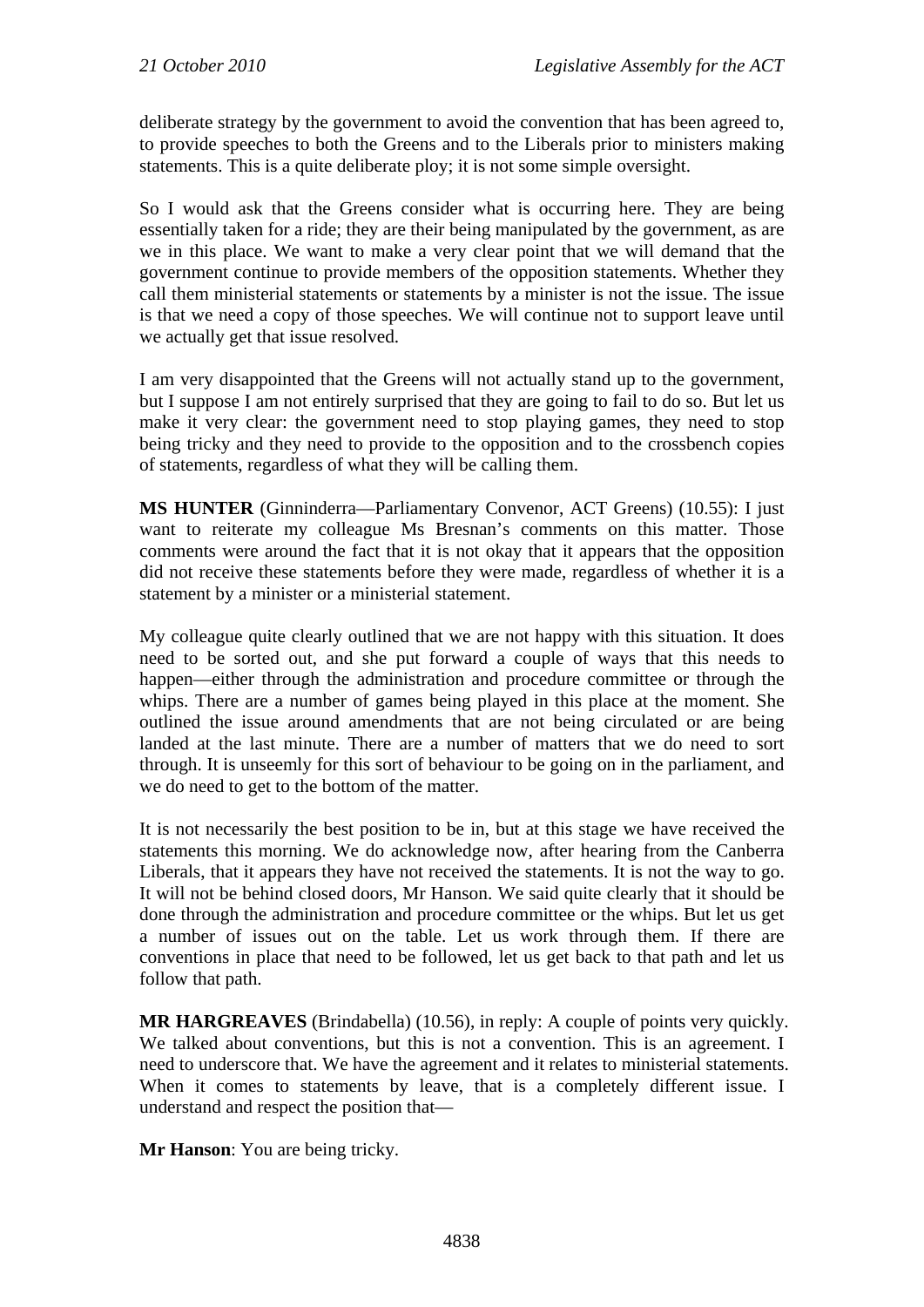**MR HARGREAVES**: I am speaking through the Speaker, Mr Hanson. Would you please be a little bit more courteous? I heard you in silence, and it will be for the last time today if you keep this up. Ms Hunter, I think, has a point that things need to be worked out, because there is a definitional difference. Part of the definitional difference is because it is based on trust. This side of the house cannot trust that side of the house to honour any convention, because they have broken conventions.

**Mr Hanson**: Ms Burch was the one who changed her speech. Why should we be trusting you?

**MR SPEAKER**: Order!

**MR HARGREAVES**: Thank you. They have broken conventions in the past. Mrs Dunne refused the Chief Minister a pair to go to a ministerial council in a previous Assembly. That was the breaking of a convention. These people make up conventions any time they feel like it.

**Mr Hanson**: He's on holiday. You wanted to break a convention—

**MR SPEAKER**: Order, Mr Hanson!

**MR HARGREAVES**: In fact, Mr Speaker—

**Mr Hanson**: You wanted to break a convention that he gets a pair for going on a holiday.

**MR SPEAKER**: Mr Hanson, be quiet!

**MR HARGREAVES**: In fact, Mr Speaker, Mrs Dunne says, "This is a convention across parliaments and Assemblies." That is very glib. I do not know of any, and I have been around a bit longer than Mrs Dunne has. She says it is a convention in this parliament and others. It is not a convention in this parliament, and it is not a convention in other parliaments.

What we see here, I believe, is a difference in definition, and certainly we can work through that. Whether the administration and procedure committee is the place to do it, I do not know. Whether it is the whips who do it, I do not know that either. Perhaps, in fact, all three of us need to go back to our groups and say, "Okay, which is the best mechanism to actually clear this up?" I do not mind doing that at all, and I do not mind being party to that conversation. But we need to be consistent in this place.

Now, if Mrs Dunne is sitting there not paying attention to the business of the Assembly and misses something, she cannot use that as an excuse. She cannot use her own incompetence or deafness as an excuse when she is talking in another debate. Second of all, we had this very same issue raised with respect to Mr Corbell or Mr Barr—I have forgotten which—earlier on this week, and we processed that matter through.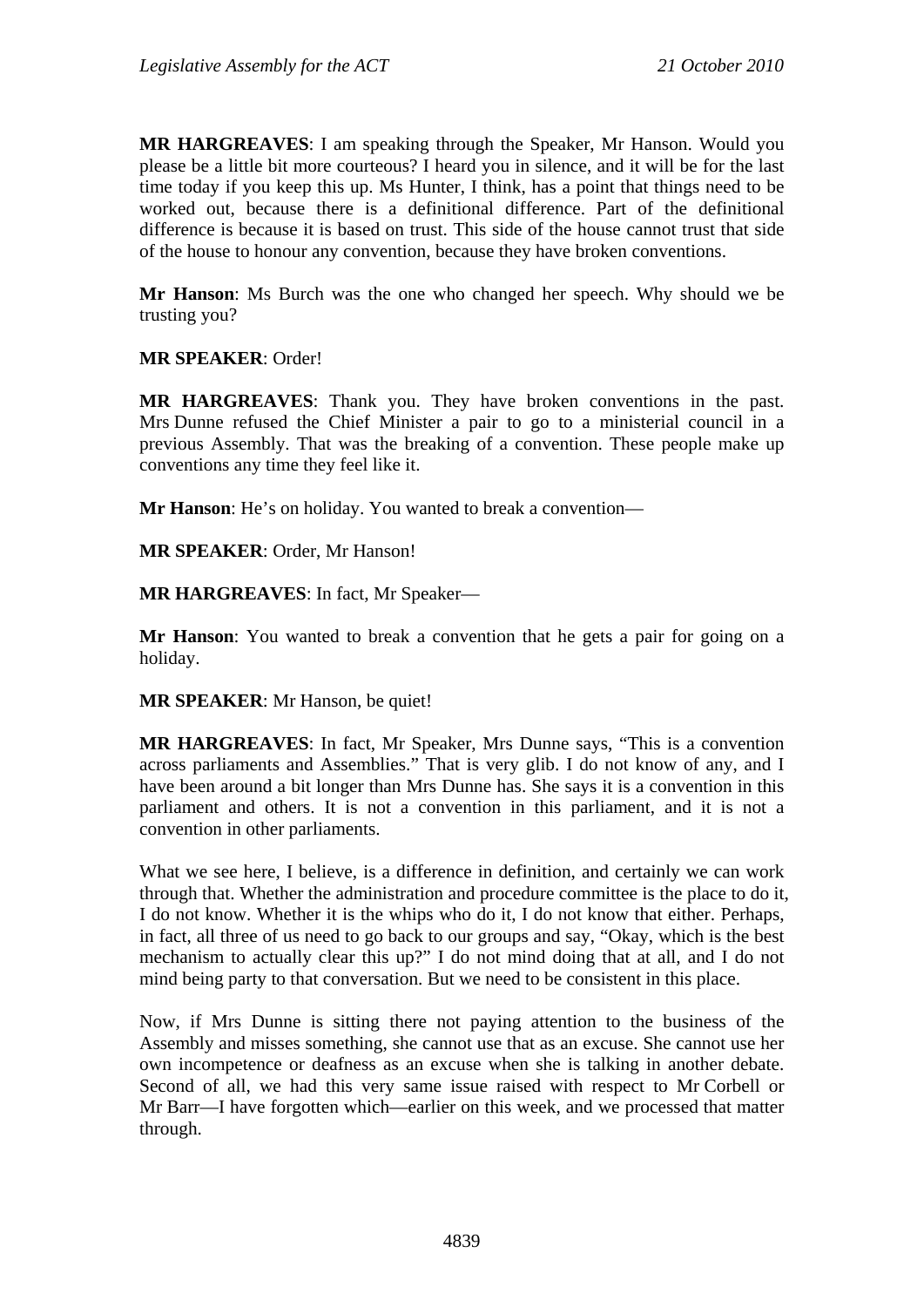When it comes to the provision of the so-called courtesy, the reason the courtesy is extended to the Greens is that the Greens honour agreements and conventions in this place. We have no such trust in those opposite. We actually believe, in fact, that they will break any convention, they will make up any rule and they will do anything they want. I say thank you very much to the Greens for their support this time, and I take up their suggestion and I will take it up with the party.

Question put:

That so much of the standing and temporary orders be suspended as would prevent Ms Burch (Minister for Children and Young People) from making a statement concerning the Street to Home Program.

The Assembly voted—

| Ayes 10       |            | Noes 6   |  |
|---------------|------------|----------|--|
| Mr Hargreaves | Mr Coe     | Mr Smyth |  |
| Ms Hunter     | Mr Doszpot |          |  |
| Ms Le Couteur | Mrs Dunne  |          |  |
| Ms Porter     | Mr Hanson  |          |  |
| Mr Rattenbury | Mr Seselja |          |  |
|               |            |          |  |

Question resolved in the affirmative, with the concurrence of an absolute majority.

**MR SPEAKER**: I call on Ms Burch to make her statement.

**MS BURCH** (Brindabella—Minister for Disability, Housing and Community Services, Minister for Children and Young People, Minister for Ageing, Minister for Multicultural Affairs and Minister for Women): Thank you, Mr Speaker. Look, I am quite happy to provide a copy right here and now.

*Opposition members interjecting—*

#### **MR SPEAKER**: Order!

**MS BURCH**: What I am talking on is street to home initiatives. It will save you reading *Hansard*. My statement relates to street to home initiatives for chronically homeless people or rough sleepers. Mr Speaker, as this is Anti-Poverty Week, it is appropriate that we take this opportunity to remind ourselves and the wider community that poverty and homelessness go hand in hand.

Being homeless undermines your health. It impacts upon a person's ability to find employment and engage in education and training opportunities. It is for those reasons that we, as a Labor government, are determined to do all we can to break the cycle of poverty that homelessness causes.

This government has overseen a systematic approach to both reforming and improving the support given to people who are homeless or at risk of homelessness,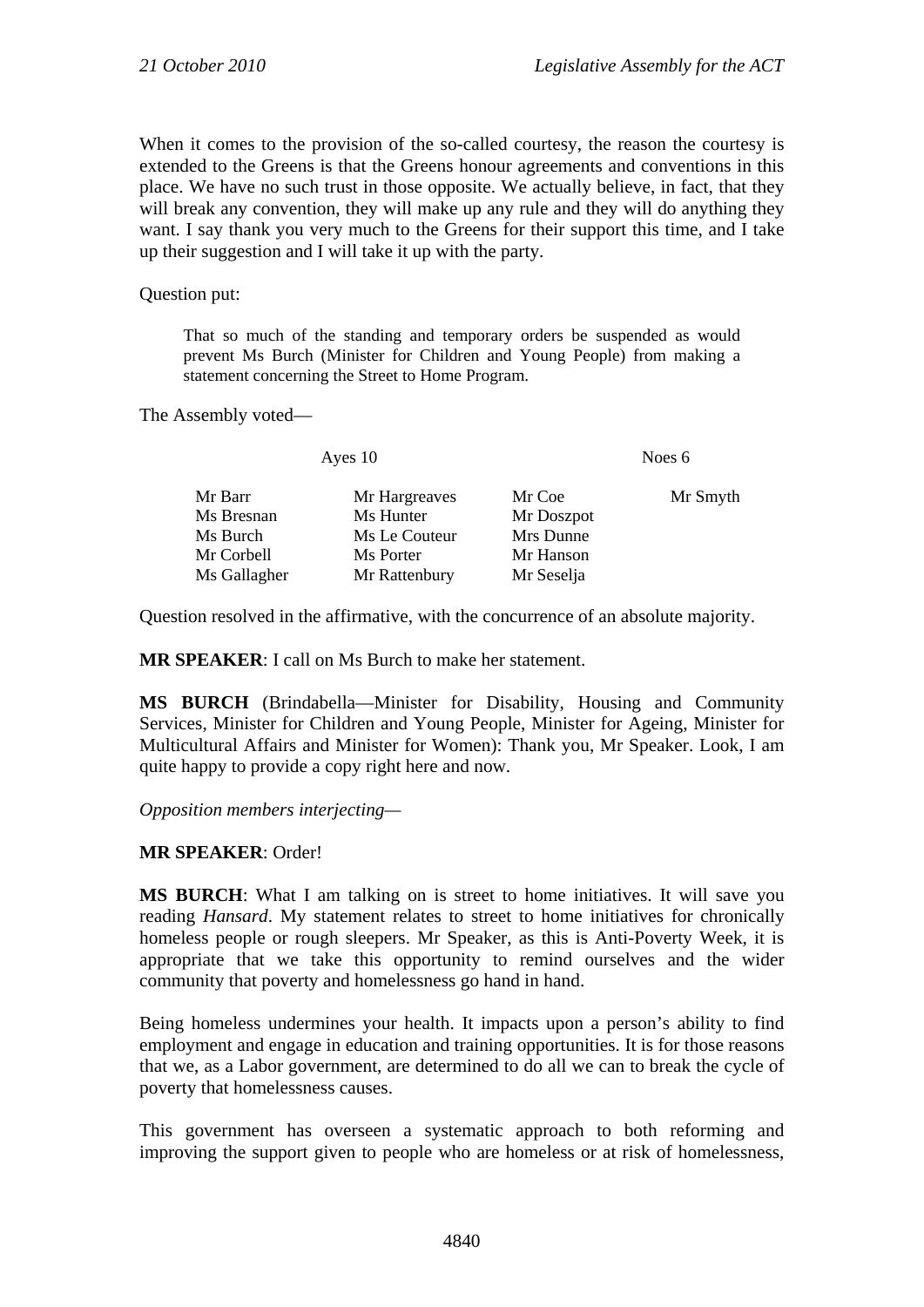commencing in 2004 with the implementation of Breaking the cycle: the ACT homelessness strategy. Earlier this year in the Assembly I spoke of the importance of a comprehensive strategy to address homelessness in the ACT. Today I would like to give the Assembly an update on one of our new initiatives to address homelessness, and that is the street to home program.

This service is targeted at people in our community who are sleeping rough, whether they be on the streets, in our parks or in cars. This important initiative is one of the commitments that this government has made under the national affordable housing agreement and national partnership agreement on homelessness. Setting up the street to home program was also recommendation 1 of the ACT affordable housing action plan phase II, which recognised that addressing homelessness needed far more than just providing a bricks and mortar response.

Street to home recognises the need to engage with people who are homeless in a way that is meaningful to them. That includes supporting them through the provision of appropriate, responsive and timely services, including when they are living in the street. The street to home service is operated by one of our largest community service partners, St Vincent de Paul. Commencing operation in 2010, the government committed \$898,000 over four years for this important initiative.

Members would be well aware of the wonderful work St Vinnies have done through the years with their night patrol. It goes all over Canberra providing a sandwich, a hot drink and a listening ear through the long and often lonely nights, sometimes very cold nights.

I am very proud that St Vinnies has been able to build on this overnight voluntary service with the new service which involves an impressive range of additional services and supports. The street to home initiative coordinates the delivery of services to people on the streets, not just by connecting them to accommodation but also by keeping up that support in order to help them sustain their accommodation into the future.

What we as a community are saying with the introduction of this service is that it is not acceptable to sleep rough on the streets. We understand that anyone who seems to be making a choice to sleep rough is probably doing so from a very dark and damaged place. Madam Deputy Speaker, you and I do not even need to consider making such a choice, and people who are treated well and supported do not make that sort of choice either.

As a community, we need to recognise that not everyone has real choices. Poverty, violence, abuse, addiction and homelessness remove real choices in people's lives. Street to home will start to address these extreme life events by working towards finding a real home for those people who, through no fault of their own, currently call the streets their home.

This program was designed to provide support for up to 20 rough sleepers, wherever we find them. Why can't you have a counselling session in the park, Madam Deputy Speaker? Why can't you apply for housing in your car or in a warm shopping centre where you try to spend time on a cold winter's day?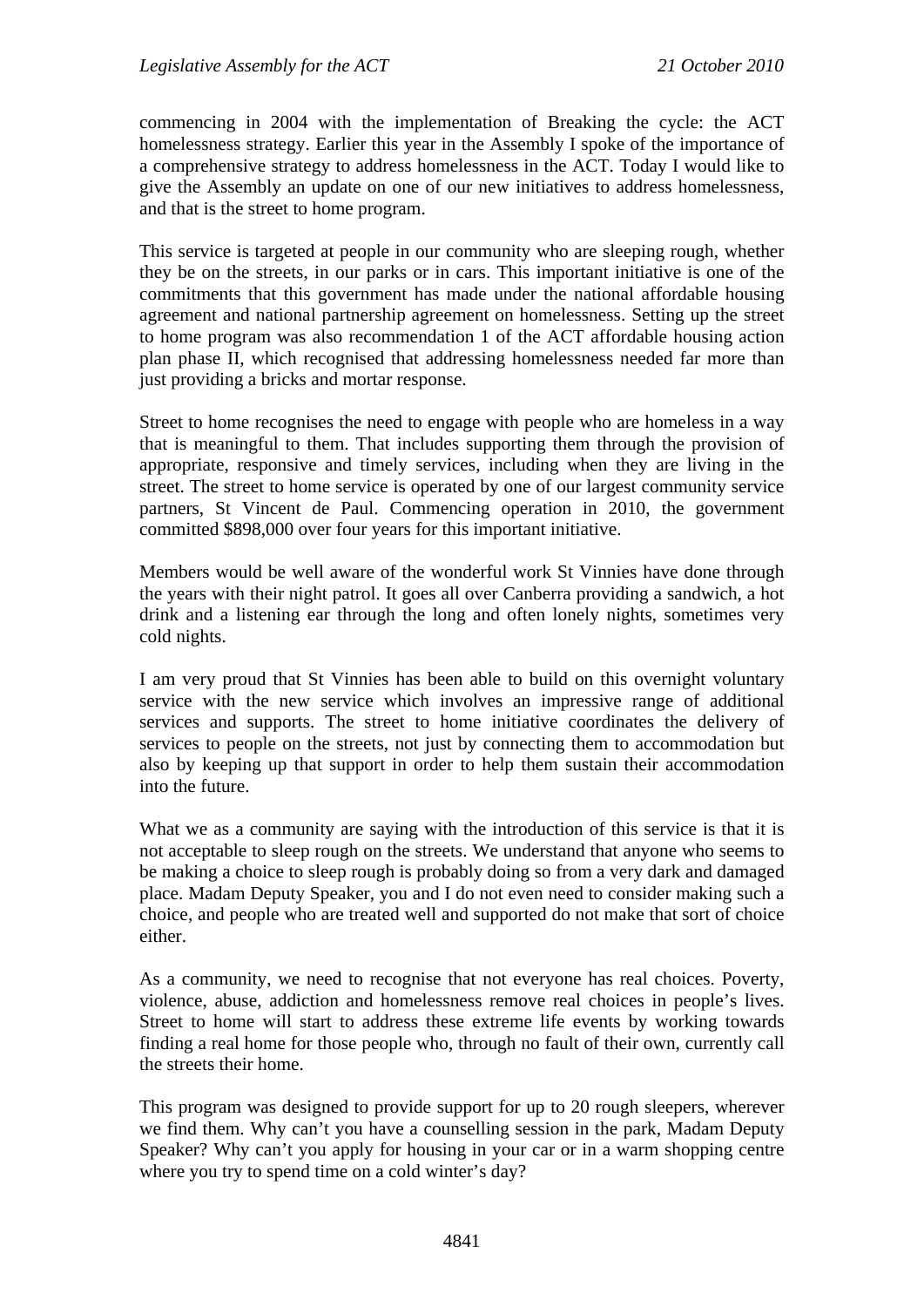Although it is early days, the scheme has already had a significant impact. Already the street to home program has supported 21 long-term rough sleeping homeless people including three young people. Other transient homeless people have also been assisted with support, emergency food packs and connections to other supports.

The program provides trained, experienced staff who engage in active outreach with rough sleepers, many of whom do not usually engage well with mainstream services. The program provides services to people wherever they are. As we know, being homeless or at risk of homelessness does not just mean you require accommodation. Street to home provides assertive case management support for people who need it and connects them with other services available in our community.

Street to home has formed strong partnerships with other service providers and Housing ACT to provide an appropriate service mix, including housing, mental health, primary health and other support services. The service engages with a "who's new on the streets" committee to help identify and monitor people who are homeless, particularly those new to the streets. Membership of this group includes the city parks rangers, the Australian Federal Police, Youth Support Services, the National Capital Authority, ACT Mental Health, the Drug and Alcohol Foundation Centreline and the emergency relief providers.

Madam Deputy Speaker, in summary this initiative represents an opportunity to provide real benefits to people who are homeless and vulnerable in our community. For those who have been rough sleeping for some time, this service will provide the long-term support required to turn their lives around.

As Anti-Poverty Week highlights, there is no dignity in poverty and disadvantage. Street to home represents an opportunity to restore dignity. Its potential should not be underestimated. On behalf of the whole community, I thank the St Vinnies group for the valuable work that they are doing in the street to home project and for our vulnerably broadly across the community.

# <span id="page-23-0"></span>**Order of business**

*Ordered that notice No* 2, *executive business, relating to Carers Week, be postponed until a later hour this day.*

# <span id="page-23-1"></span>**Climate Change and Greenhouse Gas Reduction Bill 2010**

[Cognate bill: Climate Change (Greenhouse Gas Emission Targets) Bill 2008 (No 2)]

Debate resumed from 19 October 2010, on motion by **Mr Corbell**:

That this bill be agreed to in principle.

**MADAM DEPUTY SPEAKER**: I remind members that the Assembly has agreed to debate this bill cognately with order of the day No 2 private members' business, Climate Change (Greenhouse Gas Emissions Targets) Bill 2008 (No 2). That being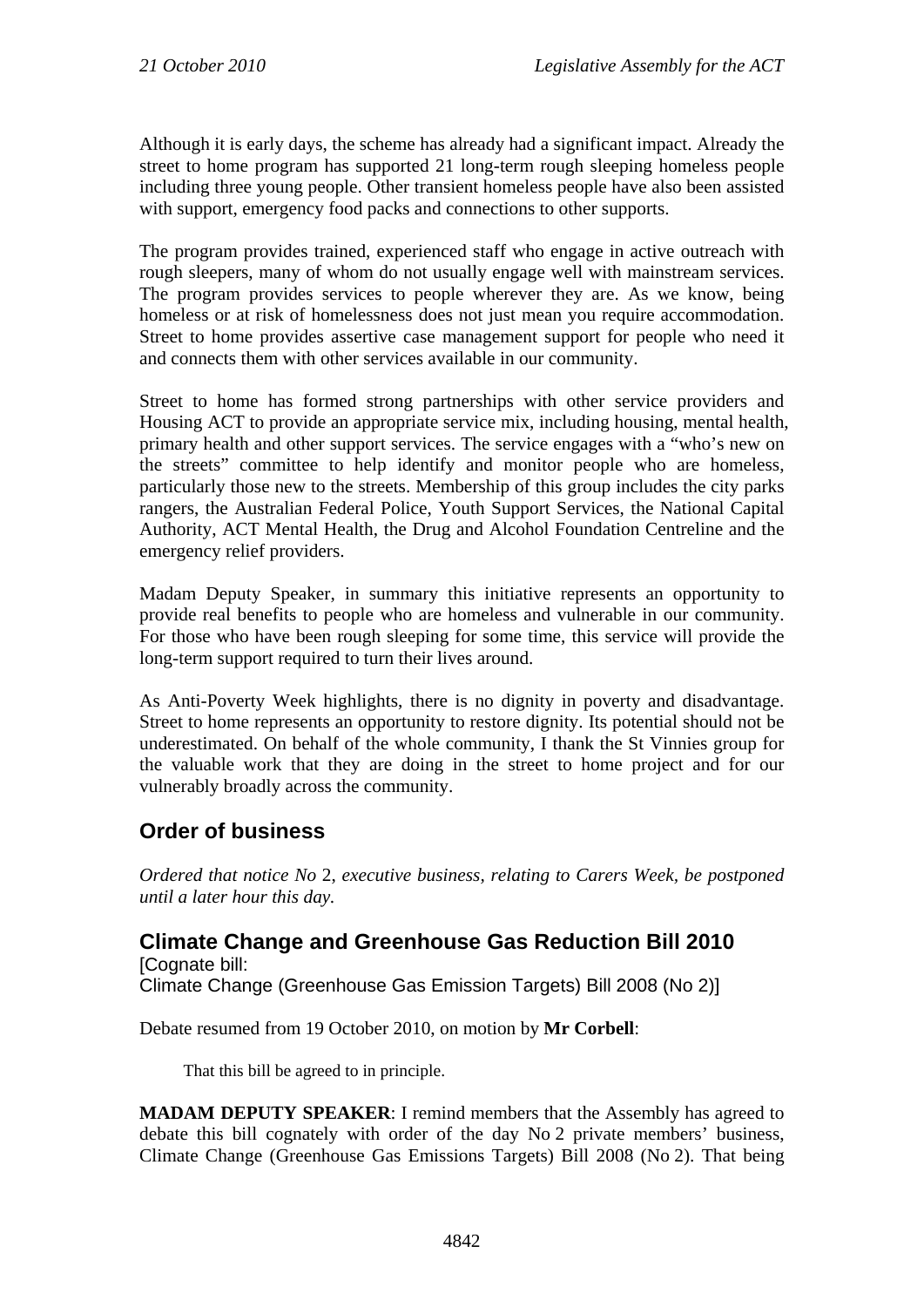the case, I also remind members that in debating order of the day No 1, executive business, they may also address their remarks to order of the day No 2, private members' business.

**MR HARGREAVES** (Brindabella) (11.11): I thank Ms Bresnan for allowing me to jump to my feet first. The ACT government is determined that the ACT set itself up to be a dynamic and sustainable economy and society for the future. To do this effectively, we need to be actively responding to the changes that climate change considerations are driving at the social, economic and environmental frontiers of development. Importantly, the ACT is well placed to show leadership at the local and regional level.

In November 2009 the ACT government set a clear policy direction when it announced a target of achieving a carbon neutral ACT by 2060. By legislating the greenhouse gas emission reduction targets proposed in the Climate Change and Greenhouse Gas Reduction Bill, the ACT government is setting a clear path for achieving the aim of zero net emissions and providing further security for investment in technologies and industries that can uphold a clean economy and a sustainable future for the ACT.

Our proposed targets are ambitious but they have the strong support of the ACT community—both the residential and the business sectors. We know that the ACT's key sources of emissions are stationary energy and transport. Both these sectors have been the focus of key mitigation policies. Through initiatives under the government's climate change strategy, weathering the change—the ACT climate change strategy for 2007-2025*,* action plan No 1 and the sustainable transport plan, the government has already embarked on reform in these sectors.

The government has had some big wins that are worth noting here. They include the country's most advanced feed-in tariff, transport infrastructure to support modal shifts to sustainable transport options including increased uptake of public transport, cycling and walking, which continue to be rolled out, not to mention the ongoing programs focused on households, schools and businesses that are changing behaviours.

I would like to expand on some of those successes, starting with the feed-in tariff. Since its launch in March 2009 it has laid the groundwork for Canberra becoming the solar capital of Australia. Since commencing it has contributed to reducing greenhouse gas emissions by around 3,000 tonnes. There has been a 520 per cent increase in householders with solar PV installation since March 2009.

It has been welcomed by industry and businesses, thanks to the increased demand for professional skills, products and knowledge. To build on this success the government, following consultation though, recently announced a proposal to expand the scheme. Under the new arrangements, the existing capacity limit will form the micro category, with a cap of 15 megawatts. There is a new medium category for installations between 30 kilowatts and 200 kilowatts, with a total cap also of 15 megawatts.

In addition, there will be a large category for installations of more than 200 kilowatts and capped at 210 megawatts. This is the first time an Australian feed-in tariff has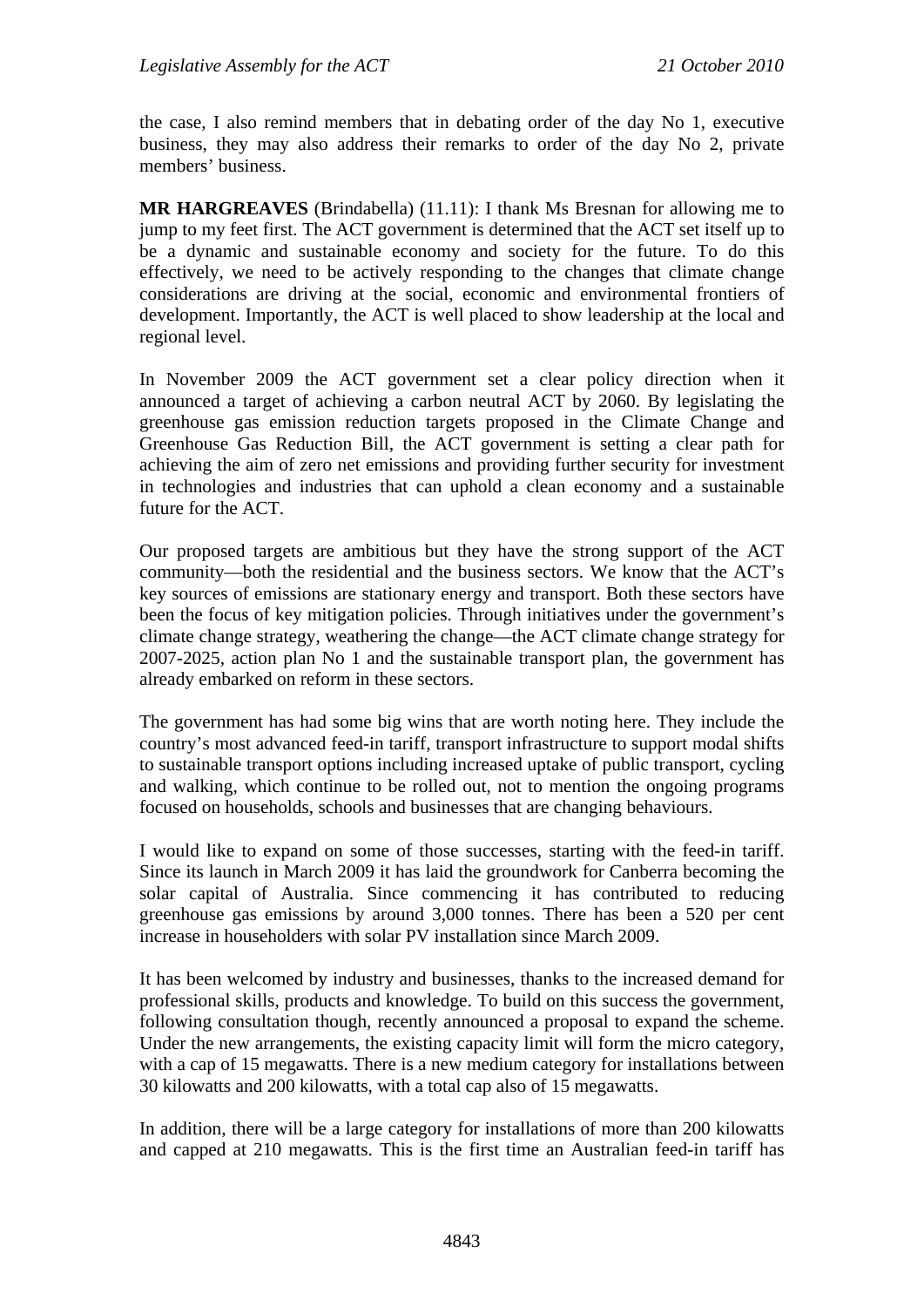deliberately targeted medium and large scale generators and it is an example of the ACT leading the charge on energy sector reforms. It is groundbreaking legislation setting benchmarks for the rest of the country follow.

I digress briefly. I raised this very subject at the Commonwealth Parliamentary Association annual conference in Kenya. There was an incredible amount of interest from the smaller nations, particularly the Pacific Island nations who rely on diesel for the generation of their electricity. They were very interested to see how they could actually get the feed-in tariff and solar energy in their particular jurisdictions.

The government, importantly, does not shirk its responsibility to lead Canberra's change to a low carbon future. Equally, reducing energy use at home and at work must be done in partnership with all sectors of the Canberra community. Chief among these is the home energy advice team, called HEAT, which has fielded more than 11,000 calls since 2008. For homes built before 1996, HEAT can carry out home visits to conduct a detailed two-hour examination of a property to assist in cutting energy costs.

As for the non-residential sector, two main programs are the focus of assistance. CitySwitch green office is a national tenant energy efficiency program that provides tenants with advice on ways to improve their energy efficiency. In addition, the government has partnered with building owners to provide the \$4 million tune-up Canberra program to make existing commercial office buildings in Canberra more environmentally friendly. It provides grants with matching funding of up to \$108,000 to help local businesses.

We all know that Canberra is a city in love with the car. However, the sustainable transport plan seems to deliver balance in transport options. It seeks to increase the percentage of people walking, cycling and using public transport to and from work from 13 per cent in 2001 to 20 per cent in 2011 and 30 per cent in 2026. Data from the Australian Bureau of Statistic indicates that we are on the way to achieving these targets.

Along with providing better lower emission buses, the government is also investing significantly in bicycle networks. Just this month the Acting Minister for Transport announced a new working group for walking and cycling infrastructure to provide advice on providing more pedestrian and cycling options. The working group's main priority will be the Civic cycle loop, examining shared space on Bunda Street from Genge Street to Akuna Street and also on-road, possibly separated, cyclepaths from Allara Street to Bunda Street via Parkes Way, Marcus Clarke Street, Rudd Street and Allara Street.

The community has an appetite for this type of innovation, as is evidenced by the success of a recent ride-to-work day on 13 October—in appalling weather too, I might add. Despite the wind and rain, attendances were good, with over 100 people attending a government organised breakfast at the ABC 666 studios.

As champions of sustainability, all ACT public schools are committed to carbon neutrality by 2016 through the Australian sustainable schools initiative ACT. This is a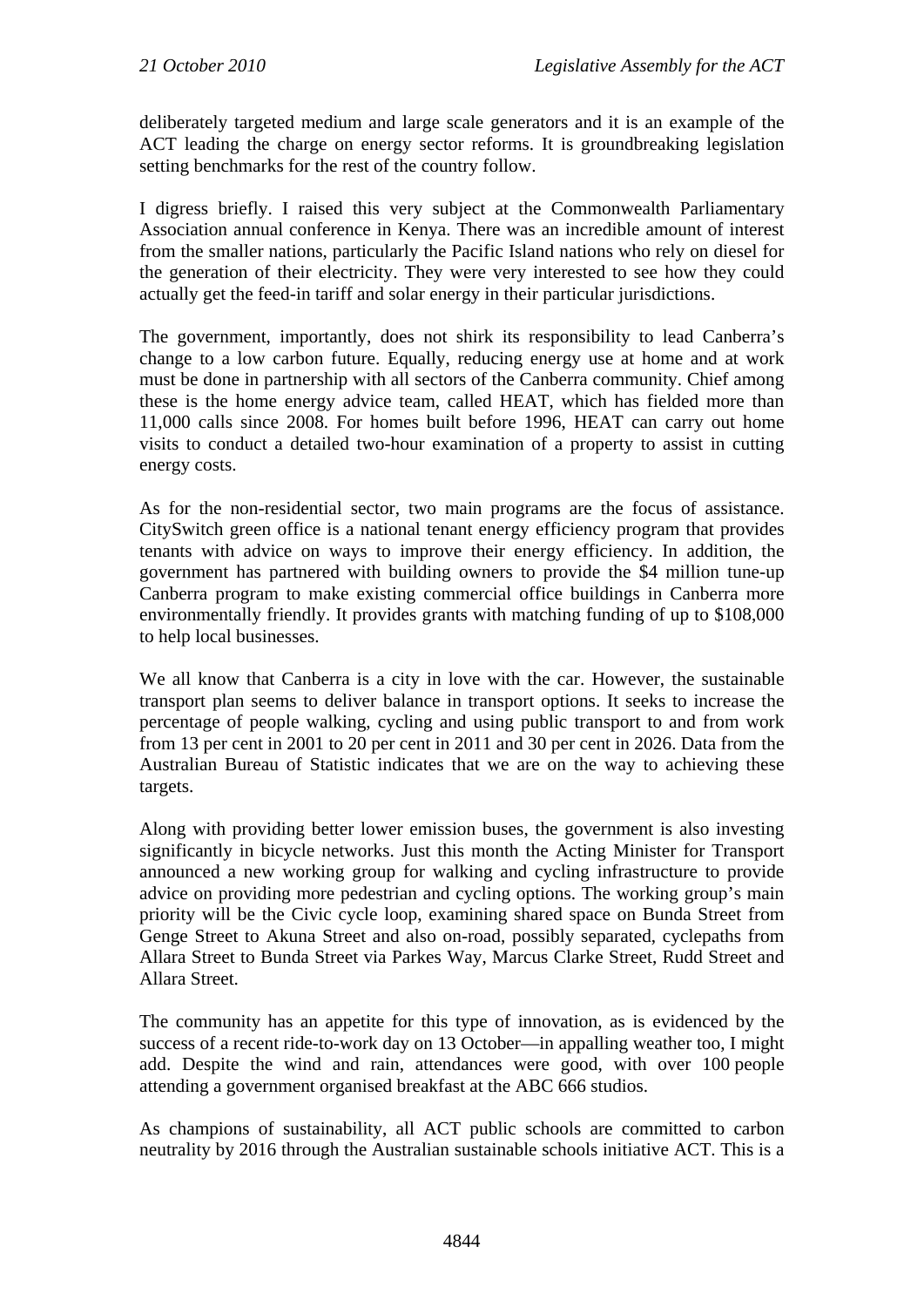whole-of-school approach that is raising awareness among the next generations about climate change. Focusing on our school management of resources and facilities, significant improvements have been delivered. For example, Bonython primary have increased the amount of waste recycles from 18 per cent to 50 per cent while St Francis Xavier College has gone from no recycling to 69 per cent of waste being recycled. The AuSSI team, the Australian sustainable schools initiative, is conducting energy audits to help improve energy efficiency and usage. Further, this Labor government is investing \$4 million in rainwater tanks and solar panel installations on schools.

The Stanhope Labor government is in the process of developing action plan No 2 of its climate change strategy. Partnerships will be central to the implementation of action plan No 2.

All sectors of the ACT have a part to play in ensuring that we are equipped to face a low carbon future. We will need to implement strategies to reduce our emissions further, to adapt our infrastructure and services to unavoidable climate change, to equip the ACT government and businesses to operate in a carbon-constrained economy, to profit from the development of new and emerging industries and sectors, and to raise awareness and understanding through the community about what can be done at the individual household, organisation, business and government levels to effect positive change. Action plan 2 will also put in a robust reporting system to enable better informed decision making and to increase accountability and transparency.

In conclusion, climate change is happening. I do not recall it being a very big issue of discussion when I first was elected to this place in 1998. We would talk about some things which we now know contribute adversely to climate change—for example, the inversion layer across Tuggeranong in the wintertime. That is why the government actually moved fairly early on to address wood smoke from wood heaters, allowing for the fact that we had to manage people out of a business. You cannot just kill it overnight. We knew that.

That is why Mr Corbell, in his original capacity, was the one who delivered the cyclepaths and the on-road cyclepaths. I remember actually promising on behalf of the then Labor opposition in 2000 for the 2001 election that we would provide these on-road cyclepaths. I have to tell you that Mr Corbell and I shared responsibility for certain elements of the DUS but it was Mr Corbell's initiative and it was his vision that enabled me to go forward and promise this to the Canberra community, and it was delivered. That was the good news.

Not only has it been delivered; there is now an expectation on the part of the community that it will be expanded. I said at the time that we would make it policy that any new roads and any major refurbishments would naturally enough include cyclepaths. I tried to paint the mind picture of the old days when you would be driving your car down the road to be confronted by three Lycra-clad cyclists in the middle of the road. It is a very dangerous place to be if you are on a bike. The cyclepaths not only meant that it was an enjoyable ride; it was a quicker ride and it was also a safer ride.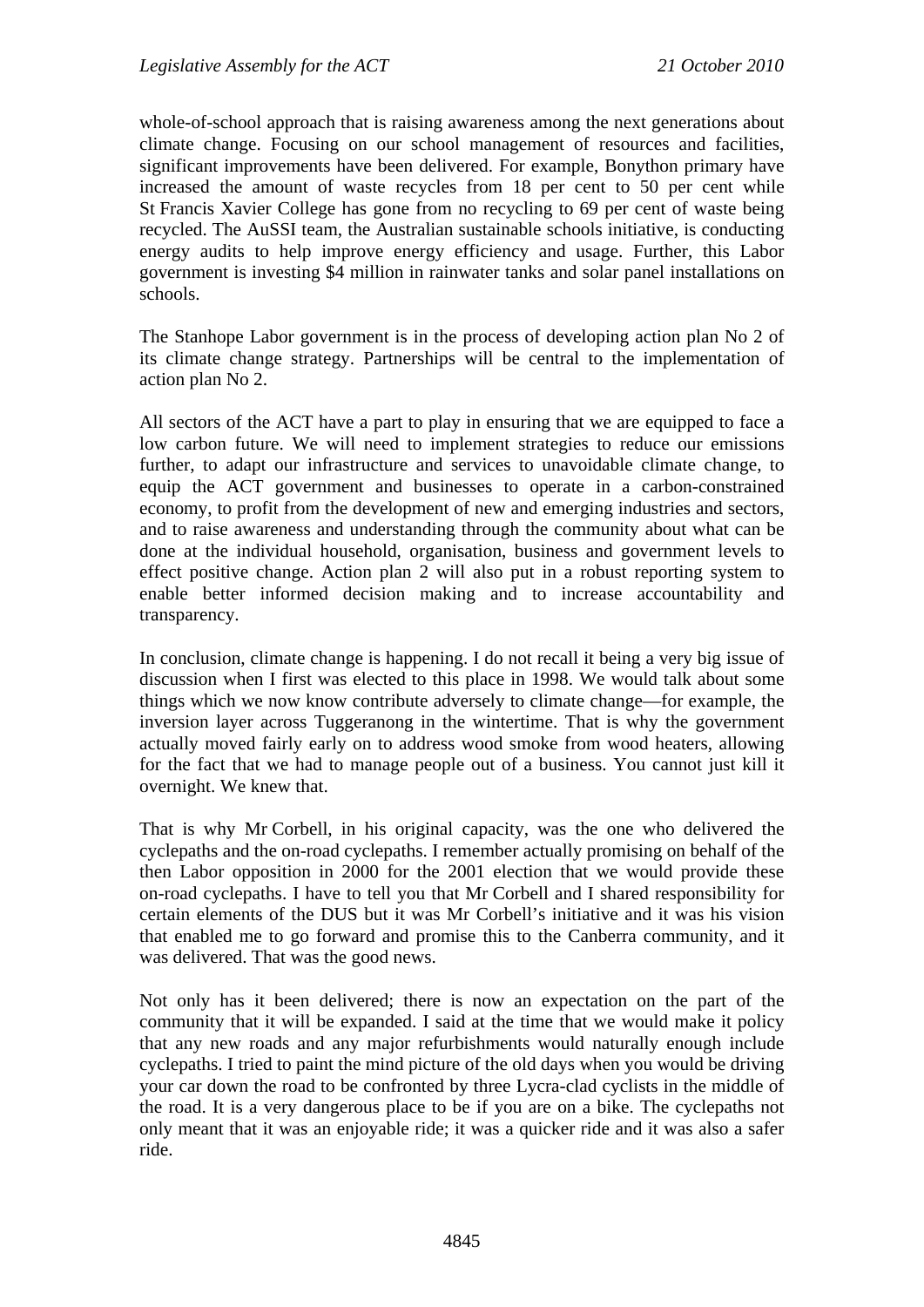We now have the community expecting us all to improve and to extend the recreational shared paths and we are delivering it. It was this government that actually started to signpost them and started to have campaigns about them. I remember in the first year being congratulated by Pedal Power. I would like to return the favour. It was also Pedal Power's lobbying over a series of years that actually got us in it and also Mr Corbell seeing how these cyclepaths could work well.

I think it was on his visit to Brisbane, in fact, if my memory serves me correctly, that he got that inspiration and brought it back. Of course, in the first year we found through some monitoring by Pedal Power that cycling had increased by 17 per cent. That is a huge increase when you think about it, and if we can continue that sort of thing that would be just fantastic.

I can remember what Mr Corbell said quite early in the piece when there was no conversation in the community at all. I do not know whether that was the media's fault or the general community's fault, but there was not a conversation out there when Mr Corbell started talking about it. He referred to the integrated approach to transport, forgetting this notion of Canberra being a car city. It had to be a shared city and we had to make sure we got more people on the buses. He came up with strategies to get more people on the buses as well as on their bicycles.

Why have we continued through every year of the Stanhope government to improve on our delivery in these things? Why is it so? It is because of our contribution to tackling climate change. It is not about giving people a fun ride to work. It is about climate change. It is about what happens into the future. What is it that we are actually going to deliver into the future?

I have to say that it has been an absolute delight for me and a source of great pride that I was able to deliver some small part of the vision that Mr Corbell came up with back in, if my memory serves me correctly, about 1999. That was when we actually first started talking about it in our caucus room. That is how far back this minister has been trying to convince his colleagues that this is the right way to go. He has done so and you have seen it manifest itself in our budgets over successive years.

Madam Deputy Speaker, this vanguard legislation provides our community with further opportunity to reinforce our commitment to what type of future we bequeath to our children. We often say in this place that the reason we are here is to give our kids a better opportunity than we had when we were kids. If we can do that, we are successful. The same thing has to apply to our environment, except that we have an added burden. We not only have to make sure we leave it as pristine as we can when we go; we also have to repair the damage that our predecessors have done to it. I applaud this legislation.

**MS BRESNAN** (Brindabella) (11.25): I rise in support of the Climate Change and Greenhouse Gas Reduction Bill and the 40 per cent target. It has taken years of campaigning from the Greens and many community groups to get to this point, and it should be a very proud moment for our Assembly.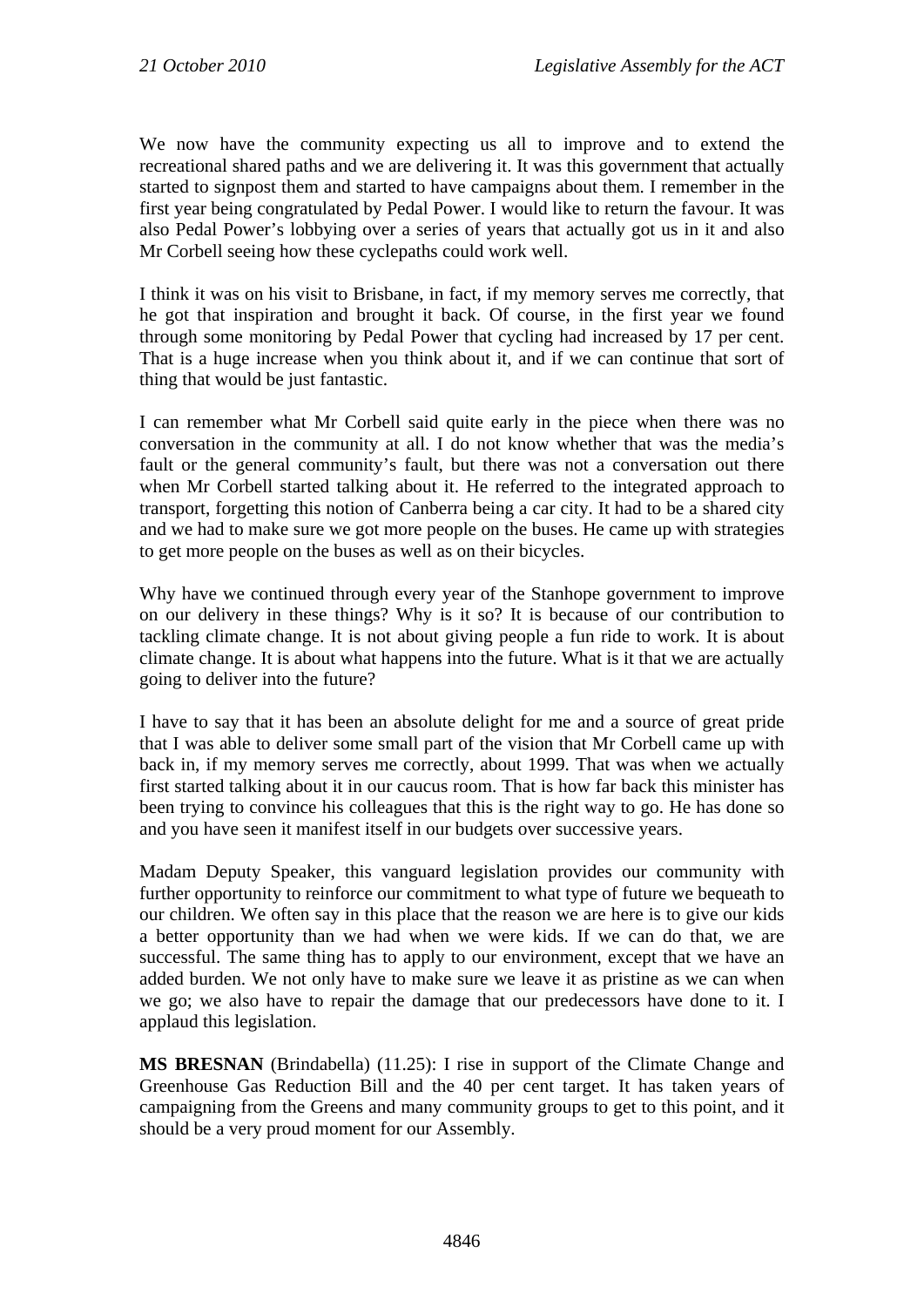Concerns regarding the impacts of climate change are not just about our natural environment. Climate change also threatens to have a significant impact on matters of social justice, for it is those who are most vulnerable who will be likely to suffer the most.

Taking health as an example, we know that climate change may lead to more dramatic weather patterns, affecting people's health and their demand for health services. Possible heatwaves affect those who are older or have chronic disease, as they are at threat from heat exhaustion. And if Canberra becomes hotter and drier, our water resources could also be affected. Food production in our neighbouring states is likely to change, and we must look to ways in which we can ensure there will be a sustainable supply of key food groups.

By taking positive steps towards reducing our greenhouse gas emissions, there will be positive public health outcomes for our population. For the first time ever, it is said that the generations beyond ours will experience a decrease in life expectancy, so the benefits of the strategies we use to reduce our greenhouse gas emissions also have the ability to affect intergenerational health outcomes.

Improving our built environment, for example, will lead to improved mental health outcomes. A decrease in air pollution can ease chronic lung conditions. More active transport improves heart health and, when combined with improved local food production, leads to healthier weights and overcomes the likelihood of diabetes.

Going to the issue of housing, the government must broaden its understanding of what housing affordability means and recognise that the running costs of a house, with aspects such as utilities bills, are a part of how affordable a house is. These are, of course, issues that I addressed in my motion yesterday in the chamber.

Building standards must improve, not just for the sake of limiting greenhouse gas emissions but also to assist households with managing the cost of living. If energy and water bills increase, so too will the pressure on low income households to choose between paying the bills or buying food.

The government's community service obligation must continue to increase in line with the increase in bills. It was disappointing to see recently that ActewAGL had put more resources into turning off people's electricity rather than working with them to reduce their energy use. The number of disconnections this year has approximately doubled from the year previously. I would encourage Actew to put more focus on preventing disconnection through its stay connected program.

I also note that those people living in Housing ACT properties make up the bulk of ActewAGL clients that are having difficulty in paying their bills. This says much about not just the poverty level but also the types of houses they are living in and their ability to heat or cool them.

Having a 40 per cent target is an opportunity to make the houses we live in, particularly for those on lower incomes, more efficient and therefore more comfortable and affordable for the long term. I would encourage the government to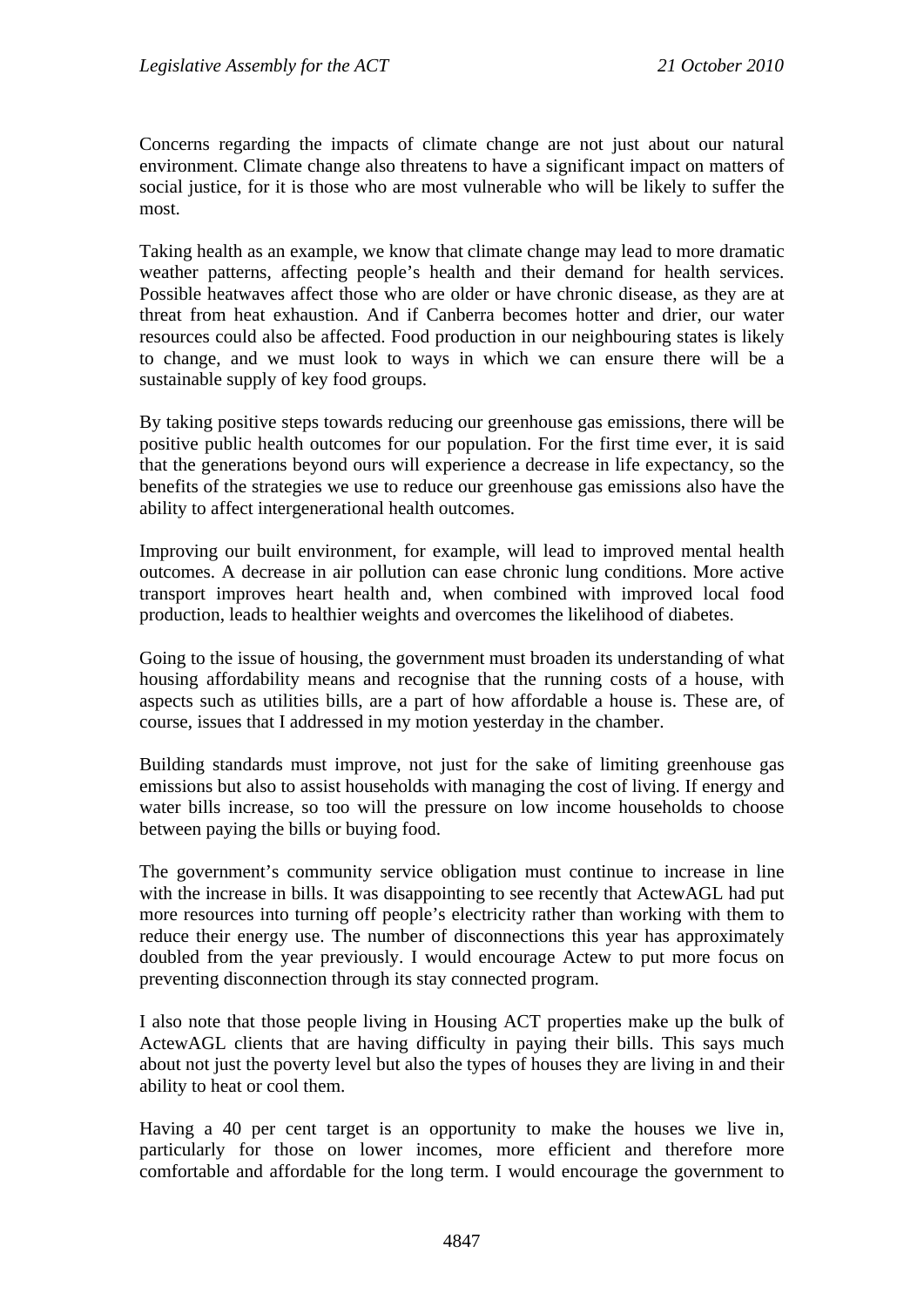focus attention on making sure energy efficiency programs are prioritised towards those who need the assistance the most—often also those who are living in the least efficient houses. As Ms Le Couteur spoke about, houses with high energy efficiency are much cheaper to live in and have very low energy bills.

With regard to refugees—because I think this is something which we will all need as a region to take on—in the face of climate change we must also consider not just as a territory but as a nation how we provide assistance to those people who are climate refugees. Many people here in Canberra pride themselves on their social justice platform when it comes to refugees, and I believe this platform extends to those disadvantaged and poorer nations which find their land physically at threat from rising sea levels. Many of the countries impacted in the immediate future will be those in the Pacific region, who are our neighbouring countries. Therefore countries such as Australia and New Zealand will need to take responsibility for assisting people impacted in the region.

I know that, for the CPA, the Commonwealth Parliamentary Association, this has been a key issue which they have looked at. Obviously, we are all members of that organisation. We know there are nations already being impacted by climate change. Particularly in the region of Papua New Guinea, there are already people who have had to leave their homes because of rising sea levels. This is something we do have to consider as a region, and here in the ACT also, and take responsibility for.

In terms of transforming our transport system for a low-carbon future, there will be a substantial challenge if the ACT is to meet our 40 per cent goal. Canberrans produce more transport emissions per capita than any other urban jurisdiction in Australia. We have been, for many years, a city built around the use of cars as the main mode of transport. The government has in the most recent budget increased the amount of funding spent on capital infrastructure for public transport. However, more was still spent on roads than on services for buses.

This is a phenomenon that the government has a responsibility to change. We have a responsibility, not just the collective responsibility to reduce carbon emissions for our planet's future but to provide the economic benefits and savings that come with the provision of a world-class public transport system. This is about creating a city that is not reliant on cars but gives people a choice in the type of transport they use.

We want all Canberrans to have the opportunity to take public transport. We should be creating a system that is fast, frequent and reliable, in order to ensure that families in the ACT can make the economic decision to go from a two or three-car household to a one-car household. Focusing on public transport can enable people to save thousands of dollars each year.

I have already talked about the affordability of housing in a low-carbon economy, but consider this one additional piece of information: the weekly whole-of-life costs for a medium-sized car are equivalent to repayments on an additional \$125,000 on a mortgage.

The ACT Greens recognise that the most effective means to promote modal shift to healthier, cleaner modes of transport are economic ones. By lowering the costs of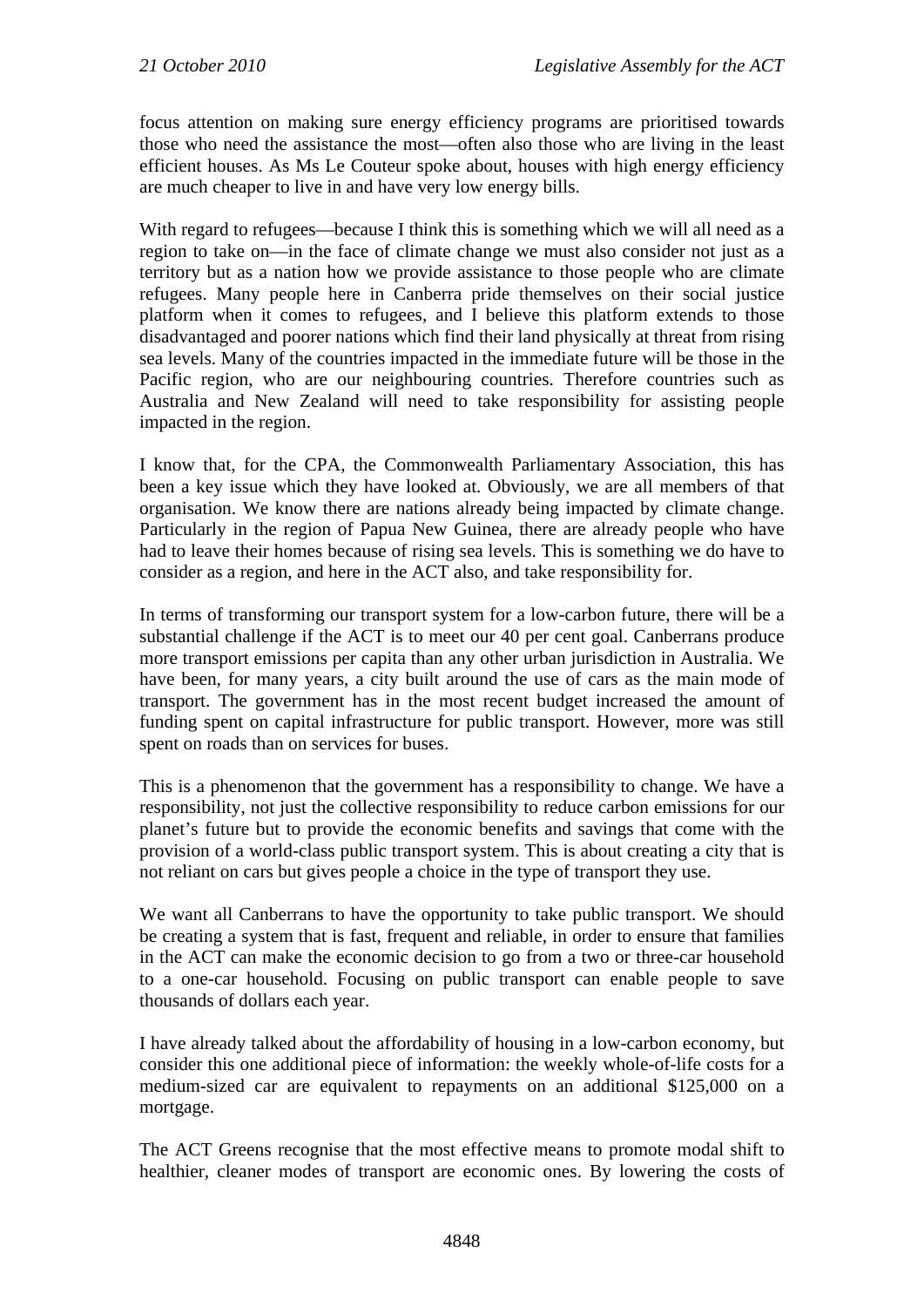environmentally responsible modes of transport, in terms of financial, time and comfort costs, we can facilitate a situation where people will freely choose public transport for their commuter needs, rather than needing to be compelled to use public transport.

A pricing system that accurately reflects the true costs of private transport, including the environmental and economic impacts of congestion and emissions, tied with a competitively priced and effective public transport alternative, should be a goal for Canberra, and is what we need if we are to achieve our goal of leading the way in emissions reduction.

However, we recognise that personalised transport will continue to be a reality for many Canberrans, which is why we welcome the decision for Canberra to lead the way in adopting electric vehicle infrastructure. Providing the infrastructure and the economic environment to replace the internal combustion engine with newer, cleaner technologies is one of the greatest challenges facing both governments and the automobile industry, and we are happy to see both Australian companies like Blade Electric Vehicles and international companies like Better Place choosing Canberra to become a world leader in renewable-powered electric vehicles. Electric vehicles are constantly evolving, becoming more powerful and efficient, and able to cater more and more to the motoring market.

Just on the Canberra Liberals' bill and the target of 30 per cent, we have heard the Liberals deride and label as draconian proposals to work towards a 40 per cent target put forward by the Greens, such as issues around public transport and improving the energy efficiency of homes, and also the feed-in tariff. These proposals would be required to reach any sort of target, including the 30 per cent put forward by the Canberra Liberals. We have yet to hear any sort of proposals or ideas from the Liberals, only criticisms. They say we should take strong environmental action, just not how. I commend the 40 per cent target and the bill to the Assembly.

**MR SMYTH** (Brindabella) (11.34): I was, I have to say, amused when the *Hansard* of Tuesday's debate came out and one could fully read some of the statements made by Mr Barr in this debate. There is a lovely line where he says:

We should be looking forward to new solutions and not casting back a century for answers to Canberra's challenges.

That is interesting. New solutions? We used to have new solutions. We used to lead the country in new solutions, under a Liberal government. For the first seven or eight years of the Stanhope government, of course Mr Stanhope was not aware that climate change actually existed. It was, what, March 2008, when he suddenly came to realise the greatest moral dilemma of the century existed. It is interesting that since then it has been catch-up by this government. When they do get a little adventurous and decide to set a target, they cannot tell us how they will get there, they cannot tell us how much it will cost and they cannot tell us who will pay.

In effect, what is happening here today is that we will set a target. We do not know how we will achieve it. We are writing a blank cheque for the government that will be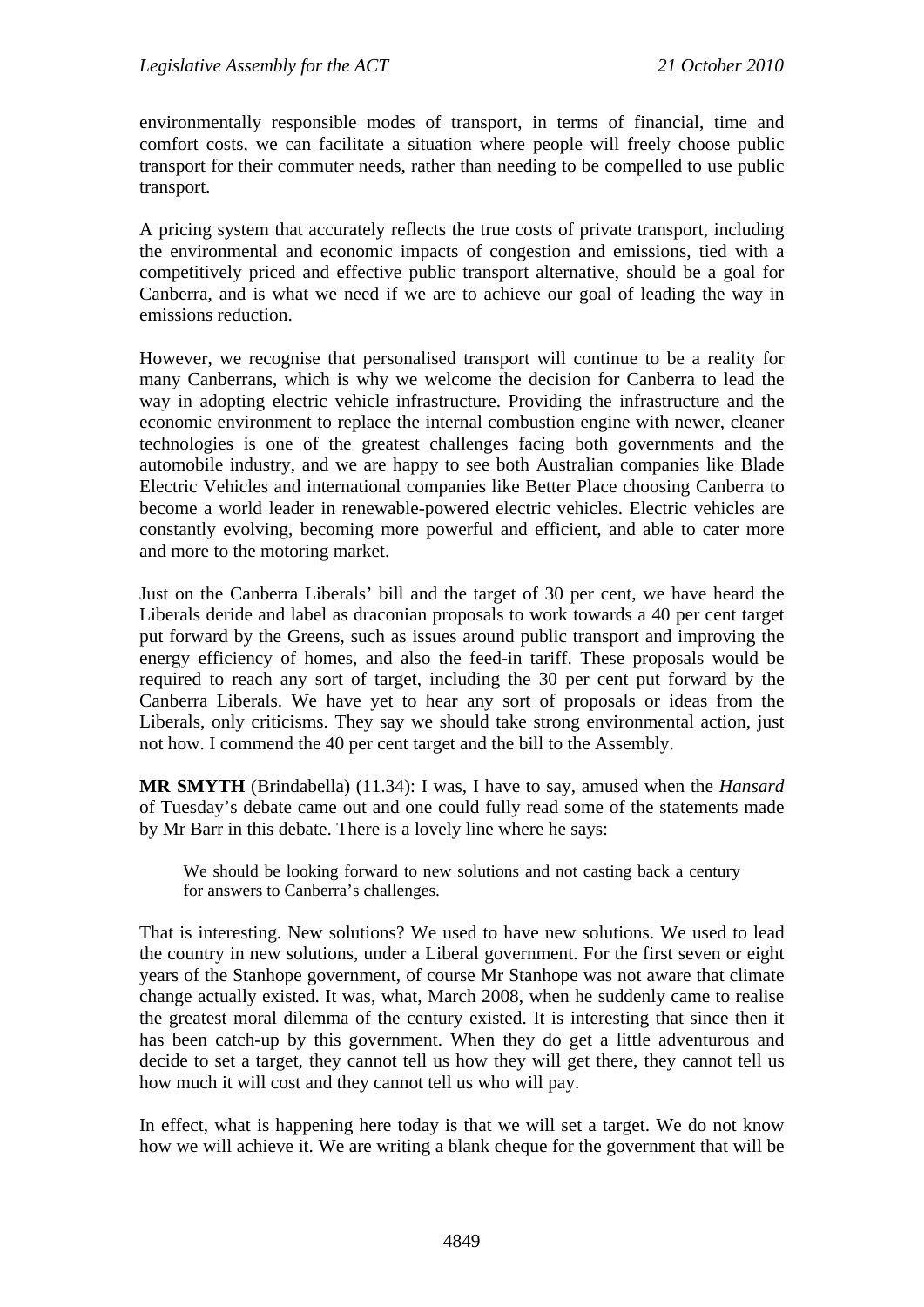paid for by the residents and the businesses of the ACT without any certainty at all, because we do not know how to achieve this.

We are not against setting targets. Indeed, we got there first in terms of being the first jurisdiction in Australia to sign up to Kyoto in 1997. We were the first jurisdiction, a decade ago, to actually put a greenhouse gas strategy in place. We used to lead the country on these issues but we also had the policies to deliver.

As an example, you do not have to go much further than no waste by 2010, which successive Stanhope governments have abandoned, watered down and ignored, such that they got a damning report from the Auditor-General saying, "You're going to have to pull up your socks if you're going to achieve this target," which they ignored. Here we are in 2010 and we have not met that target. It was an achievable target. I know those opposite will say, "It was only ever aspirational." No, it was not. The people of the ACT, when we consulted them, said they wanted real, practical solutions that they could be a part of. And we gave them those real, practical solutions.

In regard to things like the Earth Charter, again I think we were the first jurisdiction in the country to sign up to that, led by the Liberal Party. I agree that Kerrie Tucker assisted in that but it certainly was not the Labor Party leading the charge on that.

The issue of bio bins is another example. We have not got a bio bin in the ACT. Why? Because the Labor Party dragged the chain on this issue because they do not have the will and the wherewithal to do simple, real, practical things. I set up a bio bin trial in Chifley. The result said, "Go right ahead." This was something the people supported, and it worked. But nine years later we still do not have practical means on the table to do these things, as we used to do under a Liberal government—not under a Labor government. It never happens under the Labor Party, I can assure you.

Go back to the history. We used to lead on these things. We had high-quality design and sustainability guidelines. Indeed, at one stage we moved a town centre to protect the environment because we had the will, we had the wherewithal and we had the policies to do it and, through prudent economic management, were able to do it. We could fund the way forward but we cannot do it now. If we could do it now, the government would be outlining how they would be doing this.

It is easy to set a target. "I am brave. I am going to go to 40 per cent. I will see your 30 per cent and I will raise you 10. I will see your 40 per cent and I will raise you 10, to 50." We can go on like that all day. It is easy to be brave when you are not telling people how and who pays. And that is the problem with what we are doing today. We do not know how we are going to get there and we do not know who is going to pay for it and how we are going to pay for it.

Indeed, since the debate started on Tuesday there were predictions of what this would cost, and those predictions are coming true. I understand the South Australian regulator has been approached by AGL Energy to cover their feed-in tariff. They want to increase power bills by \$7.58 per megawatt hour next year. It is already happening.

The evidence is that this will affect ordinary families and their power bills. But we are not thinking of the people. There it is behind your head, Madam Deputy Speaker, "For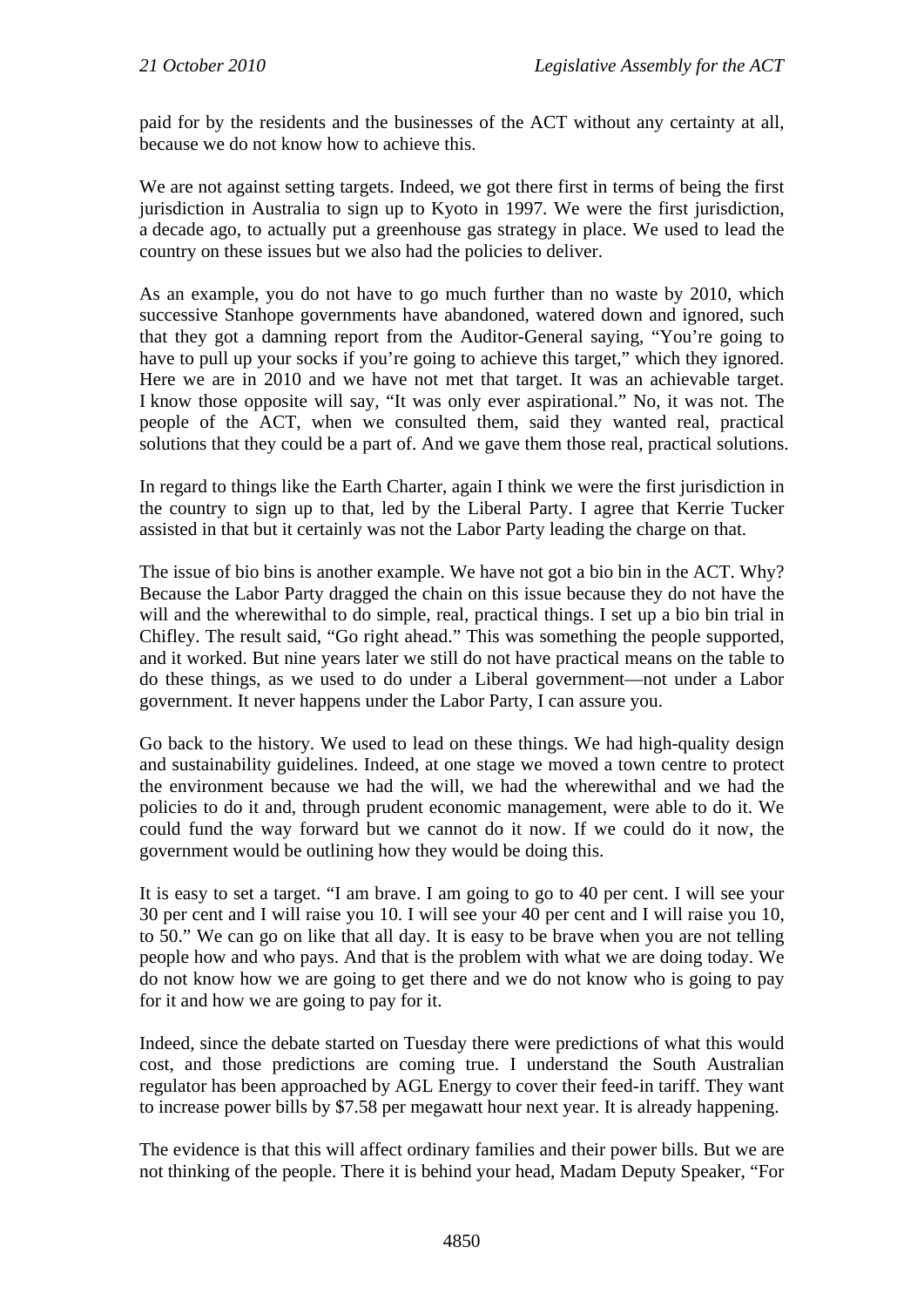the Queen, the law and the people." And the people are the important thing here. Forget the glory that ministers and parties will want to claim on this. Think about what you are here for. You are here to protect the people. The people have a right to know how you will do this and who is going to pay for it. But I do not notice anyone else, except for those on this side of the chamber, talking about the real effects on people.

Climate change is occurring. Climate change always occurs. It has done for thousands and thousands of years. Indeed, you only have to look at the Wilsons Promontory lighthouse annual mean temperature. The annual mean temperature at the Wilsons Promontory lighthouse in 1880 was 20 degrees Celsius. By 1885 it was about 18 degrees Celsius. By 1935 it was 17 degrees Celsius. In between it was just a jagged peak. It was about 17 degrees in 1988. In 1995, the mean was 16.2 degrees. Has it got hotter since? Yes, it went up in 2000 but then it dropped again. The climate does change all the time. But the mean for the Wilsons Promontory lighthouse is pretty consistent at about 16.3 degrees.

So we need to know what we are talking about. But we also need to know the consequences. As the first minister in Australia to put out a draft greenhouse gas reduction paper and the first one to put a strategy in place to tackle the problem, I know what I am talking about in this regard. What we have to do is temper this debate by asking questions about the consequences of any proposal for the environment but also for ACT families, for ACT businesses and for the ACT economy.

You only have to look at the recent example of the Murray-Darling Basin Authority releasing its guide to reducing demand for water within the basin, which raised considerable anxiety and anger because of a lack of analysis of economic and social consequences. And we have now got the authority and the federal government having been forced to undertake additional analysis of water management proposals.

Why do we not learn? Why do we continue to repeat these mistakes? Why are we so arrogant that we think we can get away with such proposals when we really need to consider very carefully any proposal to respond to climate change? I would like to see the proposal from the government through the business impact statement. I would like to see the financial impact statement that they did to back up this proposal. It would make very interesting reading. I doubt it exists.

Perhaps when the minister closes he will tell us what the economic impact on the economy and on the ACT budget's bottom line will be. If he has not done that work, let alone on the social impact, he should. Everybody talks about the triple bottom line but, when you ask people to supply the rest of the detail, you get caught up in one sector when you have to address all three if you are going to make these changes achievable and, indeed, sustainable into the future.

I note concerns at the international level about published research on climate change matters. Indeed, if you look at the article published in the *Climate Spectator* on 5 October called "Avoiding Europe's mistakes", it shows what happens when they go down strategies like this. It talks about the fact that you need private sector investment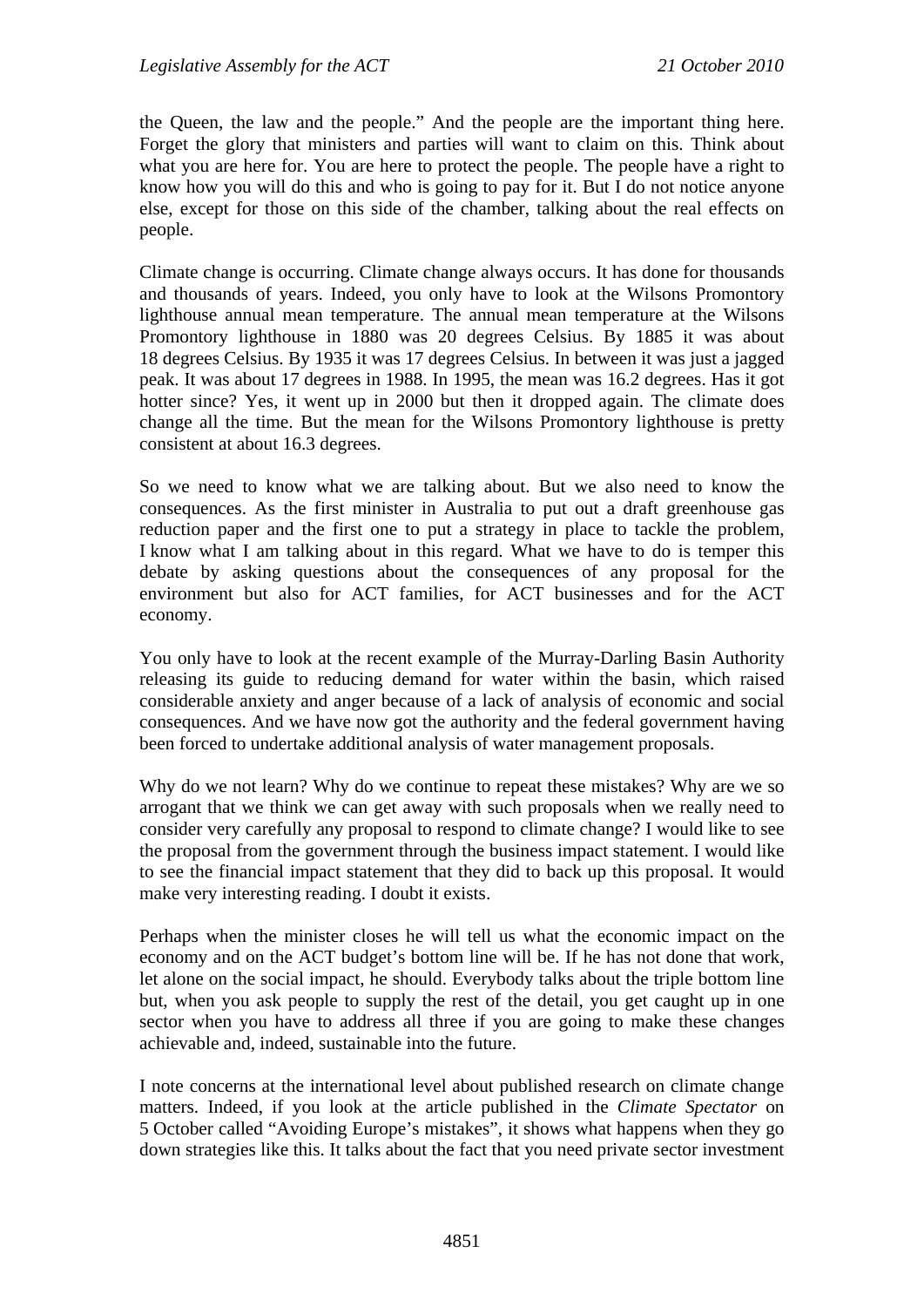to make this work. But the private sector is avoiding such investment because they are concerned about the future of it.

There was a recently released report on Australia, *Beyond zero emissions*, dealing with the totally sustainable energy, that said to go to totally renewable energy in Australia would cost about \$370 billion. That is not going to come from governments. If you want to follow that approach, it will come from private sector investment. The article on climate change said:

The research found that 90 per cent of investment managers were deterred from investing in low carbon projects by the lack of long-term policies and by retrospective changes to member states' climate change guidelines, while grid access and grid infrastructure issues were seen as a deterrent by 45 per cent.

One of the deterrents is the lack of long-term policies. How are we going to achieve this? If you want investors in the ACT, based on the European experience, they need to know how the government is going to do this. The government cannot tell us. If you want real change, you have got to have a plan to achieve it. It is well and good to pat yourself on the back and beat your chest and say, "We have set a target." Tell me how. Tell me when. Tell me how much it will cost. Tell me how much it will affect families. Tell me what the effect of this is.

This article from the *Climate Spectator* goes on to say:

Nearly two thirds of the funds managers said setting tougher targets and sending the carbon price higher would incentivise low-carbon investments, while 50 per cent saw a long-term and detailed roadmap out to 2030, even in the absence of international action, as one of the most important drivers for incentivising a shift in investment sentiment.

Where is the road map? We know where we want to go but nobody can tell us how we are going to get there. I have not heard anything in this debate about how we will get there. With due respect to my father, who picks me up every time I use this line in this place, it is like that old Irish act: "If I was going there I wouldn't be starting from here." Where are we starting from, how are we going and when will we know that we have got there? This is the problem with this proposal. As we have said, we are not against what is being proposed. We do have some concerns about how we will get there and how much it will cost.

There is no denying the changes but, as I have said, you do have to temper them with the fact that the climate changes over every time period. I saw a chart on the Greenland ice cores for the last 1,000 years. It plotted the average mean temperature. Europe was this hot back in about 1350, then it got colder, then it got hotter. Indeed, there is some evidence that we cooled off in the 1970s and got a bit warmer in the 1980s. So we need to know what it is that we are talking about.

Mr Rattenbury talked about a long-term view. A long-term view should be just that a view developed after appropriate decisions, research and analysis—not a short-term review, not a reactive approach that ignores the realities of the long term, that seeks short-term outcomes which may appear easy to achieve but are not appropriate for the long term.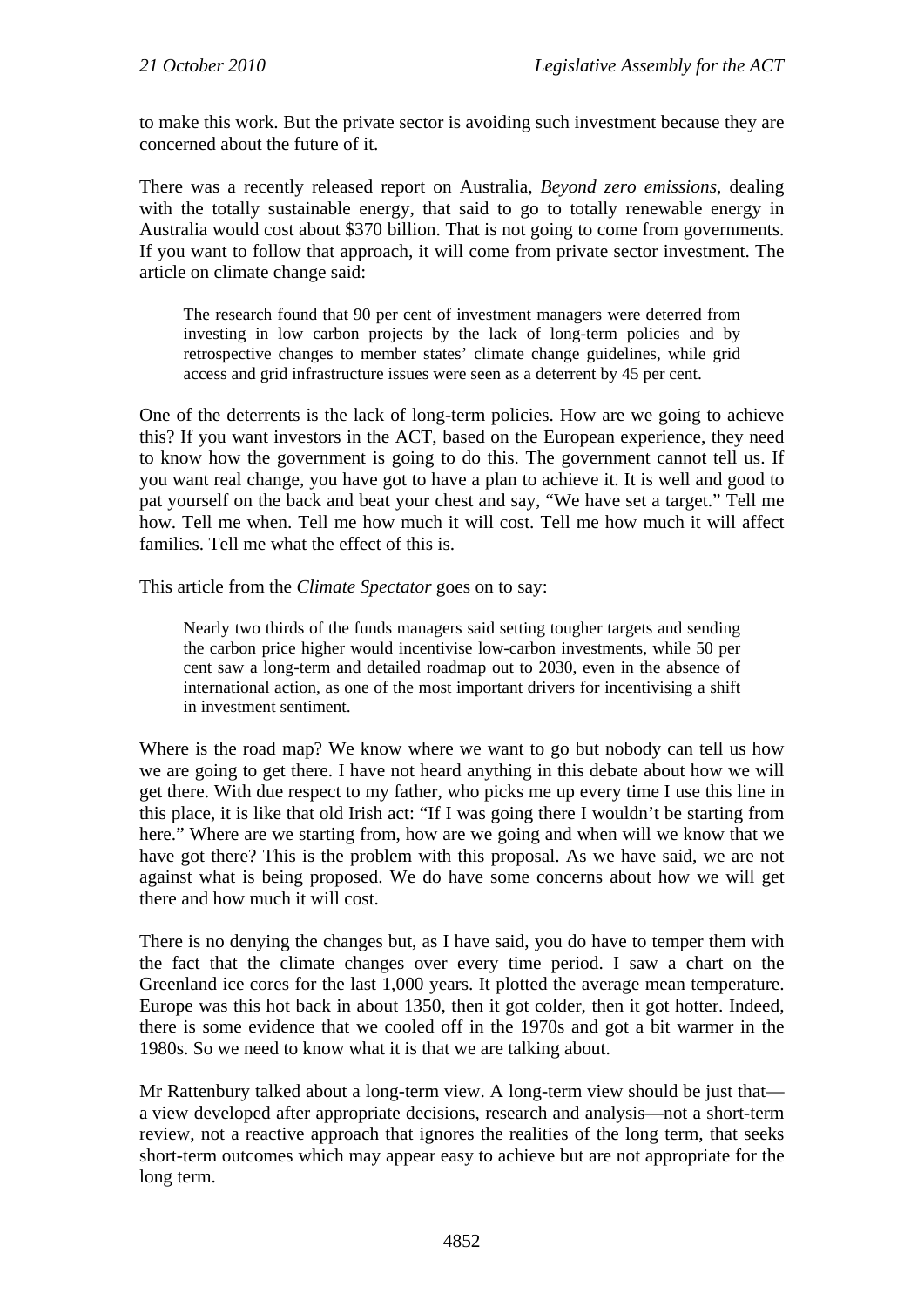You only need to look at, for instance, the debate over the Prius and environmentally friendly cars. I think everyone is in favour of having more environmentally friendly cars. But has the whole-of-life cost of cars like the Prius been incorporated into the analysis? The answer is no. No-one knows what the long-term costs will be, what the costs of the disposal of the batteries will be, what the long-term effects will be. And that is why we should be very cautious.

There should be appropriate economic analysis of this proposal. How can we, as a very small economy, achieve substantial reductions in carbon use? What consequences will result for our community from carbon reduction proposals? What consequences will result for our businesses from carbon reduction proposals? And what will happen to our economy following on from carbon reduction proposals?

It is very easy to develop targets for reducing greenhouse gas emissions and perhaps to develop proposals for carbon reduction strategies. It is much harder to develop proposals that are realistic responses to these targets and proposals. You cannot ignore the here and now. What this is is a blank cheque for the government, paid for by the people and the businesses of the ACT. We do not know how much this will cost and we should be asking those questions. Before we endorse this, we should be getting answers from the government about how they will achieve this.

This is not the way to make policy where no-one can stand—and I am hoping the minister will stand when I finish—and answer the questions. What are the practical things you will do? Who will pay for them? How do you prove the efficiency of these things? Are they sustainable, not just for the next 10 years but for the next 10, 20, 30, 40, 50, 100 years? And will they bring the benefits that you say?

There are enormous opportunities here for sustainability industries that I have spoken of for a long time and that the Liberal Party have been speaking of since 1996. I bring forward Spark Solar again, an ACT firm with a great idea, an excellent product, a great prospect, which is receiving, the last time that I spoke to them, little or no assistance from the ACT government so that we can set up a sustainability industry in the ACT. This has been going on for two years now. It has been going on since before the 2008 election and yet the Greens-Labor coalition have not found a way to help this firm yet. That does not give me the confidence that you know what you are doing and you can achieve these targets. *(Time expired.)* 

**MR CORBELL** (Molonglo—Attorney-General, Minister for the Environment, Climate Change and Water, Minister for Energy and Minister for Police and Emergency Services) (11.49), in reply: To respond to Mr Smyth's challenge off the bat, of course Mr Smyth criticises the Labor government, and indeed the Greens, for what he alleges is a lack of analysis to determine how to achieve these targets. The Liberals are proposing a 30 per cent target. What are their strategies? What are their policies? What measures are they going to implement to achieve those targets? They have committed themselves to a target of 30 per cent. Indeed, they committed themselves to that target nearly two years ago. So where are their strategies? Where are their policies? Where are their measures and where are their costings that warrant their strategy? What is good for the goose is good for the gander.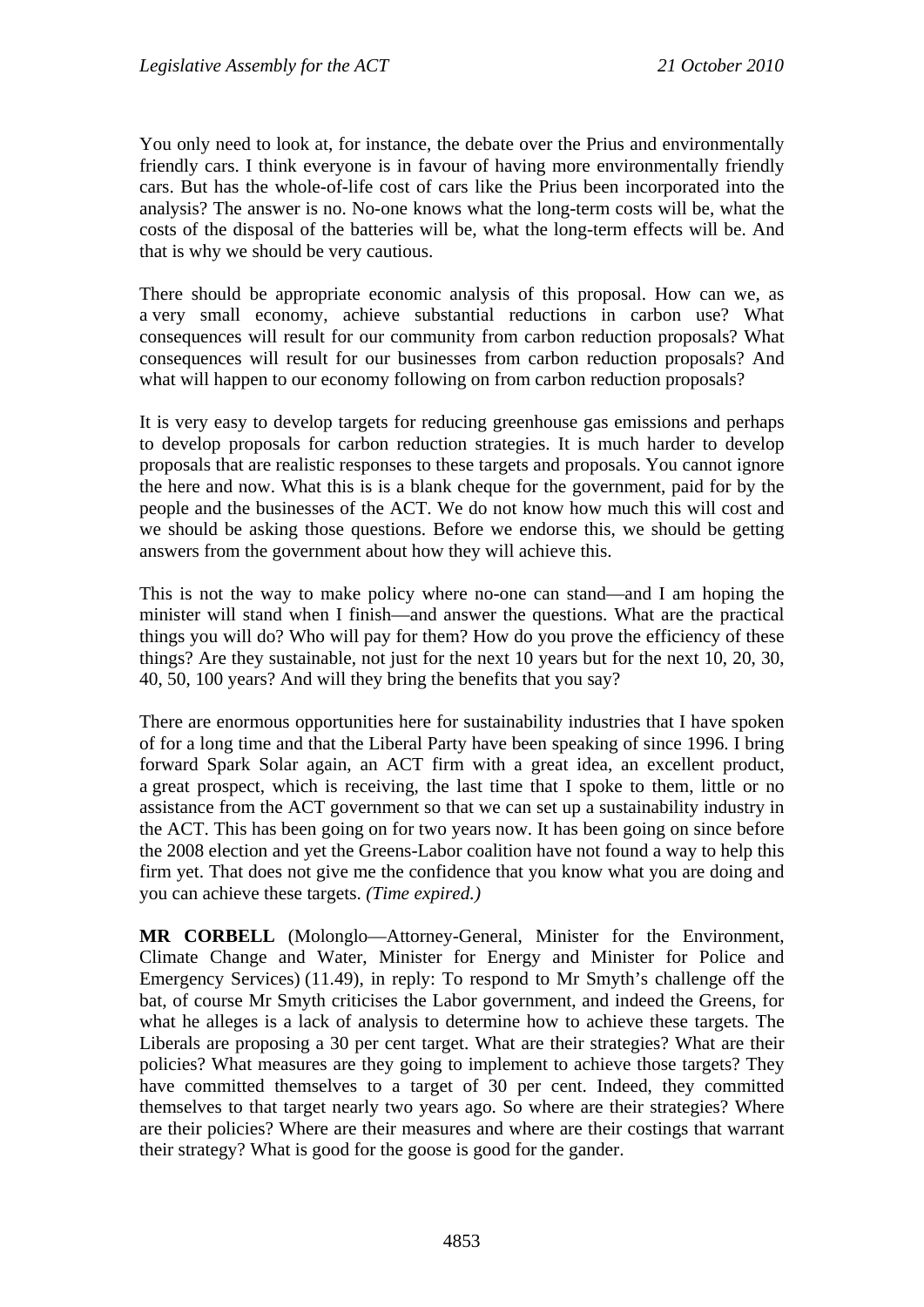The Labor government has outlined the measures that we believe can allow us to achieve these targets. Indeed, if Mr Smyth had done his research, he would have noted that at the time I introduced this bill I also released two key pieces of analysis outlining how we can achieve these reductions. That was through a document prepared on behalf of the government by the consultancy Kinesis, showing the opportunities for addressing growth in our emissions and achieving reductions, and a further piece of work by the consultants Heuris Partners, also commissioned by my department, that identified ACT zero net admissions, gap analysis and opportunity identification. These analyses identified very clearly where we can achieve the savings and where the opportunities are.

**Mr Smyth**: How much will they cost?

**MADAM DEPUTY SPEAKER**: Mr Smyth, you have had your opportunity to speak.

**MR CORBELL**: The government has always been very clear that the government will use those analyses to finalise its approach in action plan 2, weathering the change, which will be released next year. So the government has been very clear about the process moving forward. This is not a figure we have plucked out of the air. This is a figure based on detailed analysis, based on the science and based on a clear understanding that the target is achievable.

Climate change is redefining the trajectory of what we understand as growth and development. It is also giving us the opportunity to realise win-win outcomes where the economy, the environment and societal wellbeing can be achieved through mutually inclusive means. The government is proud to be a champion of this change. We want to support a sustainable ACT, to establish a solid platform for a low-carbon economy, so that the ACT, our children and their children will be well placed to meet the challenges of the future.

To achieve this, we have introduced this bill. The bill sets out ambitious targets for the territory, but we know they can be reached if collectively we are committed and if we act, and act now. Each of us doing our part as individuals, businesses, organisations and as a government can achieve carbon neutrality for the territory. And as we embrace a new era of growth and development we will create the need for new skills, clean jobs, sustainable practices supported by energy efficiency and renewable technologies. Acting now is an investment in our future. We will be setting the ACT up to meet the opportunities and challenges of the future.

In the midst of the challenges that climate change has created, I believe it has given us an opportunity to review fundamentally how we go about our day-to-day lives. Internationally, the United Nations Framework Convention on Climate Change recommended a 25 to 40 per cent reduction in greenhouse gas emissions by 2020 compared to 1990 levels by developed countries. The Stern review on the economics of climate change stated:

Delaying action risks getting 'locked into' long-lived high carbon technologies. It is crucial to invest early in low carbon technologies.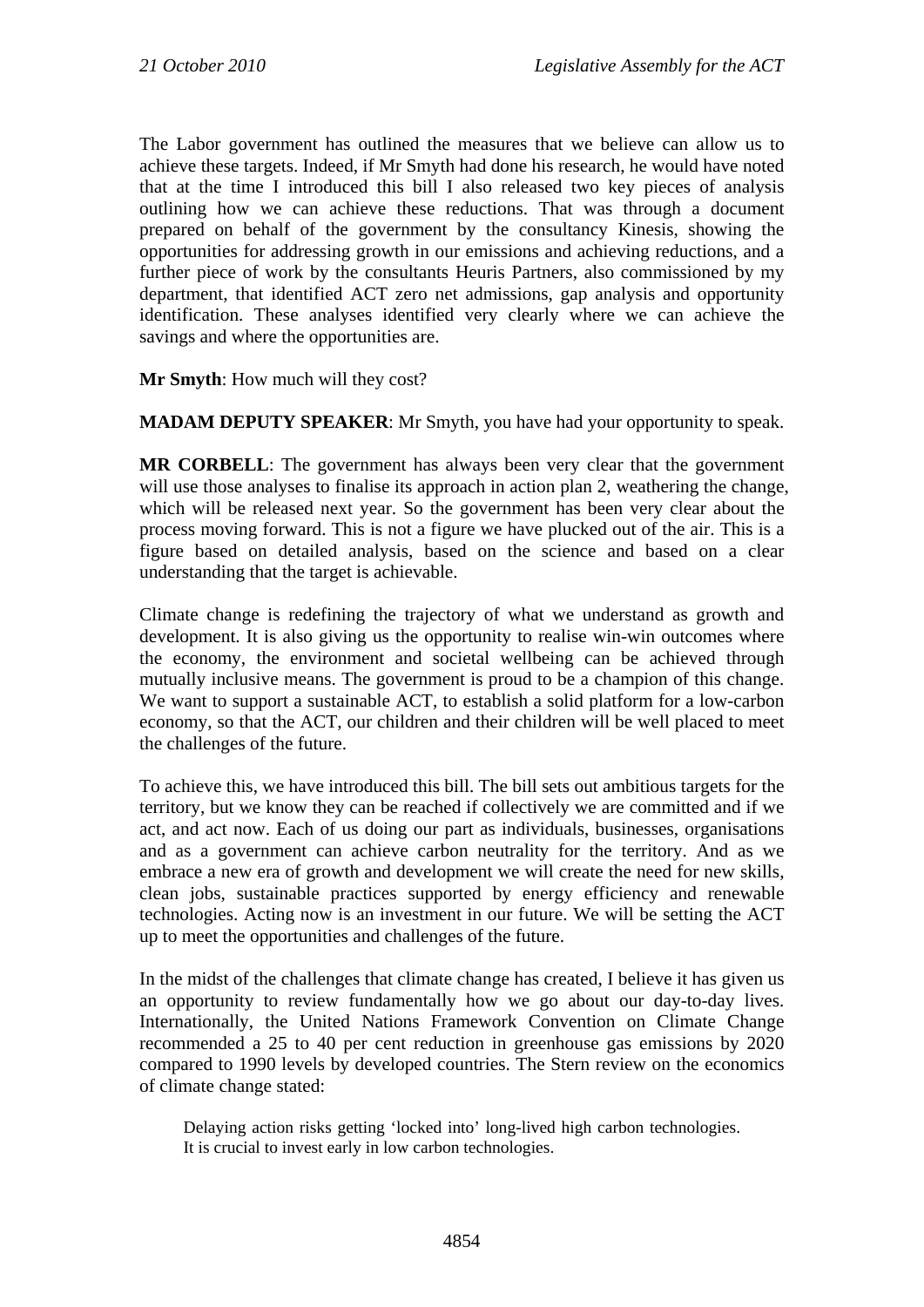This supports the case for early and deep cuts in greenhouse gas emissions. The Chief Scientist of Australia, Professor Penny Sackett, has said:

Australia must develop individual and community-based pro-active, bottom-up practices that will enhance our national and global responsibility on the issue of climate change.

The Chief Scientist has also observed that "not all required action will be taken through national government policy" and that "in the face of slow changes at national levels it is all the more important that forward-looking industries, states, individual cities and towns, community groups and families continue to network together to reduce their carbon footprints and assess the impact of climate change on their activities".

The Chief Scientist has got it right. Cities' communities can play a key leadership role on this issue, and the ACT is proud to be one of those communities today. We know that action at the local, state and territory level is pivotal to achieving sustainable development outcomes. We know that we are well positioned to establish an assertive but responsible leadership position on facing this challenge. This has already been demonstrated by the government's policy to adopt the goal of zero net emissions, of carbon neutrality, by 2060 and in our commitment as a Labor government to becoming the solar capital of Australia. It is clear that this momentum must be maintained through the setting of ambitious but ultimately achievable targets.

The recent World Wildlife Fund's *Living planet report 2010* ranked Australia as the eighth most destructive country towards the world's natural resources. Of the 152 countries that were considered by WWF, the United Arab Emirates, the USA and Canada were amongst the worst offenders.

In 2007-08, the ACT's net greenhouse gas emissions totalled 4.18 million tonnes of carbon dioxide equivalent, excluding emissions and removals from land use, land use change and forestry. The burning of fossil fuels through stationary energy use, which represented 62 per cent of our total emissions profile in 2008, and transport, which represented 23 per cent of our total emissions profile, were the two largest emission sources in the territory.

Australia has an average per capita greenhouse gas emissions rate of approximately 25 million tonnes of carbon dioxide equivalent. And the ACT has the highest per capita emissions of all Australian states and territories in energy use for the non-residential sector. The ACT also has one of the highest per capita residential energy use rates in the country, along with Victoria. So we are part of the problem and we have an obligation to do our part, to contribute to the effort, to tackle climate change by reducing our own carbon footprint. And we can do this leading by example. The bill is about taking responsibility for our actions and creating a better future for us all.

The government adopted its goal of zero net emissions for the ACT by 2060 and this bill establishes a principal target for the ACT to achieve zero net emissions by 30 June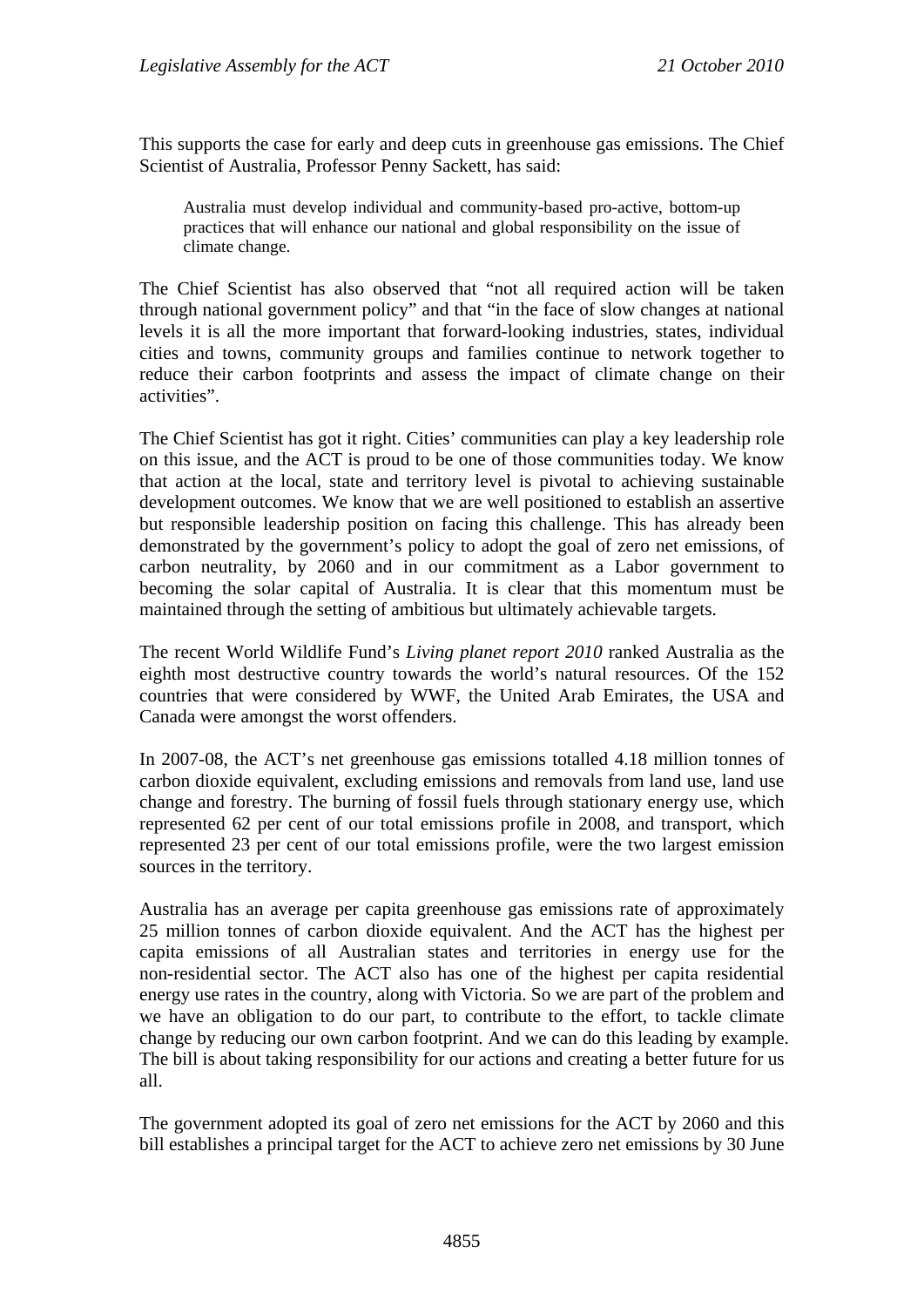of that year. To achieve this long-term goal and our transition to a low-carbon economy in a smooth fashion, there is also the need for interim targets. Interim targets help inform relevant policy and program development and create awareness of the significance of the change that needs to be achieved.

The government, with the support of the Greens, instigated and supported the Legislative Assembly inquiry into greenhouse gas reduction targets. That inquiry has received 38 submissions, including from many community and business organisations and individuals, and made 31 recommendations that have played an important role in shaping this legislation. I thank those members of the committee for their work.

As recommended in the draft report of the inquiry, the bill sets the following interim targets for 2050 and 2020: 40 per cent less than 1990 emissions at 2020 and 80 per cent less than 1990 emissions at 2050. The bill also sets an average per person greenhouse gas emissions target to peak by 2013, which recognises that the immediate challenge for the ACT is to halt the growth in per capita and total greenhouse gas emissions as soon as possible. This target reminds each of us of our contribution to the territory's greenhouse gas emission profile and encourages individuals to take action to reduce their impact on the climate.

The Labor government made a commitment in its parliamentary agreement with the ACT Greens to legislate a greenhouse gas emissions reductions target for the territory. With endorsement by the Assembly, this bill will fulfil that commitment.

The goal of carbon neutrality is strongly supported by many in our community. There has been active interest from the community in the establishment of the emissions targets since the government announced its goal of zero net emissions earlier this year. Individuals, organisations and groups have lobbied hard for these targets.

I have had the pleasure, as have other members of this place, to have the opportunity of addressing a number of community meetings to discuss the setting of these targets. Support for action on climate change is further demonstrated by the success of a range of other schemes, including our feed-in tariff scheme, which pays householders and businesses a premium price for clean energy generated at their premises. The scheme has been enthusiastically embraced by the community, with 520 per cent growth in the uptake of renewable energy generation since it was first implemented. This highlights clearly how the community are prepared to respond to strong leadership from the Assembly and the government.

To support legislated targets for greenhouse gas emissions reduction we need a transparent, cost-effective and reliable emissions accounting and reporting system. This will enable the government, businesses, organisations, households and individuals to keep track of the progress that we are making towards our shared objective of carbon neutrality. Since 2005-06 the government has commissioned independent greenhouse gas inventories, separate from state and territory greenhouse gas accounts prepared by the commonwealth. The ACT inventory includes emissions data on energy and fuel use that better represent the overall levels of consumption in the territory. It reports on emissions disaggregated into the following sectors: stationary energy, transport, natural gas, waste, and others.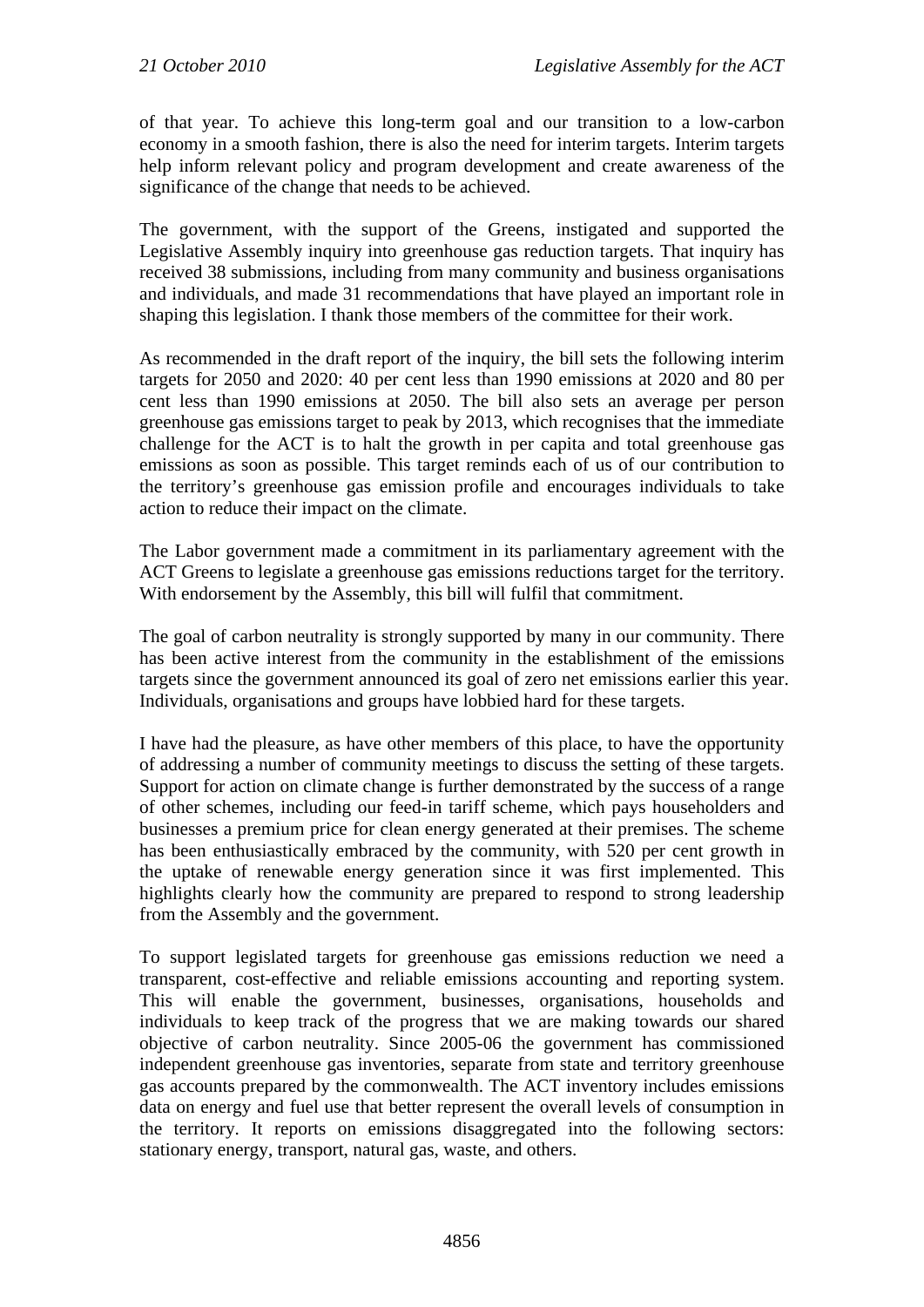This bill supports ongoing independent reporting on our greenhouse gas emissions profile. It ensures that the methodology used in reporting is consistent with national and international good practice and meets the territory's specific reporting requirements. In addition, it proposes that the independent body responsible for undertaking the reporting will be the Independent Competition and Regulatory Commission into the foreseeable future.

This bill is strong on accountability. Verified reporting on our greenhouse gas emissions is part of the equation, one of the tools employed to meet our reduction targets. In addition to providing us with an accurate picture of our situation, it will enable us to track progress in meeting the targets.

The bill contains provisions to ensure that policies, programs and progress towards emissions reductions are reported on regularly to the Assembly and the public to keep everyone informed so that we all know what is working, what is not working and so that we can work out what we need to do next. The minister will be required to report to the Assembly on this progress to ensure that it is kept informed.

The bill also endows the minister with the following functions: to regularly review issues relating to climate change; to promote action to meet the targets; to develop, adopt or promote policies and programs relating to climate change; to consult business and community entities about issues relating to climate change; to consider and promote actions or strategies by business entities, including technological developments, to address or adapt to climate change or to reduce emissions; to promote the territory's involvement in state, national and international climate change fora; to promote the commercialisation, generation and use of renewable energy in the territory; to promote the commercialisation and use of other technologies to reduce emissions; to promote research and development consistent with the objectives of the act; to support and develop regional, national and international approaches to addressing climate change; and to consider and recommend amending a territory law or government policy or practice if the minister reasonably believes an amendment is necessary to achieve the objects of the act.

The functions provided to the minister in this bill underline both the importance the government places on this legislation and the collective approach we want to be at its heart. As I have said in this and other arenas, real progress in addressing climate change is being made at a local level. Indeed, it is one of the most practical levels that we can engage in. One of the main reasons for this is that at this level genuine innovation can be fostered and genuine engagement undertaken. Already in the ACT significant work is being undertaken to create a more sustainable future in our schools, our homes, at work and politically.

This bill builds on this work and sees this government do what all governments should do—lead change, set benchmarks and work to deliver. We are already well on our way to achieving this. This bill is an important opportunity for the ACT to once again establish itself as a leader on these issues because the time to act is now. I commend the bill to the Assembly.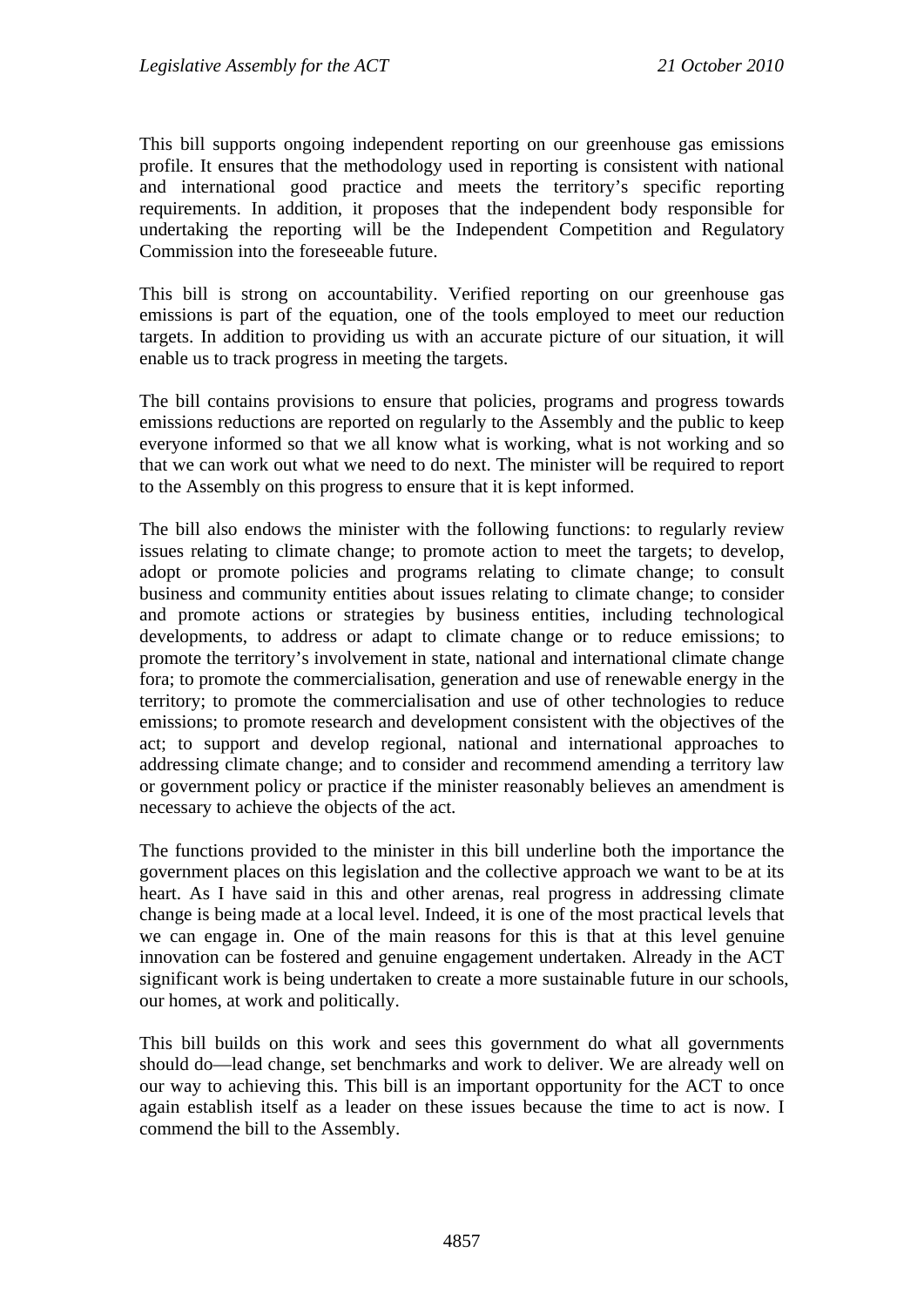Question put:

That this bill be agreed to in principle.

The Assembly voted—

Ayes 10 Noes 6

| Mr Barr      | Mr Hargreaves | Mr Coe     | Mr Smyth |
|--------------|---------------|------------|----------|
| Ms Bresnan   | Ms Hunter     | Mr Doszpot |          |
| Ms Burch     | Ms Le Couteur | Mrs Dunne  |          |
| Mr Corbell   | Ms Porter     | Mr Hanson  |          |
| Ms Gallagher | Mr Rattenbury | Mr Seselja |          |

Question so resolved in the affirmative.

Bill agreed to in principle.

## **Detail stage**

Clauses 1 to 6, by leave, taken together and agreed to.

Clause 7.

**MR SESELJA** (Molonglo—Leader of the Opposition) (12.08): I move amendment No 1 circulated in my name *[see schedule 1 at page 4935]*.

This amendment which I am moving is, I suppose, at the heart of the difference in approach to this. This amendment would omit 40 per cent as the target and replace it with a target of 30 per cent. We believe that this would be the sensible way forward, the correct way forward. It would be a target that shows leadership, that sees the ACT make some changes to the way we do business. We would increase energy efficiency; we would improve public transport. We would change the way we plan our city in terms of having more density in our town centres and our transport corridors.

We do not believe that Canberrans should be subjected to a regime which would deliver the kind of pain which the 40 per cent target will deliver for the environmental benefit which we do not believe will flow as a result. It is all well and good for the Labor Party and the Greens to say that we need to be well ahead of everyone else. But there is a reason why governments need to consider this very carefully. There is a reason why even Kevin Rudd, who declared climate change to be the greatest moral challenge of our time, did not go to a 40 per cent target.

There was a range of targets under Kevin Rudd, and he settled on a five per cent unconditional target. That may increase depending on what happens internationally, and we hope that it does. But there is a reason why even a true believer like Kevin Rudd did not do it. I have no reason to believe that Kevin Rudd did not mean it when he said that he believed it to be the greatest moral challenge of our time. Obviously, there was an understanding that there are significant costs, and that is why the government did not go ahead with a 40 per cent target federally.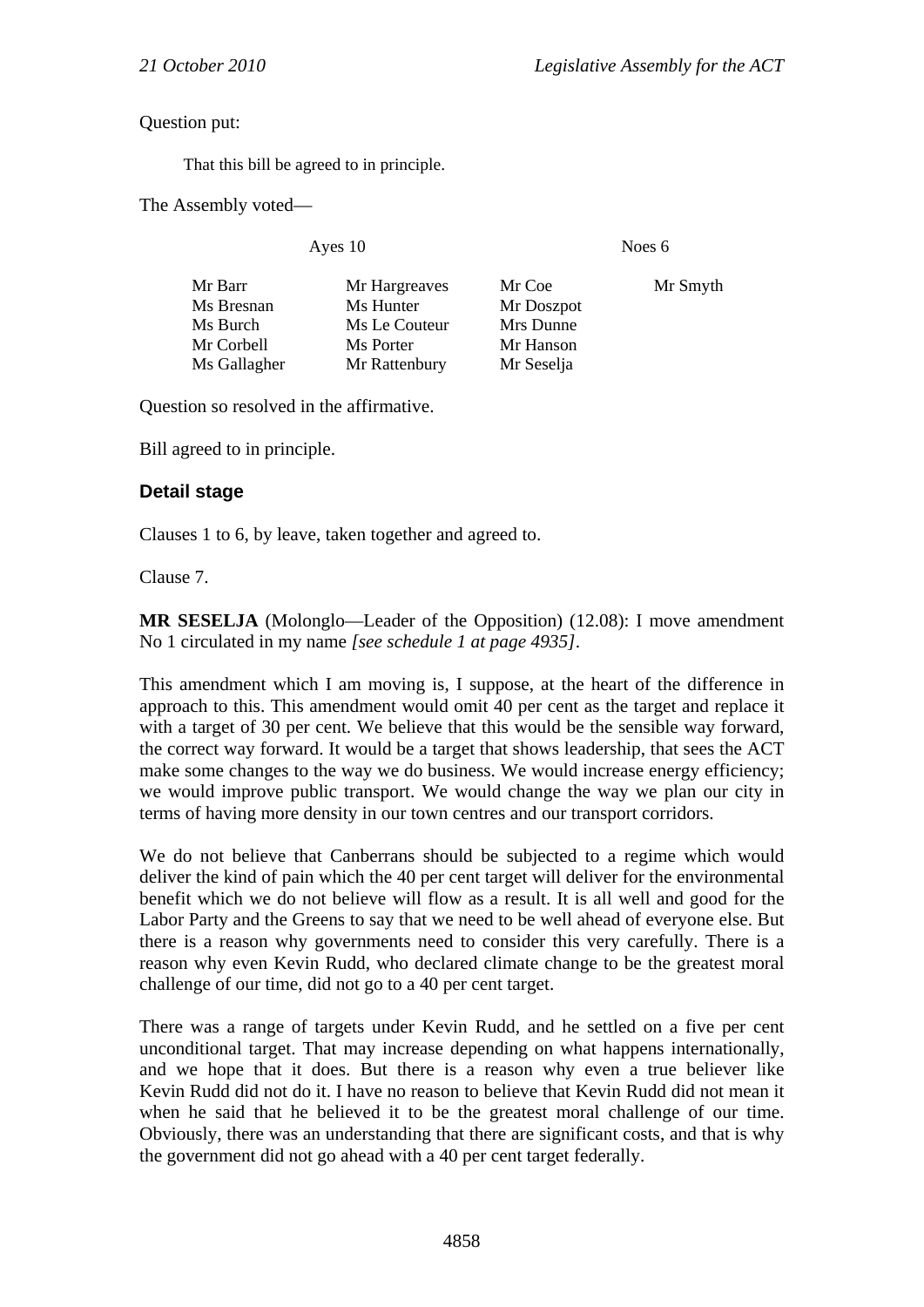We at an ACT level also need to be cognisant of this. We have different challenges. We have different challenges and different opportunities. That is why I believe that it is reasonable that we go further than the rest of the nation. That is why I believe that it is reasonable that we show leadership. But when all is said and done, and presuming that the government is serious about this target and genuinely wants to achieve this 40 per cent target by 2020, that will involve significant pain for Canberrans over the next couple of years, over the next few years.

Canberra families who are subjected to far higher costs for parking, Canberra families who are subjected to significant increases in electricity over and above the ordinary increases that we would expect, will be asking their leaders and their government whether, in taking these actions—in taking action for the environment—their concerns were considered. They will be asking themselves whether the government and the ACT Assembly considered whether it is reasonable or whether it is overly burdensome for a family living in Conder who have kids in childcare and school; who have one parent working full time and one parent working part time, as is often the case; who have to juggle all of those things; and who rely on their car—whether it would be reasonable for them, when they work in Woden, Civic or the parliamentary triangle, to be paying double or triple what they are paying now. Instead of paying \$10 in the city, they will be paying \$20, \$25 or \$30 a day.

These are the kinds of challenges that are going to exist. These are the kinds of impositions that this government will be placing on these families. They will be asking themselves about this. Many of them, if they were questioned, would say, "Yes, I want to see action." But many of them would be asking themselves whether, in imposing those kinds of punitive measures, the ACT, in order to make the Labor Party and the Greens feel as though they are leaders, will get the results that people would expect—and at what cost, what price? Those families will be asking that.

The family facing a massive increase in their electricity costs as a result would be asking the same questions. We have seen a 45 per cent increase in electricity costs over the last few years in the ACT.

**Mr Rattenbury**: What is that being driven by? Where is your analysis of 45 per cent?

**MR SESELJA**: ABS statistics. The ABS statistics show that. Mr Rattenbury can go and talk to the ABS about their statistical methodology; he can go and tell them that they are wrong. I am prepared to accept the ABS over Shane Rattenbury's analysis. As a general rule, when it comes to statistics, I would say that I am not going to accept what Shane Rattenbury says over the ABS. I will accept the 45 per cent from the ABS unless the ABS tells us otherwise.

The best thing the government could say about that was that we are not quite as bad as New South Wales. If the best you can say is that you are not doing quite as badly as New South Wales, you are in trouble.

People are already paying more. The question will be how much more they will have to pay. This week we saw Greg Hunt comment about the elasticity issues with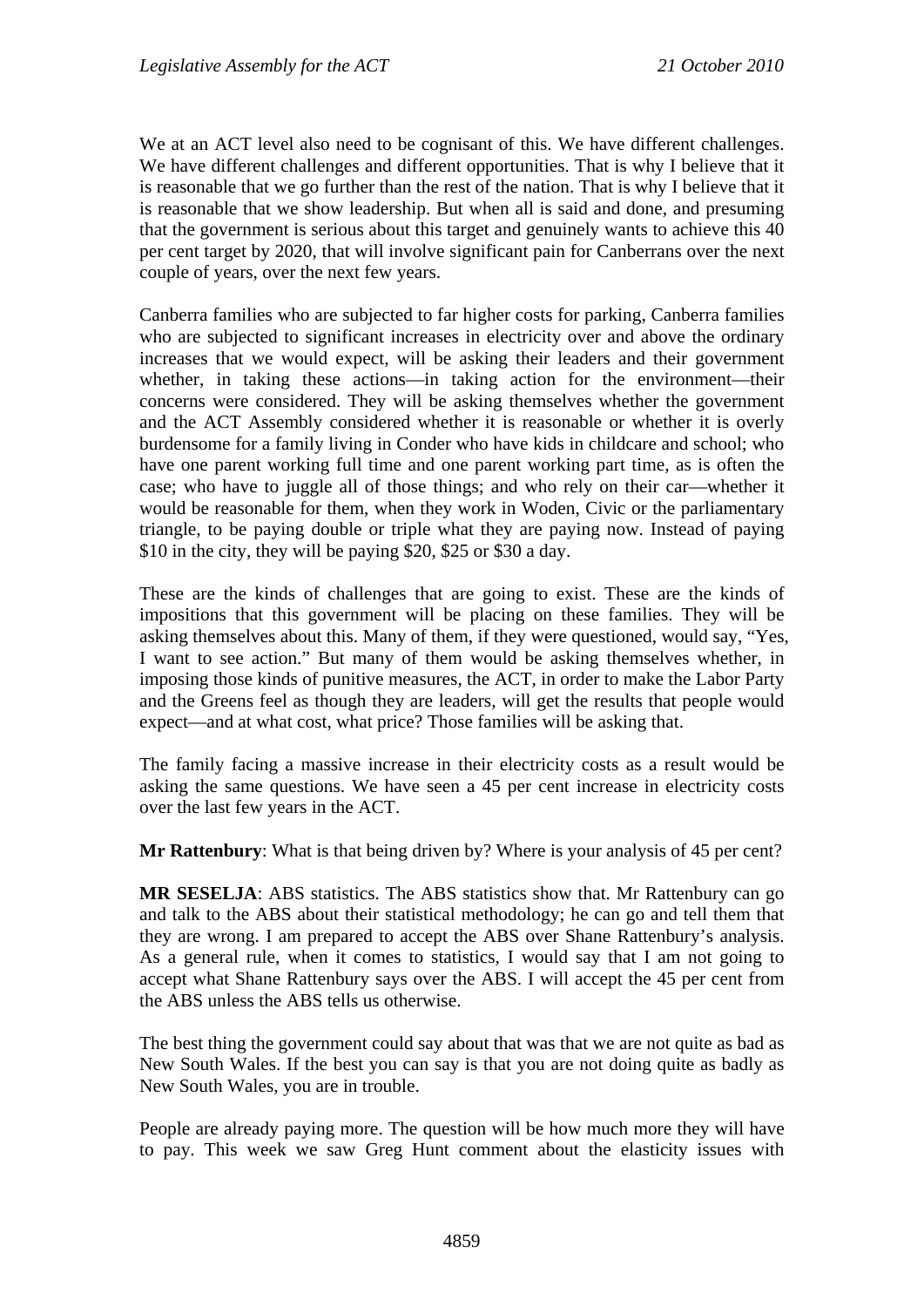electricity and some of what is happening. There is some detailed analysis that Mr Hunt has done. Despite these massive increases in electricity prices, electricity use has not gone down. So the question needs to be asked: what kind of pain is going to be imposed by these policies? What kind of pain is going to be imposed and what kind of environmental gain?

Again, we have seen the government's strategy in recent times. With the solar feed-in, we are paying over \$400 per tonne. That is a very expensive way to deliver emissions cuts. That is not going to deliver anything like what is necessary to get anywhere near this 40 per cent, but at the moment they are choosing some very expensive ways to go in order to cut emissions.

Canberrans will be asking themselves about this in the next couple of years after this bill has formally passed and this 40 per cent target is in place, after the government, presumably, if it is serious about the 40 per cent target, starts putting in place those policies. Those policies can come in only a few key areas. We all know where they are going to come, because we know where the emissions come from. They are going to come in the area of transport; they are going to come in the area of electricity. And therefore they are going to come in the areas of building standards and the like in dealing with electricity. Those are the areas where they will come.

Yesterday we saw the government refuse to rule out the congestion tax. Those are the kinds of measures that governments will need to look at in order to achieve such a target. When they do go down that path of a congestion tax, who will bear the brunt of that? I would say that the most likely people to bear the brunt of that will be people in the outer suburbs. I would say that it will be those in Tuggeranong, Weston Creek, Gungahlin, and Belconnen, particularly west Belconnen, those who live furthest away from their places of work generally and have the least opportunity to use public transport, who will be the ones who bear the brunt of some of these taxes and charges.

This debate is no longer about whether or not there should be targets; it is not about whether there should be action. It is about asking what the consequences of that action are and what it actually achieves. We are saying that showing leadership is fine. We should show leadership; we are in a different position from some other parts of the country in terms of industry and other issues. At the same time, it is also about recognising the costs and the benefits. And the costs of going that extra mile, that significant extra mile that the Labor Party and the Greens are supporting in this bill, will be significant. The environment minister here has said so. He has talked about the government's analysis. For that reason, I commend this amendment to the Assembly. *(Time expired.)*

**MR CORBELL** (Molonglo—Attorney-General, Minister for the Environment, Climate Change and Water, Minister for Energy and Minister for Police and Emergency Services) (12.18): We have just heard the great big fraud from the Liberal Party in this debate. This argument is a great big fraud.

**Mr Seselja**: On a point of order, Madam Assistant Speaker, Mr Corbell is becoming a serial offender. We get pulled up for using terms like "gutless" and "vendetta". Mr Corbell cannot allege that I have engaged in a fraud. It is a personal reflection on me under standing order 55, and I ask you to ask him to withdraw.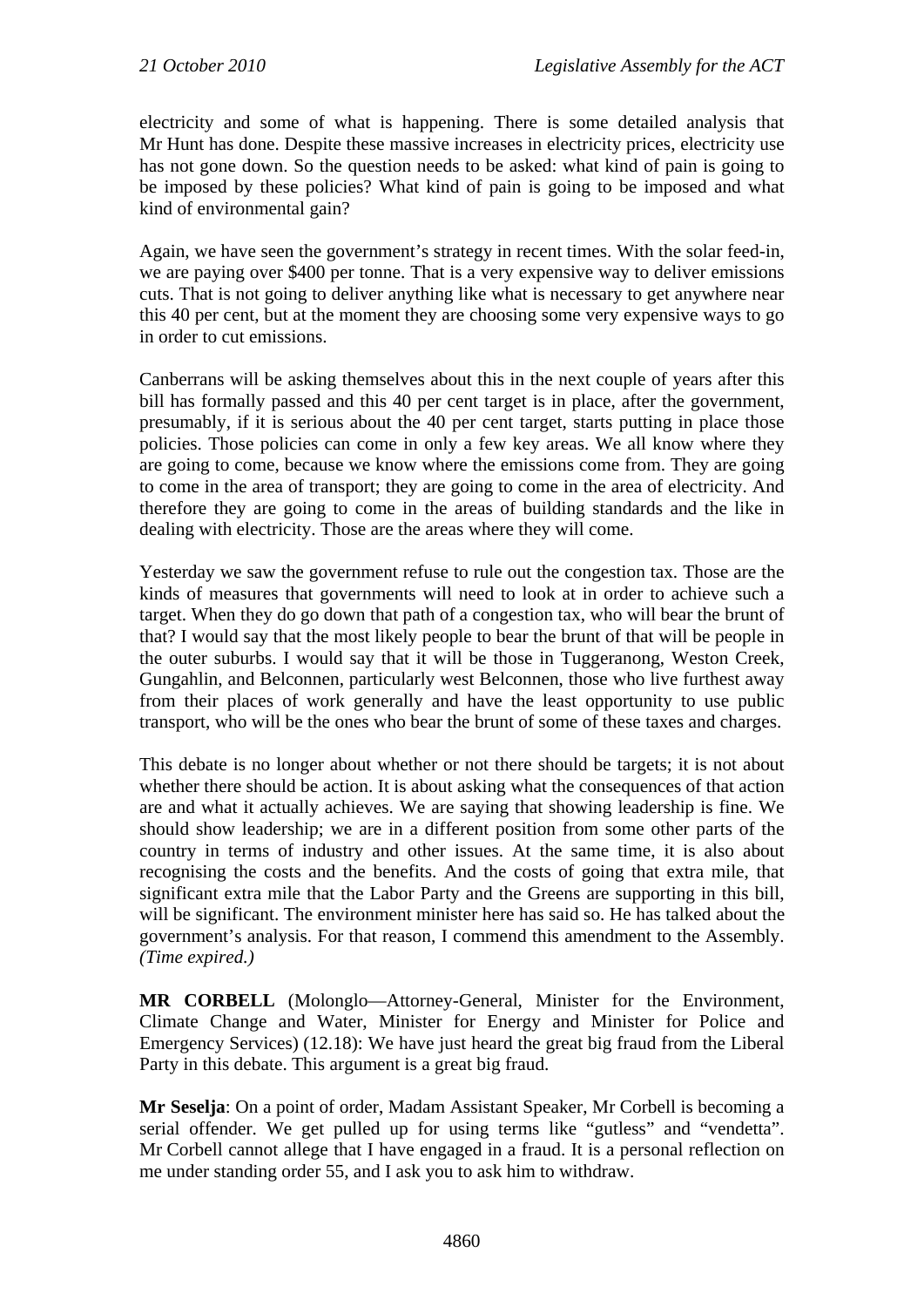**MADAM ASSISTANT SPEAKER** (Ms Le Couteur): Yes. Mr Corbell, I suggest that you may wish to withdraw.

**MR CORBELL**: I withdraw any suggestion that Mr Seselja is engaging in a fraud, but the argument is fraudulent; it is completely fraudulent. This suggestion that 30 per cent is good—no pain for the community, no cost, and no issues with that—but 40 per cent is incredibly bad and dangerous is fraudulent. It just shows how insincere this opposition is on this issue.

Let us get to the facts of what analysis has been done to date on achieving emissions reduction. And let us understand what Mr Seselja's 30 per cent will entail. The government has commissioned three studies to identify opportunities for achieving emissions reduction. These include work undertaken by Heuris Partners, commissioned in October last year; work undertaken by Heuris Partners again, in May this year, on gap analysis and opportunity identification; and work undertaken by the firm Kinesis in December last year as a primer for the development of action plan 2.

What all those studies identified was this. About half of the 40 per cent reduction is achievable in the following areas: energy efficiency, eight per cent; solar hot water, a further four per cent—and the next couple are the kickers for Mr Seselja—green power purchase, three per cent; feed-in tariff, six per cent; and modal shift, sustainable transport, vehicles and mode shift, four per cent.

We have just heard Mr Seselja rant on about how, to get from 30 to 40, we are going to have to put up parking prices, pay more for electricity et cetera. Mr Seselja, to get to your 30 per cent you are going to need to do all of those things. You are going to need to do them all, Mr Seselja.

And then you are going to need to do further actions. According to the studies identified and commissioned by the government, you are going to need a further 10 per cent reduction in emissions through the adoption of technologies including trigeneration and energy from waste technologies. You are going to need a three per cent reduction through policy interventions such as employee density and biosequestration. And you are going to need additional purchases of green power.

So let us be very clear about this. Mr Seselja's 30 per cent is not just energy efficiency, as he likes to claim. In fact, energy efficiency is only eight per cent of his 30 per cent target. He will need to spend money and make policy intervention in solar hot water, in green power purchase, in utilisation of the feed-in tariff and in modal shift. He will need to do all of those things. So his argument is fraudulent.

We have heard Mr Seselja go out day after day and say, "We are adopting a responsible target of 30 per cent and we will achieve it through energy efficiency." He only gets eight per cent of his 30 per cent through energy efficiency. He only gets eight per cent. Where is the other 22 per cent coming from, Mr Seselja? Where is it coming from? His argument is fraudulent. It is fraudulent and it is a big lie. It is a big lie.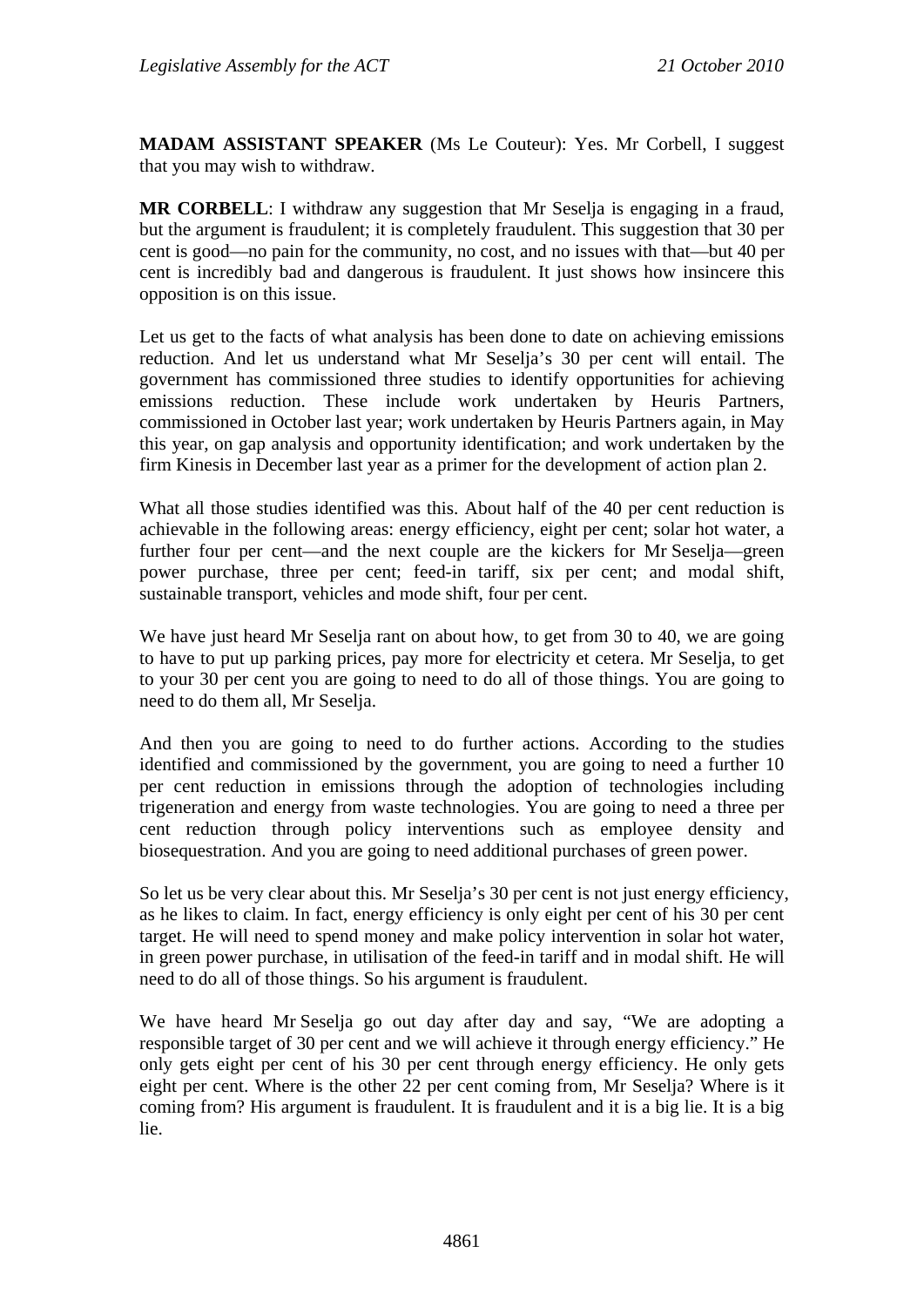**Mr Seselja**: On a point of order, Madam Assistant Speaker, we understand his sensitivity on this, and we understand why he would resort to this kind of language, but it is unparliamentary and he should withdraw.

# **MR CORBELL**: I withdraw.

**Mr Seselja**: If he persists, I would ask you to ask him to sit down—if he is going to keep doing this. We understand the sensitivity, Simon.

**MADAM ASSISTANT SPEAKER**: Mr Seselja, Mr Corbell has already withdrawn.

**MR CORBELL**: I withdraw, Madam Assistant Speaker. But clearly Mr Seselja is sensitive on this point, because he has been caught out.

*Members interjecting—* 

**MR CORBELL**: He has been caught out badly.

*Members interjecting—* 

**MR CORBELL**: He has said that he can achieve 30 per cent of the emissions reduction—

**MADAM ASSISTANT SPEAKER**: One minute, Mr Corbell. Mr Seselja and Mr Smyth, please let Mr Corbell be heard in silence.

**Mr Seselja**: He is being inflammatory.

**MADAM ASSISTANT SPEAKER**: That is no reason for you to add to it. Mr Corbell, you have the floor.

**MR CORBELL**: Thank you, Madam Assistant Speaker. He has been caught out badly. For the last month he has been saying, "Our 30 per cent target can be achieved through energy efficiency and it is responsible."

**Mr Seselja**: That is not true.

**MR CORBELL:** Energy efficiency delivers eight per cent of the reduction, so where is the other 22 per cent, Mr Seselja? Where is it? What are you going to do? We know what it will involve, because we have commissioned the studies. It will involve solar hot water use, green power purchases and the use of the feed-in tariff. It will involve modal shift from private motor vehicles to walking, cycling and public transport. That is what it will involve, Mr Seselja. That is what it will involve. Don't you dare to continue to suggest that there is no significant change and there are no implications associated with your target but there are from other targets. All of these targets involve changes. They involve potential costs, they involve potential benefits, and they will need to be carefully and appropriately managed.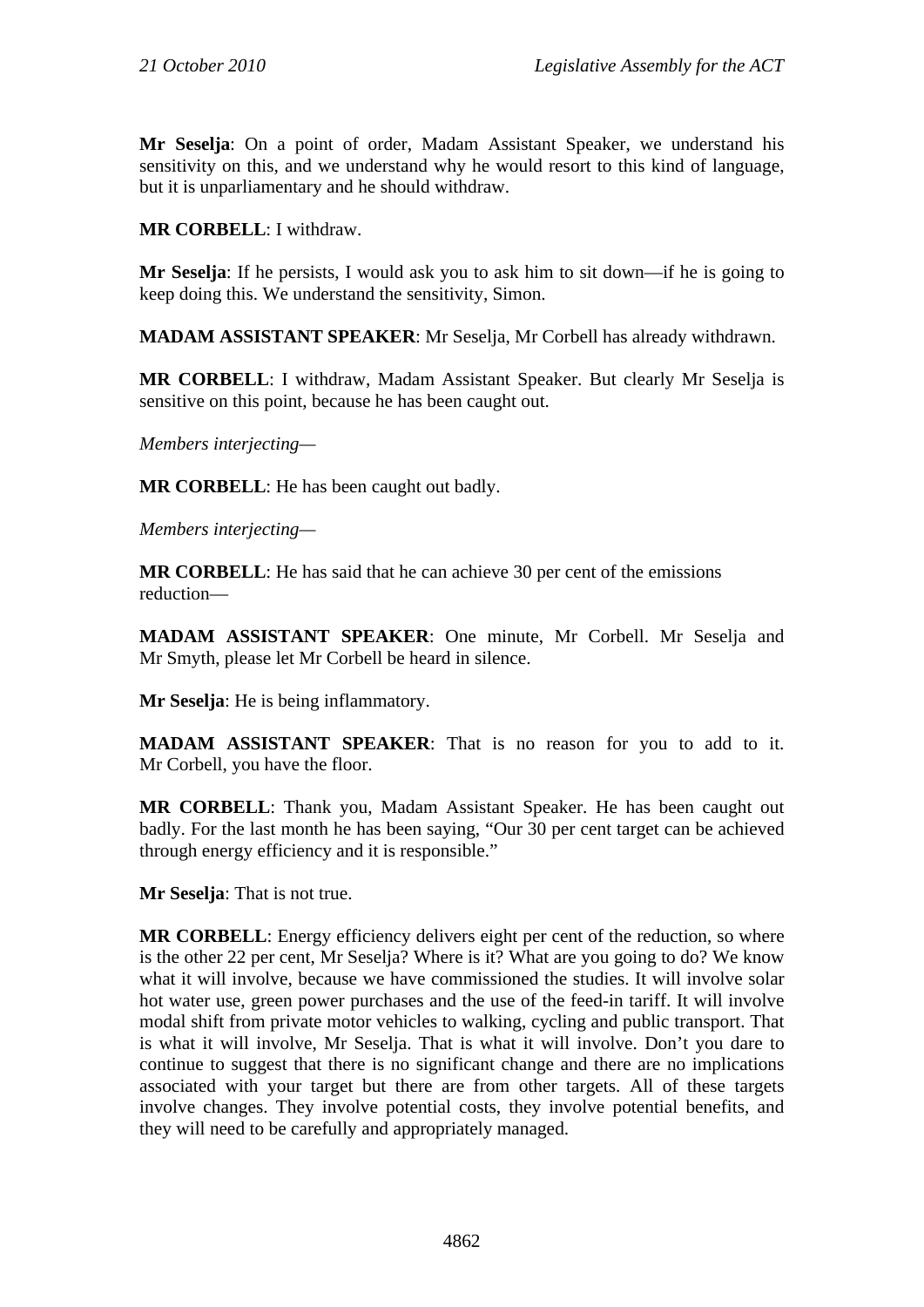The Liberals' argument on the issue of a 30 per cent target is fraudulent, misleading and untrue. You do not get 30 per cent from energy efficiency; you get only eight per cent from energy efficiency.

The target that this Assembly should be adopting is the target of 40 per cent. Forty per cent is what the science tells us needs to be done. For developed countries—for established, developed, advanced Western economies—a 40 per cent reduction on 1990 levels is the target figure that we should be adopting to prevent dangerous climate change.

We cannot achieve it on our own; we are not suggesting for a moment that Canberra can. But if we, in one of the most privileged and most fortunate cities in the country, and in one of the most fortunate nations on the face of the planet, cannot adopt a target informed by the science, who can? And who will? That is the issue that we have to address here. That is why the government will not support Mr Seselja's amendment.

*Debate interrupted in accordance with standing order 74 and the resumption of the debate made an order of the day for a later hour.*

## **Sitting suspended from 12.27 to 2 pm.**

# **Questions without notice Taxation—housing**

**MR SESELJA**: Mr Speaker, my question is to the Treasurer. Yesterday, in question time, you stated that the increase in change of use charge payments was a "very modest increase in the revenue that we expect to receive"*.* You are in fact expecting revenue to increase by 185 per cent. Why did you describe a massive increase of 185 per cent as a very modest increase?

**MS GALLAGHER**: The ACT government's own-source revenue is over \$1 billion a year. This year we are expecting an increase of around \$8 million in change of use charge. I would say that is a very modest increase.

**MR SPEAKER**: Mr Seselja, a supplementary question?

**MR SESELJA**: Yes. Treasurer, what modelling have you done that supports your claim that an increase of 185 per cent in the change of use charge should not impact on the price of rents in the ACT—

**Mr Corbell**: There's no increase in change of use.

**MR SESELJA**: and will you table it in the Assembly?

**MS GALLAGHER**: As my colleague just said, there is no increase in the change of use charge system that has been in place and supported by this Assembly for a number of years. We have rectified a problem that was identified, as those opposite, I believe,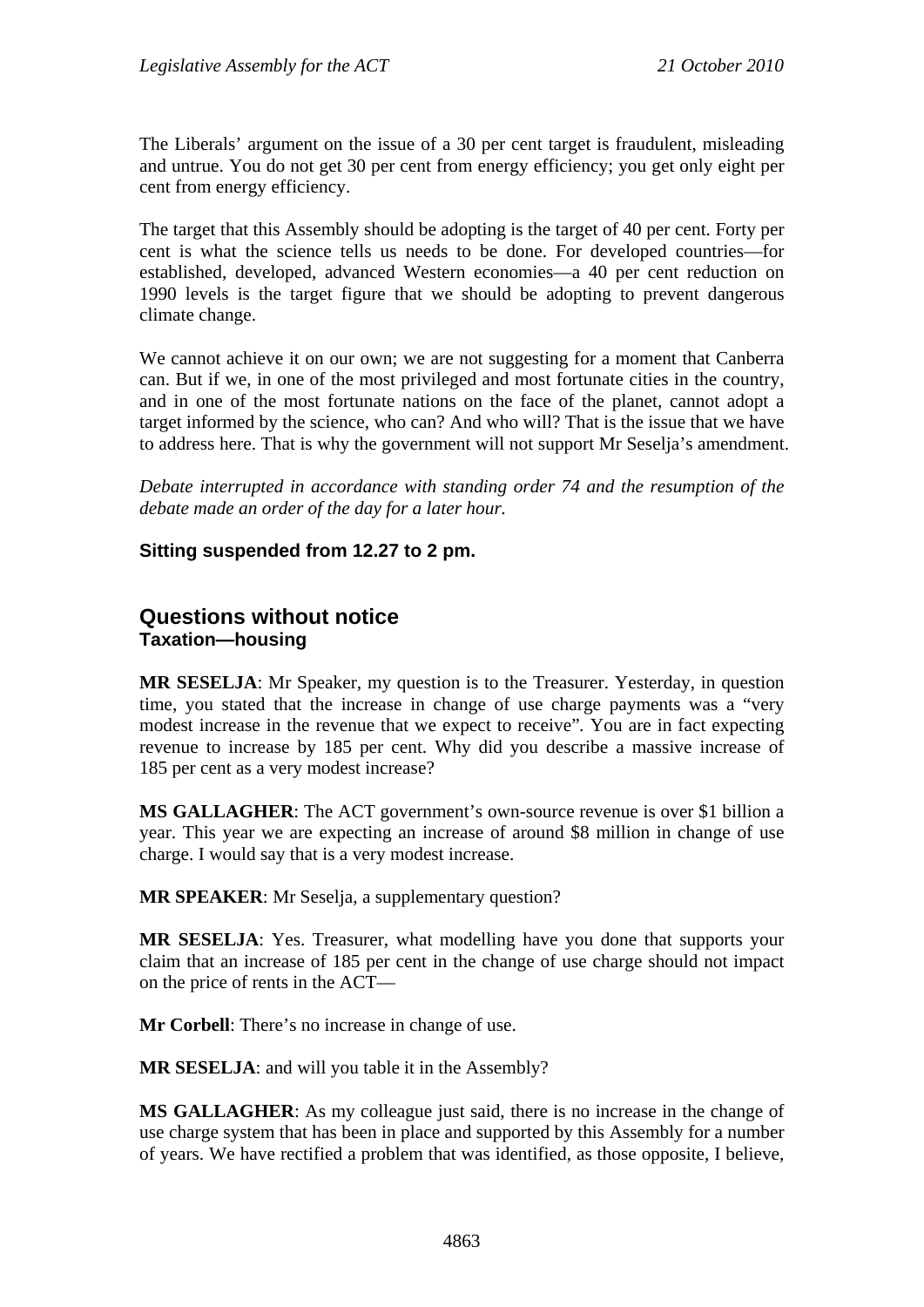genuinely believed we had to respond to. We have fixed that. As part of that we are expecting extra revenue.

In terms of moving to codification, which I think is where Mr Seselja's question actually lies, there is currently a number of pieces of work being done around the economic impact, around a cost-benefit analysis, by Professor Nicholls and Professor John Piggott. I have already given commitments that it will be released in a report to the Assembly around the move to codification of the change of use charge system. The figures outlined in the budget simply indicate that applying the law as it was intended to apply—

*Opposition members interjecting—* 

**MS GALLAGHER**: If those opposite want me to break the law, which is what you are asking me to do, because the 185 per cent increase across the board estimates—

**Mr Seselja**: Is that what you've been doing for the last eight years?

**Mr Hargreaves**: On a point of order, Mr Speaker, the imputation from Mr Seselja in interjections across the chamber was that the Deputy Chief Minister—he asked the question: did the Deputy Chief Minister break the law in the last few years? I would ask him to withdraw it.

**Mr Seselja**: I simply responded to what the Treasurer was saying. She asked whether we were asking her to break the law. If that is the case then that would mean that the government has been breaking the law all this time. There is no other conclusion to be drawn.

**MR SPEAKER**: Mr Hargreaves, on the point of order?

**Mr Hargreaves**: On the point of order, it matters not the reasons, Mr Speaker. It is an imputation on the member.

**MR SPEAKER**: Mr Hargreaves, I do not believe there is a specific point of order. Mr Seselja, please do not interject when the Treasurer is answering. You will have a chance to ask supplementary questions at another time.

**MS GALLAGHER**: Thank you, Mr Speaker. Just in conclusion, we did not believe the law was being applied as was originally intended. We have fixed that. The figures in the budget paper merely reflect that decision and how we expect that decision to flow out across the forward estimates.

**MR SMYTH**: A supplementary, Mr Speaker.

**MR SPEAKER**: Yes, Mr Smyth.

**MR SMYTH**: Thank you, Mr Speaker. Treasurer, how much would revenue have to increase from the change of use charge before you would describe it as a significant increase?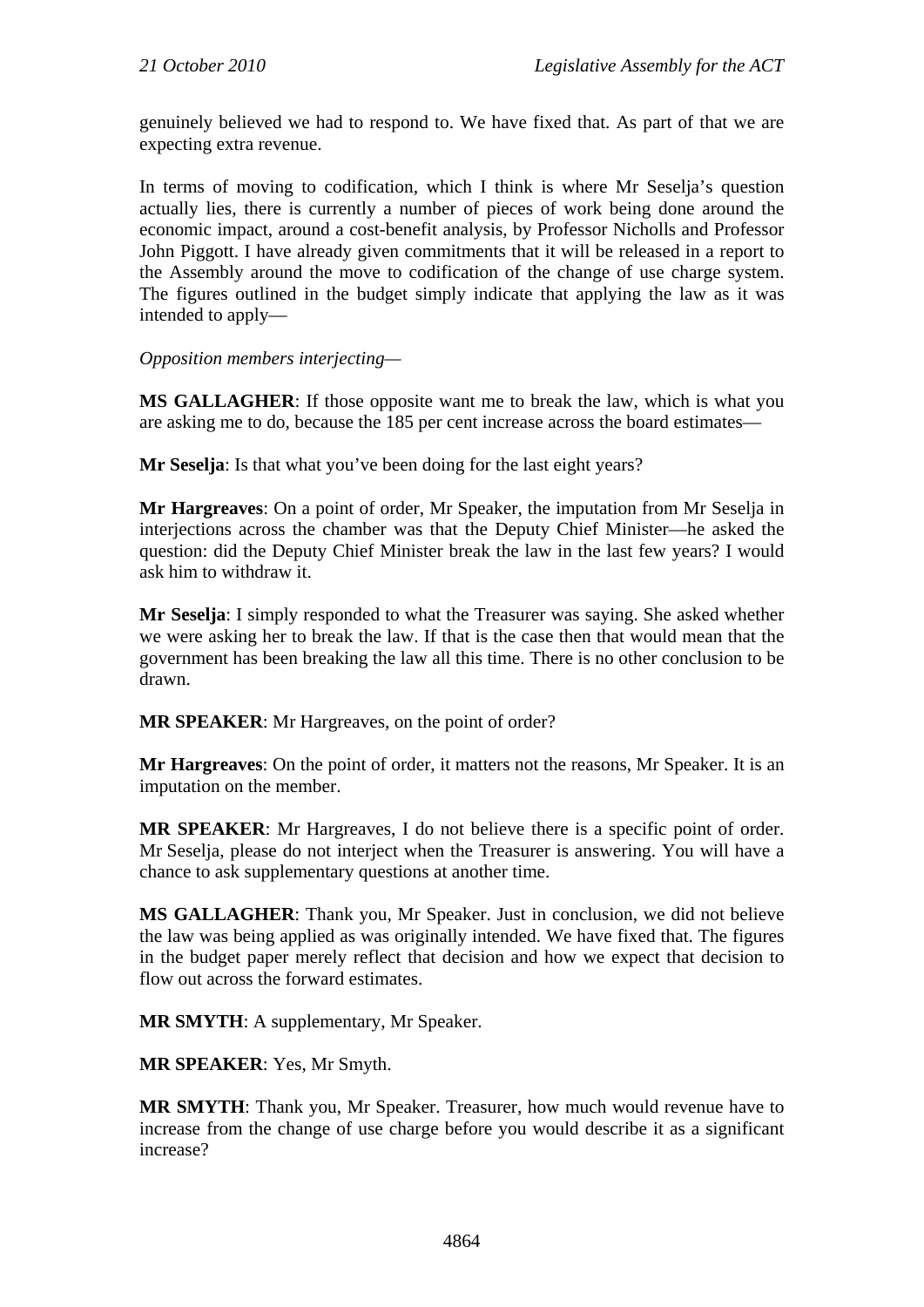**Mr Corbell**: On a point of order, the question is somewhat hypothetical, Mr Speaker. It is asking for the Treasurer to answer a question on the basis of something that has not occurred. It is entirely hypothetical.

**MR SPEAKER**: There is no point of order. Mr Smyth's question is in order.

**MS GALLAGHER**: The change of use charge is a small component of the overall revenue generated each year through ACT taxes and charges. I would imagine we would have to have a completely new system of change of use charge for me to refer to the word "significant". But I will leave how I describe certain events and issues to the day-to-day responses to those opposite. This is really getting a little bit silly, Mr Speaker.

**MR SPEAKER**: A supplementary question, Mr Smyth?

**MR SMYTH**: Thank you, Mr Speaker. Treasurer, can Canberrans look forward to further modest tax increases in the 2011-12 budget?

**MS GALLAGHER**: The budget will be introduced into the parliament in May next year. Mr Smyth, I know that you await that date eagerly and with anticipation, as we all do.

#### **Emergency services—waste management**

**MS HUNTER**: My question is to the Minister for Police and Emergency Services, and it relates to the waste management area at the old Belconnen landfill site. Minister, given that this site is at the western-most point of the ACT suburban area, has there been any analysis of the bushfire risk of having the site used for waste management activities which have inherent high levels of fuel such as timber?

**MR CORBELL**: Yes, there has.

**MR SPEAKER**: Ms Hunter, a supplementary question?

**MS HUNTER**: Have emergency services been consulted about the use of the site for remediating contaminated soil from old petrol stations which contains high levels of hydrocarbons, and what risk does this activity have?

**MR CORBELL**: I thank Ms Hunter for the supplementary. I am not aware of any particular discussions or consultation that may have occurred in relation to the material Ms Hunter refers to. I will take that part of the question on notice.

What I would say, though, is that the ACT Fire Brigade have been paying close attention to this part of the ACT because it is at the north-western extremity of the urban area and is, indeed, an area which is subject to the prevailing winds in summer and obviously presents a potentially higher risk when it comes to fire because of its physical location. The ACT Fire Brigade have, in recent years, undertaken a range of measures to ensure compliance with regard to the storage of various materials at that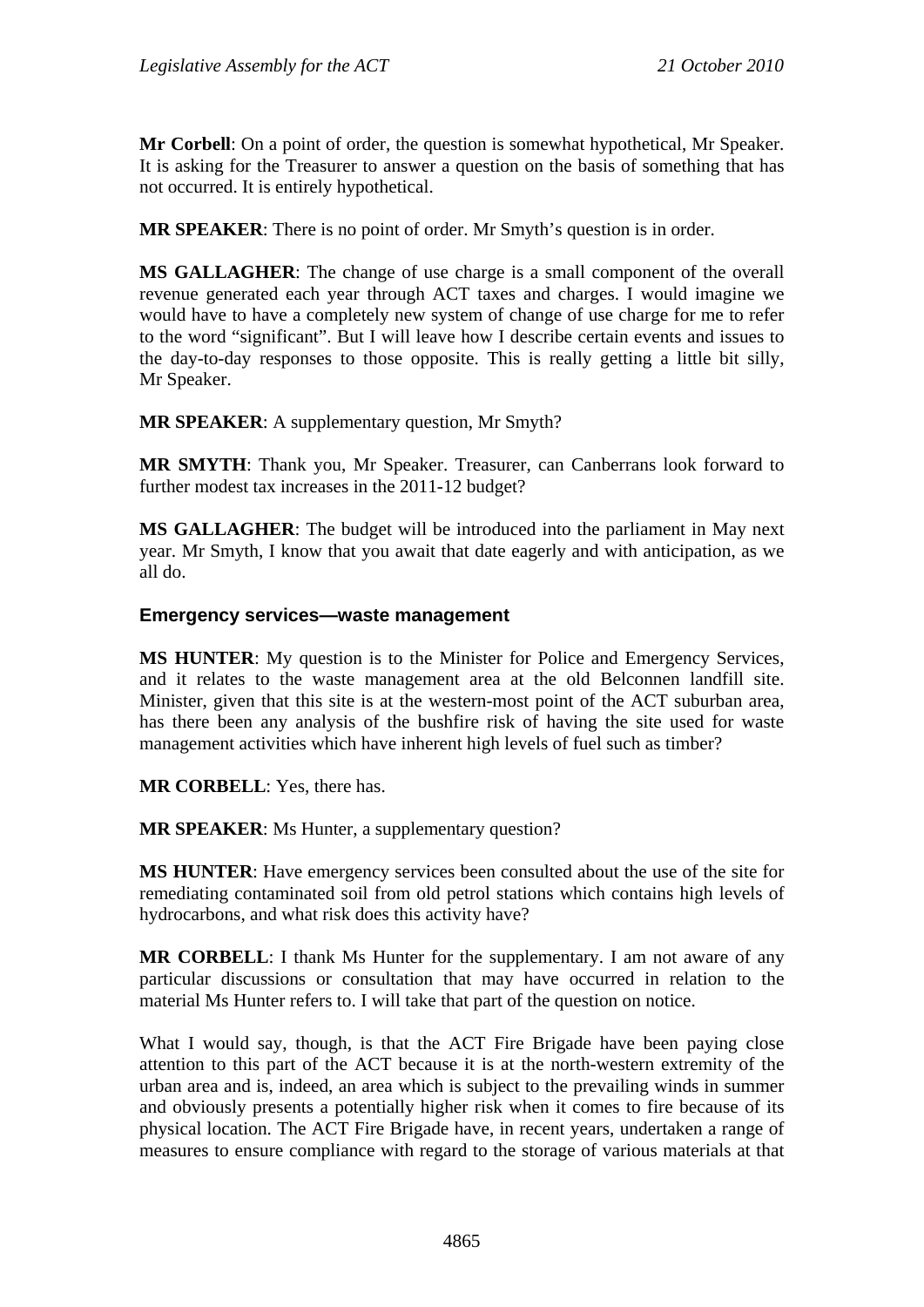site to ensure that risk is mitigated to the greatest extent possible. I know the Fire Brigade continue to pay regard to that area.

In relation to the particular materials that Ms Hunter refers to, I will take some advice and provide further advice to the member.

**MR SPEAKER:** A supplementary question, Ms Bresnan?

**MS BRESNAN**: Thank you, Mr Speaker. Minister, given the multiple waste management activities on the site, what risk is there that toxic or hazardous leachates will seep into the Ginninderra Creek catchment area?

**MR CORBELL**: That is a separate question that relates to environment protection considerations. That would be a matter for the Environment Protection Authority to regulate and manage. Again, I would need to take advice from the EPA. So I will take that question on notice.

**MS BRESNAN**: Supplementary, Mr Speaker?

**MR SPEAKER**: Yes, Ms Bresnan.

**MS BRESNAN**: Thank you, Mr Speaker. Given that this site has also been used as a depository for the disposal of asbestos-contaminated soil, what risk does this pose to the creek and the local area?

**MR CORBELL**: Those are relatively complex technical questions; I will seek the advice of the EPA and I will provide advice to the member.

#### **Energy—feed-in tariff**

**MR SMYTH**: My question is to the Minister for Energy. Minister, I refer to an article in today's *Australian* online entitled "Solar take-up to drive up power bills". In the article, Mr Brad Page, Chief Executive of the Energy Supply Association of Australia, said, in relation to schemes such as the New South Wales solar feed-in scheme:

The real tragedy is that these arrangements cost about \$450 per tonne of greenhouse gas saved, an extraordinary amount with vastly cheaper alternatives available. The community is paying far more than it should to reduce emissions.

Minister, what is the cost for each tonne of greenhouse gas saved under the ACT government's feed-in tariff scheme?

**MR CORBELL**: I do not have the answer immediately to hand, but I am happy to provide it to the member and I will take the question on notice.

**MR SPEAKER**: A supplementary question, Mr Smyth?

**MR SMYTH**: Minister, why has the ACT government not adopted cheaper alternatives, as suggested by Mr Page?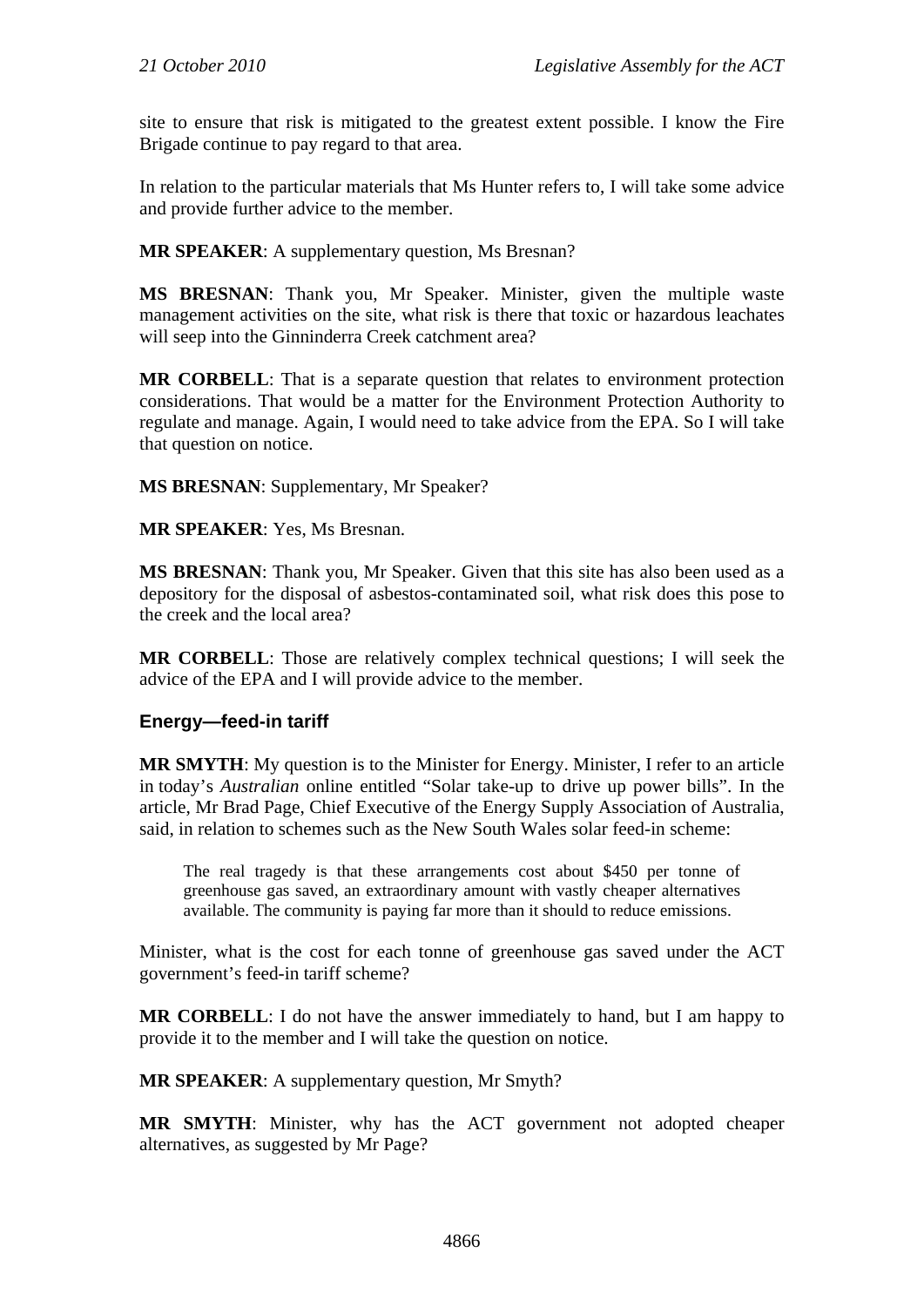**MR CORBELL**: Mr Page, of course, represents electricity generators and retailers, if I recall correctly, and, of course, many of his members—indeed, most of his members—supply energy from fossil fuel powered sources. Now, it is okay, apparently, from the Liberal Party's perspective that the cost of electricity generated from coal, for example, does not reflect the full cost of the use of that resource. Apparently the Liberal Party believe that it is all right to have the externalities of that resource passed on and not properly accounted for in the price of that resource.

**Mr Smyth**: On a point of order, Mr Speaker, standing order 118(a) speaks of answers being directly relevant. The question asked was: why has the government not adopted cheaper alternatives? It was not about what association Mr Page works for.

**MR CORBELL**: I am explaining, Mr Speaker—

**MR SPEAKER**: Sorry, are you speaking on the point of order?

**MR CORBELL**: No, I am not.

**MR SPEAKER**: There is no point of order at this time. I think the minister is, in the context of any debate about where electricity comes from—which is, I think, the tenor of your question, Mr Smyth—setting up the case. I am sure he will come—

**Mr Smyth**: He's attacking the Liberal Party and he's attacking Mr Page.

**Mr Hanson**: That's what he's doing. He's attacking Mr Page.

**MR SMYTH**: Directly relevant—

**MR SPEAKER**: Don't! Mrs Dunne.

**Mrs Dunne**: On a point of order, Mr Speaker, in accordance with standing order 118(b), the minister is not supposed to debate the issue. Mr Corbell was directly going in to debate the issue, to attack the person reported and to attack the Liberal Party rather than answer the question directly, as is required by standing order 118(a).

**MR SPEAKER**: Mrs Dunne, I have given my ruling on my views on where Mr Corbell is up to in the question. I think that pertains to your suggested point of order as well. Mr Corbell, I remind you of Mr Smyth's question.

**MR CORBELL**: Yes, thank you, Mr Speaker. The reason that we do not agree with the view of the Energy Supply Association of Australia is that it would appear to be the case, from what the Liberal Party is asserting, that it is all right to not have regard to the facts—

*Opposition members interjecting*—

**MR CORBELL**: They do not like it, but the fact is that the cost of electricity generated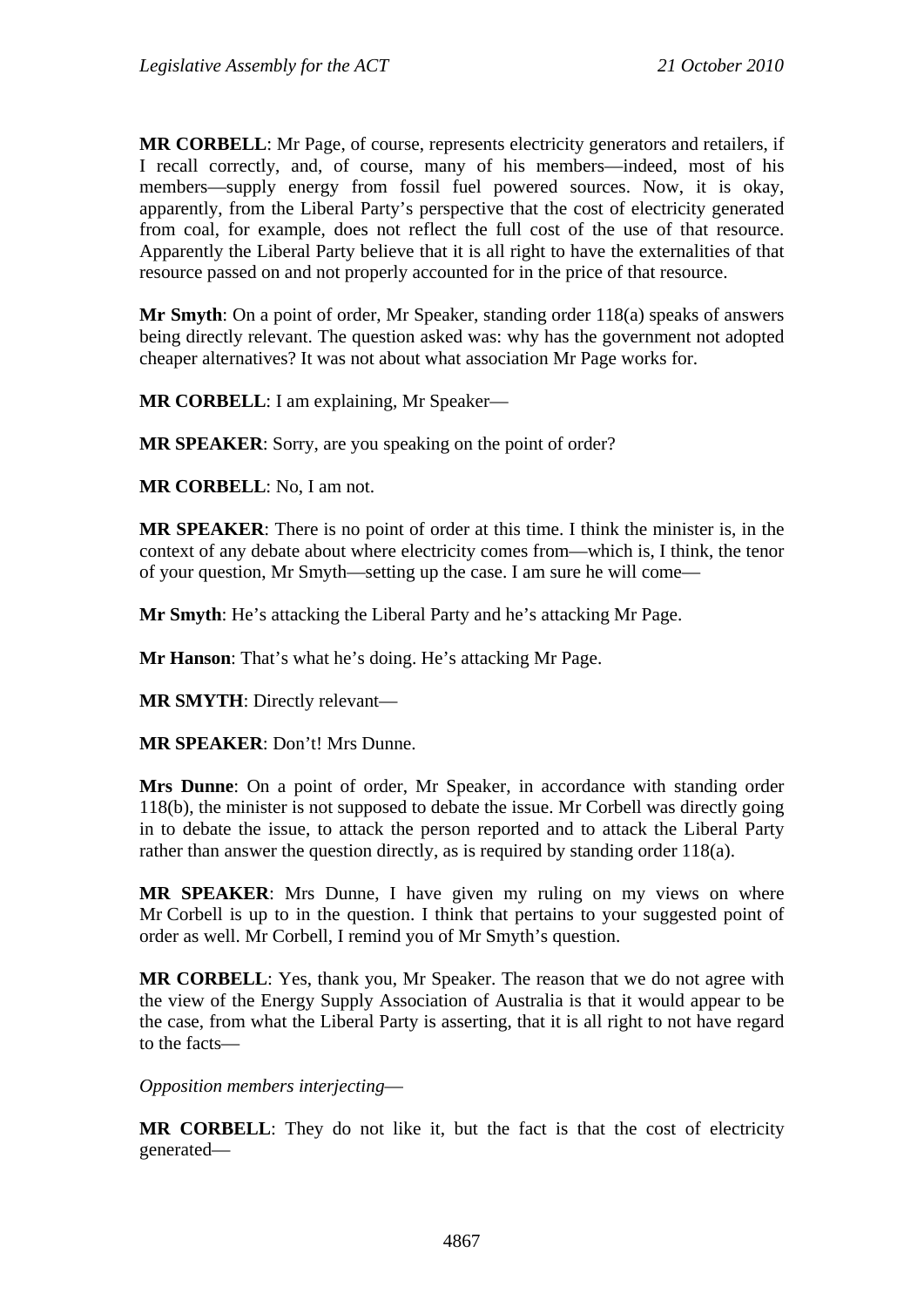**Mrs Dunne**: On a point of order, Mr Speaker, I draw your attention again to standing order 118(b), which says that, in answering the question, the minister shall not debate the subject to which the question refers. Mr Smyth asked a direct question in relation to the alternatives the government had suggested, and Mr Corbell continues to debate the subject to say what he thinks the Liberal Party's view might be et cetera. This is not an appropriate answer in accordance with the standing order.

**MR SPEAKER**: The point of order is upheld. Mr Corbell, stop debating the Liberal Party's views and answer the specific question, thank you.

**MR CORBELL**: Mr Speaker, I have not seen the article, so I am not really in a position to comment on it. But what I would say is that the government believes that the deployment of alternative energy sources is absolutely vital for the future energy supply for our city and if we are to make the transition to a low carbon economy.

The types of analyses that the Liberal Party refer to, of course, fail to have regard to the fact that electricity generated from coal does not reflect the full cost of that resource, because it does not have regard to the environmental impact of the use of that. Therefore, it is a false comparison.

**MRS DUNNE**: A supplementary question, Mr Speaker?

**MR SPEAKER**: Yes, Mrs Dunne.

**MRS DUNNE**: Minister, do you agree that \$400 a tonne or a similar figure is an appropriate price to pay for carbon reduction?

**MR CORBELL**: The government's view is that there will be a range of measures that will have to be adopted as we make the transition to a low carbon economy. Some will be relatively low cost and some will be higher cost.

As members of the Liberal Party would know, the government has already announced changes to its feed-in tariff scheme to shift the emphasis to large-scale generation because large-scale generation is inherently more efficient than micro generation. So the government has capped the micro and medium-scale generation categories because of this very reason, reflecting that the relative efficiency of large-scale generation is better than the relative efficiency of micro and medium-scale generation.

The government recognises this issue and we have responded, through the policy settings we have put in place. We are largely—

**Mrs Dunne**: On a point of order, Mr Speaker, my question was: does the minister believe that \$450 a tonne for abatement is an appropriate figure? He has not even approached that.

## **MR CORBELL**: I have.

**MR SPEAKER**: On the point of order, Mrs Dunne, I do note that, under standing order 117(c)(i), your question sought an expression of opinion from the minister. I did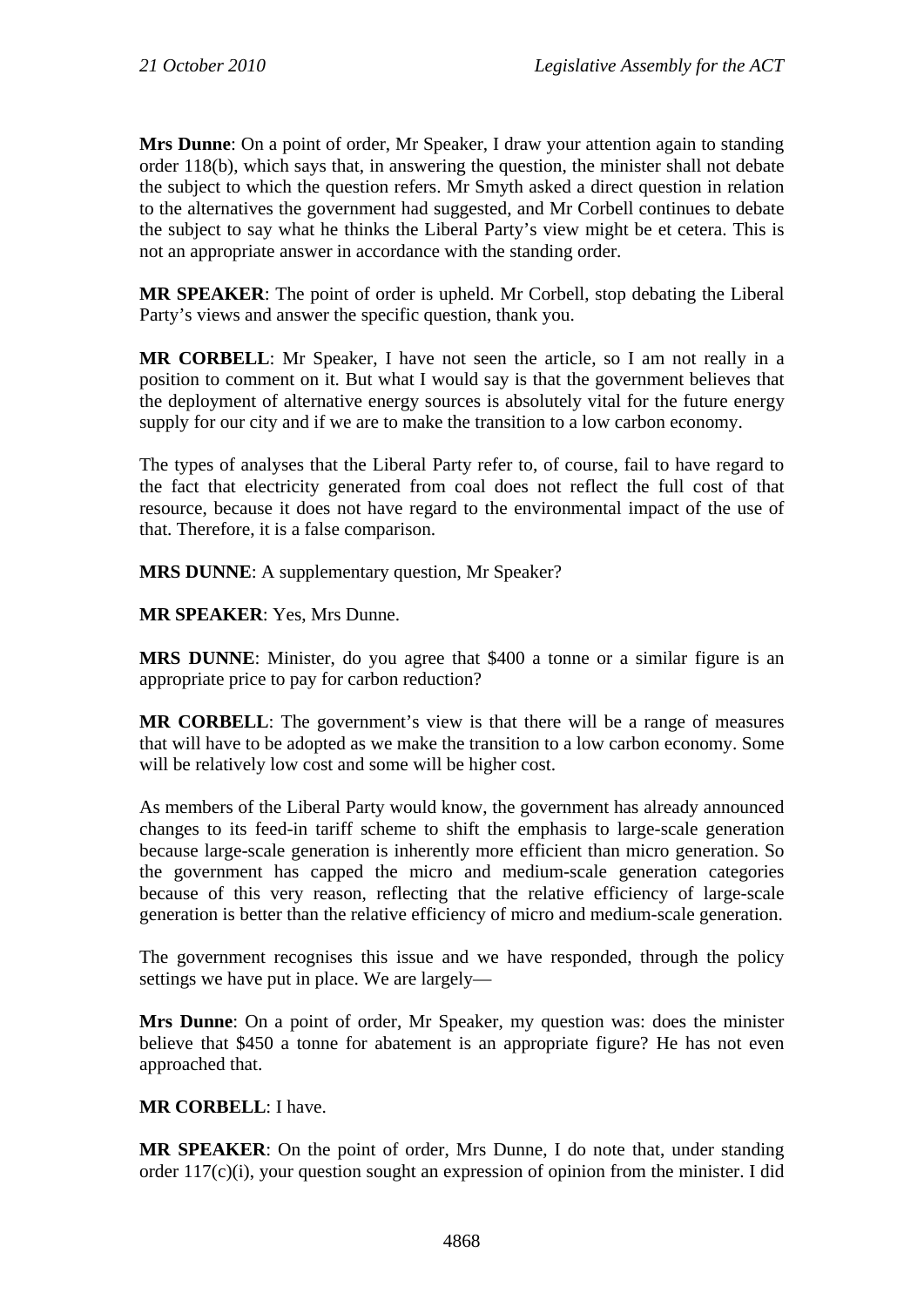let that through as a question not being out of order. In that context, I think the minister has some latitude to answer the question.

**MR CORBELL**: Thank you, Mr Speaker. Of course the real problem the Liberal Party have here is that they voted for the feed-in tariff and now they are opposed to it. It is the same Liberal Party that says it believes in climate change and then voted against the climate change bill in principle this morning. They try to walk both sides of the road. They say, "Yes, we need to cut greenhouse gas emissions," but then they vote in principle against the legislation that does just that.

**MR SPEAKER**: Mrs Dunne, a supplementary question?

**MRS DUNNE**: Thank you, Mr Speaker. ActewAGL is a member of the consortium referred to. Does he think that it is evil? Does the minister think that ActewAGL is—

**Mr Hargreaves**: Point of order, Mr Speaker. Is this a supplementary?

**MR SPEAKER**: Order! One moment, Mrs Dunne.

**Mr Hargreaves**: Is this a supplementary or is this the actual substantive question?

**MR SPEAKER**: This is a supplementary.

**Mr Hargreaves**: Then it does not require a preamble.

**MR SPEAKER**: Let us hear the question from Mrs Dunne before I rule on the point of order.

**Mr Hargreaves**: There is a preamble, Mr Speaker.

**MR SPEAKER**: You have the floor, Mrs Dunne. Perhaps you can say it again.

**MRS DUNNE**: Thank you. Minister, does ActewAGL fit your description of an evil energy company, as they are also a member of this consortium?

**MR CORBELL**: Mrs Dunne completely misrepresents me. At no time have I suggested that any of those companies are of the form that she described. That is her description, not mine.

## **Energy—costs**

**MR COE**: My question is to the Minister for Energy. It relates to an article in today's *Australian* online. The article says that the nation's biggest energy retailer, AGL Energy, this week applied to South Australia's pricing regulator to increase power bills by \$7.58 per megawatt hour next year, translating to an average of three per cent per bill, just to pass on the costs associated with the government's scheme to encourage household-level renewables. Minister, by how much will ACT power bills rise as a direct result of you getting six per cent of your 40 per cent cut in emissions as a result of the feed-in tariff scheme?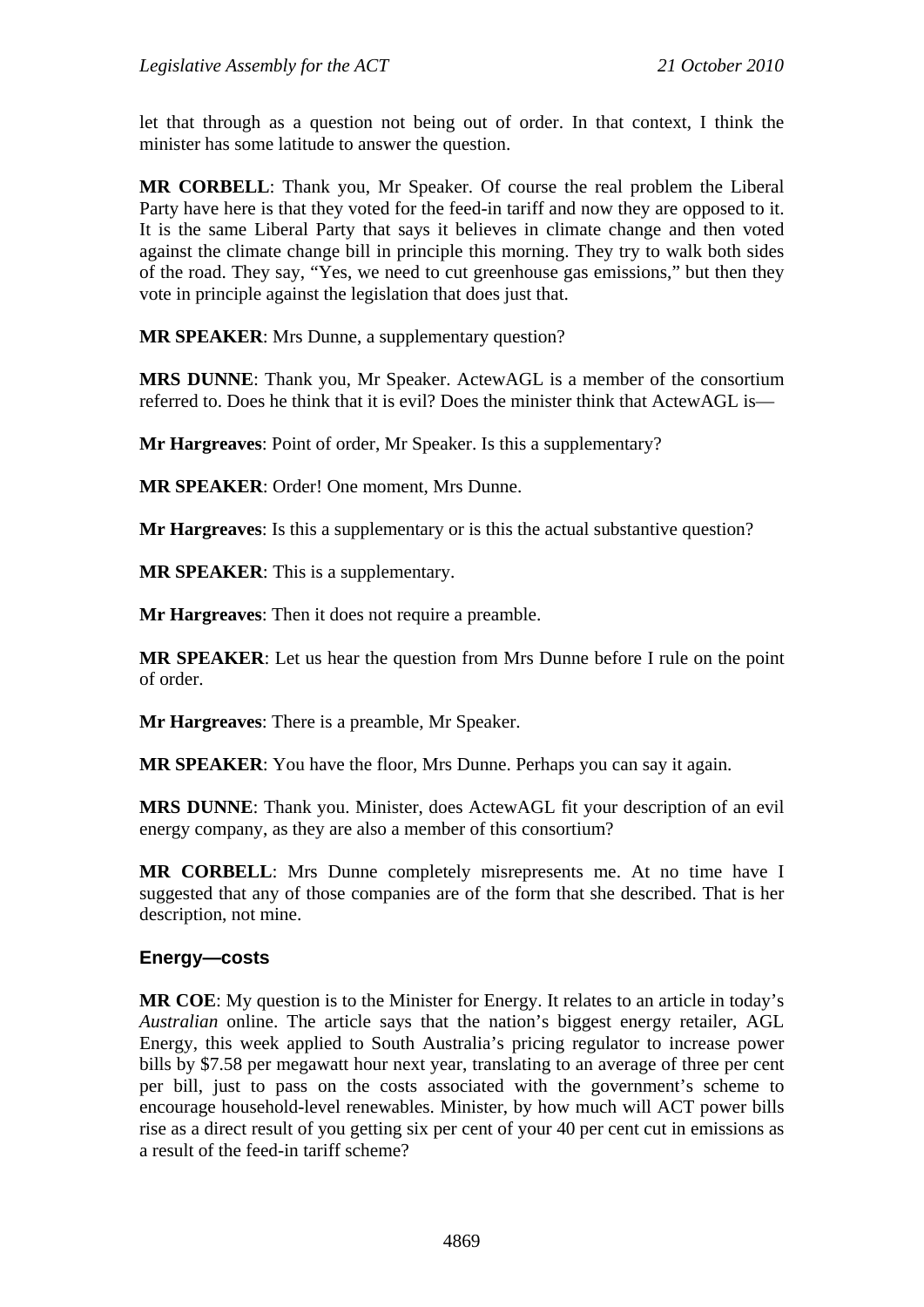**MR CORBELL**: The government has outlined what the potential cost to households will be as a result of this expansion of its feed-in tariff scheme. We have already made that information publicly available. The existing scheme for micro-generation, which provides for a maximum of 15 megawatts of installed capacity and the expansion of that scheme to medium-scale generation which provides a further 15 megawatts of generation capacity, is already accounted for in the existing price path built into electricity bills and determined by the Australian energy regulator.

The cost of that existing scheme last year amounted to \$10 per household for the full year. Under the expanded scheme, we anticipate that this will rise to no more than \$50 per household per year. So to counter any impact that this will have on low income earners, the government has focused very strongly on protecting low income earners.

We have already significantly expanded the existing energy concession payments. We have also for the first time indexed that to the relevant price index to ensure that those households continue to receive payments that keep the value of that concession in price in line with the relevant price movements.

The government is moving to protect low income households. It is what we need to do now for energy generated from coal-fire generation. It is very important to make the point that low income earners always suffer the burden of any increase in utility prices, whether that increase occurs—

**Mr Hanson**: Everybody suffers it.

**MR CORBELL**: Disproportionally, Mr Speaker—whether or not that occurs as a result of investment in existing fossil fuel powered electricity generation or whether that occurs as a result of renewable energy generation.

It is not the case that one is no cost and the other is an unfair cost. The fact is that both have costs. The costs of fossil fuel powered generation, of upgrading existing fossil fuel powered generation, of upgrading existing electrical distribution infrastructure to channel that fossil fuel powered electricity generation also have a disproportionate impact on low income earners. That is why we have a concession regime.

This government believes that we must make the transition towards renewable energy generation but in doing so we should protect low income earners, and that is exactly what this Labor government is doing.

**MR COE**: A supplementary, Mr Speaker.

**MR SPEAKER**: Yes, Mr Coe.

**MR COE**: Minister, what policies have you implemented as Minister for Energy that have put downward pressure on energy prices for low and middle income earners?

**MR CORBELL**: I thank Mr Coe for the question. There are a range of measures that the government has put in place to assist low income earners with their energy costs.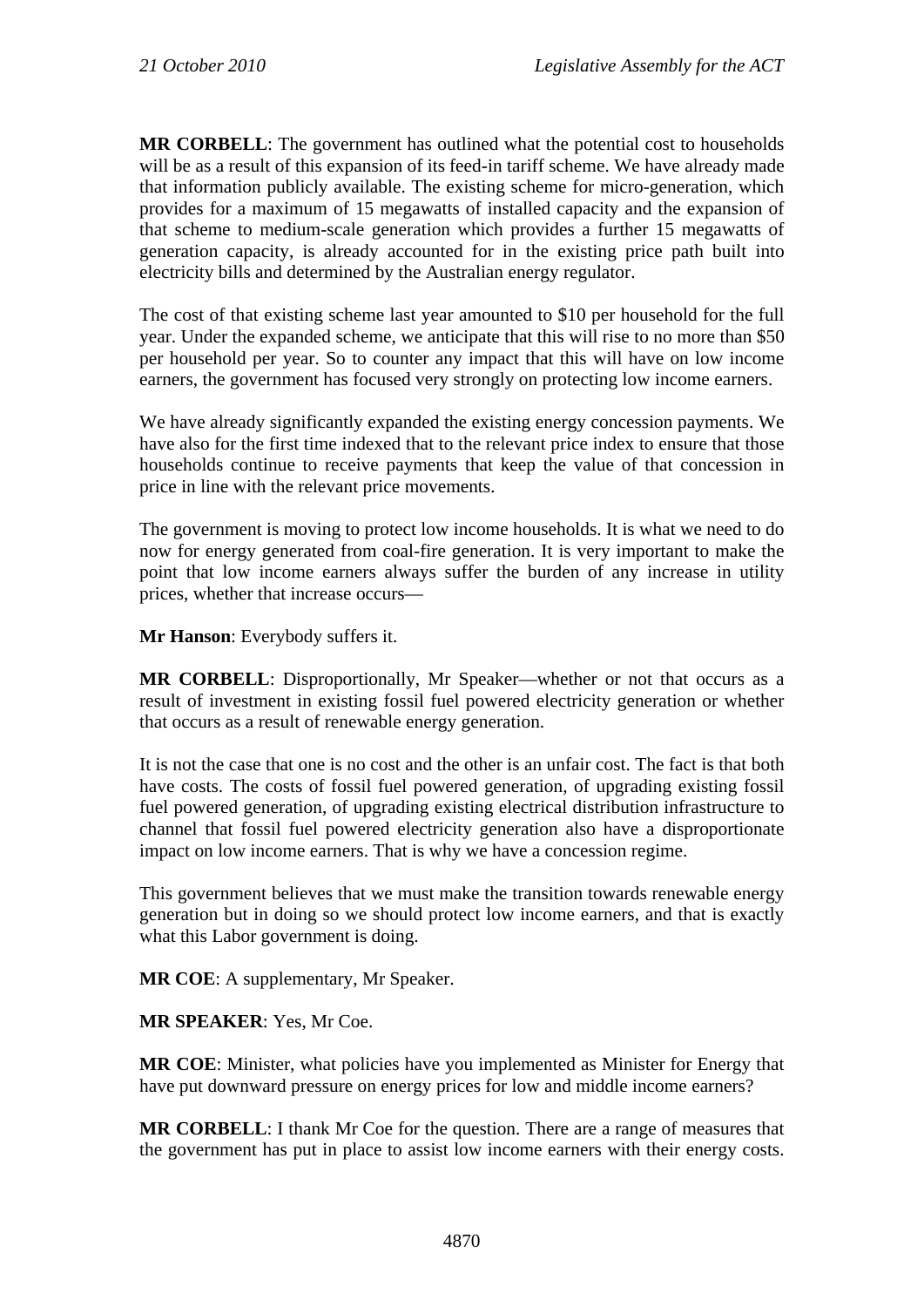In particular, we have put in place measures to assist low income earners to reduce their energy costs. For example, my department has partnered with the Department of Disability, Housing and Community Services—

**Mr Seselja**: On a point of order, Mr Speaker—

*Members interjecting—* 

**MR SPEAKER**: I can't hear Mr Seselja.

**Mr Seselja**: The point of order is as to relevance. It was a very specific question. It asked what the minister has done to put downward pressure on energy prices, on electricity prices. It was not about what assistance was given to some; it was about what is being done to put downward pressure rather than upward pressure on the cost of electricity in the ACT.

**MR SPEAKER**: Minister, I think the question is about electricity prices. Perhaps you can try and focus there.

**MR CORBELL**: Electricity prices for households or electricity prices as a whole, Mr Speaker? If it is about electricity prices for households then energy efficiency has a key role to play. And that is exactly what this government is doing. For example, we have undertaken a detailed program. We have provided, in the last financial year, over a million dollars, in partnership with the Department of Disability, Housing and Community Services, to see the retrofit of a large number of public housing properties and properties in the social housing sector, with the installation of insulation, better window coverings and the replacement and upgrading of hot-water systems. We have also entered into partnership with community service organisations, those who work in the non-profit and charity sector, to provide the replacement of energy-intensive appliances with energy-efficient appliances such as new fridges and other appliances, so that people in rental accommodation and people in low-cost social housing are able to drive down their electricity bills through that investment.

We have also, of course, made changes to the consumer regime when it comes to energy concessions, and I mentioned that earlier. *(Time expired.)*

## **Exhibition Park—recycling**

**MS LE COUTEUR**: My question is to the minister for tourism and concerns the new recycling bins at EPIC. Minister, can you tell the Assembly what the new recycling system at EPIC involves and what contribution the ACT government made to the system?

**MR BARR**: I thank Ms Le Couteur for the question. I did indeed have the pleasure of launching this new recycling initiative at Exhibition Park a few weeks ago.

**Mr Hanson**: Did you get the media there, Andrew?

**MR BARR**: I understand that some members of the media may have attended, Mr Hanson. This initiative was a partnership with the Fruit and Grocery Council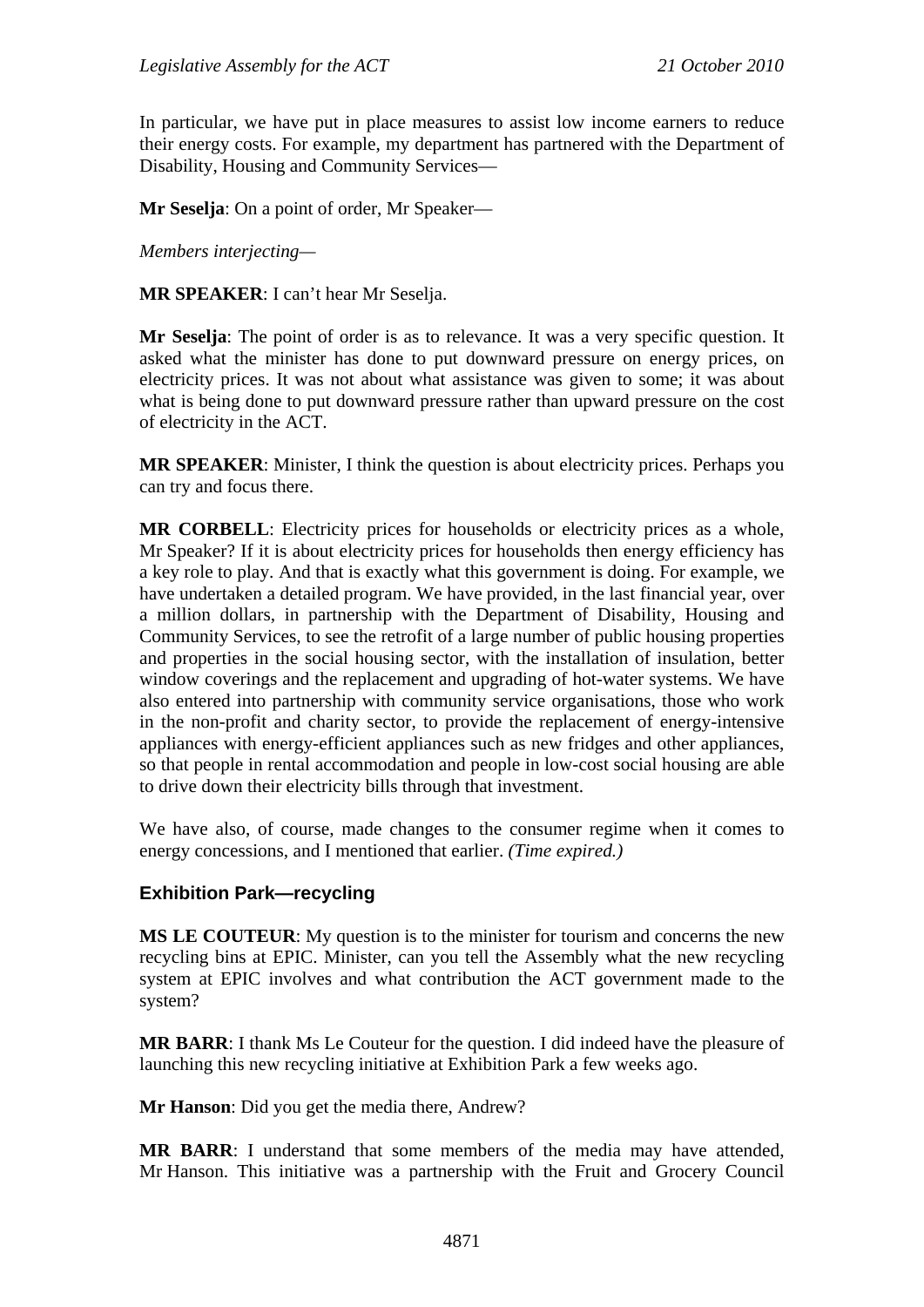packaging division. They provided a grant to assist Exhibition Park with the installation of some new equipment. This included a—

**Mr Hanson**: Opening of a wheelie bin but no time to talk to disabled children and their parents.

**MR SPEAKER**: One moment, Mr Barr. Mr Hanson, thank you. That is enough interjecting. Mr Barr.

**MR BARR**: Thank you, Mr Speaker. This included a machine that assisted those working at Exhibition Park with the unloading of the recycling. In effect you are able to put the wheelie bin into this machine and it lifts it up and tips it into a centralised recycling facility. It is a useful labour-saving initiative that was indeed supported—

**Mr Hanson**: Will it run in the *Canberra Times* and the *CityNews* or do you get on WIN with that one?

**MR SPEAKER**: Mr Hanson, I have just asked you to stop interjecting. You are warned for continual interjection. Mr Barr, you have the floor.

**MR BARR**: Thank you, Mr Speaker. I think it shows the complete disregard that those opposite have for important recycling initiatives in the city. Whilst the Exhibition Park initiative is but a small step, it is another small and important contribution that a major event venue is making towards recycling more and more product. It was interesting that the anticipated amount of soft drink bottles, for example, that will be recycled, I am advised, over the course of the year could be laid out in a line from Exhibition Park all the way to Floriade—something like seven tonnes of additional material recycled.

The Exhibition Park Corporation is working in partnership with an industry association to deliver a practical outcome on the ground at one of our major event venues. Those opposite can cat call and be as cynical as they like. They are demonstrating this afternoon their complete cynicism on this. Meanwhile, the government will continue to work in partnership with industry to achieve these sorts of outcomes. Whilst I acknowledge that the Exhibition Park initiative is only a small component of a larger program that is occurring across ACT government, nonetheless it is important, as I say, that a major event venue like Exhibition Park shows leadership in this area.

**MR SPEAKER**: Ms Le Couteur, a supplementary question?

**MS LE COUTEUR**: Thank you, Mr Speaker. Minister, what other sporting and event venues in the ACT now have this type of permanent recycling infrastructure, how has the government supported them and are there any further event venues where the government is working to implement this system?

**MR BARR**: Obviously, I do not have that detail in front of me. There are hundreds of sporting venues around the city. I am happy to take the detail of that question on notice in relation to other facilities. I know that, through the territory venues and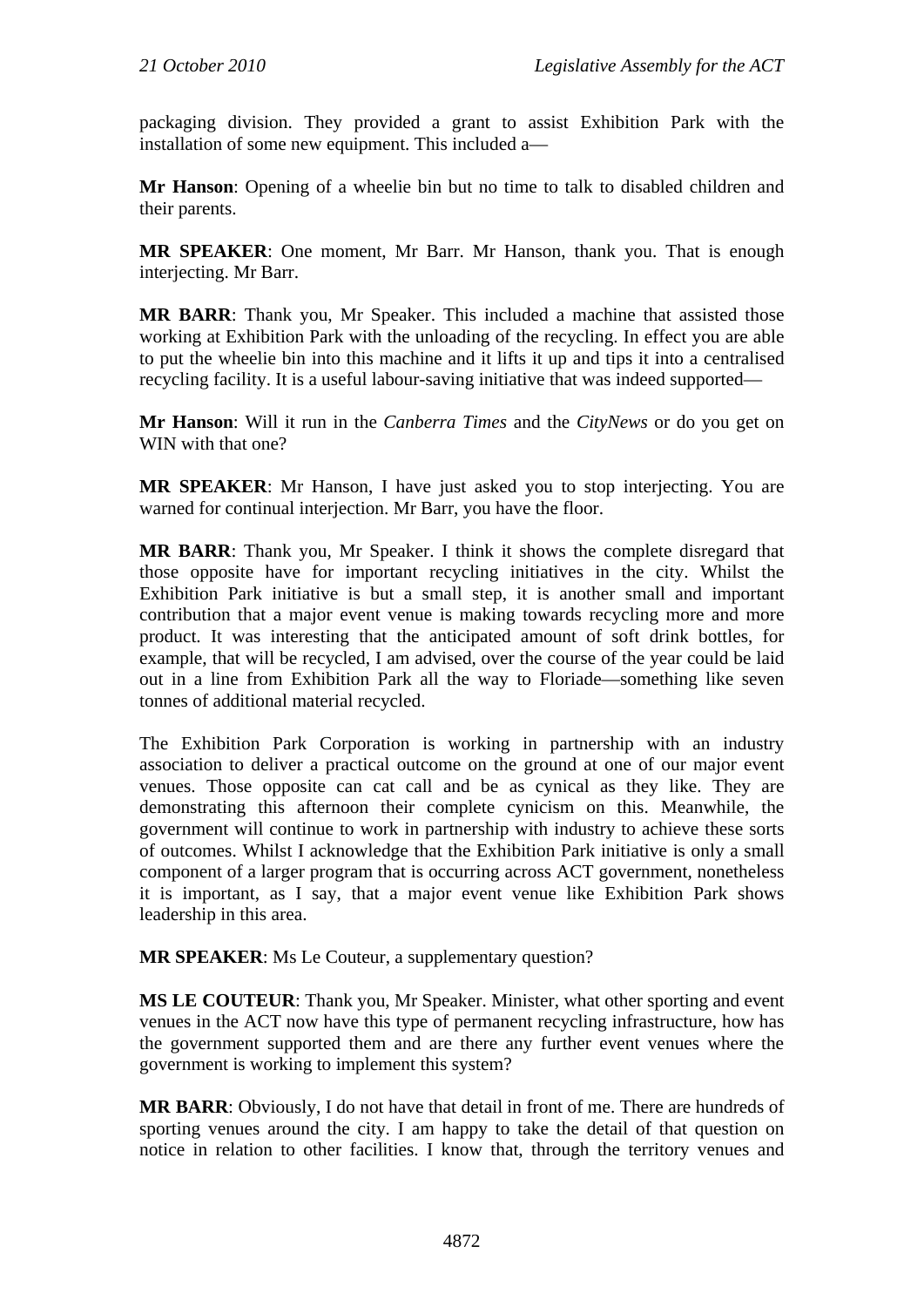events area, they take this matter seriously, and across those major event venues— Canberra Stadium, Manuka Oval, Stromlo Forest Park—we can work to ensure that, if those facilities are not currently in place, they will be in the near future.

**MR HANSON**: A supplementary, Mr Speaker?

**MR SPEAKER**: Yes, Mr Hanson.

**MR HANSON**: Minister, why is it that you have the time to attend the opening of a wheelie bin but you are unable to find the time to meet groups representing vision and hearing impaired children?

**Ms Le Couteur**: On a point of order, Mr Speaker, I do not believe that question has any relevance to my original question.

**MR SPEAKER**: The point of order is upheld. The question is out of order, Mr Hanson.

**MS BRESNAN**: A supplementary?

**MR SPEAKER**: Yes, Ms Bresnan.

**MS BRESNAN**: What assessment has the government done of the various public events recycling programs, and are they working successfully?

**MR BARR**: That question bears no resemblance at all to my portfolio responsibilities. I have responsibility for those venues run by territory venues and events. The question is much broader than that. I would need to refer it on to the relevant minsters who have responsibility in that area.

#### **Planning—young people**

**MS PORTER**: My question is to the Minister for Planning. Minister, can you explain how the government is engaging young people in the Canberra 2030 "time to talk" initiative?

**MR SPEAKER**: Ms Porter, I think you might need to repeat the question for Mr Barr. Oh, he has already got it.

**Mr Smyth**: He wrote the question. He has already got the answer.

**MR BARR**: Amazingly, Mr Speaker, you might be surprised to learn that I did have some knowledge of this question. I do thank the member for Ginninderra for the question and for her interest in involving young people in planning.

Can I say that just yesterday I was very privileged to be able to award prizes to a fantastic bunch of Canberra students from across primary schools, secondary schools and colleges who participated in the "your city, your vision" 2030 program. The competition was run by the ACT Planning and Land Authority as part of the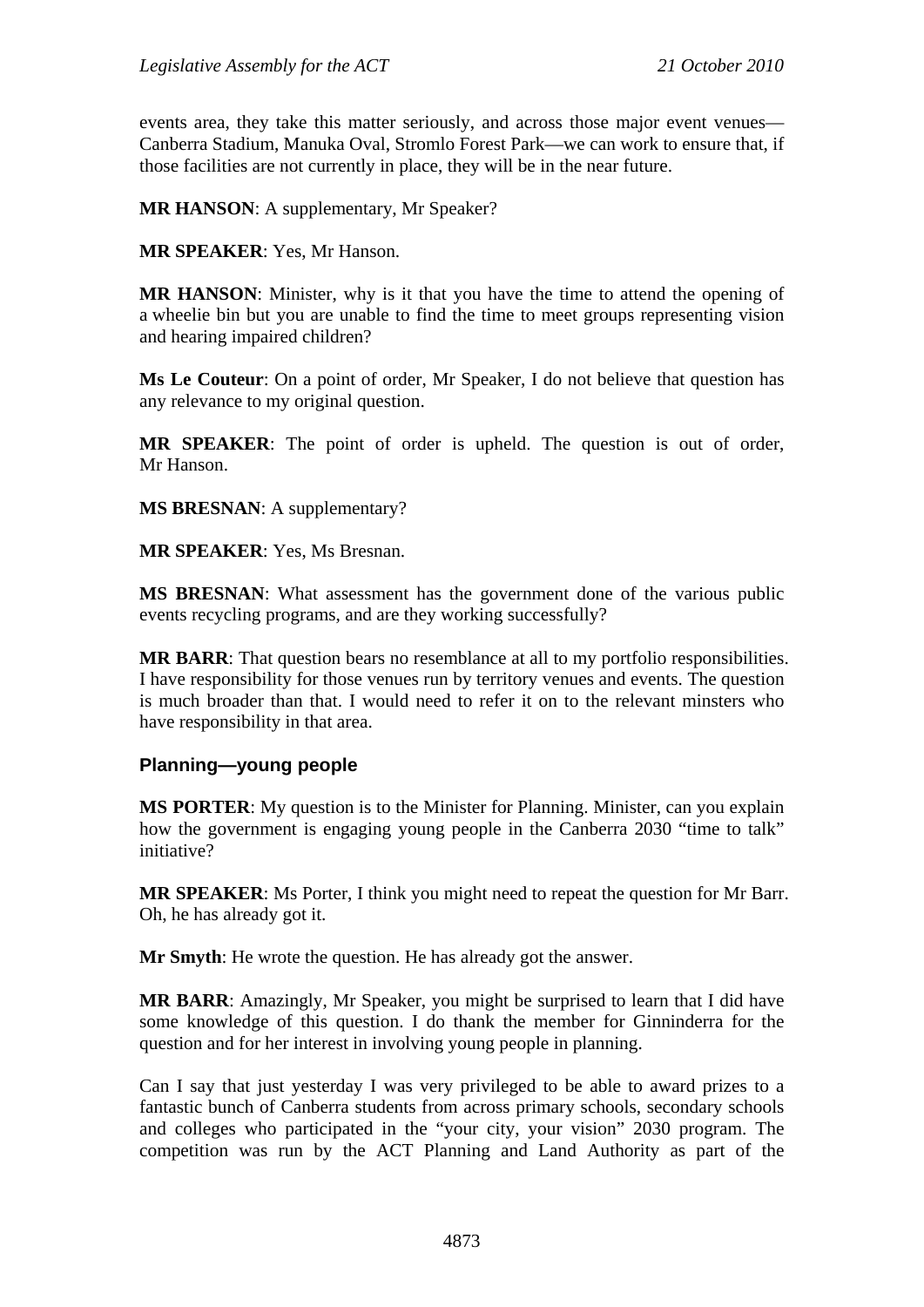sustainable futures program, importantly, to involve the community in discussions about Canberra's future sustainability. The views arising out of the competition will feed into the evaluation of the Canberra spatial plan and feed into the consideration around the Canberra 2030 time to talk initiative.

The Canberra 2030 competition "your city, your vision" is part of an ACT government program to seek the community's views on how to plan for a more sustainable city in response to climate change. We are planning a future Canberra that has a smaller carbon footprint, uses less energy and less water and makes best use of land and resources. We are planning for a future Canberra that is vibrant and prosperous, that caters for a growing population but also one that is ageing. We are planning for a future Canberra that provides housing and lifestyles that will continue to attract and retain young people, who will be critical to keeping our economy strong over the next 50 years.

I think that your city, your vision as a competition was, for students, a fun and constructive way to engage in a debate about Canberra's future. I am pleased to say that students expressed an amazing range of ideas and demonstrated how much they care about the future of their city. The range of ideas that were demonstrated through this program show that our education system is working well to engage students in the challenges and strategies that we need as a community to develop to cope with climate change, something that they will certainly face in their lifetime. It is great to see young Canberrans involving themselves and continuing to be involved in this debate.

The issues that were raised in this particular consultation and through this competition included some thinking about balancing increasing population with the limited space that we have in this city, looking at providing more energy efficient public transport, looking at ways to reduce our water and our waste, looking at ways to make our building more sustainable, and ensuring that there are still plenty of green spaces in our city.

I am very pleased to advise the Assembly that the winners included the year 6 group at Holy Spirit primary school, Tom Smethurst from Red Hill, Hamish Williams from Fadden primary school, Rachel Wilson from Radford college, and Callum McBride from Narrabundah college. There was also a range of other students and student representative councils who participated in this competition. I would like to congratulate them all on their passion for the future of a sustainable Canberra.

**MS PORTER**: A supplementary?

**MR SPEAKER**: A supplementary question, Ms Porter.

**MS PORTER**: Minister, what other initiatives will you be undertaking to ensure the voice of young people is heard in planning for the city's future?

**MR BARR**: This is a critical issue. So much of the public debate about the future of our city is being dominated by people who will not be alive in the middle of this century, so it is critical that we engage with young people now about the next 20 years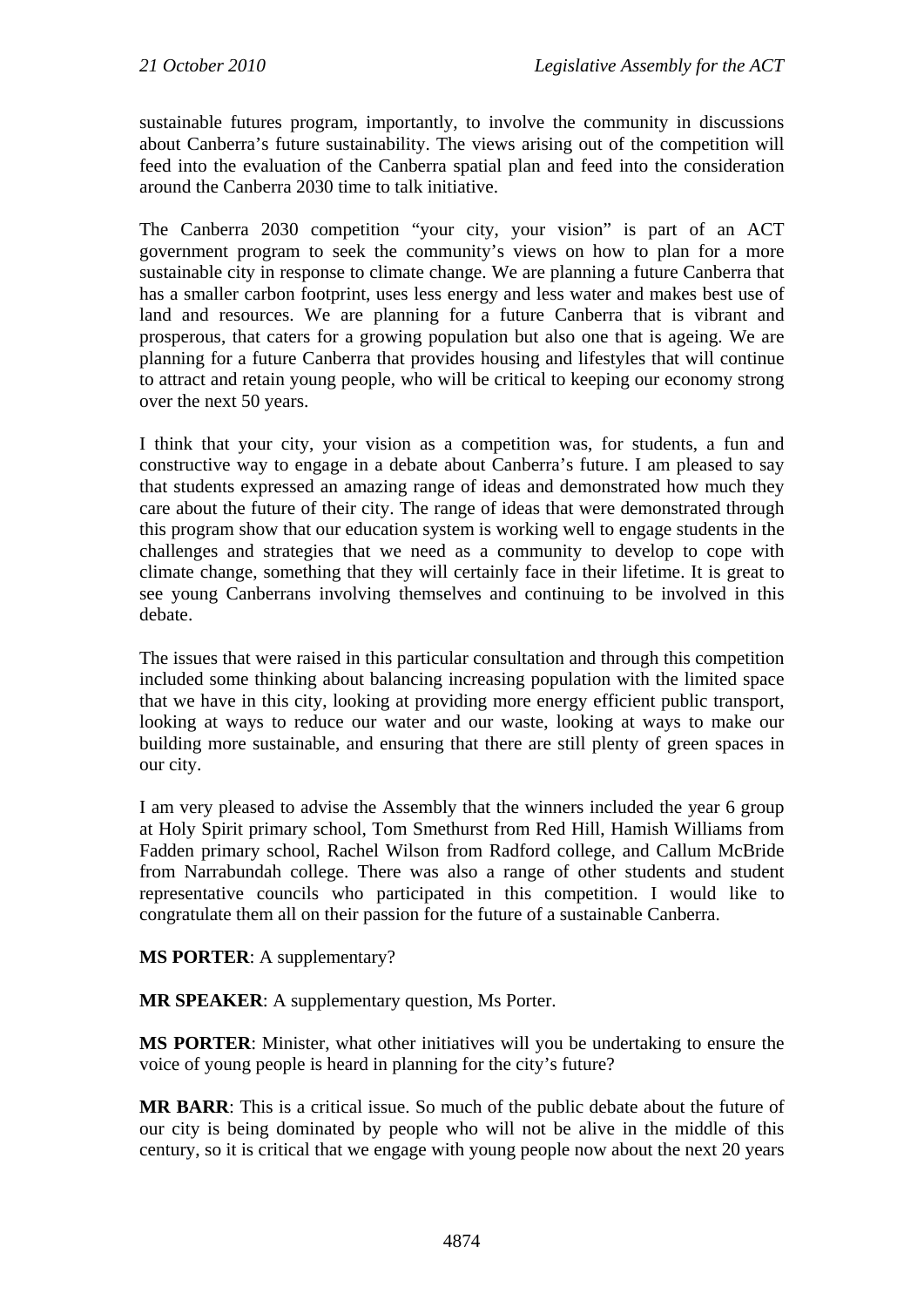of this city and beyond. That means taking proactive steps to engage with them, because the more traditional methods of consultation are being dominated by the same old voices who put forward their same old generational issues. Their selfishness at times astounds me, and I think it is important that we take a leadership role as an Assembly to engage with younger Canberrans. The overwhelming majority of people in this city are young. The single largest demographic in this city is aged between 20 and 30, and yet their issues do not get the air time they deserve.

There are two clear themes that are emerging from the consultation with younger Canberrans, and that is about a future that is sustainable and a future that is affordable. It means representatives in this place taking the time to engage with those people through programs such as the suburban challenge that the ACT Planning and Land Authority are running with schools but also going out and meeting with young people and doing more than just going to community councils.

It means taking that extra step to engage with younger Canberrans, moving online and engaging in social networking and engaging in a variety of other consultative mechanisms, because the old Liberal Party with their stick-in-the-mud traditions of only engaging with people in the last 25 years of their lives is not the way to go for the future of this city. If they are the only voices the Liberal Party is going to hear in this debate, it is to their detriment.

**MR HARGREAVES**: A supplementary.

**MR SPEAKER**: Yes, Mr Hargreaves.

**MR HARGREAVES**: Thanks very much, Mr Speaker. Minister, in your consultation process dealing with children, have you consulted with the opposition yet?

**MR SPEAKER**: The question is out of order.

**MS HUNTER**: A supplementary?

**MR SPEAKER**: Yes, Ms Hunter.

**MS HUNTER**: Minister, you spoke about the particular program and competition. Will you actually be taking the ideas and using them in planning processes or was it just for the purposes of the competition?

**MR BARR**: As I indicated in my first answer, in relation to both the thinking on the review of the Canberra spatial plan and also the Canberra 2030 process, those views will of course be taken into account. I intend to undertake a range of activities, forums, events, politics in the pub, online events that will enable younger Canberrans to engage in these issues. This is for young people from primary school age right through to—

**Mr Hanson**: Young people and politics in the pub?

**MR BARR**: We will extend the definition of "young" to "into their early forties". There will be a range of different forums, age appropriate of course so that those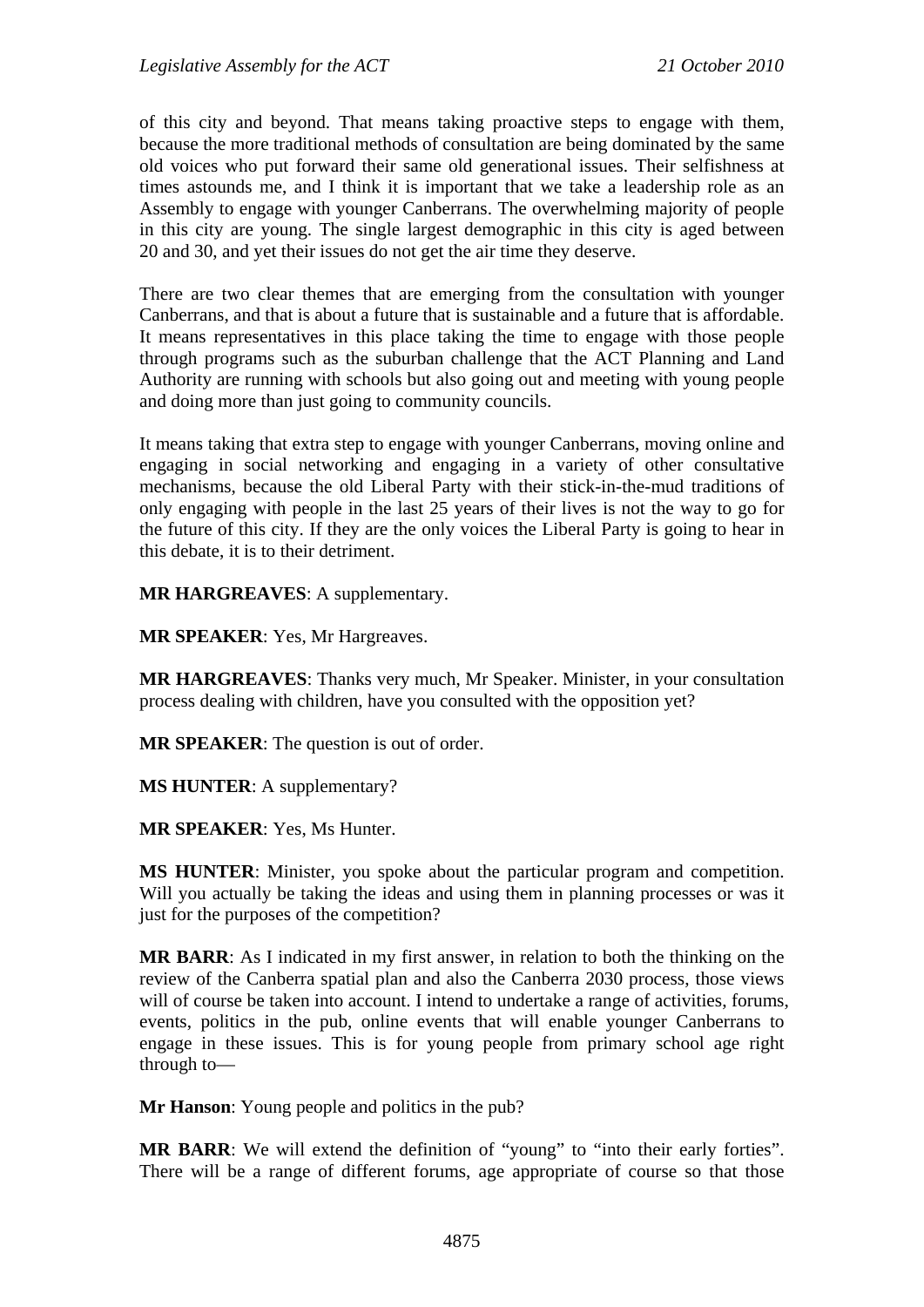across the aisle do not get too excited. But it is important to recognise that there are more people in this city aged under 40 than I think we give credit for in our consultation mechanisms and certainly in the types of debates that we have in this place. Those opposite choose to ignore their views to their detriment.

# **Environment—greenhouse gas**

**MR HANSON**: My question is to the Minister for the Environment and Climate Change. Minister, what greenhouse gas emissions offsets has the government purchased to offset its emissions? Where are these offsets and what are the costs?

**MR CORBELL**: To the best of my knowledge, the government does not currently purchase offsets to offset its emissions. Instead, the government works to reduce its carbon footprint by the purchase of renewable energy. The government currently purchases 32.5 per cent of its total energy needs with green power product. That is the single largest purchase of any state or territory in the country when it comes to the purchase of renewable energy for its own operations.

A number of government agencies and government-related entities have used offsets to manage the impact of particular projects. The most obvious of these is the development of the new Cotter Dam—the extended Cotter Dam project. The carbon impact of that project is being entirely offset with the use of offsets purchased through accredited schemes.

**MR SPEAKER**: A supplementary, Mr Hanson?

**MR HANSON**: A supplementary, Mr Speaker. Minister, why has the government not purchased any carbon offsets given its stated policy objective of becoming carbon neutral?

**MR CORBELL**: The government will consider the use of offsets into the future as it works towards its carbon neutrality objective. But, as I indicated in my previous answer, the government is already purchasing over 30 per cent of all of its energy needs from renewable sources, and we are a leader in the country in doing so.

**MR SPEAKER**: A supplementary, Mr Seselja?

**MR SESELJA**: Thank you, Mr Speaker. Minister, what were the carbon offsets purchased for Cotter Dam and how much did they cost?

**MR CORBELL**: The offsets were the purchase of tree planting activities under the relevant accredited schemes. I can provide the details of that and the cost to the member, but I will need to take the question on notice.

## **Mental health—homeless people**

**MS BRESNAN**: My question is to the Minister for Health and relates to people who are homeless and suffering a severe episode of mental illness. Minister, you recently announced that two more step-up, step-down mental health services are to be made available, one of which will be a facility and the other being an in-home service.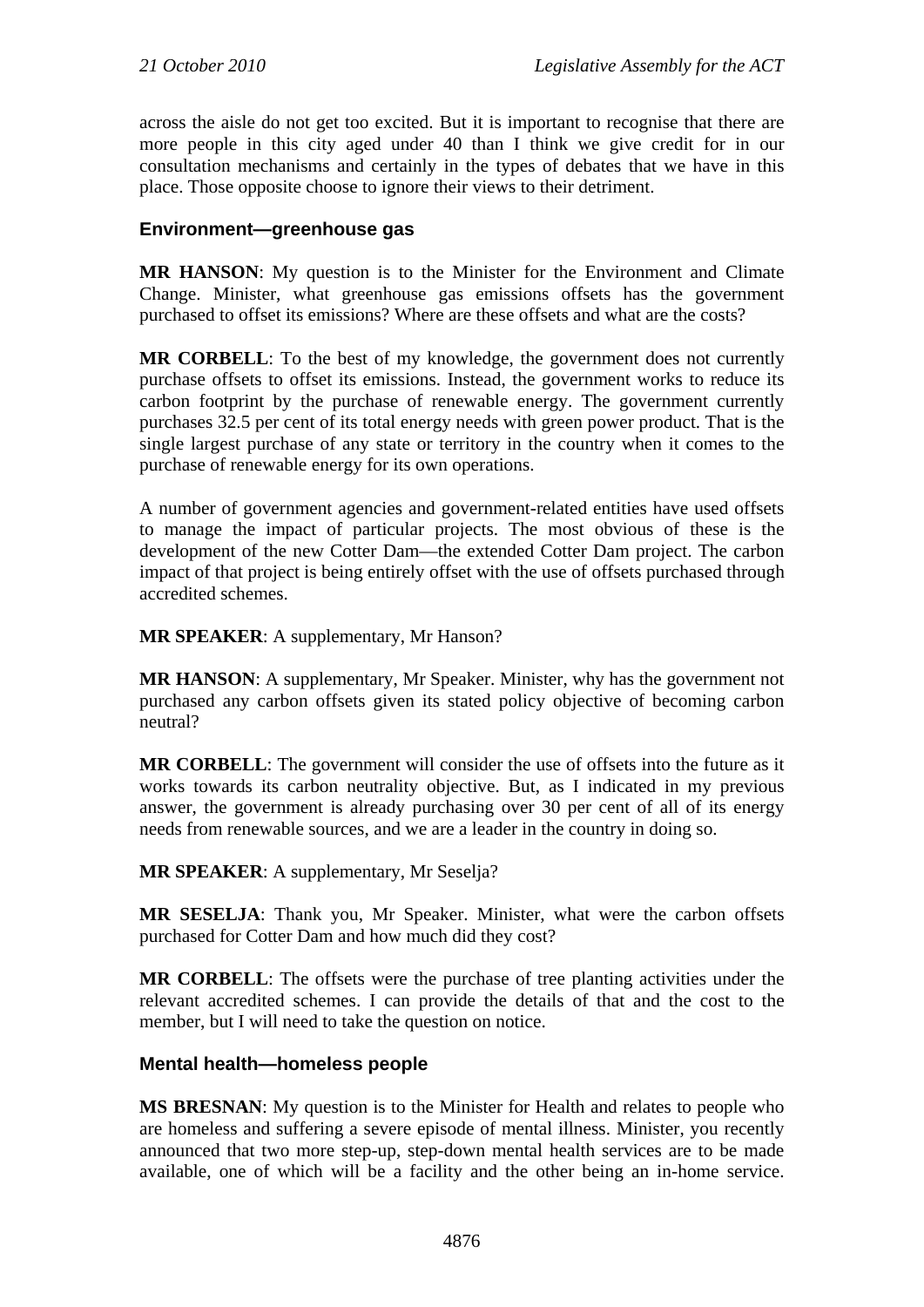Minister, what is being done to ensure that these and existing step-up, step-down facilities and services are made available to people who are homeless?

**MS GALLAGHER**: I thank Ms Bresnan for the question. We have been working with the non-government sector. In fact, there was a meeting held about a week ago, maybe two weeks ago, around the allocation of these resources, a pre-tender meeting, before the tender was advertised on the weekend. I have raised the issue around supporting people with a mental illness who are homeless within our service system. In fact, Minister Burch and I have a meeting, I think on Monday, around better responding to and meeting the needs of people who are homeless across the public housing system and through Mental Health ACT.

I think there are some genuine difficulties in how we provide support to people who are homeless with complex mental health issues. I know from reading a number of the histories of clients of Mental Health ACT just how hard it is to always be in a position to provide services to people who might be homeless.

I did go out and visit last week a service run at Oaks Estate by St Vinnies, who are providing support to 26 men who have been at risk of homelessness leaving the Alexander Maconochie Centre or the PSU and providing support in that housing setting with great success. This has been funded through Mental Health ACT with a relatively modest grant of around \$250,000 to support those tenancies. It is working very well. I had a discussion with Health about that on Monday post my visit about whether there are additional opportunities to provide similar types of support to people who are at risk of homelessness because of their mental illness.

We are working pretty hard to meet the needs of this particular population group, but I would also say that it is very hard to say that we would always be able to meet the needs of this population group, and sometimes that comes down to individual client choice.

**Ms Bresnan**: On a point of order, Mr Speaker, I do appreciate the minister giving me the background information here, but my specific question was about access for people who have a mental illness and are homeless to the step-up, step-down facilities.

**MS GALLAGHER**: Well, they are not going to be ruled out of the services. There are two services; one is outreach into the home, so, in a sense, that does preclude people who do not have a home, because it is about maintaining a tenancy. The other service is around targeting young adults in the 18 to 25-year age group. But what I am trying to explain to you is maybe a step-up, step-down facility is not actually going to meet the needs of people who are homeless, because it is predicated on that consumer having somewhere to either stay—a house—and support being provided so they do not end up in the psychiatric unit or a place to go after they are coming out of a psychiatric unit.

What I am trying to say is that the model like the St Vinnies model, which is actually finding accommodation and providing support into that accommodation and trying to sustain a longer term tenancy is perhaps a more appropriate model for people who do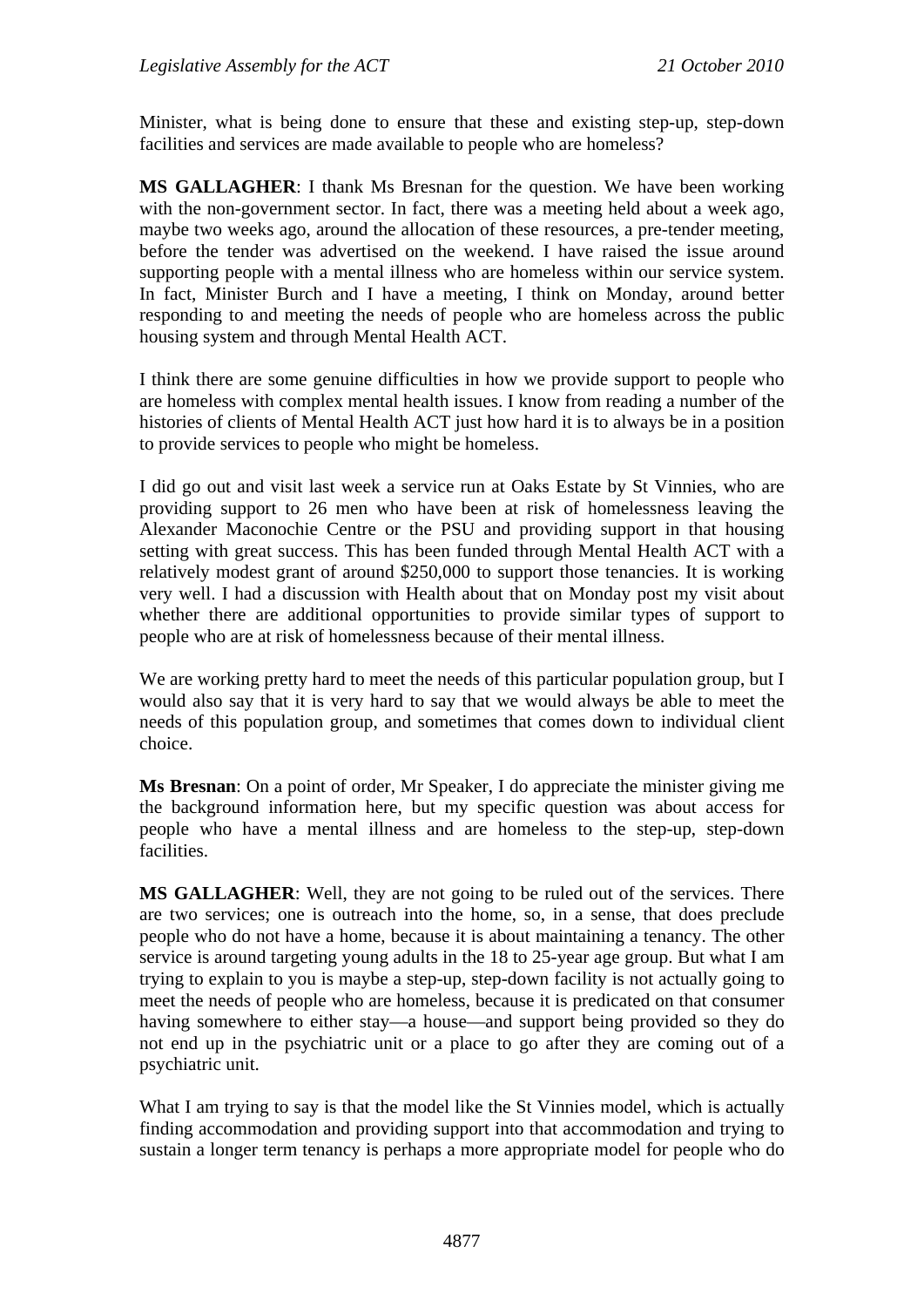not have an existing tenancy or have no place to go. They are the discussions that we have been having and that, indeed, I will be having again with the ministerial council on mental health when we meet again in, I think, December.

**MS BRESNAN**: A supplementary, Mr Speaker.

**MR SPEAKER**: Yes, Ms Bresnan.

**MS BRESNAN**: Thank you, Mr Speaker. Minister, have people who are under the age of 18 and who are homeless ever exited from an acute mental health facility to unsupported accommodation, and on what basis is this an acceptable practice?

**MS GALLAGHER**: Under the age of 18?

**Ms Bresnan**: Yes.

**MS GALLAGHER**: I am not aware of any case of someone under the age of 18 leaving a Mental Health ACT facility and being released into an unsupported environment. There is no case that I am aware of, but I will have to take some further advice on that.

This came up with a previous question on notice around someone going to the Dickson backpackers. Post that issue becoming public, I received correspondence from a number of business owners who said that they would no longer make their place available to people who had a mental illness based on the publicity that had got. I would have to say that I found that a little bit disappointing because Mental Health ACT do try to find—if there are restricted, limited, options and there is no family or permanent tenancy or there is a consumer who does not want to go to particular places, it is hard if options are ruled out. Not long ago I visited the Civic mental health team and I know how hard the staff work to support individuals in the community. But some of this comes down to individual choice. I am not aware of anyone under the age of 18 that I can recall, but I will take further advice on it.

**MR SESELJA**: A supplementary, Mr Speaker.

**MR SPEAKER**: Yes, Mr Seselja.

**MR SESELJA**: Minister, in relation to the Oaks Estate example—and I think it is Samaritan House that you are talking about—what coordination occurs with service providers in Queanbeyan in particular, given the proximity and given we know that there is a lot of cross-over of the border with this population?

**MS GALLAGHER**: I thank Mr Seselja for the question. It is an additional service to Samaritan House but run by the same organisation. The workers who are funded through this program work very closely with particularly Queanbeyan GPs in supporting individuals who are living at Oaks Estate. They are also supported through Mental Health ACT, through the Civic mental health team. But following my visit out there last week and a request from the service provider that we look at ways to provide services at Oaks Estate, rather than people having to come in to the city to get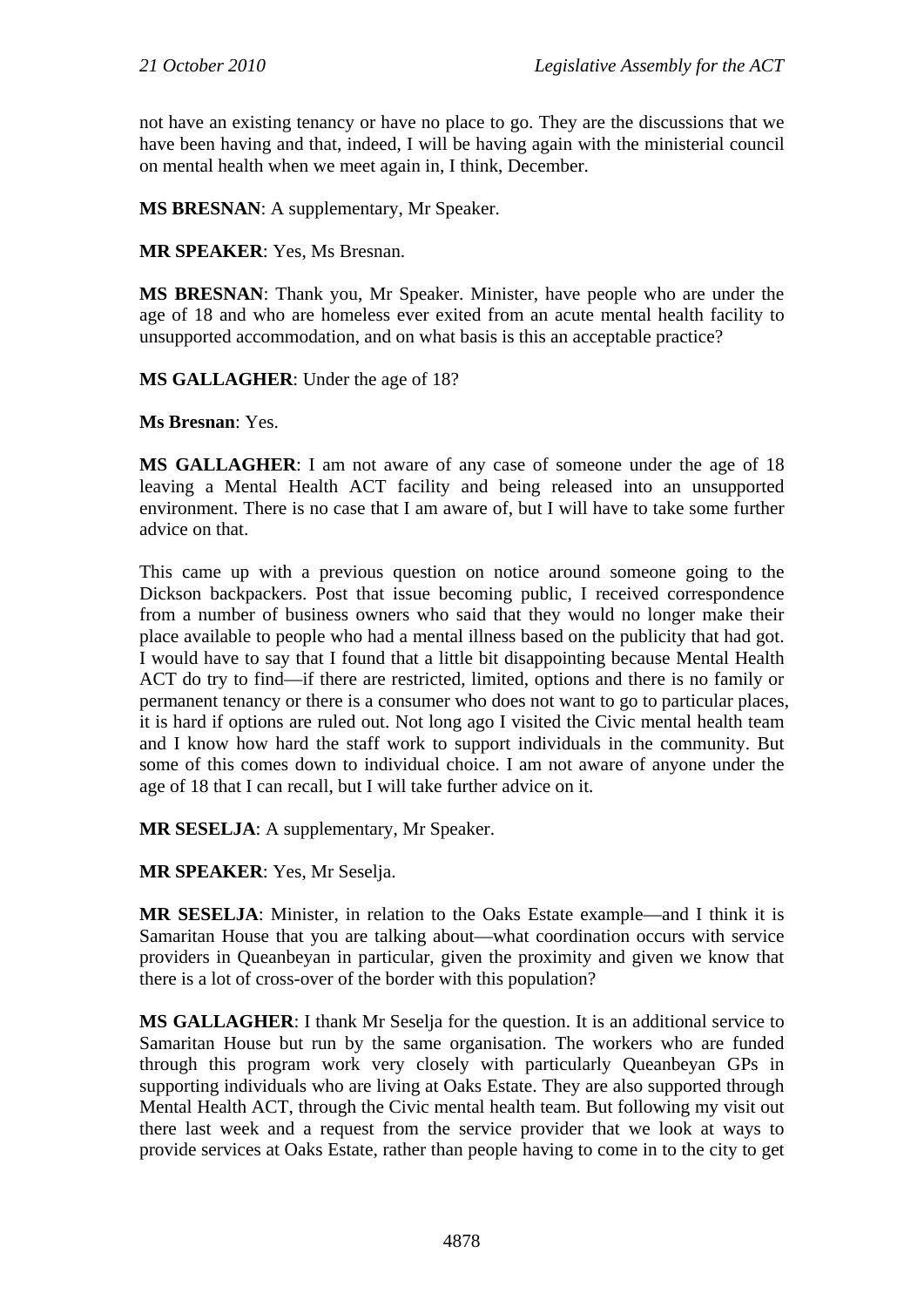their treatment, we are doing some further work around that. I think several years ago services at Oaks Estate were contracted to Queanbeyan to provide that service, and that is not done now. It is done through Civic. So we are doing some further work around that.

## **MS LE COUTEUR**: A supplementary, Mr Speaker?

**MR SPEAKER**: Yes, Ms Le Couteur.

**MS LE COUTEUR**: Minister, how do Mental Health ACT staff provide follow-up care for people who are homeless once they exit one of the acute mental health wards, and how often is follow-up achieved?

**MS GALLAGHER**: That answer would depend on the nature of the individual needs of the particular client. If I can again use the Civic mental health team as an example, there is a lot of outreach provided. It is a fairly small team but they know their clients very well, particularly those ones that need constant follow-up. They do raise issues from time to time about being able to find people and provide them with their medication but I do not think that is unusual.

I do not think Mental Health ACT can solve people's housing issues. I think we are part of the answer. If there are ways to improve how we do that in terms of our relationship with the non-government sector, with Housing ACT and with other emergency housing providers, then we will continue to work on that. Mental Health ACT cannot solve someone's homelessness problem.

## **Industrial relations—work safety**

**MRS DUNNE**: My question is to the Minister for Industrial Relations. In July 2009 the then ACT Minister for Industrial Relations went on the record to say that he opposed some of the proposed nationally harmonised OH&S laws, including maintenance of the Australian Building and Construction Commission and restrictions on union rights of entry. Mr Hargreaves said in the *Canberra Times* that he was not happy because it sent the wrong messages.

Last week Premier Keneally announced that she wanted to opt out of parts of the agreement that NSW signed with all the states and the commonwealth to implement nationally harmonised work safety laws specifically, among other things, in the area of union right of entry. Minister, is the ACT government going to keep its commitment to nationally harmonised OH&S laws? If not, why not?

**MS GALLAGHER**: Yes, we are. We have argued our case around the table in ministerial forums, particularly in relation to the disagreement that Premier Keneally is having around the right for third-party prosecution. We lost that argument around the table and we believe that there are benefits from moving to a harmonised OH&S scheme. When we lost that argument, we accepted that. We put up the good fight but we are part of the national harmonised OH&S scheme and we are not intending to follow the path of NSW.

**MRS DUNNE**: Supplementary question, Mr Speaker?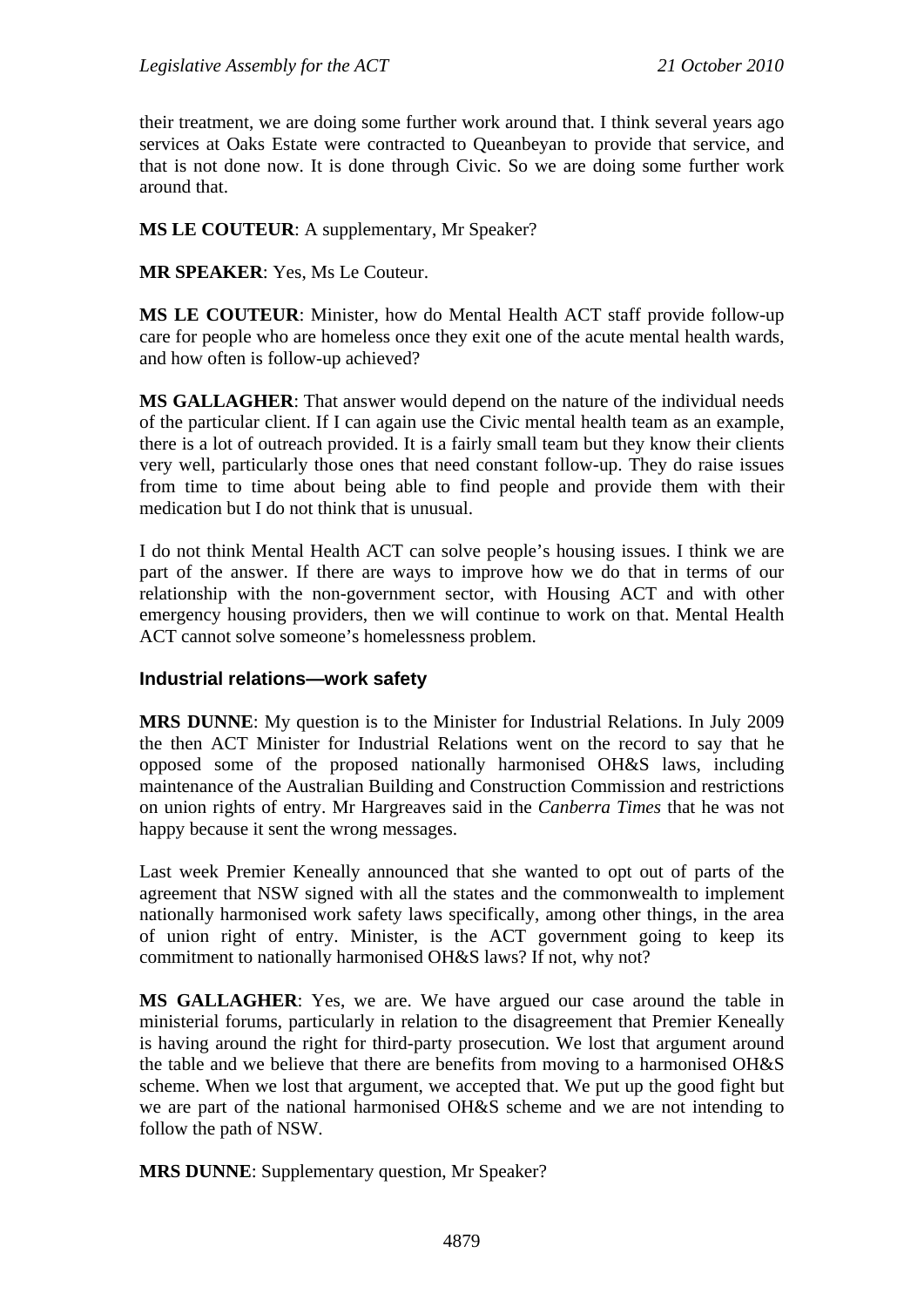**MR SPEAKER**: Yes, Mrs Dunne.

**MRS DUNNE**: Minister, was the government's decision to go down the path of harmonisation before or after Mr Hargreaves expressed his reservations about the issue in July last year?

**MS GALLAGHER**: My understanding is that that was part of it, and that before agreement had been reached Minister Hargreaves did put those arguments to the ministerial council. In the end a majority of people around the table did not support that, and we accepted that. That is part of moving towards a national system. I know that there is some pressure locally from some of the unions around the right to thirdparty prosecutions. We have never had reverse onus of proof; we have never supported that here. I understand that there is a desire by some of our unions for us to follow New South Wales along the line of third-party prosecutions; however, we believe that there are rights under common law to access that if individuals choose. Therefore we are very keen to move on with the harmonised OH&S scheme.

**MR SMYTH**: A supplementary, Mr Speaker?

**MR SPEAKER**: Yes, Mr Smyth.

**MR SMYTH**: Minister will the Keneally withdrawal from harmonisation affect the implementation of a nationally harmonised OH&S system?

**MS GALLAGHER**: Not that I have been advised. I had a meeting today. As far as I understand, there is this issue in New South Wales but all other jurisdictions are very keen to press ahead. In health, where we have had WA move outside of some national agreements, that has not stopped the national agreement moving forward.

**MR SMYTH**: A supplementary, Mr Speaker.

**MR SPEAKER**: Yes, Mr Smyth.

**MR SMYTH**: Thank you, Mr Speaker. Minister, are you confident that all states and territories will meet the current 2012 deadline for harmonised laws and when will you introduce legislation into the ACT to do so?

**MS GALLAGHER**: Yes, that is the timetable. As to a date for any legislative reform that we need to bring in, I will have to get back to you on that. I am having my first meeting with the new Work Safety Council tomorrow, where this will be the number one issue for discussion, I imagine. So I will get back to you on that.

## **Children and young people—education disability services**

**MR DOSZPOT**: My question is to the Minister for Disability, Housing and Community Services. Minister, now that some education disability services will be shifted to your department, how will DHCS service these students and their parents?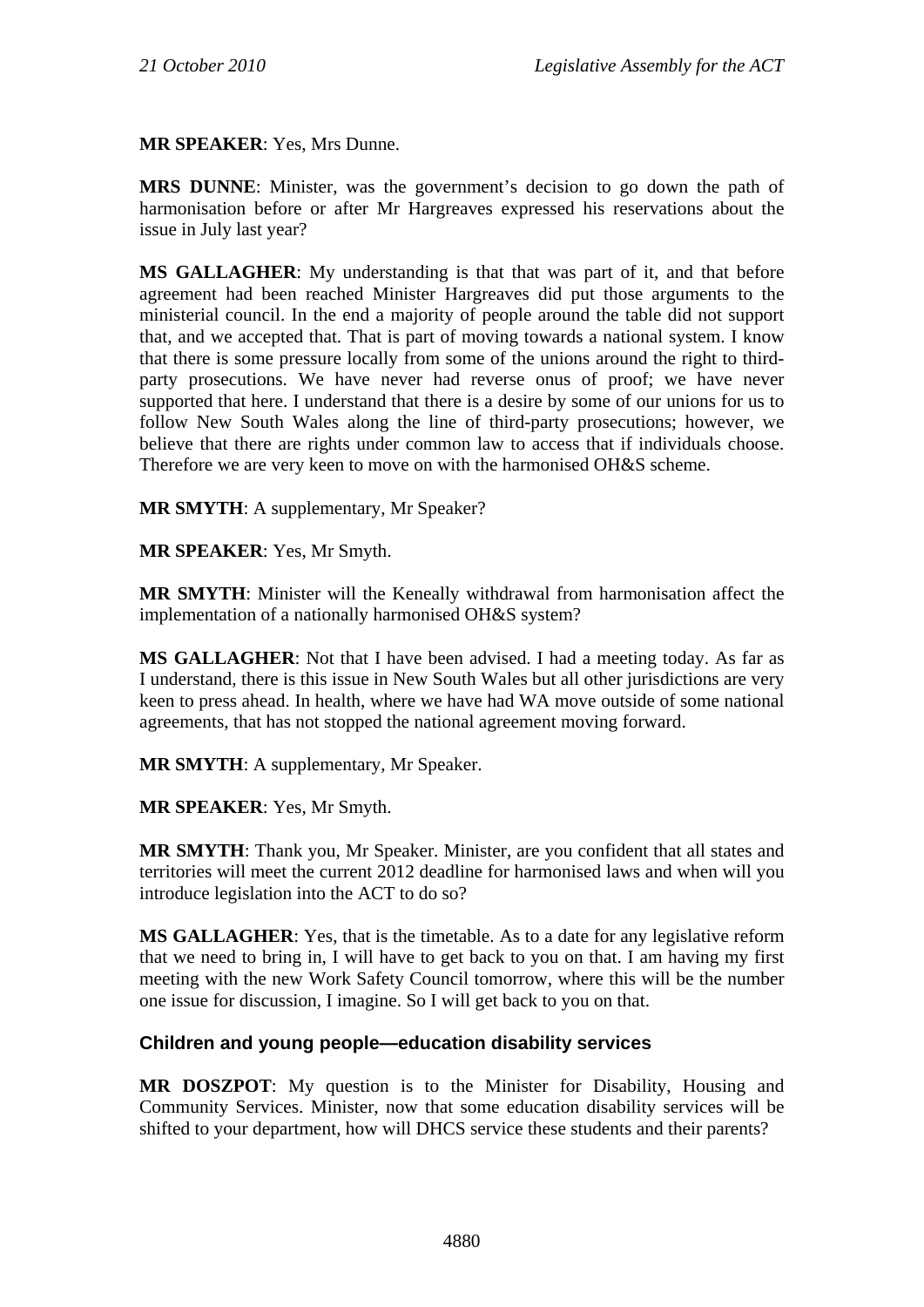**MS BURCH**: DHCS provides a range of services to support students through Therapy ACT and other disability programs. We will support them in the environment of how the case plans work. I must admit that I missed the first part of your question because there was a conversation here.

**Mr Doszpot**: I am happy to repeat it.

**MR SPEAKER**: Yes, thank you, Mr Doszpot.

**MR DOSZPOT**: My question, minister, is: now that some education disability services will be shifted to your department, how will DHCS service these students and their parents?

**MS BURCH**: We will service them as the requirements of that service shift. DHCS and DET already have an active partnership in service provision. We share a common client across many of those things, particularly those children with disabilities that are in education or schools, but they are part of our client base as well. There are ongoing formal arrangements as to how any transition and change will take effect. Without the specific service I cannot really respond, other than to give you in good faith an answer saying that DHCS and DET are working in a very strong partnership to make sure that service deliveries to those shared families are indeed in place.

**MR SPEAKER**: A supplementary question, Mr Doszpot?

**MR DOSZPOT**: Thank you, Mr Speaker. The chief executive of DET has advised that his department has been in consultation with DHCS. Can you please advise the Assembly of what has been discussed?

**MS BURCH**: There is a joint reference group and it is talking about programs and services delivered to children that share both DET and DHCS. One of those programs is a pilot of therapy assistance down in Woden school. That is an active partnership between DHCS and DET. I am actually quite excited about that.

That is being reviewed. That is being looked at and evaluated as the year comes to an end. I would be very interested to see how that pans out and to see what benefit that is. My health background tells me that therapy assistance on site can be a very valued addition. Other things that are discussed are transition from school. Black Mountain is also on the table and I think we have had that discussion about transition and post-school options.

**MRS DUNNE**: A supplementary question, Mr Speaker.

**MR SPEAKER**: Yes, Mrs Dunne.

**MRS DUNNE**: Minister, what discussions have you had with the minister for education or other officials in the department of education about this transfer of responsibilities and where will the money be coming from? Will the money also be transferred from the department of education?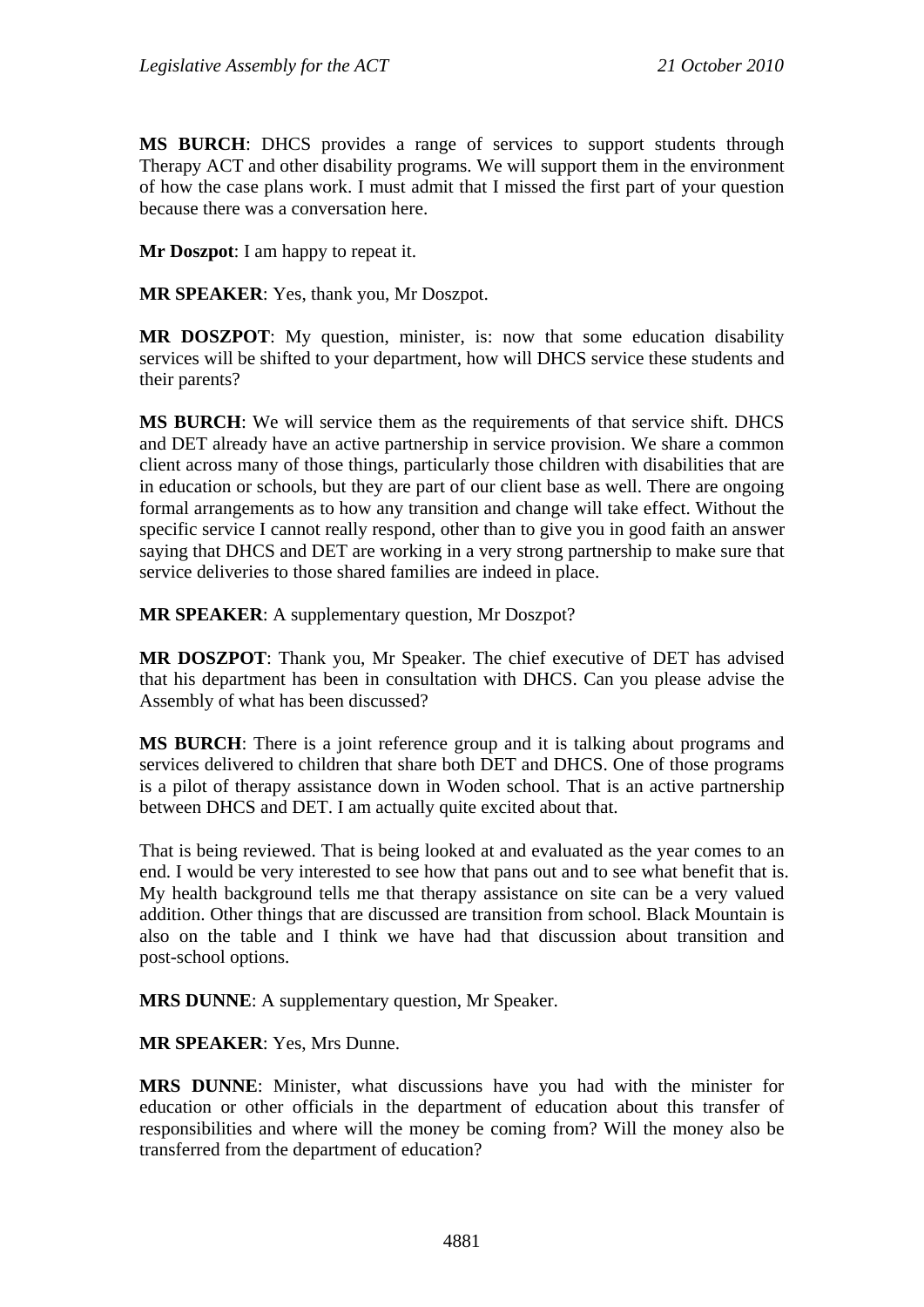**MS BURCH**: I do not have the detail of the money trail, so I can bring that back. There is an active working group, as I have said. Am I part of that active working group? It is between the chief executive of DET and DHCS. Minister Barr and I talk around this, but the two departments talk about this as well, and that is the active group. There are terms of reference for a disability education working group, and the membership of that is: manager, disability education and manager, learning support, the Catholic education office—so it is even broader than the two agencies—the Association of Independent Schools, a principal representative, a representative of Therapy and a representative of Disability ACT. So this is a broad conversation. It is not just public schools and Minister Barr's schools. It is not just Disability ACT. It is about ensuring that the non-government providers as well are lined up in this conversation.

**Mrs Dunne**: A supplementary question, Mr Speaker?

**MR SPEAKER**: Yes, Mrs Dunne.

**MRS DUNNE**: Minister, what is the aim of the transfer of responsibility and services from the Department of Education to DHCS?

**MS BURCH**: I would say the premise behind any change to service is ensuring effective and efficient delivery.

# **Children and young people—consultation**

**MR HARGREAVES**: My question is to the Minister for Children and Young People.

**Mrs Dunne**: You'll be waiting a long time.

**MR HARGREAVES**: For you guys I would wait a long time.

**MR SPEAKER**: Order! Mr Hargreaves, your question, thank you.

**MR HARGREAVES**: My question is: how does the Department of Disability, Housing and Community Services engage and consult with younger people?

**MS BURCH**: Thank you, Mr Hargreaves. The ACT Labor government is committed to meeting the needs of all young people in the community, particularly vulnerable young people, and recognises the ACT community and its young people as a diverse group whose needs vary according to their social, economic and cultural backgrounds. This is reflected through the government's ongoing commitment to engagement with young people, the community, the government sector and the non-government sector.

The department, through the Office for Children, Youth and Family Support, continually engages and consults with young people in order to meet the government's commitment. We have got a young people's plan for 2009-14 that demonstrates significant ongoing consultation with young people. Throughout 2009 the department engaged with up to 600 young people face to face and through surveys.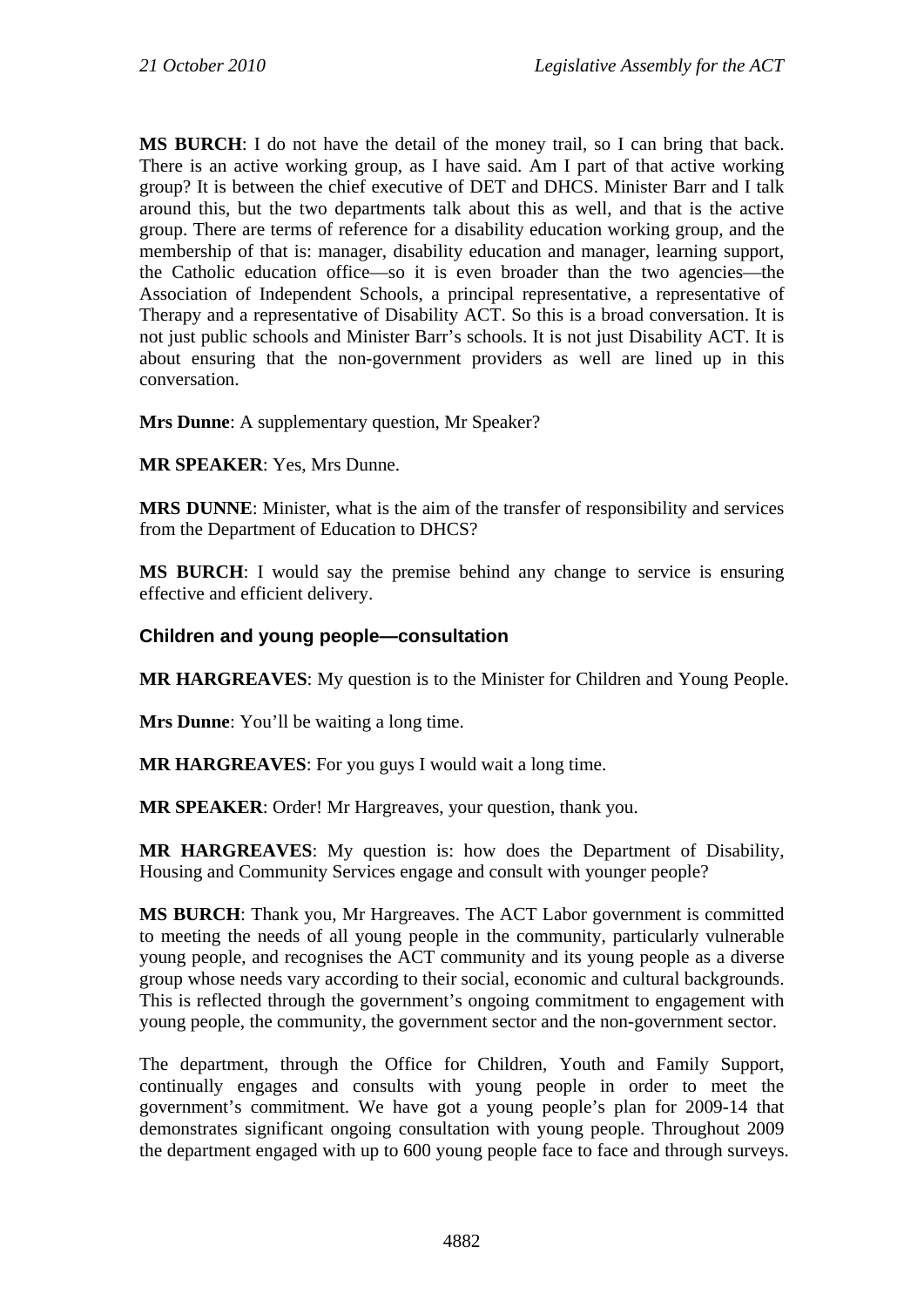The department also engages and consults with young people through the annual Youth InterACT Conference, and feedback from this forum has been vital in further policy development.

Consultation for the children and young people's plan was from young people from a diverse group of backgrounds, life experiences, cultures and abilities. In response to the engagement and consultation with young people, the department's Office for Children, Youth and Family Support facilitated a whole-of-government response to report on the progress of the 2010 implementation plan. This progress report will be tabled later this year. The department also engages and consults with young people through the Youth InterACT strategy which was launched by this government in 2002.

Broadly speaking, we engage with young people on issues that matter to them. This is something that we take quite seriously. This is why we committed in 2008 to provide an annual budget of \$20,000 to the Youth Advisory Council to hold forums, conduct online consultation and engage with young people who might otherwise not be heard. The Youth Advisory Council meets on a monthly basis and its co-chairs meet regularly with me to discuss current issues and to work with the council and its wider consultation. The YAC is an important group and does provide valuable information to me. The YAC comprises 15 young people, ranging in age and experience. It also undertakes public forums and is a good strong portal for youth.

National Youth Week in Canberra is another significant example of the department's engagement with young people in Canberra. Each year the department engages with other jurisdictions in the planning of National Youth Week and supports the ACT young persons representation in that planning process.

Through the Youth InterACT website, the department further extensively talks to young people in Canberra. A total of over 990 young people and other community members have registered on that site. We have also provided additional funding and a new space for the multicultural youth service. This was a deliberate exercise to enhance our connections with our multicultural youth.

As I have described briefly, the department extensively consults and talks with young people in the ACT in order to address the issues of young people. This is an extensive piece of work of the department and is clear evidence of this government's commitment to meeting the needs of the young people in our community.

**MR SPEAKER**: Mr Hargreaves, a supplementary question?

**MR HARGREAVES**: Minister, could you please tell us what the composition is of the Youth Advisory Council?

**MS BURCH**: There has been a number of changes to the Youth Advisory Council this year with the terms of a number of members expiring. An extensive recruitment process was undertaken to seek new members, and the department received 23 applications. Nine new members began their term at the October meeting just recently, and these members have been appointed for a term of two years with an option of a third year.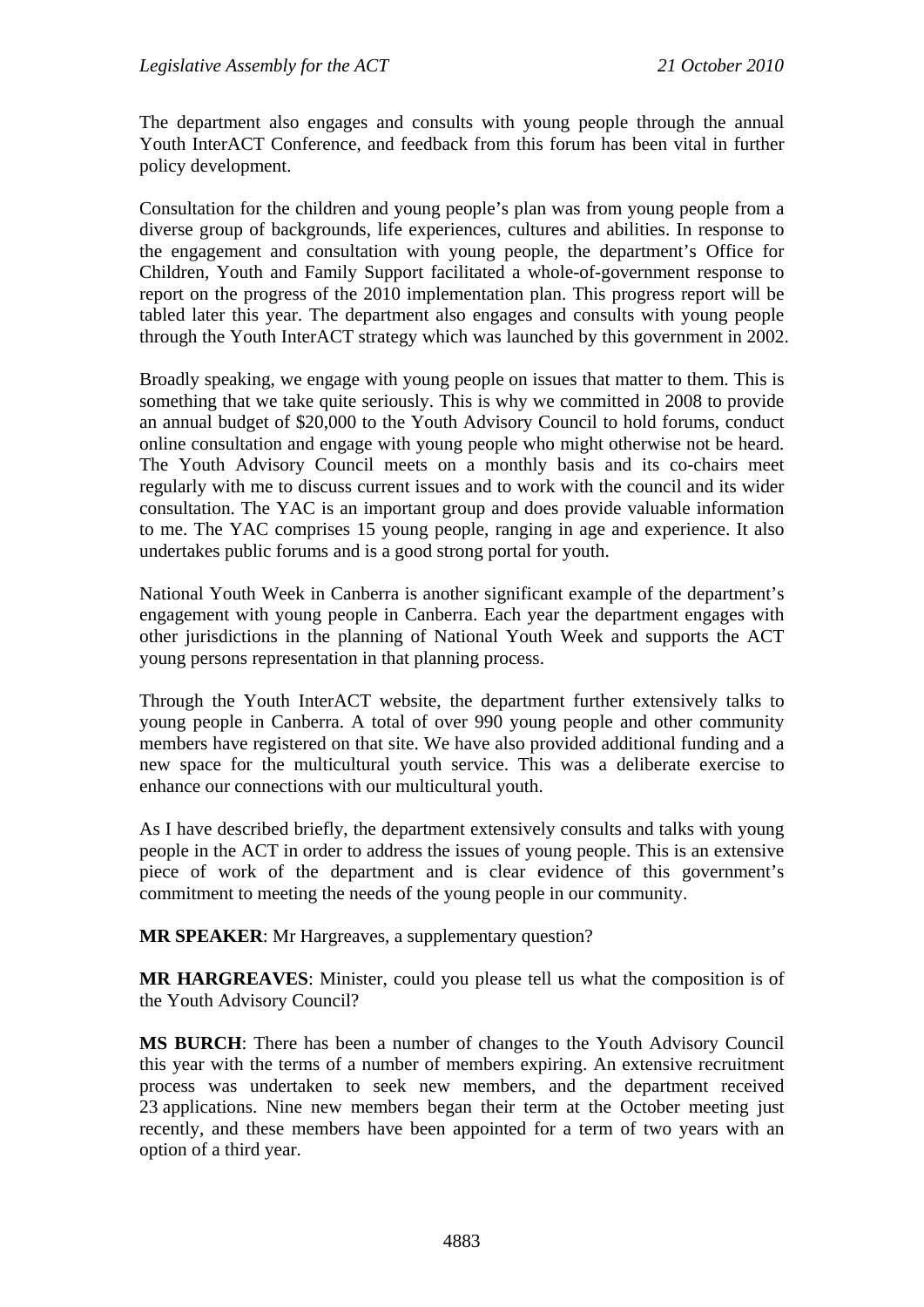I am pleased with the new appointees and the energy and enthusiasm that they have brought to the council. These people come from a diverse range of backgrounds and range in ages from 12 to 24 with six females and three males. The council members include one member who is from an Aboriginal and Torres Strait Islander background, five from culturally diverse backgrounds, and one member has a disability.

I would like to name the nine new appointees: Ms Emily Bulger, Hannah Coleman, Daniel Gaffney, Ruth Simpson, Michael Smith, Elyssa Corner, Rebecca Courtney, Zane Bulot and Melissa Dimmick.

The council will be holding a planning day in November to develop the next work plan for the next 12 months, and I look forward to receiving a copy of this. I am particularly delighted with the new work the council is looking to undertake. For example, it is looking to convene a community forum on young people in transition. I am sure that would be of interest, given the conversations we have had in this place over youth transitions this week. The forum will focus on ways to support young people transitioning from education and training to employment or further education. A subcommittee is working through the details of that, and I am very pleased that that is, indeed, happening.

**MS PORTER**: A supplementary?

**MR SPEAKER**: Yes, Ms Porter.

**MS PORTER**: Minister, what qualities do the new members bring to the Youth Advisory Council?

**MS BURCH**: I thank Ms Porter for her interest in YAC. The ACT government thinks it is important to engage broadly with young people in the ACT on issues that matter to them. In order to do that, it is necessary to have a diverse range of skills and experience. I am delighted to say that new appointees bring a range of qualities to the council.

The council has a new member who is currently home-schooling, is a young carer of her mother and a young person with a disability. The new council members are attending schools and universities as well as pursuing vocational opportunities. Some are graduates working full time on youth roles in government departments, and others are in the community sector in the ACT.

One council member is a peer facilitator to the create your future program where she represents Create and young people in care. Another member has worked with vulnerable young people on a range of issues affecting young people. Another council member runs a mentoring group for young males aged between 12 and 16 years and also volunteers at various community organisations, including Youth Alive. In 2005, a council member received the Prime Minister's award for skills of excellence and, in 2007, was the Tasmanian young Australian of the year award recipient. Both awards were for recognition of work for older Australians in the broader community.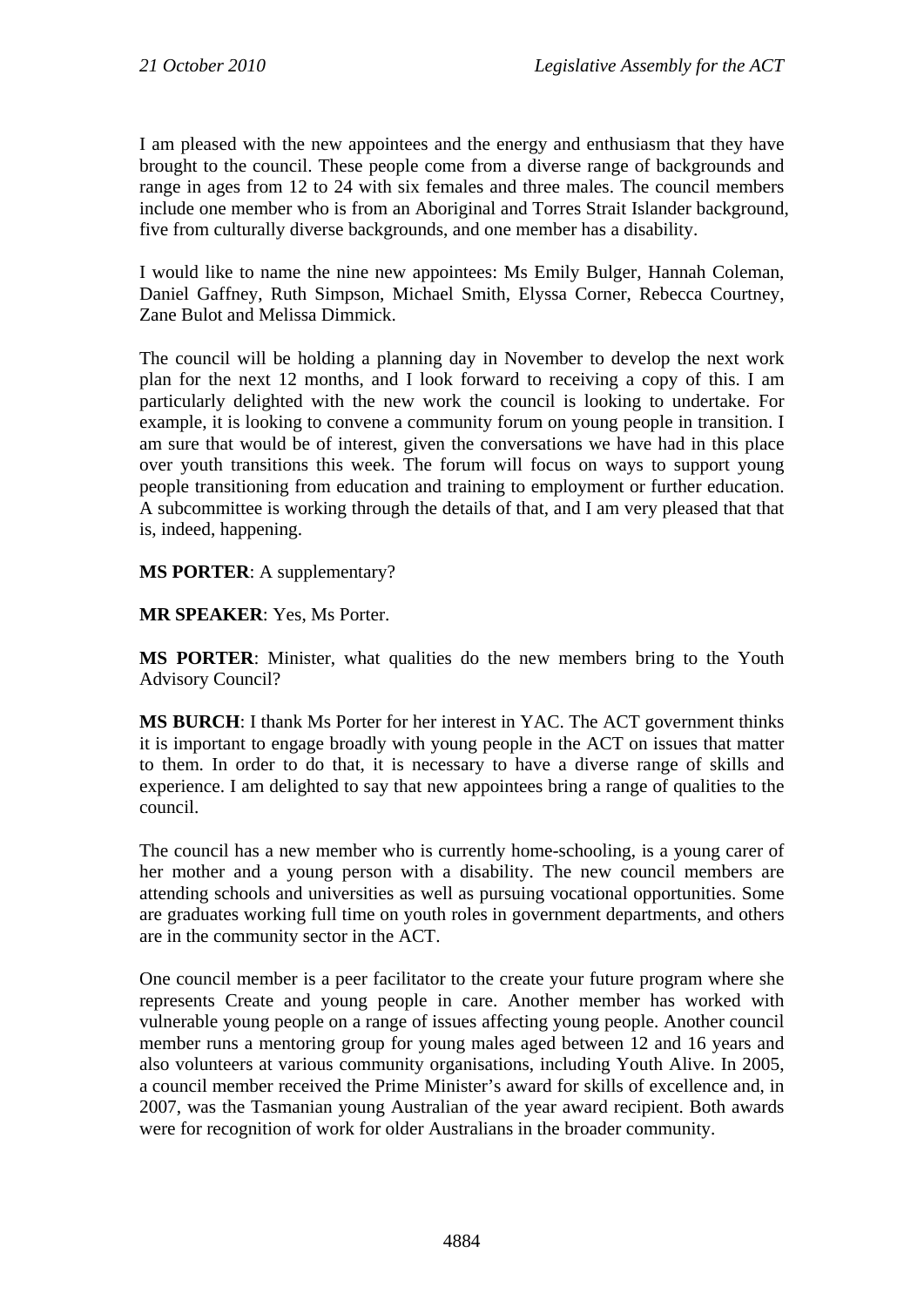Various council members have been representatives on youth councils and representative councils previously. Council members have a range of interests in the community, including an emphasis on arts, with its members being active in both the Canberra Youth Orchestra and the Canberra Youth Theatre.

I am very pleased with the quality. I think that is quite an impressive list of young people that have shown an interest in being a member of YAC. The skills, experience, interests and views that they will bring will, indeed, be quite fantastic. It is a diverse group and I believe that gives the government a good source of engagement with young people throughout the ACT on issues that matter to them. *(Time expired.)* 

**Ms Gallagher**: I ask that all further questions be placed on the notice paper.

# **Standing order 73**

**Mr Smyth**: On a point of order, Mr Speaker, under standing order 73, I seek your ruling in relation to standing order 62 or perhaps standing orders 202(a) or (e). On a number of occasions in the last five months you have had to bring Mr Hargreaves to heel—particularly on 23 June, 24 June and 29 June—for asking supplementaries that were clearly out of order. On 29 June you actually said:

If you continue to ask questions that are evidently out of order, you are going to push me to have to make a stronger ruling than simply ruling it out of order.

Mr Hargreaves did it in the last sitting period; he has done it again today. When will you make a stronger ruling than simply ruling it out of order, as he continues to ignore you?

**MR SPEAKER**: Clearly, Mr Smyth, it is the judgement of the Speaker as to when to make that call. It was not my judgement today that that was an issue I needed to cover. I also had cause to address Mr Hanson in the same way today, and I think that is an ongoing question of judgement. I note your concern.

**Mr Smyth**: So is that your ruling?

**MR SPEAKER**: I am not required to make a ruling, Mr Smyth. You asked me for my feedback.

**Mr Smyth**: No, I asked you on a point of order under standing order 73, and the Speaker has to make a ruling. It says "shall make a ruling".

**MR SPEAKER**: I made a ruling on Mr Hargreaves earlier. I ruled his question out of order. Sit down, Mr Smyth.

**Mr Smyth**: And the point of order is, though, Mr Speaker—

**MR SPEAKER**: Mr Smyth, I have been clear. Sit down, thank you.

**Mr Smyth**: Well, no, you have not been clear, Mr Speaker.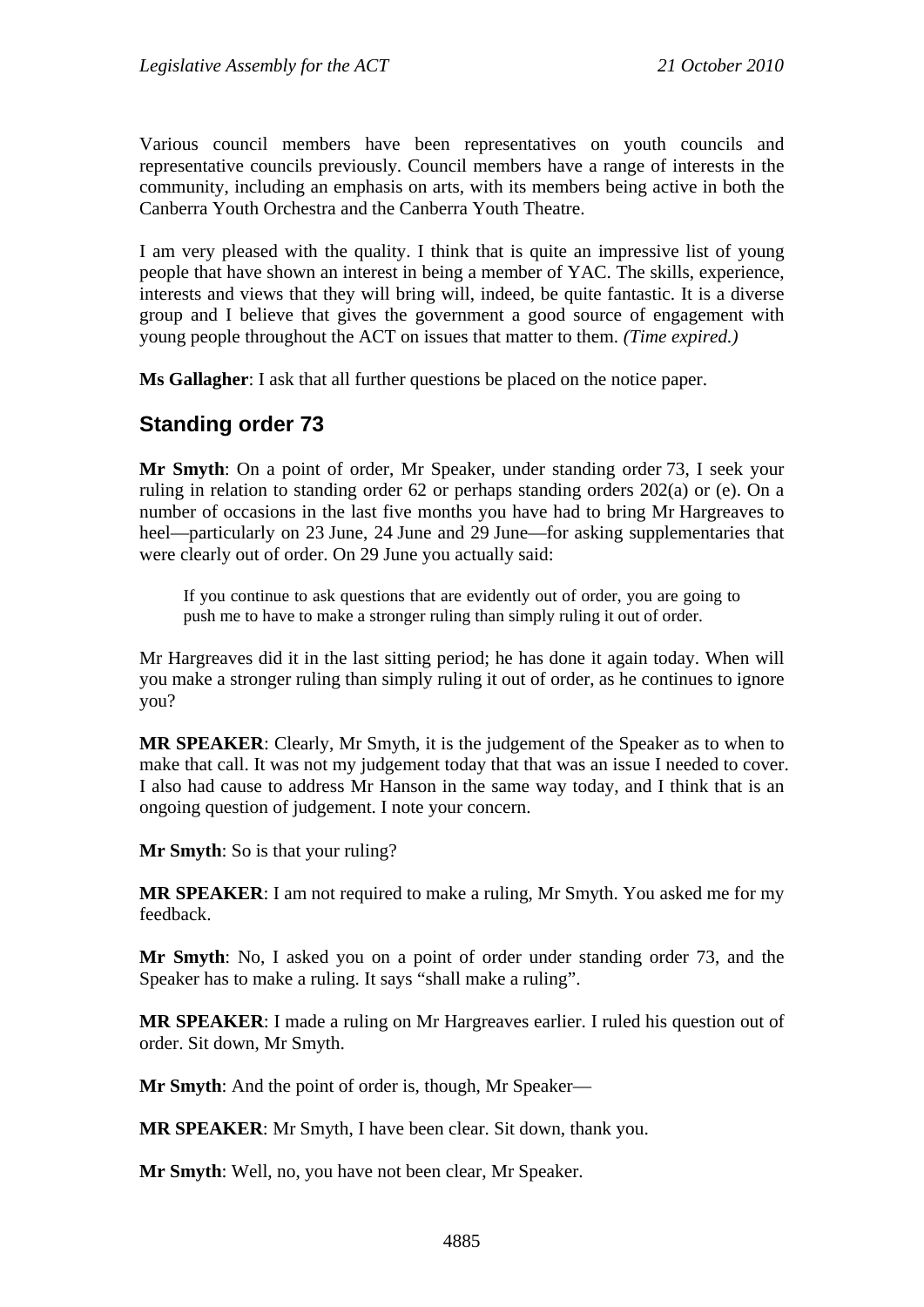**MR SPEAKER**: Sit down, Mr Smyth. I will name you if you do not sit down.

**Mr Smyth**: The point of order clearly says—

**MR SPEAKER**: Sit down, Mr Smyth.

## **Supplementary answers to questions without notice Mortgage relief fund Industrial relations—work safety**

**MS GALLAGHER**: On Tuesday, Mr Coe asked me a question about the mortgage relief fund—I think it was Mr Coe—around the cost of the work done by the Centre for Commercial Law at the ANU. The cost of that work was \$5,000 plus GST. All other costs of developing and administering the scheme have been absorbed by Treasury with revenue office staff administering the scheme.

The groups and organisations consulted for the mortgage relief scheme were: the ANU Centre for Commercial Law; CARE financial counselling services; Queensland, New South Wales and Victorian state government housing departments; the Legal Aid Commission; the ACT Council of Social Services; and financial institutions including Westpac Corporation, National Australia Bank, the Commonwealth Bank, Aussie, Bendigo Bank, Australia and New Zealand Banking Group, St George Bank, Community CPS Australia and Members Equity.

Also consulted were the Australian Bankers Association, the Mortgage and Finance Association of Australia, Abacus—Australian Mutuals, Australian Securities and Investments Commission, the Credit Ombudsman Service, ACT Office of Regulatory Services, the Financial Ombudsman Service, the Public Advocate of the ACT, the ACT Law Society; and peak accounting bodies, including the National Institute of Accountants, the Institute of Chartered Accountants and the Association of Certified Practising Accountants ACT.

In relation to a question around the work health and safety legislation and when it would be introduced, it is flagged for introduction in the autumn 2011 sittings.

#### **Insurance—common law damages claims**

**MR CORBELL**: Yesterday in question time Mr Seselja asked me about a keynote address that I gave to the Australian Lawyers Alliance ACT branch conference. He asked me:

In that speech, did you indicate that the ACT government would not be introducing thresholds or caps or similar changes to access to common law? If yes, did those statements reflect government policy on the matter? If no, what did you say in relation to that matter?

In the speech I gave on 23 June 2006, I indicated that, while at the time general caps and thresholds were resisted in the ACT, that did not mean that the government would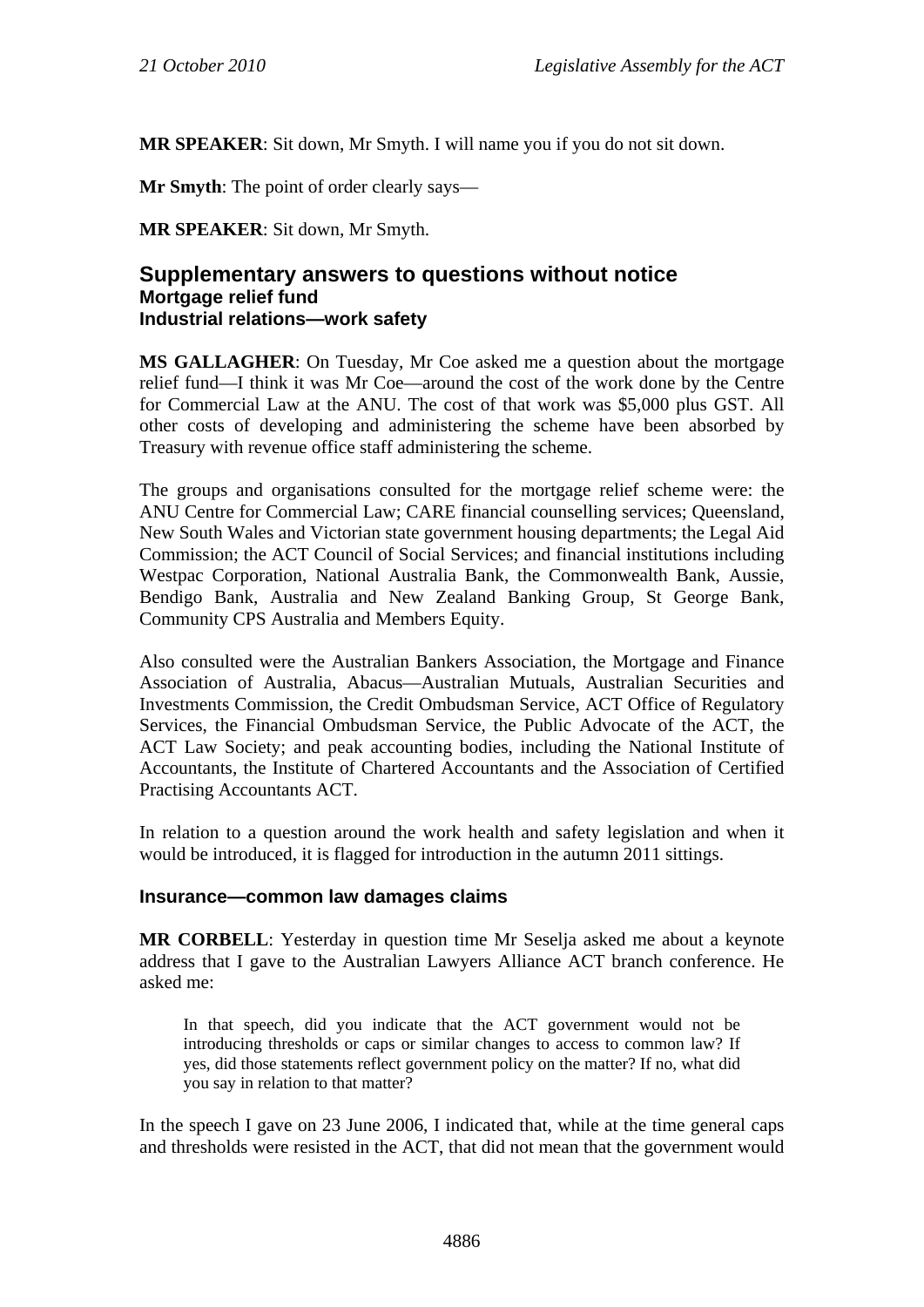shut its eyes and not contemplate any changes at all. Indeed, at the time I said that nothing could be further from the truth and that my department continued to meet and monitor changes that might be desirable or necessary in the ACT.

At the time I also indicated that the ACT would continue to amend legislation to ensure that plaintiffs have appropriate access to the courts. I will just quote from a couple of my statements to reinforce that point:

General caps and thresholds were resisted in this jurisdiction—and do not form part of the ACT's balanced economic model. That doesn't mean that we have shut our eyes and will not contemplate any changes at all—nothing could be further from the truth—my department continues to meet with and monitor changes that might be desirable or necessary in the ACT.

#### I also said:

… the approach the ACT Government took was to take effective, equitable steps to put more money in the hands of plaintiffs and less in the hands of lawyers and their "bought and paid for" professional advocates acting as expert witnesses.

#### I finally said:

We need about 4 years of insurance data to start drawing conclusions. The first two years of data doesn't mean that insurance is overpriced in the ACT—it just means we need to wait a couple more years to see what the final position is.

Yesterday in question time Mrs Dunne also asked me:

… why is it the case that you would not allow any recording of the speech that you made on 23 June 2006, and will you, by close of business today, table a copy of that address … how often in your busy career do you ask that there be no record kept of speeches that you make?

In answer to Mrs Dunne's question, now that I have had the opportunity to check the record, I can inform the member that I have no recollection whatsoever of making such a request when delivering my speech on 23 June. I can also inform the member that I have no recollection of ever making such a request at any public event I have attended during my time as a member of this place.

**Mr Smyth**: On a point of order, Madam Assistant Speaker, will the minister table the speech that he was quoting from?

**Mr Corbell**: That is not a point of order.

**Mr Smyth**: No, well, I am asking would you table the speech. All right. Madam Assistant Speaker, under standing order 213, will the minister please table the document that he was just quoting from?

**Mr Corbell**: Yes, Madam Assistant Speaker, I would be happy to. I table the following paper: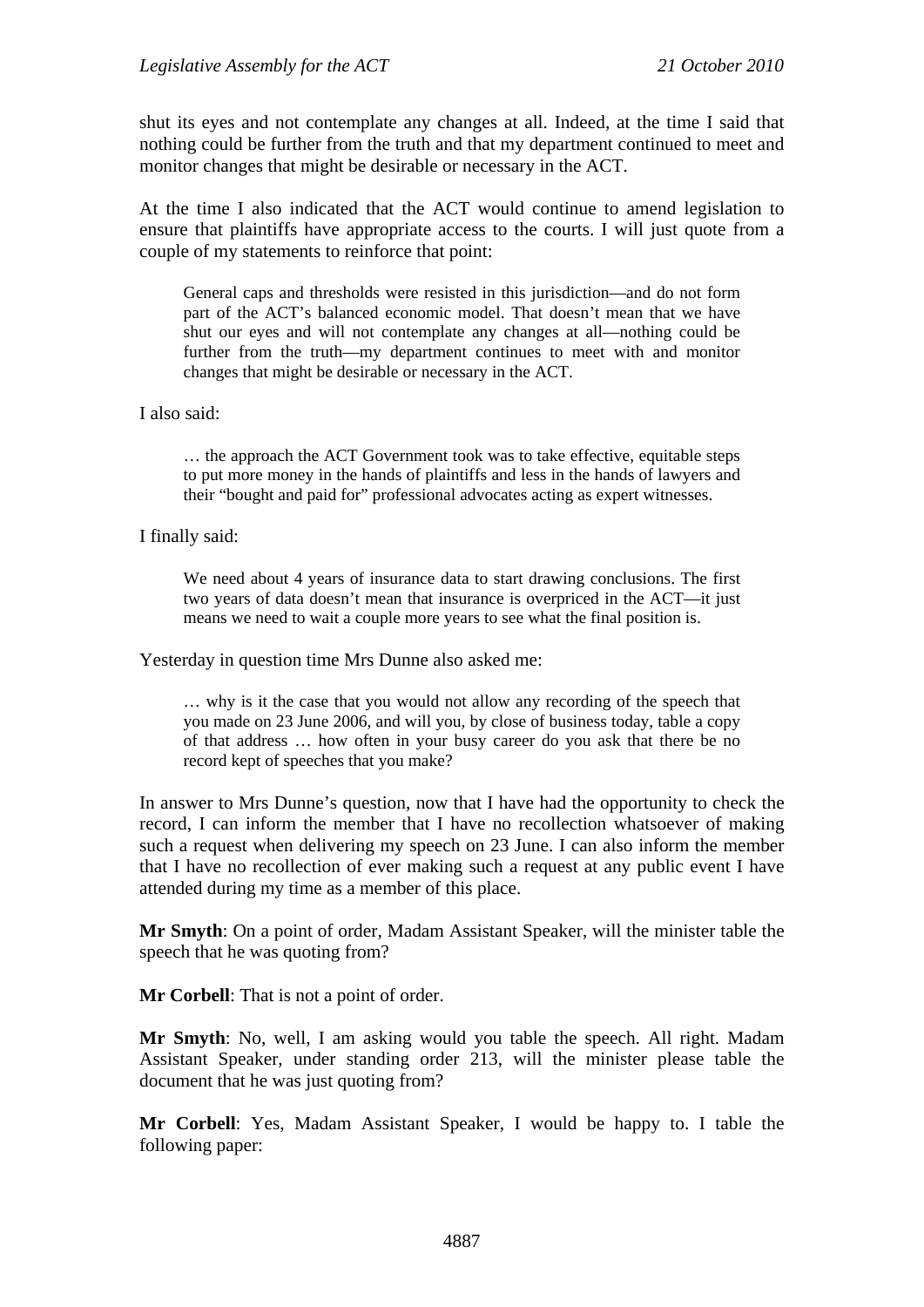Common law damages—Tort reform—Copy of speech by Mr Corbell.

## **MADAM ASSISTANT SPEAKER** (Ms Le Couteur): Thank you, Mr Corbell.

## **Bimberi Youth Justice Centre—re-offenders**

**MS BURCH**: Yesterday in question time Ms Hunter asked a number of questions in relation to the percentage of young people exiting Bimberi who re-offended and were subsequently sentenced to AMC. In response to this question, when a young person exits Bimberi following a sentence the young person may or may not be subject to a good behaviour order with a supervision condition. If a young person is not subject to a good behaviour order with a supervision condition, any ongoing involvement with youth justice services is voluntary. Data is not maintained by the Department of Disability, Housing and Community Services, which tracks young people into the adult criminal justice system.

Ms Hunter then asked a supplementary question around services and how long these services were provided. I think I made mention of a number, but for young people who are sentenced to Bimberi, case managers commence planning for the young person's transition as far as possible in advance of the young person's exit. This involves developing a transition plan with the young person and their family members and support people which addresses their needs, such as accommodation, income support, counselling, education, employment or re-establishing relationships with family, friends and community services.

As outlined above, if a young person exiting Bimberi is subject to a good behaviour order with a supervision condition, Community Youth Justice will provide ongoing case management to that young person in the community. Community Youth Justice case managers work closely with Bimberi case managers prior to and following the young person's exit in order to ensure continuance in case management. Community Youth Justice will provide a case management service for the duration of the young person's good behaviour order.

If a young person exiting Bimberi is not subject to a good behaviour order with a supervision condition, case management and services will generally be provided by a non-government community organisation. These services will be involved in planning with Bimberi case managers prior to the young person's exit. The length of time that that community service works with the young person is dependent on the young person's needs and their case plan. The turnaround program may also support a young person in transitioning from Bimberi to the community. Through the youth services and family support services, a number of community services are funded to provide services to young people who are exiting the system.

Ms Bresnan then asked about the connections with the corrections department and those exiting Bimberi. For any transfer of a young person from Bimberi to the AMC the primary objective is continuance of care in custody, which is achieved through consultation and information sharing between Bimberi and AMC staff. If a young person over 18 is transferred from Bimberi to AMC under section 111 of the Children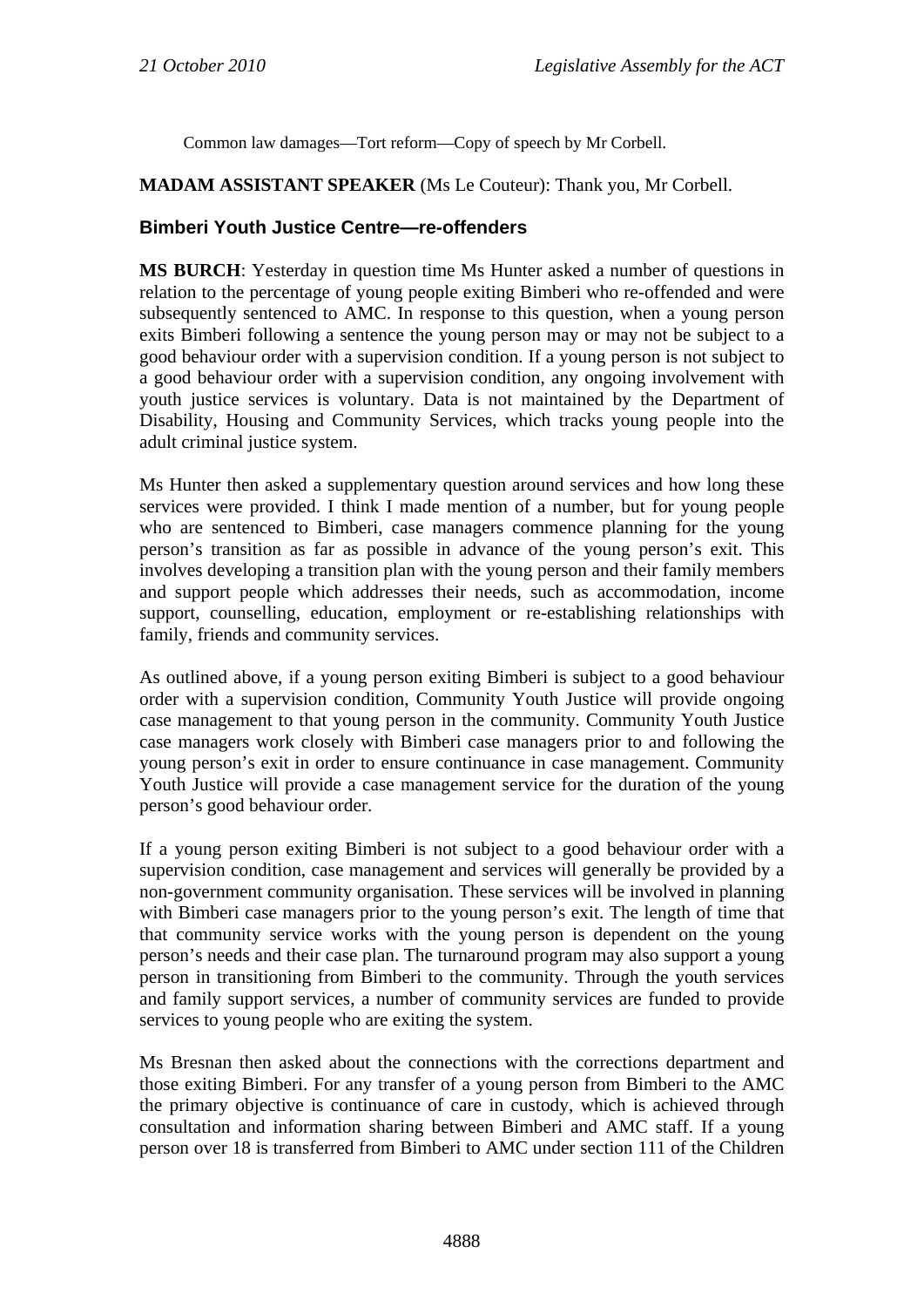and Young People Act, information is provided from Bimberi staff to AMC staff on the young people's needs, risks and case management plans. This is outlined in the young people's policies and procedures and notified in the legislation register. If an adult is admitted to AMC who has previously been in custody at Bimberi or Quamby, AMC may contact Bimberi management to seek relevant information on the person's prior custodial history and case management.

# **Election commitments—mid-term report Paper**

**MS GALLAGHER** (Molonglo—Deputy Chief Minister, Treasurer, Minister for Health and Minister for Industrial Relations): For the information of members, I present the following paper:

Achievement of Election Commitments—Mid-Term Report—7th Legislative Assembly for the ACT, dated October 2010.

I seek leave to make a statement in relation to the paper.

Leave granted.

**MS GALLAGHER**: It gives me pleasure today at the halfway point of this term of government to table a document that lets the people of Canberra know how well the government is performing in relation to the commitments the Labor team took to the October 2008 election. It should be borne in mind that a great deal has been achieved in the past two years that has not been directly related to specific commitments we took to the 2008 election.

At the time of the poll the world was just waking up to the scale and potential impact of the global financial crisis. A significant amount of Labor's time, ingenuity and experience over the past two years has been directed at shielding the Canberra economy and Canberra jobs from the worst impacts of the GFC. It was time and experience well invested.

Our local economy has come through the crisis in magnificent shape. ACT Labor has worked shoulder to shoulder with industry right through the past two years, preserving jobs, keeping food on Canberra tables and keeping the economy humming. We have also worked side by side with the federal Labor government, acquitting the commonwealth's massive stimulus spending in the territory and doing so in a fashion that has made the ACT and the ACT government models for the rest of the nation.

At the same time, however, Labor has been delivering on the vision it took to the people in 2008, a vision for a better city and a stronger community. The document I table today outlines the extraordinary distance we have come at this midpoint of the term in delivering on our ambitions for this city and its people.

As always, there are instances where we have decided to deliver on commitments in a more effective manner and other instances where actions taken by the commonwealth have essentially delivered for us, meaning that we have been able to direct our best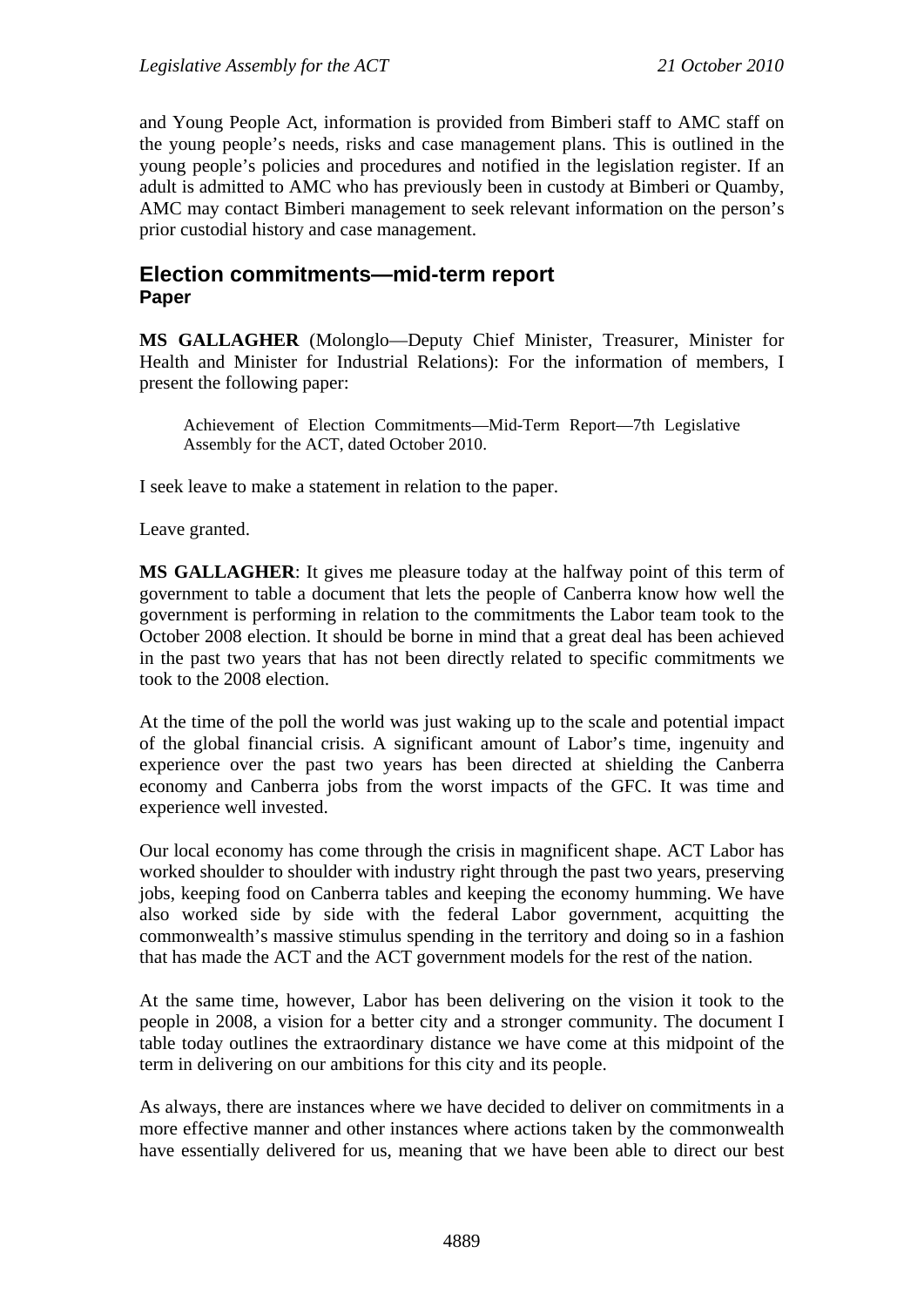efforts and greater energies elsewhere. And, as always, we have delivered on our commitments in a manner that is fiscally prudent, carefully targeted and evidence based.

We have managed to deliver capital works programs on a scale that no previous ACT government has been able to dream of, let alone achieve, and we have done it year after year, including in the first years of this term in the midst of a global downturn. We have not just protected jobs; we have created them. We have kept faith with the people of Canberra on the issues they tell us matter most to them day to day—health, education and economic and physical security. We have kept faith with Canberrans of the future by delivering on our commitments in relation to climate change, water and affordable housing.

Because we are a party and a government that believe in the core Labor values of equality and opportunity, we have also delivered on our commitments to those Canberrans most vulnerable to being left behind or marginalised—the elderly, the very young, those living with disabilities and those who devote long decades of their lives to caring for them.

The details are contained in the document I table today, but I would just like to highlight a few items to illustrate the manner in which the government has been working energetically right across the service delivery spectrum to improve the quality of life for Canberrans and the liveability of our city: 40 new hospital beds, new operating theatres, Australia's first public nurse-led walk-in centre, the ACT's first dedicated neurosurgery suite, more money for community-based mental health and a new mental health assessment unit.

There are more teachers in our primary schools, more teachers in our high schools and colleges, smaller average class sizes and dedicated literacy and numeracy coordinators in every school, new schools where they are needed and upgrades everywhere else. There are fibre broadband connections to every school and two-thirds of the preschools and around \$30 million in extra funding for the CIT and a pledge to see every young Canberran in full-time education, training or employment at least until the age of 17.

There is a new ACT skills network, reform to government procurement processes that will benefit local businesses, leadership in the area of climate change, with a commitment to reduce greenhouse gas emissions by 40 per cent by 2020, the extension of the feed-in tariff to large-scale generators capable of powering many thousands, perhaps tens of thousands, of homes, and great progress on a new Cotter Dam which will massively increase our water storage capacity overall and help secure our water supply for generations to come.

There is an aggressive push to get Canberrans out of their cars and into more sustainable forms of transport with dollars to match. There are dedicated bus lanes and bus priority measures on major roads. There is the Redex high frequency bus service running every 15 minutes from 7 am to 7 pm and more than \$7 million extra in the past two years alone on cycling and pedestrian infrastructure.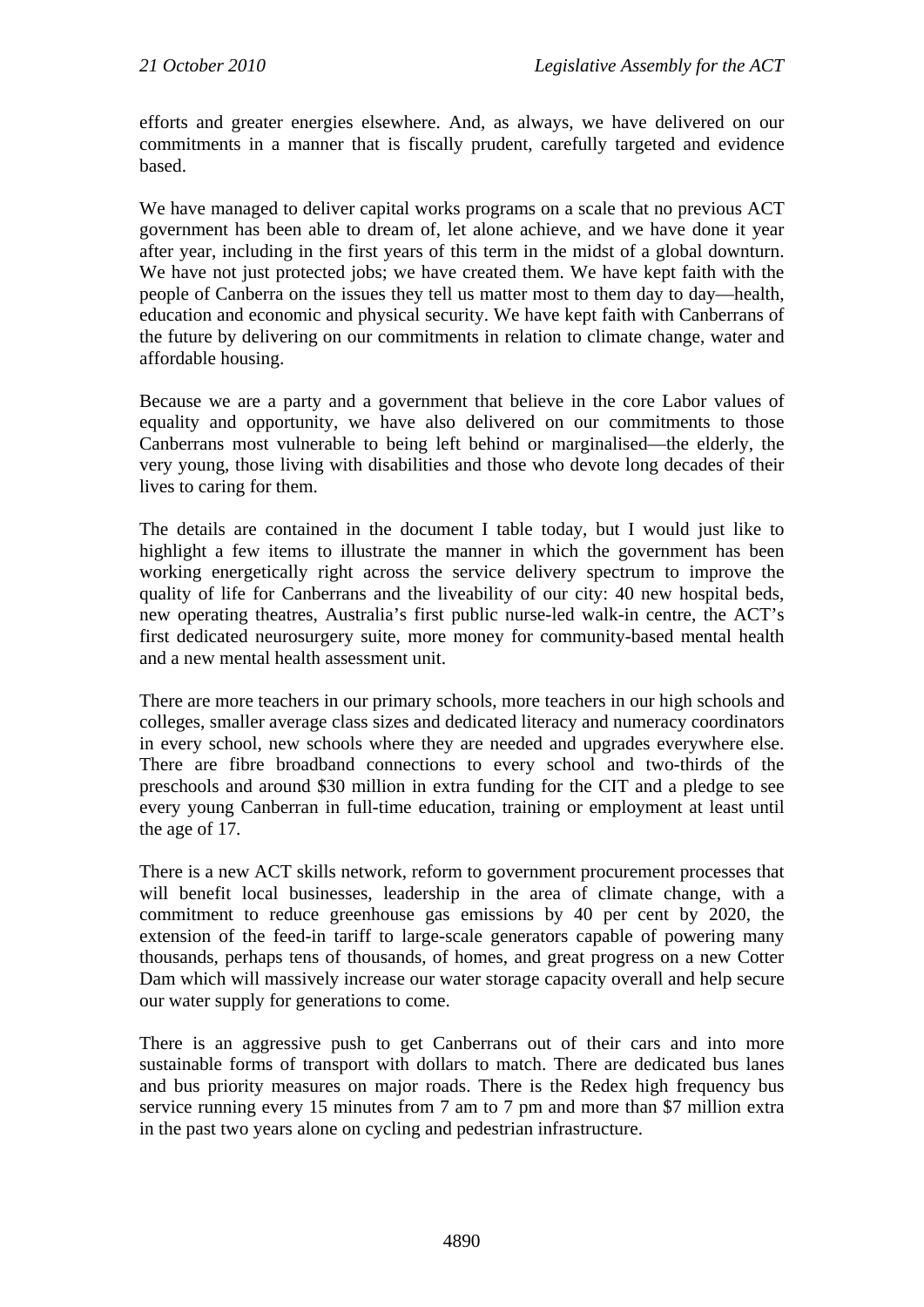There is a commitment to break the back of housing affordability, despite the failure of the market, and a determination to manipulate what levers we can as a government to drive improvement. Hundreds of brand-new affordable dwellings have been delivered just in the past two years, courtesy of policies such as OwnPlace, land rent and the partnership between the government and Community Housing Canberra Affordable Housing, and 20 per cent of all greenfield estates are now to be devoted to affordable housing product.

And for those who have slipped through the cracks and become homeless, there is more transitional housing than before. There are new outreach services that seek out and connect with those on the street and allow them to start the journey towards secure tenancies and better lives. For those in our government houses, there are energy efficient makeovers. For all new public housing, there are six-star energy ratings.

There are more police to enforce the government's major reform of the Liquor Act. There is newer and better equipment and vehicles for our firefighters and paramedics, a dedicated seniors club for the Tuggeranong Valley, and a new Youth Advisory Council to ensure that the government is kept abreast of the issues confronting our city's youngest residents.

There is more money more quickly and with fewer hassles for carers. There is a companion card to allow Canberrans with disabilities to enjoy more of what this city has to offer. There are eight new speech pathologists to give our children the best possible start in the area of verbal communication and there is a microcredit scheme to help budding businesswomen achieve their dreams.

These initiatives naturally represent just a small fraction of the investments and achievements of this Labor government over the past two years in pursuit of a better city and a stronger community. I have selected them for special mention because collectively they give a flavour of what we have been working for and delivering over the 24 months since the last ACT election.

They are the legacy of a Labor team that is energised and enthusiastic and always on duty. We have never taken Canberrans for granted and we never will because we know that government is a gift, an opportunity to make a difference to a community's quality of life and also an opportunity to show leadership in relation to the really significant challenges that confront us all wherever we live.

As Treasurer, it gives me satisfaction to know that we have achieved so much in a manner that has left us with the strongest economy in the country, the lowest jobless rate and our AAA credit rating intact. We have maintained our unimpeachable fiscal reputation while remaining sensitive to the plight of those in our community who have been most vulnerable to the impact of the global financial crisis, those in housing stress, those without job security and those along the supply chain whose own livelihoods depend on the good health of the broader economy.

We have worked extremely productively with industry and community groups to step through some of these big challenges—planning, reform, procurement, housing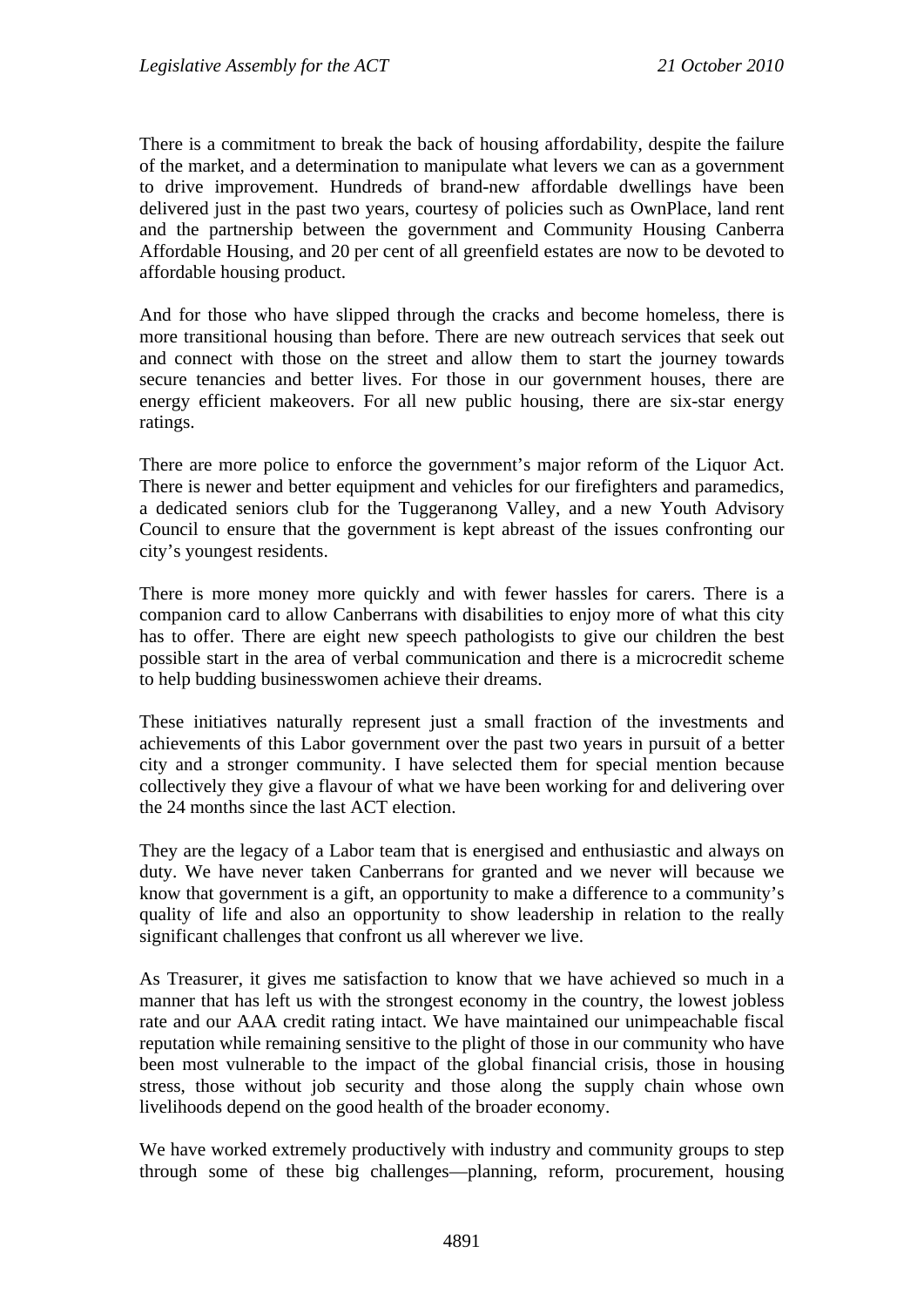affordability and infrastructure—to come up with shared solutions. This work continues and we thank them for their partnership. I am pleased to be able to face the people of Canberra today on behalf of the Chief Minister at the midpoint of this term and report back to them on the promises that this government made two years ago.

# **Papers**

**Mr Corbell** presented the following papers:

#### **Subordinate legislation (including explanatory statements unless otherwise stated)**

Legislation Act, pursuant to section 64—

Liquor Act—

Liquor (Fees) Determination 2010 (No. 1)—Disallowable Instrument DI2010-273 (LR, 20 October 2010).

Liquor Regulation 2010—Subordinate Law SL2010-40 (LR, 20 October 2010).

## **Sport—ACT 4 GWS Discussion of matter of public importance**

**MADAM ASSISTANT SPEAKER** (Ms Le Couteur): Mr Speaker has received letters from Ms Bresnan, Mr Doszpot, Mrs Dunne, Mr Hanson, Mr Hargreaves, Ms Hunter, Ms Le Couteur, Ms Porter, Mr Seselja and Mr Smyth proposing that matters of public importance be submitted to the Assembly. In accordance with standing order 79, Mr Speaker has determined that the matter proposed by Mr Doszpot be submitted to the Assembly, namely:

The importance of ACT 4 GWS.

**MR DOSZPOT** (Brindabella) (3.24): Before I start my speech on this matter of public interest, I have to declare that as shadow minister for sport I was proud to be one of the early members of ACT 4 GWS. My colleague Alistair Coe signed me up, and he has motivated most of our Liberal colleagues to join in—all of our Liberal colleagues in the Assembly. As I understand it, there are other members of the Assembly who have also joined this campaign to try and attract the new AFL Sydney-based franchise Greater Western Sydney to play some of their games in the ACT.

Apart from our Assembly members, there are close to 5,000 other Canberrans who have signed up as members to date. I believe that the actual numbers, as of this morning, are around the 4,900 mark, agonisingly close to the 5,000 target required. I would like to recognise members of the ACT 4 GWS team who are here with us this afternoon.

The campaign was the brainchild of former Magpies Belconnen legend Peter Taylor, also a prominent Canberra businessman. Peter attended the launch of GWS in August 2009 and became aware of the opportunity for Canberra, as GWS was interested in establishing a presence in Canberra and the region to align with the recruiting zones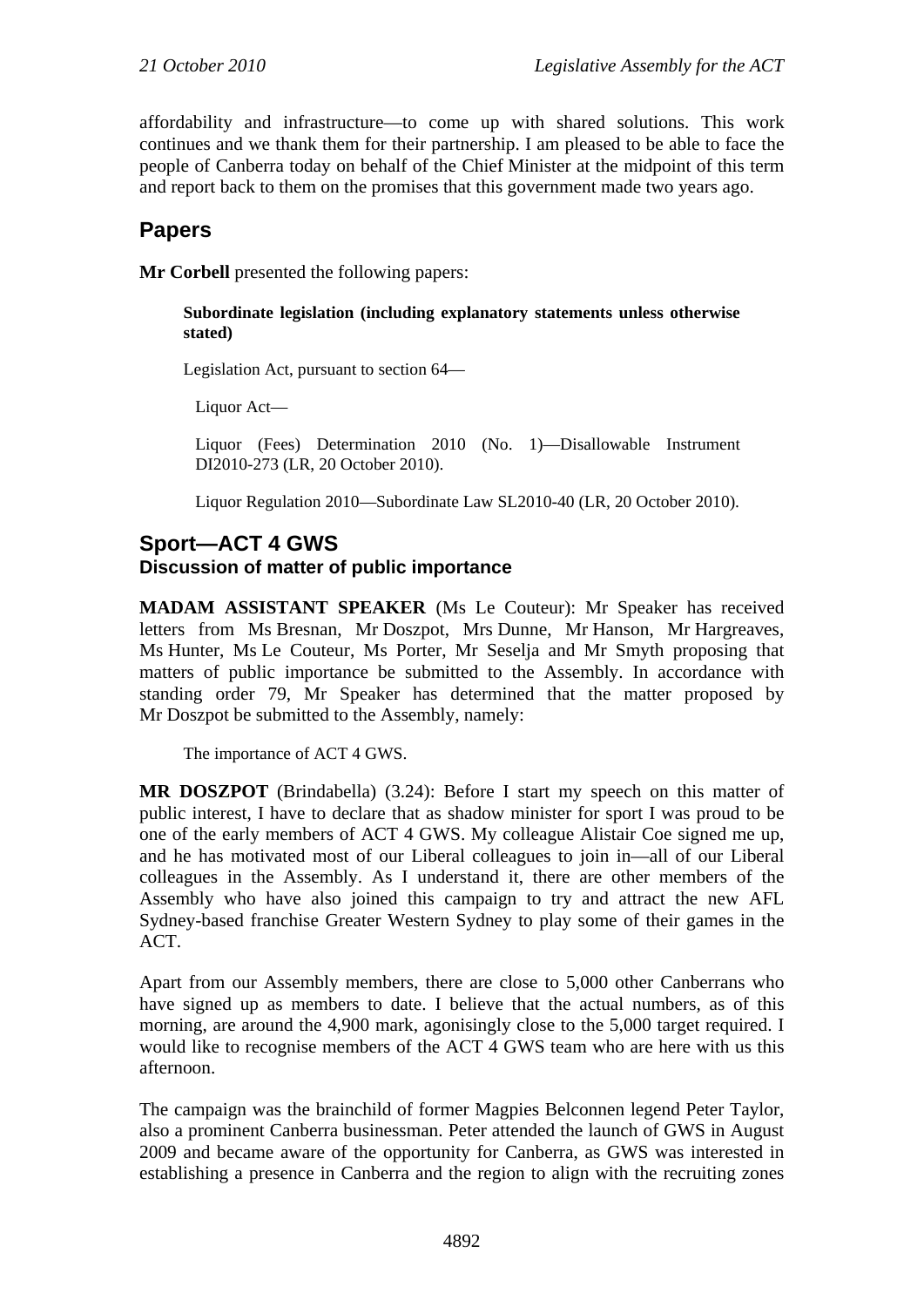that had been allocated to it by the AFL. Peter Taylor talked Gary Buchanan into joining him to formulate a strategy and campaign. Their plan involved corporate sponsorship and community involvement as well as the support of the major local Aussie Rules clubs in Canberra. The target of 5,000 members was set to show the AFL that Canberra was serious about supporting this venture, and the number to date is already a significant show of support and commitment, especially when compared to the Gold Coast, whose membership stands at 7,000.

From the information I received from the ACT 4 GWS team, the Canberra community has taken up the challenge well and truly. In fact, the Belconnen Cats' last president, Rob Kelly, was leading the charge in signing up supporters for the ACT 4 GWS campaign around a month ago. Peter had secured, at that stage, almost 60 pledges in his efforts to help secure AFL in the region. The lifelong Carlton supporter said that motivation was not a problem when he heard about the campaign to have team GWS build a home in Canberra. He thought it would be fantastic to see a team commit to our region. That seems to underline the sentiments of most AFL supporters in Canberra—Mr Barr too, I would hope. While they have a historical allegiance to their favourite team, they want to see Canberra get the opportunity to be involved at the national AFL level.

The importance of ACT 4 GWS is obvious. If the campaign succeeds—Peter tells me that it is not if but when the campaign succeeds—GWS will play up to 20 games in Canberra over the next five years, four games per year. AFL in Canberra and the region will have a seat on the GWS board and GWS will continue to invest in local talent academies. GWS will establish a training base in Canberra and GWS will conduct community camps. GWS will field a team in the AFL Canberra competition or in a second-tier AFL competition that will feature Canberra clubs.

One of the tangible benefits to Canberra tourism would be having approximately 4,000 Sydney-based supporters coming to Canberra four times each year. The greater western Sydney-based supporters would, according to predictions, increase over the years, especially if the areas around Campbelltown and greater western Sydney catch the enthusiasm that has already been engendered amongst the fans by some of the AFL legends like Kevin Sheedy.

I attended a function at Manuka Oval a couple of months ago. Along with around 100 or so other supporters, including my colleague Mr Brendan Smyth, we were given an example of the persuasive power and enthusiasm of Kevin Sheedy and his interaction with the junior players. He talked at length about the virtues of a Canberra link with western Sydney as a means of ensuring the involvement of the once predominantly Australian football city that Canberra was—one that has produced champions such as Carlton icon Alex Jesaulenko and Essendon great James Hird. He pointed out to all of us that ACT 4 GWS is a great opportunity for Canberra and also for the AFL to once again regain a foothold in our national capital—that the capital city should be a part of truly national competition.

This is a message that other codes have delivered to their respective code administrators and have capitalised on for mutual benefit. The Canberra Raiders have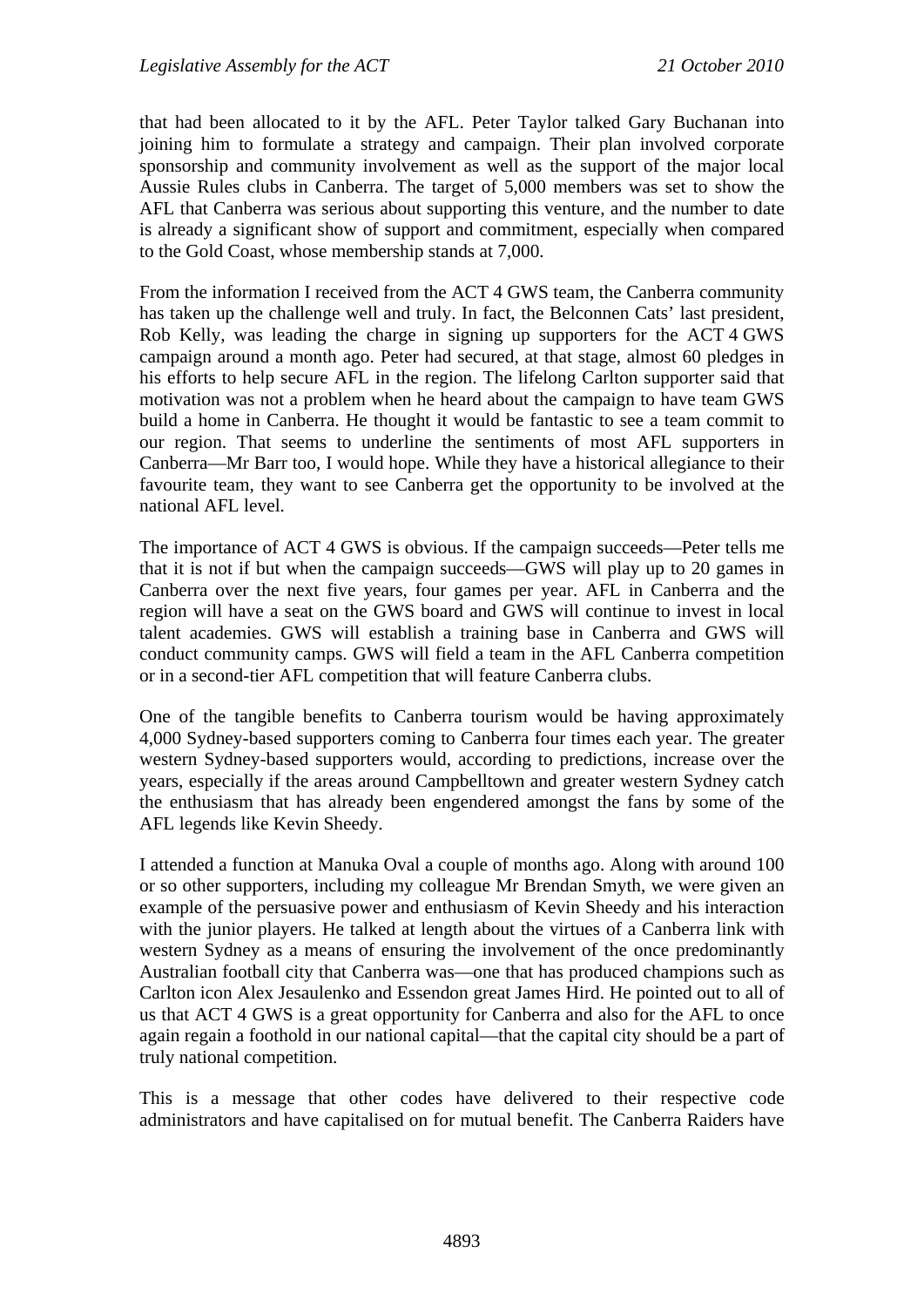been great ambassadors for Canberra and enhanced the profile in junior development in Canberra and the region. Likewise, the Brumbies have contributed through their emergence as one of the significant teams in the Super 14 Rugby Union competition, profiling Canberra not only nationally but throughout the growing Rugby Union competitions in South Africa and New Zealand.

Thus there is an opportunity for Canberra, and also for the AFL, to once again regain a foothold in our national capital that should bring more benefits to the Canberra community through increased tourism and business opportunities, through junior and senior football development and through community involvement. Indeed, the strategy devised by Peter Taylor states that ACT 4 GWS is not just about securing a few AFL games at Manuka Oval each year: it also brings other opportunities for the local Aussie Rules participants. It gives a real opportunity to provide Canberra local talent with a clearer pathway to the AFL.

I understand that already GWS has signed five of our local boys on the club's inaugural list. A partnership with GWS and the new directions that have been outlined will mean an end to the fly-in, fly-out arrangements of the past; give us a Canberra team, a team that will play four matches in Canberra with a special ACT-designed jersey for the local matches; and give the opportunity for Canberrans to follow a team with local connections that will compete in the AFL. It is an opportunity that is there for the taking.

Peter Taylor and his hardworking team have done well to get so close to that magic 5,000 membership figure. But he is already talking about getting beyond that figure. He quotes the Hawthorn-Launceston connection that has been in place for a few years, where 8,000 members have been signed up. Obviously, that took a number of years. But the work that has already been put in is very significant. I would like to urge AFL fans here with club allegiances that this is not about love for the club; it is about love for the game and support for the AFL in Canberra.

If this campaign is successful, Canberra will have an opportunity to play a meaningful part in the overall development of the AFL. This is a rare opportunity where a professional AFL club becomes part of our city. We are not merely buying games, as Peter has said; AFL Canberra will have a seat on the board of GWS. This will further ensure that Canberra is heard in any future development in AFL. It will also mean that local clubs will have direct links in the national AFL league. It would also contribute to a stronger link between grassroots and elite sports, giving juniors a clear path to AFL development programs and access to broader competition opportunities.

There are proposals for a junior GWS squad for prospective Canberra talent to develop their talent, and the reserve team will play in the local competition. In fact, with regard to the second-tier competition, we would be the hub for the Riverina.

In addition to that, GWS already has an active community and schools program which would be a welcome addition to our sports outreach offerings here in the ACT. There are also prospects for a tie-in with the sports program at the University of Canberra which I think will serve to further enhance our profile as an internationally competitive sports industry cluster. I was proud to have been amongst the people who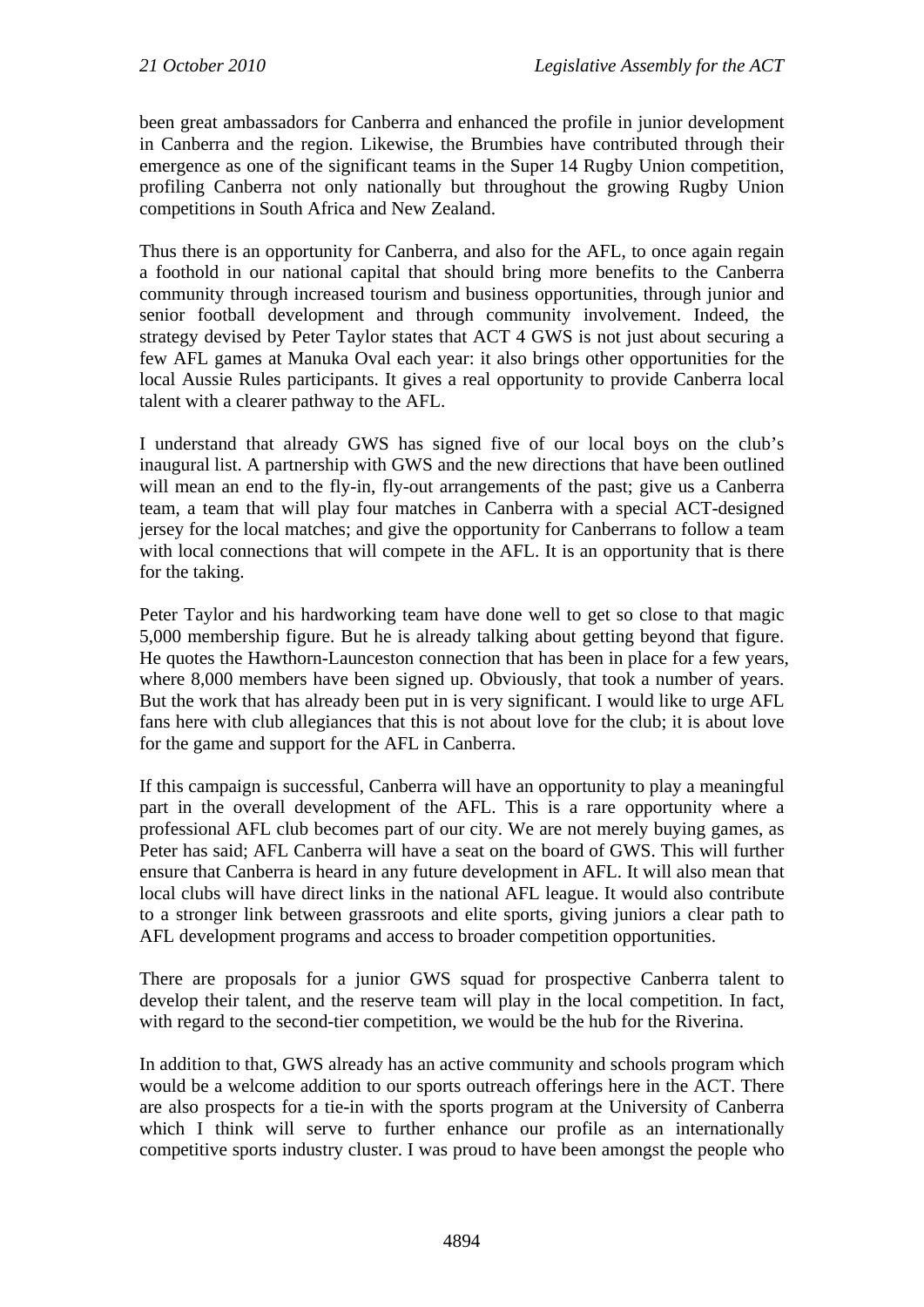attended the signing of the MOU between the University of Canberra and the ACT 4 GWS team.

Yet with all these benefits, I must add that I am excited by the prospect of having 20 professional AFL games in Canberra over five years. As we said, it is not a fly-in, fly-out arrangement; it is one that can continue to develop broader community and sporting links.

I do not want to get into the negotiation issues between the government and GWS; it is not our place. However, a partnership with our city and GWS is, hopefully, possible—as in the case of the Hawthorn-Tasmania experience. What is more, as AFL is more and more becoming an export commodity, our GWS ties would allow Canberra to not miss out on this opportunity, which further builds on our already-mentioned role as a burgeoning sports industry hub.

In closing, I would like to again commend the work that has been put in by a lot of people connected with the club. They include Peter Taylor; Gary Buchanan; the GWS chairman, Tony Shepherd; and the CEO, Dale Holmes. And of course there is the contribution from the supporting clubs—Ainslie Football Club, the Queanbeyan Tigers, the Belconnen Magpies and the Eastlake Football Club. There is the support of Peter Taylor's company, Pedders Suspension, and Autoco. And there is also the work that has been carried out by Coordinate.

All in all, it has been a very interesting and exciting community project that has now involved close to 5,000 Canberrans joining this membership. I hope that that membership grows well beyond that 5,000 and beats the ability of Mr Barr's team, Hawthorn, to draw 8,000 members, I think, in Launceston. I am sure that we have the capacity to beat or at least match that target.

I thank the Assembly for the opportunity to speak about this matter of public importance and I trust that there will be a fairly united approach from all of our colleagues here in the Assembly.

**MR BARR** (Molonglo—Minister for Education and Training, Minister for Planning, Minister for Tourism, Sport and Recreation and Minister for Gaming and Racing) (3.35): I thank Mr Doszpot for raising this matter this afternoon. I think he will find that this is a nice way to end a sitting week, with a little bit of agreement around the chamber about the importance of this community campaign, the importance of ACT businesses partnering with this community campaign in order to achieve something really positive for our city. I think it goes without saying that an opportunity is presenting itself for Canberra that is perhaps once in a lifetime and that as a community it is terrific to see that at a grassroots level, at an organised level within AFL in Canberra, our business community and government have been able to work together in order to get right to the brink of securing something really fantastic for Canberra.

I have just jumped on the website and can advise members that their membership counter is now up to 4,988. That would appear to be just 12 short of that 5,000 target. So if there is anyone in the building listening now who has not yet signed up, please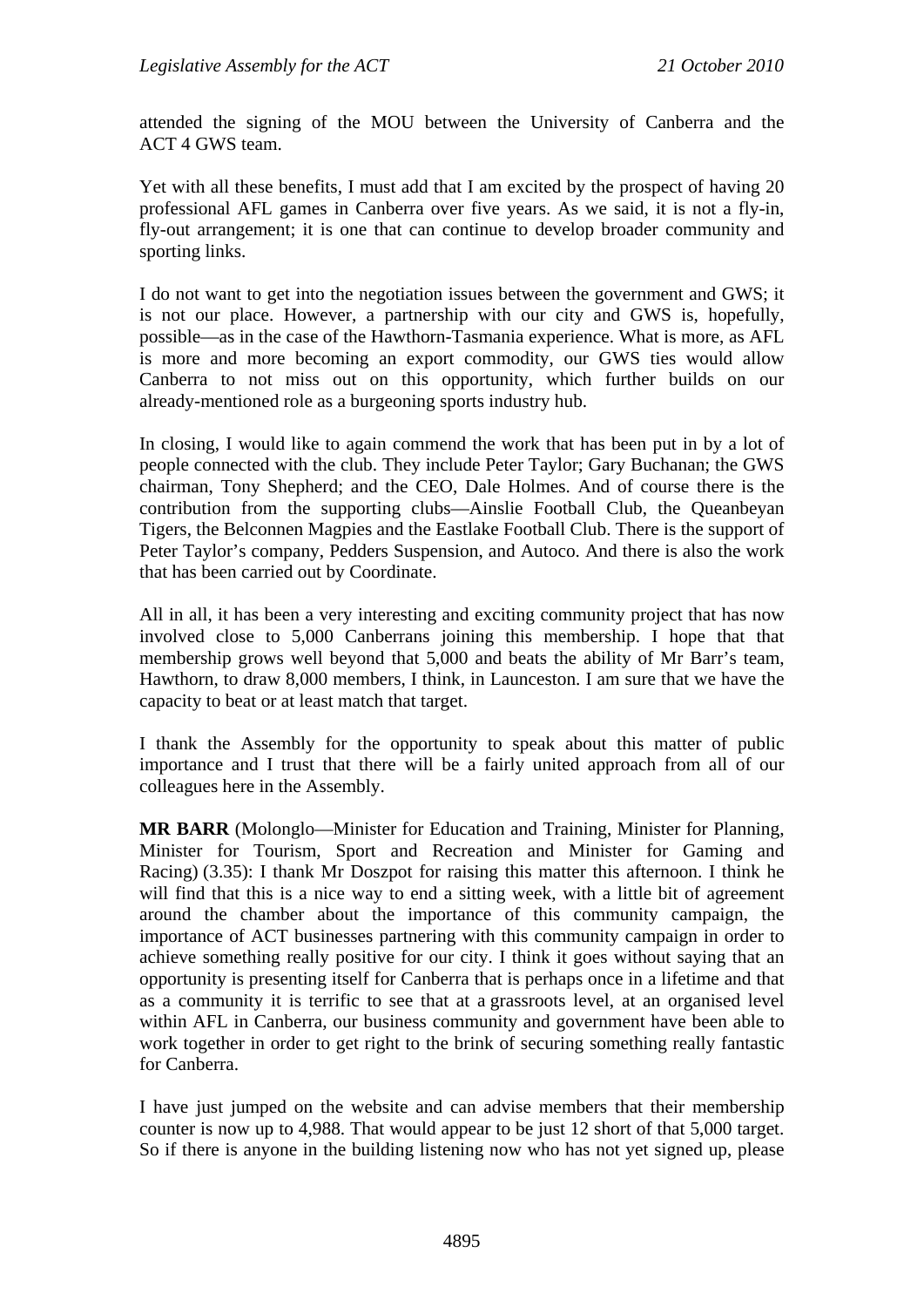do so. If by the end of this speech I can see the membership counter tick over—I will hit "refresh" in a moment—I think this will be a fantastic thing.

I do accept that there is a challenge that Mr Doszpot has laid down that we, in Canberra, could, in fact, be more supportive of this new team than the Tasmanian community is of the mighty Hawthorn football club, but we do have a little catching up to do, noting that that arrangement has been in place for a little longer and that, in fact, what has occurred in Tasmania is that they have been able to sell membership to a club that exists and is playing games.

I think it is a credit to the Canberra community that nearly 5,000 have signed up to it and they have not got a product yet. We know it is coming and we know it is going to be fantastic. People have taken a leap of faith here and it is fantastic to see.

I think it is important to note from the outset that, as minister for tourism and minister for sport, I have been actively involved in working with the local organisations and with the AFL in order to see this come to fruition. I look forward to the day in the next month or so when we can stop referring to the team as GWS. It will have its own name and its own branding that will encompass something broader than just western Sydney. I think this is a part of what we are trying to achieve here.

The AFL have set out for this region and have been very clear from the start that, although the major economic base and the major population base for this team clearly is in western Sydney, it is a team for the region. Canberra is the second largest population base within the team's region and we have a really important role to play. And I think that acknowledgement from the AFL from the start has been really important in ensuring that we get the outcome that I am now increasingly confident we will.

I think it is also worth acknowledging the role and the lead teams play in Canberra. They have a very strong mentoring effect on younger Canberrans. There is ample evidence to show that primary school and high school age kids are motivated into physical activity and are likely to stay active for longer and lead longer, healthier and more productive lives when they have these role models close by.

That is one of the reasons why we have established the Children's Physical Activity Foundation and why we have the minister's physical activity challenge. That is why the government supports sport at a community and elite level so strongly. That is why we work hard to ensure that teams like the Brumbies, the Raiders, the Darters, the Capitals, the Meteors, the Comets, just to name a few, continue to call our city home and continue to have such a strong community-based relationship. That is why we invest in sporting facilities. That is why we continue, as a government and a community, to support the most active sporting community in Australia.

Sport and physical activity have a massive economic impact as well. According to Access Economics, sport is contributing around \$245 million a year to the ACT economy and providing full-time work for nearly 3,000 Canberrans. This study that Access Economics undertook shows that participation in sport and recreation is saving the community over \$84 million a year in associated health costs. And if we were able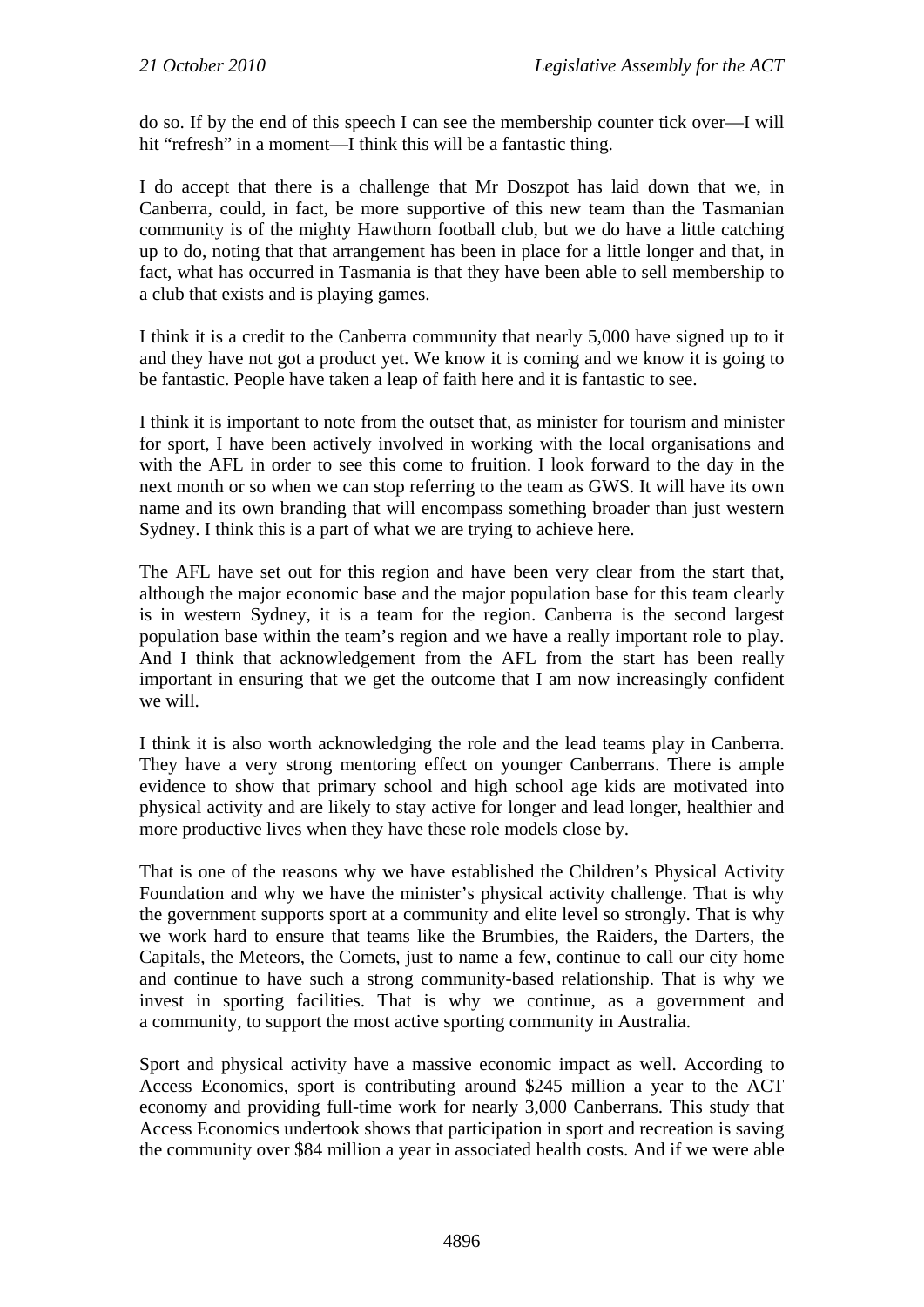to halve the current rate of physical inactivity, we could save a further \$47 million a year. That is why initiatives and new partnerships like this one are so important.

But beyond this economic, social and health impact, this initiative, I think, is a great builder of social cohesion and the AFL—and I would like to pay credit to them today—have been at the forefront in this social leadership. They have taken important steps to stamp out vilification, whether that is based on race, on sex, on sexual orientation. They have set a great example and it is important that this parliament commends them for that.

AFL is the national sport. And I think it is critical that the national sport is played in the national capital at the highest level. That is why it is so important that we continue to work with the AFL and with GWS to finalise these arrangements.

There is no doubt there was a bad taste left in people's mouths over the way that the North Melbourne Kangaroos treated us in that period where they were playing matches, as Mr Doszpot indicated, effectively flying in and flying out. I do not think that relationship ended particularly well and there was, unfortunately but perhaps justifiably, a degree of cynicism about the nature of that relationship. I think the AFL have been genuine in wanting to ensure that their sport is played in every major city in the country and so have worked with us in the intervening period between North Melbourne leaving and GWS arriving to ensure that we still have quality AFL matches in the city.

We have worked to secure pre-season and premiership matches. A number of people and sponsors have been integral in ensuring that we have been able to keep up that presence. But it is important now to look at what this opportunity presents for us. It is moving beyond just purchasing matches. It is about having a real stake in our team.

There are hundreds of thousands of men, women and children who play AFL across this country. There are thousands in the city of Canberra. It is a game that appeals to all ages. We have just witnessed a fantastic masters carnival. Perhaps the highlight for those of us in this place was the politicians' victory over the media on Saturday night. In spite of the coverage that it was a 14-all draw, I confidently recall kicking two goals and seeing Paul Walsh kick one of the goals of the year. And I only recall one goal from the press gallery. How it ended up at 14-all, I am not sure.

Can I acknowledge the contribution of my colleague across the chamber Mr Coe, who played very well in the evening, and a number of other members of parliament. We could not quite make up a full team of 18 politicians. This was disappointing but there were quite a few Liberals involved, which was good to see. But it was just as well that we had such wonderful contributors as Paul Walsh who was able to step in and become a politician for the night and make such a strong contribution. But I digress.

The popularity of AFL nationally is clear to see, with 6.5 million tickets sold to AFL games during the last season and millions and millions of viewers watching matches. The average national audience reach for an individual round of AFL during 2010 was more than a million people. More than 3.6 million people watched this year's grand final. That is why having AFL in Canberra and having that exposure for our city is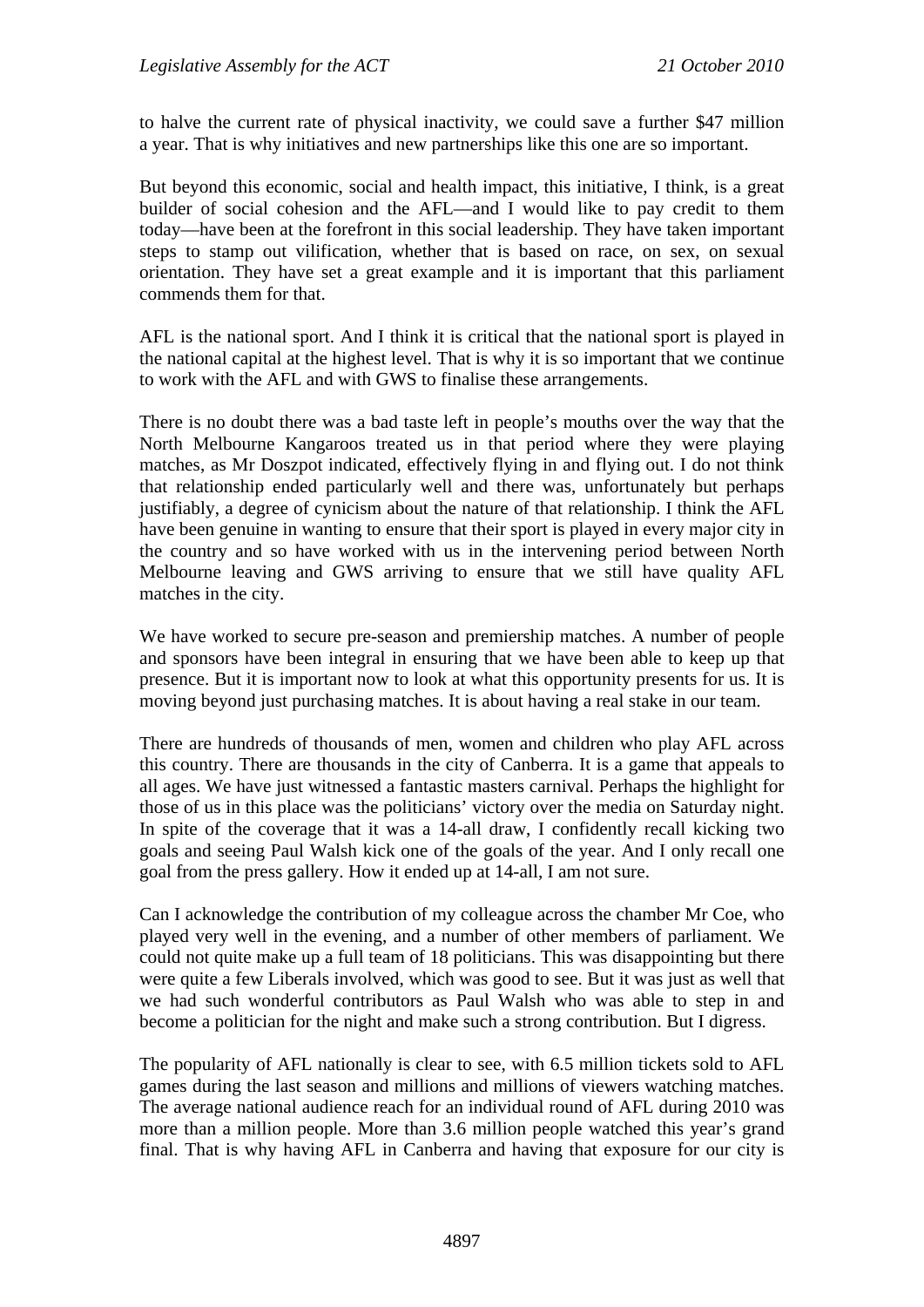really important and will help provide another compelling reason for people to visit this city.

Just as importantly, AFL is a sport that is loved by the Canberra community. Many thousands take part in local competitions, school-based carnivals and, increasingly, a large number of women and girls are participating. And that is fantastic to see. This year we saw 14,000 spectators jammed in to watch a fantastic match between the Bulldogs and the Swans. It was watched by a national TV audience of over half a million people. In short, the AFL's future in the ACT, I think, is looking very bright and it is important that we take advantage of this opportunity for the tourism and economic benefits that it will bring to our city.

We have noted that the environment for clubs selling matches has changed. The renegotiation of stadium agreements in Melbourne has meant Victorian-based clubs are less likely to want to sell matches interstate. The costs of running AFL teams are considerable. I am advised it is around \$30 million a year. This city, in and of itself, does not have an economic base, I think, large enough to sustain a team in our own right; so this partnership with GWS is the perfect solution for a city of our size.

We have continued our discussions with the AFL in the last few weeks to finalise this. We have explored extensively over a two-year period how the ACT can be part of the new team and what that team can offer the ACT community. I think there is agreement across the board now that we can have a genuine stake in this new club.

I would like to take this opportunity to commend GWS for the great faith they have shown in the Canberra community. One of their earliest recruits is young Josh Bruce, and GWS is providing a potential for Josh and no doubt many other Canberra-based AFL players to fulfil their AFL dreams. There is now a very clear pathway for juniors to come through the ranks in the ACT, the ability for a second-tier competition and for GWS to be involved. For that to include Canberra clubs, I think, is very exciting. Obviously a lot of the focus will be on the elite level but we need to recognise the pathway and the opportunities that are there for young footballers who might be in under 10s this year to see that there is the possibility, if they practise hard, keep fit and learn the skills of the game, that their career could take them all the way to the elite level.

Under the leadership of Peter Taylor and countless other prominent players and activists in local football circles, there is no doubt that this campaign has been a great success. I understand that the strong support that has been enlisted from the licensed club sector and many local companies has been critical in convincing those who are doing the sums in Sydney that this is going to work. We have seen a really important campaign run through the local media, with local players and AFL fans demonstrating their support. We all have a shared desire to see the national game played in the national capital.

As people have alluded to, I am indeed a passionate Hawthorn supporter. It is not that often that I will take out membership of another football club but I was very proud to be one of the very first to sign up to GWS, to act for GWS.

**Mr Hargreaves**: Some Hawthorn supporter you turned out to be.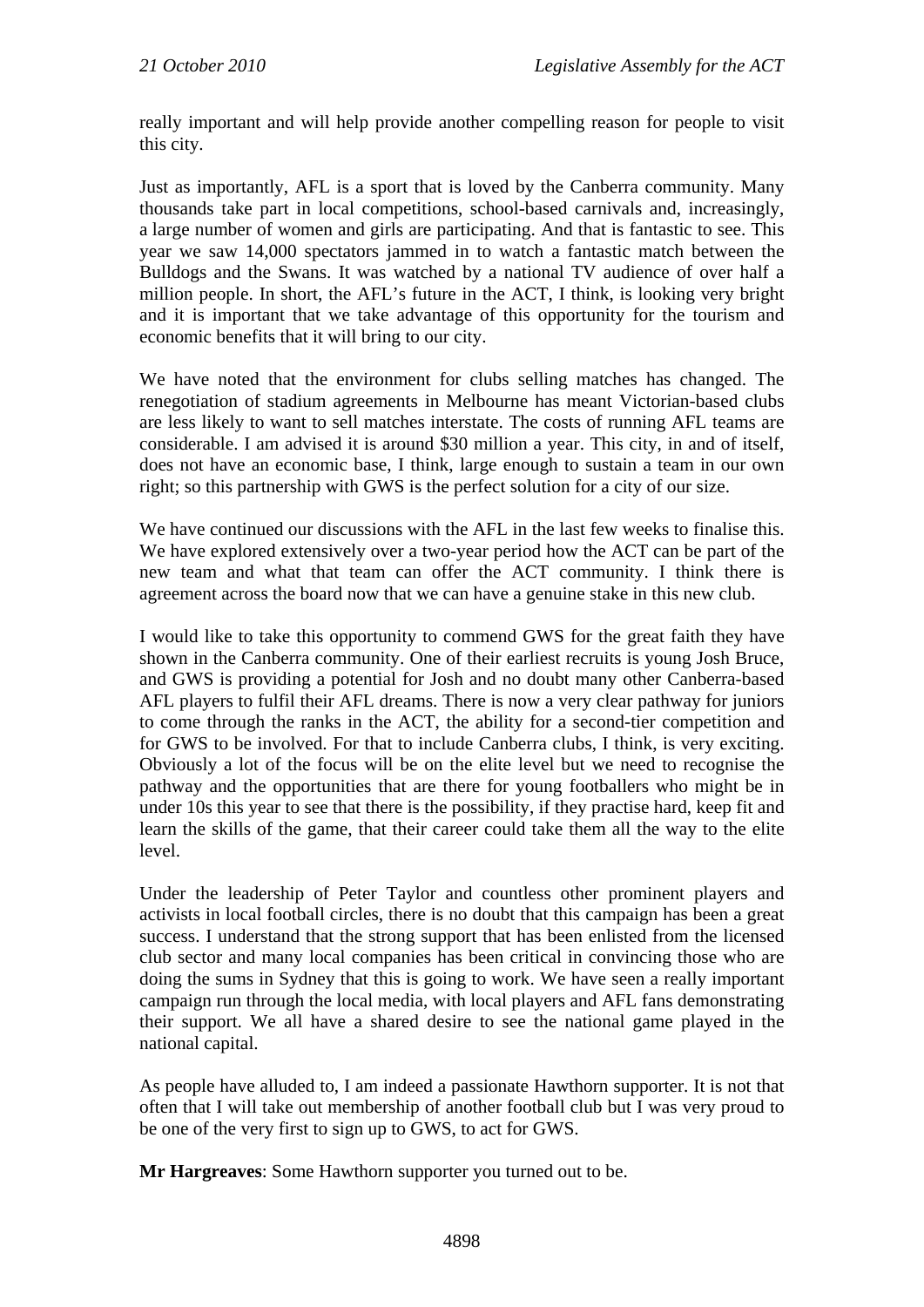**MR BARR**: I still maintain my membership of the Hawthorn Football Club and will continue to do so.

**Mr Hargreaves**: Where are the forms?

**MR BARR**: If you jump online, you can get in just in time. It is because of that shared desire of so many Canberrans to see this team be successful and to see this process—led at the community level and involving ACT businesses and finally now nearing completion in terms of a deal between the ACT government and the AFL around infrastructure, sponsorship and match-day guarantees—that we are very close, within, I imagine, about four weeks, to being able to make a significant announcement.

There is of course an important financial dimension to all of this. We will need to support this team with similar financial support that we provide for our other national league teams. We continue to have very positive discussions. They have been going on this week. We are discussing a 10-year agreement. We are looking at infrastructure at Manuka oval and what we might need to do to ensure that the financial returns to the team are there and that there is sustainability for the code in the ACT. So we are looking very hard at the financial realities.

We are also looking, though, at the benefits to the ACT community. We want to make ACT 4 GWS a reality because we hear this message that the Canberra community wants this team. It is an enormous opportunity, one that has the potential to deliver enormous benefits to our city.

**MR RATTENBURY** (Molonglo) (3.50): I would like to thank Mr Doszpot for bringing on this matter of public importance this afternoon. It is clear that around the chamber there is a level of support for it, and I think it is good that we take the opportunity to express that.

Like other members, I should probably declare what might be considered a conflict of interest upfront, as I am also one of the foundation members on the list. I put my money on the table as well to try and bring some AFL to Canberra. It would be fair to say that, when we talked about this in the party room this morning, I discovered there were a number of closet AFL fans in my party room whom I might never have picked. We have quite a few. It would also be fair to say that it was not universal. My colleague Ms Bresnan of course, as I think all members know, is a die-hard Broncos fan, and she is a little miffed at the departure of Israel Folau to team GWS. So I think there was a little bit of mixed feeling on that front.

I also feel some pressure now that Mr Barr was able to inspire with his fine words one extra sign-up on the web page during the time of his speech. I am closely watching to see if I can do a little better, but we will see how we go.

A lot has been said already about the potential benefits of having this partnership between the Greater Western Sydney team and the ACT, and I share many of those views. The obvious potential for having a team here and the pathways and the inspiration that can provide to young people is perhaps, to me, one of the most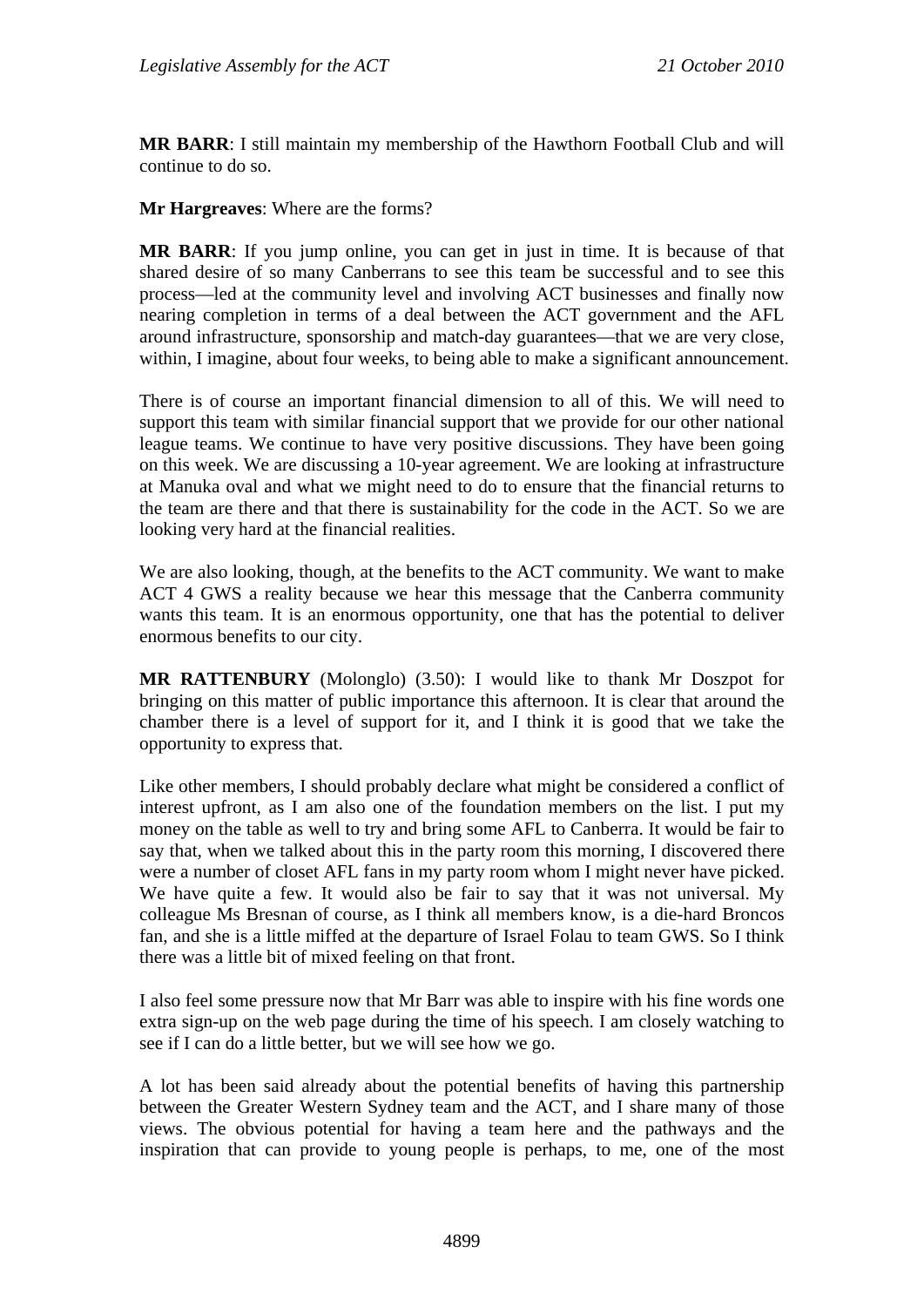attractive parts of the proposition. There is no doubt that having a clear pathway through will encourage young people to stay involved, to have a team that they associate with rather than necessarily having to leave town to follow their chosen sport. That would be of great benefit to the ACT, and we are not just talking about young men. AFL has a traditionally strong female support base, as well as very competitive women's competitions right through to the open age. A traditional view of it might be that this is talking about young men, but it actually crosses over the genders and cuts right through the community.

Having another top level sporting team in the ACT with proper role models will encourage greater participation by young people in the ACT, and it will also promote better health. I think the aspect of promoting better health is quite an important one as well as the level of participation. If you have a look at the figures from the Greater Western Sydney website already, the simple participation numbers and, therefore, the health benefits amongst young people, are extraordinary. They had more than 8,000 participants in the AFL Auskick program in Greater Western Sydney alone.

Through community club football, they have access to 26 junior and senior clubs across Greater Western Sydney. Nearly half of the schools in the area are involved in AFL programs, and the Paul Kelly Cup has nearly 2,500 participants from Greater Western Sydney schools. So I think you can see the impact that AFL has in an area where they have not yet had a team. I know the ACT, of course, has a very rich history of AFL. I grew up in Batemans Bay where my Batemans Bay Seahawks played in a south coast competition. We did not make it into the ACT competition, but I know that across the ACT clubs, such as Ainslie and many others have a really proud and deep history. You just have to go to somewhere like the Eastlake Football Club and see the memorabilia on the wall and the list of past champions to know how deep and rich that history of AFL in Canberra is. Taking the opportunity for us to partner with the new GWS team I think will only enhance that rich history.

But, of course, there are benefits for the city as a whole beyond those for AFL tragics in the city. For Canberra there will be television and internet exposure, as these matches will be beamed all over the world and not just in Australia. I know that they are beamed all over the world, because I have a friend who has just been posted to the UK for work purposes and she signed up to some satellite TV company just so she could get AFL matches through the course of the season. We, of course, just saw the match played in China a week or so ago as the AFL attempts to expand coverage and participation around the world.

Obviously there is employment and income for local businesses on match days and, clearly, if we are able to structure the games in a way that increases the number of overnight visitors, all the better for the tourism sector in the ACT. We were just debating that sector yesterday and talking about the many forms in which tourism and events can contribute to the local economy.

I think another interesting factor which has not been touched on so much in the debate already is that GWS has already built strong corporate support in western Sydney. With matches regularly taking place in Canberra, those corporate supporters will inevitably come to this city to follow the matches. I think the possibilities arising from that simple exposure of the ACT and Canberra to those corporate players in western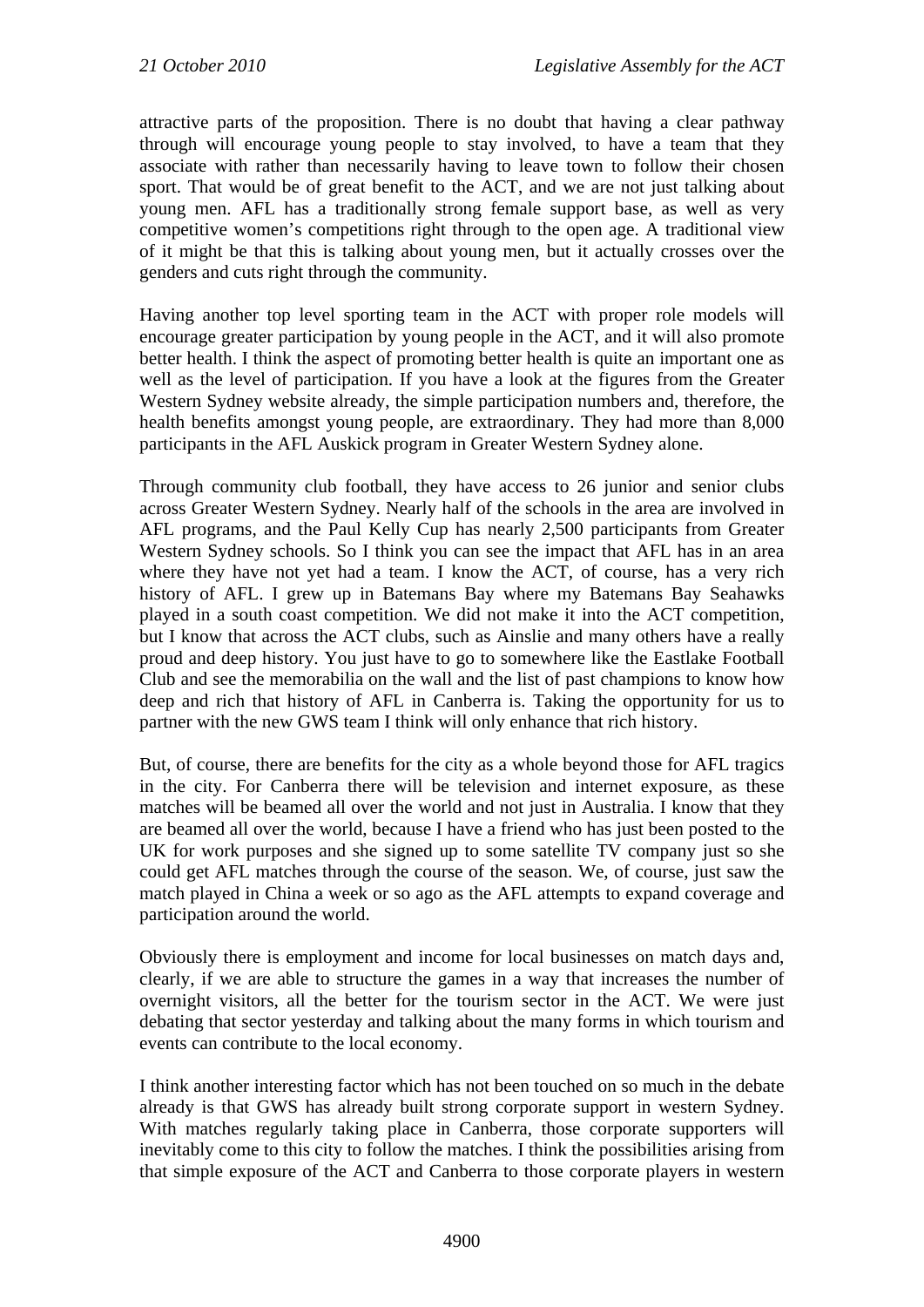Sydney and the potential economic and employment opportunities flowing from that are perhaps difficult to measure, but they are some of the interesting possibilities that may emerge from that strong corporate support that the team has already generated.

We are discussing all of this, of course, before the team has even launched, let alone got itself a name. The level of excitement attached to it is palpable and I think quite positive for a team that has not even got off the ground yet. Having the team come here regularly will enable Canberrans to regularly see high quality AFL matches in the city. Of course, away teams will come as well, and fans of those teams will no doubt flock to the games, too. It will see Canberra become a regional hub, because, despite New South Wales being historically a rugby league state, there is right through the region a strong affiliation and strong attachment to the AFL competition. I think we would see people coming from around the region—the Riverina, Goulburn, Orange and the south coast—for these matches. Placing Canberra as a regional hub for this sporting team I think would work very well.

Having top level AFL matches in Canberra will improve the usage of our major sports facilities. The more they are used, the more the overall costs are offset. Obviously, if a facility is are used only once or twice a year, the costs are not dissipated as much. And I do want to touch on the costs, as I think it is something we need to be mindful of.

It has been interesting to watch the negotiations the minister has had with the AFL in the last couple of years around what price games will be and how willing the ACT has been to pay for those games. I want to give the minister some credit here, because he has not taken an approach of getting AFL to Canberra at any price. This really only comes from reading the newspapers—and we all know how much one should be careful in judging one's information from the newspapers—but my sense is that the minister has been prudent in simply not signing up to AFL at any price. That is something we need to continue to be mindful of as we go through the negotiations with the AFL.

The AFL are clearly a commercial operation at some level as well. We see that in some of the activities they undertake and the way they conduct themselves. I think we have to negotiate hard to make sure that we enter this partnership in a way that is viable for the ACT on an ongoing basis, because we are talking about a 10-year partnership, and that is something that we will need to take into account.

We must also consider the costs that will go with providing the necessary stadium facilities, whether that is some sort of upgrade at Manuka Oval or a longer term move to Canberra Stadium if we see a reconfiguration of that stadium. We regularly debate in this place the economic pressures upon the ACT and the pressures upon the ACT budget. The potential investments and the numbers we have seen put around for stadia upgrades are very substantial. I recall when the minister released various options last year that one of the options of the four that was set out for the possible redevelopment and construction of stadia had a price tag on it of \$300 million. Obviously there was federal money presumed in that sort of package, but it gives us a sense of the potential scale of expenditure that is required. If we were to see those sorts of numbers being put around to improve our stadia facilities in the ACT, I imagine we would have a very animated debate in this chamber.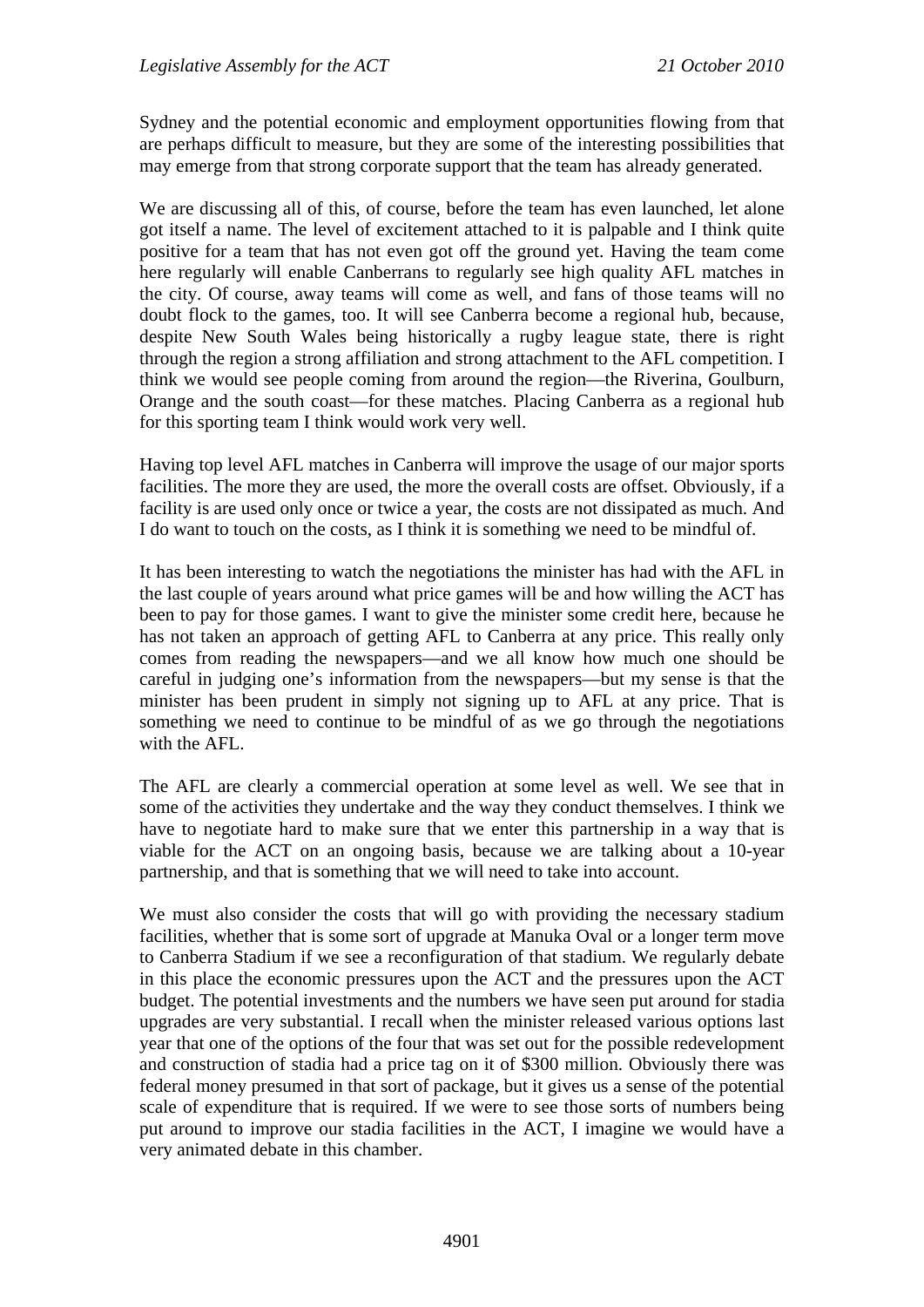Having perhaps added those few words of caution, I will close by simply offering my support on behalf of the Greens for the bid. I think the team have done an excellent job so far. I met Peter Taylor at an event recently. I had never met Peter before and he rocked up and said hello to me, and he knew that I had signed up. I had never particularly said anything publicly about it, so he is clearly right on top of his bid and who is signing up to join it. I suspect that also means any of his friends who have not joined up are on a hit list.

I think the team have done an excellent job putting in a very professional bid and being very enthusiastic about it. I have been receiving emails from some of the clubs around town I am a member of imploring me to sign up—which I already had done and to sign up my family. There is a great energy to the bid, and I hope that it will be successful and that we will be enjoying high level AFL in the ACT.

**MR COE** (Ginninderra) (4.00): I am very thrilled that today's matter of public importance is about the strong possibility that the ACT and region may soon have ownership of an AFL team. Firstly, I would like to say that I fully endorse what my colleague Steve Doszpot said in his support of this campaign for a permanent home for AFL in the region. It is certainly a campaign I am very passionate about. Canberrans certainly have an affinity with Australian rules football. Whether it be because so many Canberrans came up from Melbourne with the public service agencies in the 1950s and 1960s, through the national expansion of the game in the 1980s and 1990s, the success of the Auskick program or by many other means, there is room for a home for AFL in the capital territory.

In spite of never having had a team in the AFL or the VFL before, the region has punched well above its weight when it comes to producing players. Whether it be James Hird, Alex Jesaulenko, Shaun Smith, Mick Conlan, Ian Low or Aaron Hammill, Canberrans have done very well in the top league of football. It is also worth mentioning Bob Furler, who was a premiership winning captain coach at the Ainslie Football Club and also a joint winner of the Tassie medal in 1947 for the outstanding player at the Australian rules football interstate carnival. The players I have just mentioned were from the ACT. If I was to discuss the region and to include the Riverina, in particular, the list of players would be as long as your arm, including the likes of Carey, Kelly, the Danihers and many, many more.

Unlike some other sports with national leagues, the AFL, like the NRL and Super 14, have supporter followings that extend beyond those actually playing the sport. By this I mean that, for some sports, it seems that the crowds are likely to almost exclusively come from those that play the sport or used to play. For supporters of AFL, I think a much larger proportion would follow the competition in spite of not having had any formal connection with playing the game themselves. This means the potential supporters of an ACT team would extend beyond the current Australian rules football clubs. However, the clubs certainly do have a strong role to play.

The AFL has always been cautious when expanding the league into new markets, and I think most will say its expansions have generally been very successful. For some other sporting codes, we have seen expansions that have not worked out for one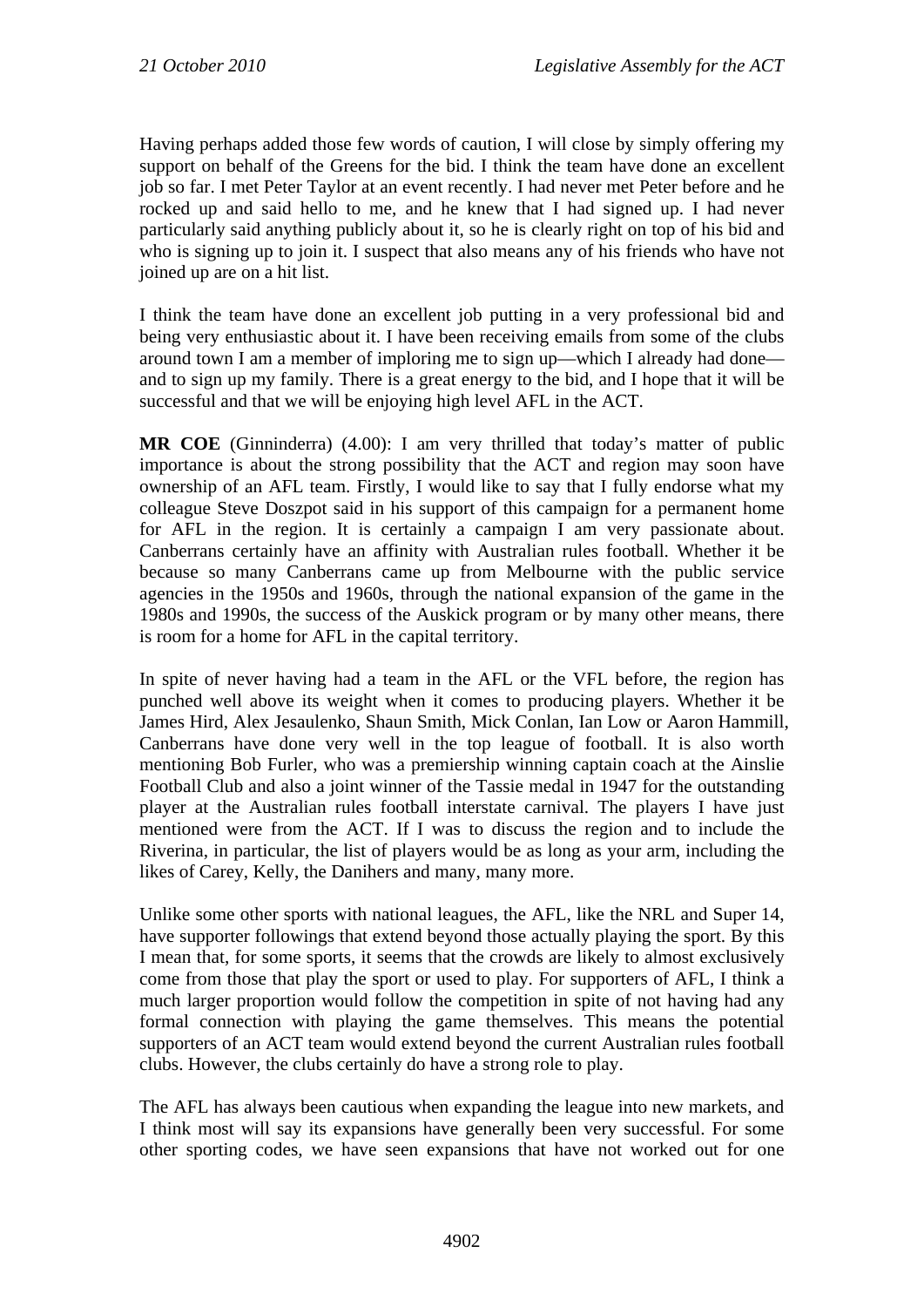reason or another. I think the AFL has been very keen to ensure that any new team does survive and is in fact a premiership contender soon after entering the competition. To that end, we can be confident that the GWS team will be a threat for the premiership, and it is possible that the cup could one day come to Canberra.

What would a successful ACT 4 GWS campaign actually mean? GWS will play up to 40 games in Canberra over the next 10 years. AFL in Canberra and the region will have a seat on the GWS board. The GWS will continue to invest in local talent academies. GWS will establish a training base in Canberra and the region. GWS will conduct community camps in the region, and GWS will field a team in the AFL Canberra competition or in a second tier AFL competition that will feature Canberra clubs.

The campaign to get 5,000 on board with GWS has been very well executed through media campaigns, on-the-ground promotion at clubs, signage at grounds around the territory and word of mouth. The target is very close to being reached. This is a tremendous effort. I think Canberrans have a bit of a history of being a little reserved when it comes to backing our sporting teams, especially when they are not winning. So to get near to 5,000 people to pledge \$50 for a team that has not yet played a game in the big league is very impressive and a tribute to the ACT 4 GWS team.

I am very pleased to say that all members of the ACT opposition are on board with GWS and have pledged our support to make the ACT 4 GWS campaign a reality. Each Liberal member of the Assembly acknowledges the benefit of the team and just how good it would be for the ACT community. I encourage all Canberrans to get behind this bid.

Again, this is not about getting the odd game in Canberra and living match to match; this campaign is about getting a team that invests in Canberra and, in turn, Canberra can invest in them. It is about us all having pride in a team and giving football in Canberra an identity in the national league. An example of the promotions are as follows: the Canberra branch of the Geelong Football Club, the Canberra Cats, which I am a member of, has promoted the cause extensively. One sentence in a recent email stood out: "It's not about barracking for GWS; it's about getting top sides playing here." Here you have paid-up members of the Geelong Football Club supporting the GWS campaign. That is what I am. So even if you barrack for another team, you can and should get on board with GWS. It means so much to the promotion of AFL in the national capital.

I would like to pay tribute to some of the key organisations that are supporters of the campaign here in Canberra. My colleague Steve Doszpot has already mentioned them: Ainslie Football Club, Queanbeyan Tigers, Belconnen Magpies, Eastlake Football Club, Pedders Suspension, Autoco and Coordinate. Whilst mentioning the Belconnen Magpies, which is, of course, in my electorate of Ginninderra, I would like to congratulate our president, Bob Garrett, on his commitment and his club's active involvement in the campaign. But by far and away the key person to commend and thank is Peter Taylor for his commitment to the cause. If this campaign is successful, all Canberrans will owe a great deal to Peter.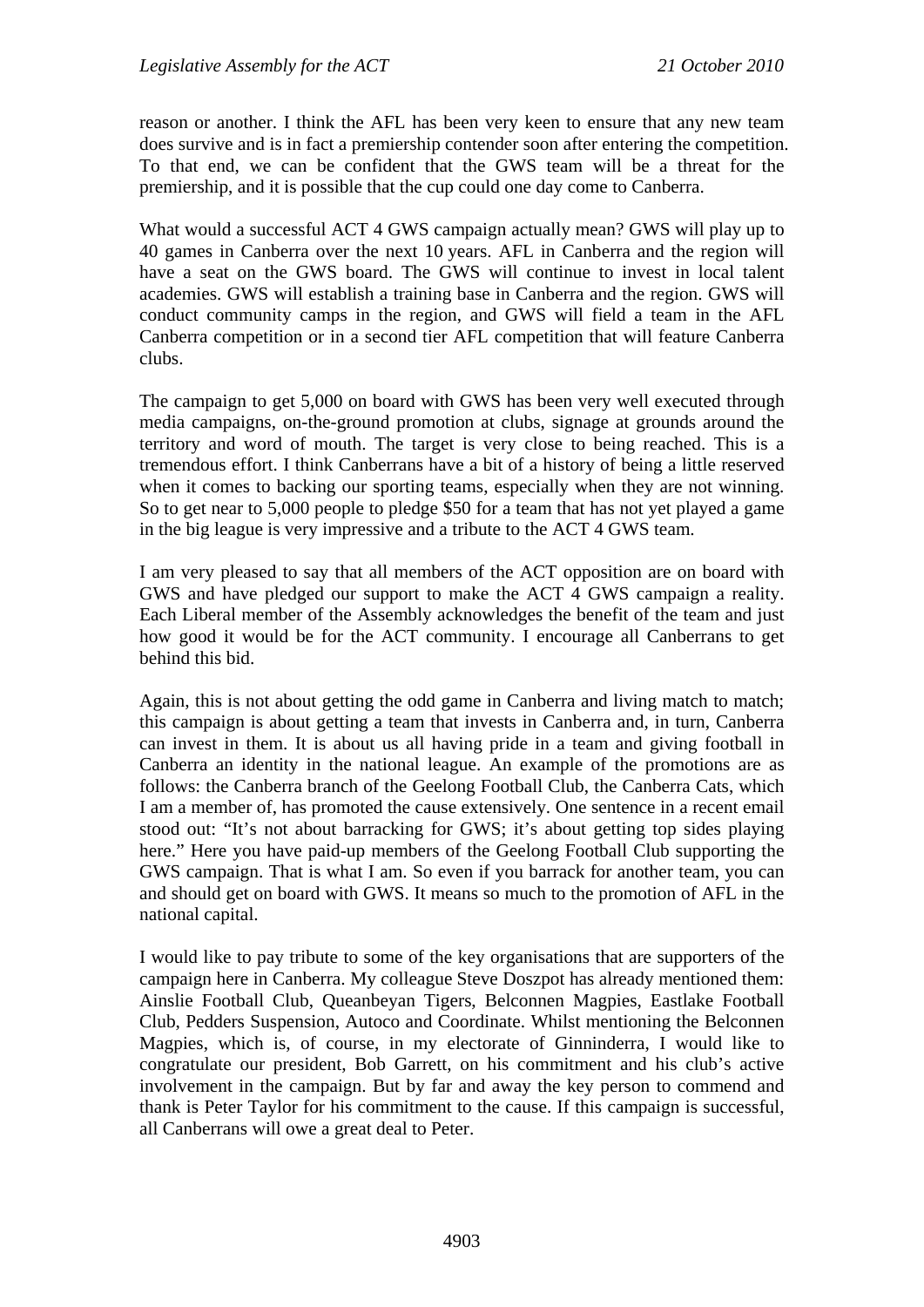A successful campaign will mean millions of dollars for our economy, an invaluable addition to the cultural and sporting lives of our city, a professional team for younger players to strive towards being a part of and to look up to and additional promotion of our great city around Australia. The business development manager of the ACT Southern News South Wales region for the AFL, Garry Buchanan, also deserves to be commended. He and David Pembroke from the contentgroup and the rest of the team in Canberra have fought tirelessly to make this a reality, and I welcome him here today.

Furthermore, I would like to put on the record my thanks to the GWS chairman, Tony Shepherd, and the CEO, Dale Holmes. Dale has spent a lot of time in Canberra over the recent months promoting the team and the ACT presence. Of course, the team GWS head coach, Kevin Sheedy, has played an integral role in promoting the game around Australia for decades. We in the territory have been privileged to have his presence and his promotion of the GWS team in Canberra and the region over recent months.

Most of the people I mentioned were at the announcement of a memorandum of understanding between GWS and the University of Canberra on 9 September. This is a great partnership and is signed by Dale Holmes and the vice-chancellor, Professor Stephen Parker, based around sharing resources and facilities and putting the experience and expertise of both parties to common use. Such collaborations between professional sporting teams and universities are growing in number across the world and represent a great opportunity to benefit all concerned.

The University of Canberra sports studies professor, Keith Lyons said:

The partnership between the University and GWS is a great opportunity to support an exciting venture for sport in the capital region. Both partners have made big commitment to community development.

Finally, I ask the ACT government to assess what they can do to remove barriers and to support what promises to be a great boom for the territory. What the club needs is certainty. The ACT government must be clear about what they can and will do to help make the GWS presence in Canberra a reality. We cannot have year-by-year negotiation when we are looking for a long-term commitment from GWS. We need a government and a minister who is decisive and committed to do all that is reasonable for this campaign.

I know that the minister is, of course, a supporter of AFL, and he probably needs very little convincing of this importance. I support ACT 4 GWS. What I have briefly described today is a well coordinated campaign of football lovers, community-minded people, business, education institutions and governments who are keen to bring about a team in the AFL that Canberrans can take ownership off. In their words, it's our team.

**MR HARGREAVES** (Brindabella) (4.09): It is no secret to anybody in the Assembly that I am a massive AFL fan—except for the blind, deaf and stupid, and you can put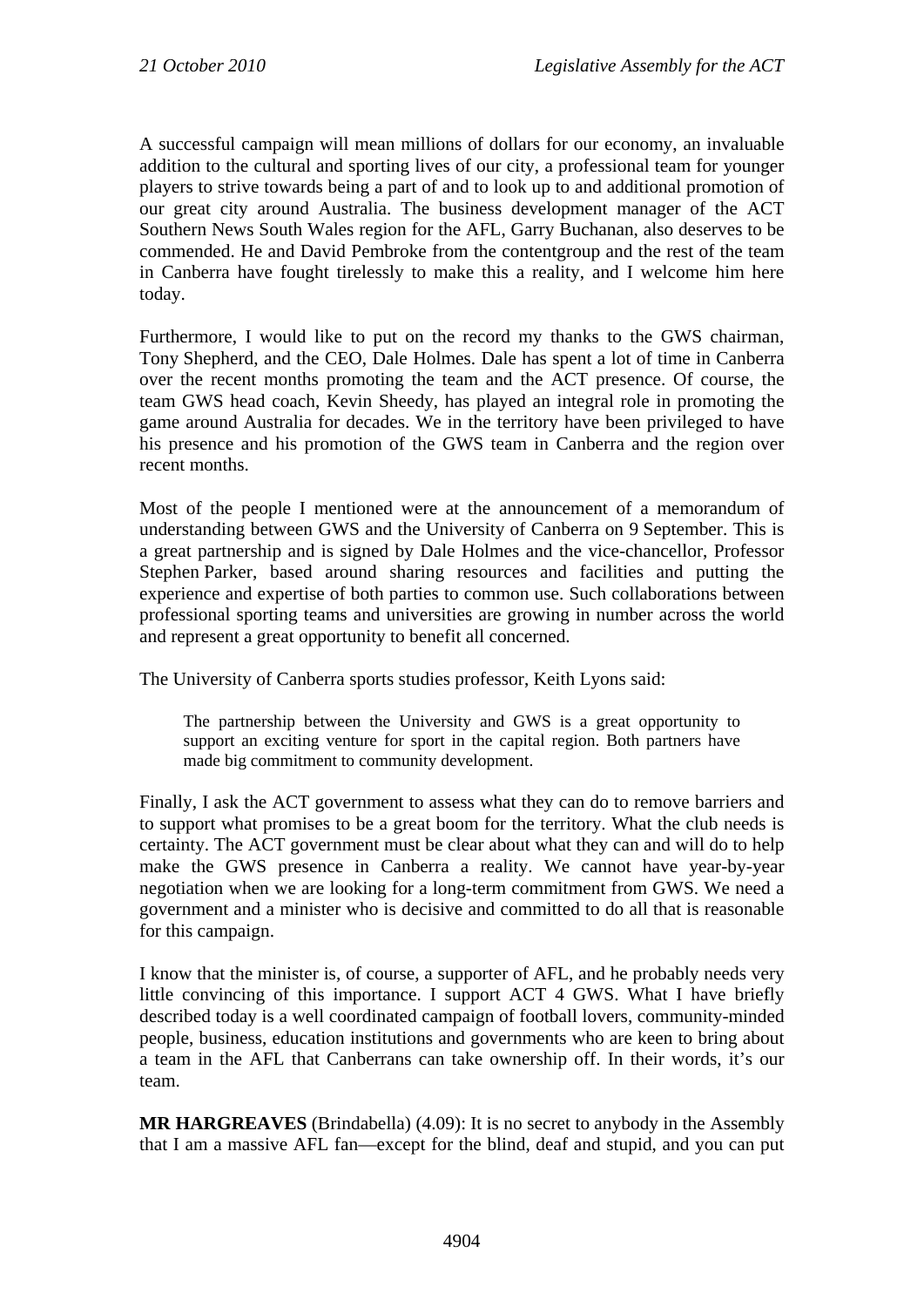up your hands for any one of those three. I thank Mr Coe for recognising all of the big players in this and also my colleague Mr Barr. With respect, Mr Coe, you were a bit remiss: you forgot Brian Quade, the president of ACTAFL in Canberra, sitting up in the gallery. This bloke is as misguided a person as you have seen in his allegiances. Nevertheless, he is a very effective operator in AFL in the ACT.

It has been hard to wipe the smile off my face since that torturous long weekend in October that ended with Collingwood as premiers—108 to 52, Madam Assistant Speaker. I will say it again: 108 to 52, and we beat St Kilda. My condolences to the departing Mr Smyth, to Mr Kiermaier and, dare I say it, Mr Dick Stalker, who lost a heap of money on it, as we thought he might.

There is only one thing better than beating St Kilda in the grand final and that is beating them by one point in the grand final. For those who do not know what that is, you need to go and do your history because your education is sadly lacking. But I am under no illusion that Collingwood—

**Mr Smyth**: But you do hold the record for having lost the most grand finals.

**MR HARGREAVES**: I might remind Mr Smyth that since 1958 Collingwood has won three grand finals to their one, which they stole after the siren because that renegade Barry Breen kicked it after the siren and it should have been disallowed. If they want to celebrate their bushrangery they can go ahead and do it. But winners are ginners and the rest of you can please yourselves.

I have no illusions, of course, that Collingwood will play here should the ACT 4 GWS bid be successful. We host AFL games at Manuka Oval. It is an exciting prospect that the ACT could have a formal permanent and meaningful link with an AFL club. AFL has a rich history in Canberra, having played here for over 80 years. When settlers moved to Canberra they brought with them their passions, including AFL, soccer and cricket. As a matter of fact, when I first came to Canberra in 1968 it was the local AFL that was broadcast on Channel 7 TV. The local competition is deep with history. We have witnessed the glory days of local football—the great local rivalries of Eastlake, Manuka and Ainslie watched on by crowded hills. Manuka Oval has been central to the history of AFL in Canberra, having hosted the first grand final in 1930. Mr Smyth was about three then. Since 1998, Manuka Oval has hosted a number of elite AFL matches, including 14,000 people packing in to watch the Sydney Swans take on the Western Bulldogs earlier this year.

**Mr Smyth**: Did you ever play on Manuka Oval?

**MR HARGREAVES**: I have actually, but we will talk about that some other time when we talk about what it was I played. It looks significantly different nowadays, though, but it still has a familiar glow of former glory. Over the years our local competition has produced a number of AFL superstars, including former Carlton legend Alex Jesaulenko, who would not be famous except for using a Collingwood player to get up into the air in the first place. If it had not been for Collingwood he would have been a nobody. He would have been a nobody if it had not been for Collingwood. Current Essendon coach and former captain James Hird comes from a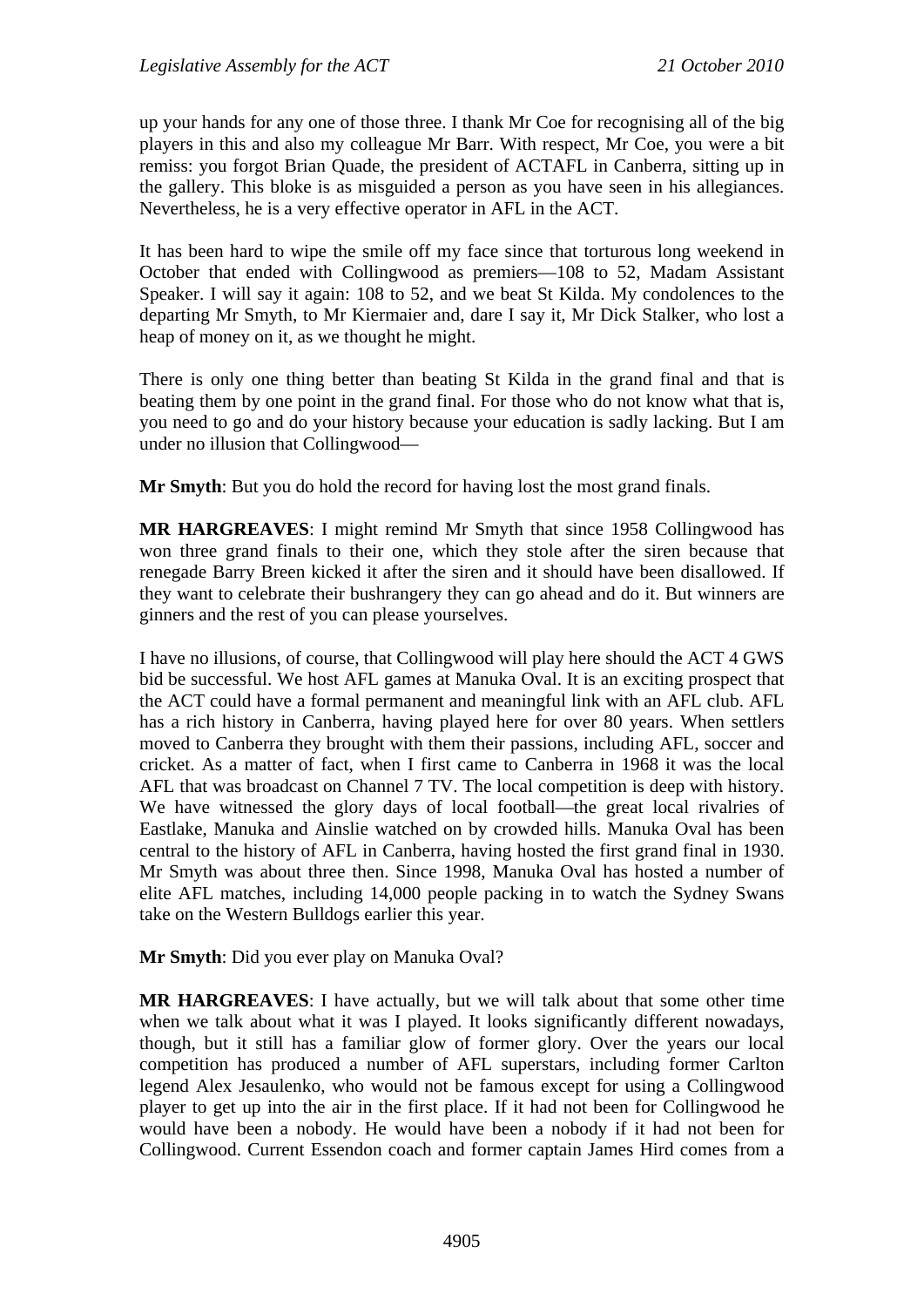very famous Canberra AFL family. I say g'day to his dad, Allan. There is current Sydney Swans co-captain Craig Bolton and, most recently a young Eastlake player, Josh Bruce. He became the first local player to be signed by Greater Western Sydney following his selection in the 2010 all Australian under 18 team.

How good is this? His selection highlights the pathway that many young Canberran footballers aspire to when they participate each week. As part of the nurturing of local talent, GWS have stated their intention to create a junior GWS elite talent squad for Canberra's best talent enabling them to prepare their skills as they move through the age brackets. This will help the local players. It is the best opportunity yet to develop their talent and train with a high quality squad. There are now over 24,000 participants in AFL in the ACT and surrounding region and participation numbers in Canberra are continually improving.

I could not make a speech about AFL without talking about the women's league. I recognise Gary Buchanan in the gallery today. He was around when I was pestering everybody to try and get the women's league recognised.

**Mr Doszpot**: Ten short, John.

**MR HARGREAVES**: Ten short what?

**Mr Doszpot**: Numbers. We need 10 more members—

**MR HARGREAVES**: No, you do not; you need nine. I just signed up. I would be very interested to know—I ask the minister to check it out—whether GWS is going to have a women's team. That would be fantastic. You might also like to know that it was Tuggeranong that won the women's AFL grand final this year, Mr Smyth. I can see he is absolutely schizophrenic. He is beside himself here. He loves his footy does our Mr Smyth.

**Mr Barr**: They were wearing Hawthorn colours, weren't they?

**MR HARGREAVES**: No. Nobody would dare go out in daylight hours wearing Hawthorn colours, Mr Barr—not without armed guards anyway. Since 2001—this is really interesting—the ACT government has supported AFL Canberra with nearly \$400,000 in operational support, as well as, of course, supporting numerous other capital works projects through local clubs. High demand for the AFL in Canberra has required upgraded facilities throughout the territory. The government has not only improved the top-end facilities of Manuka Oval and Greenway but also supported local facilities. I am still going to badger the government about knocking off that oval at Isabella Plains for a proper training facility for my beloved Tuggeranong Hawks, but we will talk about that some other time.

We talked about climate change earlier on. I am sorry; it is not Greenway. It is the Gordon district playing fields—home of the Tuggeranong Hawks. We have introduced the Point Hut pump station to irrigate those playing fields rather than use potable water. It will provide a minimum of 95 per cent of the requirements of the 6.9-hectare playing fields, which explains the excellence of the players who come out of that particular Tuggeranong football club.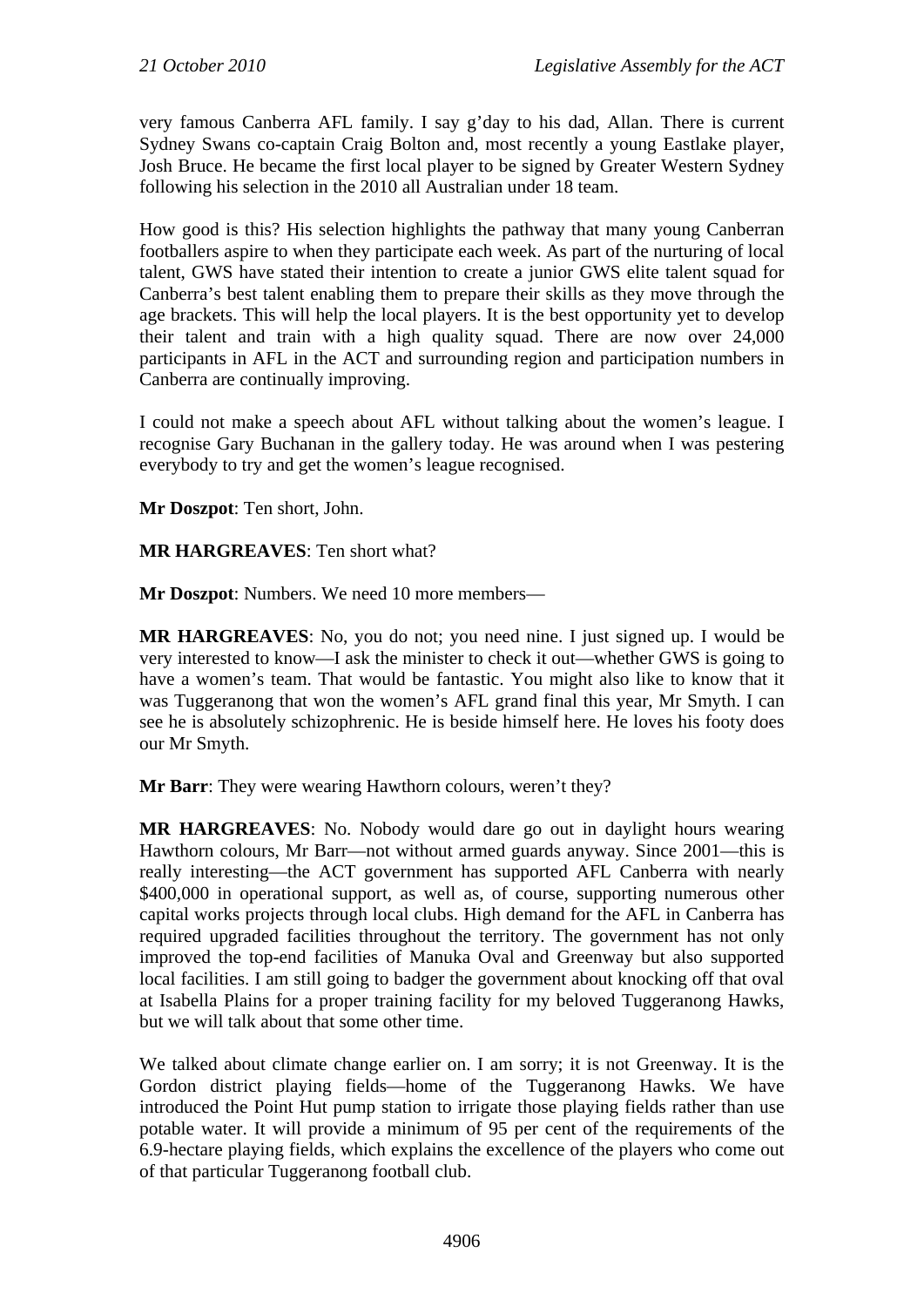By the way, this \$200,000 investment ensures that local kids have the best opportunity to emulate all the AFL stars from Tuggeranong, like Essendon premiership player Justin Blumfield and, as mentioned earlier, former St Kilda captain—losers!— Aaron Hamill, who had the good sense to leave. But where did he go? Carlton. There is no accounting for taste, is there? That is another good thing that Collingwood would like to do after beating St Kilda again—beat Carlton.

I was told by Mr Doszpot that we are 10 members short. As of this morning there were 4,932 membership pledges, but do you see this? You were knocking me about this. In that man bag, for the purposes of the *Hansard*—

**Mr Seselja**: Is that a purse or a man bag?

**MR HARGREAVES**: No, that is a man bag. It is a utility satchel, you ignoramus. The difference is that it has not got a shoulder strap.

**Mr Seselja**: Does it have your moisturiser in it?

**MR HARGREAVES**: Where is your feminine side, Mr Seselja? That is why you could not get a game in AFL, mate—because you are not in touch with your feminine side.

Can I now turn to the really serious bit about this? We need to remember that in football, and in fact in any sport, the best part of it is having a lot of fun—having a lot of fun and giggles on the field and having sportsmanship. We have a tourism aspect to this. It would be a drawcard for this city. But, more importantly, the Greater Western Sydney team is a professional outfit. Kevin Sheedy would not touch it if it was not a professional outfit. Having a professional outfit essentially co-base itself using Canberra as that base is probably the most fantastic news for AFL supporters for decades. If we are to have an incremental step towards having our own team in the AFL, which will happen well after I am gone, this is the only way to go about it.

**Mr Smyth**: Well, go now and assist the process.

**MR HARGAEVES**: I will be gone next Thursday. We have seen teams go down the gurgler. Cosmos is one. You know about that, Mr Doszpot. But there are other teams that have tried it and not quite made it. I think there is a good chance that GWS is going to be a real force. It will take a little while. What better place to nurture that talent and all of that corporate commitment to AFL than here in Canberra? I think this is the best thing since sliced bread.

**MR SMYTH** (Brindabella) (4.19): On behalf of the Liberal Party in this place, where all members are members of the GWS bid, I would just like to add a few words and thank a few people as well. It is really important that young players have something to aspire to. They need to have heroes who will inspire them to be the best that they can be, whatever their sport. You can see in a way the decline, almost, of Australian rules football in the ACT. Firstly, the Cannons, followed by the Raiders and then the Brumbies in particular brought to this town first-rate football—the best football of the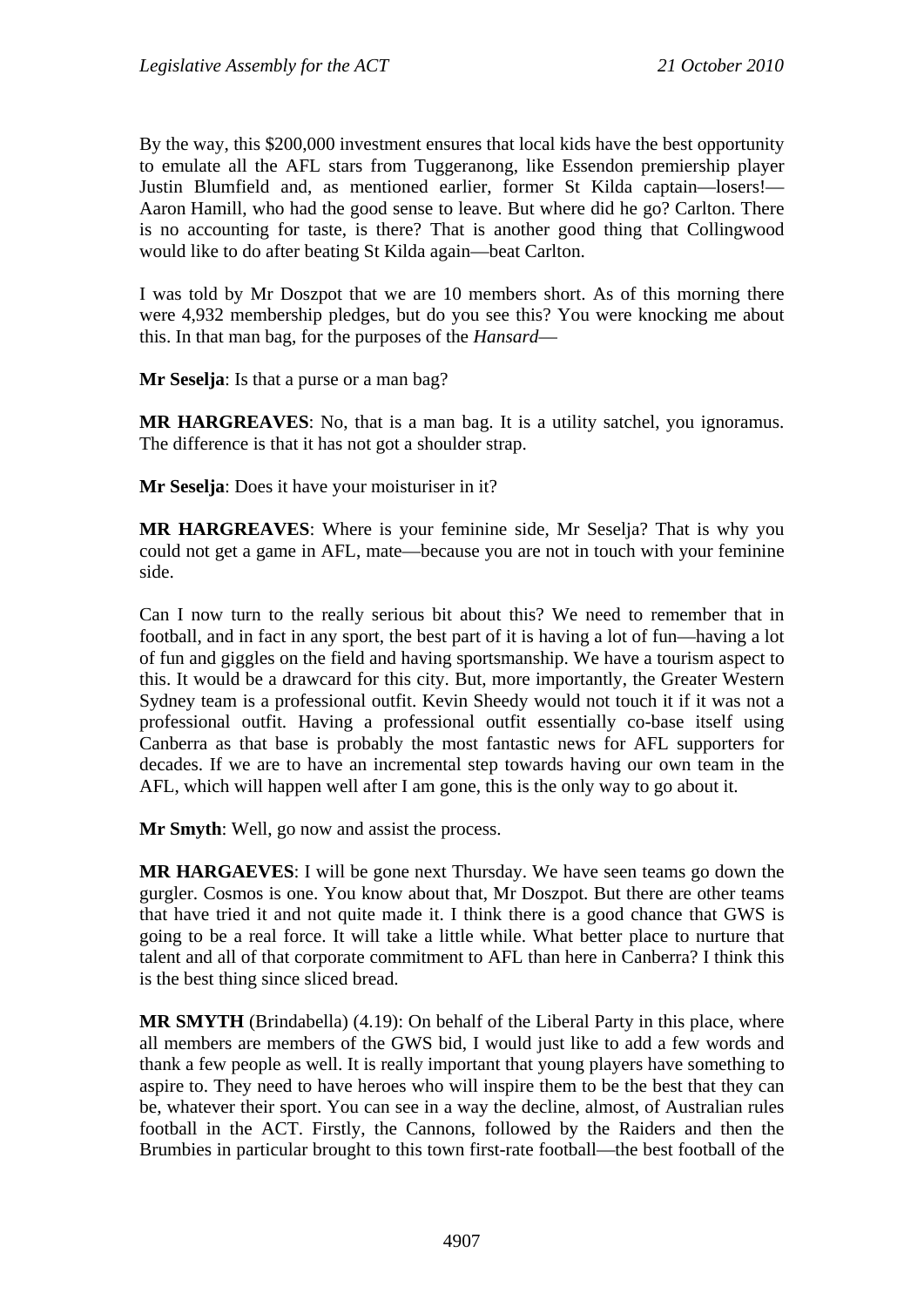code. You can see the success. Canberrans in particular like successful teams. We need to have in place, for those kids that follow Aussie rules, a number of games played here in Canberra colours to give them something to aspire to. I can attest to this. I played Aussie rules in the mid-1960s in Sydney. I can recall a game—

**Ms Le Couteur**: In the mid-sixties?

**MR SMYTH**: Yes, the under 7s, 1966.

**Mr Barr**: I didn't realise you were that old, Brendan.

**MR SMYTH:** There is laughter. It was under 7s and under 8s, St Patrick's primary school, Kogarah Aussie rules club. We won. I was in two grand finals. I saw St Kilda do a demo match in Sydney—the whole team. We all barracked for St Kilda for the rest of our lives. Now, 44 years later, I may be the only one that kept that vow and I lived to see the St Kilda grand final. Seeing those guys playing and the standard that they played at just inspired young kids. Our team was coached by one of the fathers at my primary school. Our greatest victory was 144 to nil win against Greenacre who were coached by the local nun. There was a little inter-religious rivalry there. But we had something—we had an example; we had something special. That is what we need in this city.

When I came to Canberra in 1969 I played a couple of seasons for Woden-Manuka. It does not exist anymore. At that stage there were probably 20 or 24 teams, or 20 or 24 clubs, in the local area. We had the ACTAFL and the Monaro league. A lot of Aussie rules was played. Really, south of Goulburn at that stage was Aussie rules territory. I think that decisions made by the AFL let Aussie rules in the territory and southern New South Wales down.

You can see it because the followings have travelled to the best teams in the territory. They go to the Raiders, they go to the Brumbies and they follow that success. People like success and they like seeing the highest level of the sport. That is what GWS are offering us. They are offering us a chance to see 40 games in the next 10 years and to see that level of sport. They are giving our kids something to aspire to, to be thrilled by, and an incentive to train harder.

Apart from all the other benefits about pride in the city, getting the kids to join, issues of inclusion and addressing issues of mental health, which organised sports does, it really is a time of great pride and everybody should be behind it. I hear Mr Hargreaves has just joined so that will make two from the Labor Party. I know that Mr Rattenbury has joined. Are there another three, Mr Rattenbury, so that we can get these last 10?

**Mr Barr**: The Treasurer's a member.

**MR SMYTH**: The Treasurer. So we have got three out of the seven members of the Labor Party. Madam Assistant Speaker, you can speak for yourself when we have finished. It is about leadership and it is about helping those guys who are doing a good job for us to do this. Dave Pembroke and Gary Buchanan are here, as well as Mr Quade, the president. Welcome, Mr President, in that capacity.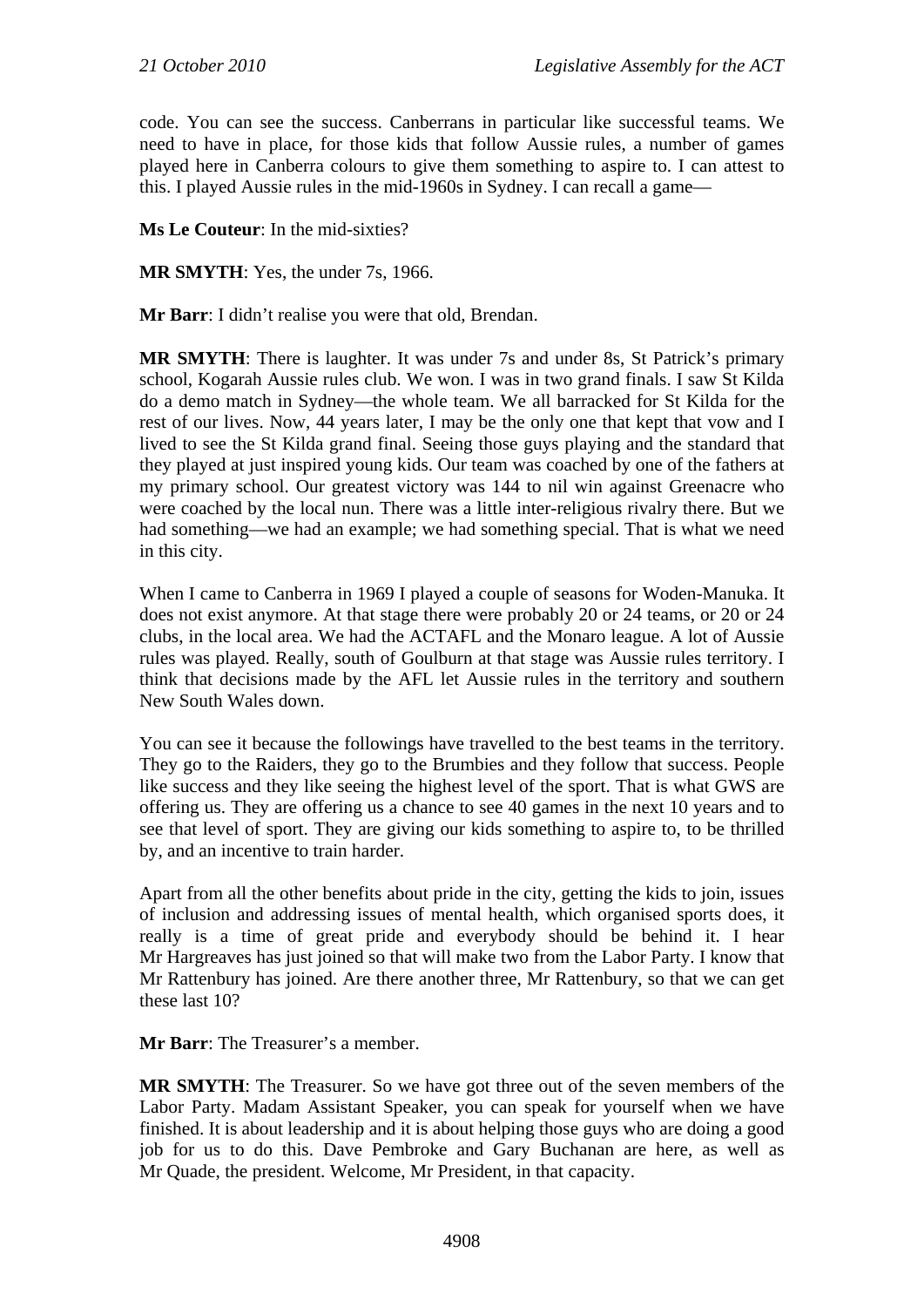We have got great people doing a good job here and we need to back them up. Having Sheedy as the coach is great. He has already spoken in Canberra a number of times. He understands about country sport. He understands about regional sport. He can rattle off the names from Canberra and the surrounds who have come through the grades and gone on to great things, initially in Melbourne when it was all played in Melbourne, and now around the country in the various teams. It is an opportunity that we should grab. It is an opportunity that we should do everything in our capacity as individual members here to support. We should encourage the minister to support it and we should encourage the city to support the GWS bid for the ACT.

**MADAM ASSISTANT SPEAKER (**Ms Le Couteur): The time for this discussion has expired.

#### **Climate Change and Greenhouse Gas Reduction Bill 2010**  [Cognate bill:

Climate Change (Greenhouse Gas Emission Targets) Bill 2008 (No 2)]

Clause 7.

Debate resumed.

**MR RATTENBURY** (Molonglo) (4.24): I rise to speak to the amendment that Mr Seselja moved before lunch, which seeks to cut the proposed reduction target from 40 per cent to 30 per cent. The Greens will not be supporting this amendment. We chose to support the 40 per cent target because it is based on science. It is based on the best possible evidence of what this planet needs us as the inhabitants to do.

I heard Mr Seselja calling across the chamber at Mr Corbell earlier about it being some magic number. In fact, it is a number that is actually in science. It is in the Bali climate negotiations. It is in a series of scientific papers. It is the best possible science that we have. What the science is telling us is that it is the appropriate target to be aiming for in order to prevent dangerous climate change. It is scientifically based.

It contrasts with Mr Seselja's number. He has plucked out of the air 30 per cent and is running this extraordinary line that 40 per cent is going to ruin us all but 30 per cent will be okay. It was a shame I had to speak after Mr Corbell because he spent some time pointing out the fraudulent nature of Mr Seselja's argument and I think he summed that up quite well. I think it is worse than that. I think Mr Seselja is putting forward a deceitful argument where he is trying to convince the community of Canberra—

**Mr Seselja**: On a point of order, Madam Assistant Speaker, I know that Mr Rattenbury is feeling fired up but it is not appropriate for Mr Rattenbury to be calling me deceitful. I think that, particularly as the Speaker, he would know this. We get called to order for much less in this place. I would ask you to ask him to withdraw it.

**Mr Hargreaves**: On the point of order, Madam Assistant Speaker, my reading of what Mr Rattenbury was saying was that it was the argument that was deceitful and not Mr Seselja.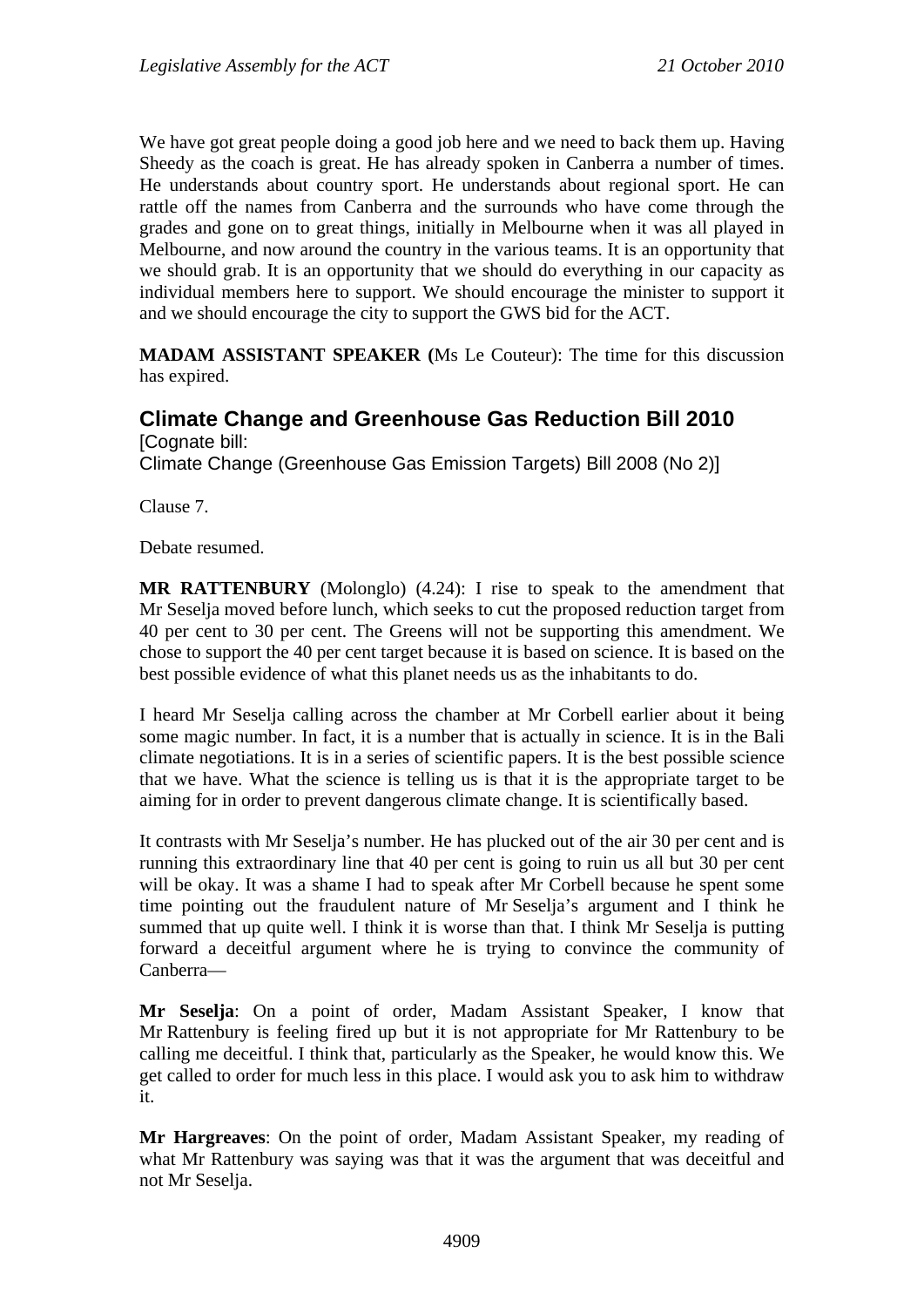**MADAM ASSISTANT SPEAKER** (Ms Le Couteur): I would have to say that I also believe that Mr—

**Mrs Dunne**: On the point of order, Madam Assistant Speaker, that is a nice argument. But when you say that someone uses a deceitful argument, the clear implication is that you are making an assertion about their character and the sorts of arguments they would give and therefore they are deceitful. The member should be asked to withdraw.

**MADAM ASSISTANT SPEAKER**: Thank you, members, for your contributions. I do not believe there is a point of order. Mr Rattenbury was describing the argument, not Mr Seselja. Mr Rattenbury, you have the floor.

**MR RATTENBURY**: I think it is an appropriate description because the argument simply does not stack up. "Thirty per cent is painless but 40 per cent is going to ruin us all." It is the worst kind of Liberal Party dog-whistling that John Howard so epitomised. Mr Seselja has put forward no modelling whatsoever to demonstrate this. He has got nothing to base the difference between the 40 per cent and 30 per cent on. There is not a skerrick of modelling behind it and it is simply embarrassing that that is the kind of argument that is being propagated to make a case in this place.

We do need to be mindful of the financial impacts of these policies. And I think every member of this place has made that observation through the course of the debate already. He cannot stand here today and predict all of the costs. It is impossible to do. Over the next 10 years, as we strive towards this target, technology will change. The federal government will probably finally introduce some substantive policies. A number of things will happen. I think anybody who stood here today and said this is exactly what it is going to cost over the next 10 years would be being untruthful because nobody has that capacity to predict. But we must be vigilant over the next 10 years, as we strive towards this target, to do it in the most economically efficient way we can find. I think that is how we have to also look at the whole equation.

The Liberal Party come into this place and talk about costs all the time. It is always about the costs. I do not think I have ever heard them talk about the benefits that some of these policies deliver. I think that is unfortunate, because we have to be realistic. There are costs involved here. But there are also benefits to this community. There will be positives. There will be new jobs. New jobs will be created in new industries. There will be reduced energy bills from making homes more energy efficient. These are positives that will be delivered to Canberra families.

Canberra families will benefit from improvements to public transport. It always amazes me the way that Mr Seselja talks about the imposition of public transport on people. He talks about the people in Conder. If we get better public transport in this town, people who live in places like Conder, Macgregor, Weston Creek, right across Canberra, including parts of Gungahlin, potentially will have better access to public transport and will be able to choose to not necessarily have to drive. They will have the choice of catching a decent bus service if we improve the public transport in this town. But it does not suit the narrative to actually identify some of those positives, some of those benefits.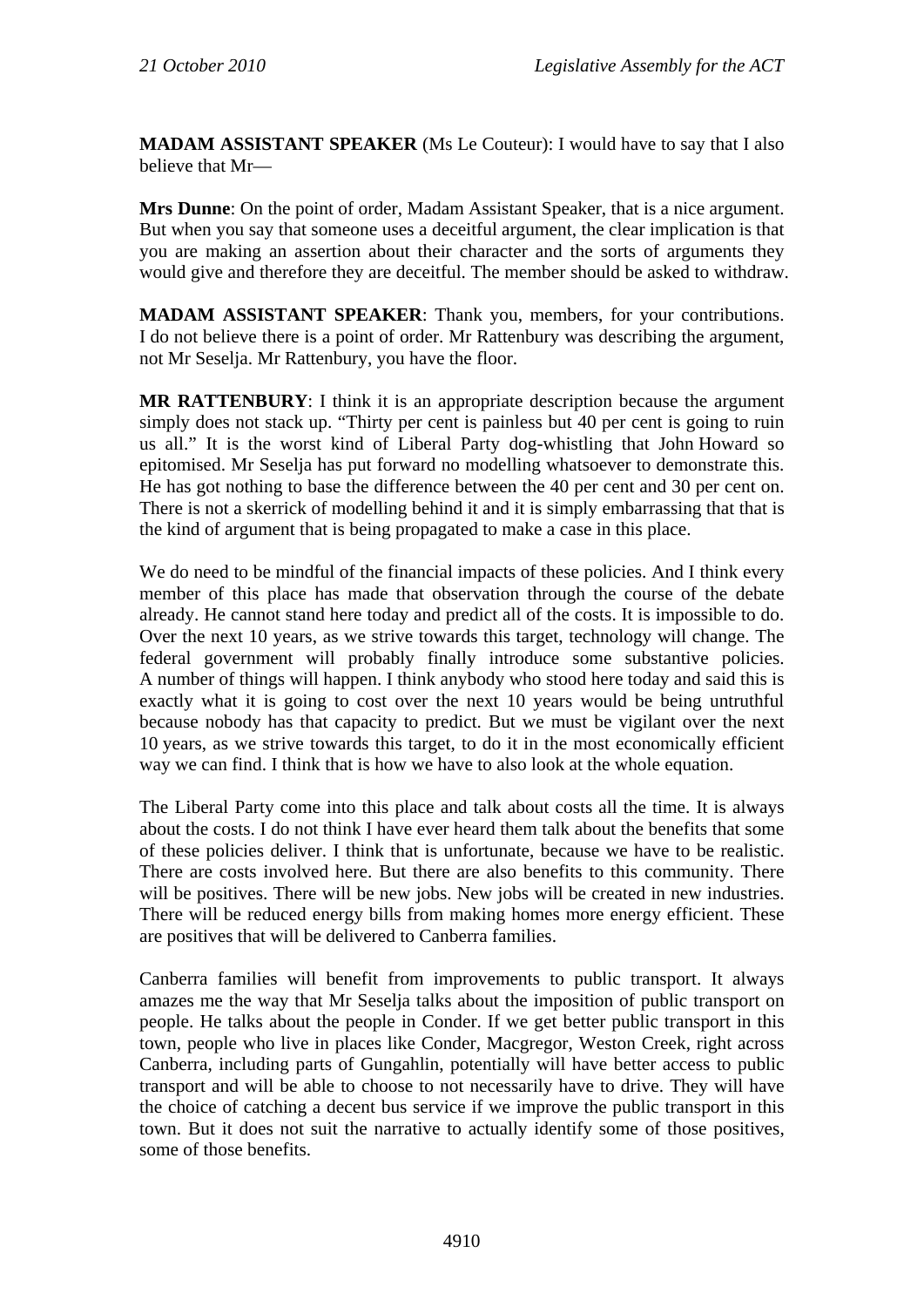I think it is simply dog-whistling of the worst kind that we see from the Liberal Party to imply that costs will never increase, which is the implicit argument that Mr Seselja tries to put. "Do it our way and there will never be a cost increase." It is simply not true.

I wanted to pick up on the point that Mr Seselja was making about electricity price increases. He said that the ABS indicates that prices have increased by 45 per cent. He then verballed me when he said that I was disputing that figure. I do not dispute the ABS figure, although I do note that the Independent Competition and Regulatory Commission in the ACT has indicated a figure of 40.7 per cent. Either way, it is still a substantial number. I do not dispute that, despite Mr Seselja's verballing my earlier comments.

But it is interesting to reflect on what has driven those electricity price increases in that period. It is not some great climate conspiracy. It is not some great lefty conspiracy. No, let us actually look at some of the press releases by the ICRC on electricity price increases over the last four years because I think they are instructive. We will start with 2007 when regulated retail prices in the ACT were deemed to increase by 16.7 per cent by the ICRC. The commissioner said:

The price increase is driven by increases in the wholesale price of electricity which rose dramatically in April and remained high through the beginning of June.

He went on to say:

The current drought is impacting the availability of hydroelectric power from the Snowy system and water for cooling thermal base load generators in Queensland.

That would be coal-fired electricity. In 2008, electricity prices rose by 7.1 per cent on average from 1 July. The stated reason for that price increase, he said, was that in the eastern states electricity prices were still under the influence of the March shift in electricity generation costs, which peaked prices at up to 220 per cent higher than the historical average in July of 2007.

In 2009, the average price increase in the ACT was 6.42 per cent from 1 July 2009. The commissioner on this occasion said:

The increase in price is due mainly to an increase in distribution costs, although this has been partly offset by a reduction in the wholesale price of electricity.

In 2010, the commissioner announced an increase of 2.35 per cent in retail electricity prices for small customers to take effect from 1 July 2010. He said that this reflected a reduction in the wholesale price of electricity, combined with an increase in the transmission and distribution charges applicable to ACT customers.

And that is where we start to get to the nub of it. Anybody that has at least researched it knows that the substantial price increases in electricity in recent years have been driven by the need to invest in infrastructure. This reflects the neglect by governments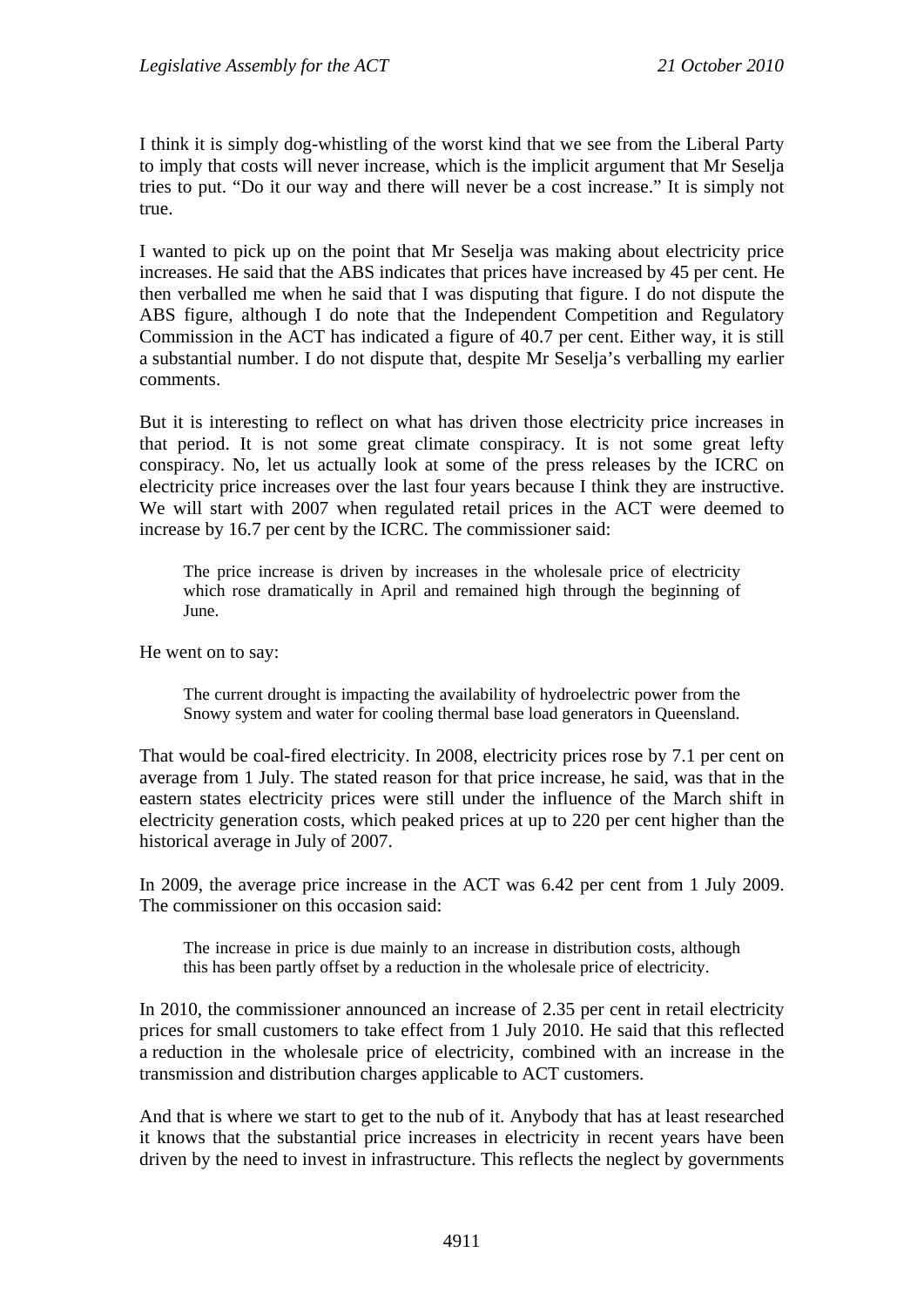over the last 20 or 30 years. None of those have been Green governments. They have been Liberal or Labor governments in all those states. The increase reflects the failure to invest in the necessary electricity infrastructure that this country needs. And now this generation is having to pay for it. That is what has driven a lot of the electricity price increase. As I have just indicated from the commissioner's press releases, there have been a number of other factors—the drought, distribution costs and others.

When Mr Seselja stands here and says that there has been a 45 per cent increase in the price of electricity, he is somehow trying to insinuate that the great greenhouse conspiracy has driven up the price and it is going to be like this again in the future. It is simply not true. I believe it is a deceitful argument and I think it is unhelpful to debate it in this place as we try to deal with very serious issues.

It is going to be difficult and challenging to deliver a 40 per cent target. I do not think anybody has denied that. But we have an obligation, a moral obligation, to try to set this city up for the future so that our children are living in a city which is moving towards being a low carbon city because that is the pathway that this planet is heading down and we, in the ACT, have to take our steps as well. *(Time expired.)*

**MR SMYTH** (Brindabella) (4.34): The only person in this place who makes deceitful arguments is Mr Corbell. The argument that he makes today does not hold water. The problem for Mr Corbell is that—and let us face it—in the past he has been found to have persistently and wilfully misled the Assembly on a number of issues. And we see it continuing today. He cannot make the case.

**MR ASSISTANT SPEAKER** (Mr Hargreaves): Mr Smyth, can I ask you to be really careful about that, please? I know you will be. I am just asking you to be really careful.

**MR SMYTH**: Which bit, Mr Speaker?

**MR ASSISTANT SPEAKER**: You say "repeatedly making wilful and misleading comments".

**MR SMYTH**: That is a quote from the *Hansard*.

**MR ASSISTANT SPEAKER**: I am just asking you to be a bit careful so that we do not end up interrupting the debate to have another—

**MR SMYTH**: Can I not quote from *Hansard*?

**MR ASSISTANT SPEAKER**: Attribution would be good. It is easy for me.

**MR SMYTH**: It is from *Hansard*, 24 June 2004.

**MR ASSISTANT SPEAKER**: Thank you.

**MR SMYTH**: It is in the *Hansard*. And this is the problem. Mr Corbell cannot make the argument. He just asserts. As he finished the in-principle debate, he jumped up and slammed me and said, "You are wrong. This is incredibly wrong." But I want to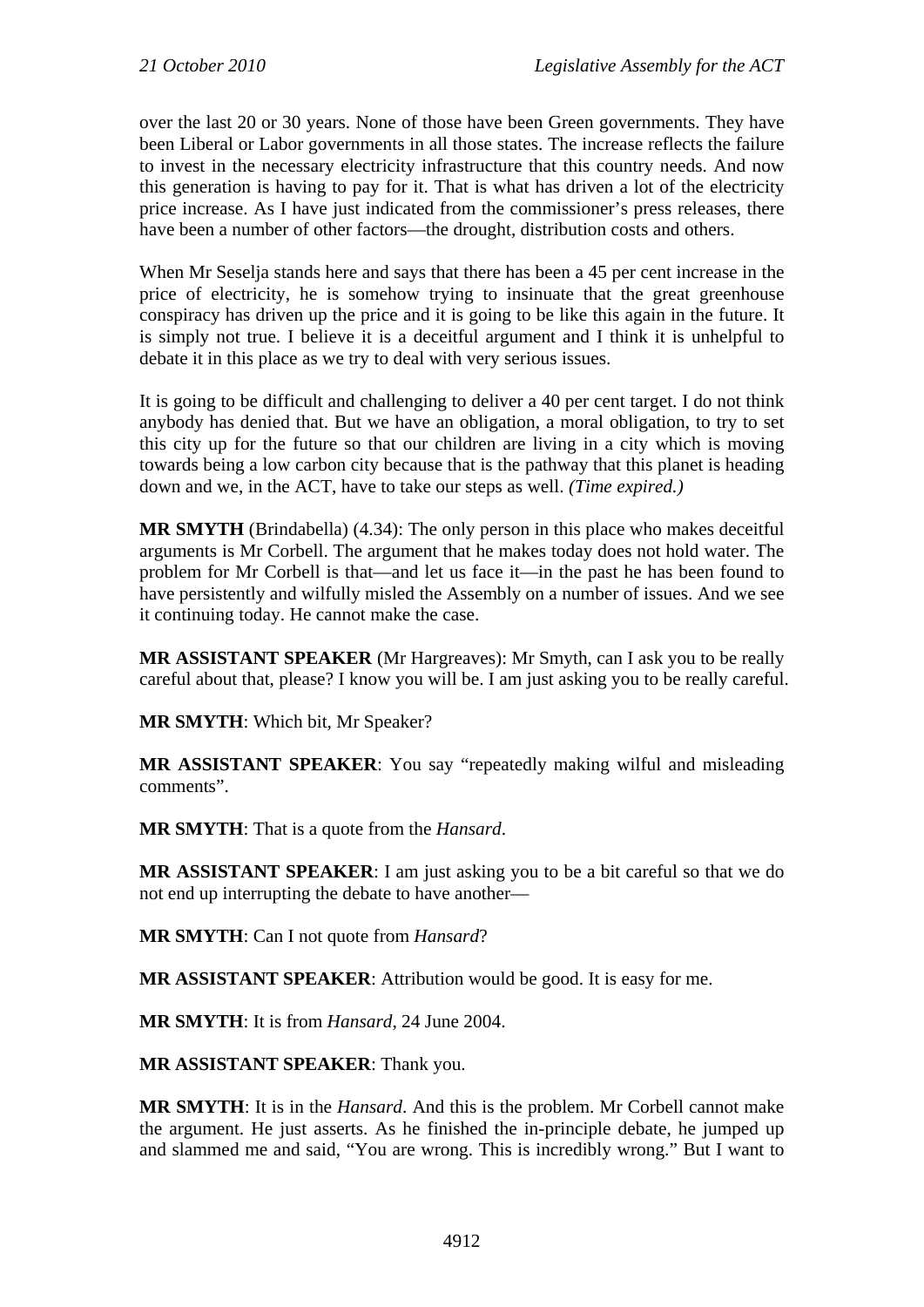refer to a line that Mr Corbell made and that has been reported on the ABC. It quotes Mr Corbell as saying:

This bill is an important opportunity for the ACT to once again establish itself as a leader.

Clearly at some point in time, we led the greenhouse gas and climate change debate. And it is true, right up until 2001 when this crowd took over. From 2001 to 2010, it has been ignored by the Labor Party, aided and abetted by Greens members of this place. The Labor Party had majority government for a term but did nothing, unchallenged, aided and abetted by the Green member in this place.

The real leadership on these issues in this place and a record of achievement belong to one party, and that is the Liberal Party. Based on our record and our experience, we have a view moving forward and we believe that the target should be 30 per cent.

It is interesting that, when you look at the documents that Mr Corbell quoted from, they are somehow saying, "We have done the work. We have got a pile of documents." I have got your documents, Mr Corbell. I have got all the things you wrote about—the Kinesis report, the greenhouse gas emissions, the existing baseline project, the carbon sequestration audit. None of them will tell the ordinary taxpayer of the ACT how much this will cost.

What we are doing is writing the government a blank cheque, a cheque that will be written and endorsed by the hard work of the people and the businesses of the ACT, because they will have to pay. Why? Because Mr Corbell and the government, in their failure of leadership, in their failure to act over the last nine years, in their hairy-chested, pat me on the back approach to this argument, have said, "I want to be seen to be doing something because I have not done the work. I have picked some of the most expensive options. And the ACT taxpayer can pay." And that is not good policy.

In comparison, I would point members to the report *Australian sustainable energy: zero carbon Australia stationary energy plan* recently produced by the Energy Research Institute, University of Melbourne. These guys have an idea too. Their plan is to make use of 100 per cent renewable energy in 10 years. They have actually done the work. This is not a government department. This is not an entire government with almost 20,000 public servants. It is a research institute. But what have they done? They went out and did the work. It is quite interesting that they then got some plaudits from business:

Zero Carbon Australia 2020 is exactly the type of positive, rigorous technical analysis that is urgently needed to chart our path to a sustainable future—and convince Australia that there are far better alternatives to the complacent assumption that our high-carbon lifestyle can continue ad infinitum.

Let me say those words again—"positive, rigorous technical analysis that is urgently needed to chart our path to a sustainable future".

Mr Corbell's approach is akin to being in the Sydney to Hobart yacht race and wearing a blindfold. We know we are meant to go there but we have got absolutely no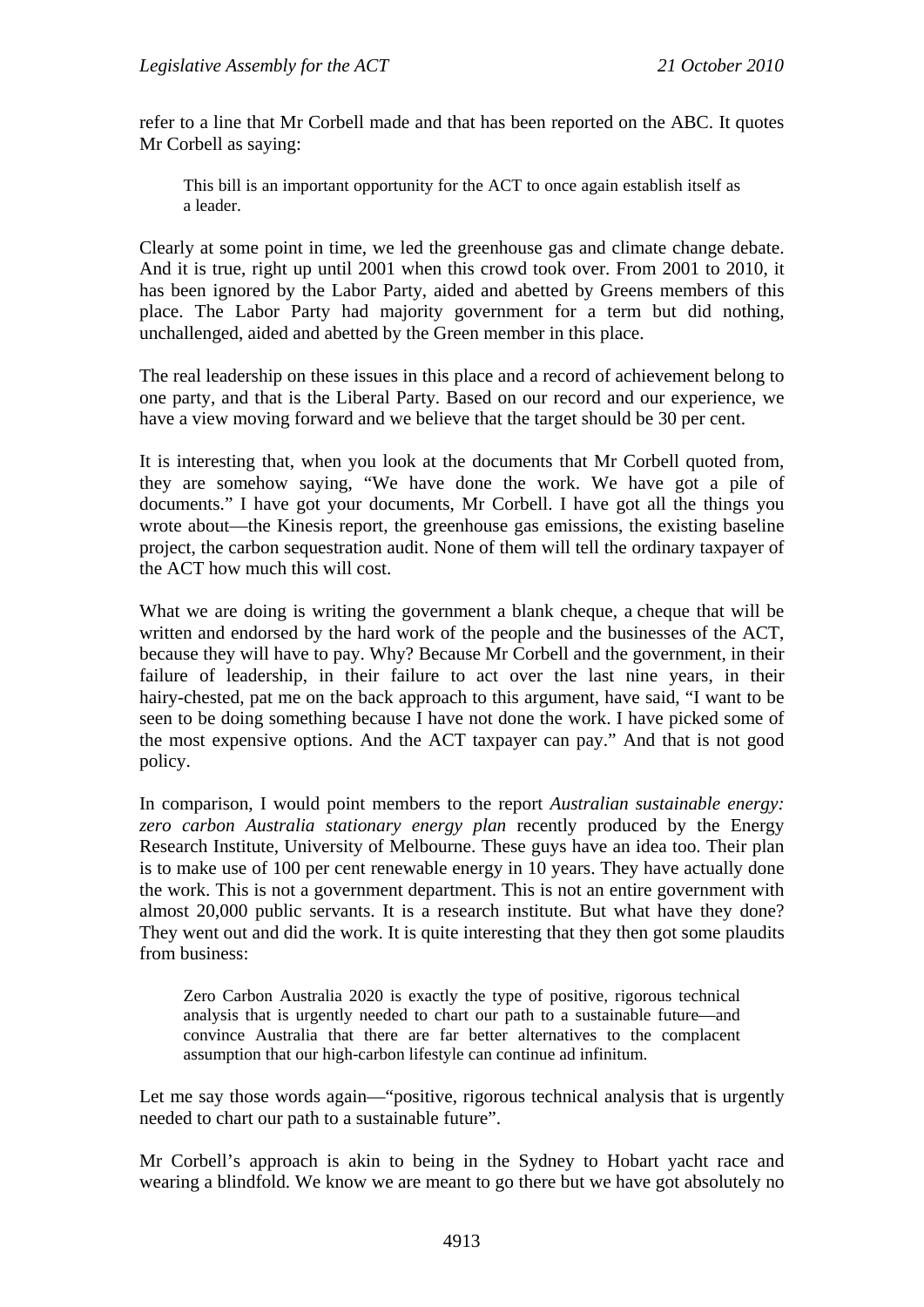idea of how to get there and how much it will cost. And that is appalling policy development and leads to appalling policy execution, like we have seen in the building education evolution federally where immense amounts of taxpayers' money have bought halls at three times the price they are normally worth and, in particular, the just go and insulate those homes policy that led to deaths, four deaths, hundreds of homes being burnt down and incalculable cost to the taxpayer. The cost just keeps mounting.

That is what is happening here today and it must be resisted. If you want support, do the positive, rigorous technical analysis and make your case. Just do not say, "We have picked the number 40 per cent."

The report then goes on to give a summary in just three lines. What is this plan about? It is about a 10-year road map for 100 per cent renewable energy. Okay, that is what they want to do. They have stated it quite clearly. They want base-load energy supplied by renewable sources. That is fine. That is where we want to be. That is what we are going to do. And how much does it cost? They claim it is affordable at \$8 per week. They have done the work.

It then goes on to say, "Here is how we have designed the stationary energy plan supply system. Here is how you get 100 per cent renewable energy supply. Here is the work we need to do to manage grid and load-manage and create a national grid. Here is how you resource the transition. By the way, we have actually done the numbers and to get this in 10 years time will cost a total investment to the Australian people of \$370 billion over the period 2011-2020." This is something that stands up to scrutiny. We have an objective. "This is how we are going to get there. This is what it costs. Here is the analysis." Here are the flimsies that Mr Corbell threw at me as somehow refuting my claims, and if you look anywhere in any of these documents and do a word search for the word "cost" or "dollar", you cannot find a price. It is just not there.

We do not know how much this is going to cost. We do not even know whether it is long term or sustainable. Yet these people from the Energy Research Institute in their *Zero carbon Australia stationary energy plan* then go on to say, "And this will serve the nation for the next 40 to 60 years." That is long-term planning. That is doing the work, minister. That is providing the argument to back up your case.

We know it does not matter. We know that this will go ahead because it is in the Greens-Labor coalition agreement. This is what you get when you get a coalition of strange bedfellows. We know the Greens have no idea of how to cost their policies because after the election, in the negotiation with the Greens, we costed their policies for them. We started working out what it would cost because they do not do the work either. And that is the problem. It is great to have lofty ideals. It is great to aspire to something. But we are the politicians that pass the budgets, make the laws and deliver the policies for the people. There it is again in the coat of arms: "the people".

But no-one in this place can tell me how much this will cost, how we will get there, and whether or not we can actually make it. And if you compare the two approaches, then you must have doubt about the people who are backing it.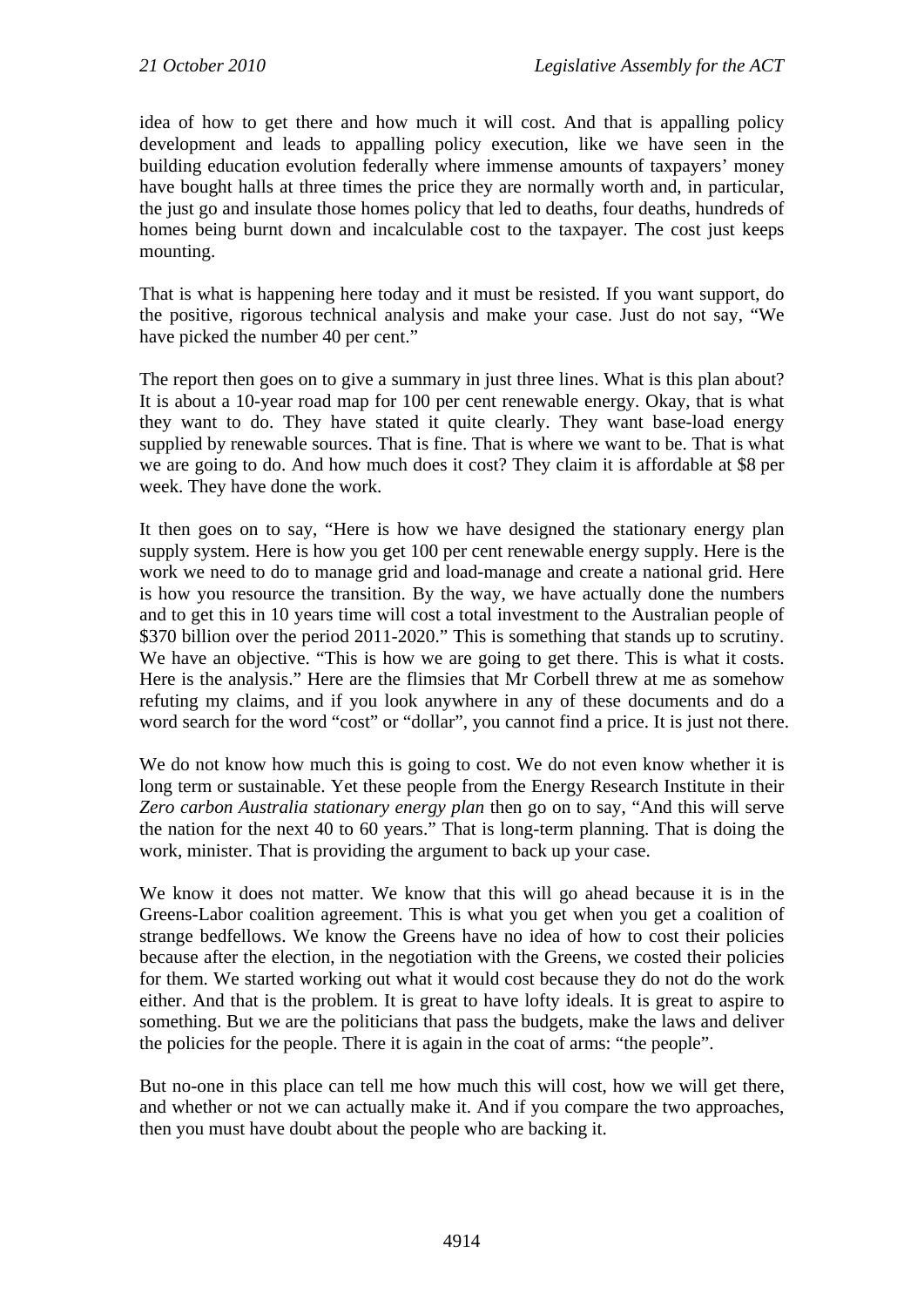Mr Rattenbury said, "It will be challenging." Yes, it will. Yes, it will be challenging if you cannot detail it. If you do not know how you are going to get there, what vehicle you are driving, how much you are going to load it up with, what the effect is, what the long-term effect is and is it sustainable, then, yes, it will be challenging, because you have not done the work. Ideology is not a substitute for analysis and for costings. Ideology, as presented today by the Greens-Labor coalition, will be paid for by the ordinary people of the ACT.

Let us look at some of the judgements that Mr Corbell has made. Go to one of your documents, Mr Corbell. You did not know the answer in question time. I will give it to you now. "What is the cost of a tonne of  $CO<sub>2</sub>$  courtesy of the feed-in tariff?" The abatement cost, on page 21 out of 40 of this report, if you put in solar hot water systems, is \$27 per tonne of  $CO<sub>2</sub>$  abated. If you put in wind, it is \$55 per tonne of  $CO<sub>2</sub>$  abated. If you put in green power, it is \$60 per tonne of  $CO<sub>2</sub>$  abated. And if you put in solar power, solar PVs, which I am a big supporter of but you need to know the facts, which is the feed-in tariff, in this case it is \$350 per tonne—

**Mrs Dunne**: That is probably generous.

**MR SMYTH**: That is probably generous. We saw today the report that it is probably \$400. But given the timing on the report, it was probably accurate at the time. This is the problem. Somebody pays for this. It is not those opposite. *(Time expired).*

**MR CORBELL** (Molonglo—Attorney-General, Minister for the Environment, Climate Change and Water, Minister for Energy and Minister for Police and Emergency Services) (4.44): Mr Smyth and the Liberal Party should reflect on the arguments they mount about the apparent weakness of the government approach when it comes to these targets. Mr Smyth asserts that there needs to be positive, rigorous, technical analysis to underpin those targets. I simply put this question: where is their analysis for their 30 per cent target? Where is the technical analysis? Where is the rigorous assessment that underpins the legislation that is before us today for debate, a piece of legislation that establishes a 30 per cent emissions reduction target by the year 2020? Mr Smyth insists that it must be rigorous—that there must be technical analysis and detailed, robust economic analysis that underpins those targets. Where is it for his 30 per cent target? There is not any—none; zilch; nothing.

**Mr Smyth:** Go and look at our policies.

**MR CORBELL**: That is their position. That is the hypocrisy of their argument.

**Mr Smyth**: Persistent wilfully misleading.

**MR ASSISTANT SPEAKER** (Mr Hargreaves): Order! Stop the clock. Mr Smyth, Mr Corbell heard you in silence; I would appreciate it if you would extend to him the same courtesy.

**MR CORBELL**: They do not like it when the truth is pointed out to them, but that is the truth. Mr Smyth stands up and says, "We demand technical, rigorous, detailed analysis to back up your targets." Then, putting on their other face, they walk into this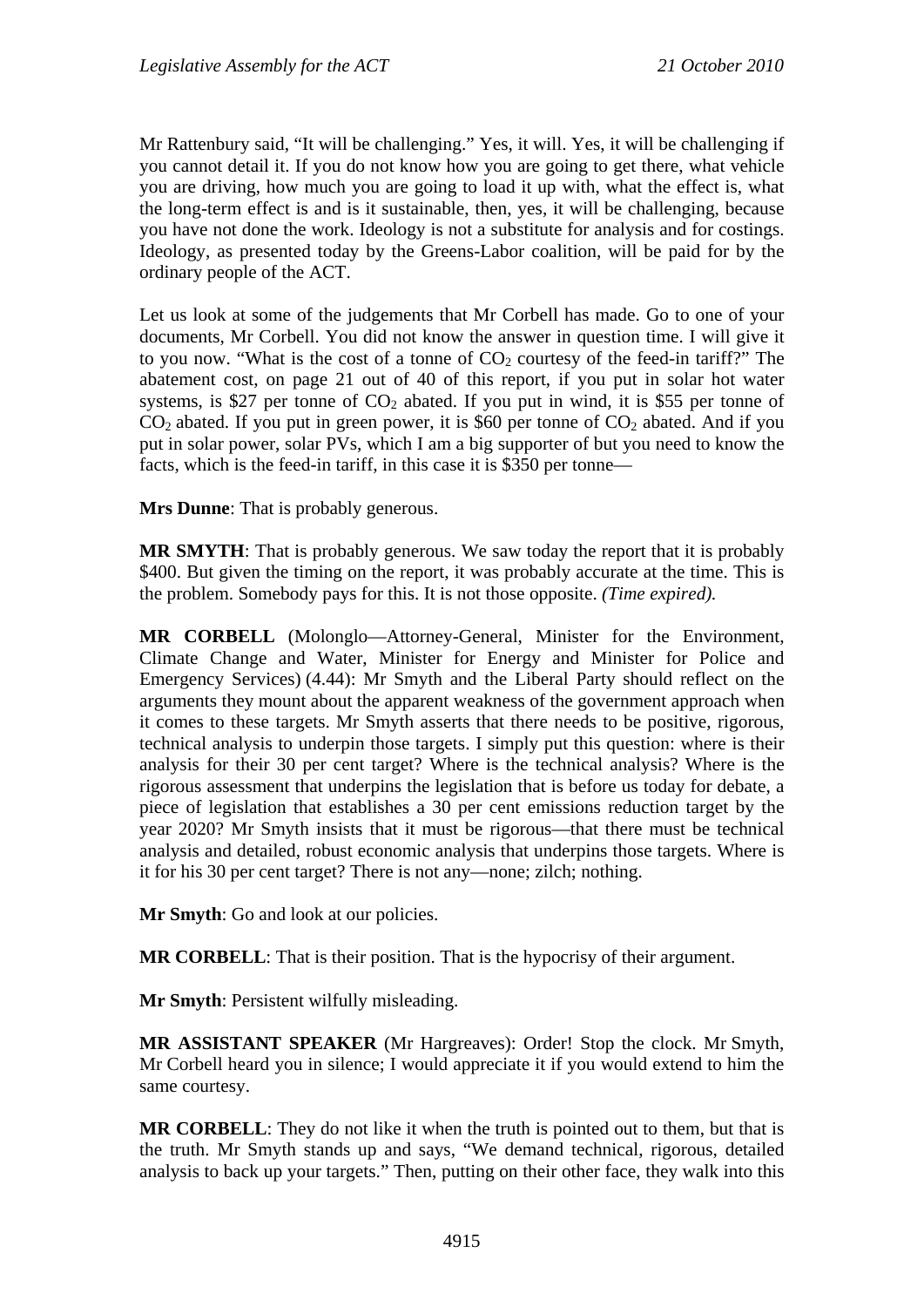place and say, "We want 30 per cent." But they do not apply the same standard to themselves. They are a joke. They have no credibility and they have no policy substance behind them whatsoever. On each and every day between now and the next election, Canberrans will see that more and more: they have no policy substance.

I draw to the Assembly's attention again the fraudulent argument that the Liberal Party make when it comes to their emissions reduction target. They claim that 30 per cent can be achieved without paying, without cost, but that 40 per cent is somehow the end of the world. The fact is that any emissions reduction target comes with costs. Those costs must be managed and the impact of those costs, where they are unfair and unreasonable, must be ameliorated. That is the challenge that we face. That is the challenge that our society faces.

For Mr Seselja to go out to the Canberra community and say that his emissions reduction target does not mean cost to them, does not mean impact on them, is a fraudulent argument. The reason for that is that we have heard Mr Seselja say, "We are going to achieve this through energy efficiency and similar measures. That is how we are going to achieve it." Energy efficiency gets you eight per cent of your 30 per cent, Mr Seselja—eight per cent. You need to find another 22 per cent. Solar hot water is going to get you only four per cent.

What is going to get you the remainder? It is going to be measures like green power purchase, Mr Seselja? That is the argument that he uses to hit the government around the head with about the fears of electricity price increases. It is going to come from the feed-in tariff—six per cent there. And it is going to come from sustainable transport changes, modal shift—around four per cent.

The three areas where Mr Seselja criticises the government and runs his fear campaign in the Canberra community are the three areas that he himself will have to use to get towards his 30 per cent. To get his 30 per cent, he will need to use measures around green power, the purchase of renewable energy such as through the feed-in tariff, and modal split. He is conducting himself in a way where he presents a fraudulent argument if he suggests otherwise.

To get to his 30 per cent he will need to do more than all of those things combined. He will also need to explore the 10 per cent reduction possible through the adoption of trigeneration and energy from waste technologies as identified in the government studies. He will need to find interventions through new policy measures such as changing employee density and biosequestration mechanisms. He will need to engage. We as a community need to engage on these issues and in these policy areas. Whether it is 30 or whether it is 40, it will require considerable effort.

The difference between the Liberal opposition and those on this side of the chamber is that we accept that the only rational position to adopt is one informed by the science, that a 40 per cent reduction is what is required. If that is what we would expect of others to achieve a safe climate, it is what we should expect of ourselves.

That is the approach that we adopt. We do so without apology and with a commitment to work through the delivery of those outcomes.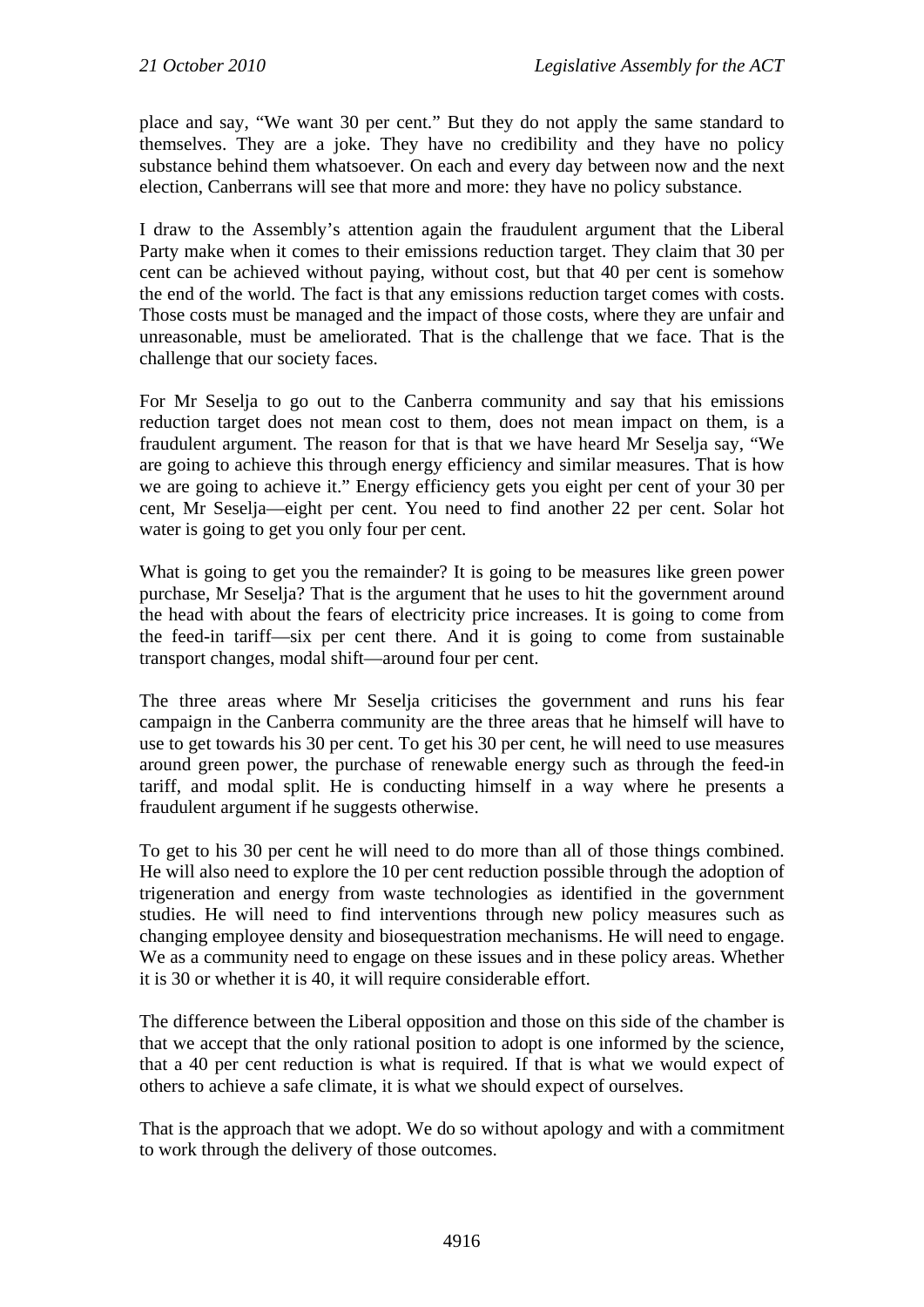As I have previously indicated to members in this place, this will be determined through the development of action plan 2 to "Weathering the change". We will use the studies and the analysis that the government has made publicly available to date to inform the final suite of measures we will use to move towards the first of those targets, which is the peaking target in 2013, and then the 40 per cent reduction by 2020. That will be the approach that the government will adopt.

I do not believe that anyone listening to this debate can seriously believe the claims of those opposite that their target comes without cost or impact on the community. It does. Any shift to a low carbon economy will. We will be judged by how we will manage that cost, how we will protect those who are vulnerable and how we will make that adjustment. That is the approach that this Labor government is determined to take.

**MR SESELJA** (Molonglo—Leader of the Opposition) (4.52): When you follow blind ideology, as the Labor Party and the Greens do on this issue, the problem is that you do not consider the costs. There is only one fraudulent argument that has been put in this place today, and that is from Simon Corbell and Mr Rattenbury—that 40 per cent is a magic number. What we are being told today by the Labor Party and the Greens is that 40 per cent is a magic number, that it has special, mysterious qualities where, if you can just get to 40 per cent reductions, all of our climate change issues will be solved. They say that if you do 39 per cent you will not get there. If you do 38 or 37, you will not get there. If you do 41 or 42, you have done too much. According to the Labor Party and the Greens, 40 per cent is the magic number; it is the one that will get us there.

Does anyone really believe this kind of claptrap—the idea that, with all of the uncertainties that exist, if only we can get to this magic number of 40 per cent then we will fix it. It is rubbish. What we need to do as policy makers is consider all the facts.

There are a lot of good things that we aim towards in politics. In education, we looked at it—we came up with an idea to cut class sizes to 21 in primary school—right through primary school. There were some people, a lot of experts, who would say, "If you could get to about 18 or 15, you could get some seriously good educational outcomes." I agree with them. In an ideal world, if we could have 15 in a class that would be fantastic.

But we did the numbers. What happens when you do the numbers? You say, "We would like to get to 15 or 18 if we had the money. But we can get to 21. We can fund that, and 21 is not a bad start; 21 is a good place to be." That is the equation that we all have to solve as policy makers. We have to take what are laudable goals—or important goals, important policies or ideals—and say, "What is reasonable?"

We consider a number of factors. We consider a range of expert advice. We consider the cost to the community, to the government. In the case of action on climate change, we consider what is happening around the country and around the world—because we cannot exist in complete, splendid isolation. We can change leadership, but we cannot completely ignore what goes on around the rest of the country because it will impact on us.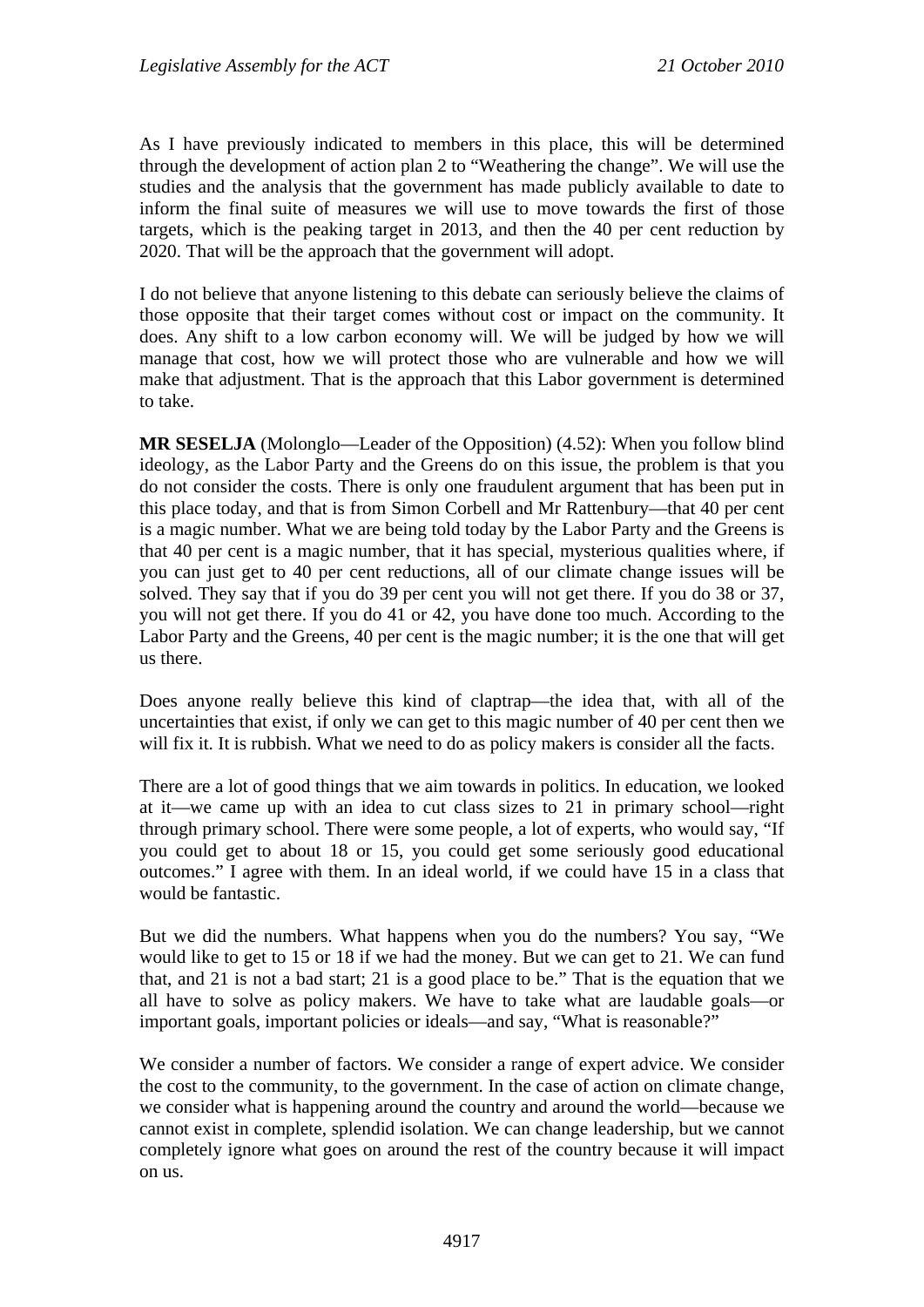For instance, if an ETS were to come in—this is an interesting one—we know that, according to the Australia Institute and others, local action taken to reduce emissions here in the ACT would allow people in Queensland to pollute more cheaply. That is what it will allow. It would allow people in WA perhaps to pollute more cheaply. We cannot simply ignore these factors.

The position of the Labor Party and the Greens is to look at it blindly, ideologically, and say, "We've got a magic number; we have to do that regardless of the cost." That is the position of the Labor Party and the Greens. You can hear it when they speak about it. They do not actually give fair dinkum consideration to the cost impact on Canberra families. We are the only party standing up and saying that we will consider that.

Do we want to see action? Yes. That is why we have led the way. That is why the former Liberal government led the way. But they never did it blindly—blind to the consequences, blind to the costs. We have had these debates at the national level. Imagine if we had this kind of argument from a government: "Forty per cent—have to get there. It does not matter. We don't particularly care about the cost. We will pursue 40 per cent."

We need to consider all the factors. We on this side of the chamber make no apology for saying to the community, "Yes, we will support action. Yes, we will lead the way. But we will do our best to minimise those costs. We will do our best to set targets that are reasonable so that Canberrans are not asked to do far too much, far more than their fair share, for no environmental benefit."

That is what we are facing. That is why this is an important debate. That is why it is important that we amend this clause. We can have all sorts of ideas. We can have all sorts of grand plans. But we have to consider how it works. We have to consider how it impacts on the community. It is clear from this debate.

Right at the end of Mr Rattenbury's original speech in the in-principle debate there was a sort of cursory discussion of cost, in an almost dismissive manner as if this does not matter. If you believe it so fervently, then it does not matter that any cost is worth bearing if you approach it in such a blindly ideological way. We do not approach things in that way. We approach things in a calm and considered manner, looking at how we serve the interests of the environment and the community, how we do things that are achievable and how we do things that are cost effective.

If you want an example of how this government in particular does not have regard to cost, you only have to look at the solar feed-in scheme. Mr Corbell says that this is going to make up six per cent of their 40 per cent reduction—six per cent. That is a significant amount. It is a pretty significant amount at \$450 a tonne—or will it be \$350 a tonne? It is certainly not going to be getting down to the \$20, \$30 and \$40 a tonne that we see for all sorts of other measures. Mr Smyth set it out well.

If we were in any doubt about the attitude of this government and how they are likely to go about seeking to reach this target, have a look at their record. They choose one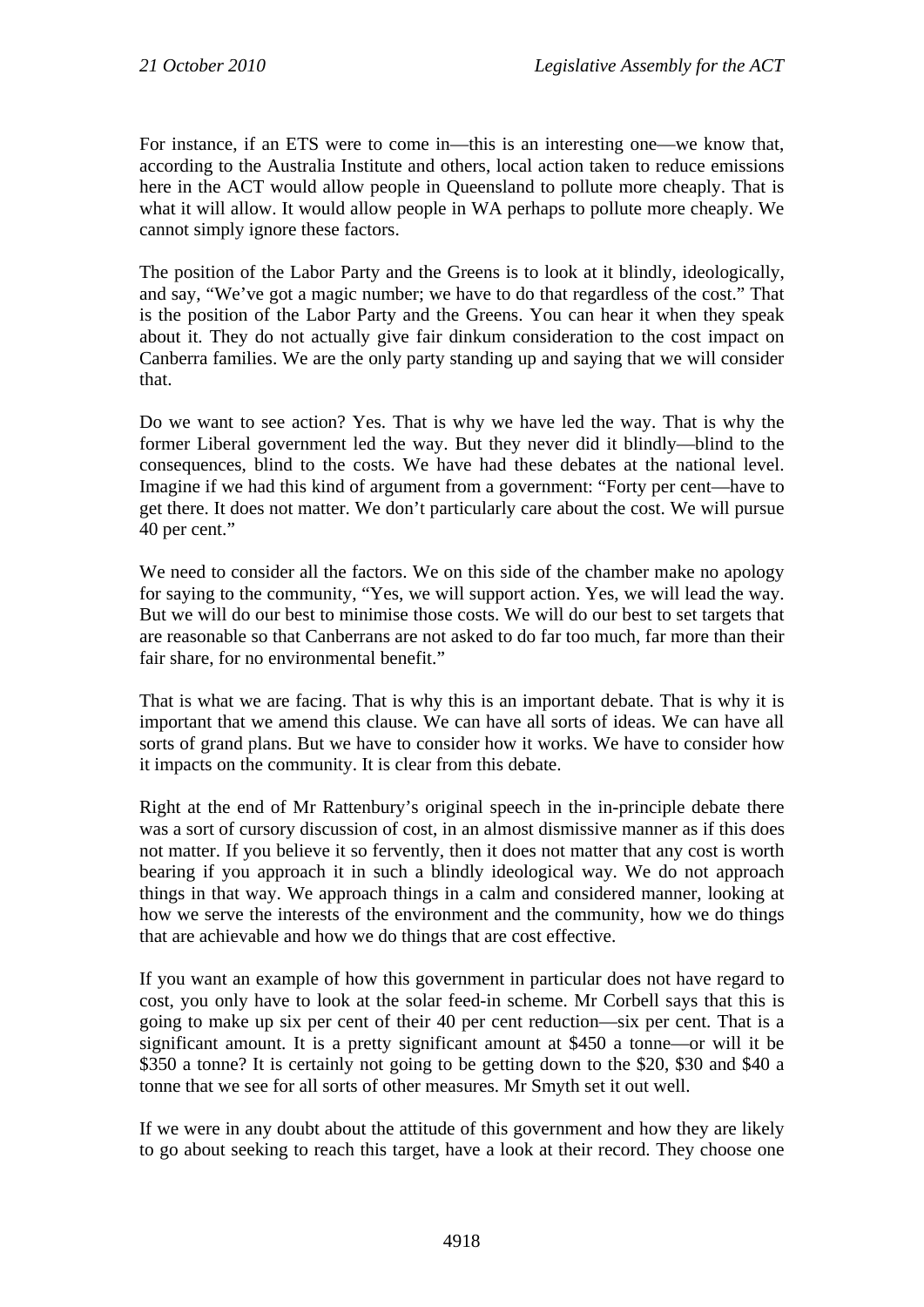of the most expensive ways of reducing emissions that you could possibly imagine. It is one of the most expensive ways you could possibly do it, and they choose that. They make that their flagship—the flagship of their policy.

When Mr Corbell was asked about it today in question time he would not address it. He could not address it. He was saying, "You have got to look at all the costs." Yes, you do. There are lots of ways of cutting emissions, but this government choose something that is 10 or 20 times as expensive as other measures—not just a little bit more expensive but significantly more. If that is going to be the attitude, if that is going to be the way—and if they are seriously going to achieve six per cent of their 40 per cent target through a scheme which is so expensive—then indeed the costs will be greater than we would have even anticipated.

There are lots of ways to do this. You have got to set a reasonable target and then you have got to find the best ways of getting there. This government has shown, through its actions and through its rhetoric, that it does not look for the most cost-effective ways. Indeed, it often pursues some of the most expensive ways to do it. There will be a cost.

There are two factors here and there are two reasons why we differ significantly. The target has to be reasonable, not pursued through blind ideology. And the method of getting there has to be efficient and effective. The government, through their support for this and through their actions, fail on both counts—as do the Greens. They fail on both counts. These debates show just how little regard they have for what this costs the community, just how little regard they have in pursuing this target. They will pursue it at any costs. The costs will not be to them; the costs will be borne by all Canberrans.

I commend the amendment to the Assembly and I look forward to further debate on this issue.

**MR CORBELL** (Molonglo—Attorney-General, Minister for the Environment, Climate Change and Water, Minister for Energy and Minister for Police and Emergency Services) (5.03): I am conscious that we need to progress the debate on the amendments and I will be brief, but there are a couple of comments that Mr Seselja has made that must be answered for the purposes of this debate.

Once again, we do not hear from Mr Seselja how he believes he will achieve 30 per cent. He keeps running away from that debate. How is he going to achieve 30 per cent? He talks about all the terrible measures, in his mind, that will need to be applied to reach 40, but how is he going to reach 30? He has been out there fraudulently presenting to the people of Canberra that he can get it through energy efficiency, and he is wrong, because he can only get eight per cent of his 30 per cent through energy efficiency. How is he going to get the remainder? How is he going to achieve it?

The fact is that a significant element of achieving 30 or 40 will need to be achieved through the sourcing of alternative energy supply—energy which is not generated from fossil fuels. That is the truth. That is the fact that he has to face up to. There is no way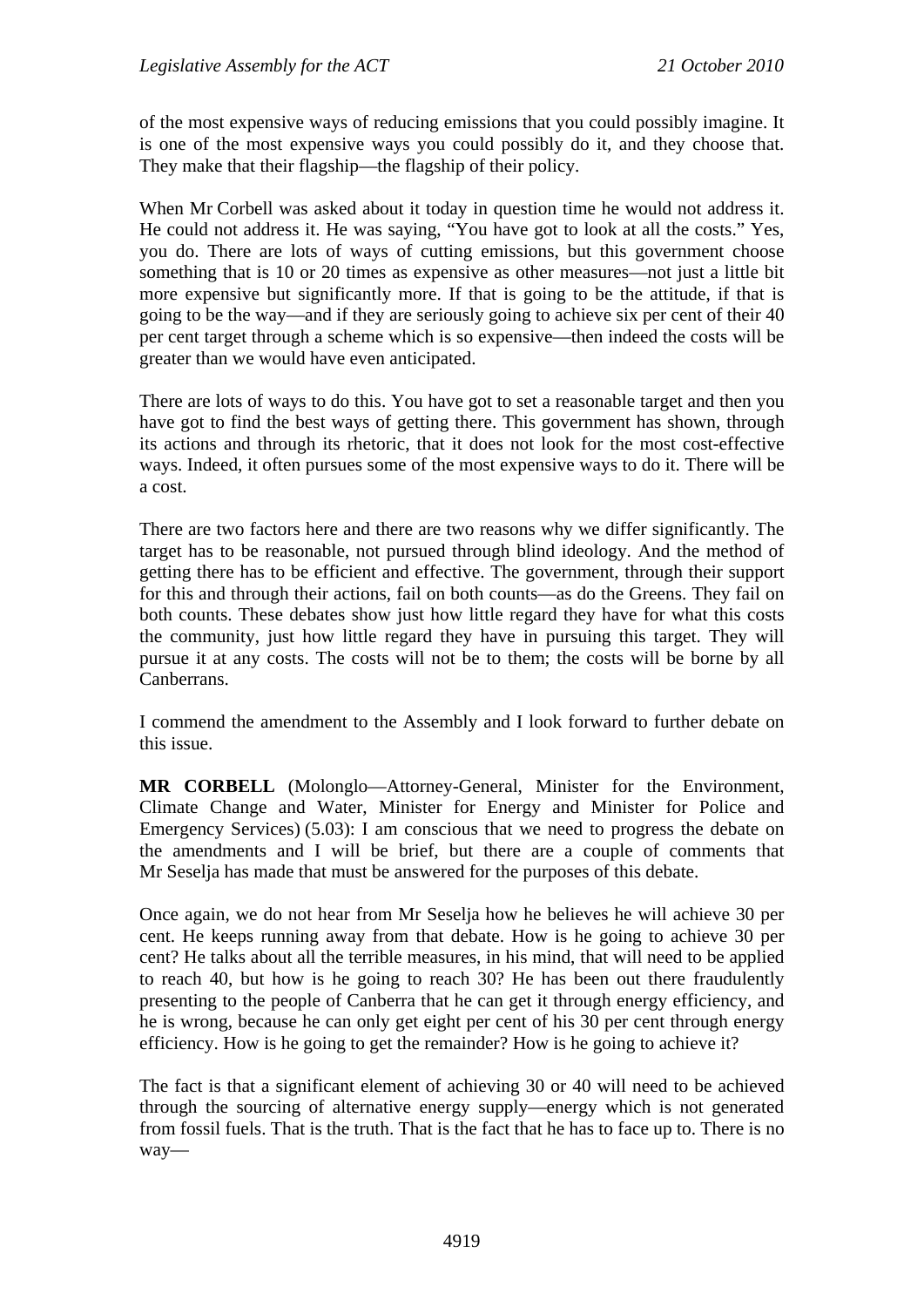*Mr Seselja interjecting*—

### **MADAM DEPUTY SPEAKER**: Mr Seselja, order please!

**MR CORBELL**: that Mr Seselja can avoid the inevitability that, whether it is 30 or 40 per cent, it must have a significant contribution from renewable energy sources. And that is the issue that the Liberal Party clearly have failed to come to grips with.

A Labor government is clearly and deeply conscious of the impact of any policy measure on low income earners. For that reason, the government will continue to adopt measures that assist those low income earners and other disadvantaged persons in the community who can be disproportionately impacted by a policy measure that overall is in the public interest. That has been the approach of Labor governments for many decades. Hard reforms have to be made for the good of the nation, for the good of the community. Whether it was tariff reform, whether it was other economic reform, those reforms had impacts. But even if they had impacts, and they did, measures were put in place to assist those who were disproportionately affected by those impacts to make the transition and to be protected from the detrimental impacts that would otherwise accrue to them.

That is the way you manage these issues. That is the way you address them. You do not run away from difficult reform. You do not pretend, like the Liberal Party does, that "all is sweet and rosy if you take our path". The Labor Party understands the challenges of these reforms and the Labor Party will always act to protect the interests of low income earners and to assist them through this process. That is why we have already changed the concession regime for low income earners when it comes to utility costs, why we have indexed it to CPI and why it is the most generous scheme in the country. It is because we understand and we will always work to protect those individuals in our society. But at the same time we will not shy away from the importance of these reforms and we will not shy away from making the transition to a low-carbon future.

Mr Seselja likes to walk both sides of the street. He likes to claim that he believes in energy efficiency, he believes in climate change, but he also believes that there should not be any costs associated with making the transition. That, clearly, is fantasy land when it comes to Mr Seselja.

This amendment is all about the Liberal Party's big policy fraud on the Canberra community. But I think the Canberra community are better than that, Madam Deputy Speaker.

**Mr Smyth**: On a point of order, Madam Deputy Speaker, under standing order 62, I seek your ruling on tedious repetition from the minister. We have now had two doses of this. He circles around constantly trying to make a point which he is not doing very effectively, but it is tedious and it is repetitious, and I seek your ruling.

**MR CORBELL**: Well, you don't like it; that is your problem.

**MADAM DEPUTY SPEAKER**: Mr Corbell, can you get to your point, please?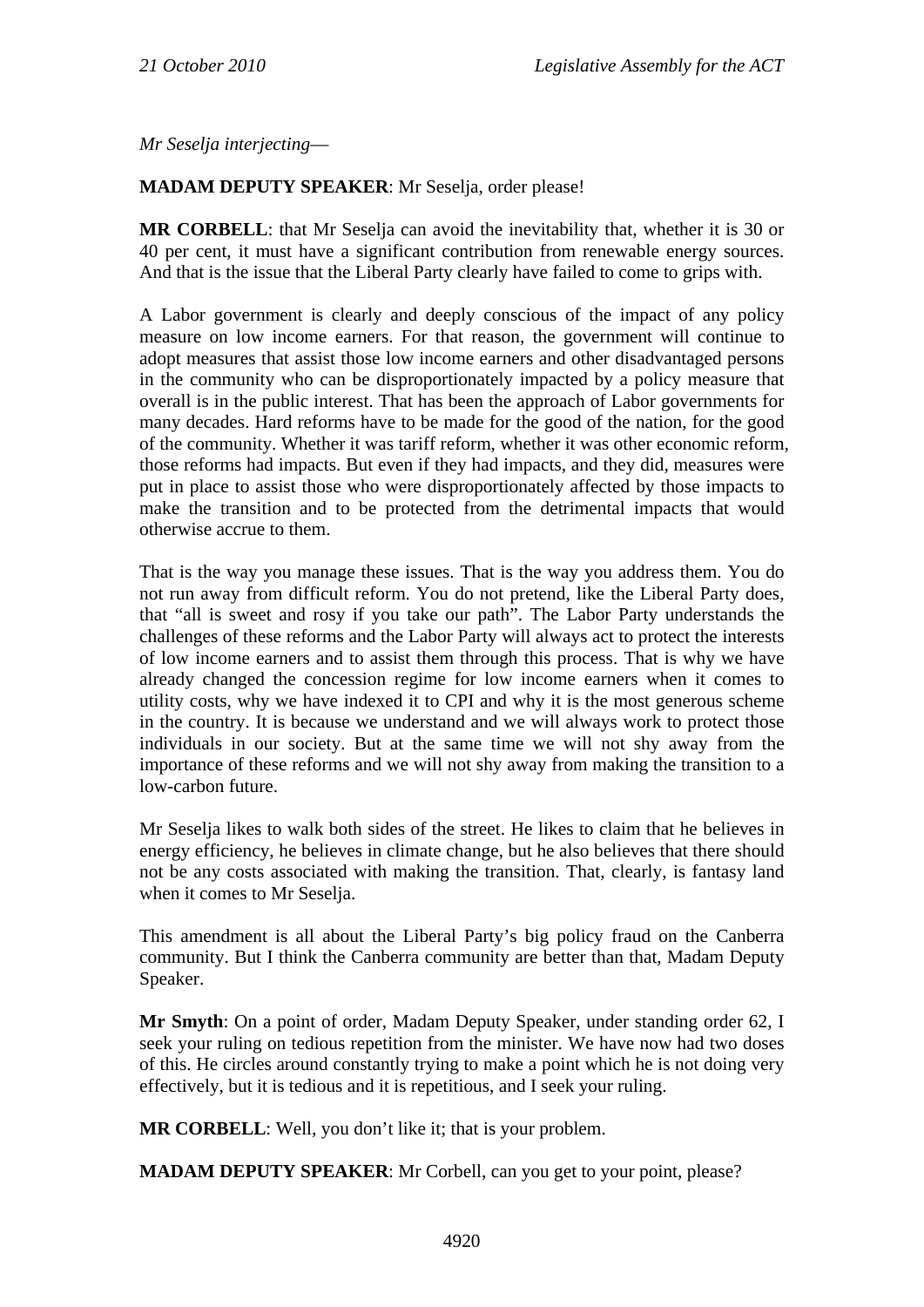**MR CORBELL**: Thank you, Madam Deputy Speaker. The point does bear repeating because the Canberra community—

**Mr Smyth**: On a point of order, Madam Deputy Speaker, you have just warned him not to be tedious and repetitious and he stands up and says the point bears repetition. It is a violation of standing order 62 and it is actually an insult to you in your role as Deputy Speaker.

**MADAM DEPUTY SPEAKER**: Yes, sit down, thank you very much, Mr Smyth. I think you have made your point, Mr Corbell.

**MR CORBELL**: It sounds like it is a very sore point, Madam Deputy Speaker, but I accept your ruling. Thirty per cent is not the target for our community; 40 per cent is. Forty per cent is the figure because, if we are to have any credibility in engaging with other cities, with other communities, we have to demonstrate that we ourselves understand what the science tells us.

**Mr Seselja**: Magic!

**MR CORBELL**: It is not magic; it is science, Mr Seselja. It is based on the science. It is based on the views of thousands of scientists from across the world. If you disagree with that, go and have the argument with them. But we accept it, we understand it and we will act on it.

**MRS DUNNE** (Ginninderra) (5.10): I love it when I stand up and Mr Rattenbury groans. You know that you are getting under their skin.

This is an important matter of principle. It is a matter of principle that needs to be reinforced. The Canberra Liberals have had a consistent approach in this matter. The measure of the target that we think we should be aiming for is one which is a balanced approach. As Mr Seselja has said, this is about balancing the benefit to the environment and the cost to ACT taxpayers.

On top of that, you have to take into account the impact that going down a particular path will have on businesses in the ACT when we are nothing more than a very small hole in the great big donut of New South Wales; the impact that, over time, this will have on the flight of industry from the ACT, the impact that will have on the underlying tax capacity of the ACT and the underlying capacity for us to maintain industry in this town.

Mr Corbell has spent a lot of time attempting to justify his figure of 40 per cent. He says, "Well, everybody agrees with me." It is a pretty special sort of figure and the arguments put forward by Mr Corbell in support of it were pretty special, especially in their circularity. But we have to look at what this government does. Mr Corbell wants to be able to say that he is the leader. He is on the record today in the media saying, "By this, we shall re-establish our leadership."

First of all, we have to remember that we in the ACT lost leadership under the tutelage, under the leadership, of the man who is now cycling through Spain,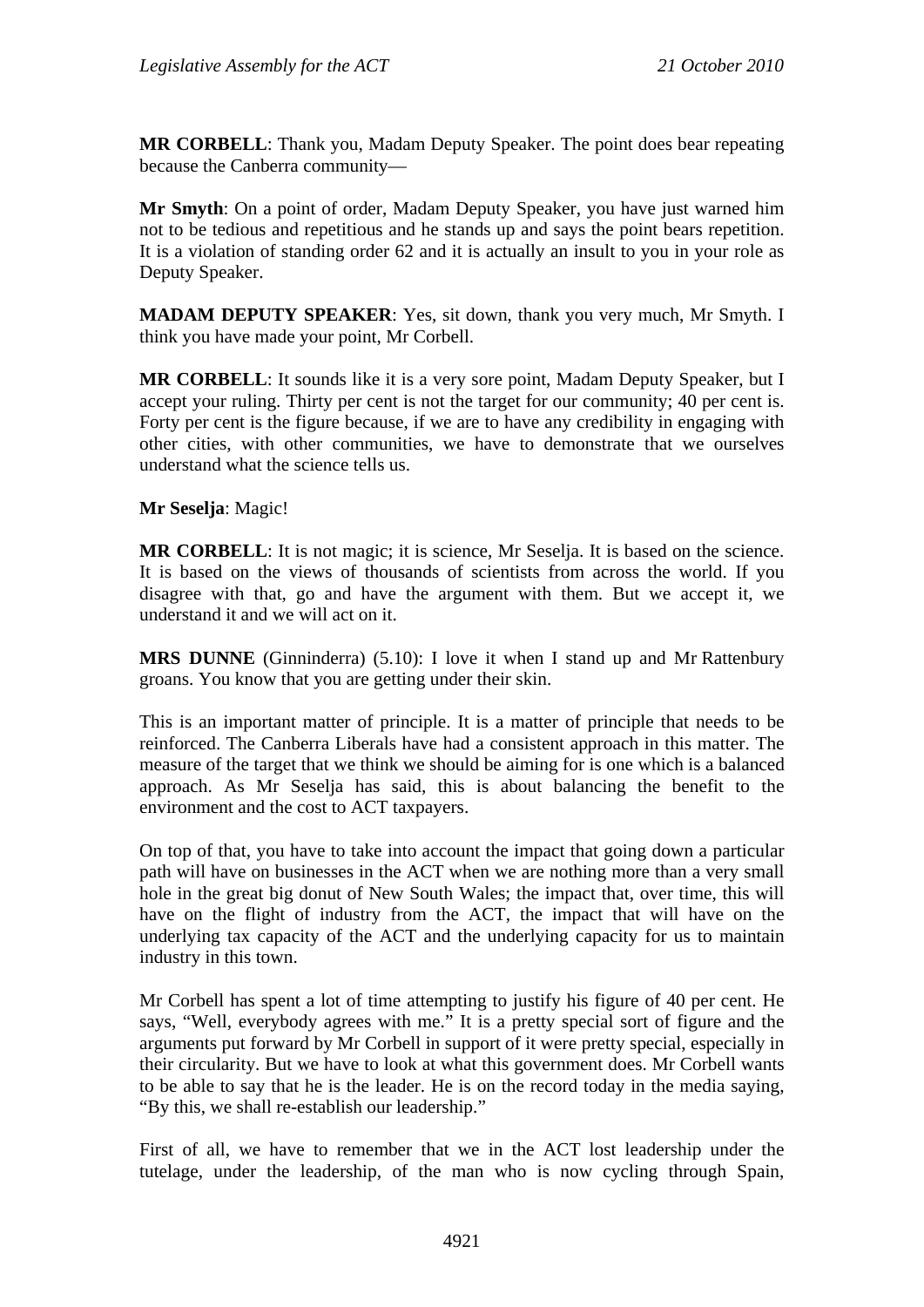Jon Stanhope. When Jon Stanhope came to power, one of the things that he inherited was a review process for the greenhouse gas scheme that we had in place at the time. The review that came out late in 2002 gave the minister some particular direction, and that direction was: "Don't have a whole lot of tiddlywinks little policies." It was a criticism of the previous government's greenhouse gas plan, and there were too many small programs. "Find the appropriate programs that are large and can give you reasonable bang for your buck and invest in those."

But what did Mr Stanhope do? Mr Stanhope spent about 18 months criticising the previous government's greenhouse gas plan and then he spent about six or eight months in the run-up to the 2004 election not talking about the plan. Early in 2005, he formally abandoned the greenhouse gas plan. We did not have to see another one until 2007 when, suddenly, he became interested in the subject again. So for the first six years of the Stanhope government there was no action on climate change except to criticise those who had come before him.

This is the context whereby we have today in this place the culmination of the Stanhope government's newfound interest in climate change. Simon Corbell laments the fact that he is not considered a leader in this field and he wants to become a leader in this field. If that is the case, it is the fault of Simon Corbell not standing up to his leader when his leader abandoned the greenhouse gas plans that were in place and refused to take the advice of eminent people who reviewed the greenhouse gas plan and made suggestions.

When Joe Baker, the then Commissioner for the Environment, drew the Chief Minister's attention to this in the *State of the environment report* in 2004 he was ignored quite badly by the Chief Minister. The Chief Minister showed complete disregard. Constantly after that there have been Auditor-General's reports and the like.

Now the government want to find a little place in the sunshine here. They are saying, "If we have this target, we will look good and we can add to that our feed-in tariff scheme and people will see just how hairy-chested we are on this issue." But let us look at all the things that they have cast aside in the process. They have cast aside a no-waste plan, which has significant implications in relation to greenhouse gas reductions. They have cast aside a green bin program, which has significant implications in relation to greenhouse gas reductions.

They have looked selectively at particular policy issues, and when they talk about cost, they talk about cost in a very narrow way. They say, "We will bring you energy efficiency and that will compensate for the rising cost of electricity." If we have people creating increases in the cost of electricity of the sort that we have seen and that appear to be caused by the feed-in tariff in South Australia—and it will probably have the same implications here in the ACT—you are going to need a whole lot of energy efficiency just to counteract the cost of the rising price of electricity.

You have to look again at the critique that was run by the Canberra Liberals of the feed-in tariff, at the time the feed-in tariff was debated. We spoke against the feed-in tariff because by our calculations at the time the abatement cost per tonne of  $CO<sub>2</sub>$  was \$516. I have gone back and looked at my calculations. It was \$516. I took this to a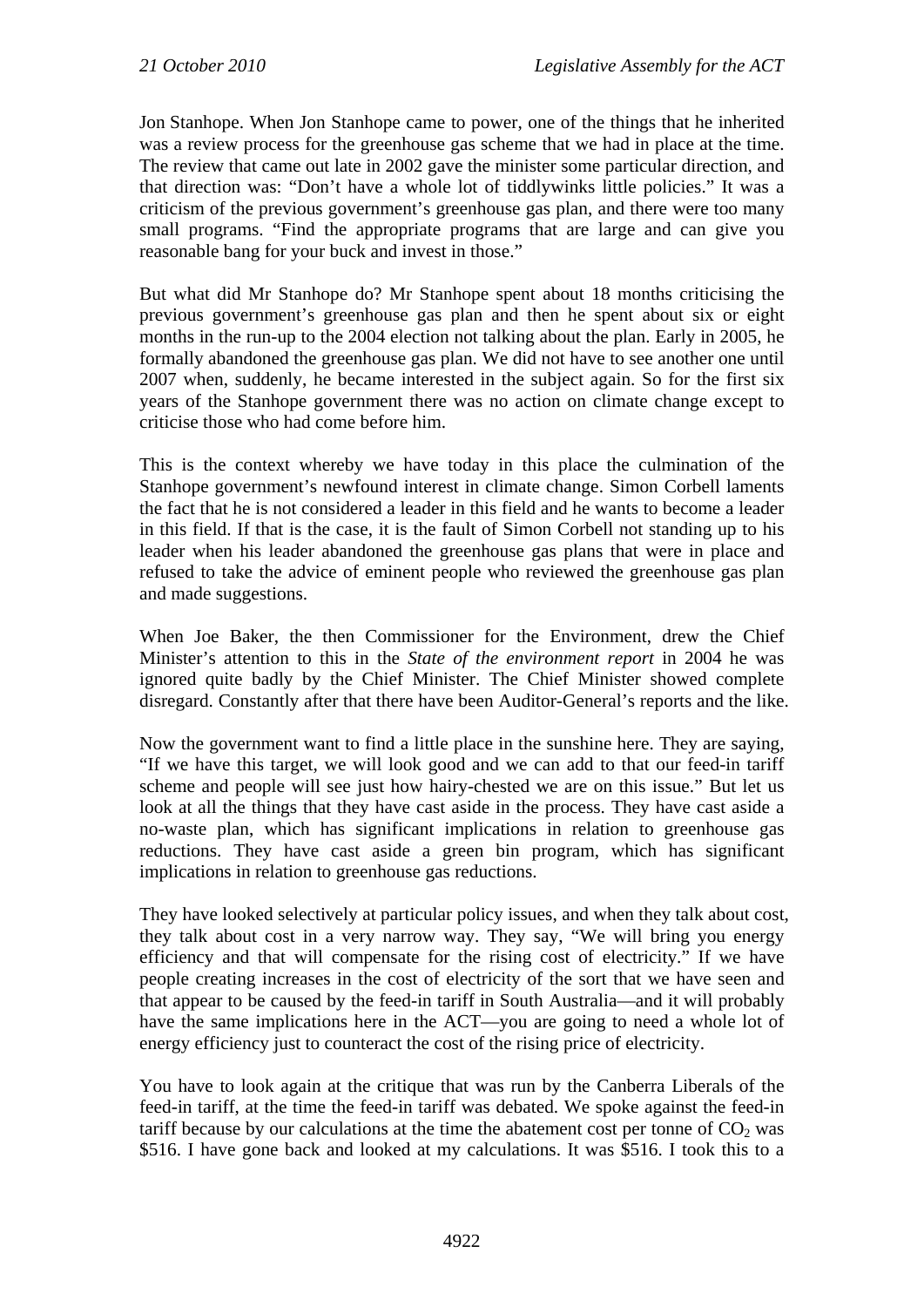range of people and I said: "Have I got this wrong?" It does not matter which way you add it up and how you calculate it, if you start from point A, you get to \$516. That figure has fallen back a little because the scheme has now been revised back, the multiplier has been revised back, but we are now in the vicinity of about \$450; \$350 to \$450.

It is extraordinarily expensive abatement. It was the point that I made at the time of the debate on the feed-in tariff. When you look at all of the information available to us, I said at the time that if we are going to be spending ACT taxpayers' money in this way, we should be getting much more bang for our buck. I pointed to the McKinsey curve, which members here will be familiar with, and all the things on the McKinsey curve that point to the abatement that you can do, some of which is at no cost, some of which gives you a net return, particularly insulation. Around the \$150 mark per tonne of  $CO<sub>2</sub>$  saved will give you a return of \$150—all the way through the McKinsey curve. And the McKinsey curve only goes up to about \$100 a tonne, per tonne of  $CO<sub>2</sub>$ returned. The feed-in tariff, the cost of photovoltaics, is not even on the McKinsey curve; it is on the dotted line that goes off into the "too expensive to contemplate at this stage" range.

This is the problem with the government's approach to this whole debate. Firstly, they abandoned the field for years. They had no interest in it; it was not an issue for them. I suspect that somewhere in the period after the 2004 election, in the run-up to the 2008 election, they thought that perhaps they needed to get on board with this and they suddenly found some interest in the subject. But they did get a bit of a flogging in the run-up to the 2008 election because of the failures and the weakness of the weathering the change document. I do not know that there was anyone outside the Labor government who had a good thing to say about the weathering the change document in terms of its failure to set interim targets, its failure to set achievable targets along the way. I hope Mr Rattenbury remembers his criticisms of the document before the 2008 election.

After they abandoned the field for such a long time, they came late to the argument. They have spent a lot of time doing exactly what the consultants and the people who reviewed previous things said—cobbling together a whole lot of little programs that will give you a little bit here and a little bit there, which are uncoordinated and therefore costly. At the same time they criticise the Canberra Liberals for not at this stage putting forward a costed analysis. There is no costed analysis from the government about how they are going to proceed towards this 40 per cent target. There is no road map and there is no costing for the cost of that journey. The people of the ACT deserve a costing for that journey before they sign up to it.

**MS LE COUTEUR** (Molonglo) (5.20): I rise to speak briefly on some costs which seem to have been totally ignored in this debate—that is, the costs of climate change itself, the costs of inaction, the costs of not doing enough to actually address the issue. I think we are all aware of a lot of these but we just have not focused on them in this debate. We know there are going to be big costs on energy supply, water security, agriculture, health, coastal communities and infrastructure.

Coastal communities are an obvious one. We already have the situation in New South Wales where people are not able to build on land that they own because the local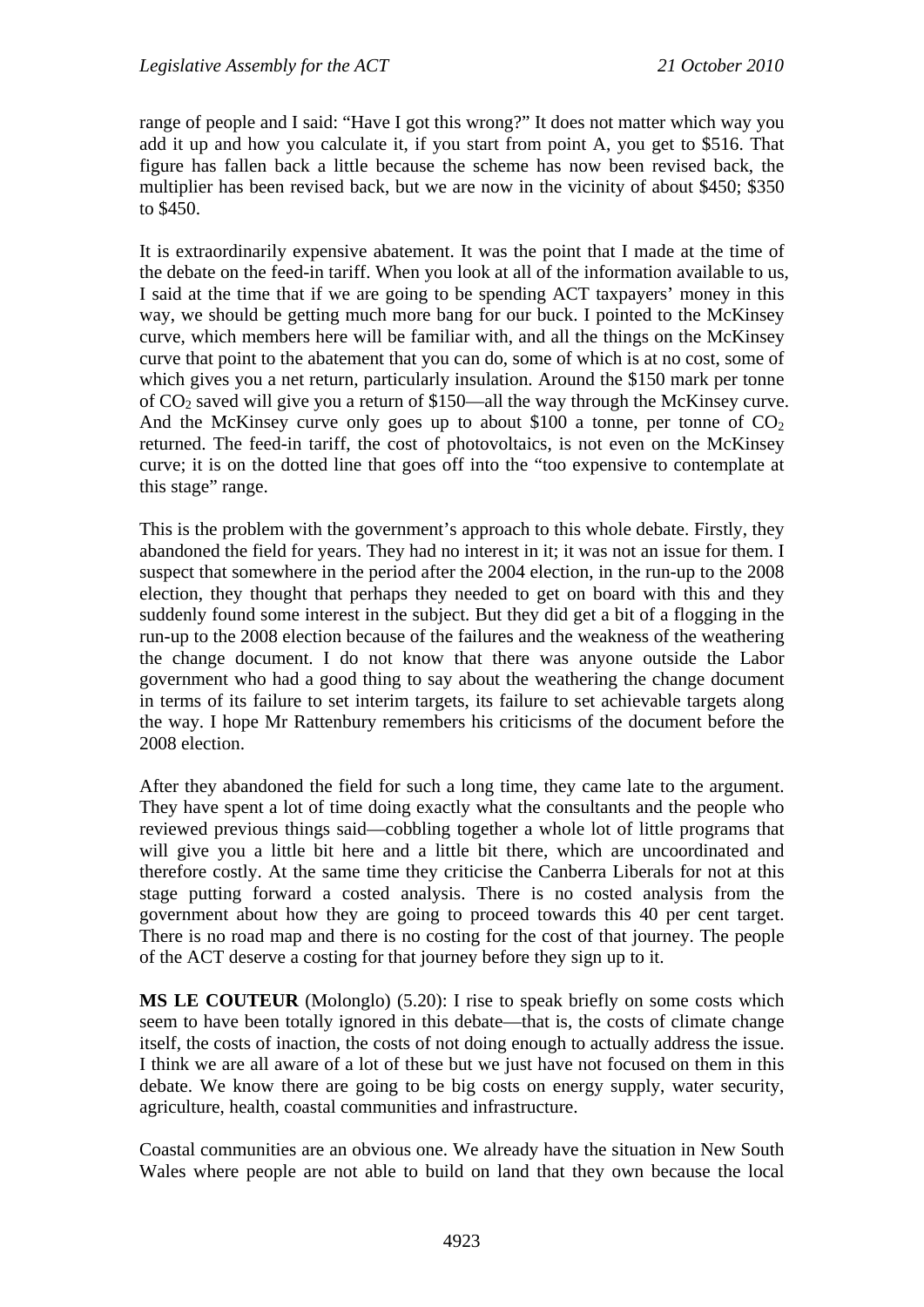councils know that within the lifespan of the building the land is likely to be under water. We have all seen the very scary maps of Australia and other parts of the world showing possible inundation of our major cities, the vast majority of which are located on the coast. What will happen as we have the sea level rise? Most of the cities in the world, the major cities in the world, and a lot of our agricultural regions are within a few metres of sea level. This will have a huge impact and a huge cost on the world if we do not do anything about this.

The longer we delay doing something, the more expensive it will be. I note in this regard that the CEO of BHP Billiton, Marius Kloppers, recently called for a clear price on carbon to be established in Australia. I agree that he did not talk about the amount of mitigation, but I think it is very clear from all parties that we know there will be a cost if we go down the track of not mitigating, and we need to look at those costs as seriously as we look at the costs of doing something.

Mrs Dunne mentioned weathering the change. I would be the first to agree that it is not the be-all and end-all of climate analysis. But even this has quite a lot of very interesting and potentially scary things about what might happen in Canberra. It says that the temperature in the ACT and surrounding regions is likely to become warmer. The number of days above 35 could average six to 14, and it is now five. That will mean we will have, particularly among older people, more vulnerable people, more deaths from heat issues. That is what has happened in the rest of the world, and that is the sort of thing that would happen here.

We all know about droughts, and I think we have all seen the CSIRO projections for droughts as a result of climate change. Very fortunately, the drought that we were just part of seems to have stopped, but it is a real issue with real costs.

There is a section about climate change health impacts. It says that these are going to include, as I said, temperature-related illness and death due to increased temperatures and heatwaves, food and water-borne diseases due to changes in water quality and a range of bacteria and pests, respiratory disease due to increased pollution and mental health disorders due to social disruptions.

On that note, we are so lucky that it has started raining again because had the drought not broken we would in a few years have seen the street trees in Canberra start dying en masse. I think Canberra would have been an incredibly psychologically distressing place to live in with all the trees dead. That is the sort of thing that could happen if we do not address climate change.

With respect to vector-borne disease, we are likely to have mosquitoes and things like that in Canberra in real numbers. Another impact would be injury, trauma and related effects from an increase in extreme weather events. These are just the things that weathering the change talks about for Canberra. We are already seeing climate-related impacts on human beings in the rest of the world. We are fortunate that we are an affluent community and it has not hit us much yet, but I think that in this debate we need to look at all the costs. We need to look at the costs of inaction with as much energy and nit-picking as we look at the costs of action. I would urge the Assembly and the Canberra community to look at all of the costs as part of this debate.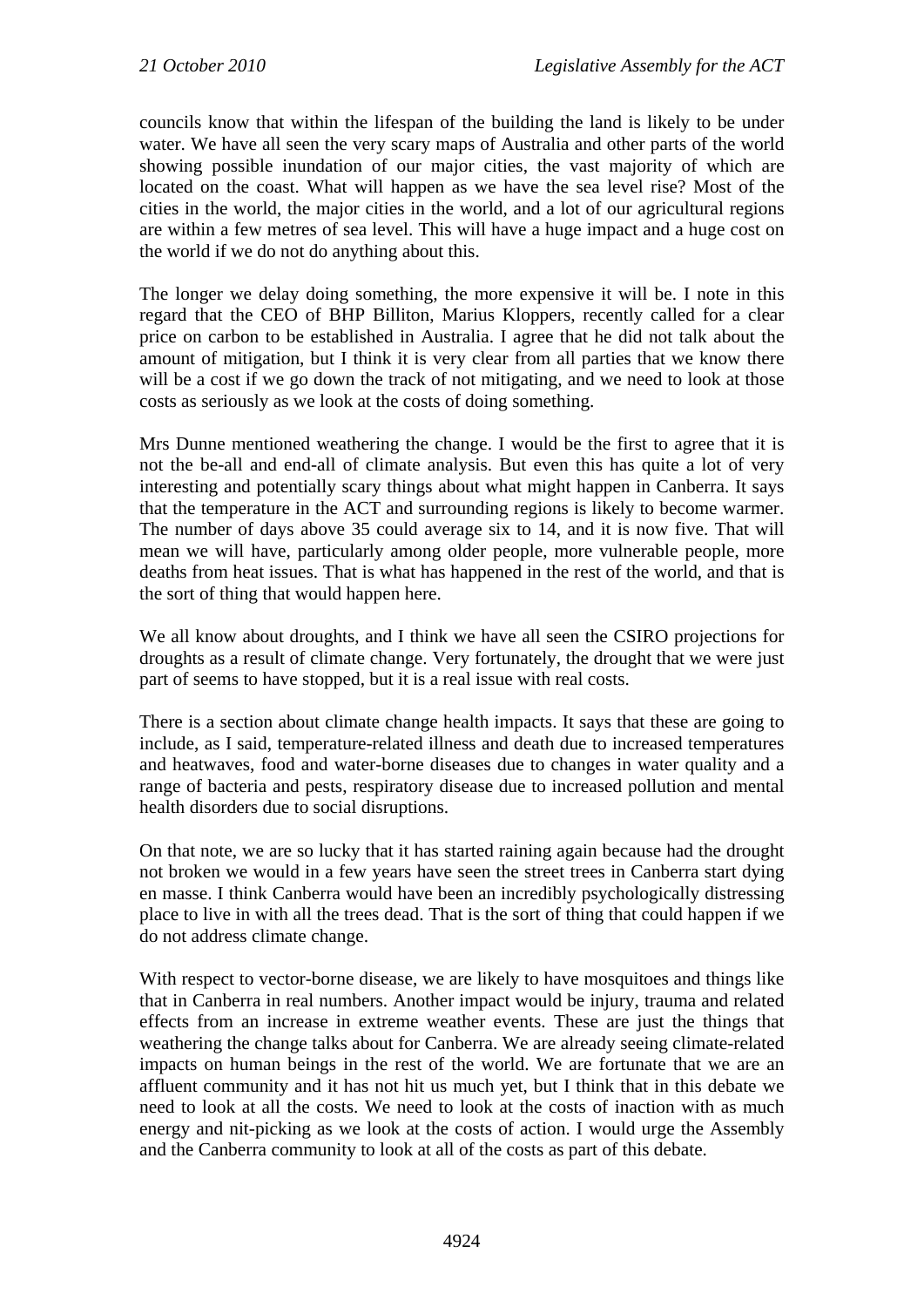**MR SMYTH** (Brindabella) (5.25): I agree with Ms Le Couteur. It is interesting when you go to the website that has the climate change strategy, weathering the change. The third principle that the Chief Minister outlines is that to delay activity is to cost more. But we have actually had nine years of delay. We have actually had nine years without leadership. We have had nine years without a strategy. We have had nine years of a government bereft of ideas. It seems that today it all comes down to one number. As Mr Corbell described it earlier today, it is a magic number.

When I hear the words "the magic number" from a minister, it starts to scare me. I do not know whether he has conjured it up. I do not know whether the druids told him. I do not know whether he found it at Stonehenge on his tour of solar sites in the Northern Hemisphere. But if the wizards are talking to you and you are hearing magic numbers, then I get very scared.

When you look at the climate change document that the Chief Minister provided, you do wonder about this government's commitment to the whole issue of climate change. When you go through the principles that are driving this, people should be very worried. We are told that delaying or ignoring a response would be dangerous and much more costly in the long term. Apply that statement to the last nine years of Labor government. I will say it again: from the Chief Minister's own strategy, we are told that delaying or ignoring a response would be dangerous and much more costly in the long term.

Couple that with Mr Corbell's statement earlier this day where he said that this bill is an important opportunity for the ACT to once again establish itself as a leader. Implicit in that statement is the criticism that every environment minister before him of his government has failed. We have not led. We have not done anything. Now he wants us to believe, because he has a magic number, that he has got the magic solution to this problem. I accept what Ms Le Couteur says. There are other costs here. But as I said earlier today, you cannot just say, "Let us address this issue."

Everybody talks about triple bottom line until it does not suit their argument. Then somebody says, "Let's talk about the social only," or, "Let's talk about the environment only." You have to take them all together. If you do not take them all together, it is like the old surgeon's code or the doctor's code: first, do no harm. You do not know how you are getting there and what it will cost. We have a government that has not done the work and that has ignored the problem for nine years. They had initiatives. As Mrs Dunne pointed out, they got a roasting from Joe Baker, the former commissioner for the environment and from the Auditor-General over abandoning no waste by 2010. But today, magically, they want us to believe that 40 is the number.

They have made no case. There is no plan. There are no costings. As I said earlier, the only person making fraudulent arguments in this place is Mr Corbell. The amendment should be supported.

**MR RATTENBURY** (Molonglo) (5.29): I was not planning to speak again but I do want to pick up very briefly on this point around the 40 per cent and the increasing suggestions from the opposition about where this might come from. We have heard it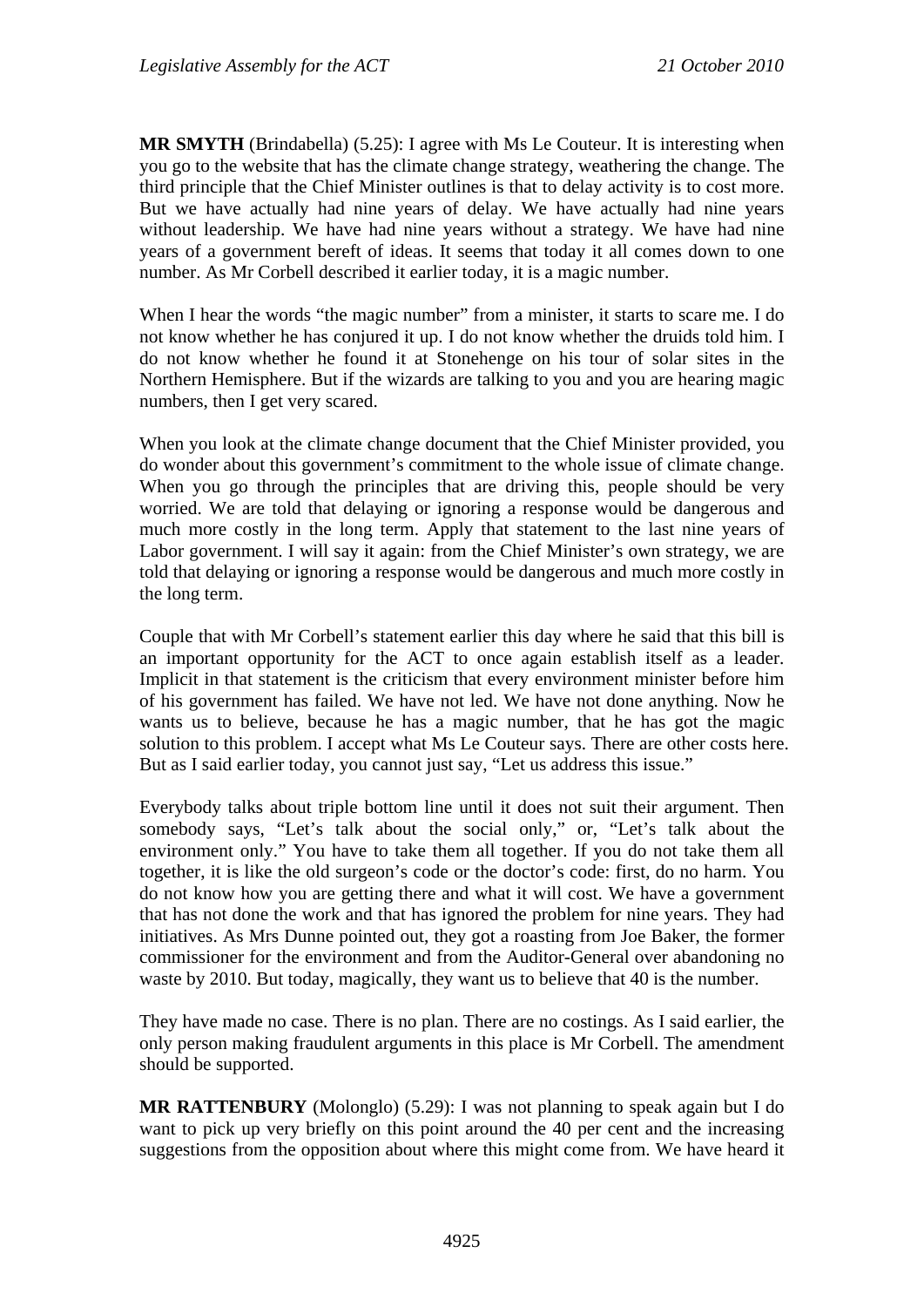described as a magic number. I just heard Mr Smyth use the word "druid". For the education of the chamber, there is a 25 to 40 per cent bracket. It was derived based on evidence from the intergovernmental panel on climate change which is comprised of more than 2,000 of the world's leading scientists.

They come from countries around the world and their reports are developed by consensus. You have got peer-reviewed science that has set this set of parameters. That science was taken to the Bali climate negotiations in 2007. How the years fly by. At Bali 198 governments came together under the banner of the United Nations Framework Convention on Climate Change. There were 198 governments and around 10,000 or 11,000 delegates, which also included NGOs, scientists and business.

The outcome text from there indicated that developed countries should adopt targets in the region of 25 to 40 per cent in order to match the scientific evidence. That is the reality. That is the science. That is not the Liberal Party making stuff up. That is the real world that Mr Smyth and Mr Seselja should pay more attention to.

**MRS DUNNE** (Ginninderra) (5.30): I cannot believe that Mr Rattenbury actually took time to stand and make our argument for us. He actually said that the consensus was that we needed a number somewhere between 25 and 40 per cent.

**Mr Seselja**: But 40 per cent is the magic number, apparently.

**MRS DUNNE**: Somehow, if the Liberal Party adopts a number which is within that consensus range—30—and the last time I looked 30 was somewhere between 25 and 40 per cent, unless there is the new Green math, that is not legitimate. That is in no way legitimate. The only—

**Mr Seselja**: The only way you can do it is 40; that is all we have been told.

**MADAM DEPUTY SPEAKER:** Order, Mr Seselja! Can you please let your own member speak.

**MRS DUNNE**: number that you can possibly select is the one that the Greens have selected. Madam Deputy Speaker, the Greens and the Labor Party in the form of Mr Rattenbury and Mr Corbell today have been desperate. They have spent all day arguing the point over and over again about why their number is better than ours.

**Mr Seselja**: It's a magic number.

**MRS DUNNE**: No, actually it is not a perfect number, Mr Seselja. I think a perfect number has to be some sort of prime number and 40 is not a prime number. It is a beautiful round number and it can be divided by a whole lot of things. But every time Mr Corbell and Mr Rattenbury get up and argue the case as to why their number is superior to the figure put forward by the Canberra Liberals, they reinforce the case made by the Canberra Liberals.

Mr Rattenbury did it just then. He said there is a range; there is an international consensus. The IPCC has an international consensus somewhere between 25 and 40.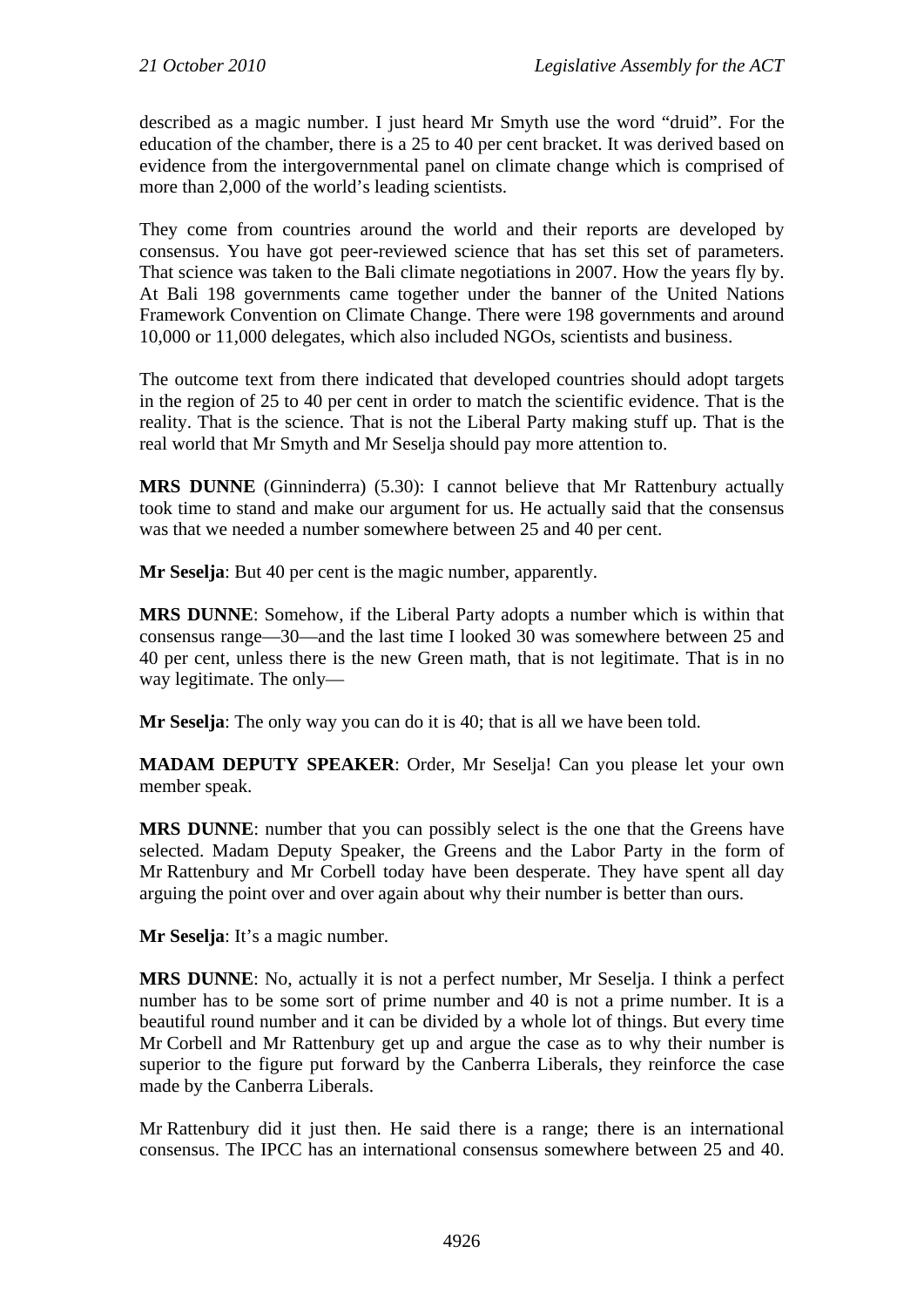The Canberra Liberals, after a lot of thought, consideration and discussion have chosen the figure 30.

That is not good enough for Mr Rattenbury. He wants to go to the far end, to the expensive end. I point again to the little regard that Mr Rattenbury had in his remarks for the cost that this will have on the people of Canberra. It is all right for him; he is earning a substantial income. Mr Corbell talks about the effort that they are going to put in for low income people. They are actually going to increase the concessions. The increase in concessions for electricity were roundly criticised by the community sector for not being generous enough.

**Mr Smyth**: What are they doing for middle income earners?

**MRS DUNNE**: But then, what about the middle income earners? What relief will there be for the single income family where they have two or three kids at school? They will, on the surface of it, have a substantial-looking income. But by the time you take out all the outgoings that it takes to run a family, they will be doing it tough. Increases in electricity bills cause them to do it tough.

Mr Corbell said here today that by their estimation the expansion of the feed-in tariff scheme will cost every ACT family another \$50 a year. If you are poor, if you are a low income earner—and there is a very narrow definition of what a low income earner is—you will get some relieve through the concession scheme. But here we are saying that at the current rate it is going to cost every Canberra taxpayer six per cent—\$50 a year.

The people of the ACT can do the multiplication. That is six per cent. It is going to cost them \$50 a year. So how much per year is the whole scheme going to cost? How much is it going to cost my neighbours in Evatt with one income who are sending their kids to the local school? It is going to cost them much more than that. That is only what six per cent will do. Just do the math. The people of the ACT are facing bills of thousands of dollars under this scheme.

**Mr Rattenbury**: Where's your modelling?

**MRS DUNNE**: There is no modelling. There is no indication for this government or from the people who are supporting them how much this will cost. But the minister admits—

**Mr Corbell**: You're making it up.

**MRS DUNNE**: The minister here admits that was six per cent—

**Mr Seselja**: Point of order, Madam Assistant Speaker, could you call Mr Rattenbury and Mr Corbell to order? Call them to order. We have been called to order when we have interjected. They are not only accusing Mrs Dunne of making it up; they are being unruly. I would ask you to call them to order.

**MADAM ASSISTANT SPEAKER** (Ms Le Couteur): Mr Seselja, I did not hear them calling the names you were suggesting, so I think we should just proceed with the debate.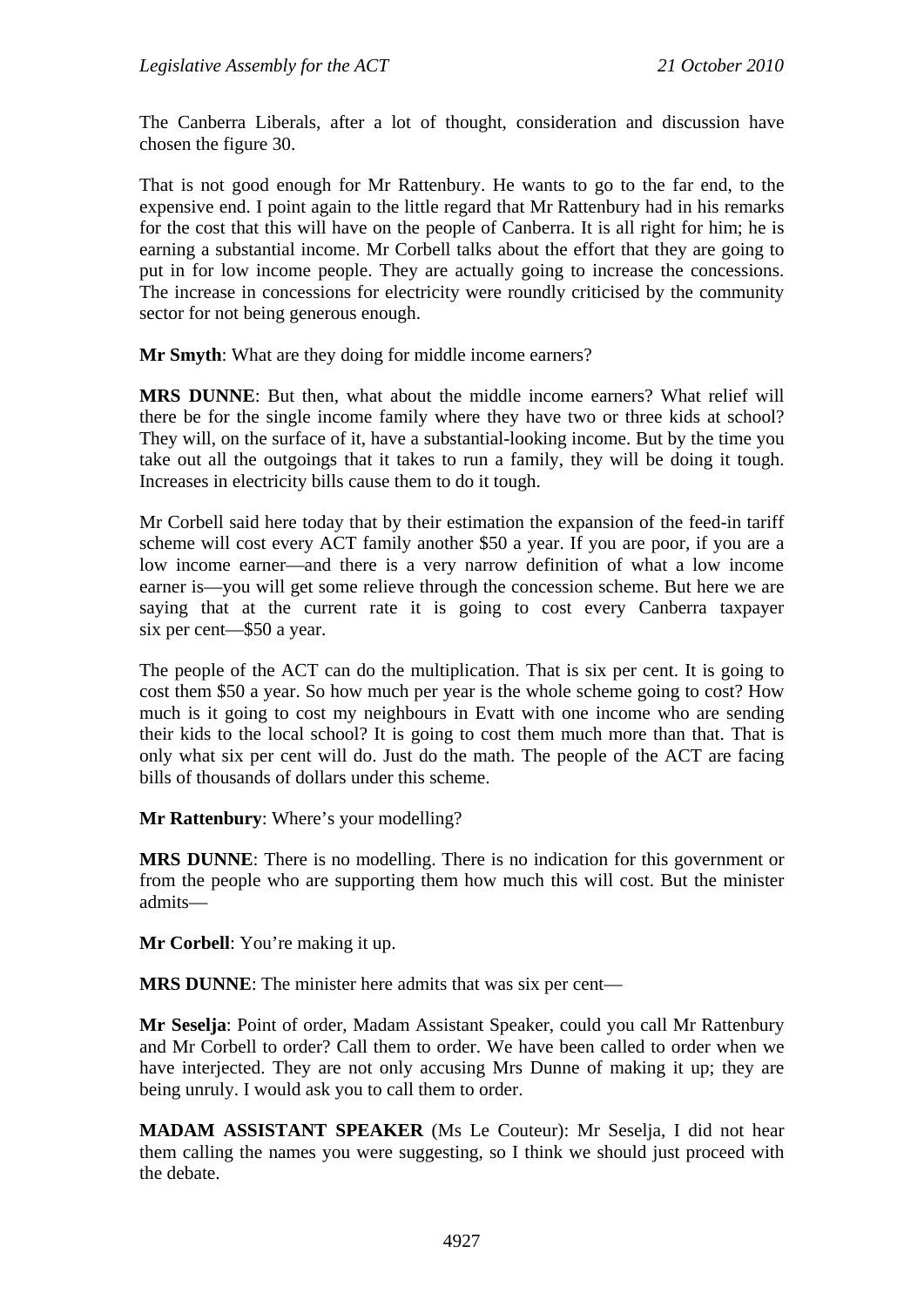**Mr Seselja**: They both did it; they both called her—

**MADAM ASSISTANT SPEAKER**: That may be true, but I did not hear it, Mr Seselja. Mrs Dunne, you have the floor and I suggest that you continue.

**Mr Rattenbury**: Point of order, Madam Assistant Speaker, Mr Seselja just reflected on your ruling.

**Mr Seselja**: Sorry, how?

**Mr Rattenbury**: Mr Seselja quietly made the observation that you were hearing nothing and seeing nothing. He was implying a bias in your ruling, Madam Assistant Speaker.

**Mr Seselja**: Are you in the Speaker's chair now, Shane? It is not really clear to me. It seems like you are sitting in the Speaker's chair.

**Mr Rattenbury**: Zed, you are so thin-skinned. You are pathetic.

**Mr Seselja**: No, we only have to look at you wrong and we get a ruling.

**MADAM ASSISTANT SPEAKER**: Mr Seselja, please stop. Mr Seselja, Mr Rattenbury, please stop the cross-talk. Mrs Dunne, you do have the floor. I invite you to continue speaking.

**MRS DUNNE**: Thank you, Madam Assistant Speaker. In question time today Mr Corbell came the closest we have seen to an analysis of this policy. He admitted that the feed-in tariff and its expansion, which will deliver us six per cent—not six percentage points; six per cent of the cut that we need—will cost us, every Canberra household, about \$50 a year.

So you can do the math. If six per cent is going to deliver us about \$50 a year, it is close to \$1,000 per household every year to deliver these things. \$1,000 is not the sort of change that the average—

**Mr Seselja**: It is going to be much more than that.

**MRS DUNNE:** And it is probably going to be much more than that; that is a back-ofthe-envelope analysis based on the only analysis that Mr Corbell has put forward in his debate.

**Mr Seselja**: That is not credible at all. At \$400 a tonne? So there you go; it is not the six per cent.

**MRS DUNNE**: I see.

**Mr Seselja**: It is much more.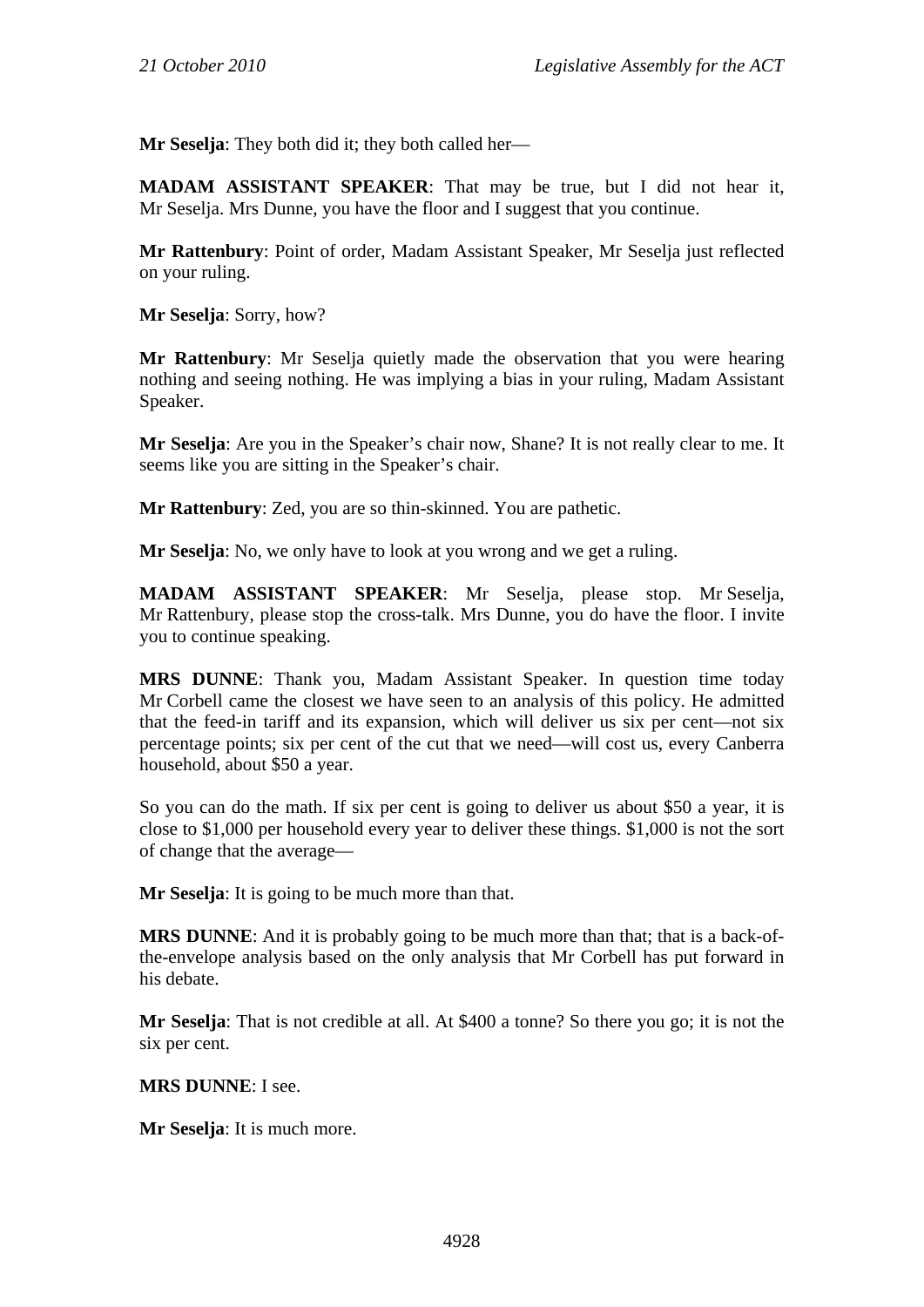**MRS DUNNE**: He was actually saying it is six per cent and it would cost us about \$50 a tonne. Now he has resiled from that. But the back-of-the-envelope calculation based on what Mr Corbell said in question time today tells the people of the ACT that they are facing every year, year on year, an increase in costs—electricity and other things—of about \$1,000. Mr Corbell has not justified that to the people of the ACT. The Greens have not justified that to the people of the ACT. What that does is take money out of the economy that ACT taxpayers could spend on other things that would stimulate the economy.

It will be a drain on our economy. There is no antidote to that from Mr Corbell or Mr Rattenbury. This is why the Canberra Liberals have chosen a more moderate path, one that will be not as expensive for the people of the ACT because we understand what it is like to be a middle income public servant with a couple of kids at school. We know what that is like. They may have forgotten, but we know what it is like for those families. We know how hard it is and we are not about making it even more difficult than it already is.

**MR CORBELL** (Molonglo—Attorney-General, Minister for the Environment, Climate Change and Water, Minister for Energy and Minister for Police and Emergency Services) (5.39): There are some issues that have been raised during the debate about the appropriateness of the figure which bear some analysis. The Liberals seek to mount their argument on the basis that because 30 per cent is somewhere between 25 and 40, it is a legitimate figure. What they fail to understand is that that range was designed to take into account both developing and developed economies. Developing economies are expected to adopt less of a greenhouse gas emissions reduction than developed economies are, because obviously developed economies are wealthier, have more capability and share a greater level of the burden in terms of their contribution to the overall level of carbon emissions in the atmosphere.

It is completely misleading, again, for the Liberals to argue that because 30 per cent is between 25 and 40 per cent, it is acceptable. They are effectively saying that we should adopt a target for a developing nation. That is essentially their position. Their position is this: "We believe that with all our relative wealth globally, with all our relative affluence, with all our relative knowledge and expertise, we should adopt a target which is the type of target expected of a developing or an emerging nation rather than the target for a fully developed Westernised economy which has had the opportunity and the benefit of unrestrained carbon emissions for centuries." That is their position. That position is morally bankrupt. They need to understand that that is the position that they advance.

The government does not accept their position, because it is morally bankrupt. We do not accept that you should adopt a greenhouse gas reduction target equivalent to that of a developing or emerging economy. We accept that we should adopt a greenhouse gas reduction target of an emerged, established, Westernised, fully developed nation, such as we are. We are relatively one of the most affluent cities within this nation, and we should adopt a greenhouse gas emissions reduction target commensurate with that.

**MR HANSON** (Molonglo) (5.42): I will be supporting the amendment; it makes sense. I was doing some other work in my office before and I heard the raucous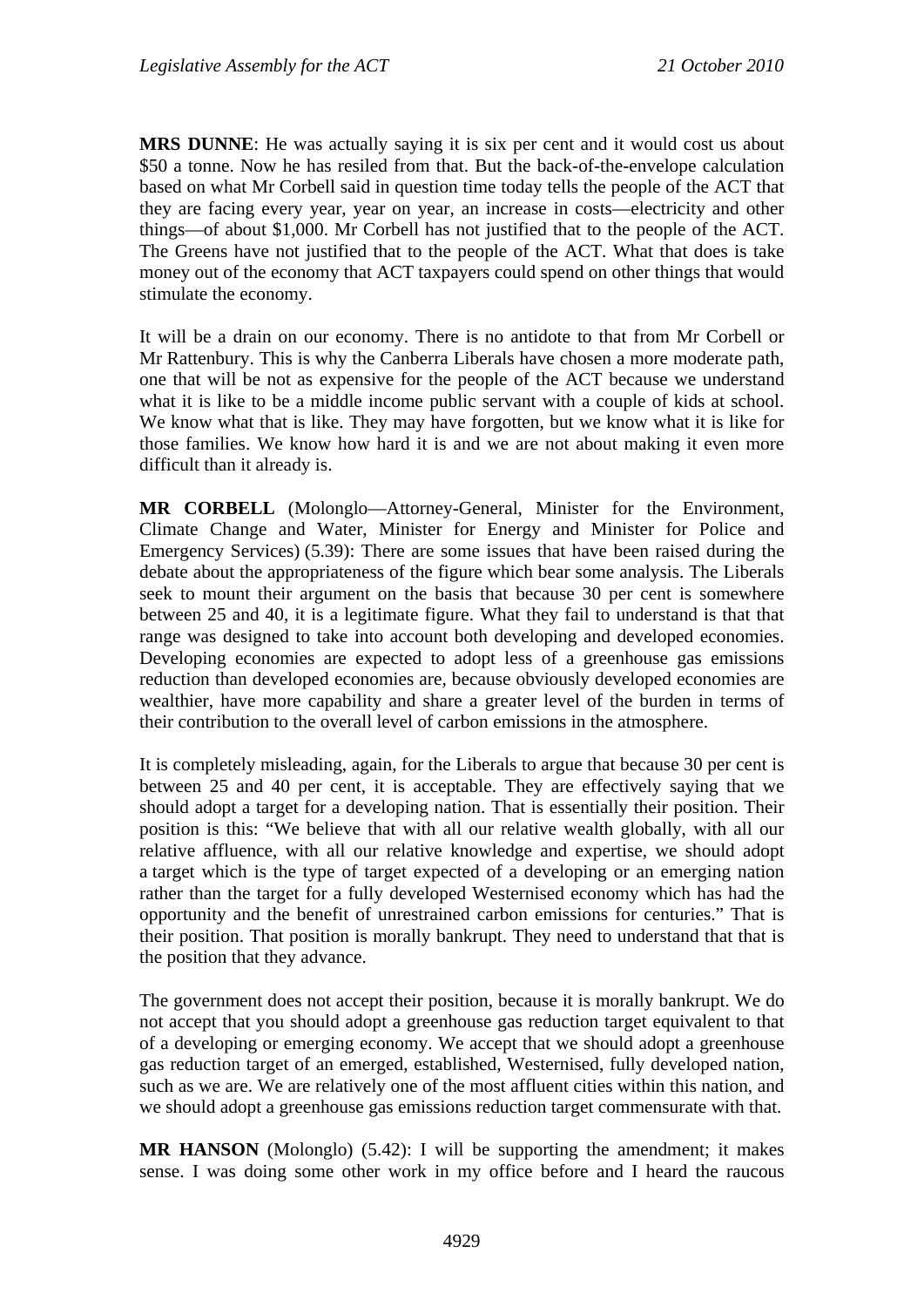interjections coming from Mr Corbell and indeed Mr Rattenbury. Before I speak to the amendment, let me say that it did cause me to think about the contradiction of having someone who is in this place a Speaker who chastises and criticises the Liberal opposition for its interjections—

**Mr Rattenbury**: Relevance.

**MR HANSON**: and constantly warns us.

**Mr Rattenbury**: Are you mounting a dissent? Have the guts to do it.

**MR HANSON**: And now we have the ironic position that he is here trying to get me to move dissent in himself—

**Mr Rattenbury**: Dissent in the interjection.

**Mr Corbell**: Point of order, Madam Assistant Speaker.

**MADAM ASSISTANT SPEAKER** (Ms Le Couteur): Yes, Mr Corbell.

**Mr Corbell**: If Mr Hanson has a contribution to the policy issue that is being debated, by all means he should make it, but if he is just down here to have a dig at another member it is out of order. It is not relevant to the debate; he should be called to order.

**Mr Rattenbury**: Yes. You cannot just walk in here and start trash talking the Speaker, Jeremy. Have some decency. Have some guts of your convictions.

**MADAM ASSISTANT SPEAKER**: Thank you, Mr Corbell. Mr Hanson, I invite you to contribute on this debate.

**MR HANSON**: Mr Rattenbury is interjecting again, saying, "Have some guts; have some guts." I am not sure what he wants me to do. I am certainly not moving dissent in you, Madam Assistant Speaker, and I cannot move dissent in Mr Rattenbury because, although he is making these continual interjections—at me as I am speaking, and he did at Mr Seselja and Mrs Dunne—I cannot move dissent in him. This is the entire contradiction. We have someone who is an advocate passionately for his cause.

**Mr Rattenbury**: Relevance. Do you know anything about the issue?

**MR HANSON**: I disagree with Mr Rattenbury's position on this, but I also acknowledge that he is passionate. He is a true believer; there is no doubt about it. This is where the error comes. If you have somebody that does believe passionately, who is made the spokesman for the party—

**Mr Corbell**: Relevance.

**MADAM ASSISTANT SPEAKER**: Mr Hanson, as Mr Corbell was about to say, this is not strictly relevant to the debate. I invited you to talk about climate change issues.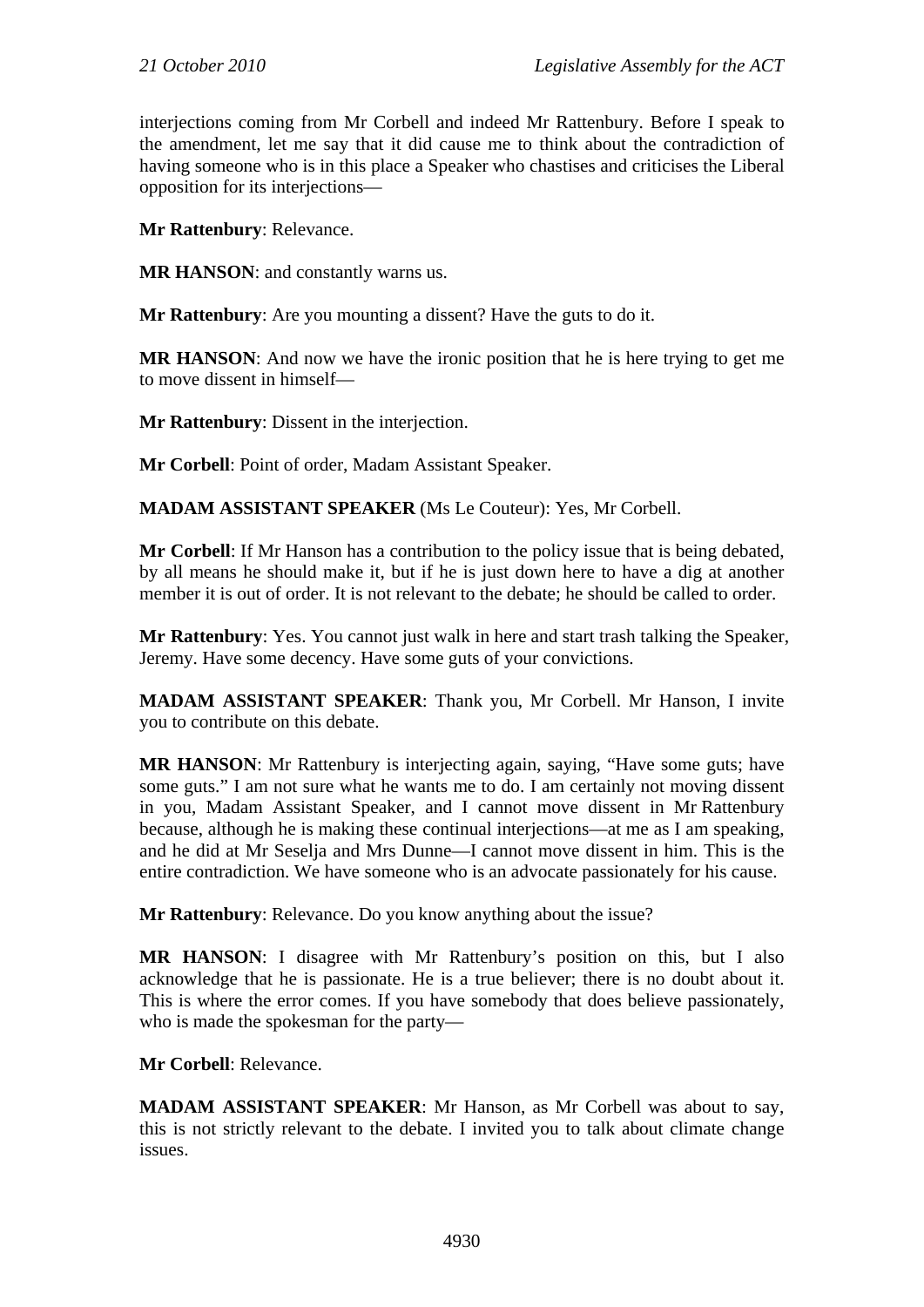**Mr Seselja**: On the point of order, Madam Assistant Speaker, Mr Hanson was finishing a sentence. There has been a lot of discussion about whether people are blindly following ideology as part of this debate or whether it is based on reason. He was halfway through his sentence. It is very difficult for you to know what his conclusion was going to be as a result of that. I think he might be allowed to finish what he was saying.

**Mr Corbell**: He has not yet addressed the amendment. In no way has he addressed the amendment; he probably does not even know what it is.

**MADAM ASSISTANT SPEAKER**: Mr Hanson, please direct your remarks—

**MR HANSON**: The point is that I have been facing a number of interjections and I have been responding to those interjections. I will try to continue, ignoring Mr Rattenbury's interjections. The point is that there is a decision to be made about what is the right balance. This is an issue that we have agreed that we need to deal with here in the ACT. The Liberal Party has taken a strong stance, and it has done for a number of years.

It is an issue of balance and it is an issue of making sure, as we look towards the future on this issue, that we are achieving balance between what is achievable, affordable and realistic. The figure of 30 per cent is a far more sensible figure. It is far more achievable. It is actually affordable, and I think it is a more judicious figure one that has probably got a far better chance of being achieved in the end, despite the rhetoric from the government and the Greens. The figure that we are proposing is eminently sensible.

Some of the barbs that have been thrown in the interjections from Mr Corbell and Mr Rattenbury, and in the speeches they have made, have been most unreasonable. There has been leadership by the Canberra Liberals for a number of years on this issue. The fact that we have set a very ambitious but affordable target should be commended rather than—

**Mr Corbell**: How much will it cost?

**MR HANSON:** Always less than 40 per cent, Mr Corbell. I think that is the point always less than 40 per cent. The point is that these costs are likely to be exponential, because there are certain things that you can do that are affordable measures that—

**Mrs Dunne**: We'll tell you the day you tell the people of the ACT what your scheme will cost.

**MADAM ASSISTANT SPEAKER**: Mrs Dunne and Mr Corbell, please stop interjecting. Mr Hanson, you have the floor.

**MR HANSON**: Thank you. There are obviously going to be significant costs associated with doing this that can be borne, and will need to be borne, by members of the ACT community. It is a matter of what level of costs we are prepared to accept.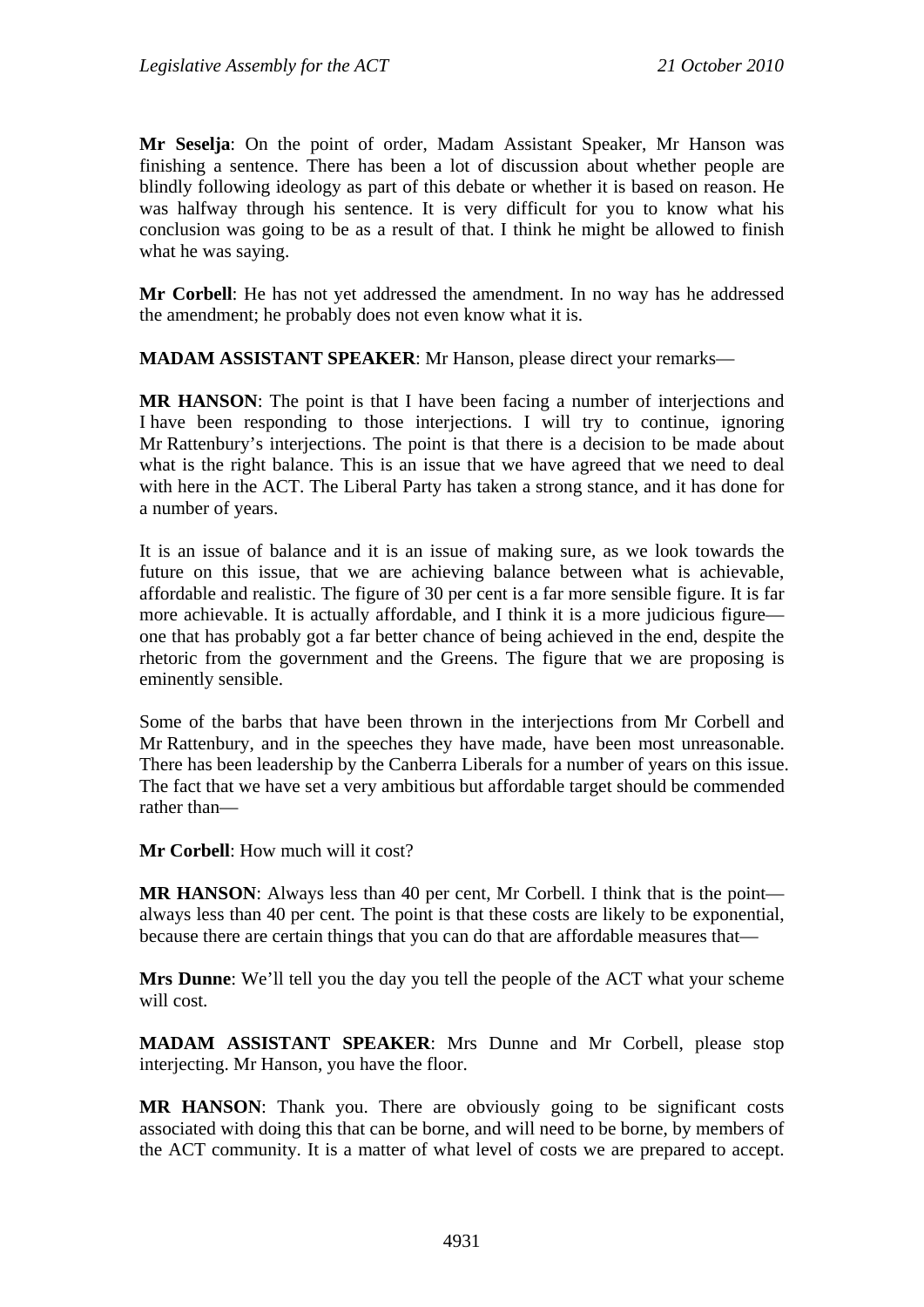As you move forward from 30 per cent up to 40 per cent, the evidence suggests that that is when you move out of the range of measures that can be done as we are moving now with the variety of measures we have adopted into more extreme measures. It is those more extreme measures that are going to be exponential when it comes to the increase in costs for Canberra families.

You asked me what it will cost. I cannot give you a definitive figure. I cannot; nor can you. But what I can say is that the figure of 40 per cent will be—and this is what we can guarantee—significantly more. It will be significantly more, and that is a cost that is going to be borne by Canberra families. It is not only going to be damaging for Canberra families but it will be damaging for our economy as we continually have to adjust subsidies to—

**Mr Corbell:** How do you know that, Jeremy? What analysis have you done, Jeremy?

**MR HANSON**: Mr Corbell is interjecting again. If he cannot accept the fact that there is going to be a significant increase in costs between applying 30 per cent and applying 40 per cent, I think he is naive. Can I tell him what that is in dollar terms? No, I cannot. But what he is asking us to do is accept blindly that 40 per cent is the figure to adopt, knowing that that is a figure that he cannot put a price on but knowing that it is going to be an absolutely massive cost to the people of the ACT, for working families.

Simon Corbell and his fellow ideologues have been sitting pretty on their ministerial salaries for some years now and have generally forgotten the cost pressures that people in Tuggeranong, Belconnen and elsewhere in Canberra—up in Gungahlin face as they struggle to meet their power bills, their water bills and so on.

I commend this amendment that Mr Seselja has brought forward. I really want to put this on the record. Let us make sure that, as we progress with this debate, it is a sensible debate, it is measured and we get away from some of the ideological interjections that we are getting from both Mr Rattenbury and Mr Corbell. They have been absolutely unhelpful. Let us consider debate on what is going to be best for Canberra both in terms of our environment and in terms of our economy and, importantly, cost pressures and affordability for Canberrans and what they can afford with their cost of living pressures.

Question put:

That **Mr Seselja's** amendment be agreed to.

The Assembly voted—

Ayes 6 Noes 10

| Mr Coe     | Mr Smyth | Mr Barr      | Mr Hargreaves |
|------------|----------|--------------|---------------|
| Mr Doszpot |          | Ms Bresnan   | Ms Hunter     |
| Mrs Dunne  |          | Ms Burch     | Ms Le Couteur |
| Mr Hanson  |          | Mr Corbell   | Ms Porter     |
| Mr Seselja |          | Ms Gallagher | Mr Rattenbury |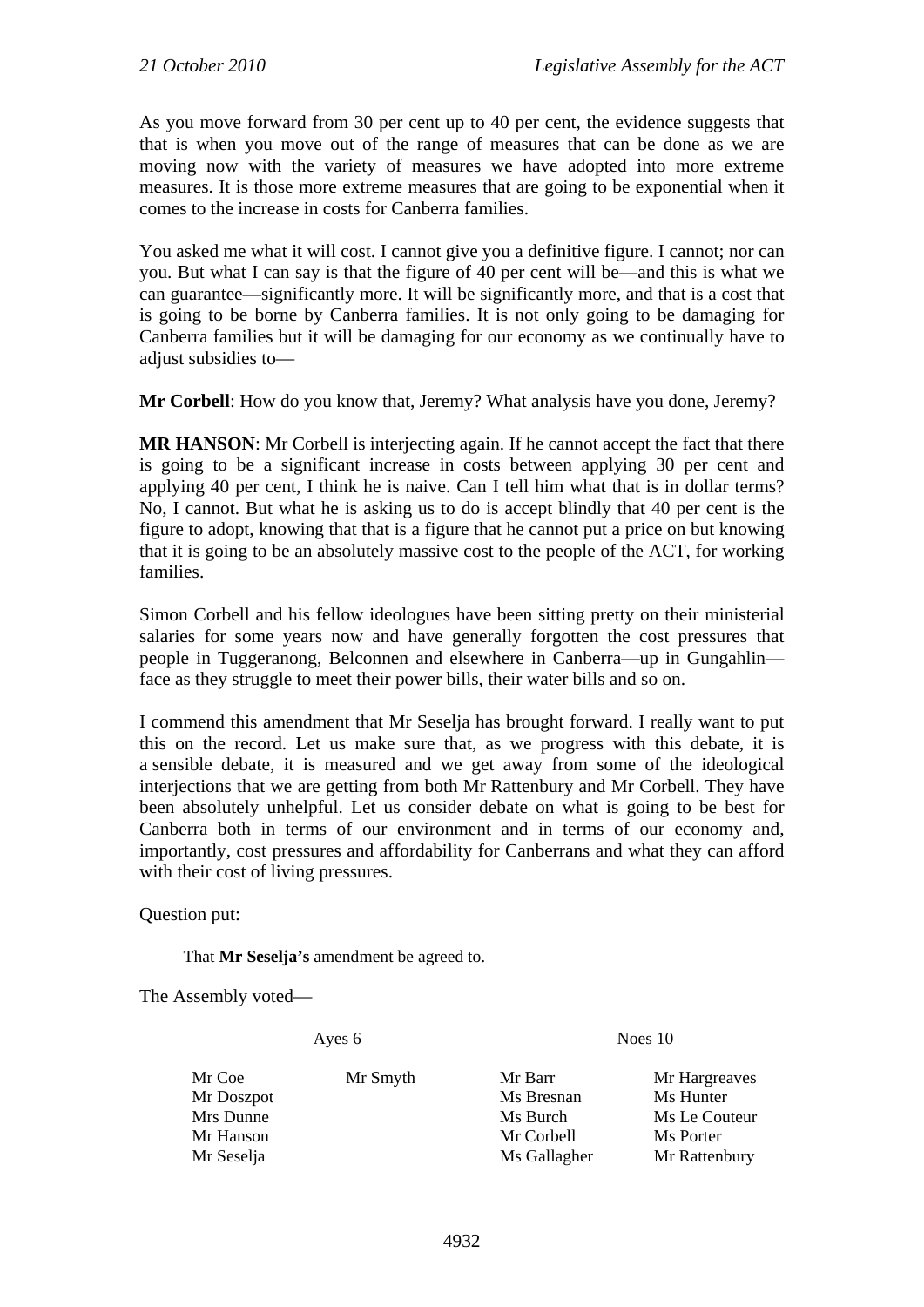Question so resolved in the negative.

Amendment negatived.

Debate (on motion by **Mr Corbell**) adjourned to the next sitting.

# **Adjournment**

### Motion by **Mr Corbell** proposed:

That the Assembly do now adjourn.

### **Hungarian revolution—anniversary**

**MR DOSZPOT** (Brindabella) (5.54): This Saturday, 23 October, marks the 54th anniversary of the Hungarian revolution. It is a day that changed the course of the life of my family as well as around 100,000 other Hungarians who fled the communist regime that had taken power in Hungary again after the revolution. After the revolution, my family became refugees.

In 1956 in Hungary, economic collapse and low standards of living caused by the reorganisation of the economy under the Soviet model provoked working-class discontent which gradually spread to the agricultural industry, the intelligentsia and university students. There was also growing opposition to the military occupation of Hungary by the Soviet Union.

On 23 October 1956, Hungarian students protested against the Soviet occupation of Hungary, which led to a spontaneous popular armed revolt that lasted until 4 November 1956. The revolution, led by former Prime Minister Imre Nagy, deposed the incumbent Soviet-backed government, disbanded the unpopular state police and forced the withdrawal of the Soviet military presence, giving Hungarians a few precious days of freedom, a "Budapest Camelot", before being subsequently crushed by the ruthless Soviet military machine, with a great loss of life.

Against this background, my family made plans to escape. My father had already been imprisoned for two years by the communists in 1948 for being a Catholic youth worker, and he was now targeted again. We became refugees from religious and political persecution in Hungary.

I would like to recognise this anniversary today and recognise two commemorations held in Canberra. The first one was this afternoon at a special function at the Hungarian Embassy to commemorate the anniversary of the 1956 revolution in Hungary, and was hosted by His Excellency Gabor Csaba, the Hungarian Ambassador.

The second function will be on this Saturday afternoon, 23 October, when the Canberra and District Hungarian Cultural Association will hold a commemoration at Monash of the 1956 Hungarian uprising and freedom fight. I would like to offer my congratulations and thanks to the President of the Canberra and District Hungarian Cultural Association, Mr Attila Ovari, for the work that he has done and continues to do on behalf of the Canberra Hungarian community. This function is but another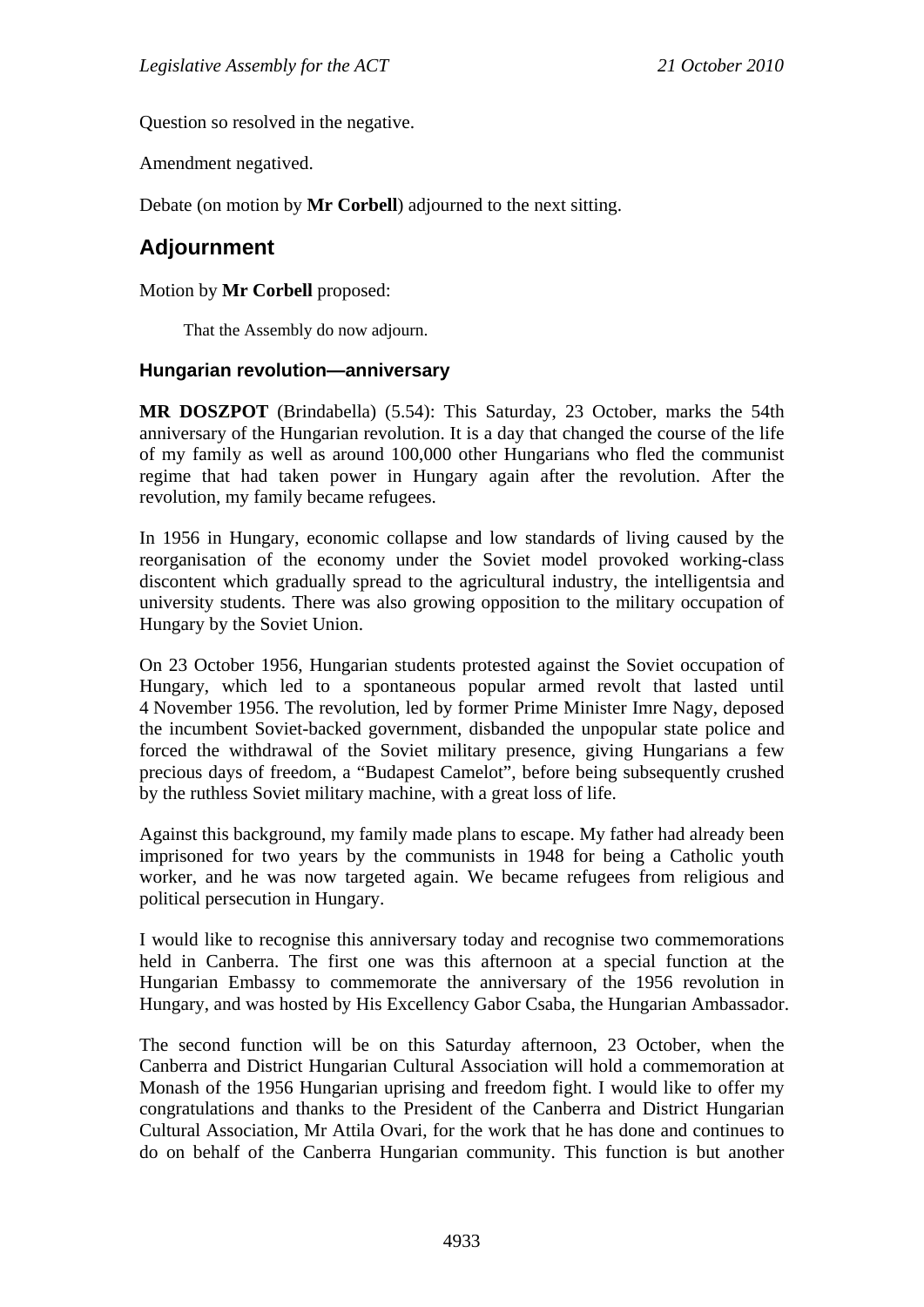example of his commitment to ensure that the local Hungarian community has some commonality to get together on.

# **Koolamon Restoration**

**MR COE** (Ginninderra) (5.56): This evening it is a pleasure to stand up to commend all those involved with a venture called Koolamon Restoration. I do not think many people in the territory would be aware of the magnificent work which happens through this organisation in the lives of people who are recovering from addictions of different sorts.

Koolamon Restoration is a joint venture with Church Army and Koolamon Fellowship, and it is a residential drug and alcohol rehabilitation program based on the Church Army's successful programs in the United States and also in the Blue Mountains. It is a model based on Christian values which also uses the Alcoholics Anonymous 12-step program. It also has a partnership with Housing ACT, and I understand they have got a property or two in the Woden area where they assist those in their programs. They have a 12-month program where phase 1 goes for two to three months with a focus on the 12-step AA program, and then phase 2 includes employment and full-time education or volunteer work.

It really was quite inspiring going to a dinner a couple of months ago to hear about the great work and to hear some testimonies of people that are either going through the program or have recently completed it. What was pretty amazing was the consistent testimony whereby people went into the program thinking, "What can I get from it?" but by the end they were saying, "What can we give?" I think that is a wonderful testament that people who have gone through this program are determined to actually help others who are going through similar experiences that they once went through.

We heard of people that had been released from the AMC and were looking to move on with their lives, and the Koolamon Restoration was there to give them that assistance. There were a number of case studies we heard, and they really were inspiring and motivational. I think everyone who was at the International Church in Belconnen who heard these testimonies really had the utmost admiration for the achievements of these people in spite of the tremendous adversity they have faced just recently.

I would like to commend Tim Scheuer from Church Army Australia and also Dr Tim O'Neil, who is a GP working out of Dickson. He is the local champion of Koolamon Restoration, and Tim is doing some superb work. He has got so much energy; he has always got umpteen projects on the go, and he really is a great asset to the organisation and, indeed, to the Canberra community.

I encourage everyone to find out a little bit more about Koolamon Restoration. You can contact them by email at koolamon@spin.net.au or come to my office and I will happily pass on some more contact details.

Question resolved in the affirmative.

# **The Assembly adjourned at 6 pm until Tuesday, 26 October 2010, at 10 am.**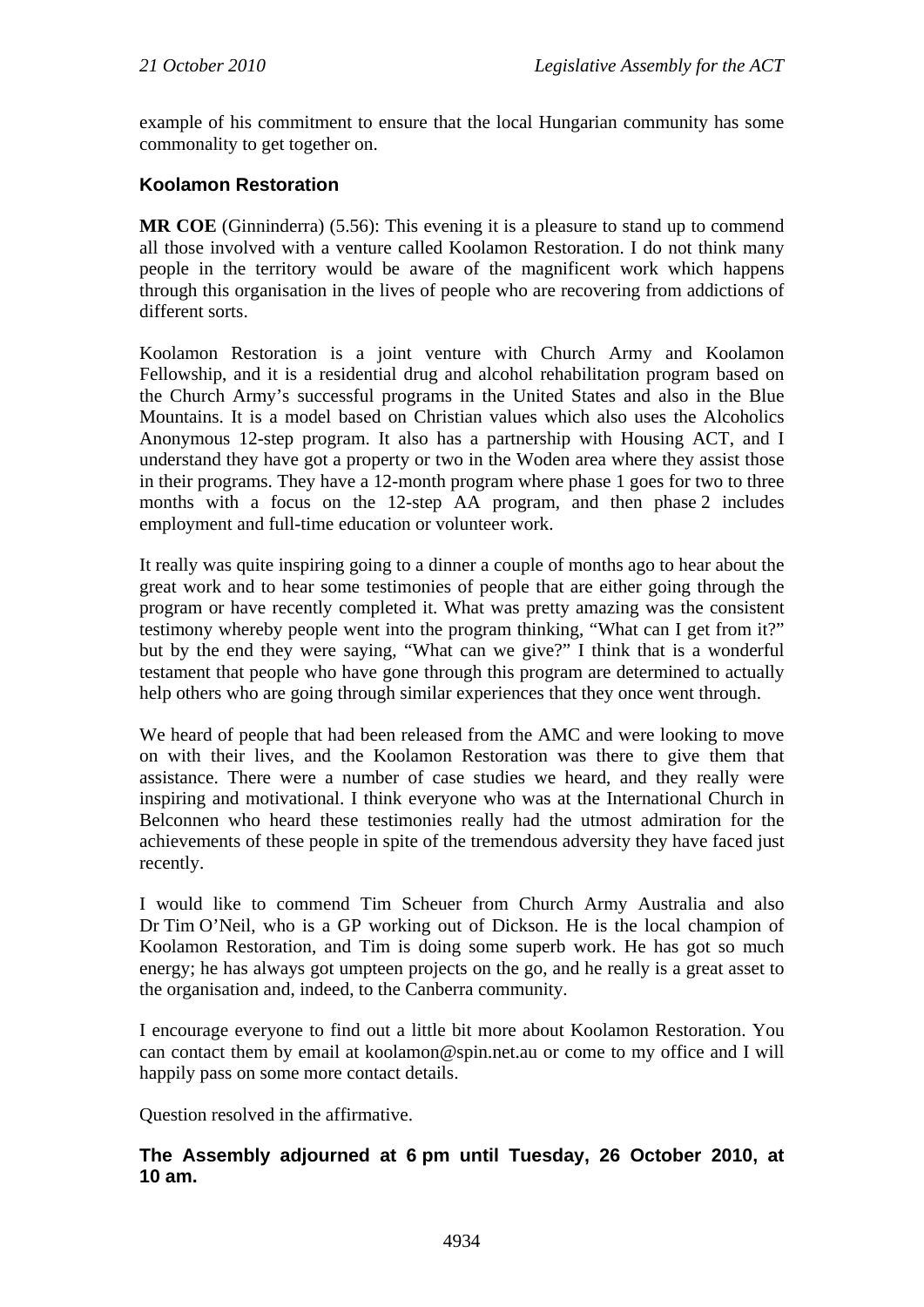# **Schedule of amendments**

# **Schedule 1**

# **Climate Change and Greenhouse Gas Reduction Bill 2010**

Amendment moved by Mr Seselja

**1 Clause 7 (1) (a) Page 4, line 14**  *omit*  40% *substitute*  30%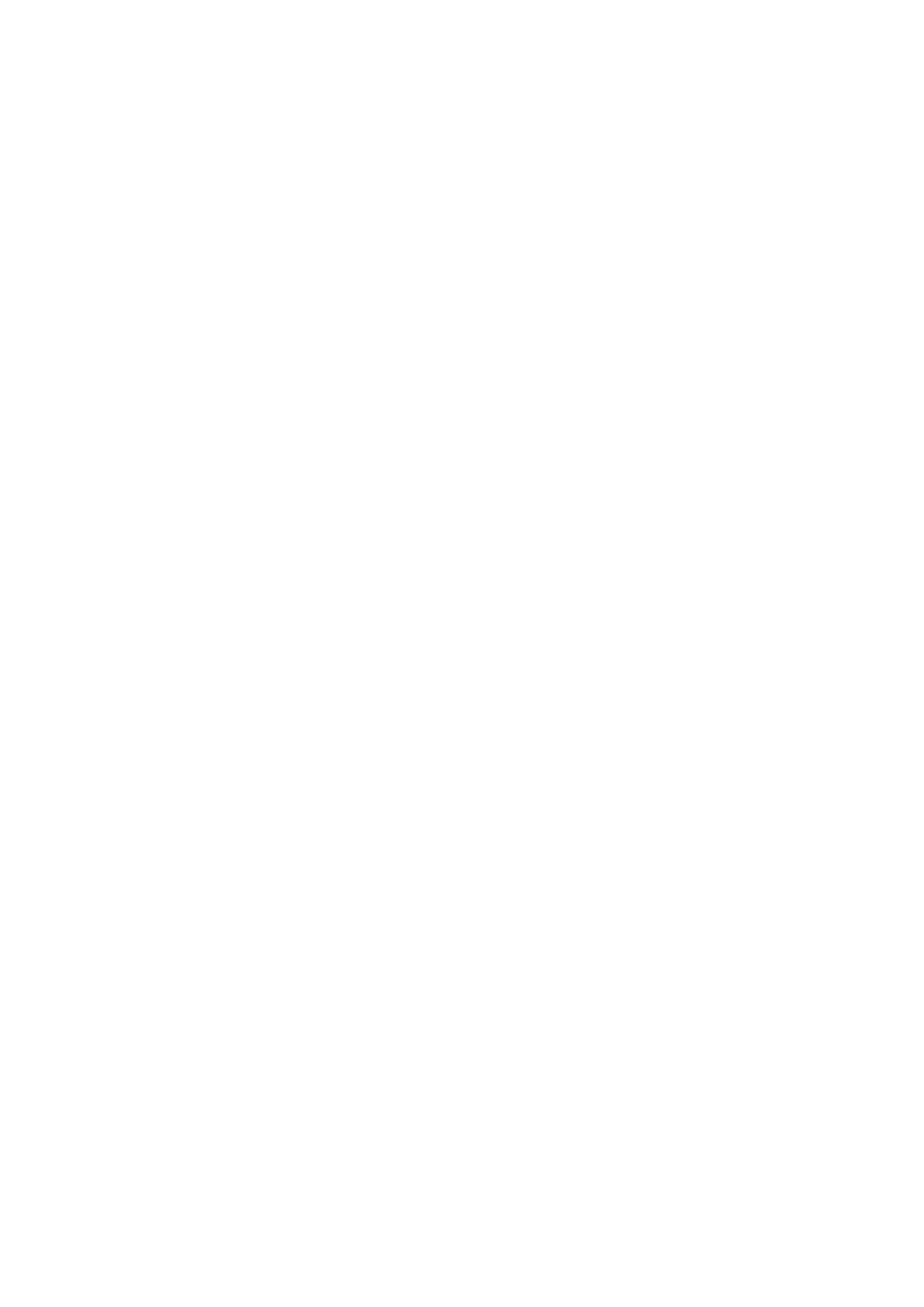# **Answers to questions**

# **National Arboretum Canberra—tree thefts (Question No 1049)**

**Mr Coe** asked the Minister for Territory and Municipal Services, upon notice, on 25 August 2010 *(redirected to the Minister for Land and Property Services)*:

- (1) What was the cost for each of the 12 dragon trees stolen from the Arboretum on 27 July 2010.
- (2) How many of the 12 dragon trees were recovered and how many of these trees have survived since their recovery.
- (3) Will replacement dragon trees be purchased to replace the trees that did not survive; if so, (a) at what cost and (b) when will they be purchased.

**Mr Stanhope**: The answer to the member's question is as follows:

- (1) The five smaller Dragon Trees cost \$120 each and the seven larger trees cost \$369 each.
- (2) Five of the twelve Dragon trees were recovered and all have been repotted and are doing well.
- (3) The replacement cost of the larger Dragon Trees is likely to be in the order of \$335 to \$370 each and they are expected to be purchased by the end of the calendar year.

# **National Arboretum Canberra—tree plantings (Question No 1050)**

**Mr Coe** asked the Minister for Territory and Municipal Services, upon notice, on 25 August 2010 *(redirected to the Acting Minister for Land and Property Services)*:

- (1) How many trees have been planted at the National Arboretum to date, and what is the total cost of these purchases.
- (2) How many trees are due to be planted over the next ten years and what is the projected cost of the purchase of these trees.
- (3) How many visitors have been recorded at the National Arboretum to date.
- (4) What is the projected number of visitors to the Arboretum for the next ten years.
- (5) What is the total cost of security and maintenance of the National Arboretum by year to date.

**Ms Gallagher**: The answer to the member's question is as follows:

(1) To date approximately 25,000 have been planted at the National Arboretum Canberra (NAC). The total cost of plant purchases to date is approximately \$259,000 (exclusive of GST).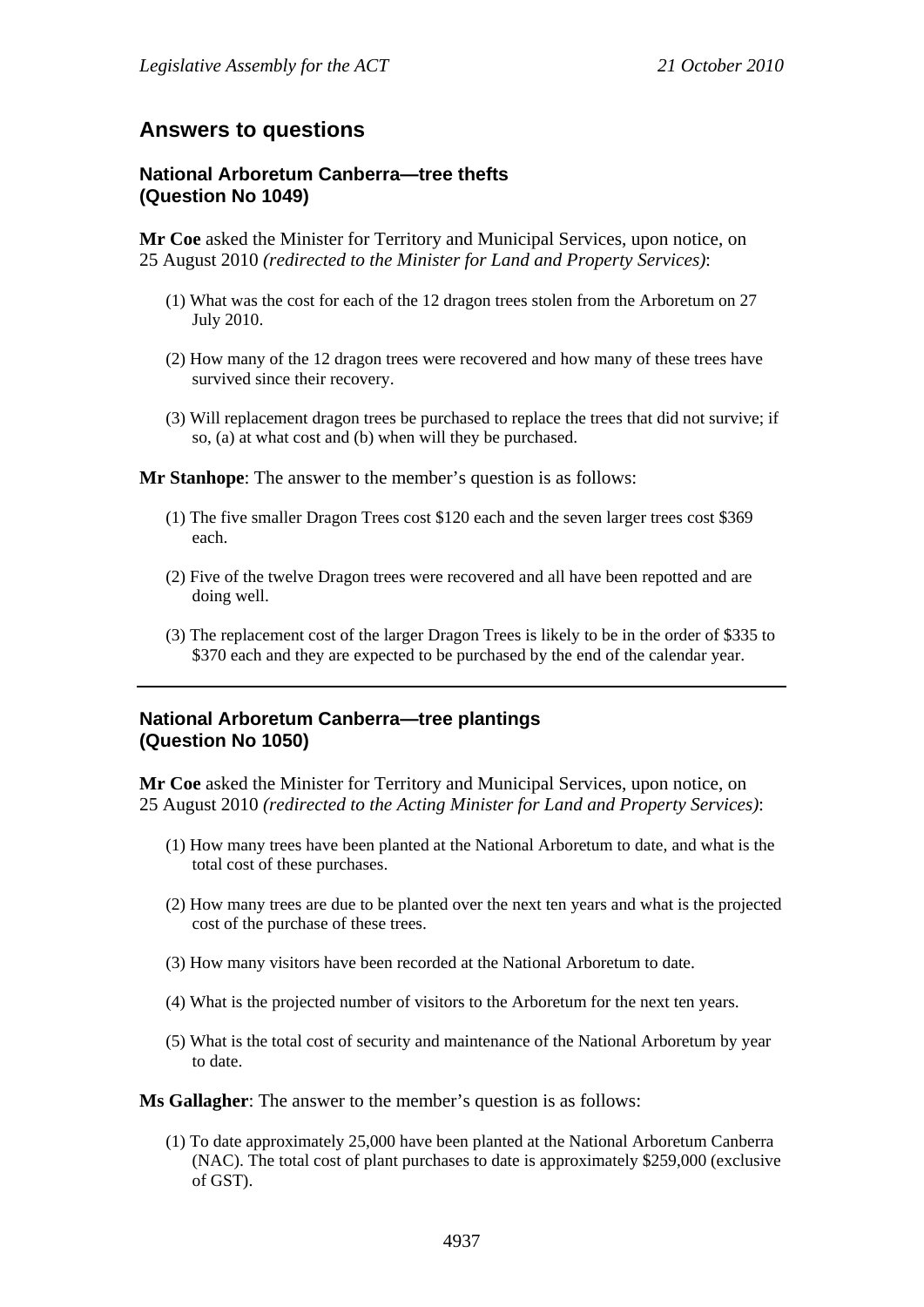- (2) The National Arboretum Canberra has a goal to plant 100 forests by the time of its official opening in 2013, the year of Canberra's Centenary. It is anticipated that another 18,000 trees will be planted at a projected cost of \$189,000 (excluding GST) over this period.
- (3) The National Arboretum Canberra is still in its construction phase and not formally open to the public. Consequently there is no systematic method of recording visitor numbers at this time. However, as the Arboretum's development is of great interest to the public, opportunities have been provided to the Canberra community and visitors to the National Capital to access the site and learn about the project.

The Friends of the NAC have hosted two public open days. The inaugural event held in March 2009 attracted an estimated 4,500 visitors over the course of the day, and the March 2010 event had an estimated attendance of around 7,000 people.

Over the financial year 2009-10 the NAC team and the Friends of the NAC provided 37 guided tours to community groups and the general public. This provided an opportunity for approximately 1,600 visitors to access the site and learn about the project as it develops. The NAC has also hosted 10 tree planting events with International Heads of State/ Government, an Australian Minister, Ambassadors and the diplomatic community. One public artwork launch has also been hosted in recent months. These invitation only events have seen around 350 additional visitors to the Arboretum, importantly including several international visitors.

The site has been open to the public each Sunday for equestrian, cyclist and pedestrian access since November 2009, but there is no mechanism in place to count these visitors. However, this year the National Arboretum gates will be opened to permit public vehicle access each Sunday during Floriade. The first Sunday saw approximately 250 visitors to the site and it is anticipated this number will grow as the word of the opening spreads.

Considering all these visitor opportunities, it is estimated that somewhere in the vicinity of 15,000 people have visited the site to date.

- (4) The forests and facilities of the NAC are still being established and the site is not expected to be formally opened until 2013. However, it is anticipated that the public will be provided with regular access as the site develops, consistent with safety considerations appropriate to a construction site. Visitor numbers will depend on the facilities and gardens in place, but are expected to increase over time as the NAC is further developed. More formal projections of visitor numbers will be estimated in the business and marketing plans currently being developed for the NAC.
- (5) Security costs in the early years of the development of the NAC were either minimal or met by the various contractors. Security costs were approximately \$3,400 in 2008-09 and \$17,700 in 2009-10.

Maintenance costs met from the operational expenses budget were approximately \$167,900 in 2007-08; \$150,000 in 2008-09 and \$400,000 in 2009-10.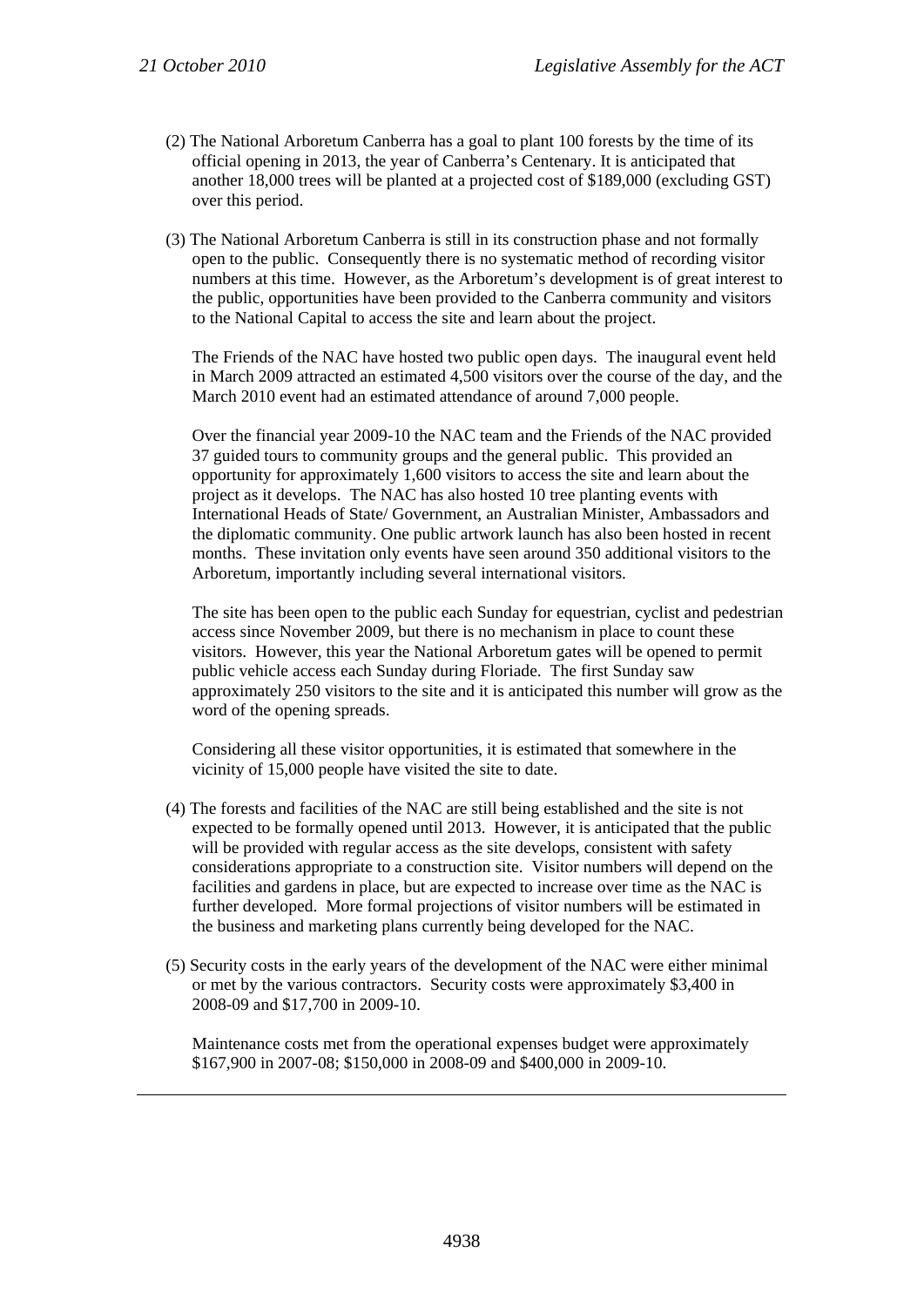# **Housing ACT—properties (Question No 1054)**

**Mr Coe** asked the Minister for Disability, Housing and Community Services, upon notice, on 25 August 2010:

- (1) How many properties owned by Housing ACT were identified for disposal in the 2009-10 financial year.
- (2) What was the total cost of maintenance for each property referred to in part (1) during the 12 months prior to being identified for disposal.

**Ms Burch**: The answer to the member's question is as follows:

- (1) 62 properties were identified for disposal in the 2009-10 financial year.
- (2) Maintenance costs for individual properties are included in Attachment A. Prior to identification for sale/disposal the total cost for maintenance was approximately \$150,322. It should be noted that after a property is identified for sale/disposal maintenance is carried out to ensure that the sale can proceed and revenue is maximised.

| <b>PST_PRO_PROPREF</b> | <b>Total</b> |
|------------------------|--------------|
| 0690000113000A Total   | \$57.02      |
| 1020200011000A Total   | \$653.70     |
| 1030200026000A Total   | \$4,243.00   |
| 1030250009000A Total   | \$4,263.88   |
| 1030370013000A Total   | \$1,783.35   |
| 1040410008000A Total   | \$153.80     |
| 1040420003000A Total   | \$1,476.58   |
| 1040710022000A Total   | \$250.05     |
| 1040740020000A Total   | \$4,077.56   |
| 1040880016000A Total   | \$4,843.33   |
| 1040940010000A Total   | \$3,124.41   |
| 1040960020000A Total   | \$242.04     |
| 1050280013000A Total   | \$2,727.31   |
| 1100130005000A Total   | \$302.73     |
| 1240340001000A Total   | \$10,423.94  |
| 2120230014000A Total   | \$2,689.39   |
| 2120460023000A Total   | \$1,233.90   |
| 2150180011000A Total   | \$859.12     |
| 2180330019000A Total   | \$66.18      |
| 2180460005000A Total   | \$638.24     |
| 2180500029000A Total   | \$1,617.13   |
| 2200600020000A Total   | \$572.24     |
| 4410270010000A Total   | \$3,200.23   |
| 4450050010000A Total   | \$1,549.86   |
| 4480100003000A Total   | \$6,110.50   |
| 5520660024000A Total   | \$4,262.85   |
| 5580550013000A Total   | \$5,782.89   |
| 5601270015000A Total   | \$636.22     |
| 5601600008000A Total   | \$4,927.28   |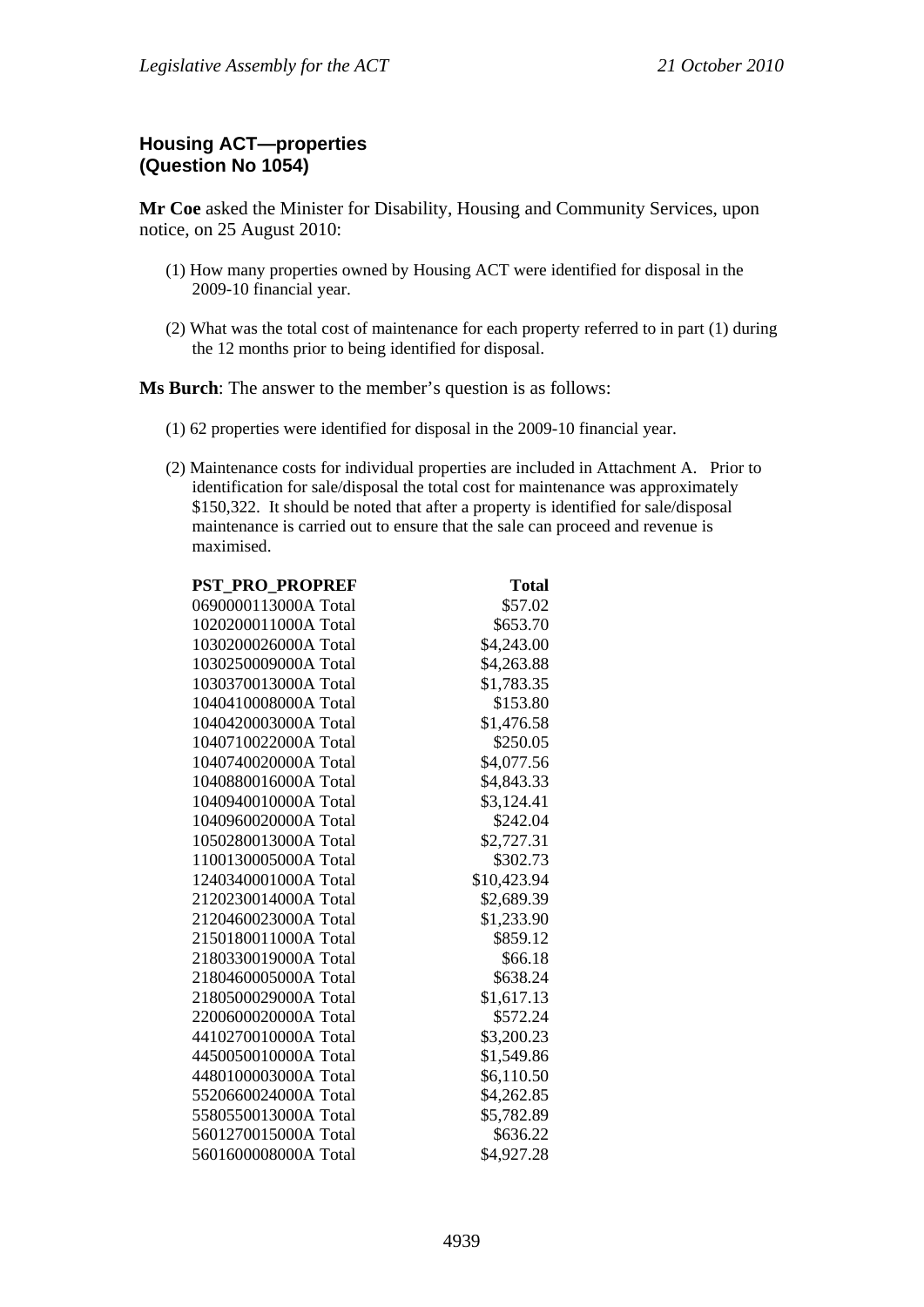| 5610040017000A Total | \$1,793.01   |
|----------------------|--------------|
| 5610260018000A Total | \$1,376.26   |
| 5610300012000A Total | \$1,412.84   |
| 5660630003000A Total | \$5,275.16   |
| 5660640002000A Total | \$220.28     |
| 5660960002000A Total | \$1,309.70   |
| 5661190015000A Total | \$3,830.54   |
| 5670430011000A Total | \$818.94     |
| 5680730082000A Total | \$4,691.35   |
| 5700960227000A Total | \$75.28      |
| 5701010009000A Total | \$7,222.81   |
| 5720190008000A Total | \$250.53     |
| 5740550002000A Total | \$13,499.97  |
| 6021160029000A Total | \$3,619.26   |
| 6021560004000A Total | \$3,385.24   |
| 6021680003000A Total | \$11,308.82  |
| 6074400025000A Total | \$1,607.29   |
| 6080430023000A Total | \$3,258.60   |
| 6095560006000A Total | \$562.94     |
| 6106160037000A Total | \$8,396.19   |
| 6140960016002A Total | \$269.22     |
| 6230040018000A Total | \$2,021.93   |
| 6230250005000A Total | \$1,197.56   |
| 7061060015023A Total | \$149.48     |
| <b>Grand Total</b>   | \$150,321.93 |
|                      |              |

# **Taxation—volunteer fire brigades (Question No 1055)**

**Mr Smyth** asked the Minister for Police and Emergency Services, upon notice, on 25 August 2010:

- (1) Is the Minister aware of the view of the Australian Taxation Office that decisions in recent legal cases concerning volunteer fire brigades have led the Commissioner of Taxation to consider that volunteer brigades do not meet the strict criteria for public benevolent institution status.
- (2) What action is the Minister proposing to take in response to this view of the Commissioner of Taxation to secure the funding of volunteer fire brigades.
- (3) Is the Minister intending to make representations to the Commissioner of Taxation about this matter; if so, can the Minister advise the community of the nature of these representations; if not, why not.

**Mr Corbell**: The answer to the member's question is as follows:

(1) The ACT Rural Fire Service does not have Public Benevolent Institution (PBI) status. The issue has been re-examined by the ACT Emergency Services Agency as recently as June 2010, with the conclusion that due to the ACTRFS being under the control of the ACT Government, an application for PBI status would be rejected by the Australian Taxation Office. Apart from legal cases and the views of the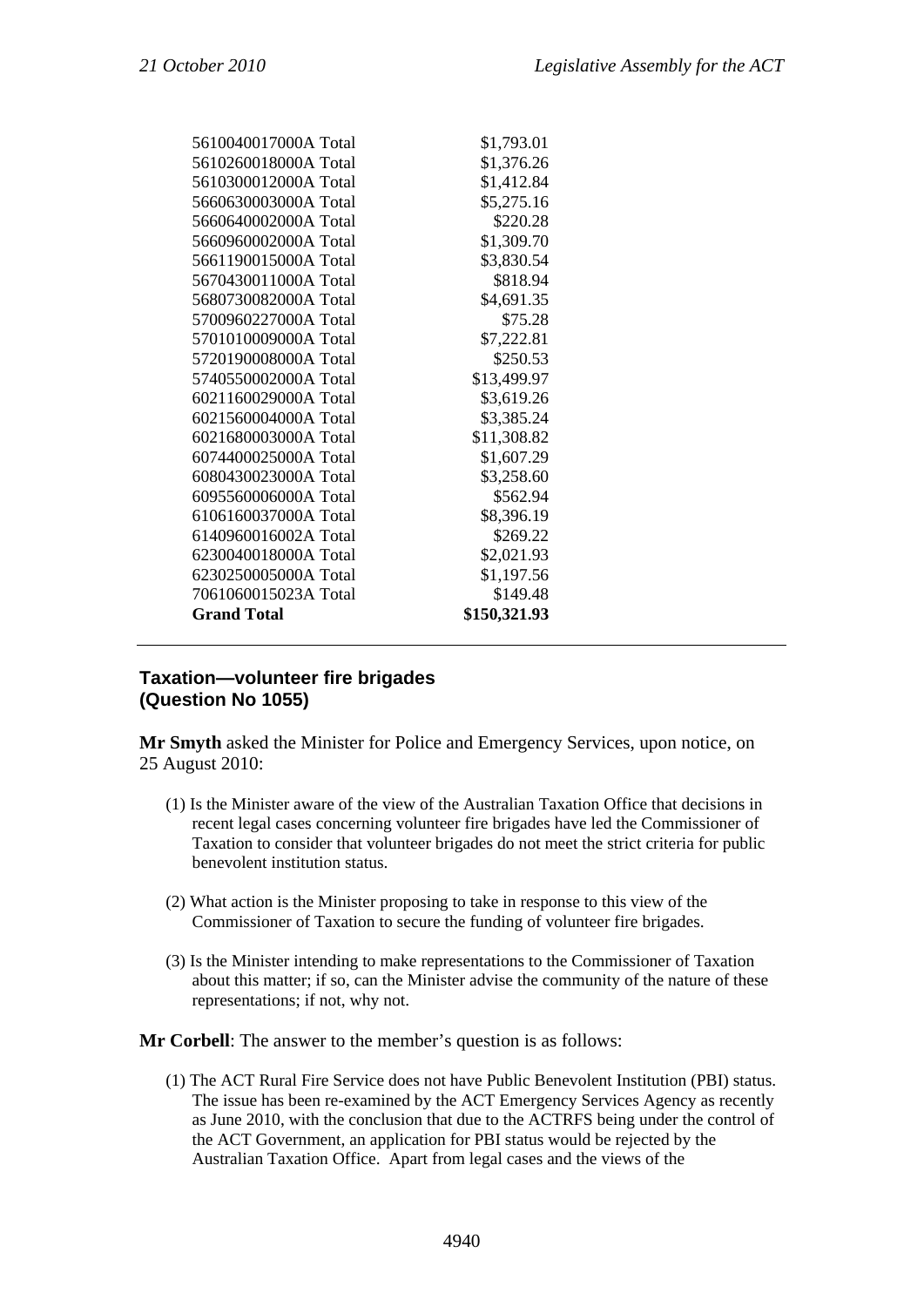Commissioner of Taxation that volunteer brigades do not meet the strict PBI criteria, Taxation Ruling (TR 2003/5) specifically mentions bush fire brigades and states *"Search and rescue teams which consist of volunteers, and voluntary organisations such as bush fire brigades which have as their central purpose the provision of direct relief to persons in distress, may qualify as public benevolent institutions even where they are government sponsored. This will be so where they are not arms of government and subject to government control."*

- (2) The ACT Rural Fire Service continues to be funded as part of the Emergency Services Agency within the Department of Justice and Community Safety.
- (3) I do not intend to make representations to the Commissioner of Taxation about this matter. The Australian Taxation Office ruling clearly notes that where voluntary organisations such as bush fire brigades are subject to Government control that the PBI provisions do not apply. In addition, the Emergency Services Commissioner has advised that our Bushfire Volunteer Brigades would not benefit from PBI status as they are volunteers and as such are not remunerated for the work they carry out. Any provisions relating to PBI status would only apply to full time public servants.

#### **Housing—affordability (Question No 1058)**

**Ms Bresnan** asked the Chief Minister, upon notice, on 26 August 2010 *(redirected to the Minister for Land and Property Services)*:

- (1) What work is being done to ensure that the ACT Government Affordable Housing Action Plan remains evidence based.
- (2) What are the ACT Government's definitions of 'affordable housing' and 'housing stress' and what data does the ACT Government gather on an ongoing basis to monitor these measurements, at the median and at different percentile levels.
- (3) Does the Government use gross income or disposable income when defining affordable housing and housing stress and, if gross is used, why is this used rather than disposable.
- (4) What are the latest updates that the ACT Government has for the data and tables that were provided in the Affordable Housing Steering Group Report of 2007, most especially tables 2.2, 3.1, 3.2.
- (5) Which housing groups, based on households income levels and income percentiles, are shown to still be suffering housing stress, and which groups are suffering increased housing stress.
- (6) How do these households referred to in part (5) compare to households that earn the median income level.
- **Mr Stanhope**: The answer to the member's question is as follows:
	- 1. The Affordable Housing Action Plan falls under the responsibility of the Department of Land and Property Services in consultation with the Department of Disability, Housing and Community Services, and ACT Treasury. Regular consultation occurs between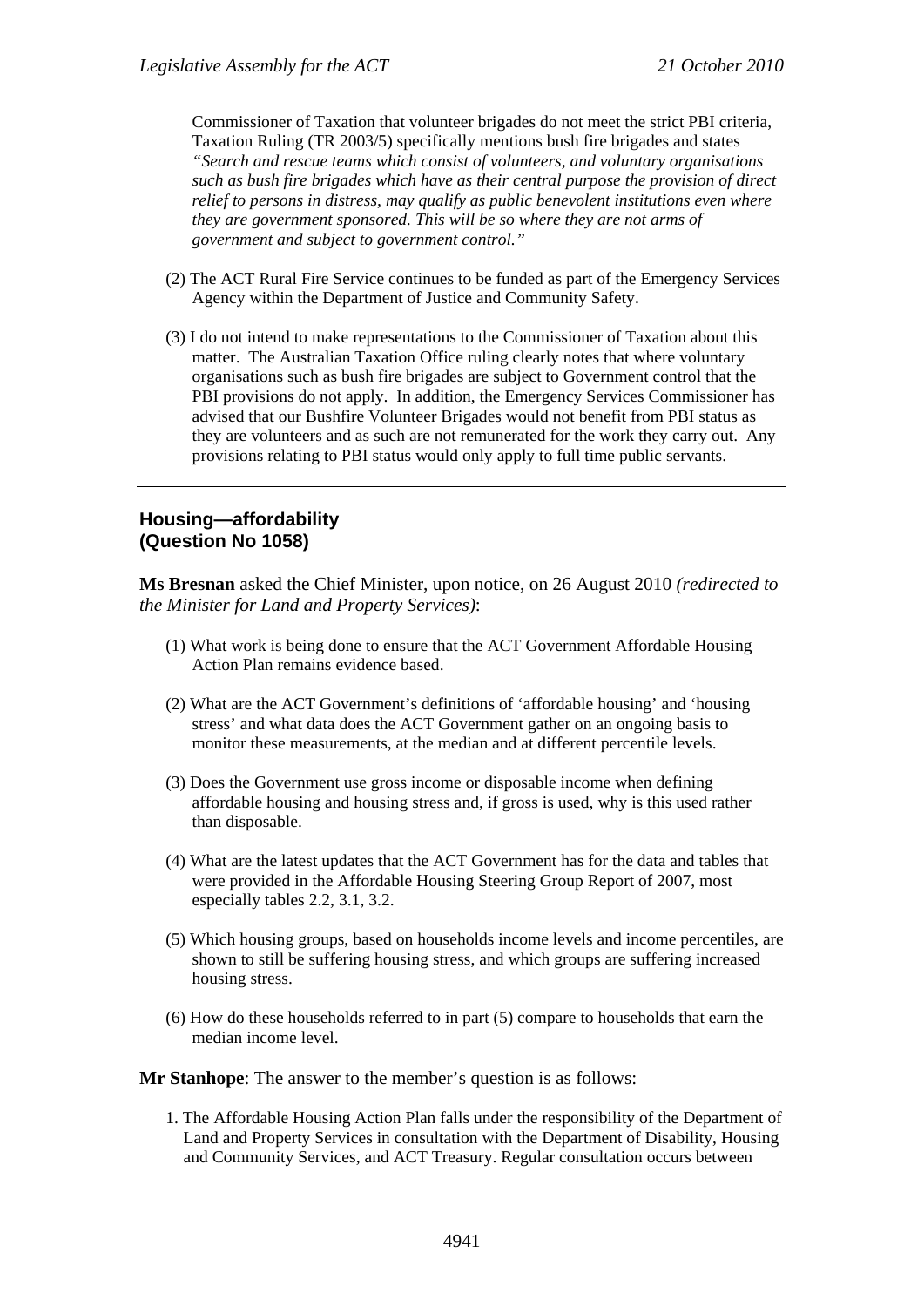these agencies and other external key stakeholders to ensure that the 84 objectives within the Plan are implemented in the most targeted and effective way. In addition to the monitoring and reporting against the explicit targets within the plan, there is ongoing monitoring of the key affordability indicators of house prices, first home buyer numbers, income to house price ratios, income to rent ratios and land prices.

- 2. The ACT Government defines affordable housing as housing that is safe, appropriate and accessible and where housing services are purchased for 30 per cent or less of a household's gross income. Housing stress occurs when a households housing services costs exceed 30 per cent of gross income. The Government collects and reviews data on household incomes, house prices and weekly rents across the territory.
- 3. The ACT Government uses gross income as it is a widely recognised measure both nationally and internationally. It is also used by Housing ACT to set public housing rents.
- 4. The tables in the Steering Group Report are based on ACT Planning and Land Authority (ACTPLA) data and unpublished ABS income data commissioned by the ACT Government in 2007. Updates have been received from ACTPLA for the latest house price and rental distribution across the Territory while updates to the ABS income data will be commissioned as part of a full review of the Affordable Housing Action Plan to take place before the end of 2010.
- 5. The precise income levels and percentiles are yet to be calculated. Work has focussed specifically on the various income thresholds at which households are able to enter public housing, community housing, the private rental market or home purchase. Based on the analysis, households in the private rental market earning between \$35,000 and \$65,000 are in the most housing stress. A full analysis will take place as part of the full review of the Affordable Housing Action Plan to take place before the end of 2010.
- 6. Households on median income in the ACT are able to privately rent a typical 3 or 4 bedroom home or purchase a median priced home without experiencing housing stress.

#### **Libraries—book return chutes (Question No 1071)**

**Ms Le Couteur** asked the Minister for Territory and Municipal Services, upon notice, on 26 August 2010:

- (1) What is the new system for returning library books to ACT libraries via a chute, involving scanning a library card in order to access the chute, and why was this new system introduced.
- (2) Is the new system permanent or is there a trial period.
- (3) Are there any cost savings associated with this new system.
- (4) What work was done prior to introducing the policy to assess how it would work, and what consultation was done with patrons.
- (5) Has the Government received patron feedback on the new system and how is this being taken into account.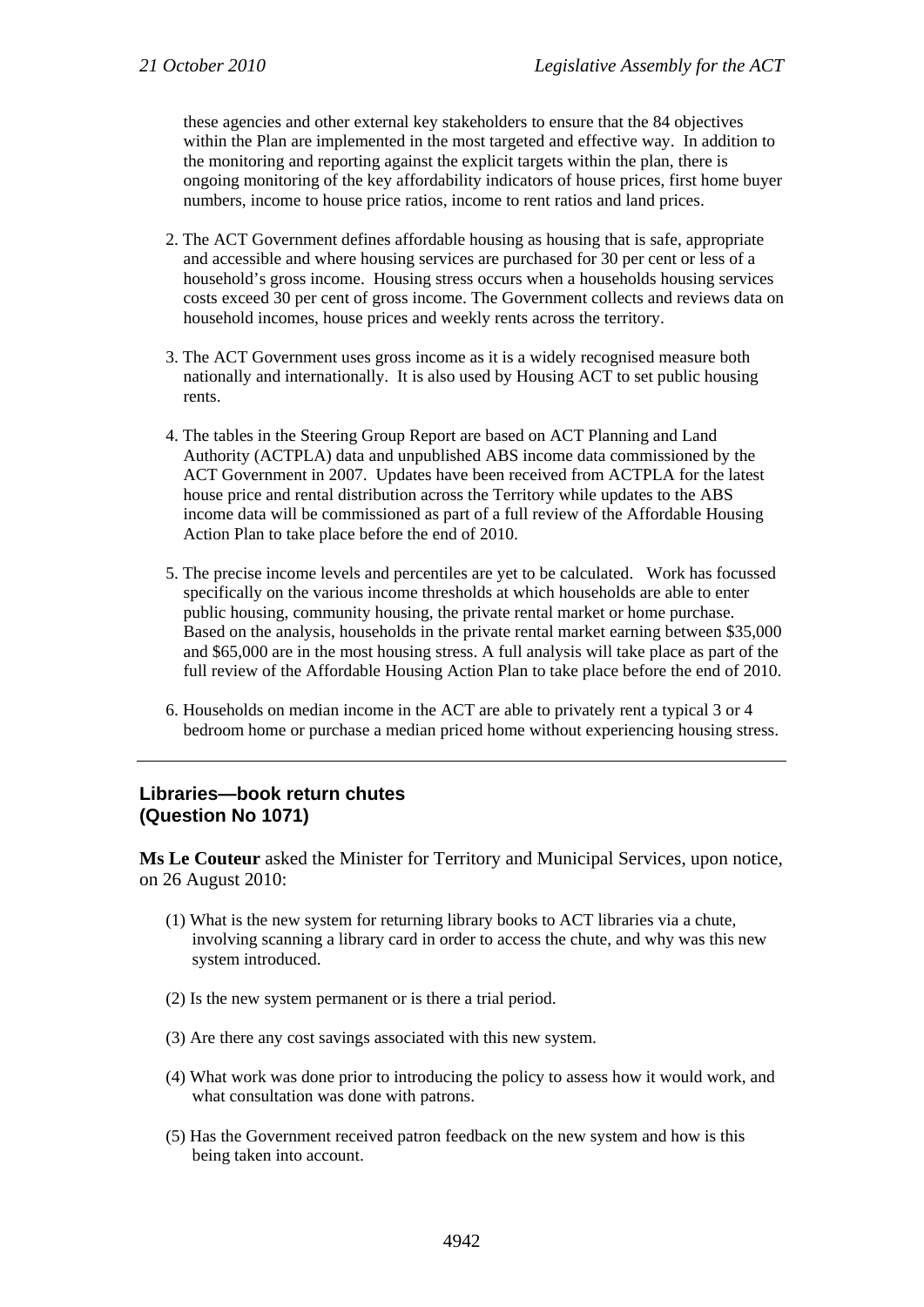(6) How many complaints have been received regarding the new system.

**Mr Corbell**: The answer to the member's question is as follows:

- (1) The new system for returning library items is part of the rollout of Radio Frequency Identification (RFID) technology which helps manage library collections. Part of this system includes an automated chute and a book sorter at Woden Library. The new chute and book sorter use RFID to identify items as belonging to the library, automatically return items from members' records, and automatically sort items for shelving, member requests, or return to other branches. Woden Library has an automated chute and book sorter. Kingston Library also has an automated chute, but no sorter. The new Gungahlin Library will also have an automated chute and book sorter once completed.
- (2) The new system is permanent.
- (3) There have been no direct cost savings as a result of the introduction of the new chute and book sorter. The new system was introduced as part of a workplace health and safety measure due to the manual handling workload for staff in the Woden Library and vandalism that has been occurring through library book chutes. Staff that would have been sorting books have now been redeployed to other tasks within the library service.
- (4) The new system is part of the library-wide rollout of RFID technology. Library staff undertook an assessment of the new system and its operation prior to its introduction. There was no consultation with patrons about the introduction of RFID in the libraries.
- (5) The Library has received feedback about the system from both Kingston and Woden Libraries. Generally, feedback about the Kingston chute has been positive. Feedback from Woden Library patrons has resulted in ACTLIS in liaising with the Heritage Unit regarding installation of a bench for patrons to put books on at the chute, and with the chute supplier to change the system to have it unlock when it recognises a library book rather than a library card.
- (6) There have been 147 complaints received by ACTLIS management regarding the chute at Woden Library.

### **Planning—McGregor Hall (Question No 1072)**

**Ms Le Couteur** asked the Minister for Planning, upon notice, on 26 August 2010 *(redirected to the Minister for Land and Property Services)*:

- (1) Has the public land in the Northern Part of Section 21 City been sold by the ACT Government to the Australian National University (ANU); if so, how much has the ACT Government received for this direct land sale.
- (2) If the sale referred to in part (1) has not yet taken place, how much does the ACT Government expect to receive from the sale of this land.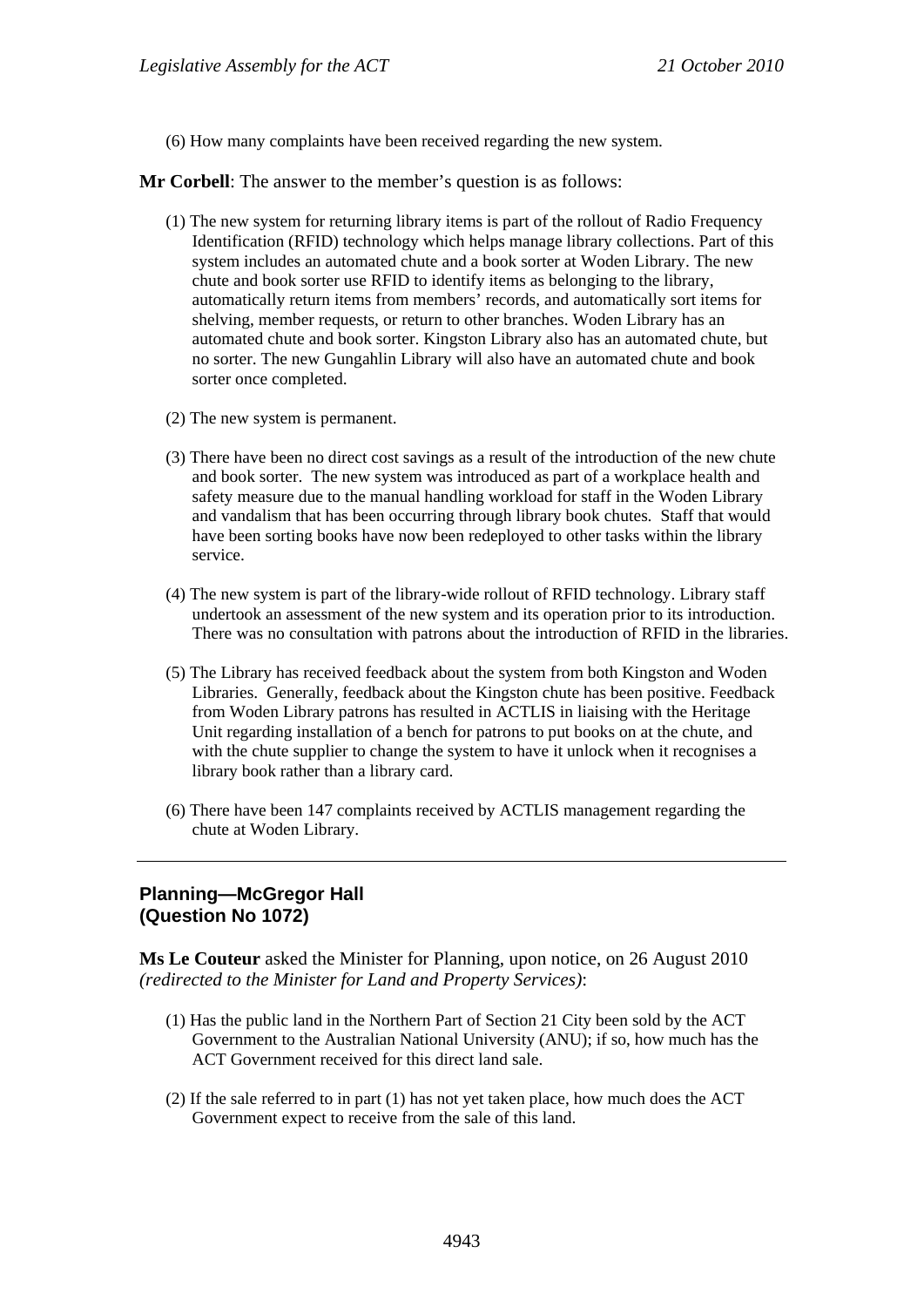- (3) What conditions are attached to the sale of the land, including requirements for the ANU to assist with relocating community groups that were using McGregor Hall.
- (4) What are the details of the recent safety inspection undertaken at McGregor Hall.
- (5) Is asbestos present at McGregor Hall and does it remain safe for use.
- (6) What action has the Government taken to assist the Canberra Musicians' Club to find a new venue once McGregor Hall has been demolished.

**Mr Stanhope**: The answer to the member's question is as follows:

- 1. & 2. Yes, the block has been sold. The site was sold for \$2,640,000 ex GST. The ANU is undertaking associated and offsite works on behalf of the Territory to the value of \$646,605 ex GST which was deducted from the final figure the ANU paid to the Territory.
- 3. The direct sale criteria contained in the ANU City West precinct Agreement requires the ANU to enter into a Development Deed with the Land Development Agency (LDA) for the development of the site, including associated off-site works. The ANU had no obligation to relocate the users of McGregor Hall. The Department of Disability, Housing and Community Services (DHCS) assumed responsibility for the building many years ago when the term of the Crown lease to the Pensioners Club expired on 31 December 1989.
- 4. The building was closed due to public safety concerns. A hazardous materials assessment of the building undertaken by Coffey Environments confirmed that in addition to asbestos other contaminates include lead based paint to cladding, window frames and some internal finishes, synthetic fibre insulation within the roof cavity and walls and polychlorinated biphenyls (PCBs) within the light fittings. Advice was also sought from the Environment Protection Agency, the Health Protection Service and Worksafe ACT about the matter and after a meeting onsite with representative agencies and in consideration of the potential risks to health and safety of workers, or anyone accessing the building, it was decided that the building should be closed to public access immediately in order to address the Government's responsibilities in relation to safety and legislative obligations.
- 5. Robson Environments was engaged to address the asbestos issue, including the clean up areas inside the building, removing debris and sealing damaged asbestos sheets and conducting airborne fibre monitoring. The monitoring produced results indicated that airborne fibre concentrations were below the minimum practical detection limit. There was concern that if the building was used again there was opportunity for further damage to occur, in particular to the asbestos sheeting. The building was not considered safe to use in its current condition and was closed and a fence erected around the site for the safety of the public. Demolition of the building will require the removal of asbestos in accordance with the Hazardous Materials Survey and Management Plan, prepared by Robson Environments, and the requirements of the Contaminated Sites Unit of the Department of the Environment, Climate Change, energy and Water (DECCEW).
- 6. DHCS continues to meet with the users of McGregor Hall and suggest alternative spaces that could be used, including the new Griffith neighbourhood hall, which is scheduled to open in mid September 2010. It is understood that there are current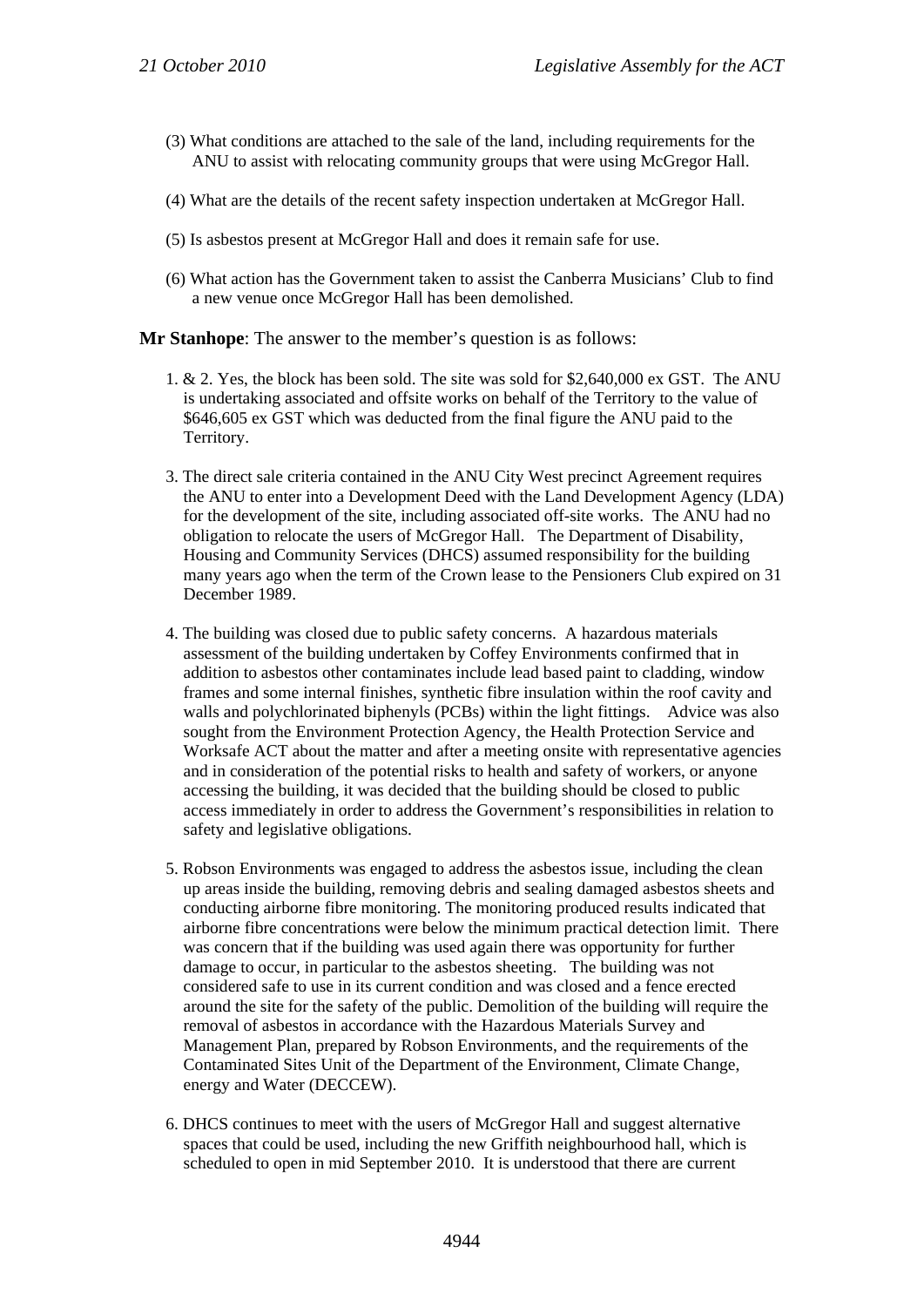discussions with the musicians about using the Ainslie Arts Centre and possibly other DHCS facilities within the Civic precinct.

# **Yarralumla Brickworks (Question No 1073)**

**Ms Le Couteur** asked the Minister for the Arts and Heritage, upon notice, on 26 August 2010 *(redirected to the Minister for Land and Property Services)*:

- (1) When will the Site Analysis Report of the Yarralumla Brickworks, currently being prepared by the Land Development Agency, be publically released.
- (2) Have any ACT Government departments received complaints about damage being done to the Brickworks site, including but not limited to graffiti and bricks being removed; if so, what actions have been taken to secure the brickworks site from further damage.
- (3) When will the program of immediate repair and maintenance works recommended in the Brickworks Conservation Management Plan commence and has any funding been provided for these works.

**Mr Stanhope**: The answer to the member's question is as follows:

- (1) Information from the Canberra Brickworks Site Analysis Report has been presented in a range of formats throughout the Community Conversation Workshops. The consultant report is available on the LDA website at: http://www.lda.act.gov.au/?/canberra\_brickworks/index
- (2) The Department of Land and Property Services, as the custodian of the Canberra Brickworks has received reports of unauthorised entry and malicious damage. The Land Development Agency has also been contacted in relation to on site security through its community consultation process.

To address the concerns of residents and improve asset protection an initial allocation of \$50,000 has been provided for additional security patrols and the inspection and maintenance of fencing has been increased. In addition, liaison with ACT Policing, specifically in relation to the Canberra Brickworks and Yarralumla residents is underway.

These measures supplement the inherent security provided by having a tenant on site and being able to report on intrusions and damage.

(3) The ACT Property Group has allocated an initial \$50,000 this financial year to undertake some of the recommended works. Pending the ACT Property Group first quarter financial review, additional funds may be available.

#### **Environment—disused service station sites (Question No 1074)**

**Ms Le Couteur** asked the Minister for Territory and Municipal Services, upon notice, on 26 August 2010 *(redirected to the Minister for Planning)*: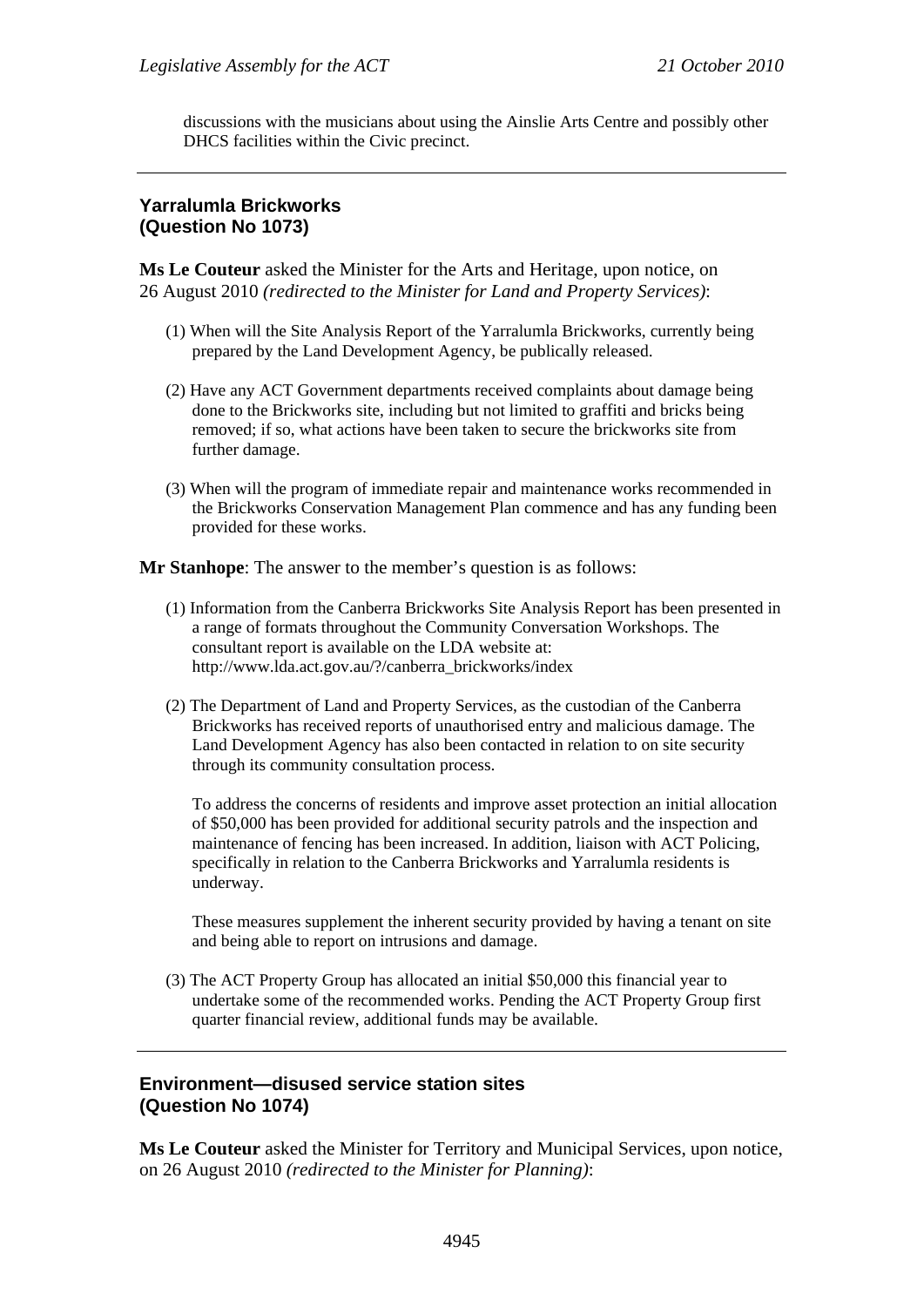- (1) How many disused service station sites that have not been redeveloped currently exist in the ACT.
- (2) Have any of these disused service stations been developed since the Government extended the concession of development applications fees for these sites.

**Mr Barr**: The answer to the member's question is as follows:

- (1) There are currently 15 disused service station sites (three of these are operating as mechanical repair workshops).
- (2) No. Development applications have been approved for 14 of the sites.

All approvals are subject to remediation and certification from the Environment Protection Authority that the land is suitable for redevelopment.

A number of those sites are actively being remediated at the present.

The three sites still operating as mechanical workshops are not eligible for change of use remission under the current policy.

#### **Finance—departmental bank accounts (Question No 1075)**

**Mr Seselja** asked the Chief Minister, upon notice, on 26 August 2010 *(redirected to the Acting Chief Minister)*:

In relation to each department in the Minister's portfolio, what was the balance of all departmental bank accounts, including Territory bank accounts, at the end of each month in 2009-10, and what were the total withdrawals and deposits each month.

**Ms Gallagher**: The answer to the member's question is as follows:

While the information sought in the questions exists, it is not collated in the format requested and the Government is not prepared to authorise the diversion of resources necessary to do so. Details of the cash holdings of ACT Government Departments and Agencies are published in accordance with the requirements of the Financial Management Act 1996, the Annual Reports (Government Agencies) Act 2004, and the Chief Minister's Annual Report Directions (which are endorsed by the Standing Committee on Public Accounts each year). Reports for 2009-10 will be tabled shortly in accordance with established procedures. Monthly account balances do not provide a meaningful indication of program activity or service delivery as they are affected by a number of factors including invoicing processes.

# **Finance—departmental bank accounts (Question No 1077)**

**Mr Seselja** asked the Minister for Land and Property Services, upon notice, on 26 August 2010: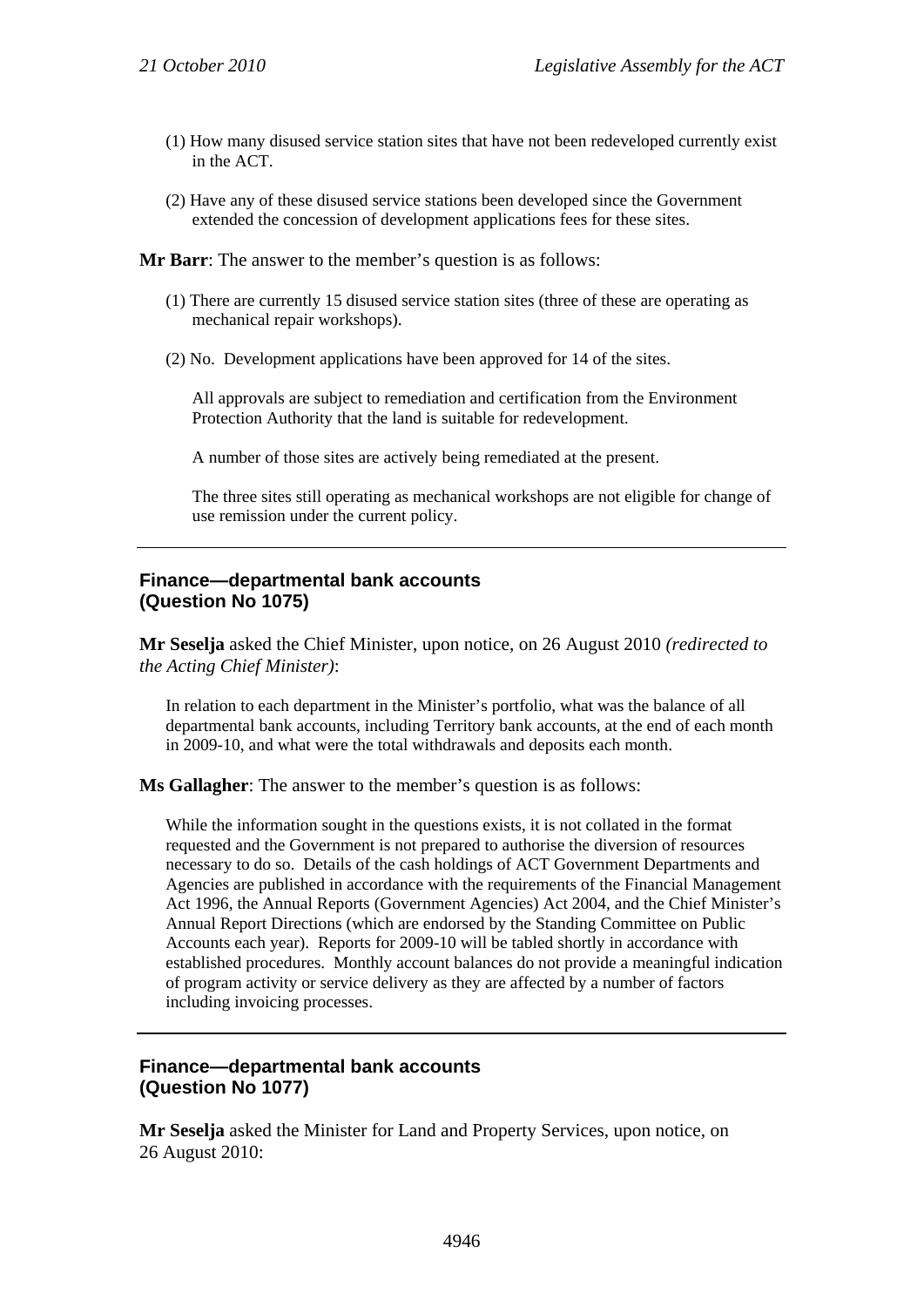In relation to each department in the Minister's portfolio, what was the balance of all departmental bank accounts, including Territory bank accounts, at the end of each month in 2009-10, and what were the total withdrawals and deposits each month.

**Mr Stanhope**: The answer to the member's question is as follows:

The information sought in the questions is not collated in the format requested and the Government is not prepared to authorise the diversion of resources necessary to do so.

Details of cash balances, payments and receipts are published in agency annual financial statements in accordance with general Accepted Accounting Principles (GAAP) as required by the *Financial Management Act 1996*.

Annual Reports for 2009-10, which include agency financial statements, will be tabled shortly in accordance with established procedures.

#### **Finance—departmental bank accounts (Question No 1079)**

**Mr Seselja** asked the Minister for Health, upon notice, on 26 August 2010:

In relation to each department in the Minister's portfolio, what was the balance of all departmental bank accounts, including Territory bank accounts, at the end of each month in 2009-10, and what were the total withdrawals and deposits each month.

**Ms Gallagher**: The answer to the member's question is as follows:

While the information sought in the questions exists, it is not collated in the format requested, and the Government is not prepared to authorize the diversion of resources necessary to do so. Details of cash balances, payments and receipts are published in agency annual financial statements in accordance with Generally Accepted Accounting Principles (GAAP), as required by the *Financial Management Act 1996*. Annual Reports for 2009-10, which include agency financial statements, will be tabled shortly in accordance with established procedures.

#### **Finance—departmental bank accounts (Question No 1080)**

**Mr Seselja** asked the Attorney-General, upon notice, on 26 August 2010:

In relation to each department in the Minister's portfolio, what was the balance of all departmental bank accounts, including Territory bank accounts, at the end of each month in 2009-10, and what were the total withdrawals and deposits each month.

**Mr Corbell**: The answer to the member's question is as follows:

While the information sought in the question exists, it is not collated in the format requested and the Government is not prepared to authorise the diversion of resources necessary to do so. Details of cash balances, payments and receipts are published in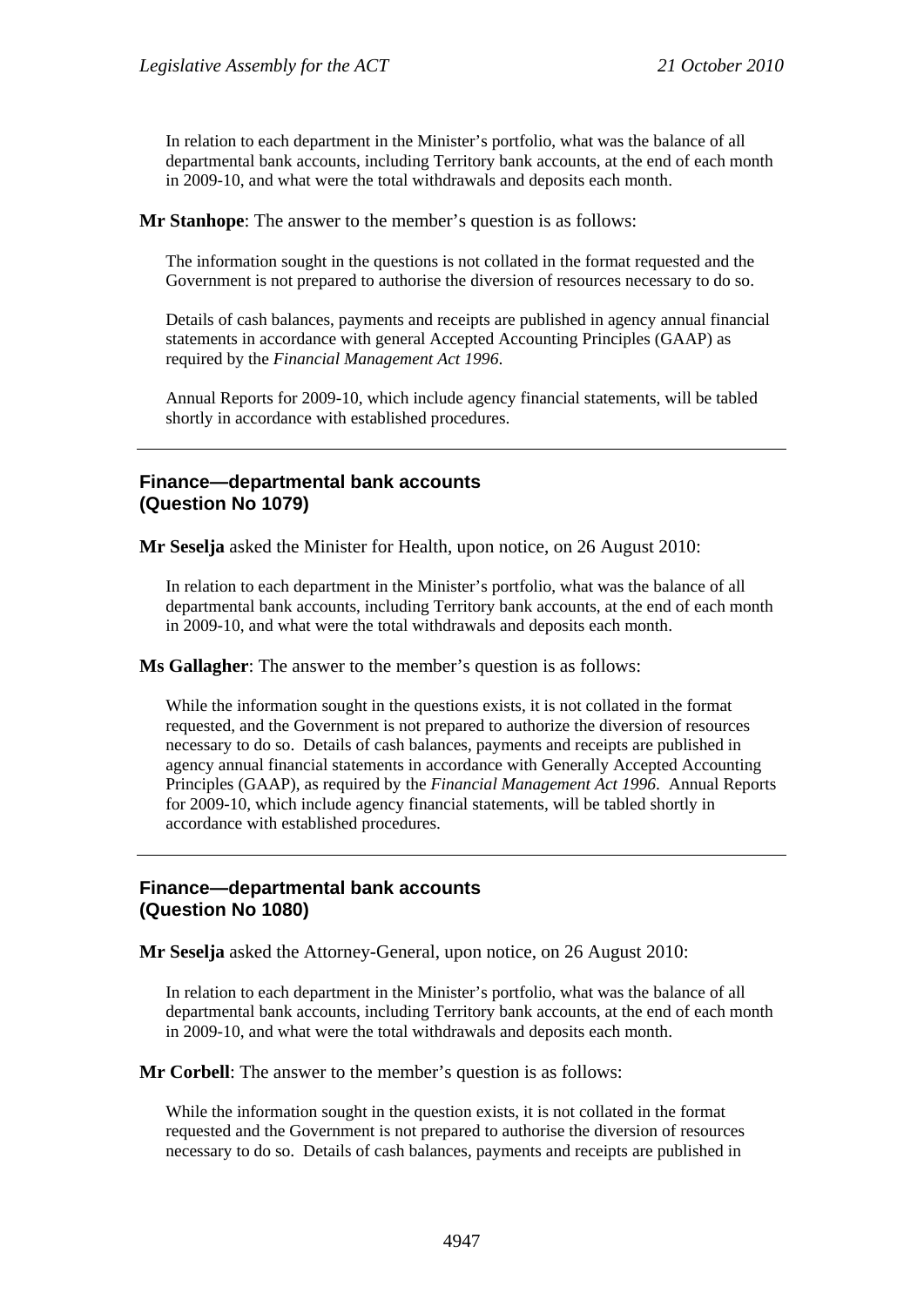agency annual financial statements in accordance with Generally Accepted Accounting Principles as required by the *Financial Management Act 1996*. Annual Reports for 2009- 10, which include agency financial statements, will be tabled shortly in accordance with established procedures.

# **Finance—departmental bank accounts (Question No 1081)**

**Mr Seselja** asked the Minister for the Environment, Climate Change and Water, upon notice, on 26 August 2010:

In relation to each department in the Minister's portfolio, what was the balance of all departmental bank accounts, including Territory bank accounts, at the end of each month in 2009-10, and what were the total withdrawals and deposits each month.

**Mr Corbell**: The answer to the member's question is as follows:

While the information sought in the question exists, it is not collated in the format requested and the Government is not prepared to authorise the diversion of resources necessary to do so.

Details of cash balances, payments and receipts are published in the Department's annual financial statements in accordance with Generally Accepted Accounting Principles as required by the *Financial Management Act 1996*. The Department's Annual Report for 2009-10, which includes financial statements, will be tabled shortly in accordance with established procedures.

# **Finance—departmental bank accounts (Question No 1084)**

**Mr Seselja** asked the Minister for Disability, Housing and Community Services, upon notice, on 26 August 2010:

In relation to each department in the Minister's portfolio, what was the balance of all departmental bank accounts, including Territory bank accounts, at the end of each month in 2009-10, and what were the total withdrawals and deposits each month.

**Ms Burch**: The answer to the member's question is as follows:

While the information sought in the questions exists, it is not collated in the format requested and the Government is not prepared to authorise the diversion of resources necessary to do so.

Details of cash balances, payments and receipts are published in agency financial statements in accordance with Generally Accepted Accounting Principles (GAAP) as required by the Financial Management Act 1996. Annual Reports for 2009-10, which include agency financial statements, will be tabled shortly in accordance with established procedures.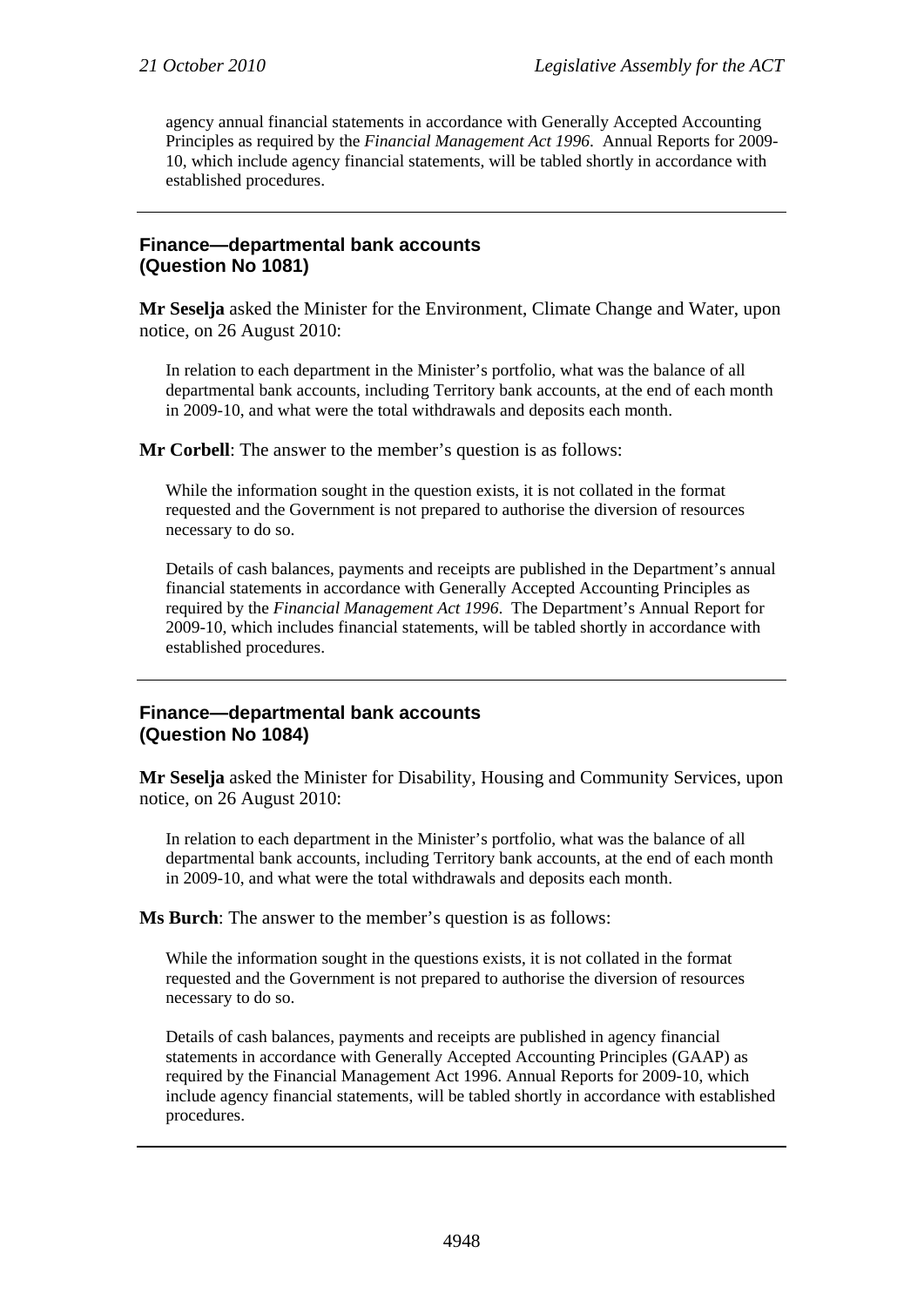# **Budget—savings (Question Nos 1087, 1090, 1103, 1104 and 1105)**

**Mr Seselja** asked the Minister for Women, upon notice, on 26 August 2010 *(redirected to the Minister for Disability, Housing and Community Services)*:

- (1) In relation to each portfolio area, what savings did the Minister offer from their portfolio area as part of the 2010-11 Budget process and what was the value of each.
- (2) Which of these savings were included in the Budget.
- (3) If the Minister's savings were rejected, why.

**Ms Burch**: The answer to the member's questions is as follows:

By longstanding and accepted convention, explained in the *Cabinet Handbook*, the deliberations of the Cabinet are strictly confidential. The decisions taken by the Cabinet in settling the 2010-11 Budget are published in the Budget Papers.

# **Budget—savings (Question No 1089)**

**Mr Seselja** asked the Minister for Land and Property Services, upon notice, on 26 August 2010:

- (1) In relation to each portfolio area, what savings did the Minister offer from their portfolio area as part of the 2010-11 Budget process and what was the value of each.
- (2) Which of these savings were included in the Budget.
- (3) If the Minister's savings were rejected, why.

**Mr Stanhope**: The answer to the member's question is as follows:

By longstanding and accepted convention, explained in the Cabinet Handbook, the deliberations of the Cabinet are strictly confidential. The decisions taken by the Cabinet in settling the 2010-11 Budget are published in the Budget papers.

# **Budget—savings (Question Nos 1095 and 1096)**

**Mr Seselja** asked the Attorney-General and the Minister for Police and Emergency Services, upon notice, on 26 August 2010:

- (1) In relation to each portfolio area, what savings did the Minister offer from their portfolio area as part of the 2010-11 Budget process and what was the value of each.
- (2) Which of these savings were included in the Budget.
- (3) If the Minister's savings were rejected, why.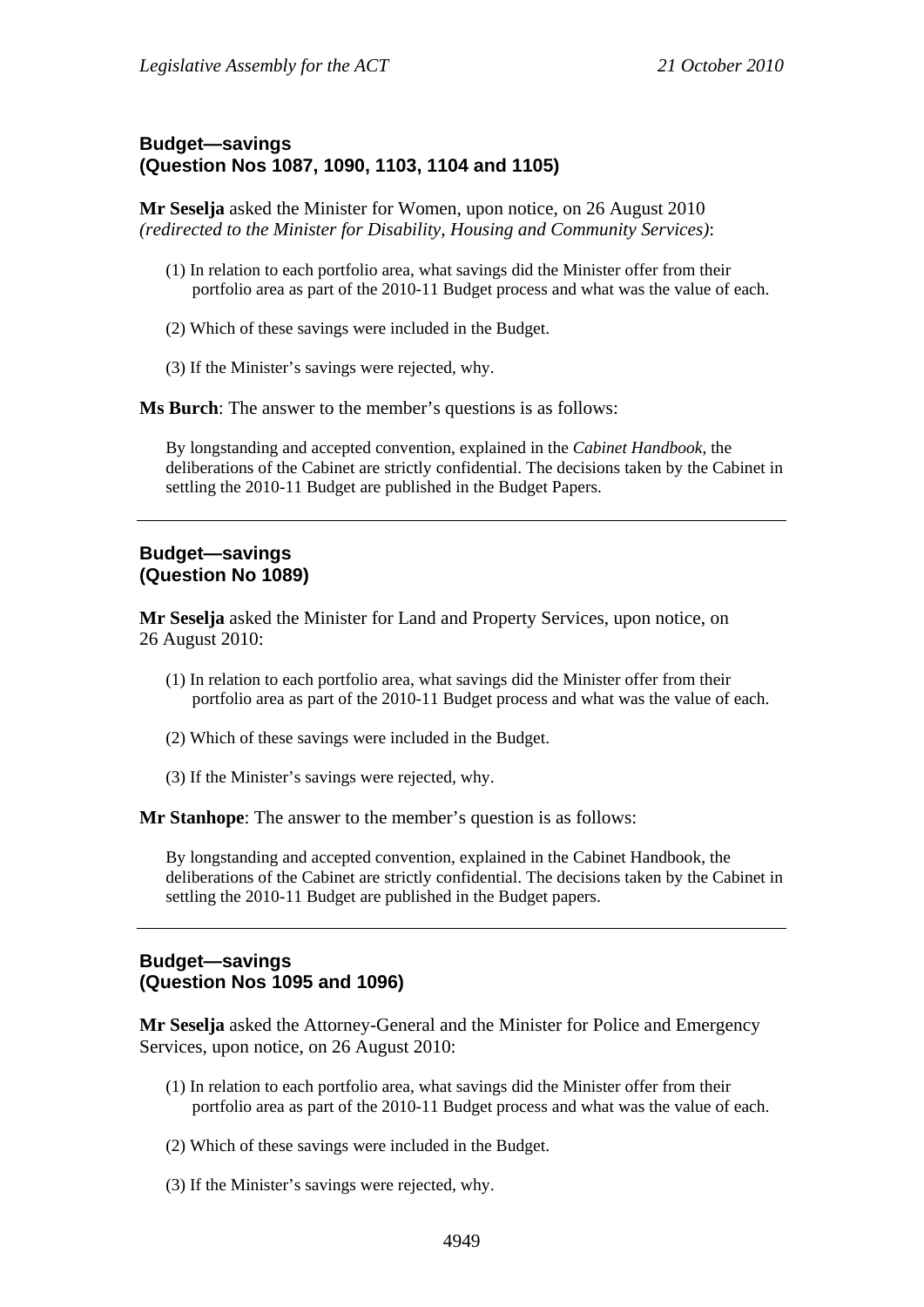**Mr Corbell**: The answer to the member's question is as follows:

By longstanding and accepted convention, explained in the *Cabinet Handbook*, the deliberations of the Cabinet are strictly confidential. The decisions taken by Cabinet in settling the 2010-11 Budget are published in the Budget Papers.

# **Budget—savings (Question Nos 1097 and 1098)**

**Mr Seselja** asked the Minister for the Environment, Climate Change and Water and the Minister for Energy, upon notice, on 26 August 2010:

- (1) In relation to each portfolio area, what savings did the Minister offer from their portfolio area as part of the 2010-11 Budget process and what was the value of each.
- (2) Which of these savings were included in the Budget.
- (3) If the Minister's savings were rejected, why.

**Mr Corbell**: The answer to the member's question is as follows:

By longstanding and accepted convention, explained in the *Cabinet Handbook*, the deliberations of the Cabinet are strictly confidential. The decisions taken by Cabinet in settling the 2010-11 Budget are published in the Budget Papers.

### **Budget—savings (Question No 1102)**

**Mr Seselja** asked the Minister for Gaming and Racing, upon notice, on 26 August 2010:

- (1) In relation to each portfolio area, what savings did the Minister offer from their portfolio area as part of the 2010-11 Budget process and what was the value of each.
- (2) Which of these savings were included in the Budget.
- (3) If the Minister's savings were rejected, why.

**Mr Barr:** The answer to the member's question is as follows:

By longstanding and accepted convention, explained in the Cabinet Handbook, the deliberations of the Cabinet are strictly confidential. The decisions taken by the Cabinet in setting the 2010-11 Budget are published in the Budget Papers.

#### **Finance—departmental loans (Question No 1107)**

**Mr Seselja** asked the Chief Minister, upon notice, on 26 August 2010 *(redirected to the Acting Chief Minister)*: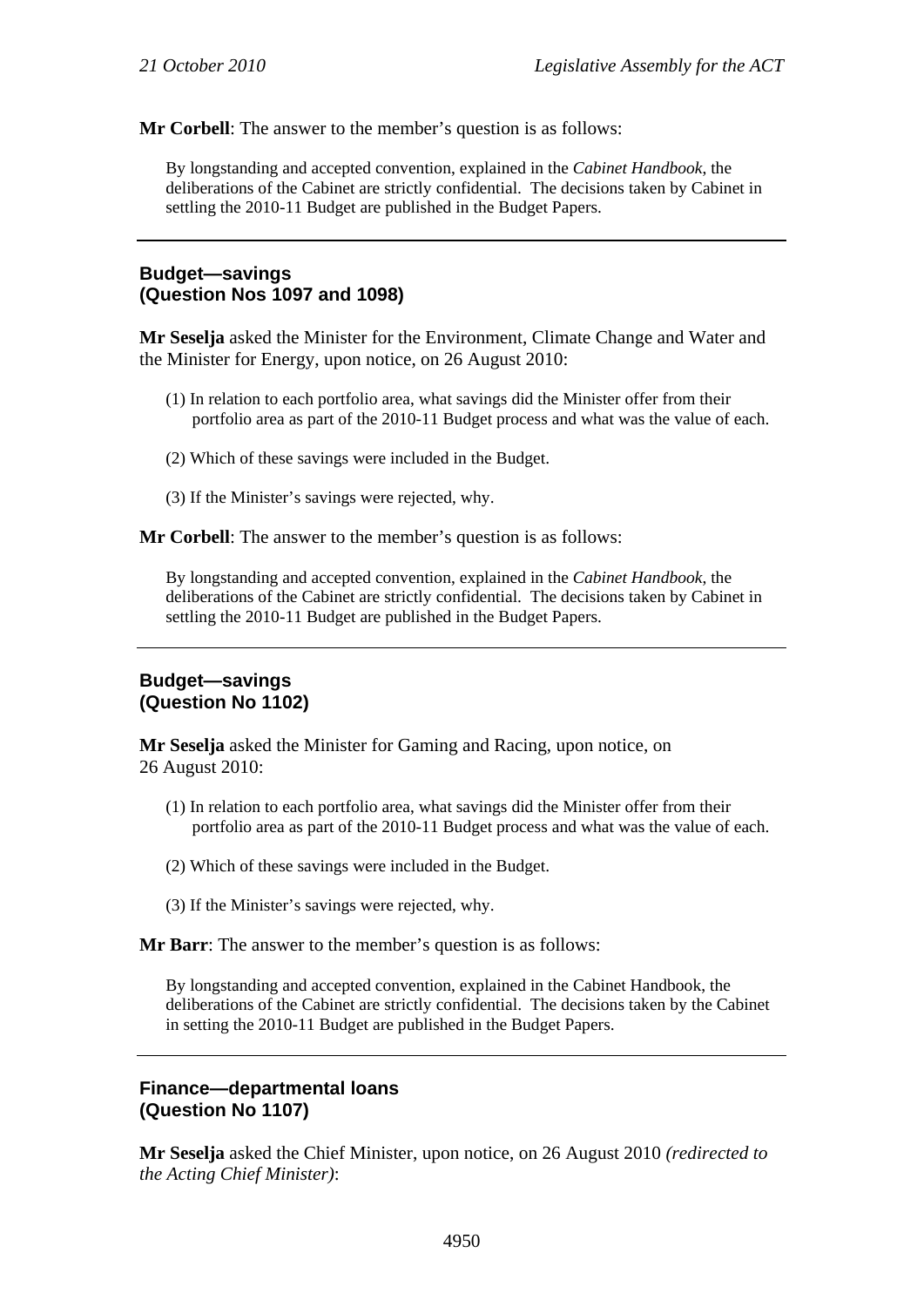- (1) In relation to each department or agency within the Ministers portfolio area, what loans were outstanding as at 30 June 2010.
- (2) When was each loan entered into.
- (3) What is the interest rate and maturity date of each loan.
- (4) Who has provided each loan, and how was each loan acquired.

**Ms Gallagher**: The answer to the member's question is as follows:

There were no outstanding loans as at 30 June 2010, or during the 2009-10 year, for the Chief Minister's Department.

#### **Finance—departmental loans (Question No 1110)**

**Mr Seselja** asked the Minister for Business and Economic Development, upon notice, on 26 August 2010 *(redirected to the Acting Minister for Business and Economic Development)*:

- (1) In relation to each department or agency within the Ministers portfolio area, what loans were outstanding as at 30 June 2010.
- (2) When was each loan entered into.
- (3) What is the interest rate and maturity date of each loan.
- (4) Who has provided each loan, and how was each loan acquired.

**Ms Gallagher**: The answer to the member's question is as follows:

There were no outstanding loans as at 30 June 2010, or during the 2009-10 year, for the Chief Minister's Department.

#### **Finance—departmental loans (Question No 1111)**

**Mr Seselja** asked the Minister for Land and Property Services, upon notice, on 26 August 2010:

- (1) In relation to each department or agency within the Ministers portfolio area, what loans were outstanding as at 30 June 2010.
- (2) When was each loan entered into.
- (3) What is the interest rate and maturity date of each loan.
- (4) Who has provided each loan, and how was each loan acquired.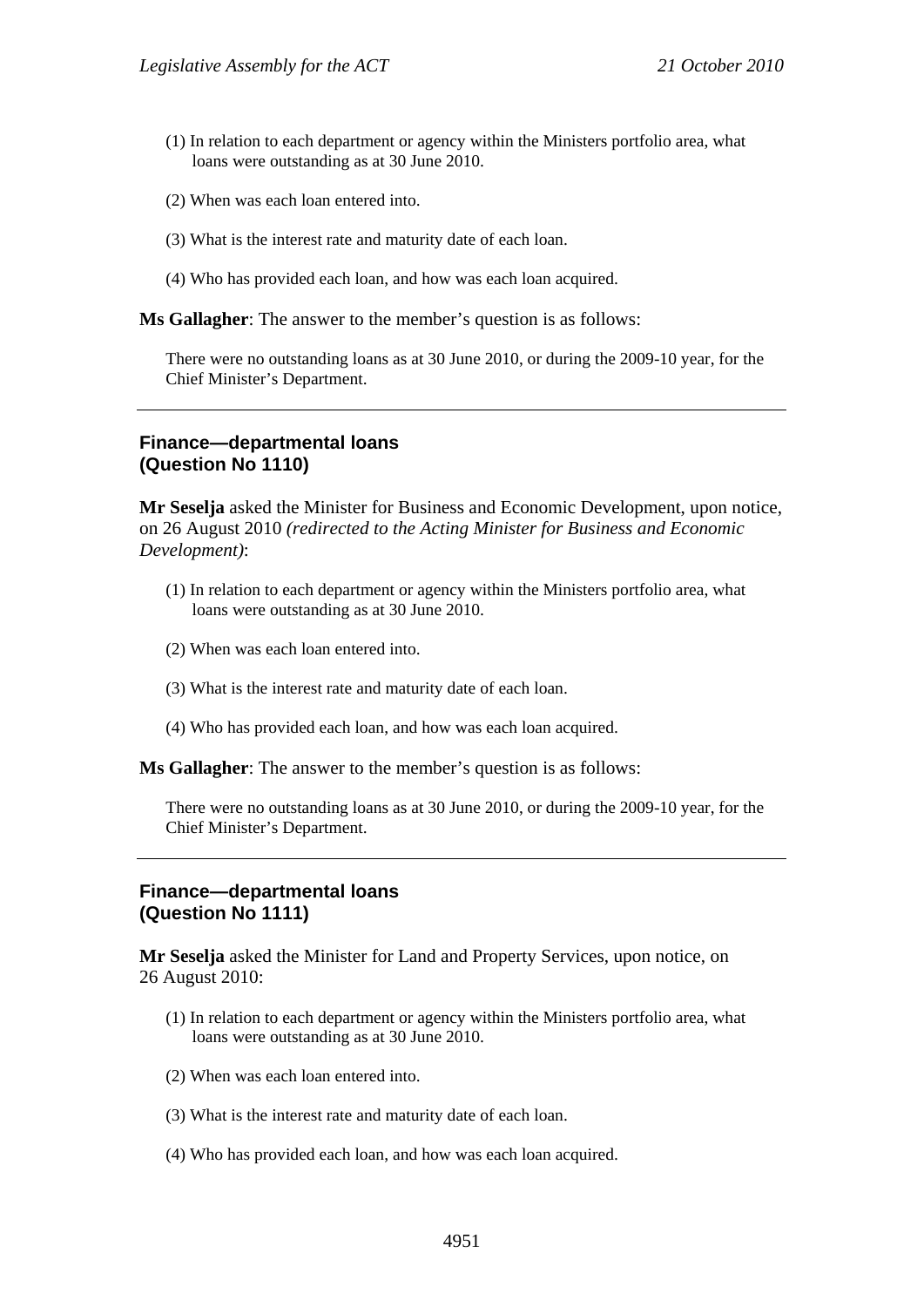**Mr Stanhope**: The answer to the member's question is as follows:

The Department of Land and Property Services had two outstanding loans at 30 June 2010 for the balance of the Magistrates Court (\$5,661,746) and the Dame Pattie Menzies building (\$4,183,352) totalling \$9,845,098.

The above loans were entered into on 24 April 1997.

The current interest rate is approximately 7.72% and the maturity date of the loans is 24 October 2010.

The Department of Land and Property Services makes quarterly loan payments to the Territory Banking Account which is responsible for the Territory's financing arrangements.

#### **Finance—departmental loans (Question No 1113)**

**Mr Seselja** asked the Minister for the Arts and Heritage, upon notice, on 26 August 2010 *(redirected to the Acting Minister for the Arts and Heritage)*:

- (1) In relation to each department or agency within the Ministers portfolio area, what loans were outstanding as at 30 June 2010.
- (2) When was each loan entered into.
- (3) What is the interest rate and maturity date of each loan.
- (4) Who has provided each loan, and how was each loan acquired.

**Ms Gallagher**: The answer to the member's question is as follows:

There were no outstanding loans as at 30 June 2010, or during the 2009-10 year, for the Chief Minister's Department, Heritage within the Department of Territory and Municipal Services or the Cultural Facilities Corporation.

#### **Finance—departmental loans (Question No 1114)**

**Mr Seselja** asked the Treasurer, upon notice, on 26 August 2010:

- (1) In relation to each department or agency within the Ministers portfolio area, what loans were outstanding as at 30 June 2010.
- (2) When was each loan entered into.
- (3) What is the interest rate and maturity date of each loan.
- (4) Who has provided each loan, and how was each loan acquired.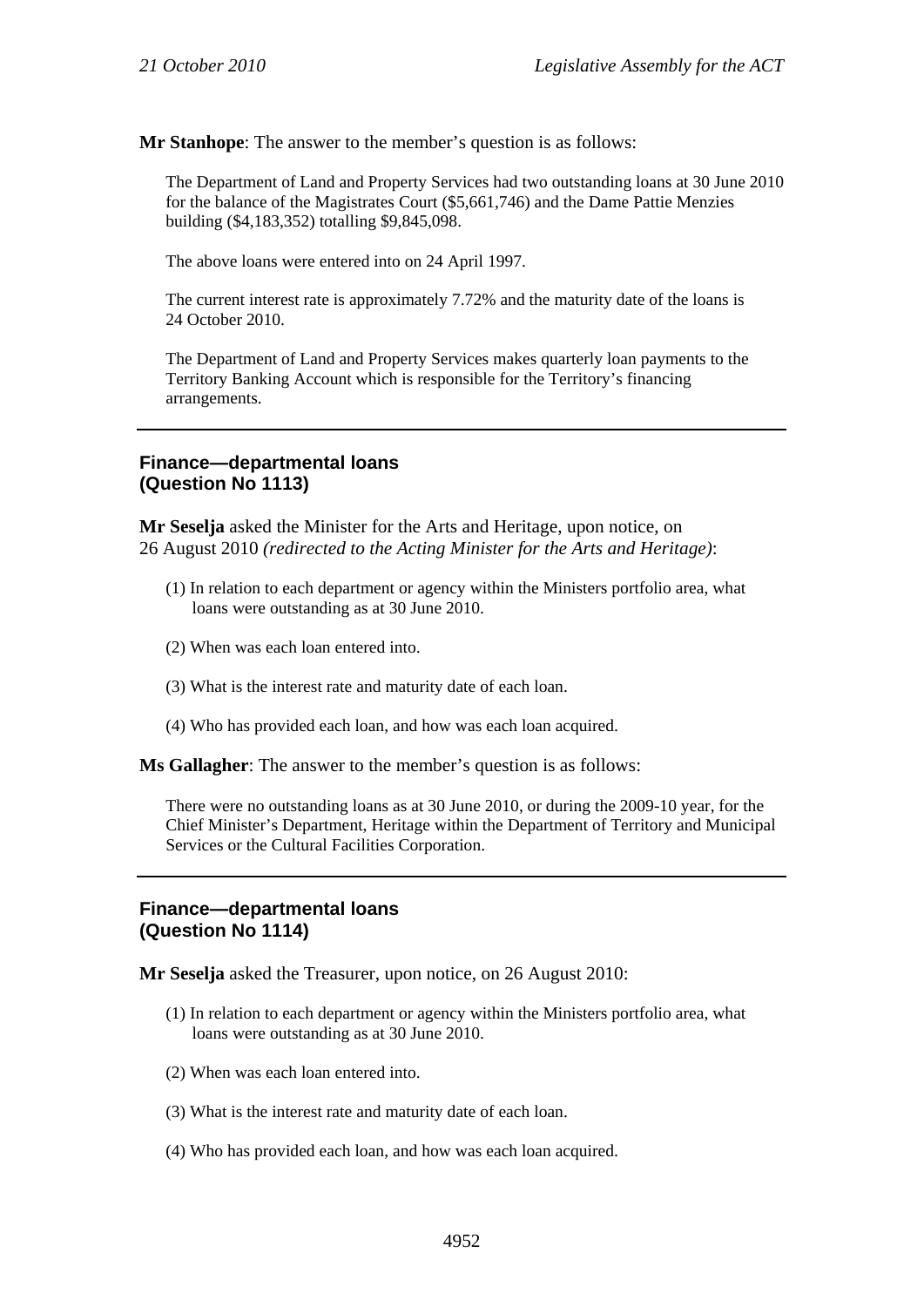**Ms Gallagher**: The answer to the member's question is as follows:

For the purposes of this response, Treasury refers to 'loans' as 'borrowings' or 'interest bearing liabilities'.

#### **Treasury (Core)**

- (1) As at 30 June 2010 Treasury (core) has one outstanding loan of \$33 million.
- (2) The loan was entered into on the 4th of February 2008.
- (3) The loan has a variable interest rate and a maturity date of 2037. For the quarter ending 30 June 2010 the interest rate was 4.42%.
- (4) The loan has been provided by the Territory Banking Account. The loan is to facilitate the finance facility provided by the Department of Treasury to Community Housing Canberra Limited.

#### **Territory Banking Account**

Details of the answers to each question are summarised in the attached spreadsheet.

#### **Home Loan portfolio**

- (1) The ACT Home Loan Portfolio has 13 loans with an amount outstanding of \$89 million as at 30 June 2010.
- (2) The first of the 13 loans was entered into on 30 June 1974 and yearly thereafter until 30 June 1985, with the final loan on 30 June 1987. Prior to Self Government, the Commonwealth established a trust account to hold housing assets (properties and loans). The loans were transferred to the Commissioner for Social Housing in 1987 from the Commonwealth after the enactment of the *Housing Assistance Act 1987*.
- (3) The interest rate applied to each loan is fixed at 4.5%. The term of each loan is 53 years. The maturity date of the first loan is on 30 June 2027 and yearly thereafter until 2038, with the final loan maturing on 30 June 2040.
- (4) The loans were provided by the Commonwealth through the Commonwealth State Housing Agreement.

**ACT Insurance Authority**  Nil Loans

**Superannuation Provision Account**  Nil Loans

#### **Finance—departmental loans (Question No 1116)**

**Mr Seselja** asked the Minister for Industrial Relations, upon notice, on 26 August 2010: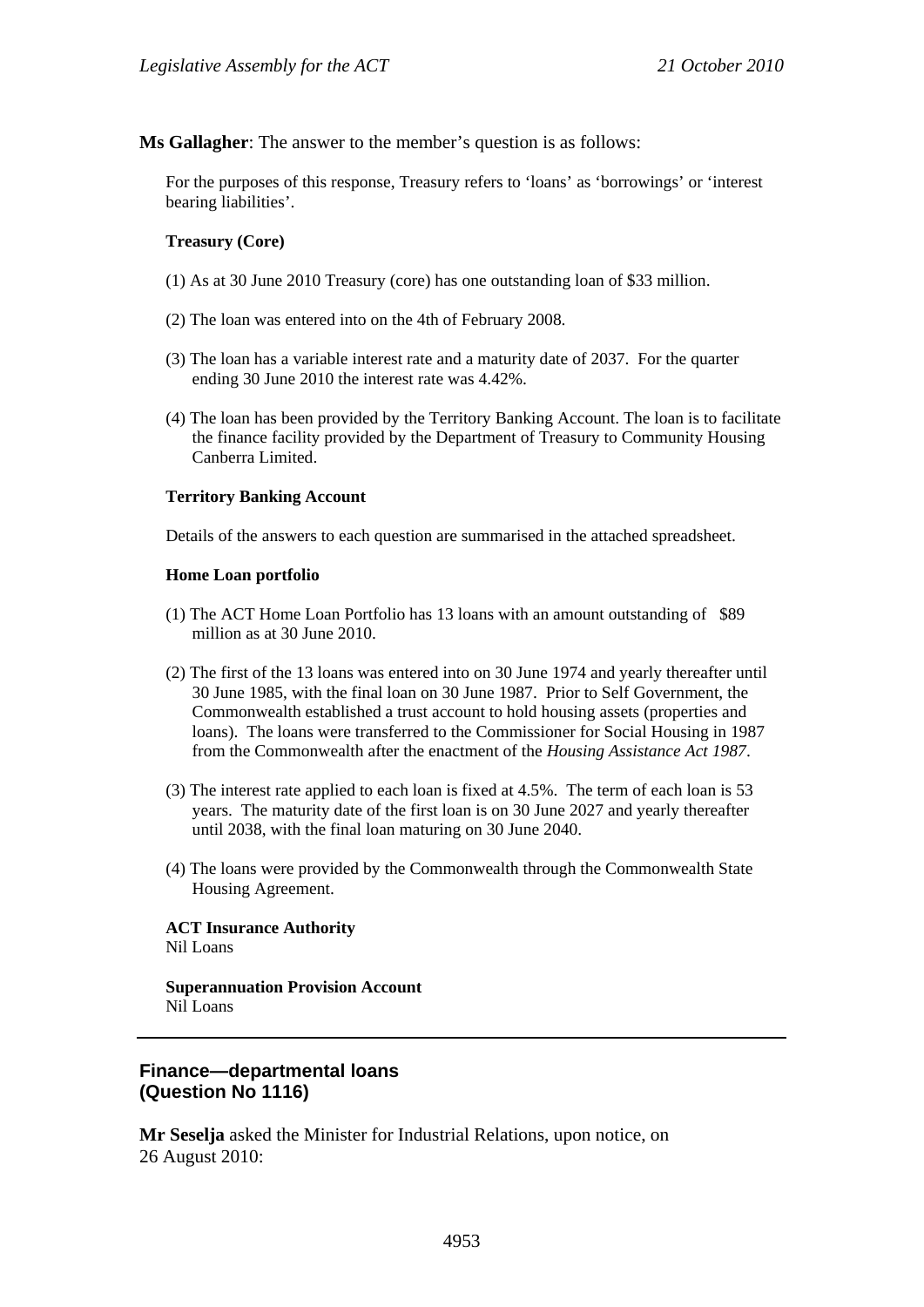- (1) In relation to each department or agency within the Ministers portfolio area, what loans were outstanding as at 30 June 2010.
- (2) When was each loan entered into.
- (3) What is the interest rate and maturity date of each loan.
- (4) Who has provided each loan, and how was each loan acquired.

**Ms Gallagher**: The answer to the member's question is as follows:

There were no outstanding loans as at 30 June 2010, or during the 2009-10 year.

# **Finance—departmental loans (Question Nos 1117 and 1118)**

**Mr Seselja** asked the Attorney-General and the Minister for Police and Emergency Services, upon notice, on 26 August 2010:

- (1) In relation to each department or agency within the Ministers portfolio area, what loans were outstanding as at 30 June 2010.
- (2) When was each loan entered into.
- (3) What is the interest rate and maturity date of each loan.
- (4) Who has provided each loan, and how was each loan acquired.

**Mr Corbell**: The answer to the member's question is as follows:

In response to question 1 to 4, the Department did not hold any loans as at 30 June 2010.

# **Finance—departmental loans (Question Nos 1119 and 1120)**

**Mr Seselja** asked the Minister for the Environment, Climate change and Water and the Minister for Energy, upon notice, on 26 August 2010:

- (1) In relation to each department or agency within the Ministers portfolio area, what loans were outstanding as at 30 June 2010.
- (2) When was each loan entered into.
- (3) What is the interest rate and maturity date of each loan.
- (4) Who has provided each loan, and how was each loan acquired.

**Mr Corbell**: The answer to the member's question is as follows:

(1) The Department had no loans outstanding as at 30 June 2010.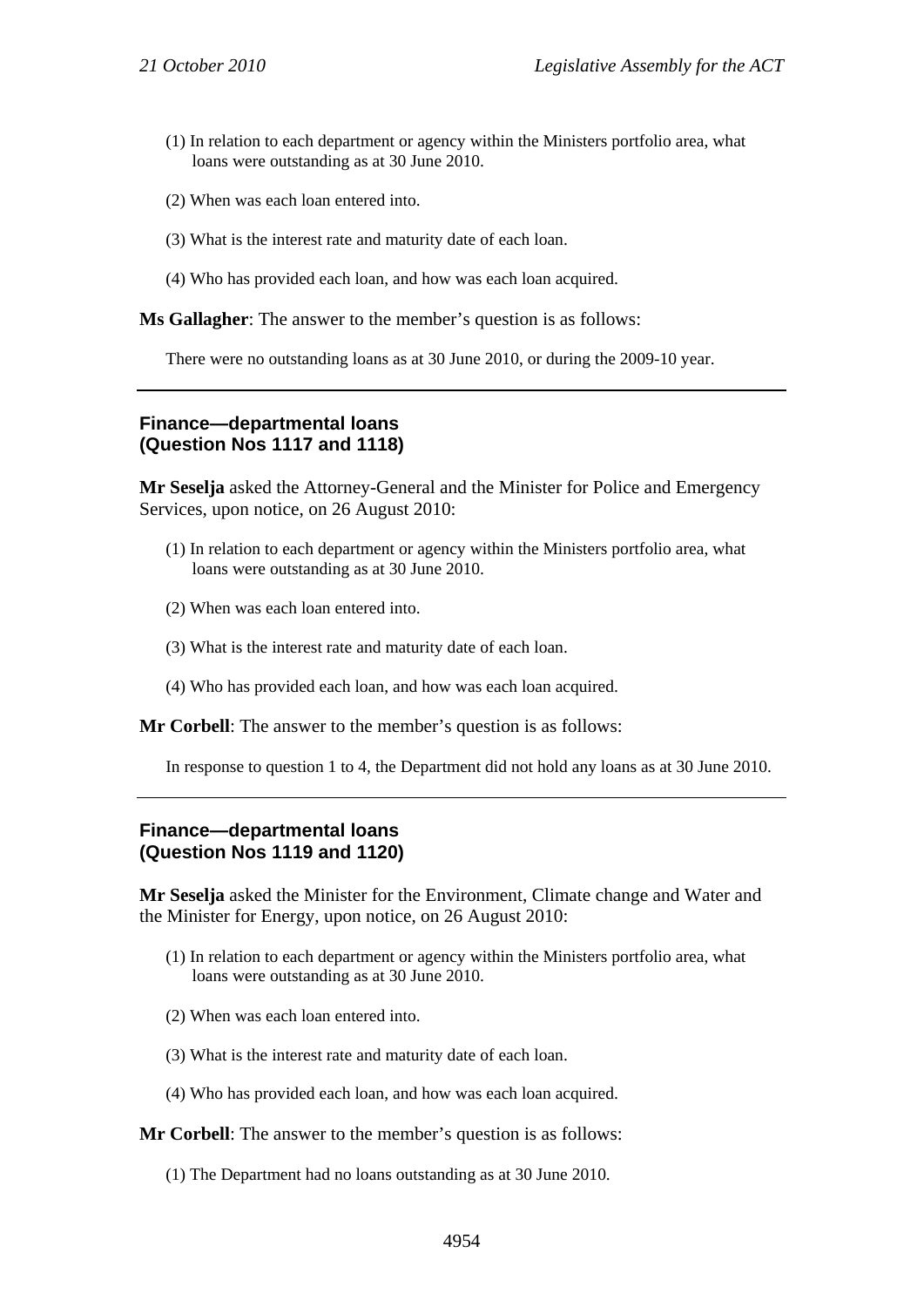(2) N/A

(3) N/A

(4) N/A

# **Finance—departmental loans (Question No 1123)**

**Mr Seselja** asked the Minister for Tourism, Sport and Recreation, upon notice, on 26 August 2010:

- (1) In relation to each department or agency within the Ministers portfolio area, what loans were outstanding as at 30 June 2010.
- (2) When was each loan entered into.
- (3) What is the interest rate and maturity date of each loan.
- (4) Who has provided each loan, and how was each loan acquired.

**Mr Barr**: The answer to the member's question is as follows:

There are no outstanding loans for the Tourism, Sport and Recreation portfolio.

### **Finance—departmental loans (Question No 1124)**

**Mr Seselja** asked the Minister for Gaming and Racing, upon notice, on 26 August 2010:

- (1) In relation to each department or agency within the Ministers portfolio area, what loans were outstanding as at 30 June 2010.
- (2) When was each loan entered into.
- (3) What is the interest rate and maturity date of each loan.
- (4) Who has provided each loan, and how was each loan acquired.

**Mr Barr**: The answer to the member's question is as follows:

- (1) In relation to the ACT Gambling and Racing Commission, no loans were outstanding as at 30 June 2010.
- (2) N/A
- (3) N/A
- (4) N/A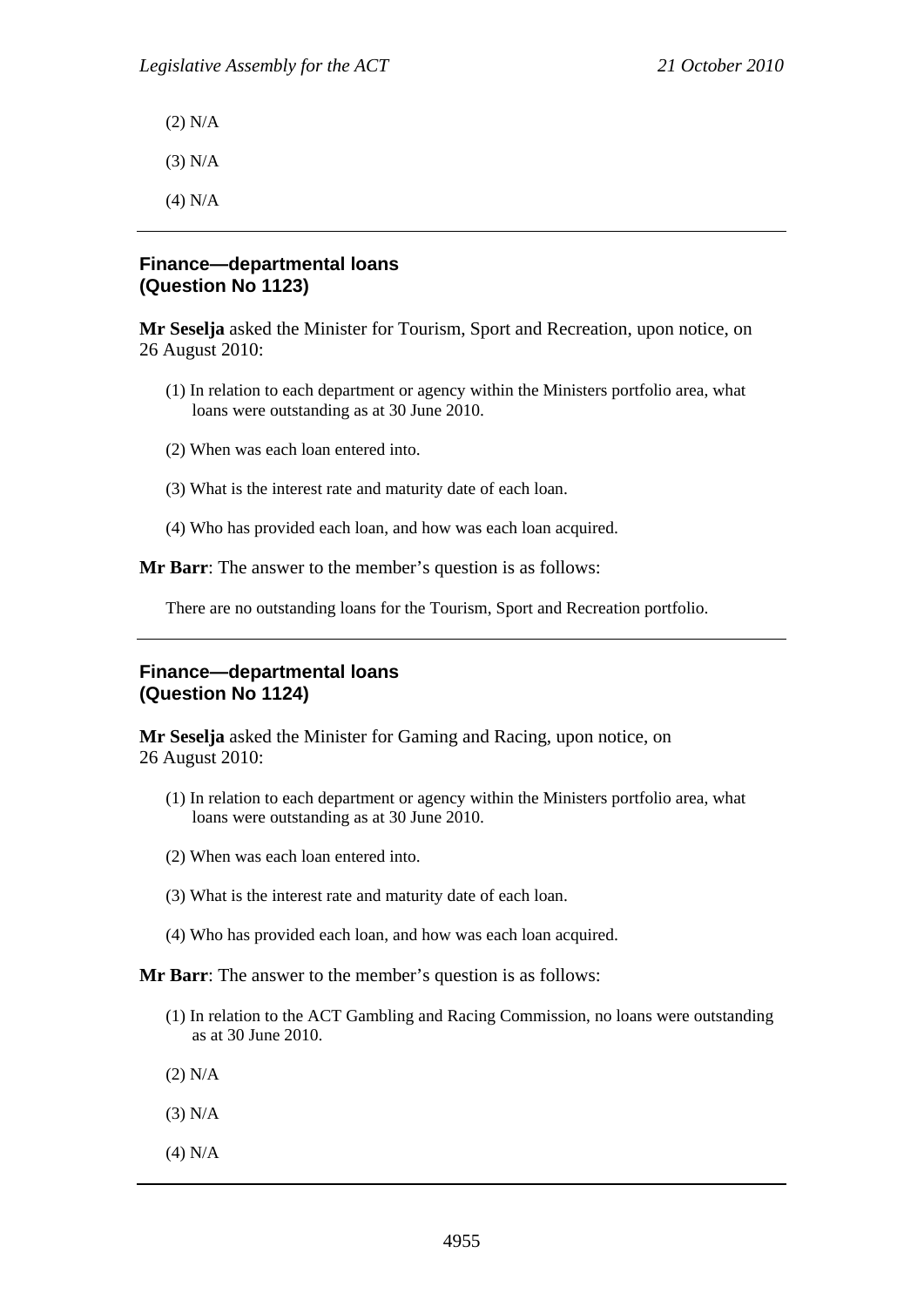# **Finance—government programs (Question No 1129)**

**Mr Seselja** asked the Chief Minister, upon notice, on 26 August 2010 *(redirected to the Acting Chief Minister)*:

- (1) In relation to each portfolio area, what were the top ten underspending programs in the 2009-10 financial year.
- (2) What was the cause of each underspend.
- (3) Will any funding be rolled over into the 2010-11 financial year as a result of the underspend.
- (4) What were the top ten program overspending programs in the 2009-10 financial year.
- (5) Where was funding allocated from to accommodate the overspend.
- (6) What adjustments have been made to the 2010-11 budget as a result of the overspend and by how much and in what areas have adjustments been made.

**Ms Gallagher**: The answer to the member's question is as follows:

Details of rollovers of appropriation are published in agency annual reports and relevant instruments prepared under the Financial Management Act 1996 are tabled by the Treasurer from time to time. Details of overspending programs are similarly disclosed in the Budget Papers in the event additional funding is provided (as occurred in the 2010-11 Budget) and agency annual reports. The Treasurer tables information on funds allocated from the Treasurer's advance in accordance with relevant statutory requirements from time to time.

#### **Finance—government programs (Question Nos 1131, 1134, 1147, 1148 and 1149)**

**Mr Seselja** asked the Minister for Women, upon notice, on 26 August 2010 *(redirected to the Minister for Disability, Housing and Community Services)*:

- (1) In relation to each portfolio area, what were the top ten underspending programs in the 2009-10 financial year.
- (2) What was the cause of each underspend.
- (3) Will any funding be rolled over into the 2010-11 financial year as a result of the underspend.
- (4) What were the top ten program overspending programs in the 2009-10 financial year.
- (5) Where was funding allocated from to accommodate the overspend.
- (6) What adjustments have been made to the 2010-11 budget as a result of the overspend and by how much and in what areas have adjustments been made.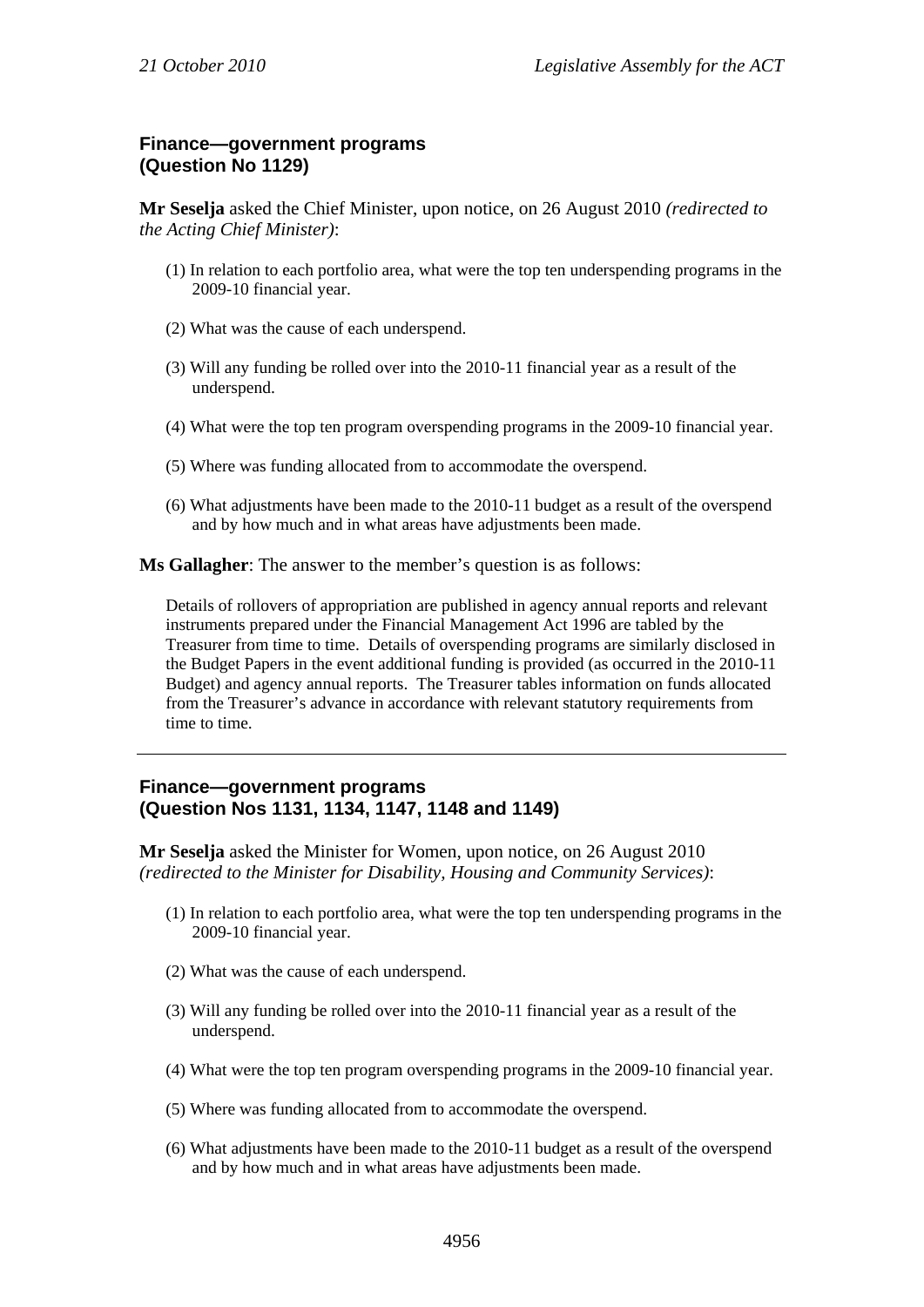**Ms Burch**: The answer to the member's question is as follows:

Details of appropriation rollover instruments prepared under the Financial Management ACT 1996 are tabled by the Treasurer from time to time. The Treasurer tables information on funds allocated from the Treasurer's advance in accordance with the Financial Management Act 1996. Details of programs requiring additional funding are disclosed in the Budget Papers in the event additional funding is provided (as occurred in the 2010-11 Budget). In addition, agency annual financial statements and management, discussion and analysis (M,D and A) explain significant variances between budgeted appropriation and appropriation drawn, budgeted expenditure and actual expenditure. Agency Statements of Performance include actual Government Payment for Outputs and cost by output, together with variance explanations where there is a material variance from budget. Annual Reports for 2009-10, which include agency financial statements, M,D and A and statement of performance, will be tabled shortly in accordance with established procedures.

#### **Finance—government programs (Question No 1132)**

**Mr Seselja** asked the Minister for Business and Economic Development, upon notice, on 26 August 2010 *(redirected to the Acting Minister for Business and Economic Development)*:

- (1) In relation to each portfolio area, what were the top ten underspending programs in the 2009-10 financial year.
- (2) What was the cause of each underspend.
- (3) Will any funding be rolled over into the 2010-11 financial year as a result of the underspend.
- (4) What were the top ten program overspending programs in the 2009-10 financial year.
- (5) Where was funding allocated from to accommodate the overspend.
- (6) What adjustments have been made to the 2010-11 budget as a result of the overspend and by how much and in what areas have adjustments been made.

**Ms Gallagher**: The answer to the member's question is as follows:

Details of rollovers of appropriation are published in agency annual reports and relevant instruments prepared under the Financial Management Act 1996 are tabled by the Treasurer from time to time. Details of overspending programs are similarly disclosed in the Budget Papers in the event additional funding is provided (as occurred in the 2010-11 Budget) and agency annual reports. The Treasurer tables information on funds allocated from the Treasurer's advance in accordance with relevant statutory requirements from time to time.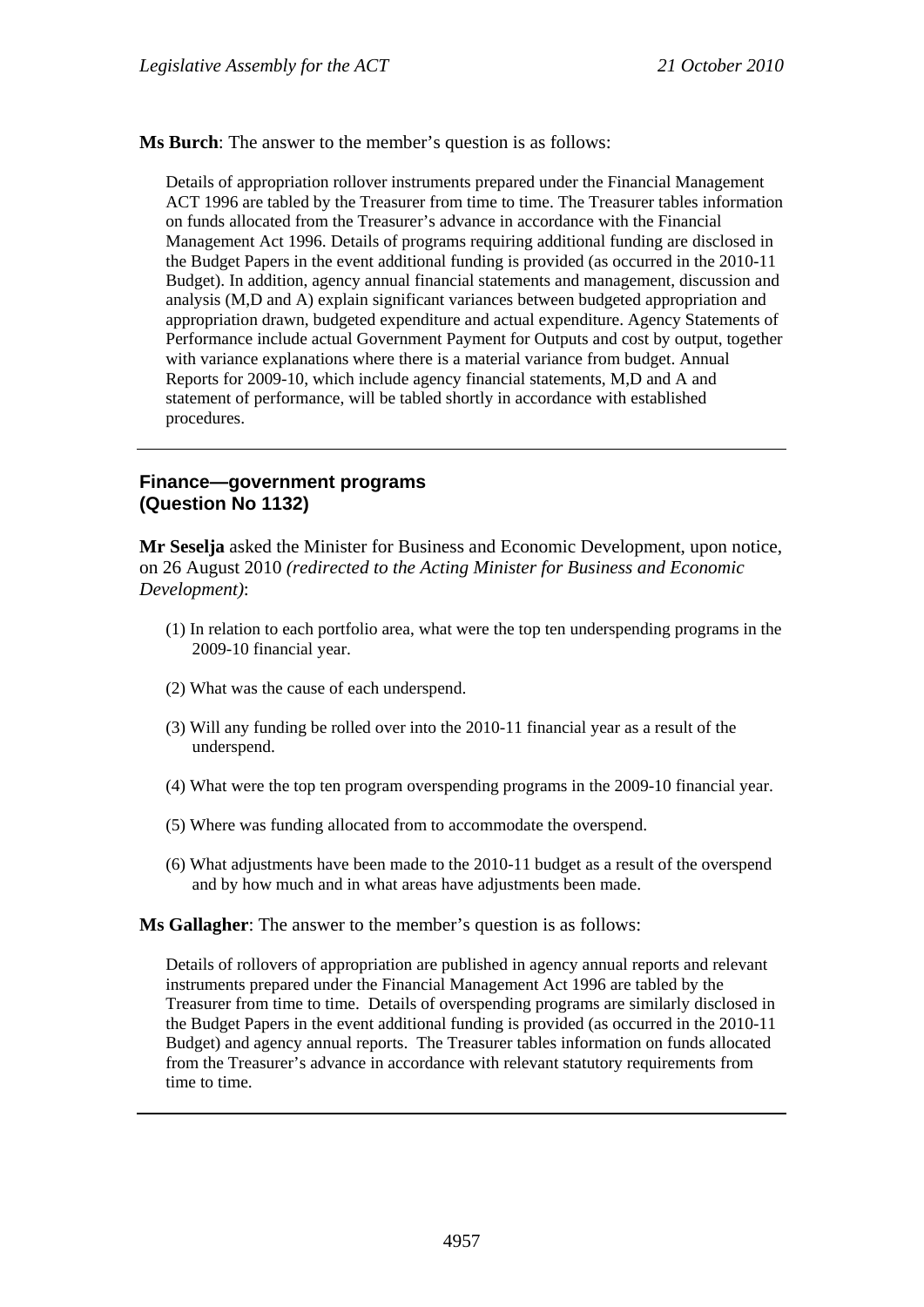# **Finance—government programs (Question No 1133)**

**Mr Seselja** asked the Minister for Land and Property Services, upon notice, on 26 August 2010:

- (1) In relation to each portfolio area, what were the top ten underspending programs in the 2009-10 financial year.
- (2) What was the cause of each underspend.
- (3) Will any funding be rolled over into the 2010-11 financial year as a result of the underspend.
- (4) What were the top ten program overspending programs in the 2009-10 financial year.
- (5) Where was funding allocated from to accommodate the overspend.
- (6) What adjustments have been made to the 2010-11 budget as a result of the overspend and by how much and in what areas have adjustments been made.

**Mr Stanhope**: The answer to the member's question is as follows:

Details of appropriation rollover instruments prepared under the *Financial Management Act 1996* are tabled by the Treasurer periodically.

The Treasurer also tables information on funds allocated from the Treasurer's Advance in accordance with *Financial Management Act 1996* from time to time.

Details of programs requiring additional funding are disclosed in the Budget Paper in the event additional funding is provided (as occurred in the 2010-11 Budget). In addition agency annual financial statements and management, discussion and analysis (MD&A) explain significant variances between budgeted appropriation and appropriation drawn, budgeted expenditure and actual expenditure.

Agency statements of Performance include actual GPO and cost by output together with variance explanations where there is a material variance from budget. Annual reports for 2009-2010, which include agency financial statements, MD&A and statement of performance, will be tabled shortly in accordance with established procedures.

### **Finance—government programs (Question No 1135)**

**Mr Seselja** asked the Minister for the Arts and Heritage, upon notice, on 26 August 2010 *(redirected to the Acting Minister for the Arts and Heritage)*:

- (1) In relation to each portfolio area, what were the top ten underspending programs in the 2009-10 financial year.
- (2) What was the cause of each underspend.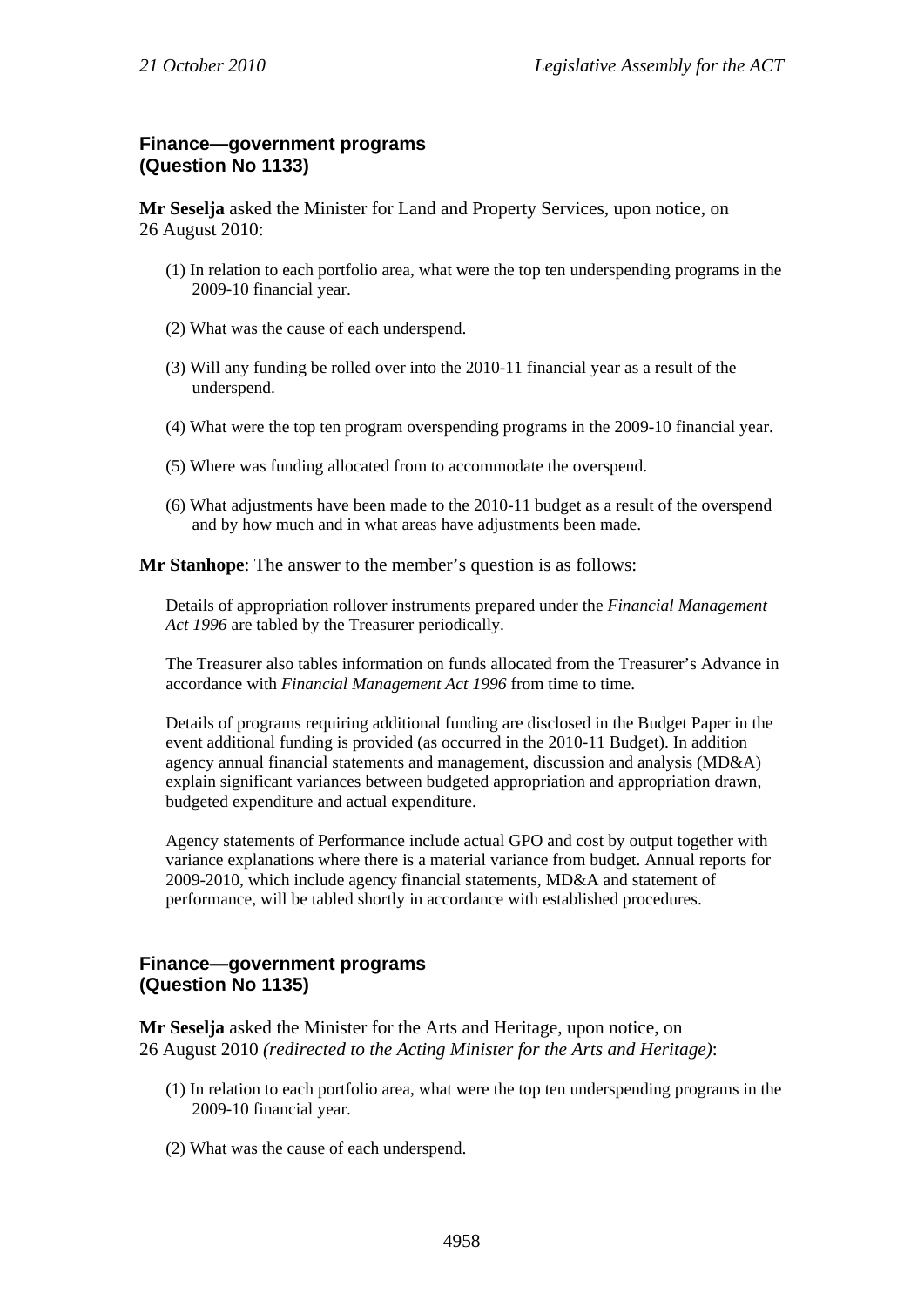- (3) Will any funding be rolled over into the 2010-11 financial year as a result of the underspend.
- (4) What were the top ten program overspending programs in the 2009-10 financial year.
- (5) Where was funding allocated from to accommodate the overspend.
- (6) What adjustments have been made to the 2010-11 budget as a result of the overspend and by how much and in what areas have adjustments been made.

**Ms Gallagher**: The answer to the member's question is as follows:

Details of rollovers of appropriation are published in agency annual reports and relevant instruments prepared under the Financial Management Act 1996 are tabled by the Treasurer from time to time. Details of overspending programs are similarly disclosed in the Budget Papers in the event additional funding is provided (as occurred in the 2010-11 Budget) and agency annual reports. The Treasurer tables information on funds allocated from the Treasurer's advance in accordance with relevant statutory requirements from time to time.

#### **Finance—government programs (Question No 1137)**

**Mr Seselja** asked the Minister for Health, upon notice, on 26 August 2010:

- (1) In relation to each portfolio area, what were the top ten underspending programs in the 2009-10 financial year.
- (2) What was the cause of each underspend.
- (3) Will any funding be rolled over into the 2010-11 financial year as a result of the underspend.
- (4) What were the top ten program overspending programs in the 2009-10 financial year.
- (5) Where was funding allocated from to accommodate the overspend.
- (6) What adjustments have been made to the 2010-11 budget as a result of the overspend and by how much and in what areas have adjustments been made.

**Ms Gallagher**: The answer to the member's question is as follows:

Details of appropriation rollover instruments prepared under the *Financial Management Act 1996* are tabled by the Treasurer from time to time. The Treasurer tables information on funds allocated from the Treasurer's advance in accordance with the *Financial Management Act 1996* from time to time. Details of programs requiring additional funding are disclosed in the Budget Papers in the event additional funding is provided (as occurred in the 2010-11 Budget). In addition, agency annual financial statements and management, discussion and analysis (MD&A) explain significant variances between budgeted appropriation and appropriation drawn, budgeted expenditure and actual expenditure.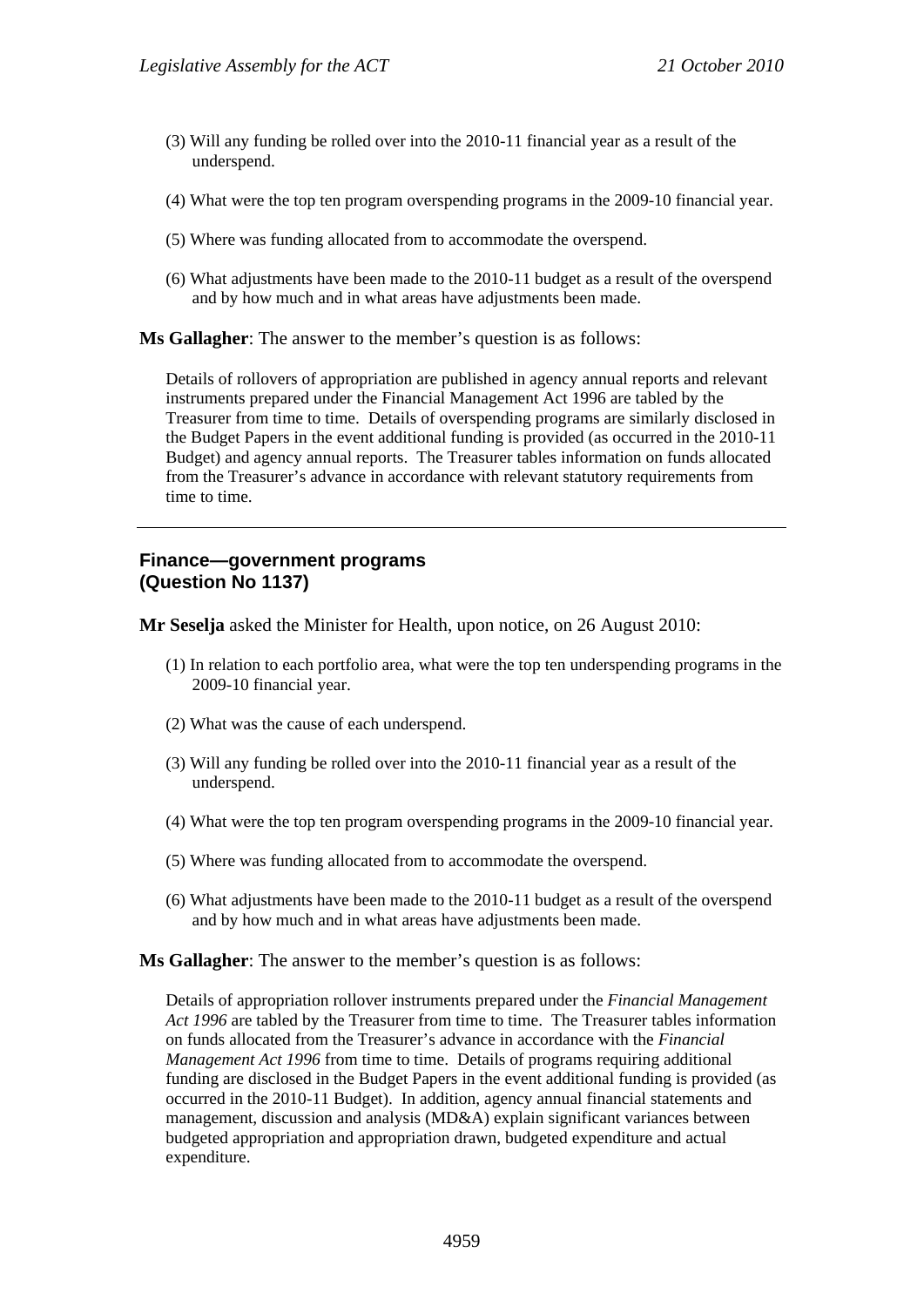In addition, Agency statements of performance include actual GPO and cost by output together with variance explanations where there is a material variance from budget. Annual Reports for 2009 10, which include agency financial statements, MD&A and statement of performance, will be tabled shortly in accordance with established procedures.

#### **Finance—government programs (Question No 1138)**

**Mr Seselja** asked the Minister for Industrial Relations, upon notice, on 26 August 2010:

- (1) In relation to each portfolio area, what were the top ten underspending programs in the 2009-10 financial year.
- (2) What was the cause of each underspend.
- (3) Will any funding be rolled over into the 2010-11 financial year as a result of the underspend.
- (4) What were the top ten program overspending programs in the 2009-10 financial year.
- (5) Where was funding allocated from to accommodate the overspend.
- (6) What adjustments have been made to the 2010-11 budget as a result of the overspend and by how much and in what areas have adjustments been made.

**Ms Gallagher**: The answer to the member's question is as follows:

Details of rollovers of appropriation are published in agency annual reports and relevant instruments prepared under the Financial Management Act 1996 are tabled by the Treasurer from time to time. Details of overspending programs are similarly disclosed in the Budget Papers in the event additional funding is provided (as occurred in the 2010-11 Budget) and agency annual reports. The Treasurer tables information on funds allocated from the Treasurer's advance in accordance with relevant statutory requirements from time to time.

### **Finance—government programs (Question Nos 1139 and 1140)**

**Mr Seselja** asked the Attorney-General and Minister for Emergency Services, upon notice, on 26 August 2010:

- (1) In relation to each portfolio area, what were the top ten underspending programs in the 2009-10 financial year.
- (2) What was the cause of each underspend.
- (3) Will any funding be rolled over into the 2010-11 financial year as a result of the underspend.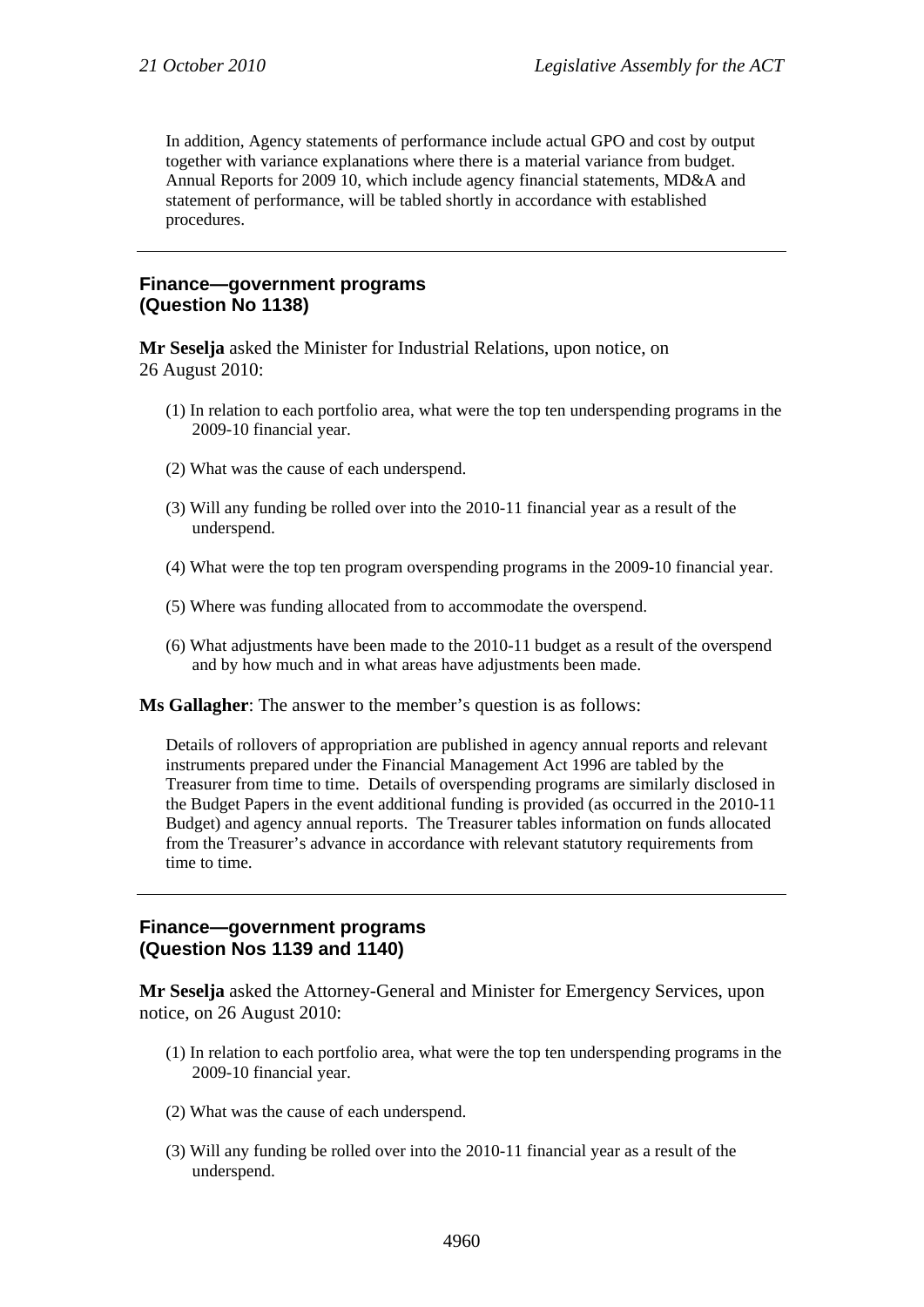- (4) What were the top ten program overspending programs in the 2009-10 financial year.
- (5) Where was funding allocated from to accommodate the overspend.
- (6) What adjustments have been made to the 2010-11 budget as a result of the overspend and by how much and in what areas have adjustments been made.

**Mr Corbell**: The answer to the member's question is as follows:

Details of appropriation rollover instruments prepared under the *Financial Management Act 1996* are tabled by the Treasurer from time to time. The Treasurer tables information on funds allocated from the Treasurer's advance in accordance with the *Financial Management Act 1996* from time to time. Details of programs requiring additional funding are disclosed in the Budget Papers in the event additional funding is provided (as occurred in the 2010-11 Budget). In addition, agency annual financial statements and management, discussion and analysis (MD&A) explain significant variances between budgeted appropriation and appropriation drawn, budgeted expenditure and actual expenditure. Agency statements of Performance include actual Government Payments for Outputs and cost by output together with variance explanations where there is a material variance from budget. Annual Reports for 2009-10, which include agency financial statements, MD&A and statements of performance, will be tabled shortly in accordance with established procedures.

# **Finance—government programs (Question Nos 1141 and 1142)**

**Mr Seselja** asked the Minister for the Environment, Climate Change and Water and Minister for Energy, upon notice, on 26 August 2010:

- (1) In relation to each portfolio area, what were the top ten underspending programs in the 2009-10 financial year.
- (2) What was the cause of each underspend.
- (3) Will any funding be rolled over into the 2010-11 financial year as a result of the underspend.
- (4) What were the top ten program overspending programs in the 2009-10 financial year.
- (5) Where was funding allocated from to accommodate the overspend.
- (6) What adjustments have been made to the 2010-11 budget as a result of the overspend and by how much and in what areas have adjustments been made.

**Mr Corbell**: The answer to the member's question is as follows:

Details of appropriation rollover instruments prepared under the *Financial Management Act 1996* are tabled by the Treasurer from time to time. The Treasurer tables information on funds allocated from the Treasurer's advance in accordance with the *Financial Management Act 1996* from time to time.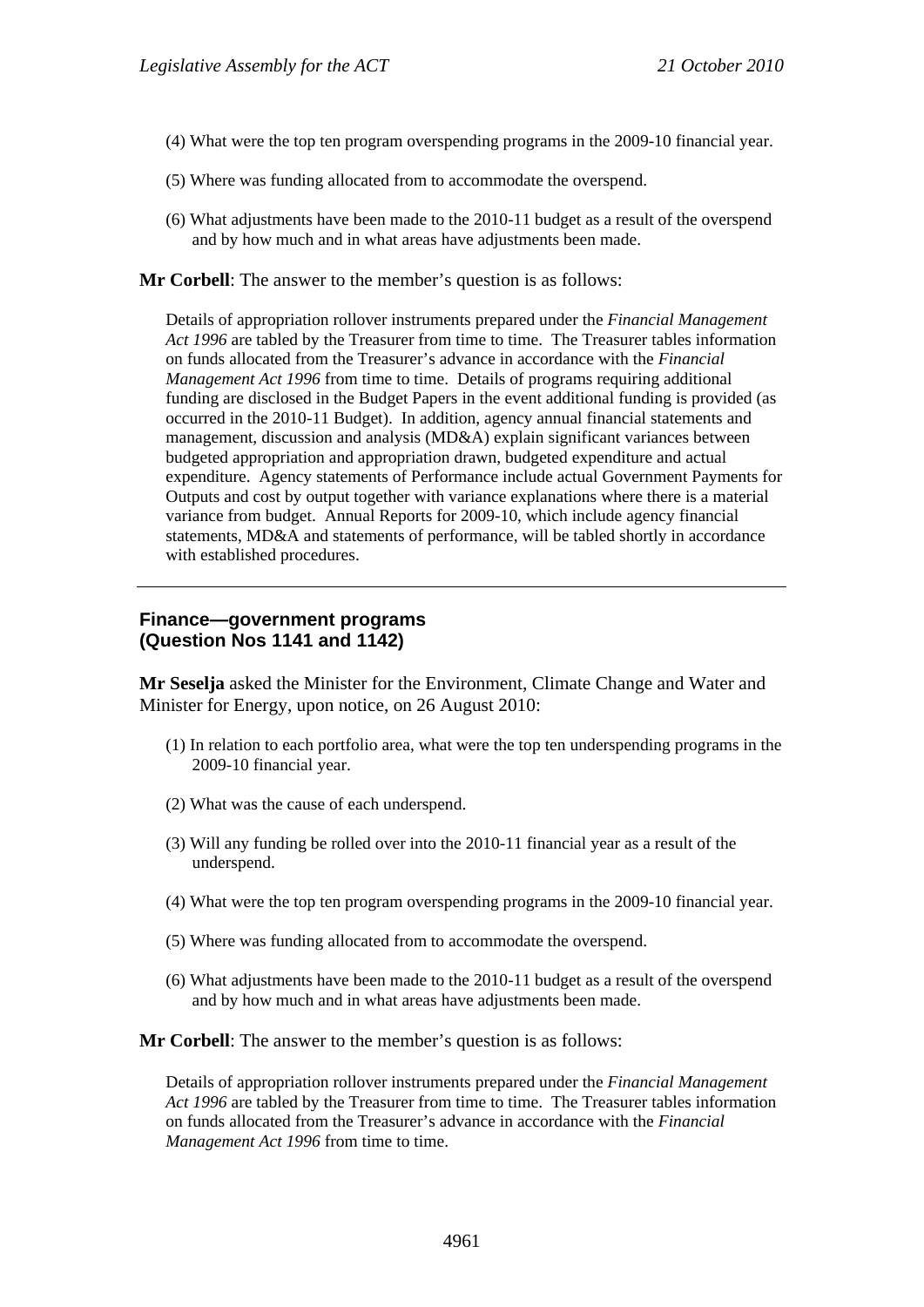Details of programs requiring additional funding are disclosed in the Budget Papers in the event additional funding is provided. In addition the Department's annual financial statements and management, discussion and analysis (MD&A) explain significant variances between budgeted appropriation and appropriation drawn, budgeted expenditure and actual expenditure. The Department's statement of performance includes actual GPO and cost, by output, together with variance explanations where there is a material variance from budget. The Department's Annual Report for 2009-10, which includes the financial statements, MD&A and statement of performance, will be tabled shortly in accordance with established procedures.

#### **Finance—government programs (Question No 1146)**

**Mr Seselja** asked the Minister for Gaming and Racing, upon notice, on 26 August 2010:

- (1) In relation to each portfolio area, what were the top ten underspending programs in the 2009-10 financial year.
- (2) What was the cause of each underspend.
- (3) Will any funding be rolled over into the 2010-11 financial year as a result of the underspend.
- (4) What were the top ten program overspending programs in the 2009-10 financial year.
- (5) Where was funding allocated from to accommodate the overspend.
- (6) What adjustments have been made to the 2010-11 budget as a result of the overspend and by how much and in what areas have adjustments been made.

**Mr Barr**: The answer to the member's question is as follows:

Details of appropriation rollover instruments prepared under the Financial Management Act 1996 are tabled by the Treasurer from time to time. The Treasurer tables information on funds allocated from the Treasurer's advance in accordance with Financial Management Act 1996 from time to time.

Details of programs requiring additional funding are disclosed in the Budget Papers in the event additional funding is provided (as occurred in the 2010-11 Budget). In addition agency annual financial statements and management, discussion and analysis (MD&A) explain significant variances between budgeted appropriation and appropriation drawn, budgeted expenditure and actual expenditure.

Agency statements of Performance include actual GPO and cost by output together with variance explanations where there is a material variance from budget. Annual Reports for 2009-10, which include agency financial statements, MD&A and statement of performance, will be tabled shortly in accordance with established procedures.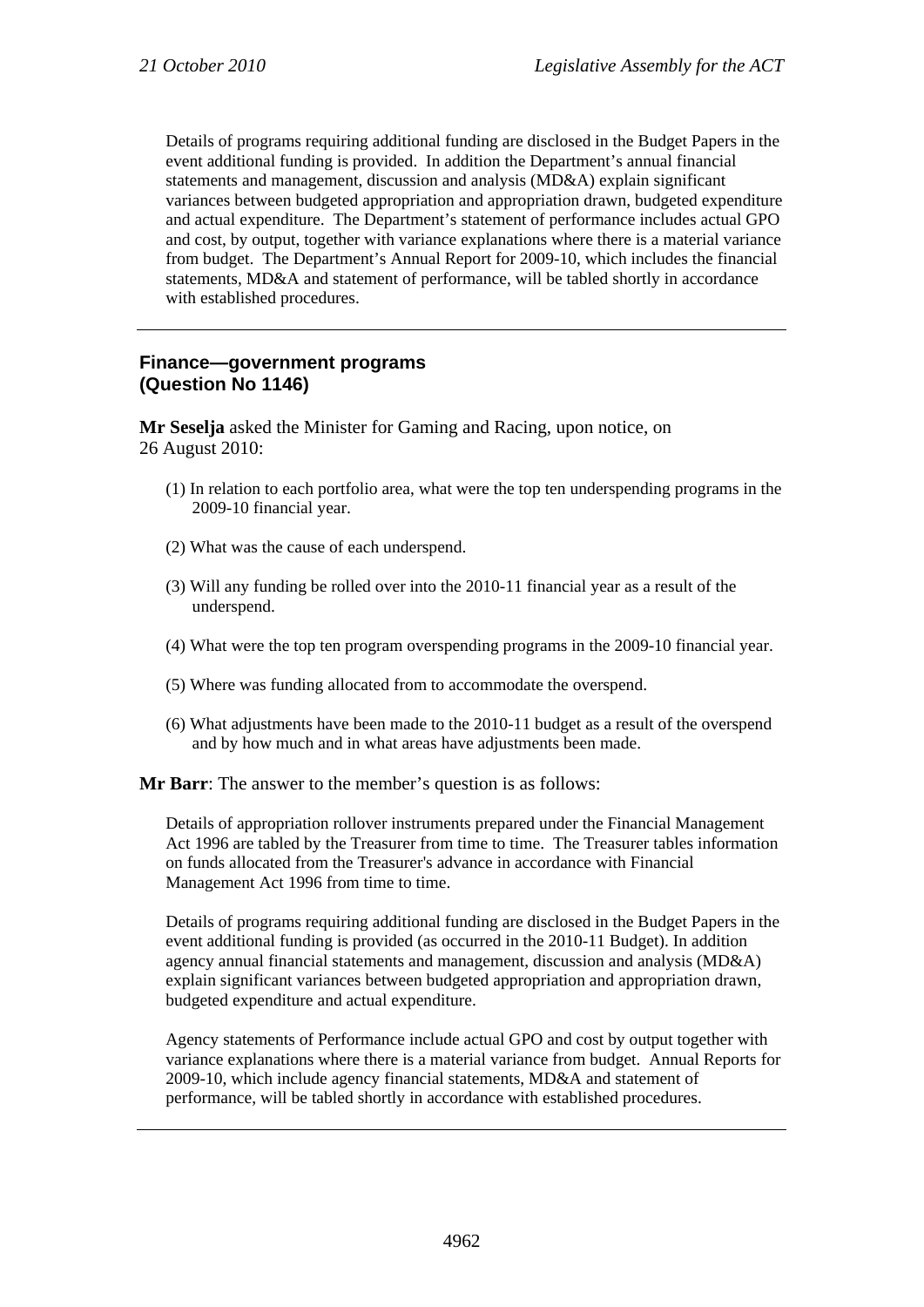# **Finance—government assets and liabilities (Question No 1151)**

**Mr Seselja** asked the Chief Minister, upon notice, on 26 August 2010 *(redirected to the Acting Chief Minister)*:

- (1) For each portfolio area, what were the top ten assets as at 30 June 2010 and what was their value, broken down by specific asset, not asset class.
- (2) What were the top ten liabilities as at 30 June 2010 and what was their value, broken down by each specific liability.

**Ms Gallagher**: The answer to the member's question is as follows:

The Government does not account for assets and liabilities by portfolio. Details of the assets and liabilities of ACT Government Departments and Agencies are published in accordance with Generally Accepted Accounting Principles (GAAP) and the requirements of the Financial Management Act 1996, the Annual Reports (Government Agencies) Act 2004, and the Chief Minister's Annual Report Directions (which are endorsed by the Standing Committee on Public Accounts each year). Reports for 2009-10 will be tabled shortly in accordance with established procedures.

## **Finance—government assets and liabilities (Question Nos 1153, 1156, 1169, 1170 and 1171)**

**Mr Seselja** asked the Minister for Women and Minister for Disability, Housing and Community Services, upon notice, on 26 August 2010:

- (1) For each portfolio area, what were the top ten assets as at 30 June 2010 and what was their value, broken down by specific asset, not asset class.
- (2) What were the top ten liabilities as at 30 June 2010 and what was their value, broken down by each specific liability.

**Ms Burch**: The answer to the member's question is as follows:

The Government does not account for assets and liabilities by portfolio. Details of the assets and liabilities are published in agency financial statements in accordance with Generally Accepted Accounting Principles (GAAP) as required by the Financial Management Act 1996. Under GAAP, departments are required to disclose their assets and liabilities by output class where it is feasible to do so. Annual Reports for 2009-10, which include agency financial statements, will be tabled shortly in accordance with established procedures.

#### **Finance—government assets and liabilities (Question No 1154)**

**Mr Seselja** asked the Minister for Business and Economic Development, upon notice, on 26 August 2010 *(redirected to the Acting Minister for Business and Economic Development)*: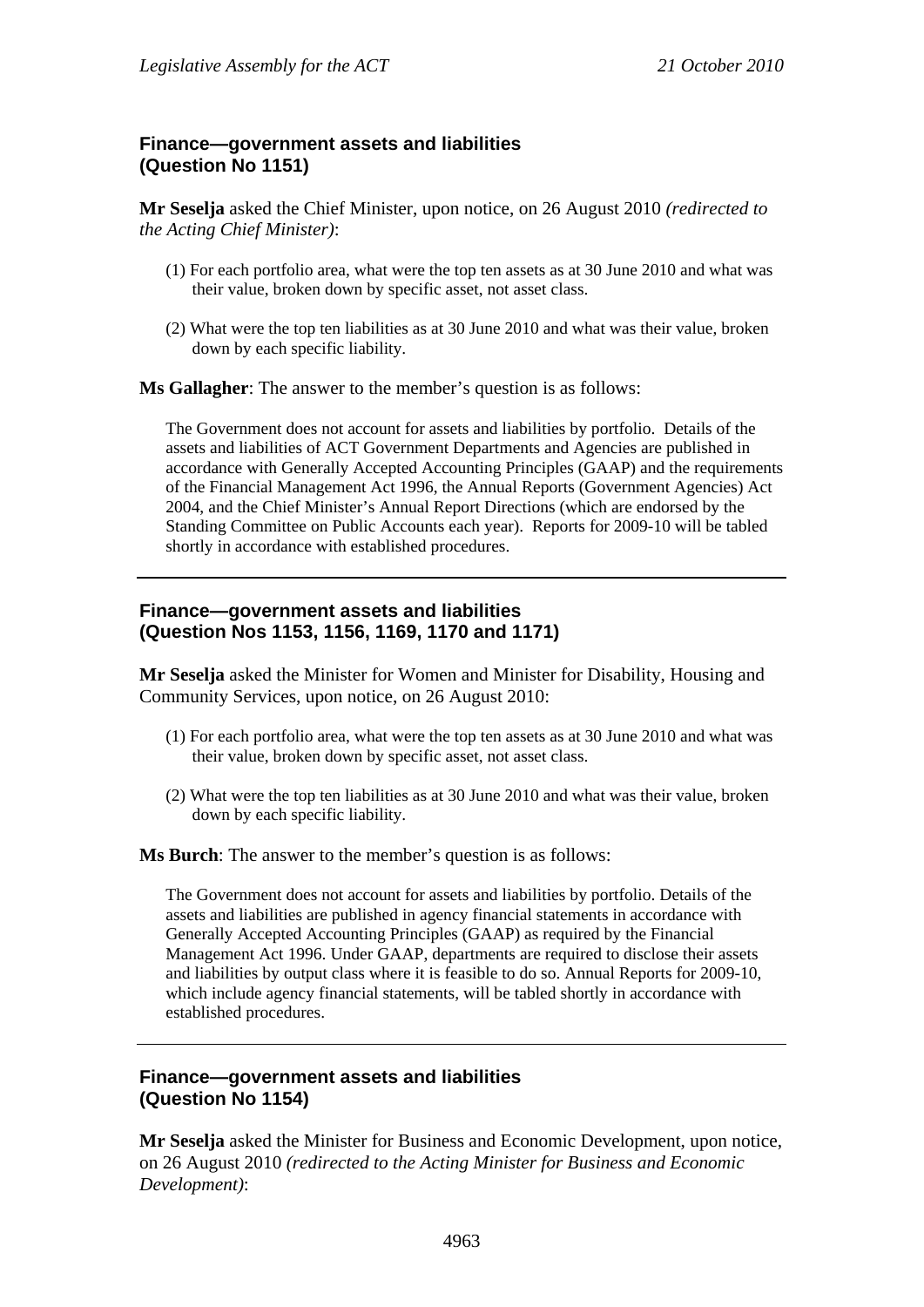- (1) For each portfolio area, what were the top ten assets as at 30 June 2010 and what was their value, broken down by specific asset, not asset class.
- (2) What were the top ten liabilities as at 30 June 2010 and what was their value, broken down by each specific liability.

**Ms Gallagher**: The answer to the member's question is as follows:

The Government does not account for assets and liabilities by portfolio. Details of the assets and liabilities of ACT Government Departments and Agencies are published in accordance with Generally Accepted Accounting Principles (GAAP) and the requirements of the Financial Management Act 1996, the Annual Reports (Government Agencies) Act 2004, and the Chief Minister's Annual Report Directions (which are endorsed by the Standing Committee on Public Accounts each year). Reports for 2009-10 will be tabled shortly in accordance with established procedures.

#### **Finance—government assets and liabilities (Question No 1155)**

**Mr Seselja** asked the Minister for Land and Property Services, upon notice, on 26 August 2010:

- (1) For each portfolio area, what were the top ten assets as at 30 June 2010 and what was their value, broken down by specific asset, not asset class.
- (2) What were the top ten liabilities as at 30 June 2010 and what was their value, broken down by each specific liability.

**Mr Stanhope**: The answer to the member's question is as follows:

The Government does not account for assets and liabilities by portfolio.

Details of the assets and liabilities are published in agency financial statements in accordance with Generally Accepted Accounting Principles (GAAP) as required by the *Financial Management Act 1996*. Under GAAP, departments are required to disclose their assets and liabilities by output class where it is feasible to do so.

Annual Reports for 2009-10, which include agency financial statements, will be tabled shortly in accordance with established procedures.

## **Finance—government assets and liabilities (Question No 1157)**

**Mr Seselja** asked the Minister for the Arts and Heritage, upon notice, on 26 August 2010 *(redirected to the Acting Minister for the Arts and Heritage)*:

(1) For each portfolio area, what were the top ten assets as at 30 June 2010 and what was their value, broken down by specific asset, not asset class.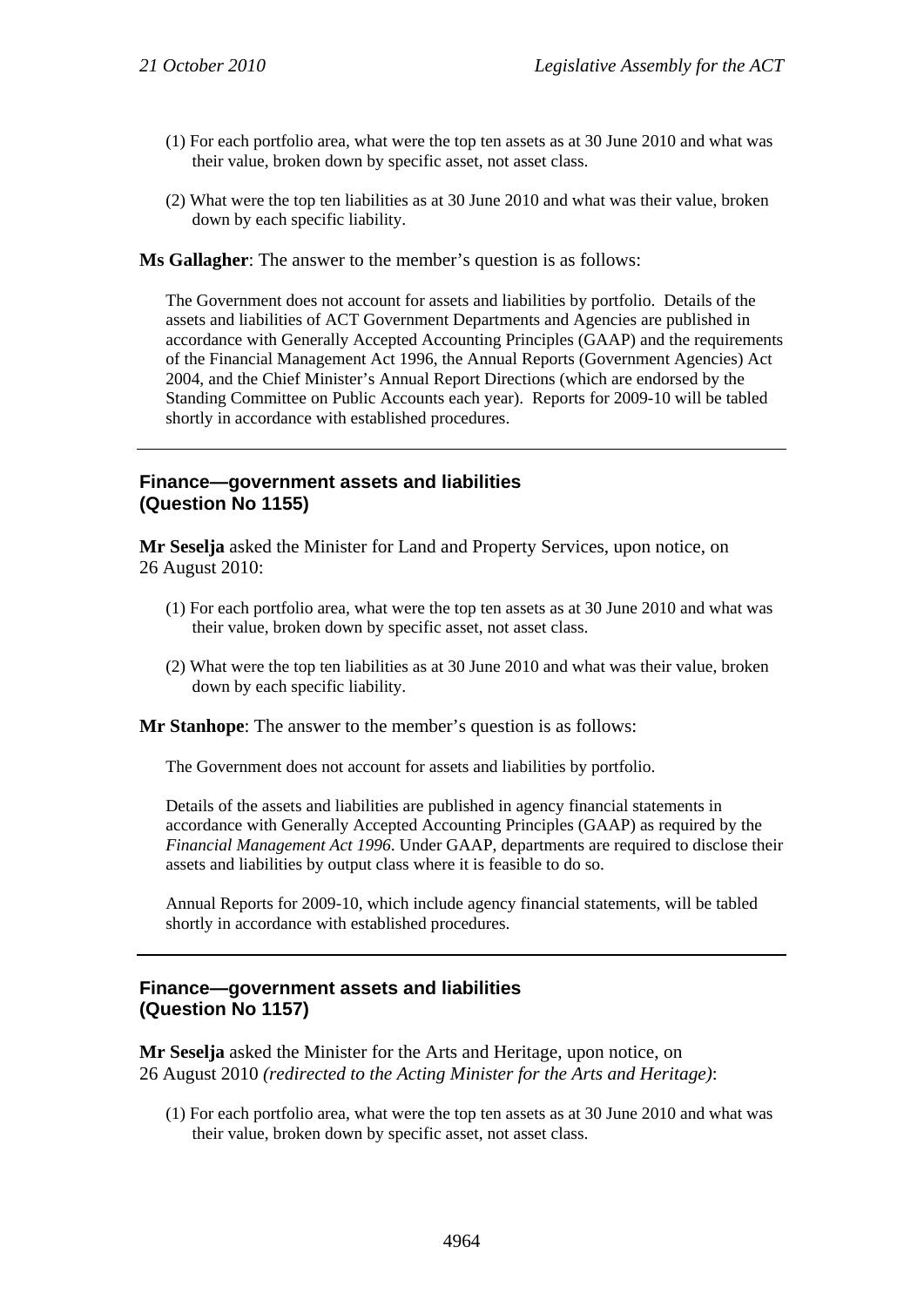(2) What were the top ten liabilities as at 30 June 2010 and what was their value, broken down by each specific liability.

**Ms Gallagher**: The answer to the member's question is as follows:

The Government does not account for assets and liabilities by portfolio. Details of the assets and liabilities of ACT Government Departments and Agencies are published in accordance with Generally Accepted Accounting Principles (GAAP) and the requirements of the Financial Management Act 1996, the Annual Reports (Government Agencies) Act 2004, and the Chief Minister's Annual Report Directions (which are endorsed by the Standing Committee on Public Accounts each year). Reports for 2009-10 will be tabled shortly in accordance with established procedures.

#### **Finance—government assets and liabilities (Question No 1159)**

**Mr Seselja** asked the Minister for Health, upon notice, on 26 August 2010:

- (1) For each portfolio area, what were the top ten assets as at 30 June 2010 and what was their value, broken down by specific asset, not asset class.
- (2) What were the top ten liabilities as at 30 June 2010 and what was their value, broken down by each specific liability.

**Ms Gallagher**: The answer to the member's question is as follows:

The Government does not account for assets and liabilities by portfolio. Details of the assets and liabilities are published in agency financial statements in accordance with Generally Accepted Accounting Principles (GAAP) as required by the *Financial Management Act 1996*. Under GAAP, departments are required to disclose their assets and liabilities by output class where it is feasible to do so. Annual Reports for 2009-10, which include agency financial statements, will be tabled shortly in accordance with established procedures.

#### **Finance—government assets and liabilities (Question No 1160)**

**Mr Seselja** asked the Minister for Industrial Relations, upon notice, on 26 August 2010:

- (1) For each portfolio area, what were the top ten assets as at 30 June 2010 and what was their value, broken down by specific asset, not asset class.
- (2) What were the top ten liabilities as at 30 June 2010 and what was their value, broken down by each specific liability.

**Ms Gallagher**: The answer to the member's question is as follows:

The Government does not account for assets and liabilities by portfolio. Details of the assets and liabilities of ACT Government Departments and Agencies are published in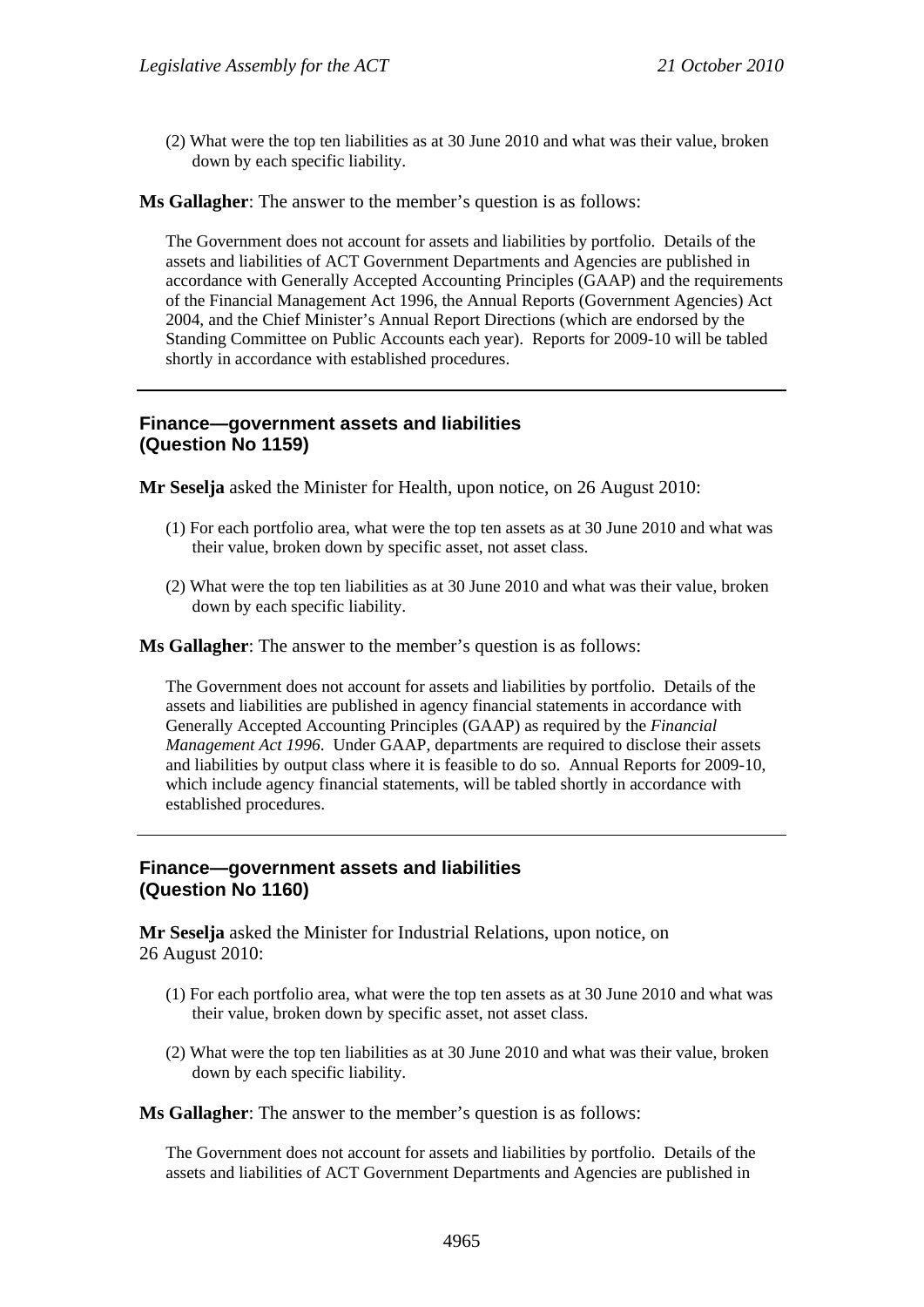accordance with Generally Accepted Accounting Principles (GAAP) and the requirements of the Financial Management Act 1996, the Annual Reports (Government Agencies) Act 2004, and the Chief Minister's Annual Report Directions (which are endorsed by the Standing Committee on Public Accounts each year). Reports for 2009-10 will be tabled shortly in accordance with established procedures.

#### **Finance—government assets and liabilities (Question Nos 1161 and 1162)**

**Mr Seselja** asked the Attorney-General and Minister for Police and Emergency Services, upon notice, on 26 August 2010:

- (1) For each portfolio area, what were the top ten assets as at 30 June 2010 and what was their value, broken down by specific asset, not asset class.
- (2) What were the top ten liabilities as at 30 June 2010 and what was their value, broken down by each specific liability.

**Mr Corbell**: The answer to the member's question is as follows:

The Government does not account for assets and liabilities by portfolio. Details of the assets and liabilities are published in agency financial statements in accordance with Generally Accepted Accounting Principles (GAAP) as required by the *Financial Management Act 1996*. Under GAAP, departments are required to disclose their assets and liabilities by output class where it is feasible to do so. Annual Reports for 2009-10, which include agency financial statements, will be tabled shortly in accordance with established procedures.

## **Finance—government assets and liabilities (Question Nos 1163 and 1164)**

**Mr Seselja** asked the Minister for the Environment, Climate Change and Water and Minister for Energy, upon notice, on 26 August 2010:

- (1) For each portfolio area, what were the top ten assets as at 30 June 2010 and what was their value, broken down by specific asset, not asset class.
- (2) What were the top ten liabilities as at 30 June 2010 and what was their value, broken down by each specific liability.

**Mr Corbell**: The answer to the member's question is as follows:

The Government does not account for assets and liabilities by portfolio. Details of the assets and liabilities are published in agency financial statements in accordance with Generally Accepted Accounting Principles as required by the *Financial Management Act 1996*.

The Department's Annual Report for 2009-10, which includes the financial statements, will be tabled shortly in accordance with established procedures.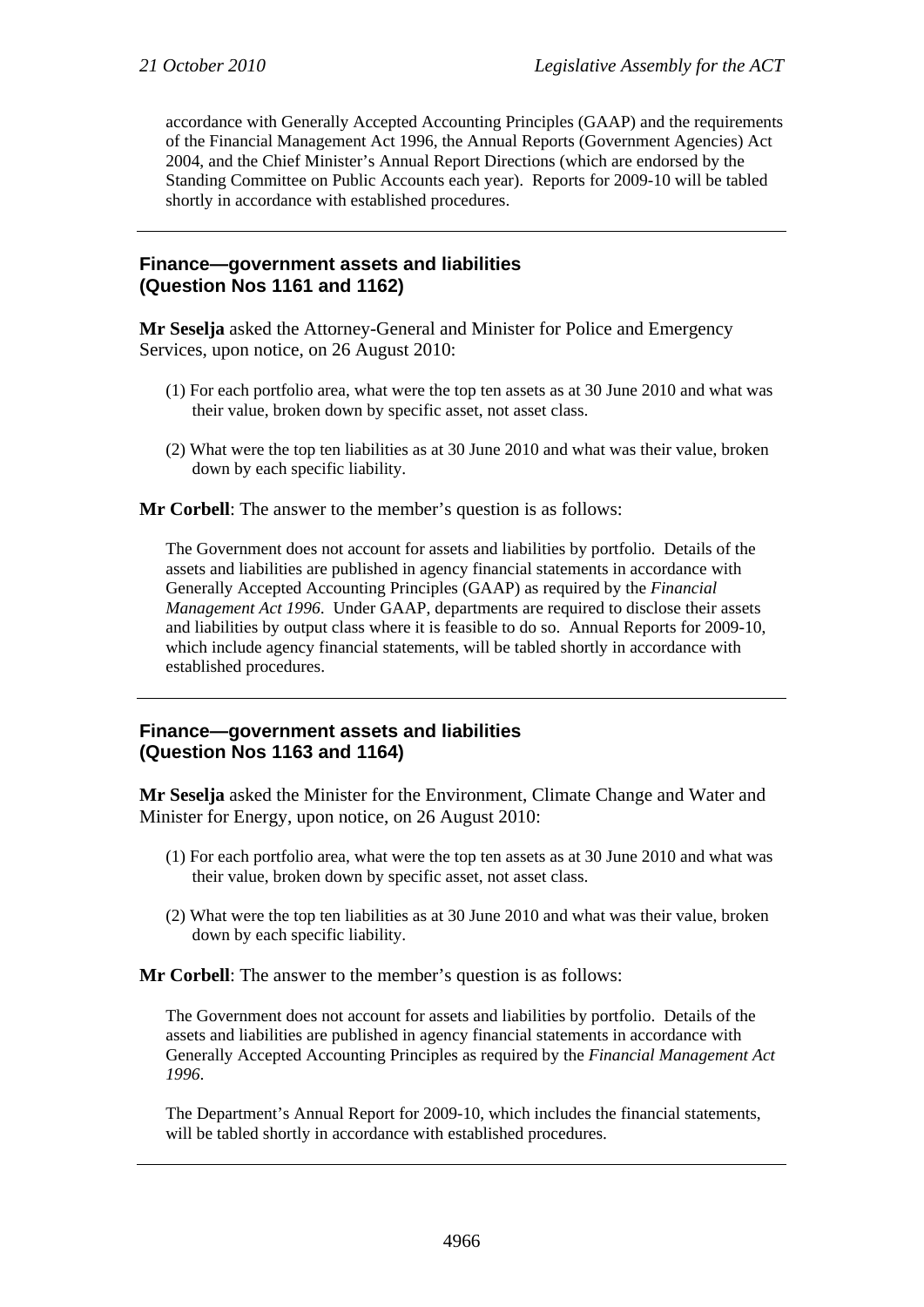# **Finance—government assets and liabilities (Question No 1168)**

**Mr Seselja** asked the Minister for Gaming and Racing, upon notice, on 26 August 2010:

- (1) For each portfolio area, what were the top ten assets as at 30 June 2010 and what was their value, broken down by specific asset, not asset class.
- (2) What were the top ten liabilities as at 30 June 2010 and what was their value, broken down by each specific liability.

**Mr Barr**: The answer to the member's question is as follows:

The Government does not account for assets and liabilities by portfolio. Details of the assets and liabilities are published in agency financial statements in accordance with Generally Accepted Accounting Principles (GAAP) as required by the Financial Management Act 1996. Under GAAP, departments are required to disclose their assets and liabilities by output class where it is feasible to do so. Annual Reports for 2009-10, which include agency financial statements, will be tabled shortly in accordance with established procedures.

#### **Finance—government assets and liabilities (Question No 1172)**

**Mr Seselja** asked the Minister for Territory and Municipal Services, upon notice, on 26 August 2010 *(redirected to the Acting Minister for Territory and Municipal Services)*:

- (1) For each portfolio area, what were the top ten assets as at 30 June 2010 and what was their value, broken down by specific asset, not asset class.
- (2) What were the top ten liabilities as at 30 June 2010 and what was their value, broken down by each specific liability.

**Mr Corbell**: The answer to the member's question is as follows:

The Government does not account for assets and liabilities by portfolio. Details of the assets and liabilities are published in agency financial statements in accordance with Generally Accepted Accounting Principles (GAAP) as required by the Financial Management Act 1996. Under GAAP, departments are required to disclose their assets and liabilities by output class where it is feasible to do so. Annual Reports for 2009-10, which include agency financial statements, will be tabled shortly in accordance with established procedures.

#### **Taxation—change of use (Question No 1173)**

**Mr Seselja** asked the Treasurer, upon notice, on 26 August 2010 *(redirected to the Minister for Planning)*: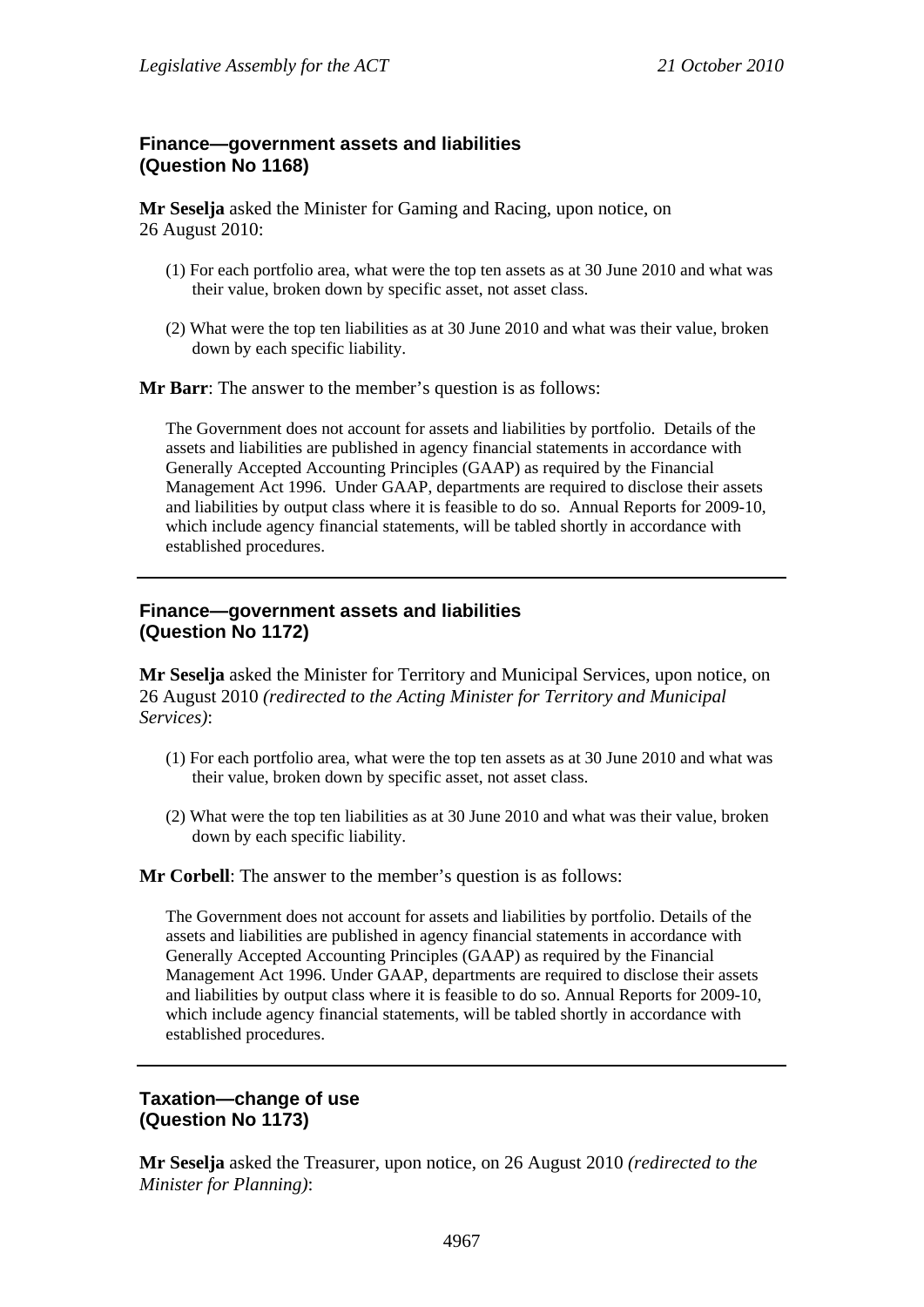What was the average amount of change of use charge paid by developers, per unit, from (a) 2003 to May 2010 and (b) May 2010 to date, and how many units has this been applied to.

**Mr Barr**: The answer to the member's question is as follows:

(a) In relation to the period 2003 to May 2010 an answer to the Member's question cannot be provided without a manual examination of all relevant records for the seven year period. Given that this would require significant resources I consider that this is not an appropriate use of ACTPLA's resources.

The Change of Use Charge Internal Audit Review was tabled in the Legislative Assembly on 26 August 2010.

(b) No change of use charge for residential development has been paid since May 2010.

#### **Canberra Institute of Technology—executive positions (Question No 1177)**

**Mr Doszpot** asked the Minister for Education and Training, upon notice, on 21 September 2010:

- (1) On what dates were the Canberra Institute of Technology (CIT) executive positions E522, E523, E524, E525 and E526 (a) first created/established and (b) advertised one or more times in the ACT Gazette.
- (2) If the position referred to in part (1) were never advertised in the ACT Gazette why not and how was the positions advertised, if at all, and filled.
- (3) What was the substantive ACT Public Service classification rank level, for example, Teacher Band 4 or the relevant executive classification level, of the (a) contact officer and (b) selection panel chairperson for each of the recruitment processes used for appointments to CIT positions E522, E523, E524, E525 and E526 following their creation.

**Mr Barr**: The answer to the member's question is as follows:

- (1) (a) E00522, E00523, E00524 19 December 2007; E00525, E00526 14 January 2008 (b) E00522, E00523, E00524 – 7 August 2008; E00525 – Not advertised in Gazette; E00526 – 27 November 2008.
- (2) E00525 was advertised only in the press because CIT was seeking an applicant with specialised skills in the nature of managing student issues across a large educational institution. It was decided that a larger pool of suitable applicants would be gained by advertising through the press. E00526 was filled initially through a press advertisement because CIT was seeking an applicant with proven skills in the area of business development and industry engagement. It was decided that a larger pool of suitable applicants would be gained by advertising through the press.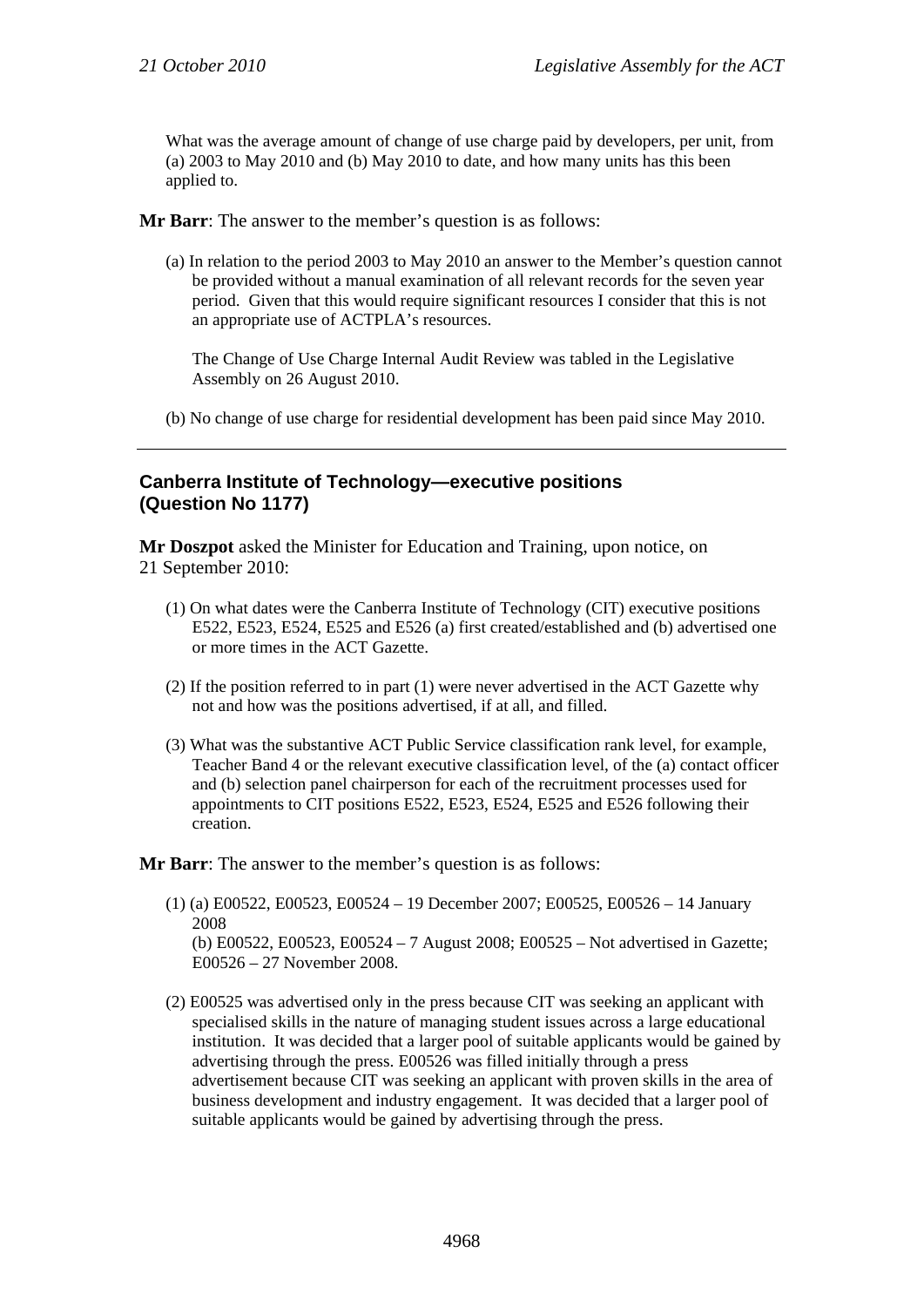(3) (a) E00522, E00523 – Executive 1.2; E00524 – Executive 1.3; E00525, E00526 – employment agency representative (initial filling); E00526 – Executive 1.2 (subsequent filling) (b) Chief Executive.

#### **Cahill, Mr Ron—judicial review (Question No 1185)**

**Mrs Dunne** asked the Attorney-General, upon notice, on 21 September 2010:

- (1) In relation to the aborted judicial review and the police investigation into, and the assessment by the Director of Public Prosecutions, of the alleged improper conduct of former Chief Magistrate Ron Cahill, which agencies of the ACT Government became engaged in the process at all stages during those activities.
- (2) What was the financial cost to each agency referred to in part (1).
- (3) What was the cost to each agency in full-time equivalent (FTE) staff time and other non-financial resources.
- (4) Did any agency engage temporary staff, contract staff or other staff or consultants to undertake any work associated with those activities; if so, (a) which agencies engaged these staff, (b) how many did each agency engage, (c) in what work were these staff engaged, (d) what was the FTE hours spent by these staff for each agency and (e) what was the cost for each agency.
- (5) Did any agency seek any form of legal or other expert advice from sources external to government; if so, (a) which agencies sought that advice, (b) what was the nature of the advice sought for each agency and (c) what was the cost for each agency.
- (6) In relation to the judicial review commission, (a) who were the appointees, (b) when did their appointments start, (c) when did their appointments terminate, (d) what was the cost of any fees paid to them and (e) what costs were associated with (i) administrative support, (ii) travel, (iii) accommodation, (iv) meals and (v) other.

**Mr Corbell**: The answer to the member's question is as follows:

- (1) The agencies of the ACT Government involved in the "aborted" judicial commission and the police investigation into the alleged improper conduct of former Chief Magistrate Cahill were:
	- (a) ACT Government Solicitor (**ACTGS**); and
	- (b) Office of the Director of Public Prosecutions (**DPP**) (who referred the matter to the Australian Federal Police for investigation).
- (2) (a) The financial cost to ACTGS in relation to the judicial commission was \$11,661.96. This figure includes disbursements (\$1,359.46), fees paid to counsel and counsel assisting the Commission, and the fees paid to Commission members (which are detailed further below).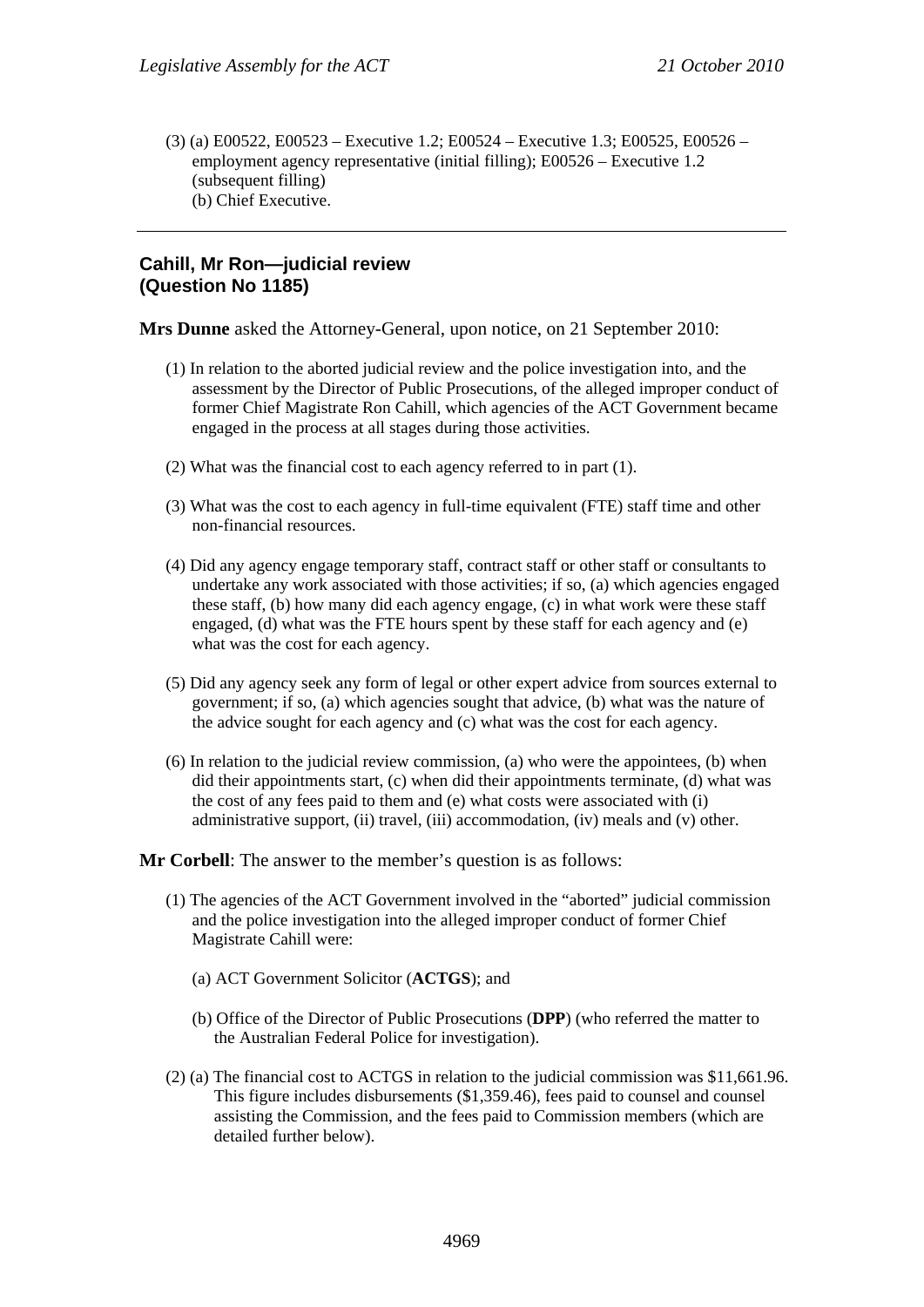- (b) The financial cost to the DPP in relation to the judicial commission was \$7,161.00. This cost was incurred after the DPP sought an independent legal opinion from the NSW DPP.
- (3) (a) Several lawyers within ACTGS provided legal services in relation to the judicial commission as part of ACTGS' normal business. No extra resources were allocated.
	- (b) The matter was dealt with as part of the normal business of the DPP. No resources were separately allocated.
- (4) ACTGS and the DPP did not engage any temporary staff, contract staff or other staff or consultants.
- (5) (a) ACTGS sought legal advice from external counsel. The cost to the ACTGS for these services was \$1,062.50.
	- (b) The DPP sought a legal opinion from the NSW DPP, for which the DPP paid \$7,161.00.
- (6) In relation to the judicial commission:
	- (a) The appointees were: the Honourable James Wood AO QC, the Honourable Jerrold Cripps QC, and the Honourable Ted Mulligan QC.
	- (b) The appointees were appointed on 10 November 2009.
	- (c) The appointments were terminated on 17 November 2009.
	- (d) The total fees paid to the appointees was \$6,240.00.
	- (e) The costs associated with the judicial commission are as follows: (i) administrative support \$0
		- (ii) travel \$0
		- (iii) accommodation \$0
		- (iv) meals \$0
		- (v) other: a barrister was appointed as counsel assisting the commission. ACTGS paid counsel assisting \$3,000.00 for

#### **Emergency Services Agency—headquarters (Question No 1187)**

**Mr Smyth** asked the Minister for Police and Emergency Services, upon notice, on 21 September 2010:

- (1) What is the latest estimate of the capital cost of constructing the Emergency Services Agency (ESA) Headquarters, specifically the headquarters office, B183 and the Workshop and Vehicle Compound being built at Fairbairn.
- (2) If the capital cost for the ESA Headquarters has increased from the \$16.017 million as provided in E10-406, what are the reasons for this increase.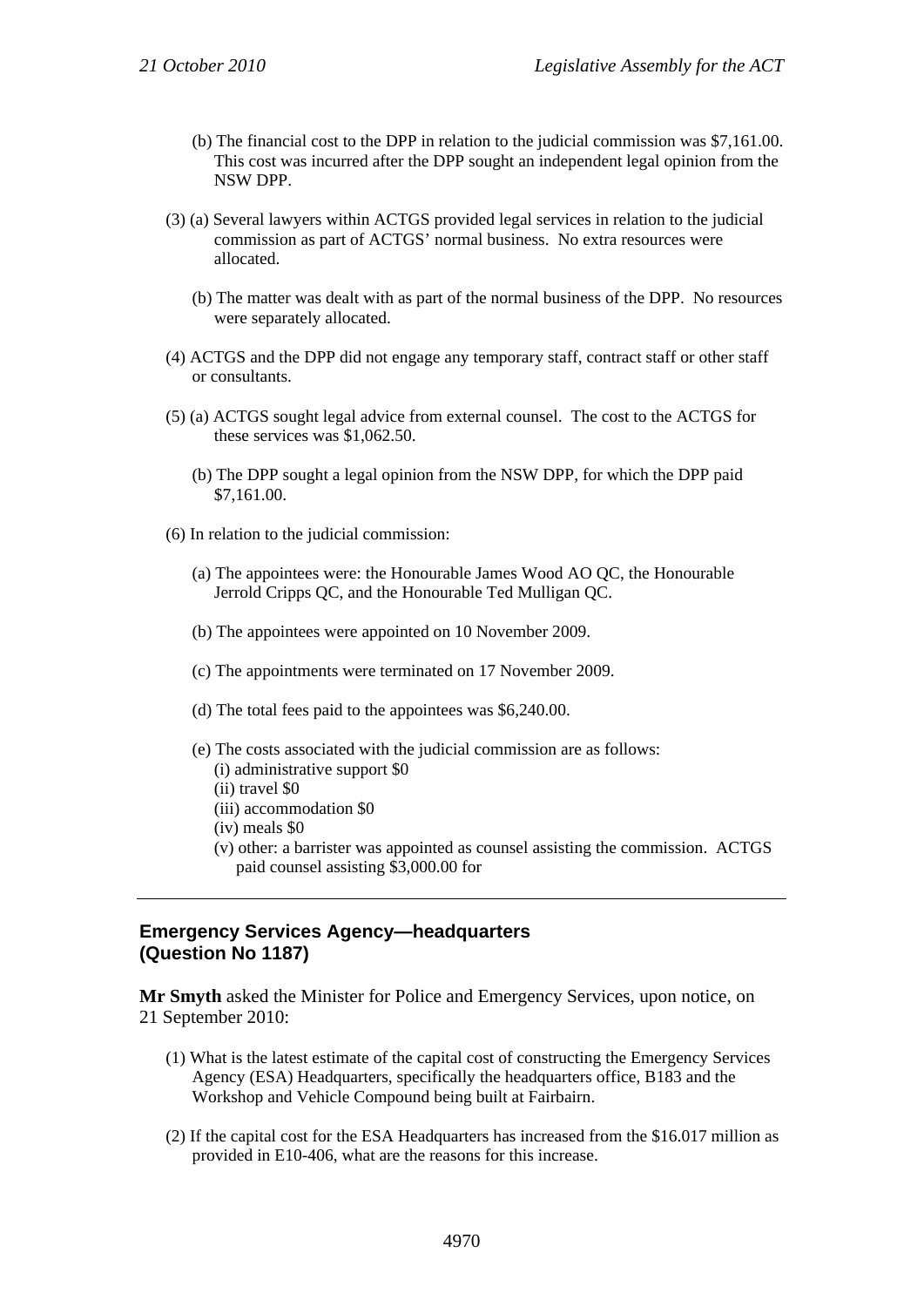(3) Has there been any further revision to the \$61.623 million that is committed to leases by the Heads of Agreement; if so, what (a) is the magnitude of this revision and (b) are the reasons for this revision.

- (4) What is the latest estimate of the capital cost of constructing the ESA training facility and associated works at Hume.
- (5) If there have been any changes to the cost of the project referred to in part (4), what are the reasons for these changes.

**Mr Corbell**: The answer to the member's question is as follows:

(1) The latest estimate of the capital cost of constructing the ESA Headquarters is as follows:

|                                     | Capital |
|-------------------------------------|---------|
|                                     | \$'000  |
| <b>B183</b>                         | 4.211   |
| HQ Office                           | 7,462   |
| Workshop & Vehicle Compound         | 3,708   |
| <b>Total Fairbairn Headquarters</b> | 15,381  |

- (2) The capital costs of the Fairbairn Headquarters have not increased from the estimate provided in E10 406.
- (3) At this stage, there has been no change to the amount committed to leases under the Heads of Agreement. However, the Territory has been advised that the Canberra Airport Group has re surveyed the net lettable area at Fairbairn with the completion of the Headquarters and Workshop buildings. It is not yet possible to quantify the financial impact that this may have.
- (4) There are two projects at Hume; they are the upgrade to Snowy Hydro Aero Medical site and a new Rural Fire Service hangar facility along with the new ESA Training Facility. The current estimates of the capital cost for both projects are as follows:

|                             | Capital |
|-----------------------------|---------|
|                             | \$'000  |
| Hume Helipad                | 2,788   |
| <b>Hume Training Centre</b> | 9,945   |
|                             | 12,734  |

(5) Both projects at Hume have included variations surrounding the following matters;

|                                                                                                                                                        | \$'000 |
|--------------------------------------------------------------------------------------------------------------------------------------------------------|--------|
| Transfer of Hume related design and ICT costs, which had allocated<br>previously across the Fairbairn sub-project estimates, to Hume given the         | 431    |
| Hume sub-projects are sufficiently progressed for these costs to be estimated<br>reliably.                                                             |        |
| Redevelopment of the design aspects of the outdoor training props, to meet<br>both environmental requirements and end users operational training needs | 898    |
| Other variations within the Training Centre, particularly the redesign of the<br>fire tower to meet ActewAGL requirements                              | 205    |
| <b>Total</b>                                                                                                                                           | 1.534  |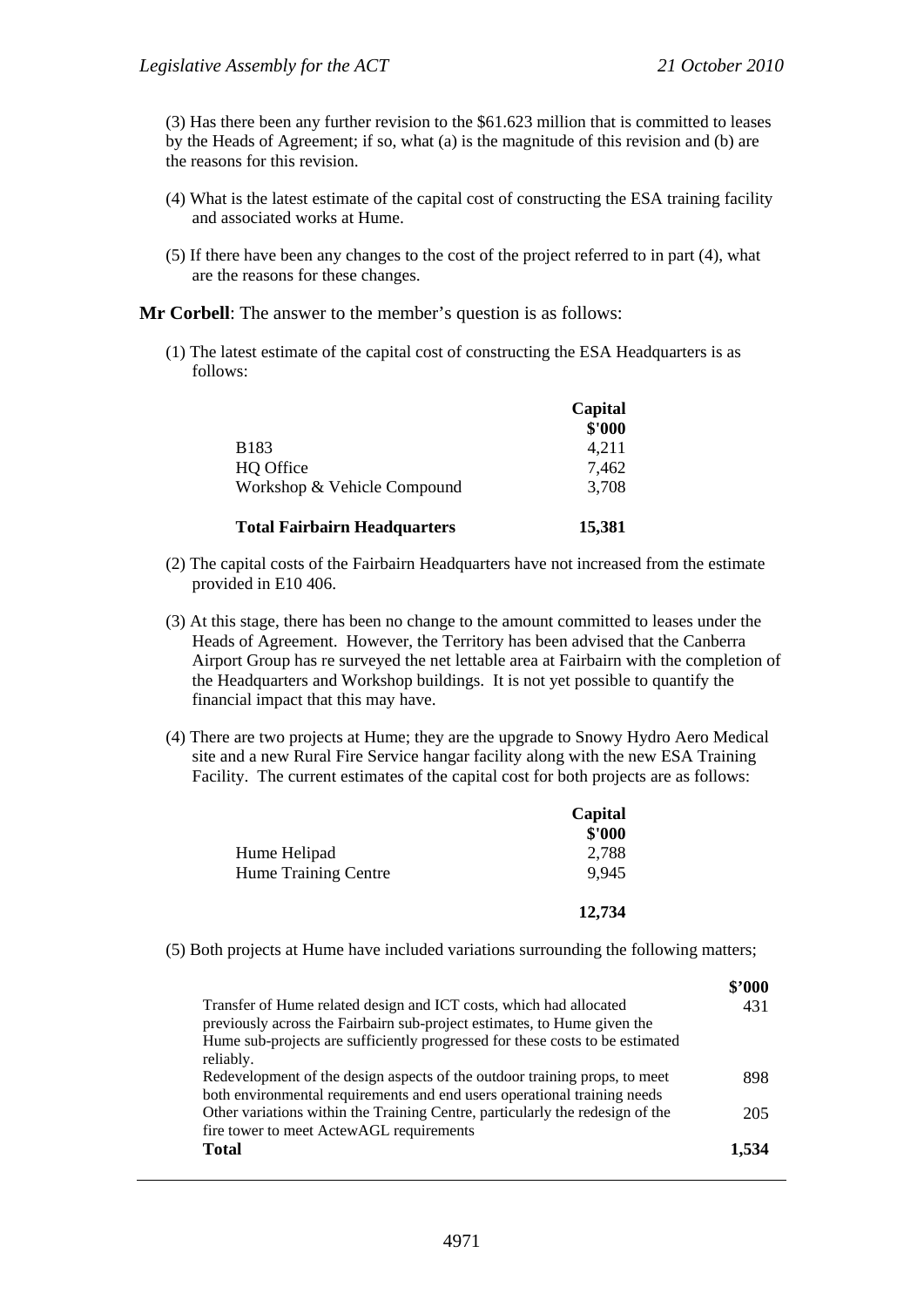## **Health—mental health (Question No 1189)**

**Ms Bresnan** asked the Minister for Health, upon notice, on 22 September 2010:

- (1) How many times has the Mental Health Strategic Oversight Group met since the introduction of the *ACT Mental Health Services Plan 2009-2014*.
- (2) Will the Strategic Oversight Group provide advice on mental health budget submissions, including from community and non-government organisations, for the 2011-2012 budget; if so, what will be the process for providing this advice.

**Ms Gallagher**: I am advised that the answer to the member's question is as follows:

- 1. The Mental Health Strategic Oversight Group has met four times since the introduction of the ACT Mental Health Services Plan 2009 – 2014.
- 2. The Mental Health Strategic Oversight Group will not provide advice on individual mental health budget submissions, including from community and non-government organisations, for the  $2011 - 2012$  budget. It will provide advice on strategic priorities for the 2011 – 2012 budget in line with the priorities established in the ACT Mental Health Services Plan 2009 – 2014.

# **Bicycles—parking facilities (Question No 1199)**

**Ms Le Couteur** asked the Minister for Planning, upon notice, on 23 September 2010:

- (1) Does the ACT Planning and Land Authority (ACTPLA) assess all development applications to ensure they meet the bicycle parking guidelines.
- (2) Is a two-level bicycle cage acceptable under the bicycle parking guidelines.
- (3) What enforcement mechanisms are in place to ensure that an appropriate bicycle parking facility is built once the development has been approved.
- (4) What processes are available to members of the public who wish to report bicycle parking facilities that do not meet the guidelines.
- (5) Did ACPLA assess and approve the proposal for bicycle parking in the new Sirius building in Block 46 Section 8, Woden.

**Mr Barr**: The answer to the member's question is as follows:

- (1) ACTPLA assesses development applications to ensure they meet the Bicycle Parking General Code when required to do so by the relevant development code in the Territory Plan.
- (2) A two-level bicycle cage may be acceptable provided it meets the relevant requirements of the Bicycle Parking General Code and in particular *Australian Standard 2890.3 – Bicycle Parking Facilities (AS2890.3)*.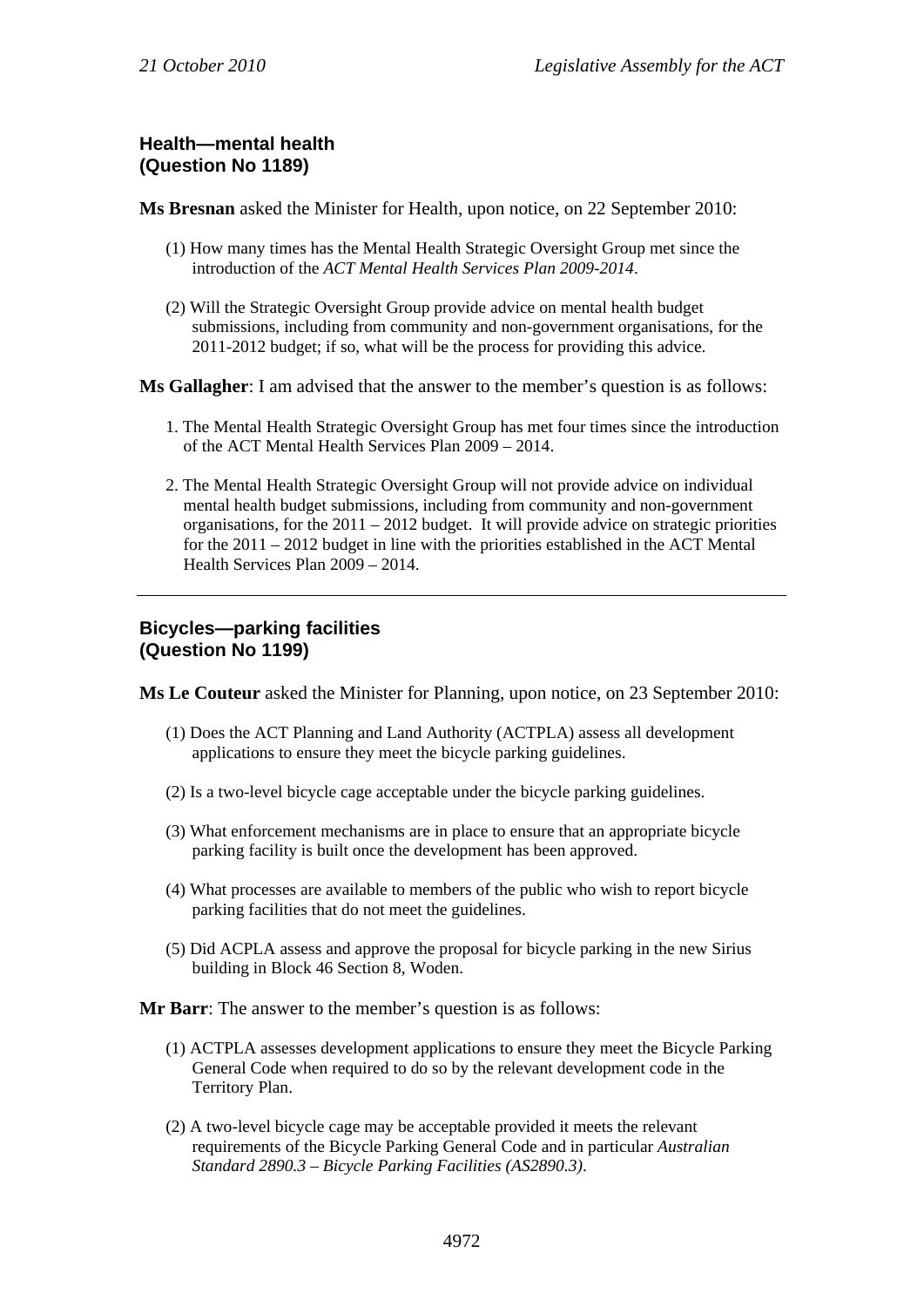- (3) Where an alleged breach of relevant legislation is identified, on completion of an appropriate investigation ACTPLA may undertake corrective action utilising the enforcement provisions of the legislation.
- (4) If it is a condition of a development approval that requires bicycle parking to be provided and the facilities are not provided, members of the public can lodge a formal complaint with ACTPLA via the approved complaint form available on the ACTPLA website.
- (5) Yes, ACTPLA approved bicycle parking in the new Sirius building on Block 46 Section 8, Phillip. The approved plans identified the location for a bicycle facility (196 bicycles) to comply with AS2890.3. Lockers and change room facilities are located near the bicycle parking facilities.

#### **Environment—fuel storage facilities remediation (Question No 1201)**

**Mr Seselja** asked the Minister for Land and Property Services, upon notice, on 23 September 2010 *(redirected to the Acting Minister for Land and Property Services)*:

- (1) In relation to the 2010-11 Budget Measure, Remediation of Fuel Storage Facilities, which fuel storage facilities on which sites will be remediated under this initiative.
- (2) Has remediation commenced on any of these sites.
- (3) How many will be complete in this financial year.
- (4) What, on average, is the cost of remediation for each site.

**Ms Gallagher**: The answer to the member's question is as follows:

- (1) The current program includes site remediation at the former water police jetty at Belconnen, Namadgi Visitors Centre, Namadgi Glendale Workshop, Googong Depot and Tidbinbilla Depot. Further sites will be remediated in the following financial year.
- (2) No site works have commenced however project planning has commenced. Works are not expected to commence before the new year.
- (3) Five sites.
- (4) Each site will vary in scope and level of remediation however on average the cost will be \$100,000.

## **Roads—John Gorton Drive (Question No 1202)**

**Mr Seselja** asked the Minister for Land and Property Services, upon notice, on 23 September 2010 *(redirected to the Acting Minister for Transport)*: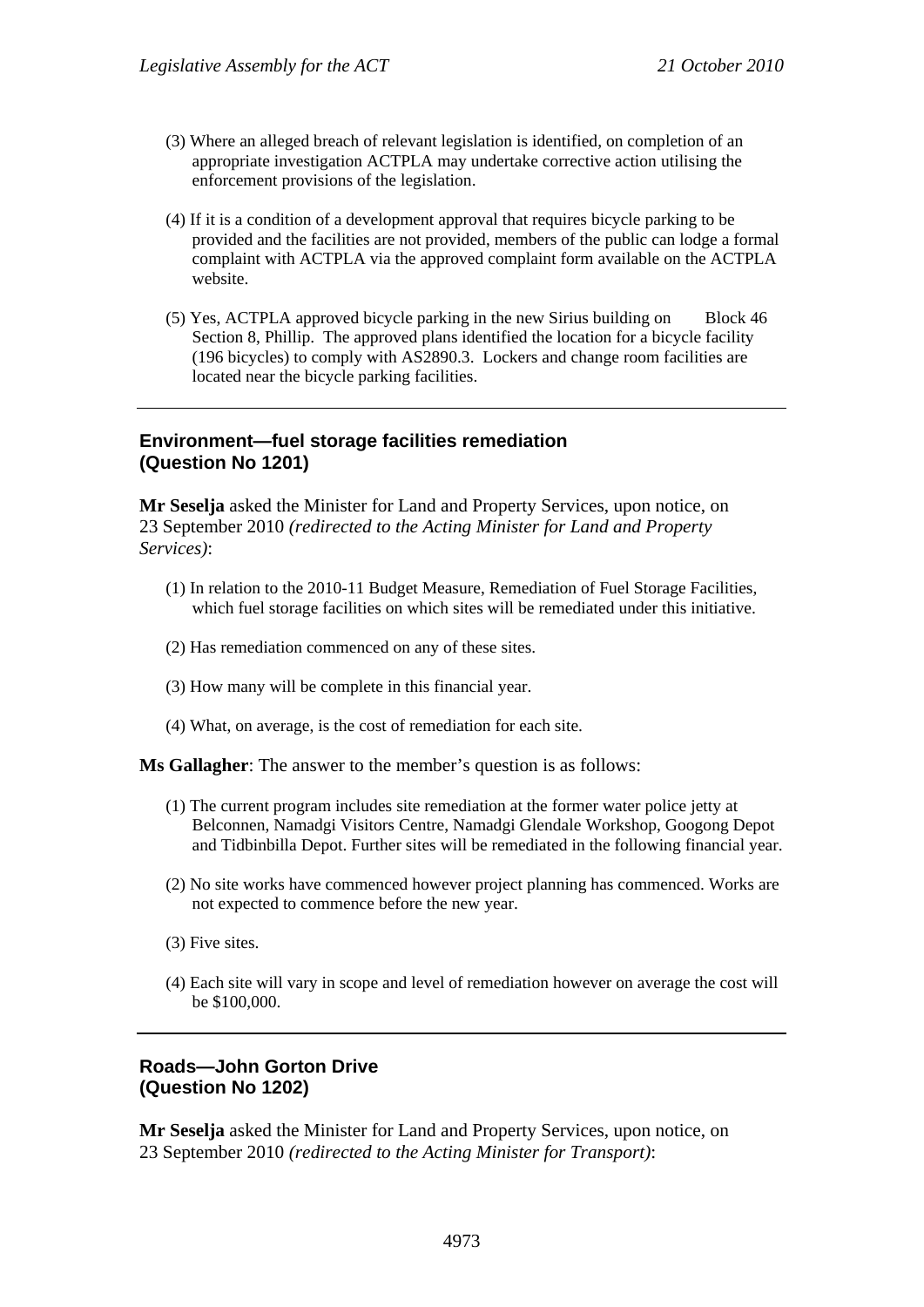- (1) How much has been spent on the construction of John Gorton Drive to date.
- (2) What work has been completed on the road to date.
- (3) When will construction of this road be complete.

#### **Mr Corbell**: The answer to the member's question is as follows:

- (1) Expenditure to date \$2.2 million
- (2) Works completed for Stage 1 under construction:

Earthworks 80% Bridge Structure 15% Creek Crossing (Culverts) 95%

(3) Stage 1 will be completed by June 2012 Stage 2 is currently under design and is expected to be constructed within the next five years. Future stages will be linked to the land release program and are expected to be constructed over the next 10-15 years.

#### **Land—Molonglo Valley (Question No 1203)**

**Mr Seselja** asked the Minister for Land and Property Services, upon notice, on 23 September 2010 *(redirected to the Acting Minister for Land and Property Services)*:

- (1) How many blocks have been sold in Molonglo to date.
- (2) What was the average sale price per square metre.
- (3) When will construction of homes on these blocks be able to commence.
- (4) When will the urban infrastructure that services these blocks, including utilities connections and roads, be completed.
- (5) How many of the blocks of land suitable for housing in the ACT that will be released by the Government in 2010-11 have urban infrastructure already in place, including roads and utilities.

#### **Ms Gallagher**: The answer to the member's question is as follows:

- (1) The Land Development Agency (LDA) has sold 309 single residential blocks and two multi-unit sites in Molonglo as at 30 September 2010.
- (2) The average sale price per square metre was \$701.
- (3) Mid 2011.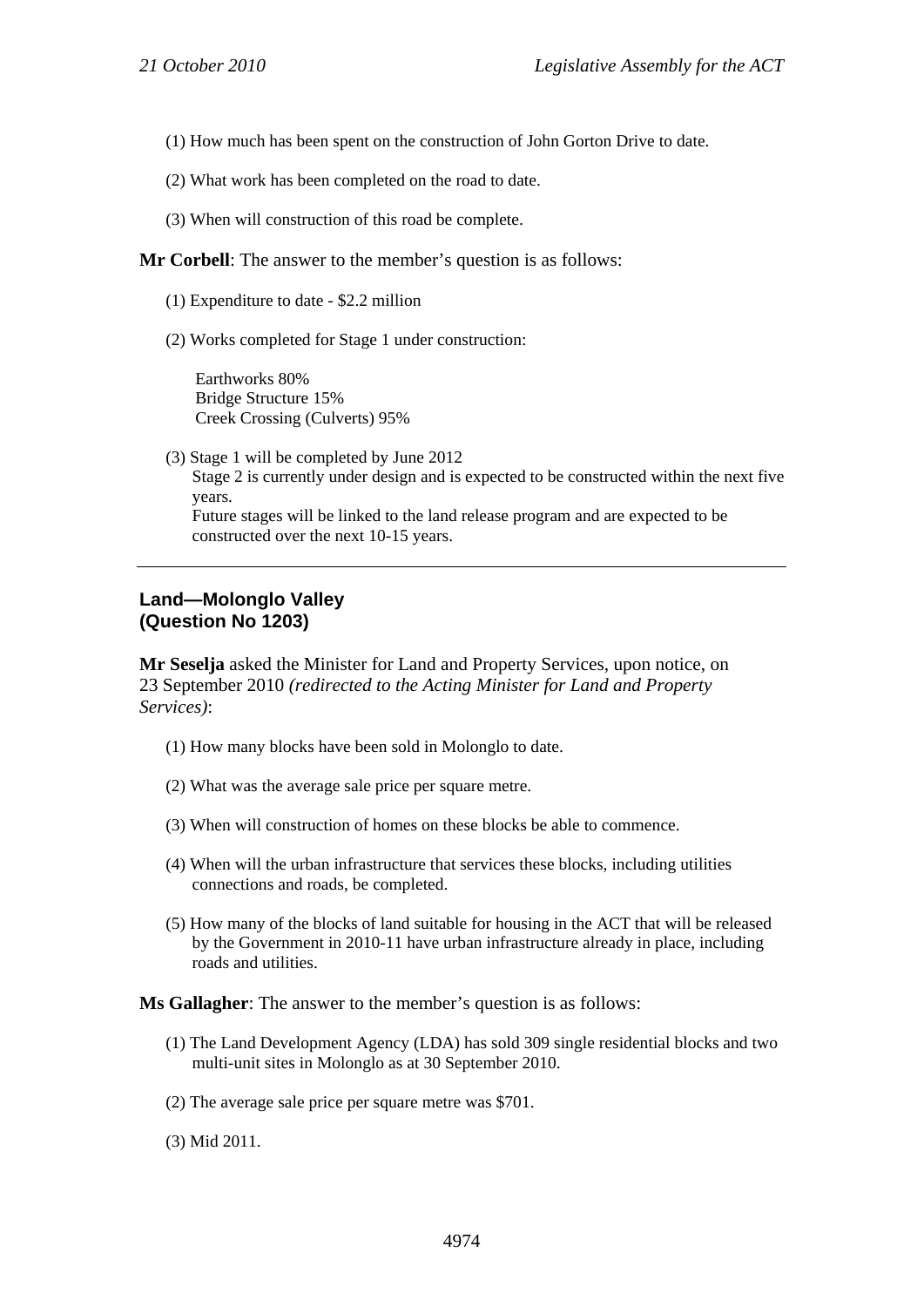(4) Mid 2011.

(5) Sites for 2,625 dwellings have urban infrastructure in place. This total does not include proposed releases by LDA joint ventures.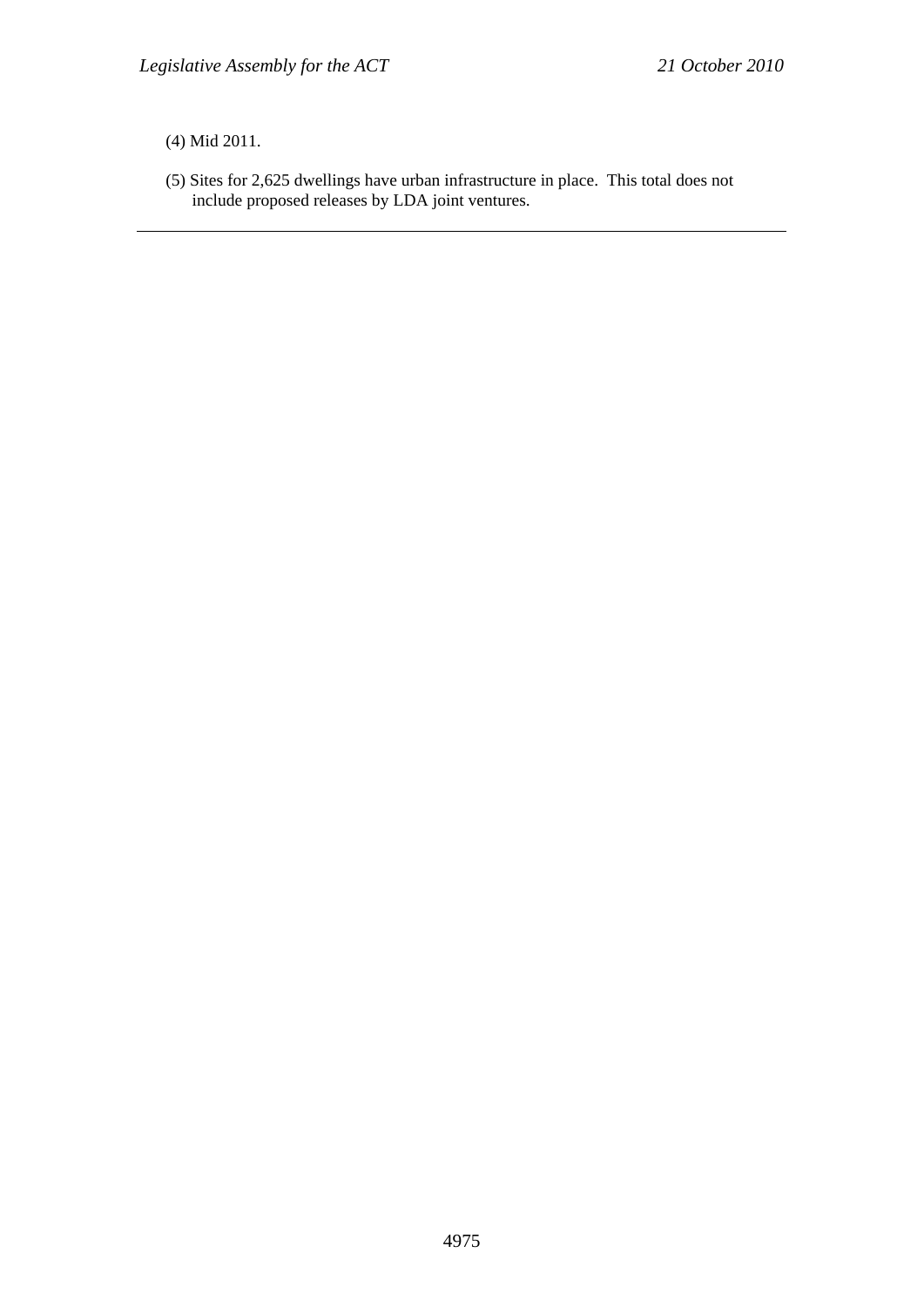# **Questions without notice taken on notice**

# **Environment—tree felling—Wednesday, 22 September 2010**

**Mr STANHOPE** *(in reply to a question by Ms Le Couteur)*: The subject tree was provisionally registered in August 2009 having been assessed by the Tree Protection Unit, Territory and Municipal Services, as meeting the criteria for provisional registration under the provisions of the *Disallowable Instrument Tree Protection (Criteria for Registration and Cancellation of Registration) Determination 2006* ("the Instrument"). The tree was entered on the Provisional Register for it's size, stature and aesthetic landscape value.

A development application for the construction of the student accommodation was lodged with the ACT Planning and Land Authority (ACTPLA) prior to a decision being made on the provisional registration of the tree.

The Instrument explicitly states that the Conservator may not consider a tree for registration if it meets any of the criteria for cancellation. There are four such criteria. One precludes registration if, on advice from ACTPLA, doing so will significantly compromise the broader strategic planning objectives of the Territory Plan. ACTPLA provided advice to that effect and the tree could not, therefore, be registered.

You also asked when the Conservator negotiatiated. The Conservator did not negotiate with any party. The Conservator received submissions from interested individuals and groups and sought advice from relevant Government agencies as required by the Instrument.

**Mr STANHOPE** *(in reply to a supplementary question by Ms Hunter)*: Listing and removal of trees on the Tree Register are not matters of Government policy. These decisions are made independently by the Conservator of Flora and Fauna in accord with relevant legislation.

Provisional and final registration transparent decisions that involve the opportunity for public comment and are made in conformity with relevant statutes.

Once a tree is on the Tree Register it can only be removed in the circumstances outlined in *Disallowable Instrument Tree Protection (Criteria for Registration and Cancellation of Registration) Determination 2006* i.e. the tree no longer meets the criteria for registration; or represents an unacceptable risk to public or private safety; or is shown to be causing substantial damage to a substantial building, structure or service that will require ongoing and extensive remediation measures.

 In addition the Conservator may only cancel the registration of a tree if all reasonable remedial treatments and risk mitigation measures have been determined to be ineffective.

**Mr STANHOPE** *(in reply to a supplementary question by Ms Bresnan)*: There has been no dismissal of the Tree Register, real or apparent. The decision in this case was made in accordance with the relevant legislation.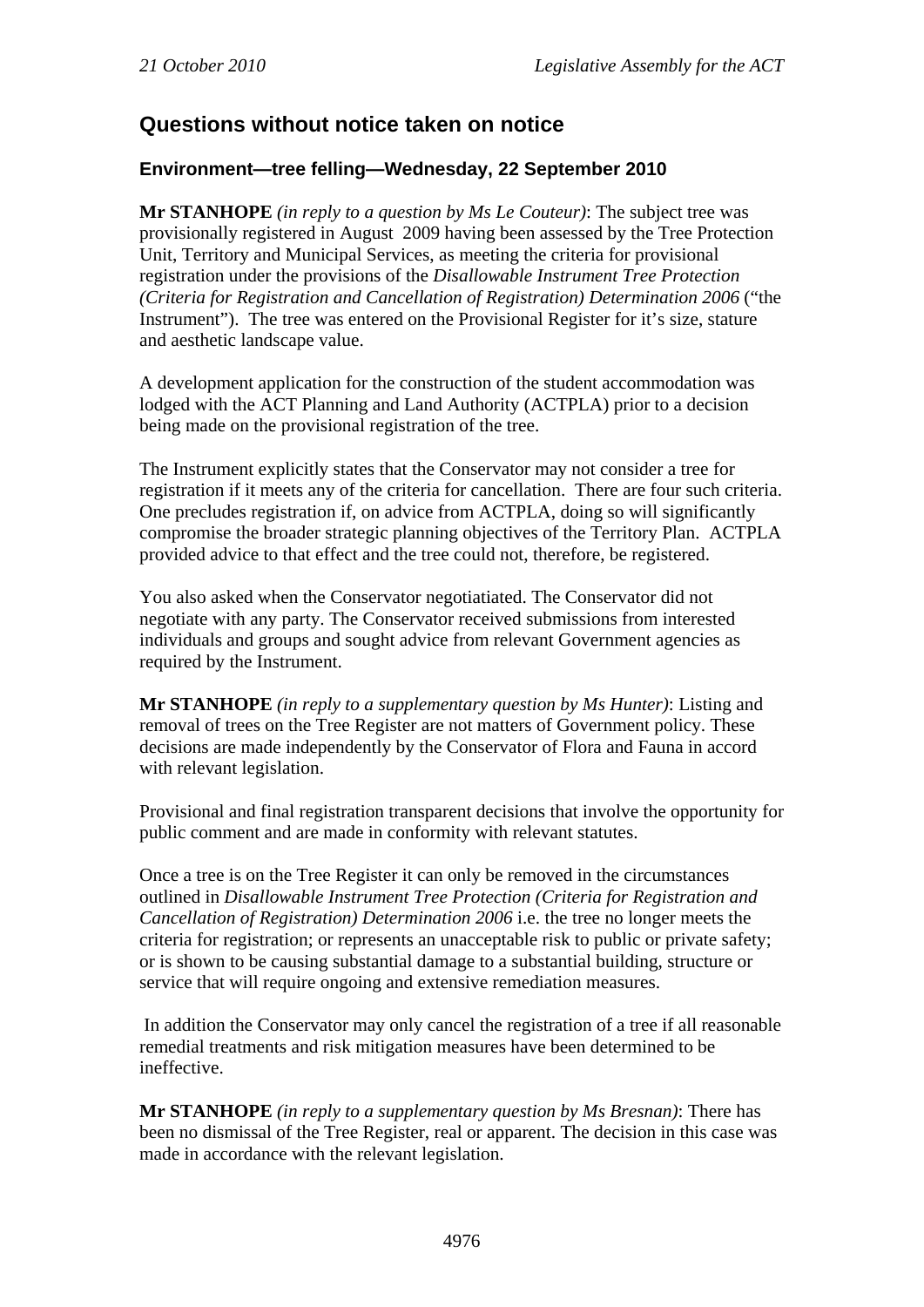The Government's commitment to preserve urban trees wherever appropriate remains and is reflected in its continuing support of a range of policies and programs.

The ACT Tree Register currently contains 36 individual trees and three groups of multiple trees. In addition, 15 trees are listed on the Provisional Register and the Conservator is currently assessing a further 43 individual trees and one group of trees for their suitability for inclusion on the Provisional Register.

The Conservator and relevant staff from the Department of Territory and Municipal Services have an active program of identifying and provisionally registering suitable trees.

# **Childcare—staff—Thursday, 23 September 2010**

**Ms BURCH** *(in reply to a question by Mrs Dunne)*: The Department is currently collecting information from all services about their plans to implement the National Quality Standards in relation to the new staff to child ratios for children under two years .

Of the 121 licensed long day care services 106 provide child care for children aged under two years.

I am advised that approximately 30 % of these long day care services currently meet the staff to child ratios of 1:4 for children under two years and will not require additional staff.

The remaining 75 centres provide approximately 1200 places for children under 2 years.

Based on this number of under two year old places currently provided, it is estimated approximately that 60 additional staff will be required to maintain the current licensed places.

## **Canberra Hospital—obstetrics unit review—Thursday, 23 September 2010**

**Ms GALLAGHER** *(in reply to a supplementary question by Mr Hanson)*: I am advised that the answer to the Member's question is:

Any information in relation to the Public Interest Disclosure (PID) investigation is prohibited from disclosure under the section 33 of the PID Act except for prescribed circumstances.

It is therefore inappropriate for me to seek any particulars in relation to the investigation.